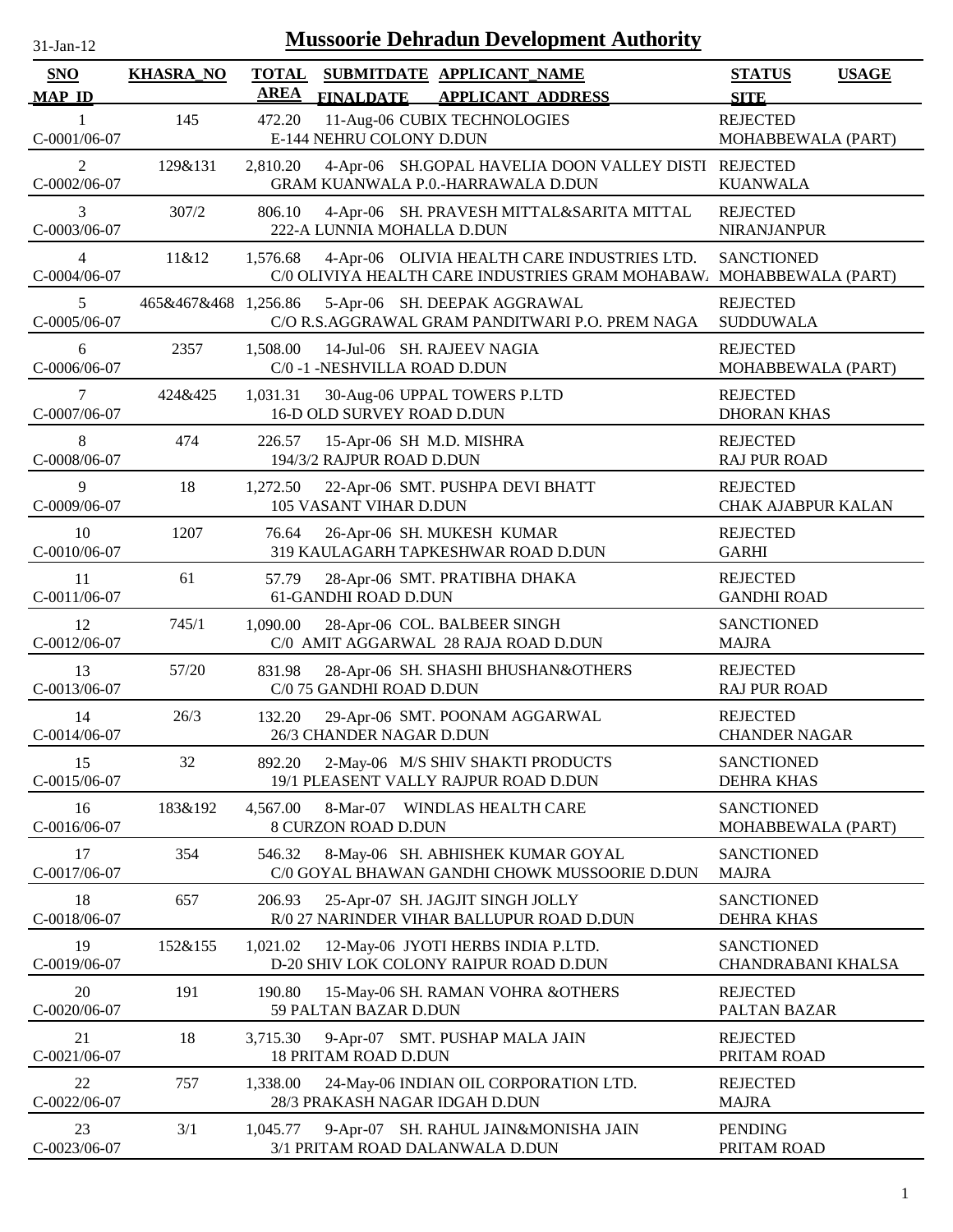| $31$ -Jan-12 |  |
|--------------|--|

| <b>SNO</b>           | <b>KHASRA NO</b> | <b>TOTAL</b><br><b>AREA</b> |                                          | SUBMITDATE APPLICANT_NAME                                                                          | <b>STATUS</b><br><b>USAGE</b>                  |
|----------------------|------------------|-----------------------------|------------------------------------------|----------------------------------------------------------------------------------------------------|------------------------------------------------|
| <b>MAP ID</b>        |                  |                             | <b>FINALDATE</b>                         | <b>APPLICANT ADDRESS</b>                                                                           | <b>SITE</b>                                    |
| 24<br>$C-0024/06-07$ | 881              | 729.58                      |                                          | 25-May-06 SH. KISHORI LAL BINJOLA<br>165 BANK COLONY AJABPUR KALAN D.DUN                           | <b>REJECTED</b><br>AJABPUR KALAM (PART)        |
| 25<br>$C-0025/06-07$ | 16&17            | 139.10                      |                                          | 19-Aug-06 SH. SUNIL KUMAR GOYAL<br>19- P.D. TANDON MARG LAXMAN CHOWK D.DUN                         | <b>SANCTIONED</b><br><b>ARAT BAZAR</b>         |
| 26<br>$C-0026/06-07$ | 76               | 1,127.20                    |                                          | 7-Jun-07 SH. GUNA NAND &SARVANAND<br>CHARATA ROAD NEAR BINDAL BRIDGE D.DUN                         | <b>REJECTED</b><br><b>CHAKRATA ROAD</b>        |
| 27<br>C-0027/06-07   | 141/69           | 83.28                       | 141/69 AJMAL KHAN ROAD D.DUN             | 13-Sep-06 MOHD.ULLAH&MOHD.NOOR ULLAH&OTHEREJECTED                                                  | <b>AJMAL KHAN ROAD</b>                         |
| 28<br>C-0028/06-07   | 54/55            | 2,601.22                    | 54 HARIDWAR ROAD D.DUN                   | 14-Jun-06 COMBINED MEDICAL INSTITUTE PVT.                                                          | <b>REJECTED</b><br><b>HARIDWAR ROAD</b>        |
| 29<br>C-0029/06-07   | 355              | 1,814.31                    |                                          | 21-Jun-06 M/S TITAN INDUSTRIES LTD.<br>C/0 SH. R. SHARD TITAN INDUSTRIES LTD MOHEBAWALA D KUANWALA | <b>SANCTIONED</b>                              |
| 30<br>C-0030/06-07   | 307/2            | 806.10                      | 222-A LUNIA MOHALLA D.DUN                | 14-Sep-06 SH. PRAVESH MITTAL&SARITA &OTHERS REJECTED                                               | <b>NIRANJANPUR</b>                             |
| 31<br>$C-0031/06-07$ | 171&172          | 992.21                      | 7-Jul-06<br>C/0 E-144 NEHRU COLONY D.DUN | NATIONAL MANUFACTURING COMPANY                                                                     | <b>SANCTIONED</b><br><b>CHANDRABANI KHALSA</b> |
| 32<br>C-0032/06-07   | 248/184          | 3,047.94                    | 248/184 DHARAMPUR D.DUN                  | 18-Jul-06 SH. AVNISH KUMAR OBERAI                                                                  | <b>REJECTED</b><br><b>DHARMPUR</b>             |
| 33<br>C-0033/06-07   | 108              | 30.41                       | C/0 108 PALTAN BAZAR D.DUN               | 14-Jun-07 SH. MAHANT DARBAR SHRI GURU RAM RA SANCTIONED                                            | PALTAN BAZAR                                   |
| 34<br>C-0034/06-07   | 155              | 383.10                      |                                          | 22-Jul-06 M/s. ROYAL PACK / MYLAB PHARMA<br>C/0 ARVIND NAGPAL 206-B PAL MOHAN PLAZA 11/56 D.B. G   | <b>SANCTIONED</b><br>CHANDRABANI KHALSA        |
| 35<br>$C-0035/06-07$ | 21               | 630.11                      |                                          | 26-Jul-06 M/S GLITT ENGINEERS SH. MUNIR AHMED SANCTIONED<br>21 INDUSTRIAL AREA PATEL NAGAR D.DUN   | <b>DEHRA KHAS</b>                              |
| 36<br>C-0036/06-07   | 1/5&1/13         | 50.73                       | 3/3 RACE COURSE D.DUN                    | 2-Aug-06 SMT. BHAWNA AGGARWAL                                                                      | <b>SANCTIONED</b><br><b>DARSHANI GATE</b>      |
| 37<br>C-0037/06-07   | 113/180          | 211.66                      | 113/180 MOTI BAZAR D.DUN                 | 20-Dec-06 SH. NAR SINGH KUMAR CHHABRA                                                              | <b>REJECTED</b><br><b>MOTI BAZAR</b>           |
| 38<br>C-0038/06-07   | 2366             | 257.07                      |                                          | 21-Aug-06 SMT. BABITA AGGARWAL<br>100 TILAK ROAD CHAKRATA ROAD D.DUN                               | <b>REJECTED</b><br><b>ARCADIA GRANT</b>        |
| 39<br>C-0040/06-07   | 46/1/35/35C      | 72.03                       | 303/3 RACE COURSE D.DUN                  | 16-Mar-07 SH. CHAMAN LAL CHABRA                                                                    | <b>REJECTED</b><br><b>CHANDER NAGAR</b>        |
| 40<br>$C-0041/06-07$ | 435              | 193.75                      | 26 MOHIT NAGAR D.DUN                     | 26-Oct-06 SMT. ALPANA SURI                                                                         | <b>SANCTIONED</b><br><b>DEHRA KHAS</b>         |
| 41<br>C-0042/06-07   | 123              | 6,956.95                    |                                          | 24-Aug-06 SH.YUDHISHTER KUMAR MUNJAL<br>H.N0-1 CHAMAN VIHAR P.0-MAJRA D.DUN                        | <b>REJECTED</b><br>NIRANJANPUR                 |
| 42<br>$C-0043/06-07$ | 250/466&74       | 3,305.67                    | 23/2 INDER ROAD D.DUN                    | 25-Aug-06 SMT. VIMLA PAL&GURDEEP SINGH&OTHERSANCTIONED                                             | <b>RAJ PUR ROAD</b>                            |
| 43<br>C-0044/06-07   | 1323             | 1,076.00                    |                                          | 26-Aug-06 SH. HARI RAM SINGH<br>C/0 DOON PARADISE GRAM PONDHA D.DUN                                | <b>SANCTIONED</b><br><b>PONDHA</b>             |
| 44<br>C-0045/06-07   | 512              | 1,336.00                    |                                          | 26-Aug-06 SH. DIPENDRA SINGH&OTHERS<br>104 OLD TOLL TAX SAHARANPUR ROAD .DUN                       | <b>SANCTIONED</b><br><b>MAJRA</b>              |
| 45<br>C-0046/06-07   | 1323             | 1,044.00                    |                                          | 28-Aug-06 SH. HARI RAM SINGH<br>C/0 D00N PARADISE GRAM PONDHA D.DUN                                | <b>SANCTIONED</b><br><b>PONDHA</b>             |
| 46<br>C-0047/06-07   | $11 - 12/1$      | 1,626.39                    |                                          | 8-Sep-06 M/S J.T. ENGINEERING PVT.LTD.<br>SH.D.G. DUTTA 2/1 LUXMI ROAD DALANWALA D.DUN             | <b>SANCTIONED</b><br>MOHABBEWALA (PART)        |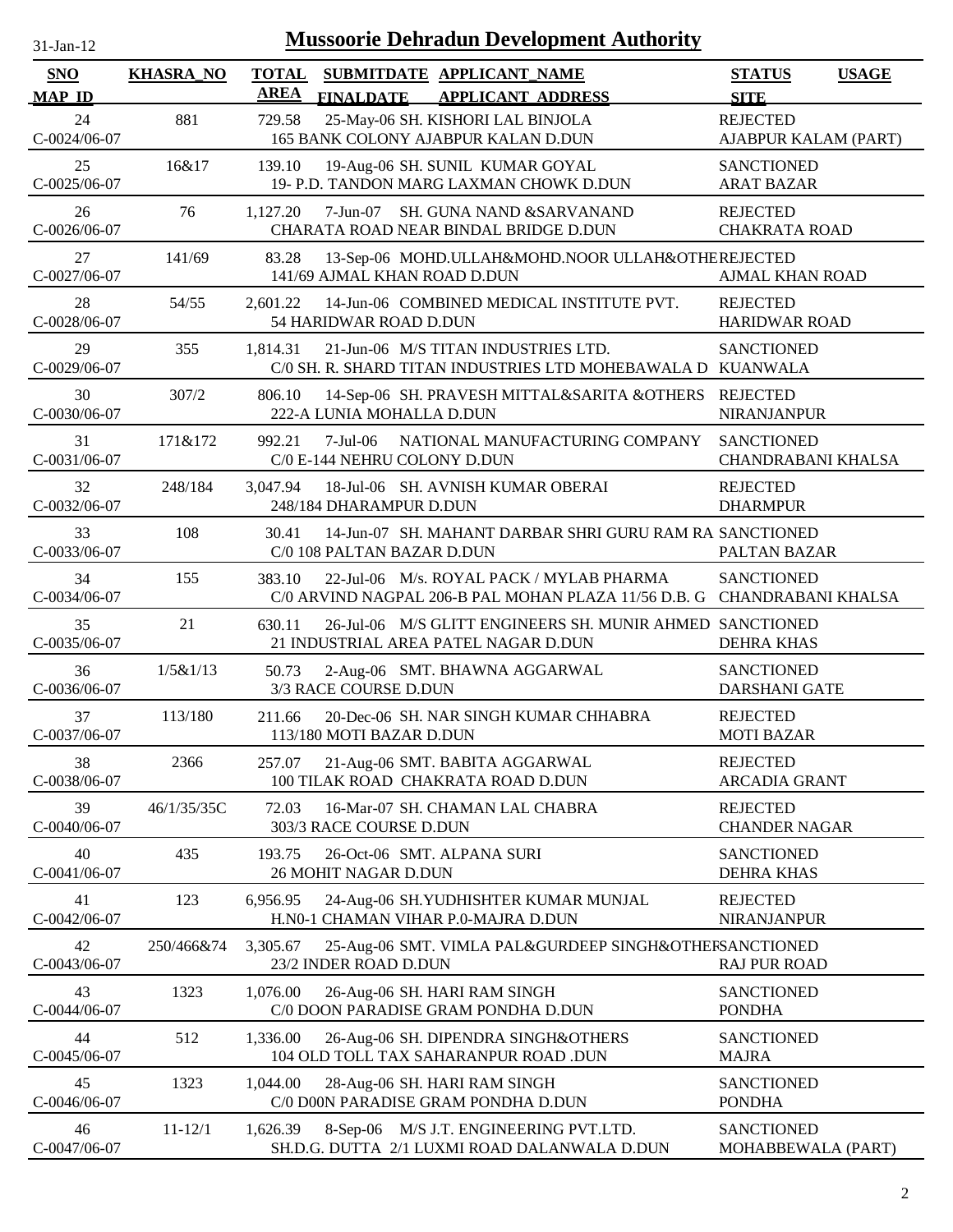| $31$ -Jan-12                        |                   |                             | <b>Mussoorie Dehradun Development Authority</b>                                                                 |                                             |              |
|-------------------------------------|-------------------|-----------------------------|-----------------------------------------------------------------------------------------------------------------|---------------------------------------------|--------------|
| SNO<br><b>MAP ID</b>                | <b>KHASRA_NO</b>  | <b>TOTAL</b><br><b>AREA</b> | SUBMITDATE APPLICANT_NAME<br><b>FINALDATE</b><br><b>APPLICANT ADDRESS</b>                                       | <b>STATUS</b><br><b>SITE</b>                | <b>USAGE</b> |
| 47<br>C-0048/06-07                  | 57/7              | 28.38                       | 13-Sep-06 SH. SATISH KUMAR SHARMA<br>41 NALAPANI ROAD D.DUN                                                     | <b>REJECTED</b><br><b>GANDHI ROAD</b>       |              |
| 48<br>C-0049/06-07                  | 646               | 345.31                      | 19-Sep-06 SH. KRISHAN KUMAR<br>H.N0-179 GURU ROAD D.DUN                                                         | <b>SANCTIONED</b><br><b>DEHRA KHAS</b>      |              |
| 49<br>C-0050/06-07                  | 646               | 175.58                      | 8-Jan-07 SMT. KIRAN SINGH<br>179 GURU ROAD D.DUN                                                                | <b>SANCTIONED</b><br><b>DEHRA KHAS</b>      |              |
| 50<br>$C-0051/06-07$                | 189               | 164.31                      | 4-Oct-06 SH. KAMAL KUMAR JAIN<br>H.N0-242 KHURBHURA MOHALLA D.DUN                                               | <b>REJECTED</b><br><b>NIRANJANPUR</b>       |              |
| 51<br>C-0052/06-07                  | 4                 | 2,450.85                    | 4-Nov-06 SH. SANDEEP AHUJA&RAHUL KHANNA<br><b>4 OLD SURVEY ROAD D.DUN</b>                                       | <b>SANCTIONED</b><br><b>OLD SURVEY ROAD</b> |              |
| 52<br>$C-0053/06-07$                | 191               | 1,700.00                    | 19-Apr-07 M/S INDIAN OIL CORPORATION LTD.<br>H.N0-330 SATYA VIHAR VIJAY PARK KANWALI D.DUN                      | <b>SANCTIONED</b><br><b>BARHAMAN WALA</b>   |              |
| 53<br>C-0054/06-07                  | 30                | 1.114.95                    | 10-Nov-06 M/S HINDUSTAN PETROLEUM CORP.LTD<br>C/0 SMT. SUBASHI DEVI 571-K GOLF COURSE ROAD NEAR D LADPUR (PART) | <b>SANCTIONED</b>                           |              |
| 54<br>$C-0055/06-07$                | 181               | 33,752.05                   | 6-Dec-06 THE HIMALAYA DURG COMPANY<br>C/0 DR. S. FAROOQ 2- TURNER ROAD MAJRA D.DUN                              | SANCTIONED Industry<br><b>SEWALA KHURD</b>  |              |
| 55<br>C-0055/06-07-RAMajra 749,750) | 131, 132, 143-145 | 0.00                        | 23-Jun-08 THE HIMALAYA DURG COMPANY<br>C/0 DR. S. FAROOQ 2- TURNER ROAD MAJRA D.DUN                             | SANCTIONED Industry<br><b>SEWALA KHURD</b>  |              |
| 56<br>C-0056/06-07                  | 304/3             | 237.72                      | 22-May-07 SH. T.D. BAHUGUNA<br>32/1 VIVEK VIHAR -III BALIWALA CHOWK G.M.S. ROAD D.D                             | <b>REJECTED</b><br><b>KAANWALI</b>          |              |
| 57<br>C-0057/06-07                  | 235/413           | 1,254.18                    | 10-Apr-07 SH. P.S. KOTCHER&OTHERS<br>C/0 KOTCHER COMPLEX 55 RAJPUR ROAD D.DUN                                   | <b>SANCTIONED</b><br><b>RAJ PUR ROAD</b>    |              |
| 58<br>C-0058/06-07                  | 62                | 164.50                      | 19-Dec-06 SH. BANSI LAL<br>62 KARANPUR D.DUN                                                                    | SANCTIONED Shop<br><b>KARANPUR</b>          |              |
| 59<br>C-0059/06-07                  | 2357/3            | 1,840.00                    | 11-Apr-07 SH. GIRVIR SINGH NEGI&PRERNA NEGI<br>H.N0-4 STREET.N0-3 SHASTRI NAGAR HARIDWAR ROAD D.                | <b>SANCTIONED</b><br><b>ARCADIA GRANT</b>   |              |
| 60<br>C-0060/06-07                  | 3                 | 131.16                      | 29-Dec-06 SH. CHAMAN LAL SHARMA<br>11- RAJA ROAD LAXMI PARK D.DUN                                               | SANCTIONED Shop<br><b>RAJA ROAD</b>         |              |
| 61<br>C-0061/06-07                  | 57/6              | 156.51                      | SMT. PRAVEEN KAUR&RAJENDER SETHI<br>$8-Jan-07$<br>40 ANAND CHOWK D.DUN                                          | SANCTIONED Shop<br><b>GANDHI ROAD</b>       |              |
| 62<br>$C-0062/06-07$                | 393               | 27.88                       | $9-Jan-07$<br><b>SMT. SAVITRI DEVI</b><br>C/0 SH RAM DUTT GANGOTRI ENCLAVE NIRANJANPUR D.D NIRANJANPUR          | <b>REJECTED</b>                             | Shop         |
| 63<br>$C-0063/06-07$                | 54/23             | 120.08                      | 22-Jan-07 SH.NEERAJ AGGARWAL<br>23 ARATH BAZAR D.DUN                                                            | SANCTIONED Shop<br><b>ARATH BAZAR</b>       |              |
| 64<br>$C-0064/06-07$                | 75                | 993.70                      | 22-Jan-07 SH. S.BHUSHAN&OTHERS<br>25 INDER ROAD DALANWALA D.DUN                                                 | <b>REJECTED</b><br><b>GANDHI ROAD</b>       | Shoping Comp |
| 65<br>$C-0065/06-07$                | 99                | 4,954.00                    | 3-Apr-07 M/S AMBEY ASSOCIATES<br>C/0 SH. J.D. AGGARWAL 69/1 RAJPUR ROAD D.DUN                                   | <b>SANCTIONED</b><br><b>RAJ PUR ROAD</b>    |              |
| 66<br>C-0066/06-07                  | 106               | 3,776.07                    | 31-Jan-07 M/S SUNILA SARA ENTERPRISES PVT.LTD. REJECTED<br>106-A MOHBEWALA INDUSTRIAL AREA D.DUN                | MOHABBEWALA (PART)                          | Industry     |
| 67<br>C-0066/06-07-RE               | 106               | 0.00                        | 12-Sep-08 M/S SUNILA SARA ENTERPRISES PVT.LTD. REJECTED<br>106-A MOHBEWALA INDUSTRIAL AREA D.DUN                | MOHABBEWALA (PART)                          | Home         |
| 68<br>C-0067/06-07                  | 256/2             | 1,099.04                    | 8-Feb-07<br>SH. SHYAM LAL BATRA<br>126 NIRANJANPUR P.0- MAJRA D.DUN                                             | SANCTIONED Shop<br><b>NIRANJANPUR</b>       |              |
| 69<br>C-0068/06-07                  | 13/20             | 164.56                      | 26-Feb-07 SH. SANJAY, AMIT & SUBHASH GOYAL<br>77/10 RITHA MANDI D.DUN                                           | SANCTIONED Residential<br>DARSHANI GATE     |              |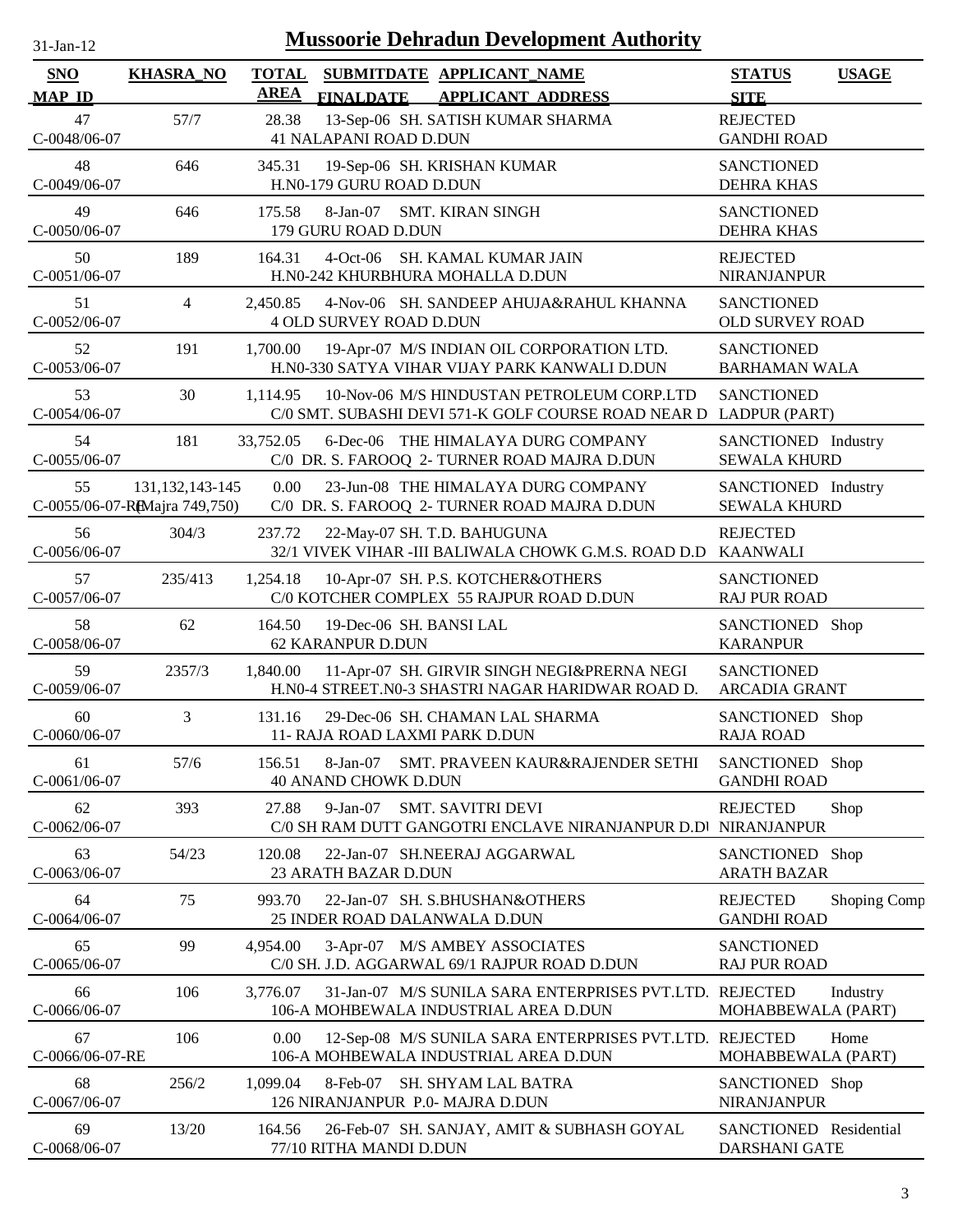| $31$ -Jan-12 |  |
|--------------|--|

| SNO                                 | <b>KHASRA_NO</b>          | <b>TOTAL</b><br>AREA |                              | SUBMITDATE APPLICANT NAME                                                                             | <b>STATUS</b>                                        | <b>USAGE</b> |
|-------------------------------------|---------------------------|----------------------|------------------------------|-------------------------------------------------------------------------------------------------------|------------------------------------------------------|--------------|
| <b>MAP ID</b><br>70<br>C-0069/06-07 | 256/2                     | 1,272.58             | <b>FINALDATE</b>             | <b>APPLICANT ADDRESS</b><br>6-Mar-07 SH. JAGAT BHUSHAN BATRA<br>124 NIRANJANPUR SAHARANPUR ROAD D.DUN | <b>SITE</b><br><b>REJECTED</b><br><b>NIRANJANPUR</b> | Shop         |
| 71<br>C-0070/06-07                  | 01                        | 5,859.45             | 194/3/3 RAJPUR ROAD D.DUN    | 8-Mar-07 M/S UTTARANCHAL REALTERS                                                                     | SANCTIONED Multiplex<br><b>OLD SURVEY ROAD</b>       |              |
| 72<br>C-0071/06-07                  | 67&68                     | 5,332.59             |                              | 8-Mar-07 SH. SATYA PRAKASH<br>C/0 SH. ANIL KUMAR 33/25-26 THIRD FLOOR WEST PATEL N                    | <b>REJECTED</b><br><b>KARANPUR KHAS</b>              | Shoping Comp |
| 73<br>C-0073/06-07                  | 61/22                     | 45.89                |                              | 23-Mar-07 SMT. SHAKHI GUPTA<br>61/22 SAYYAD MOHALLA CHAKRATA ROAD D.DUN                               | <b>REJECTED</b><br>SAIYAD MOHALLA                    | Shop         |
| 74<br>L-0001/06-07                  | 5/4                       | 2,282.86             |                              | 18-Apr-06 SH. RAM SARAN ARORA&OTHERS<br>RISHI NAGAR UPPER ADHOIWALA SAHASTRA DHARA ROA                | <b>REJECTED</b><br><b>ADOIWALA</b>                   |              |
| 75<br>L-0002/06-07                  | 291&292                   | 5,454.45             |                              | 6-Dec-06 SH. HARSH TANKHA&OTHERS<br>C/0 SANJEEV WALIA 6- HARIDWAR ROAD D.DUN                          | <b>SANCTIONED</b><br><b>DAK PATTI</b>                |              |
| 76<br>L-0002/06-07-RE               | 291&292                   | 317.59               |                              | 8-Sep-09 SH. HARSH TANKHA&OTHERS<br>C/0 SANJEEV WALIA 6- HARIDWAR ROAD D.DUN                          | SANCTIONED Group Housing<br><b>DAK PATTI</b>         |              |
| 77<br>L-0003/06-07                  | 621&629                   | 42,200.00            |                              | 12-May-06 SH. INDER KUMAR BATTA<br>19/28 A NATIONAL ROAD LAXMAN CHOWK D.DUN                           | <b>SANCTIONED</b><br><b>MAJRA</b>                    |              |
| 78<br>L-0004/06-07                  | 2067/1                    | 60,173.58            | H.N0-59 JHANDA MOHALLA D.DUN | 15-May-06 DOON HOUSING COMPANY P.LTD.                                                                 | <b>REJECTED</b><br><b>ARCADIA GRANT</b>              |              |
| 79<br>L-0005/06-07                  | 138<br>TO167&240&24       | 81,979.00            | 42 G.M.S. ROAD KANWALI D.DUN | 30-Oct-06 DOON VALLY SEHKARI AVAS SAMITI                                                              | <b>REJECTED</b><br><b>JAKHAN</b>                     |              |
| 80<br>L-0006/06-07                  | 6<br>220&227&228 4,080.54 |                      |                              | 23-Feb-07 SH. ATUL KUMAR&SANJAY KUMAR<br>HCL COMPOUND SAHARANPUR ROAD D.DUN                           | <b>SANCTIONED</b><br><b>BAAMANWALA</b>               |              |
| 81<br>L-0007/06-07                  | 56&57&58                  | 18,000.00            | SEC. DEFENCE COLONY D.DUN    | 17-Nov-06 SAINIK CO.OPERATIVE HOUSING SOCIETY IREJECTED                                               | <b>SHAH NAGAR</b>                                    |              |
| 82<br>L-0008/06-07                  | 746&748&707 54,354.60     |                      | 29-Dec-06 CYBER CITY I.T.    | C/0 IMSI SOFTWARE PARK OPP- TRANSPORT NAGAR MAJR MAJRA                                                | <b>REJECTED</b>                                      | IT Park      |
| 83<br>L-0008/06-07-RE               | 746&748&707 54,354.98     |                      | 12-Nov-07 CYBER CITY I.T.    | C/0 IMSI SOFTWARE PARK OPP- TRANSPORT NAGAR MAJR                                                      | DC SANCTION Home<br><b>MAJRA</b>                     |              |
| 84<br>L-0009/06-07                  | 1539&1540&15412,342.92    |                      | $2-Jan-07$                   | <b>SH. RAJEEV AGGARWAL</b><br>H.N0-1 ENGINEERS ENCLAVE G.M.S. ROAD KANWALI D.DU                       | <b>REJECTED</b><br><b>KAANWALI</b>                   | Others       |
| 85<br>L-0009/06-07-RE               | 1539&1540&154             | 0.00                 |                              | 31-Mar-09 SH. RAJEEV AGGARWAL<br>H.N0-1 ENGINEERS ENCLAVE G.M.S. ROAD KANWALI D.DU                    | SANCTIONED Home<br><b>KAANWALI</b>                   |              |
| 86<br>L-0010/06-07                  | 381&377&371 27,012.74     |                      | $9-Jan-07$                   | SH. SHIV KUMAR&PAWAN KUMAR<br>C/0 LAXMI VATIKA LTD. 77 ARAGHAR DHARAMPUR D.DUN                        | <b>REJECTED</b><br><b>KEDARPUR</b>                   | Residential  |
| 87<br>L-0011/06-07                  | 6&7                       | 8,059.78             |                              | 25-May-07 AMERASAWAR COLONY SOCIETY<br>C/0 SH. JAYANT DAVRA CHUNNA BHATTA ROAD PREM PU                | <b>REJECTED</b><br><b>GARHI</b>                      |              |
| 88<br>L-0012/06-07                  | 39&44&46                  | 37,108.65            |                              | 22-Mar-07 ERICA DEVELOPMENT& ESTATE PVT.LTD.<br>SIPOINT CTS 40&44 S.V. ROAD GOREGAON (W) MUMBAI-4     | <b>TARLA NAGAL</b>                                   | Others       |
| 89<br>R-0001/06-07                  | 438                       | 159.86               |                              | 30-Jun-06 SH.SUDHI SHEKHAR CHAKRAVARTI<br>105 CANAL ROAD KISHANPUR RAJPUR D.DUN                       | <b>REJECTED</b><br><b>JAKHAN</b>                     |              |
| 90<br>R-0002/06-07                  | 101                       | 252.68               | 52-MALIYAN STREET D.DUN      | 3-Apr-06 SMT. SADHANA GUPTA                                                                           | <b>SANCTIONED</b><br><b>MAJRA</b>                    |              |
| 91<br>R-0003/06-07                  | 194                       | 128.19               | 3-Apr-06 SMT.SUNITA RANI     | SANAJAY COLONY MOHINI ROAD D.DUN                                                                      | <b>SANCTIONED</b><br>AJABPUR KALAM (PART)            |              |
| 92<br>R-0004/06-07                  | 85/61/61                  | 355.77               |                              | 3-Apr-06 SMT.SAVITA KAPOOR<br>85/61/61 KHURBHURA MOHALLA D.DUN                                        | <b>SANCTIONED</b><br>KHURBURA MOHALLA                |              |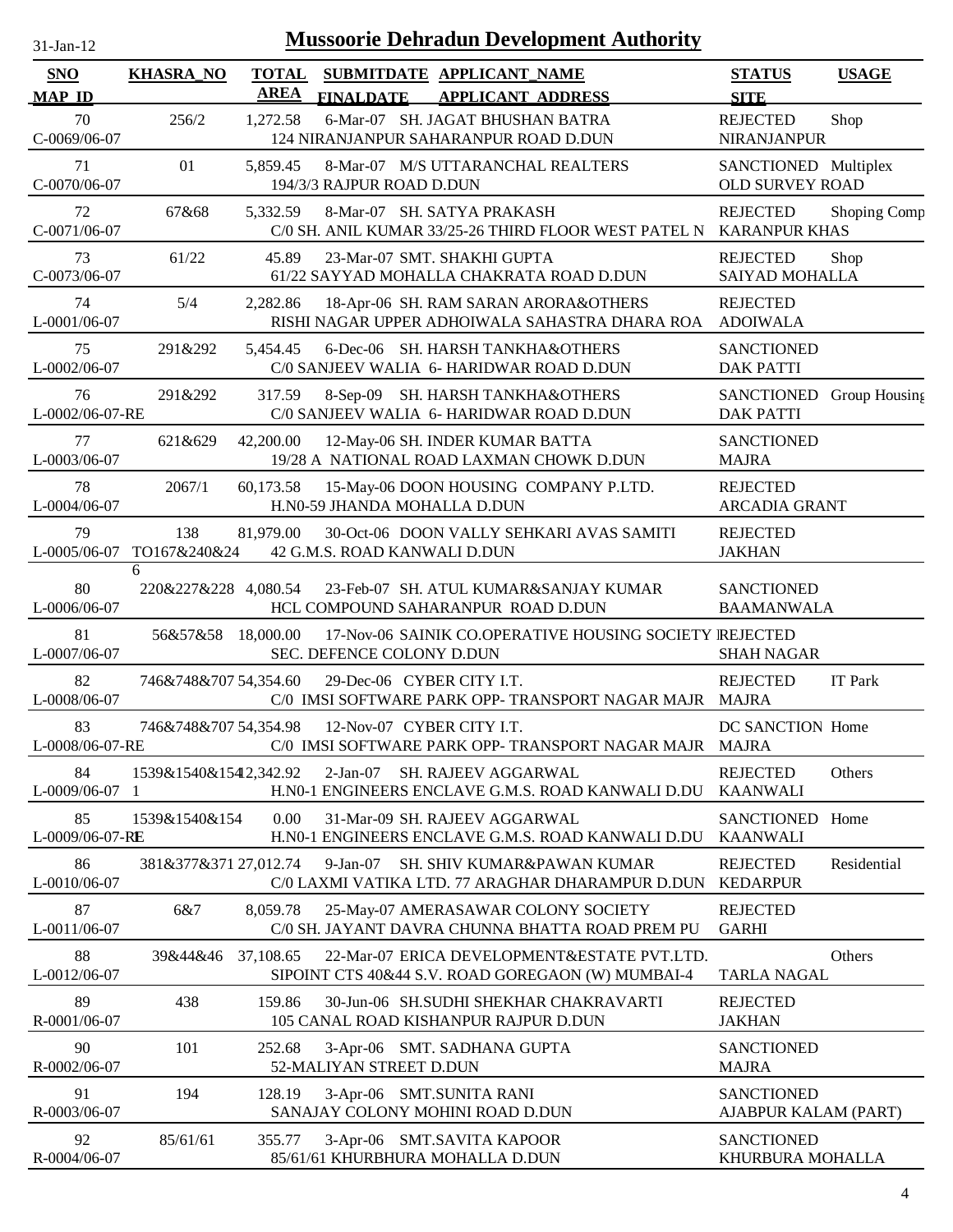| $31$ -Jan-12                |                  | <b>Mussoorie Dehradun Development Authority</b>                                                          |                                              |
|-----------------------------|------------------|----------------------------------------------------------------------------------------------------------|----------------------------------------------|
| <b>SNO</b><br><b>MAP ID</b> | <b>KHASRA_NO</b> | <b>TOTAL</b><br>SUBMITDATE APPLICANT_NAME<br><b>AREA</b><br><b>FINALDATE</b><br><b>APPLICANT ADDRESS</b> | <b>STATUS</b><br><b>USAGE</b><br><b>SITE</b> |
| 93<br>R-0005/06-07          | 260&262          | 3-Apr-06 SMT. KAMLESH PAL<br>530.19<br>45 LANE-B RAKESHA PURAM LADPUR RAIPUR D.DUN                       | <b>REJECTED</b><br><b>SINOLA</b>             |
| 94<br>R-0006/06-07          | 410              | 134.22<br>3-Apr-06 SH. RAMESH<br>3/2 PARAG DAIRY ADHOIWALA D.DUN                                         | <b>SANCTIONED</b><br><b>ADOIWALA</b>         |
| 95<br>R-0007/06-07          | 578              | 3-Apr-06 SH. VEER SINGH<br>303.38<br>5/2 ADHOIWALA NEAR SHASHTRADHARA CROSSING D.DU                      | <b>SANCTIONED</b><br><b>ADOIWALA</b>         |
| 96<br>R-0008/06-07          | 94               | 327.91<br>3-Apr-06 SH. DHARAMVEER LAMA<br>GRAM&P.0.ANARWALA D.DUN                                        | <b>SANCTIONED</b><br>VIJAYPUR GOPIWALA       |
| 97<br>R-0009/06-07          | 494              | 115.93<br>3-Apr-06 SH.MANOJ KUMAR JINDAL<br>308 RAM NAGAR LAKHI BAGH D.DUN                               | <b>SANCTIONED</b><br>KHURBURA MOHALLA        |
| 98<br>R-0010/06-07          | 476              | 213.69<br>3-Apr-06 SH. ANSUYA PRASAD GHILDIYAL<br>476 DHARAMPUR D.DUN                                    | <b>SANCTIONED</b><br>AJABPUR KALAM (PART)    |
| 99<br>R-0011/06-07          | 933              | 189.00<br>3-Apr-06 SH. UDAY SINGH BISHT<br>UDAY DAIRY BYE PASS SAHARANPUR ROAD D.DUN                     | <b>SANCTIONED</b><br>AJABPUR KALAM (PART)    |
| 100<br>R-0012/06-07         | 721              | 286.14<br>3-Apr-06 SH. P.L. BHATT&P.L. KAUL<br>C-13 TURNER ROAD D.DUN                                    | <b>SANCTIONED</b><br><b>MAJRA</b>            |
| 101<br>R-0013/06-07         | 728              | 3-Apr-06 SMT. SHAKUNTALA GOYAL<br>209.10<br>C/0 R.C. JAIN JAIN MANDIR SUBHASH NAGAR D.DUN                | <b>SANCTIONED</b><br><b>BHARUWALA GRANT</b>  |
| 102<br>R-0014/06-07         | 425              | 1,150.00<br>3-Apr-06 DIRECTOR SUNIL.B.TANEJA<br>GRAM AAMWALA TARLA TAPOVAN ENCLAVE D.DUN                 | <b>SANCTIONED</b><br><b>ADOIWALA</b>         |
| 103<br>R-0015/06-07         | 133              | 434.91<br>4-Apr-06 SH. HEMANT PANDEY<br>5- PRAKASH LOK COLONY D.DUN                                      | <b>SANCTIONED</b><br><b>SEWALA KALAN</b>     |
| 104<br>R-0016/06-07         | 68-B             | 4-Apr-06 SH. HARI KRISHAN<br>186.39<br>68-B D.L.ROAD D.DUN.                                              | <b>SANCTIONED</b><br>AMBEDKAR COLONY         |
| 105<br>R-0017/06-07         | 476              | 114.43<br>4-Apr-06 SH. NATHI RAM<br>GRAM&P.0.-KAULAGARH AMBADKAR MARG D.DUN                              | <b>SANCTIONED</b><br><b>KAULAGARH</b>        |
| 106<br>R-0018/06-07         | 1267             | 226.83<br>4-Apr-06 SH. ANIL THAPA<br>17 PUSHPANJALI ENCLAVE GMS.ROAD D.DUN                               | <b>SANCTIONED</b><br><b>KAANWALI</b>         |
| 107<br>R-0019/06-07         | 129              | 4-Apr-06 SMT. MALKA<br>255.01<br>8 ASHWANI ENCLAVE LANE-N0-1 SEWLA KALAN D.DUN                           | <b>SANCTIONED</b><br><b>SEWALA KALAN</b>     |
| 108<br>R-0020/06-07         | 612              | 277.71<br>4-Apr-06 SH. SEWANG MATHUR<br>3 RAMPUR MANDI MARG D.DUN                                        | <b>SANCTIONED</b><br><b>JAKHAN</b>           |
| 109<br>R-0021/06-07         | 653              | 132.38<br>4-Apr-06 SH. HARI KISHAN<br>C/0 BABU RAM SEHGAL TYAGI ROAD D.DUN                               | <b>SANCTIONED</b><br><b>TYAGI ROAD</b>       |
| 110<br>R-0022/06-07         | 173/3            | 83.64<br>4-Apr-06 SMT. SEEMA GOYAL&RAJEEV GOYAL<br>C/0 B.S. BHANDARI 66 PANDITWARI D.DUN                 | <b>SANCTIONED</b><br><b>PANDITWARI</b>       |
| 111<br>R-0023/06-07         | 173&175          | 5,169.42<br>21-Mar-07 M/S G.S. DEVELOPERS<br>249 CHANDMARI ROAD DOIWALA D.DUN                            | SANCTIONED Group Housing<br><b>JAKHAN</b>    |
| 112<br>R-0024/06-07         | 18               | $5-Jun-06$<br>150.47<br>SH. ISHWAR DAYAL&OTHERS<br>18&11 DARSHANI GATE D.DUN                             | <b>REJECTED</b><br><b>DARSHANI GATE</b>      |
| 113<br>R-0025/06-07         | 1366/3/2         | 234.57<br>4-Apr-06 SH. AMITABH SHARMA&RASHMI<br>C/0 D.S.RANA 19-C SUBHASH ROAD D.DUN                     | <b>SANCTIONED</b><br><b>KAANWALI</b>         |
| 114<br>R-0026/06-07         | 698              | 288.62<br>4-Apr-06 SMT. MEENA BADONI<br>PRIYADARSHANI ENCLAVE G.M.S.ROAD D.DUN                           | <b>SANCTIONED</b><br><b>KAANWALI</b>         |
| 115<br>R-0027/06-07         | 122              | 122.76<br>4-Apr-06 SMT. NIDHI NAUTIYAL<br>122-B GURU ROAD D.DUN                                          | <b>SANCTIONED</b><br><b>GURU ROAD</b>        |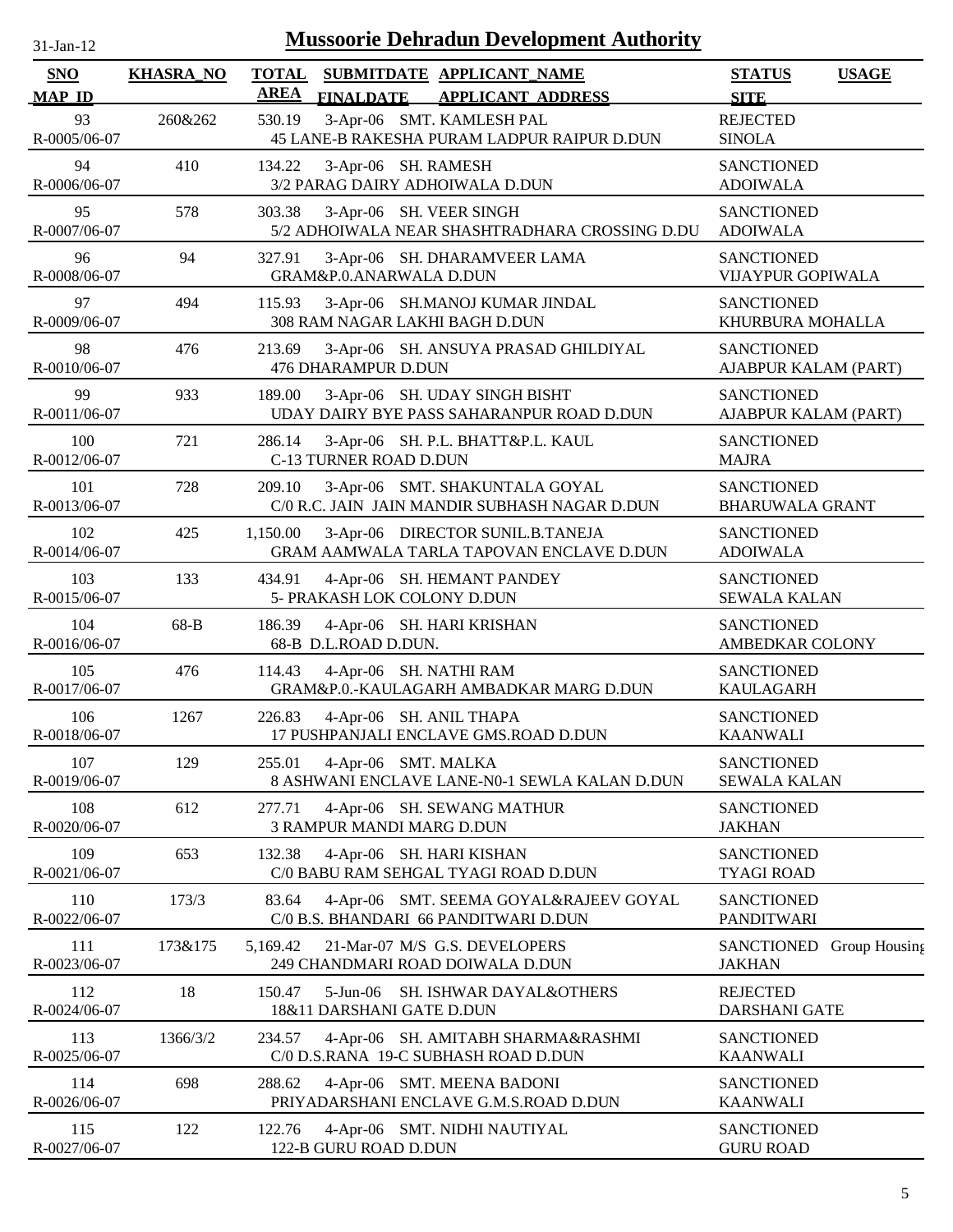| 31-Jan-12           |                  |              | <b>Mussoorie Dehradun Development Authority</b>                                                            |                                                |              |
|---------------------|------------------|--------------|------------------------------------------------------------------------------------------------------------|------------------------------------------------|--------------|
| <b>SNO</b>          | <b>KHASRA_NO</b> | <b>TOTAL</b> | SUBMITDATE APPLICANT NAME                                                                                  | <b>STATUS</b>                                  | <b>USAGE</b> |
| <b>MAP ID</b>       |                  | <b>AREA</b>  | <b>FINALDATE</b><br><b>APPLICANT ADDRESS</b>                                                               | <b>SITE</b>                                    |              |
| 116<br>R-0028/06-07 | 644              | 175.59       | 4-Apr-06 SH. JAWAHAR LAL KOTIYAL<br>C/0 GHILDIYAL ASSOCIATE SHOP N0-4 YAMUNA COLONY C AJABPUR KALAM (PART) | <b>SANCTIONED</b>                              |              |
| 117<br>R-0029/06-07 | 382              | 190.04       | 4-Apr-06 SH. MANISH SHARMA<br>C/0 B.L.TODARIYA TAPOVAN ENCLAVE RAIPUR ROAD D.DU AAMWALA TARLA              | <b>SANCTIONED</b>                              |              |
| 118<br>R-0030/06-07 | 7/1              | 184.22       | 4-Apr-06 SMT. AMRIT ARORA&RAJEEV ARORA<br>C/0 ARORA ASSOCIATES A-6 JANPATH SHOPPING COMPLE                 | <b>SANCTIONED</b><br>NEHRU ROAD.               |              |
| 119<br>R-0031/06-07 | 1560             | 159.56       | 4-Apr-06 SH. RAJESH KUMAR<br>R-87 NEW AREA OFD STATE RAIPUR D.DUN                                          | <b>REJECTED</b><br><b>RAIPUR</b>               |              |
| 120<br>R-0032/06-07 | 147              | 385.00       | 4-Apr-06 SMT. MANJU HATWAL<br>30 PARK ROAD LAXMAN CHOWK D.DUN                                              | <b>SANCTIONED</b><br><b>PITTHUWALA</b>         |              |
| 121<br>R-0033/06-07 | 35               | 321.13       | 4-Apr-06 SH. SUBHASH CHAND GARG<br>C/0 ARORA ASSOCIATES A-6 JANPATH SHOPPING COMPLE                        | <b>SANCTIONED</b><br><b>KAANWALI</b>           |              |
| 122<br>R-0034/06-07 | 612              | 576.82       | 4-Apr-06 SH. RAJIV KUMAR&VANDANA RANA<br>58/7/3 KOCHHAR COLONY DHAKPATTI D.DUN                             | <b>SANCTIONED</b><br><b>DAK PATTI</b>          |              |
| 123<br>R-0035/06-07 | 100              | 145.23       | 4-Apr-06 SH. HARISH KUMAR MARWAH<br>103/2 OLD NEHRU COLONY D.DUN                                           | <b>SANCTIONED</b><br><b>MAJRA</b>              |              |
| 124<br>R-0036/06-07 | 2058             | 175.96       | 4-Apr-06 SH. PAWAN KUMAR KAMBOJ<br>KRISHNA AUTO CENTRE NAGAR NIGAM COMPLEX CHANDI AJABPUR KALAM (PART)     | <b>REJECTED</b>                                |              |
| 125<br>R-0037/06-07 | 109              | 177.44       | 4-Apr-06 SH.OM PRAKASH AHUJA<br>109/1 NARI SHILP MANDIR MARG D.DUN                                         | <b>SANCTIONED</b><br>NARI SHILP MANDIR MARG    |              |
| 126<br>R-0038/06-07 | 7/1              | 244.65       | 4-Apr-06 SMT. PRAMILA MALHOTRA<br>H-N0-7/1-B MOHINI ROAD D.DUN                                             | <b>SANCTIONED</b><br><b>MOHINI ROAD</b>        |              |
| 127<br>R-0039/06-07 | 99/31            | 81.52        | 4-Apr-06 SH. SANJAY MINOCHA<br>99/31 MOTI BAZAR D.DUN                                                      | <b>SANCTIONED</b><br><b>MOTI BAZAR</b>         |              |
| 128<br>R-0040/06-07 | 10               | 185.87       | 4-Apr-06 SMT.VEENA POKHRIYAL<br>R/0 311 SARTHI VIHAR AJABPUR KALAN D.DUN                                   | <b>SANCTIONED</b><br><b>CHAK AJABPUR KALAN</b> |              |
| 129<br>R-0041/06-07 | 435&441          | 278.77       | 6-Nov-06 SH. SAMIR KUMAR<br>C/0 19-C SUBHASH ROAD D.DUN                                                    | <b>SANCTIONED</b><br><b>HATHIBARKALA</b>       |              |
| 130<br>R-0042/06-07 | 760              | 128.36       | 4-Apr-06 SMT. GURDEEP KAUR<br>388/1 SHIWALIK ENCLAVE RACE COURSE D.DUN                                     | <b>SANCTIONED</b><br><b>AJABPUR KHURD</b>      |              |
| 131<br>R-0043/06-07 | 760              | 128.36       | 4-Apr-06 SH. SATNAM SINGH<br>388/1 SHIWALIK ENCLAVE RACE COURSE D.DUN                                      | <b>SANCTIONED</b><br><b>AJABPUR KHURD</b>      |              |
| 132<br>R-0044/06-07 | 91               | 288.29       | 3-Aug-06 SH. ROSHAN LAL<br>H.N0-91/2 GRAM AJABPUR KHURD D.DUN                                              | <b>SANCTIONED</b><br><b>AJABPUR KHURD</b>      |              |
| 133<br>R-0045/06-07 | 107              | 459.48       | 5-Apr-06 SH. RAMDEEN<br>C/0 CIRCUIT HOUSE P.0.- GARHI CANTT D.DUN                                          | <b>SANCTIONED</b><br><b>KISHANPUR</b>          |              |
| 134<br>R-0046/06-07 | 123              | 177.20       | 5-Apr-06 SH. RAJESHWAR SINGH<br>C-82 NEW FOREST D.DUN                                                      | <b>SANCTIONED</b><br><b>PANDITWARI</b>         |              |
| 135<br>R-0047/06-07 | 747&748          | 85.06        | 29-May-06 IRSHAD ALAM<br>9/2 MUSLIM COLONY D.DUN                                                           | <b>REJECTED</b><br><b>DEHRA KHAS</b>           |              |
| 136<br>R-0048/06-07 | 230              | 669.14       | 5-Apr-06 SH. AJAY SINGH BISEN<br>230/II VASANT VIHAR D.DUN                                                 | <b>SANCTIONED</b><br><b>VASANT VIHAR</b>       |              |
| 137<br>R-0049/06-07 | 22               | 201.77       | 5-Apr-06 SMT. DEEP SIKHA<br>H.N0-22 SARASWATI SONI MARG D.DUN                                              | <b>SANCTIONED</b><br><b>LAXMAN CHOWK</b>       |              |
| 138<br>R-0050/06-07 | 1261             | 175.16       | 5-Apr-06 SH. SURENDER NATH GANGOLI<br>H.N0-353 LANE-13 MOHIT NAGAR D.DUN                                   | <b>SANCTIONED</b><br><b>KAANWALI</b>           |              |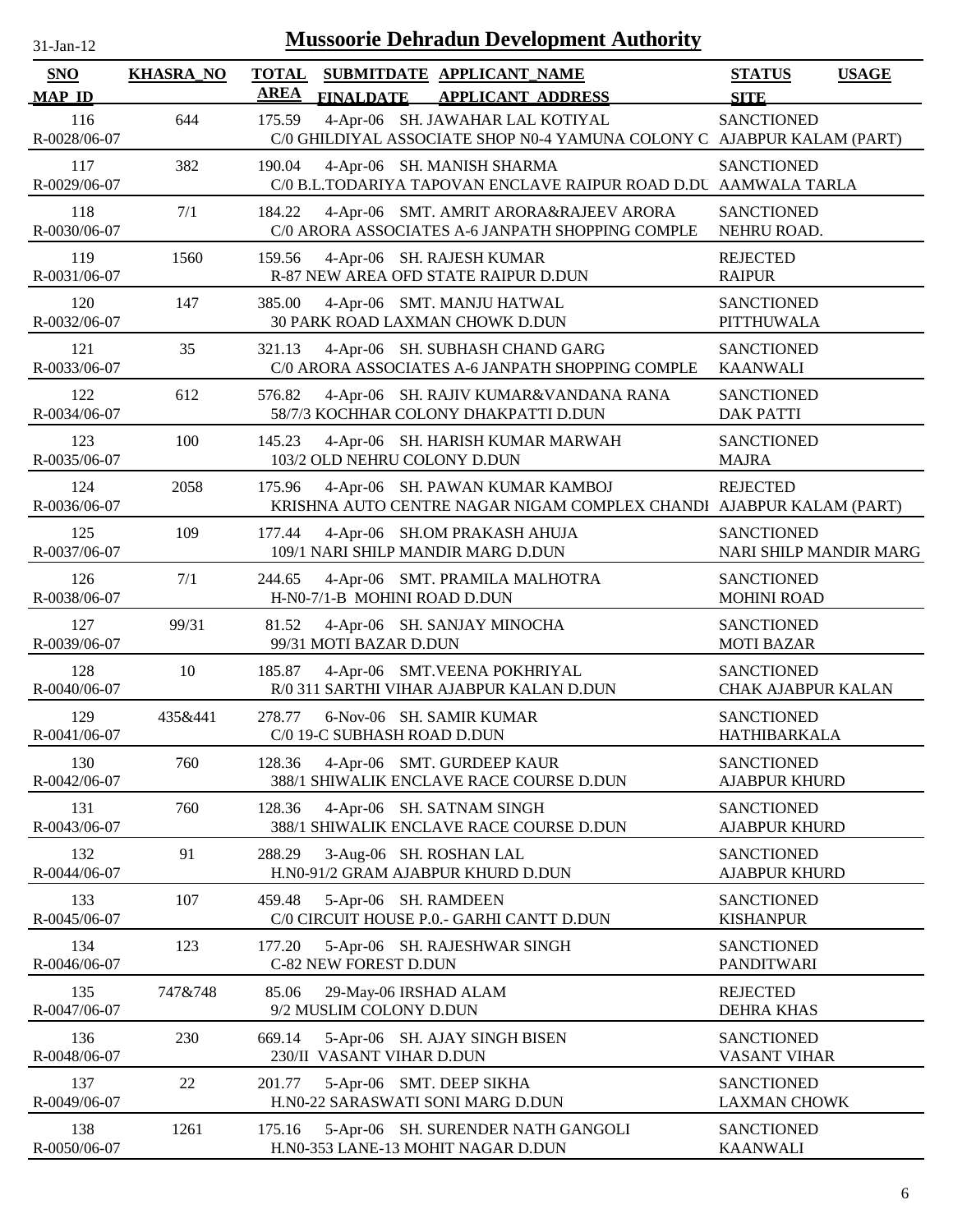| $31$ -Jan-12                |                        |                             | <b>Mussoorie Dehradun Development Authority</b>                                       |                                                 |              |
|-----------------------------|------------------------|-----------------------------|---------------------------------------------------------------------------------------|-------------------------------------------------|--------------|
| <b>SNO</b><br><b>MAP ID</b> | <b>KHASRA_NO</b>       | <b>TOTAL</b><br><b>AREA</b> | SUBMITDATE APPLICANT_NAME<br><b>FINALDATE</b><br><b>APPLICANT ADDRESS</b>             | <b>STATUS</b><br><b>SITE</b>                    | <b>USAGE</b> |
| 139<br>R-0051/06-07         | 483                    | 530.13                      | 5-Apr-06 SMT. PARWATI DEVI<br><b>16-C KALIDAS ROAD D.DUN</b>                          | <b>SANCTIONED</b><br><b>HATHIBARKALA</b>        |              |
| 140<br>R-0052/06-07         | 48                     | 104.78                      | 5-Apr-06 SH. SOHAN LAL<br>84/54 NAI BASTI PATEL NAGAR D.DUN                           | <b>SANCTIONED</b><br>PATEL NAGAR                |              |
| 141<br>R-0053/06-07         | 342                    | 106.55                      | 5-Apr-06 SMT. RITA RANI<br>29 KANWALI ROAD D.UN                                       | <b>SANCTIONED</b><br><b>HATHIBARKALA</b>        |              |
| 142<br>R-0054/06-07         | $47 - B$               | 223.96                      | 5-Apr-06 SH. CHETAN DASS<br>47-B HARIDWAR ROAD D.DUN                                  | <b>REJECTED</b><br><b>HARIDWAR ROAD</b>         |              |
| 143<br>R-0055/06-07         | 1013                   | 376.25                      | $3-Jul-07$<br>SH. KAMAL SINGH CHAUHAN<br>110 BALLUPUR GARHI D.                        | <b>REJECTED</b><br><b>GARHI</b>                 |              |
| 144<br>R-0055/06-07-RE      | 1013                   | 376.25                      | 18-Jan-08 SH. KAMAL SINGH CHAUHAN<br>110 BALLUPUR GARHI D.DUN                         | <b>REJECTED</b><br><b>GARHI</b>                 | Home         |
| 145<br>R-0056/06-07         | 422                    | 327.80                      | 5-Apr-06 SMT. PRAMILA JOSHI&VIDYA DUTT JOSHI SANCTIONED<br>C/0 4/9 KALIDAS ROAD D.DUN | <b>KAANWALI</b>                                 |              |
| 146<br>R-0057/06-07         | 180/159                | 125.00                      | 5-Apr-06 SMT.VANDANA PODDAR<br>1/3 TILAK ROAD D.DUN                                   | <b>SANCTIONED</b><br><b>KAANWALI</b>            |              |
| 147<br>R-0058/06-07         | 42                     | 613.35                      | 5-Apr-06 WING.COM. J.K. MEHTA<br>42-PHASE-II VASANT VIHAR KANWALI D.DUN               | <b>REJECTED</b><br><b>VASANT VIHAR</b>          |              |
| 148<br>R-0059/06-07         | $A-31$                 | 275.40                      | 5-Apr-06 GULFAM AHMED<br>LIG-27 MDDA COLONY DALANWALA D.DUN                           | <b>SANCTIONED</b><br>MDDA COLONY DALANWAI       |              |
| 149<br>R-0060/06-07 /1      | 539&539/1&543 4,921.48 |                             | 25-Nov-06 SH. VIKAS BAHL&RAVI BAHL&KIRTI<br>21-C NEW CANTT ROAD D.DUN                 | SANCTIONED Group Housing<br><b>DHORAN KHAS</b>  |              |
| 150<br>R-0061/06-07         | 98                     | 93.61                       | 7-Apr-06 SH. DEVENDRA GUPTA<br>112/1 D.L.ROAD D.DUN                                   | <b>SANCTIONED</b><br>D.L.ROAD                   |              |
| 151<br>R-0062/06-07         | 528                    | 240.33                      | 7-Apr-06 SH. DINESH KUMAR AGGARWAL<br>M/S AGGARWAL FURNITERS ROORKEE DISTT .HARIDWAR  | <b>SANCTIONED</b><br><b>NIRANJANPUR</b>         |              |
| 152<br>R-0063/06-07         | 37                     | 392.56                      | 7-Apr-06 SH. JAGDISH PRASAD MAMGAIN<br>STREETN0-I SHASTRI NAGAR D.DUN                 | <b>SANCTIONED</b><br><b>CHAK AJABPUR KALAN</b>  |              |
| 153<br>R-0064/06-07         | 471                    | 4,102.50                    | 7-Apr-06 SMT. SUNITA GARG<br>18 PARK ROAD D.DUN                                       | SANCTIONED Group Housing<br><b>SEWALA KALAN</b> |              |
| 154<br>R-0065/06-07         | 361                    | 238.11                      | 15-May-06 SH. DEEPAK SHARMA<br>C/0 THANA DALANWALA D.DUN                              | <b>REJECTED</b><br><b>ADOIWALA</b>              |              |
| 155<br>R-0066/06-07         | 953                    | 87.79                       | 7-Apr-06 SH. GAJENDRA SINGH<br>C/0 SH.S.K.VERMA VIKAS PURAM BEHIND DEAL RAIPUR RO     | <b>REJECTED</b><br><b>ADOIWALA</b>              |              |
| 156<br>R-0067/06-07         | 482                    | 152.36                      | 7-Apr-06 SH. BABU LAL<br>C/0 KHATA COLONY BHARMPURI MAZRA D.DUN                       | <b>REJECTED</b><br><b>BHARUWALA GRANT</b>       |              |
| 157<br>R-0068/06-07         | 1008/1                 | 189.02                      | 7-Apr-06 SH. CHETAN SAXSENA<br>3- VIJAY PARK CHAKRATA ROAD D.DUN                      | <b>SANCTIONED</b><br><b>KAANWALI</b>            |              |
| 158<br>R-0069/06-07         | 56/2                   | 175.94                      | 7-Apr-06 SH. S. NAGPAL&POONAM NAGPAL<br>52/6-D RAJPUR ROAD D.DUN.                     | <b>SANCTIONED</b><br><b>RAJ PUR ROAD</b>        |              |
| 159<br>R-0070/06-07         | 71                     | 678.07                      | 7-Apr-06 SH. N.P. NAINWAL<br>71/2 VASANT VIHAR D.DUN                                  | <b>SANCTIONED</b><br>VASANT VIHAR               |              |
| 160<br>R-0071/06-07         | 126/K&125              | 281.01                      | 11-May-06 SH. RAM CHANDRA UNIYAL<br>S-B-48 SECTOR-2 DEFENCE COLONY D.DUN              | <b>REJECTED</b><br><b>SHAH NAGAR</b>            |              |
| 161<br>R-0072/06-07         | $37-D$                 | 226.05                      | 7-Apr-06 SH. AMARJEET SINGH<br>167- MAHINDER VIHAR BALLUPUR ROAD D.DUN                | <b>SANCTIONED</b><br><b>MAJRA</b>               |              |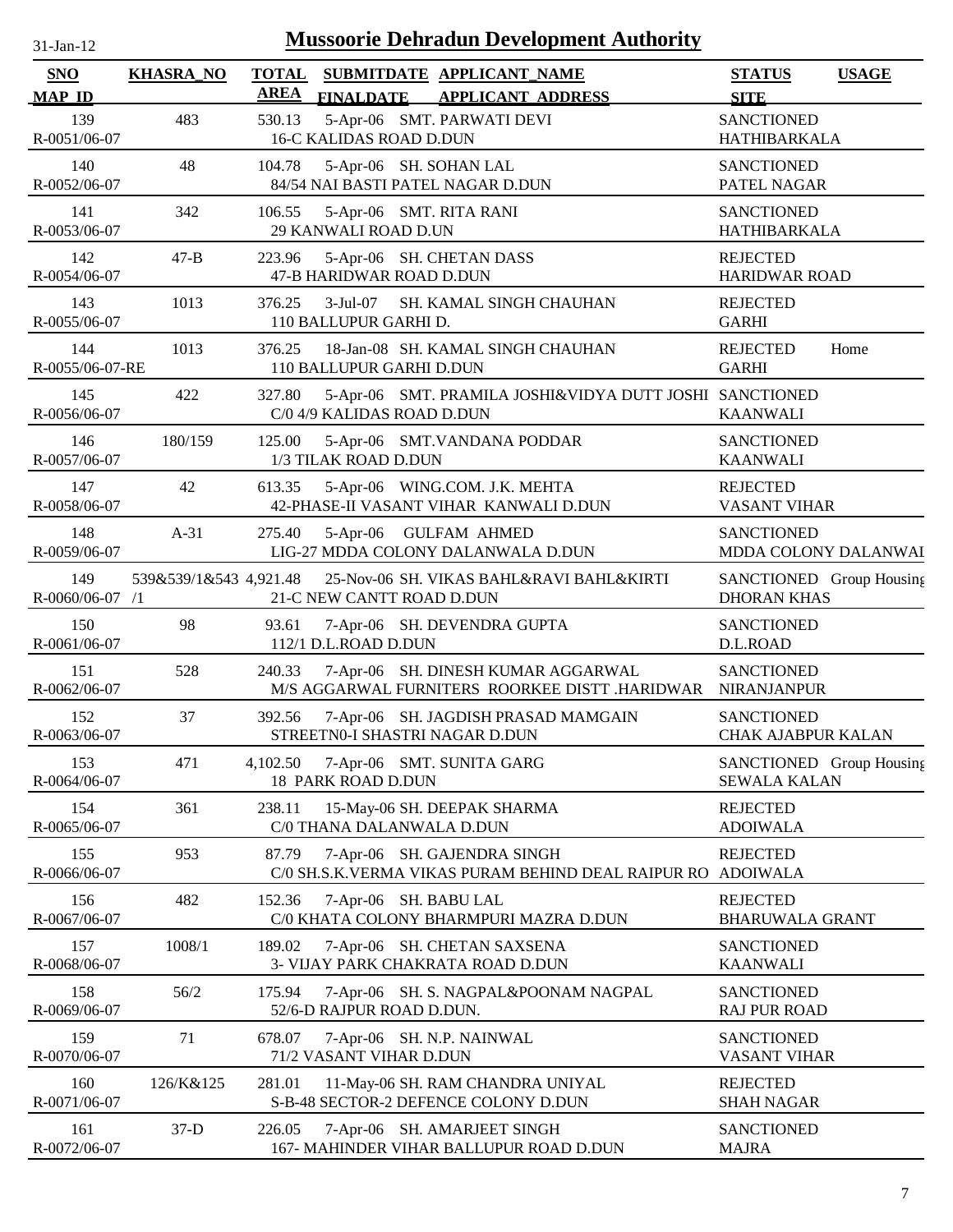| $31-Jan-12$                 |                  | <b>Mussoorie Dehradun Development Authority</b>                                                              |                                              |  |
|-----------------------------|------------------|--------------------------------------------------------------------------------------------------------------|----------------------------------------------|--|
| <b>SNO</b><br><b>MAP ID</b> | <b>KHASRA_NO</b> | <b>TOTAL</b><br>SUBMITDATE APPLICANT_NAME<br><b>AREA</b><br><b>FINALDATE</b><br><b>APPLICANT ADDRESS</b>     | <b>STATUS</b><br><b>USAGE</b><br><b>SITE</b> |  |
| 162<br>R-0073/06-07         | 43/3             | 15-Mar-07 SH. D.P. BACHHETI<br>339.00<br>43/3 VIVEK VIHAR G.M.S. ROAD D.DUN                                  | <b>SANCTIONED</b><br><b>KAANWALI</b>         |  |
| 163<br>R-0074/06-07         | 961              | 195.52<br>7-Apr-06 SH. RAM SWAROOP<br>75 GRAM KANWALI D.DUN                                                  | <b>SANCTIONED</b><br><b>KAANWALI</b>         |  |
| 164<br>R-0075/06-07         | 280/3            | 7-Apr-06 SMT. NEELAM KAUR<br>163.11<br>21 DASHMESH PUR INDIRA GANDHI MARG NIRANJANPUR D SEWALA KALAN         | <b>SANCTIONED</b>                            |  |
| 165<br>R-0076/06-07         | 273              | 230.85<br>7-Apr-06 SH. RAJESH MALHOTRA<br>H-N0-278 KHURBHURA MOHALLA D.DUN                                   | <b>SANCTIONED</b><br><b>SEWALA KALAN</b>     |  |
| 166<br>R-0077/06-07         | 987              | 277.00<br>16-May-06 SH. TRILOK CHAND<br>11- VANASTHALI BALLUPUR D.DUN                                        | <b>SANCTIONED</b><br><b>GARHI</b>            |  |
| 167<br>R-0078/06-07         | 1560             | 168.00<br>7-Apr-06 IDEA MOBILE COMMUNICATION LTD.<br>SH. JAI PRAKASH SHARMA GARHWALI COLONY NEHRU GR. RAIPUR | <b>REJECTED</b>                              |  |
| 168<br>R-0079/06-07         | 27               | 74.55<br>7-Apr-06 IDEA MOBILE COMMUNICATION LTD.<br>27 TILAK ROAD KHURBHURA MOHALLA D.DUN                    | <b>REJECTED</b><br>KHURBURA MOHALLA          |  |
| 169<br>R-0080/06-07         | 1130             | 10-Apr-06 SMT. KAMLA BIST<br>257.81<br>LANE NO-1, 3 PRAKASH VIHAR DHARAMPUR D.DUN                            | <b>REJECTED</b><br>AJABPUR KALAM (PART)      |  |
| 170<br>R-0081/06-07         | 617/857          | 128.26<br>10-Apr-06 SH. BRAHM DEV SHARMA<br>H.N0- T-III/49 HATHIBARKALAN D.DUN                               | <b>REJECTED</b><br><b>DEHRA KHAS</b>         |  |
| 171<br>R-0082/06-07         | 568/4            | 297.28<br>10-Apr-06 SMT. MANDAKINI SHRIMALI<br>D-3 CSWCRTI 218 KAULAGARH ROAD D.DUN                          | <b>SANCTIONED</b><br><b>KAANWALI</b>         |  |
| 172<br>R-0083/06-07         | 129              | 222.70<br>10-Apr-06 SH. DEVENDRA KUMAR&ARUN KUMAR<br>C/0 66 PANDITWARI P.0- PREM NAGAR D.DUN                 | <b>REJECTED</b><br>PANDITWARI                |  |
| 173<br>R-0084/06-07         | 201              | 10-Apr-06 SMT. NEETI PAL<br>118.78<br>F-34 KEWAL VIHAR ADHOIWALA D.DUN                                       | <b>SANCTIONED</b><br><b>ADOIWALA</b>         |  |
| 174<br>R-0085/06-07         | 357              | 5-Sep-06 SMT. SHAKUNTLA GULATI<br>215.57<br>121 KARANPUR D.DUN                                               | <b>REJECTED</b><br><b>ADOIWALA</b>           |  |
| 175<br>R-0086/06-07         | 2354             | 194.23<br>10-Apr-06 SMT. INDU CHUNIANA<br>GRAM HARIPUR KANWALI OLD P.0.- NEAR ATTA CHAKKI G KAANWALI         | <b>REJECTED</b>                              |  |
| 176<br>R-0087/06-07         | 558              | 21-Aug-06 COL. VIJAY VERMA<br>1,369.30<br>C/0 PAPUR OPP. LANE-N0-13 TURNER ROAD D.DUN                        | <b>SANCTIONED</b><br><b>MAJRA</b>            |  |
| 177<br>R-0088/06-07         | 1518             | 207.11<br>10-Apr-06 SMT. INDU THAKUR<br>H.N0- 42 CANAL ROAD D.DUN                                            | <b>SANCTIONED</b><br>AJABPUR KALAM (PART)    |  |
| 178<br>R-0089/06-07         | 160/2            | 458.45<br>10-Apr-06 SH. AKHILESH KUMAR SHARMA<br>C/0 4-NEW ROAD D.DUN                                        | <b>REJECTED</b><br>KARGI GRANT (PART)        |  |
| 179<br>R-0090/06-07         | 12&13            | 1,416.05<br>10-Apr-06 M/S SHRI GURU NANAK DEV EDUCATIONA REJECTED<br>GRAM SEWLA KHURD SAHARANPUR ROAD D.DUN  | <b>SEWALA KHURD</b>                          |  |
| 180<br>R-0091/06-07         | 130              | 339.98<br>10-Apr-06 SH. SURENDER KUMAR<br>D-28 OFFICERS COLONY RACE COURSE D.DUN                             | <b>SANCTIONED</b><br><b>KANDOLI</b>          |  |
| 181<br>R-0092/06-07         | 321              | 309.24<br>10-Apr-06 SH. SABBAL SINGH RANA<br>C/0 4- NEW ROAD D.DUN                                           | <b>SANCTIONED</b><br>AJABPUR KALAM (PART)    |  |
| 182<br>R-0093/06-07         | 12               | 483.67<br>SH. JAI PRAKASH&VINOD KUMAR<br>$6$ -Oct-06<br>78 GANDHI ROAD D.DUN                                 | SANCTIONED School/College<br>DARSHANI GATE   |  |
| 183<br>R-0094/06-07         | 461              | 259.17<br>10-Apr-06 SMT. INDRAWATI SHARMA&USHA RANI<br>C/0<br>MANDAKINI ASSOCIATES PREM COMPLEX 27 ARAGH     | <b>SANCTIONED</b><br><b>AJABPUR KHURD</b>    |  |
| 184<br>R-0095/06-07         | 1558/1           | 10-Apr-06 SH. MANGTA RAM&PRATAP SINGH<br>177.46<br><b>GRAM &amp;P.0- KANWALI D.DUN</b>                       | <b>REJECTED</b><br><b>KAANWALI</b>           |  |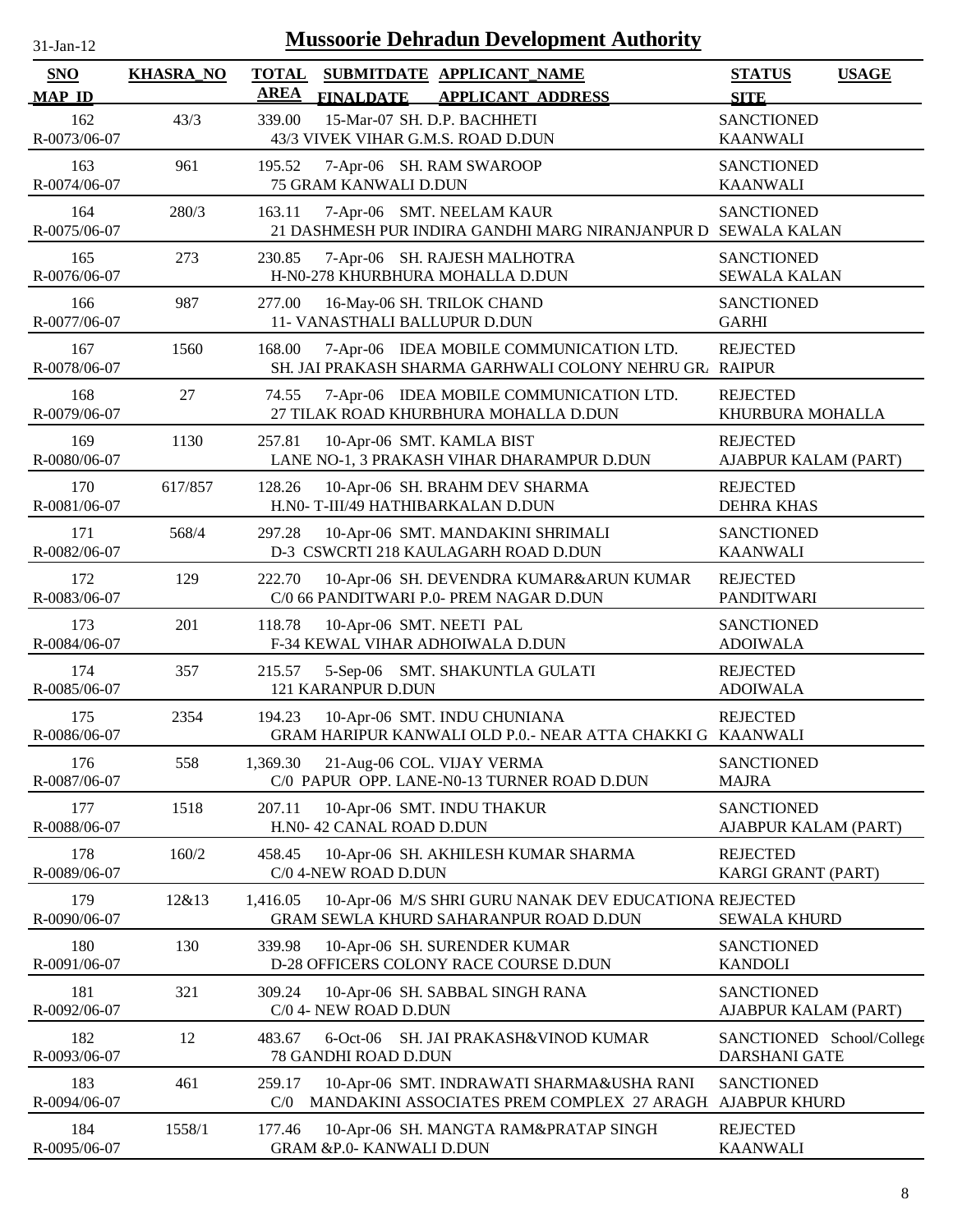| 1-Jan-1<br>$\mathbf{L}$ |  |
|-------------------------|--|
|                         |  |

| SNO                    | <b>KHASRA_NO</b> | <b>TOTAL</b> |                                                             | SUBMITDATE APPLICANT_NAME                                                                   | <b>STATUS</b>                             | <b>USAGE</b>           |
|------------------------|------------------|--------------|-------------------------------------------------------------|---------------------------------------------------------------------------------------------|-------------------------------------------|------------------------|
| <b>MAP ID</b>          |                  | <b>AREA</b>  | <b>FINALDATE</b>                                            | <b>APPLICANT ADDRESS</b>                                                                    | <b>SITE</b>                               |                        |
| 185<br>R-0096/06-07    | 113              | 84.78        | H.N0-113 LUNIA MOHALLA D.DUN                                | 12-Apr-06 SH.RAVINDER KUMAR SAHAGAL                                                         | <b>SANCTIONED</b><br>LUNIA MAHALLA        |                        |
| 186<br>R-0097/06-07    | 583              | 345.04       |                                                             | 12-Apr-06 SH. BACHAN SINGH GUSAIN<br>4-H.N.B. COLONY LANE-I AJABPUR KHURD D.DUN             | <b>REJECTED</b><br><b>AJABPUR KHURD</b>   |                        |
| 187<br>R-0098/06-07    | 552              | 294.71       |                                                             | 13-Nov-06 SH. MANOJ RANJAN<br>56 MEEDO COMPLEX SAHARANPUR ROAD D.DUN                        | <b>SANCTIONED</b><br><b>KAANWALI</b>      |                        |
| 188<br>R-0099/06-07    | 1263             | 222.97       |                                                             | 12-Apr-06 SH. SATISH BHATIA<br>56 MEEDO COMPLEX SAHARANPUR ROAD D.DUN                       | <b>SANCTIONED</b><br><b>KAANWALI</b>      |                        |
| 189<br>R-0100/06-07    | 721              | 193.17       |                                                             | 12-Apr-06 SH. SHAILESH KUMAR<br>C/0 ASHOK CHAUHAN TILAK BAZAR ROAD SUBHASH NAGA MAJRA       | <b>SANCTIONED</b>                         |                        |
| 190<br>R-0101/06-07    | 203              | 164.68       |                                                             | 12-Apr-06 SH. SUBHASH SHARMA&ANITA SHARMA<br>8- VANASTHALI CANAL ROAD BALLUPUR D.DUN        | <b>SANCTIONED</b><br><b>KAANWALI</b>      |                        |
| 191<br>R-0102/06-07    | 143/330          | 171.87       | 12-Apr-06 SH. B.K. OBERIO<br>140-A RAJPUR ROAD JAKHAN D.DUN |                                                                                             | <b>SANCTIONED</b><br><b>JAKHAN</b>        |                        |
| 192<br>R-0103/06-07    | 124              | 185.29       | <b>46- ARVINDO MARG D.DUN</b>                               | 12-Apr-06 SMT. NISHI PRASAD GUPTA                                                           | <b>SANCTIONED</b><br><b>ADOIWALA</b>      |                        |
| 193<br>R-0104/06-07    | 98               | 239.53       |                                                             | 12-Apr-06 SH. RAJESH KUMAR RANA<br>GRAM NAYA GAON VIJAY PUR HATHIBARKALAN D.DUN             | <b>SANCTIONED</b>                         | VIJAYPUR HATHI BADKALA |
| 194<br>R-0105/06-07    | 72               | 110.36       | 72 ARAGHAR D.DUN                                            | 12-Apr-06 SMT. BIMLA DEVI                                                                   | <b>REJECTED</b><br><b>AARAGARH</b>        |                        |
| 195<br>R-0106/06-07    | 71/27/2          | 581.72       | 8-Sep-06 SH. RAM GOPAL                                      | 27 BODY GAURD CANAL ROAD JAKHAN D.DUN                                                       | <b>REJECTED</b>                           | BODY GUARD CANAL ROAD  |
| 196<br>R-0107/06-07    | 275              | 564.59       |                                                             | 12-Apr-06 SH. BRIJ KISHORE TANEJA<br>C/0 TANEJA BHAWAN RAIPUR ROAD D.DUN                    | <b>SANCTIONED</b><br><b>AAMWALA TARLA</b> |                        |
| 197<br>R-0108/06-07    | 195              | 138.31       |                                                             | 12-Apr-06 SMT. ASHA GADHOK<br>130 SHANTI KUNJ JOHRI ROAD JAKHAN D.DUN                       | <b>REJECTED</b><br><b>JAKHAN</b>          |                        |
| 198<br>R-0109/06-07    | 456/1/1          | 339.21       |                                                             | 12-Apr-06 SH. TANUJ KUMAR DASS<br>215/1ST FLOOR VASANT VIHAR PHASE-I D.DUN                  | <b>SANCTIONED</b><br><b>KAANWALI</b>      |                        |
| 199<br>R-0110/06-07    | 179              | 501.85       |                                                             | 12-Apr-06 CAPT. AJAY NEGI<br>LT.COL DINESH NEGI T-13 BHARUWALA GRANTCLEMENTC DEFENCE COLONY | <b>SANCTIONED</b>                         |                        |
| 200<br>R-0111/06-07    | 641              | 221.69       |                                                             | 12-Apr-06 SH. RAJEEV GUPTA<br>1- SHIVA ENCLAVE G.M.S.ROAD D.DUN                             | <b>SANCTIONED</b><br><b>KAANWALI</b>      |                        |
| 201<br>R-0112/06-07    | 1007/1           | 313.59       |                                                             | 12-Apr-06 SH. KUSHI RAM SHARMA<br>14-D PUSHPANJALI ENCLAVE G.M.S.ROAD D.DUN                 | <b>SANCTIONED</b><br><b>KAANWALI</b>      |                        |
| 202<br>R-0112/06-07-RE | 1007/1           | 313.59       |                                                             | 25-Mar-08 SH. KUSHI RAM SHARMA<br>14-D PUSHPANJALI ENCLAVE G.M.S.ROAD D.DUN                 | SANCTIONED Home<br><b>KAANWALI</b>        |                        |
| 203<br>R-0113/06-07    | 556/2            | 184.33       | 12-Apr-06 MOHD. MUNTZIR                                     | LANE-N0-C-8 I-TURNER ROAD CLEMENTOWN D.DUN                                                  | <b>SANCTIONED</b><br><b>MAJRA</b>         |                        |
| 204<br>R-0114/06-07    | 556/2            | 208.58       |                                                             | 12-Apr-06 SH. MOHD. MUSTKIM<br>LANE-N0-C-8 1TURNER ROAD CLEMENTOWN D.DUN                    | <b>SANCTIONED</b><br><b>MAJRA</b>         |                        |
| 205<br>R-0115/06-07    | 156              | 142.11       | 82/2 DANDIPUR MOHALLA D.DUN                                 | 12-Apr-06 SH. RAMINDER SINGH&SAROJ                                                          | <b>SANCTIONED</b><br><b>DOBHALWALA</b>    |                        |
| 206<br>R-0116/06-07    | 15               | 397.54       |                                                             | 12-Apr-06 SMT. MANORMA GUPTA<br>C/0 SINGHAL VILLA PANDITWARI D.DUN                          | <b>SANCTIONED</b><br>DHARTAWALA MAFI      |                        |
| 207<br>R-0117/06-07    | 10               | 174.70       |                                                             | 12-Apr-06 SH. NARENDRA SINGH BARWAL<br>ADDL.COMMISSIONER GARHWAL MANDAL PAURI               | <b>SANCTIONED</b><br><b>BADRIPUR</b>      |                        |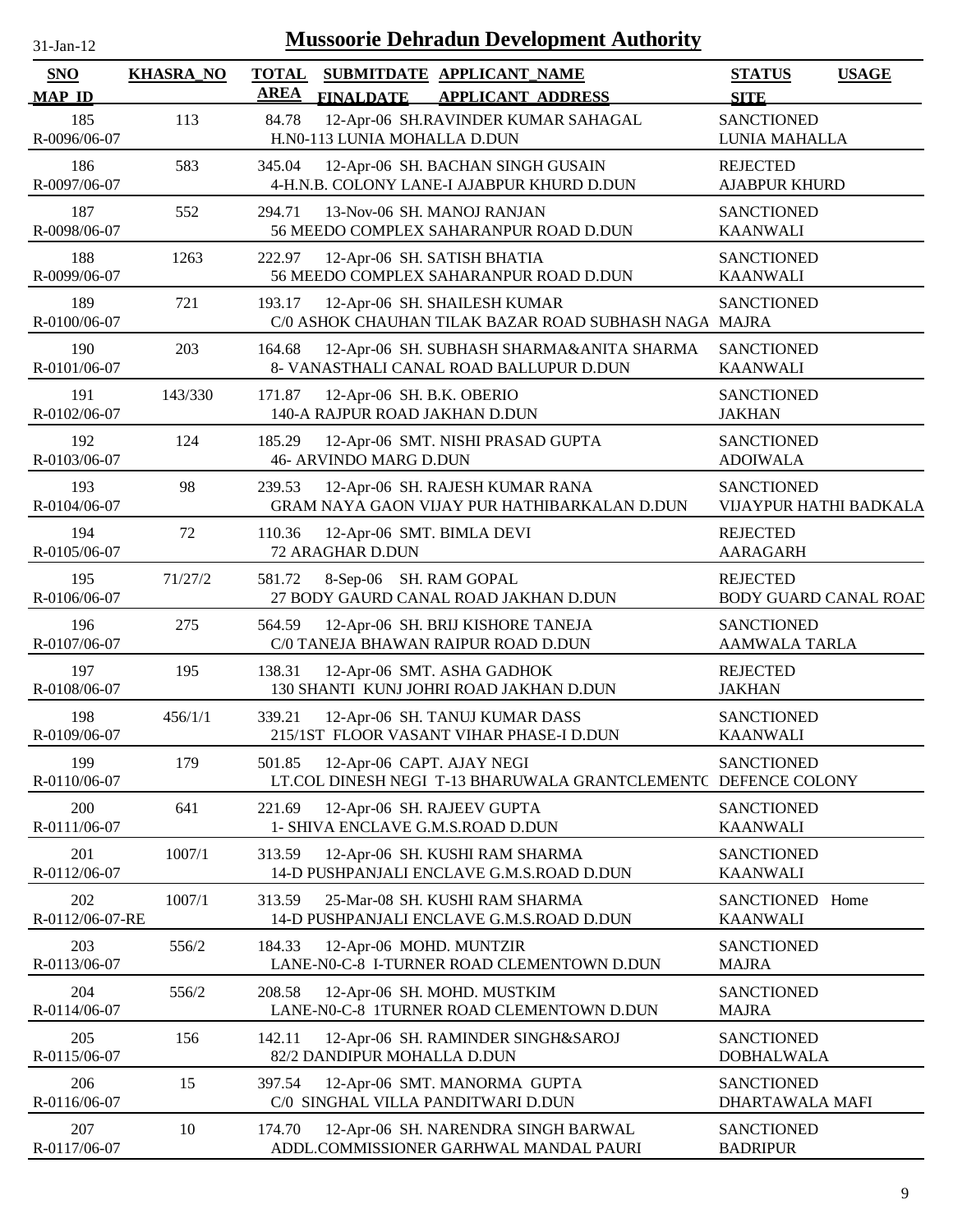| -Jan- |  |
|-------|--|
|       |  |

| SNO<br><b>MAP ID</b> | <b>KHASRA_NO</b>      | <b>TOTAL</b><br><b>AREA</b> | <b>FINALDATE</b>                                             | SUBMITDATE APPLICANT NAME<br><b>APPLICANT ADDRESS</b>                                   | <b>STATUS</b><br><b>SITE</b>                    | <b>USAGE</b>  |
|----------------------|-----------------------|-----------------------------|--------------------------------------------------------------|-----------------------------------------------------------------------------------------|-------------------------------------------------|---------------|
| 208<br>R-0118/06-07  | 722                   | 111.48                      |                                                              | 12-Apr-06 SH.TARANJEET KUMAR JOSHI<br>76/72 SAKET LANE-N0-4 RAJPUR ROAD D.DUN           | <b>REJECTED</b><br><b>JAKHAN</b>                |               |
| 209<br>R-0119/06-07  | 49&51                 | 468.41                      |                                                              | 15-Apr-06 SH.PUSHPENDRA SINGH NEGI<br>GRAM SUNDER WALA NAI BASTI P.0- RAIPUR D.DUN      | <b>REJECTED</b><br><b>CHIDOWALI</b>             |               |
| 210<br>R-0120/06-07  | 1505                  | 137.54                      | 215 DRON PURI G.M.S. ROAD D.DUN                              | 15-Apr-06 SH. RAJENDRA KUMAR &SUCHA SINGH                                               | <b>SANCTIONED</b><br><b>KAANWALI</b>            |               |
| 211<br>R-0121/06-07  | 857/833               | 285.08                      | 294 KRISHAN NAGAR EXT. D.DUN                                 | 15-Apr-06 SH. SUNIL SETHI&SANJAY SETHI                                                  | <b>SANCTIONED</b><br><b>KAULAGARH</b>           |               |
| 212<br>R-0122/06-07  | $\overline{4}$        | 3,518.28                    | <b>4-OLD SURVEY ROAD D.DUN</b>                               | 15-Apr-06 SANDEEP AHUJA AND RAHUL KHANNA                                                | <b>SANCTIONED</b><br><b>OLD SURVEY ROAD</b>     |               |
| 213<br>R-0123/06-07  | 818                   | 115.78                      |                                                              | 17-Apr-06 SMT. NIRMALA DEVI<br>H.N0-73 BELL ROAD CLEMENTOWN D.DUN                       | <b>SANCTIONED</b><br><b>BHARUWALA GRANT</b>     |               |
| 214<br>R-0124/06-07  | 225                   | 752.50                      |                                                              | 17-Apr-06 SMT. TAIBA MOIN&MOINUDDIN<br>C/0 ARORA ASSOCIATES A-6 JANPATH SHOPPING COMPLE | <b>SANCTIONED</b><br><b>DHORAN KHAS</b>         |               |
| 215<br>R-0125/06-07  | 26/9/15/11            | 134.20                      | 26/9/15/11 KARANPUR BLOCK-II D.DUN                           | 17-Apr-06 SH. RAKESH SHARMA                                                             | <b>REJECTED</b><br><b>KARANPUR</b>              |               |
| 216<br>R-0126/06-07  | 518                   | 163.74                      | 17-Apr-06 SH. KALAM SINGH<br>252 MOHIT NAGAR LANE-N0-9 D.DUN |                                                                                         | <b>SANCTIONED</b><br><b>KAANWALI</b>            |               |
| 217<br>R-0127/06-07  | 74/3                  | 1,146.52                    | 81-C RAJPUR ROAD D.DUN                                       | 17-Apr-06 SH. BHUVNESH ARORA&OTHERS                                                     | <b>SANCTIONED</b><br><b>RAJ PUR ROAD</b>        |               |
| 218<br>R-0128/06-07  | 346&377&388 23,683.35 |                             | 279/1 VASANT VIHAR D.DUN                                     | 1-Nov-06 GAYATRI COLLEGE OF BIOMEDICAL SCI                                              | <b>REJECTED</b><br>KOTRA SHANTOR                |               |
| 219<br>R-0129/06-07  | 16                    | 311.44                      |                                                              | 17-Apr-06 SH. PREM CHAND VERMA<br>LANE-N0-1 STREET-N0-10 RAJENDRA NAGAR D.DUN           | <b>SANCTIONED</b><br><b>CHAI BAGH KAULAGARH</b> |               |
| 220<br>R-0130/06-07  | 15                    | 280.93                      | <b>15 KRISHAN NAGAR D.DUN</b>                                | 17-Apr-06 SH. BADRINATH DHAWAN                                                          | <b>SANCTIONED</b><br><b>KISHAN NAGAR</b>        |               |
| 221<br>R-0131/06-07  | 951                   | 214.00                      | 87/45 TYAGI ROAD D.DUN                                       | 17-Apr-06 SH. RAJENDER KUMAR ANAND                                                      | <b>SANCTIONED</b><br><b>TYAGI ROAD</b>          |               |
| 222<br>R-0132/06-07  | 357                   | 99.40                       |                                                              | 17-Apr-06 SH. PRAHLAD &SEEMA<br>L-43-E DOWN RAILWAY COLONY D.DUN                        | <b>SANCTIONED</b><br><b>SEWALA KALAN</b>        |               |
| 223<br>R-0133/06-07  | 14/1                  | 294.43                      | 14/1 LAKSHMI ROAD D.DUN                                      | 17-Apr-06 SH. JITENDER KUMAR SOOD                                                       | <b>SANCTIONED</b><br><b>LAXMI ROAD</b>          |               |
| 224<br>R-0134/06-07  | 1389                  | 446.40                      |                                                              | 17-Apr-06 SMT. NEETU CHAUHAN<br>C/0 4 NEW ROAD J.P. PLAZA MARKET D.DUN                  | <b>SANCTIONED</b><br><b>KAANWALI</b>            |               |
| 225<br>R-0135/06-07  | 226                   | 344.82                      | 226 PARK ROAD D.DUN                                          | 17-Apr-06 SH. VISHWANATH KOHLI                                                          | <b>SANCTIONED</b><br>PARK ROAD                  |               |
| 226<br>R-0136/06-07  | 175/1                 | 215.04                      |                                                              | 17-Apr-06 SMT. SUSHILA SEMWAL<br>41-D SUMAN NAGAR DHARAMPUR D.DUN                       | <b>SANCTIONED</b><br><b>DHARMPUR</b>            |               |
| 227<br>R-0137/06-07  | 39                    | 2,647.83                    | 39 E.C.ROAD D.DUN                                            | 17-Apr-06 SH. KOTHARI BROTHERS                                                          | <b>REJECTED</b><br>E.C.ROAD                     | Group Housing |
| 228<br>R-0138/06-07  | 748                   | 152.42                      | C/0 4 NEW ROAD D.DUN                                         | 18-Apr-06 SH. SANJAY BHATT                                                              | <b>SANCTIONED</b><br><b>DEHRA KHAS</b>          |               |
| 229<br>R-0139/06-07  | 40                    | 359.63                      |                                                              | 18-May-06 SH. PRADEEP ARORA<br>41/6 ALKAPURI CHAKRATA ROAD D.DUN                        | <b>REJECTED</b><br><b>KAANWALI</b>              |               |
| 230<br>R-0140/06-07  | 225                   | 346.14                      | 13-Jul-06 SH. SALMAN ZAIDI                                   | 1/5 ASHIRWAD ENCLAVE BALLUPUR D.DUN                                                     | <b>SANCTIONED</b><br>DHORAN KHAS                |               |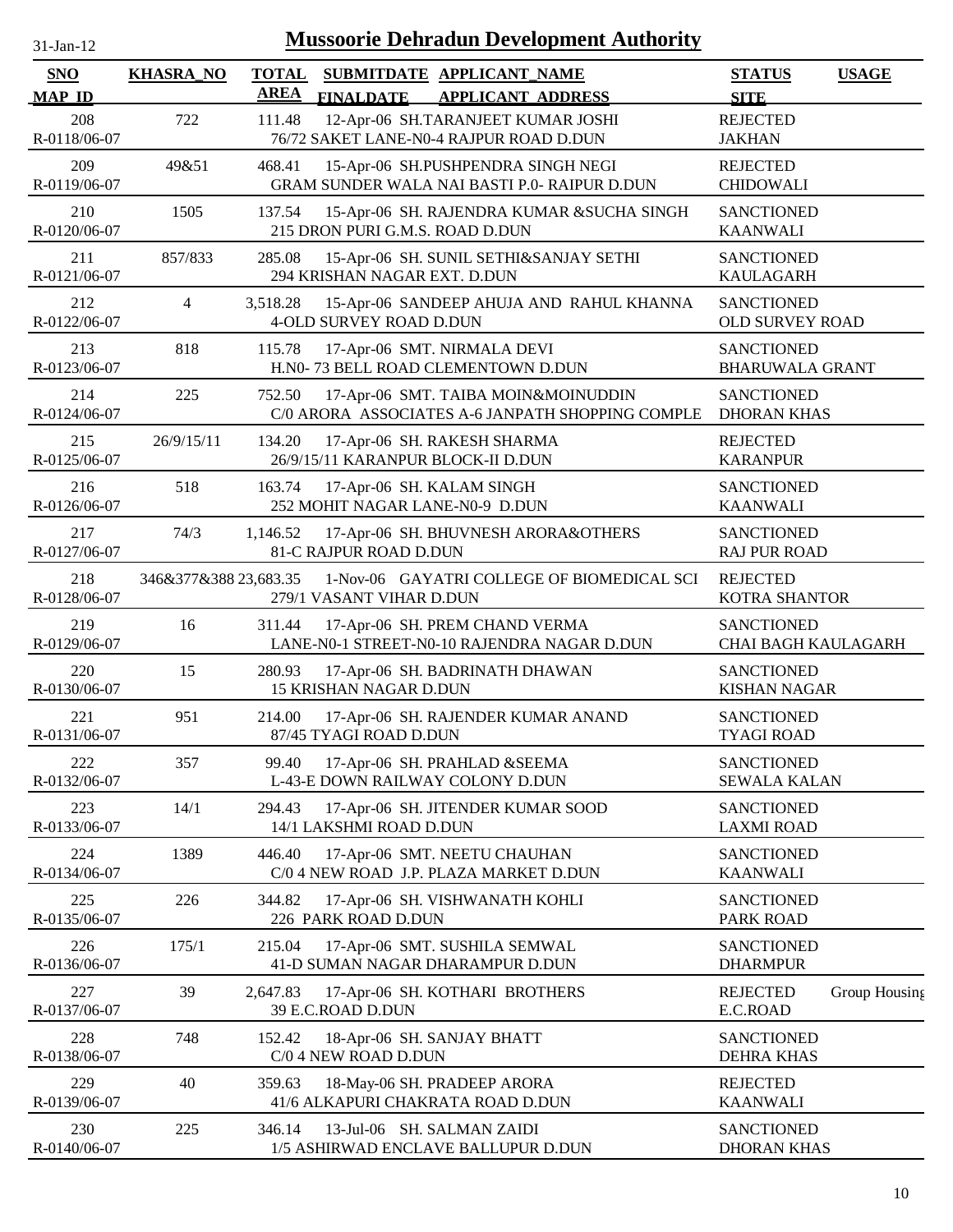| 31-Jan-12                   |                  |                             |                                                             | <b>Mussoorie Dehradun Development Authority</b>                                       |                                         |              |
|-----------------------------|------------------|-----------------------------|-------------------------------------------------------------|---------------------------------------------------------------------------------------|-----------------------------------------|--------------|
| <b>SNO</b><br><b>MAP ID</b> | <b>KHASRA_NO</b> | <b>TOTAL</b><br><b>AREA</b> | <b>FINALDATE</b>                                            | SUBMITDATE APPLICANT NAME<br><b>APPLICANT ADDRESS</b>                                 | <b>STATUS</b><br><b>SITE</b>            | <b>USAGE</b> |
| 231<br>R-0141/06-07         | 66               | 206.88                      |                                                             | 18-Apr-06 SARDAR HARMEET SINGH<br>105 SHIVAM VIHAR JAKHAN RAJPUR ROAD D.DUN           | <b>SANCTIONED</b><br><b>JAKHAN</b>      |              |
| 232<br>R-0142/06-07         | 99/1             | 162.13                      |                                                             | 18-Apr-06 SH. VISHNU PRASAD SHARMA<br>143 PREM PUR MAFI KAULAGARH D.DUN               | <b>REJECTED</b><br>PREMPUR MAFI (PART)  |              |
| 233<br>R-0143/06-07         | 186              | 262.81                      |                                                             | 19-Apr-06 MR. VIMAL PRASAD GOYAL<br>56 MEEDO COMPLEX SAHARANPUR ROAD D.DUN            | <b>SANCTIONED</b><br><b>NIRANJANPUR</b> |              |
| 234<br>R-0144/06-07         | 183              | 128.48                      |                                                             | 19-Apr-06 MS. RUCHI BANSAL<br>56 MEEDO SHOPPING COMPLEX SAHARANPUR ROAD D.DU          | <b>SANCTIONED</b><br>KHAN BANDHU MARG   |              |
| 235<br>R-0145/06-07         | 1240/2           | 103.93                      |                                                             | 19-Apr-06 SH. SHAHID AHMAD<br>56 MEEDO SHOPPING COMPLEX SAHARANPUR ROAD D.DU          | <b>SANCTIONED</b><br><b>GARHI</b>       |              |
| 236<br>R-0146/06-07         | 602              | 181.27                      | 46/7 PATEL NAGAR D.DUN                                      | 19-Apr-06 SH. JANG BAHADUR SINGH                                                      | <b>SANCTIONED</b><br>NIRANJANPUR        |              |
| 237<br>R-0147/06-07         | 317/1            | 167.22                      |                                                             | 19-Apr-06 CAPT. JANG BAHADUR<br>VILL&P.0.-KAULAGARH CANAL ROAD D.DUN                  | <b>REJECTED</b><br><b>KAULAGARH</b>     |              |
| 238<br>R-0148/06-07         | 1191             | 208.00                      | 19-Apr-06 SH. PURAN CHAND<br>501 KHURBHURA MOHALLA D.DUN    |                                                                                       | <b>SANCTIONED</b><br><b>GARHI</b>       |              |
| 239<br>R-0149/06-07         | 1319/2           | 173.22                      | 19-Apr-06 SH. JASBIR SINGH                                  | 11 K.V. SUB STATION SPL.WING PREM NAGAR D.DUN                                         | <b>SANCTIONED</b><br><b>KAANWALI</b>    |              |
| 240<br>R-0150/06-07         | 278              | 293.75                      | 59/4 RAJPUR ROAD D.DUN                                      | 19-Apr-06 SH. VIJAY PRAKASH                                                           | <b>SANCTIONED</b><br>PITTHUWALA         |              |
| 241<br>R-0151/06-07         | 421              | 100.67                      | 19-Apr-06 SH. PRITAM SINGH                                  | H.N0-421 INDIRA GANDHI MARG NEAR SCHOOL NIRANJANP                                     | <b>SANCTIONED</b><br><b>NIRANJANPUR</b> |              |
| 242<br>R-0152/06-07         | 439/1            | 305.12                      |                                                             | 19-Apr-06 SMT.RUPWATI DEVI<br>11/23 ASHIRWAD ENCLAVE KANWALI D.DUN                    | <b>SANCTIONED</b><br><b>KAANWALI</b>    |              |
| 243<br>R-0153/06-07         | 26               | 154.40                      | 26 BINDALWALA D.DUN                                         | 19-Apr-06 SMT. BIMLA SHARMA                                                           | <b>SANCTIONED</b><br><b>BANDAWALI</b>   |              |
| 244<br>R-0154/06-07         | 167              | 370.53                      |                                                             | 20-Apr-06 SH. BACHAN SINGH NEGI<br>H.N0-2 VISHNU VIHAR AJABPUR KALAN BY PASS ROAD D.D | <b>SANCTIONED</b><br><b>SHAH NAGAR</b>  |              |
| 245<br>R-0155/06-07         | 30               | 210.69                      |                                                             | 20-Apr-06 SMT. SAROJ SETHI&BRIJ MOHAN SETHI<br>C/0 27 ARAGHAR PREM COMPLEX D.DUN      | <b>SANCTIONED</b><br>SEWAK ASHRAM ROAD  |              |
| 246<br>R-0156/06-07         | 675              | 118.50                      | 21-Apr-06 SH. AZHAR HUSAIN<br>H.N0-117 MAHINDER VIHAR D.DUN |                                                                                       | <b>REJECTED</b><br><b>JAKHAN</b>        |              |
| 247<br>R-0157/06-07         | 148              | 339.68                      | 21-Apr-06 SMT.SARLA DEVI<br>100 DOBHALWALA D.DUN            |                                                                                       | <b>SANCTIONED</b><br><b>DOBHALWALA</b>  |              |
| 248<br>R-0158/06-07         | 455              | 419.00                      | 222 LUNIA MOHALLA D.DUN                                     | 21-Apr-06 SH. PRAVESH KUMAR                                                           | <b>REJECTED</b><br><b>SEWALA KALAN</b>  |              |
| 249<br>R-0159/06-07         | $30-A$           | 166.12                      | $2-Jun-06$<br>33/15 CIRCULAR ROAD D.DUN.                    | SH. BRIJESH DHAWAN&MOHAN LAL                                                          | <b>SANCTIONED</b><br><b>MOHINI ROAD</b> |              |
| 250<br>R-0160/06-07         | 285/1            | 163.29                      |                                                             | 8-May-06 SH. KALYAN SINGH TOMAR<br>C-3/4 TYPE-III CQAI ESTATE LADPUR D.DUN            | <b>SANCTIONED</b><br>AAMWALA TARLA      |              |
| 251<br>R-0161/06-07         | 39/28            | 434.12                      | 21-Apr-06 SH. B.N. KHANNA<br>39/28 MOHINI ROAD D.DUN        |                                                                                       | <b>SANCTIONED</b><br><b>MOHINI ROAD</b> |              |
| 252<br>R-0162/06-07         | 82               | 156.79                      | 21-Apr-06 SH. SHYAM LAL                                     | C/0 VETANARY HOSPITAL RAIPUR D.DUN                                                    | <b>SANCTIONED</b><br><b>KAANWALI</b>    |              |

163 135.00 22-Apr-06 IDEA MOBILE COMMUNICATION LTD. REJECTED

H.N0-288 PANDITWARI PHASE-II NEAR LOVELY MARKET D PANDITWARI

R-0163/06-07

253 135.00

11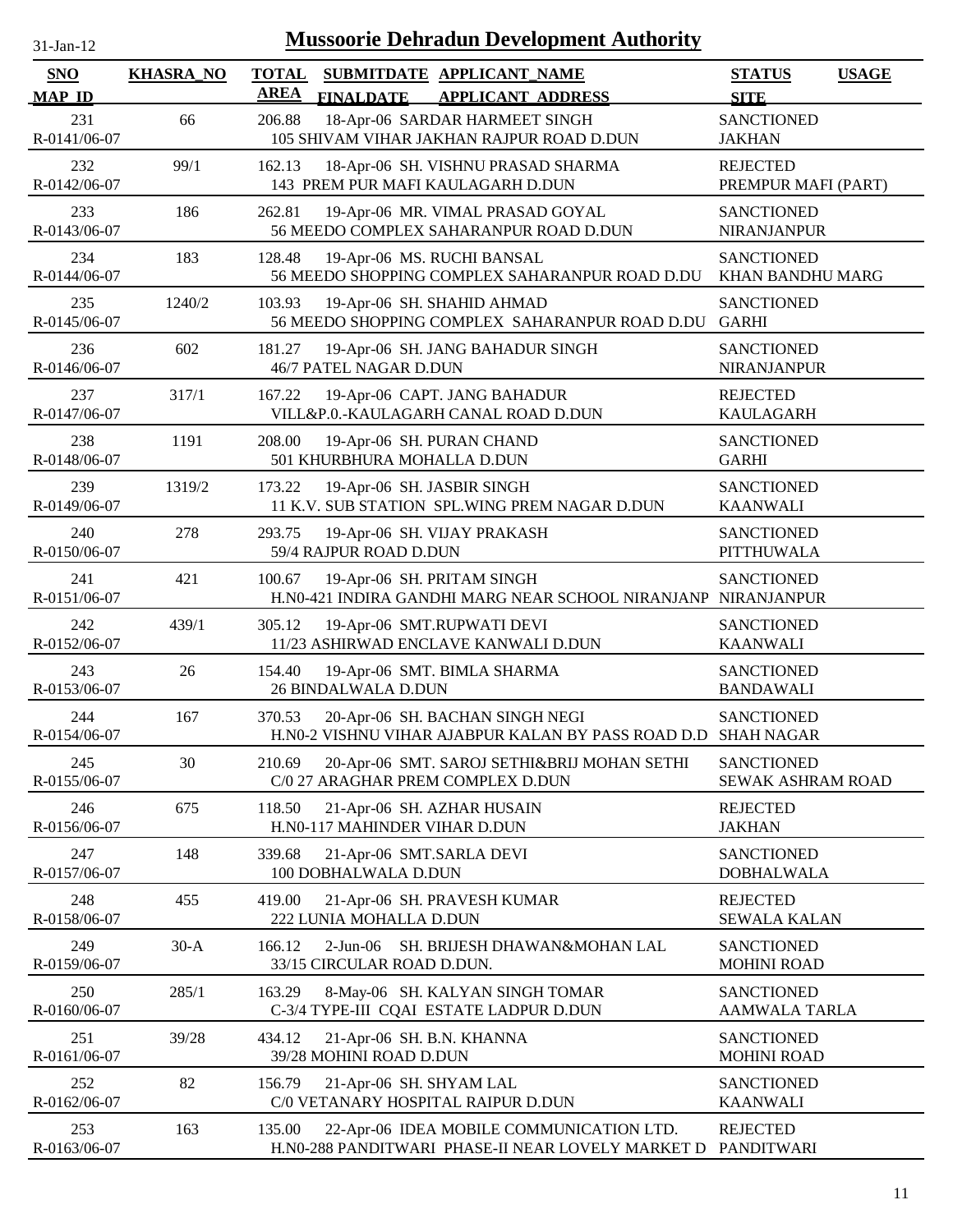| $31$ -Jan-12         |                  |                             |                                                        | <b>Mussoorie Dehradun Development Authority</b>                                              |                                           |                |
|----------------------|------------------|-----------------------------|--------------------------------------------------------|----------------------------------------------------------------------------------------------|-------------------------------------------|----------------|
| SNO<br><b>MAP ID</b> | <b>KHASRA_NO</b> | <b>TOTAL</b><br><b>AREA</b> | <b>FINALDATE</b>                                       | SUBMITDATE APPLICANT NAME<br><b>APPLICANT ADDRESS</b>                                        | <b>STATUS</b><br><b>SITE</b>              | <b>USAGE</b>   |
| 254<br>R-0164/06-07  | 827              | 153.29                      | <b>GRAM&amp; P.O.-BADRIPUR D.DUN</b>                   | 22-Apr-06 SH. SANJAY WALIA                                                                   | <b>SANCTIONED</b><br>AJABPUR KALAM (PART) |                |
| 255<br>R-0165/06-07  | 827              | 164.44                      | <b>F-20 RACE COURSE D.DUN</b>                          | 22-Apr-06 SMT. JOGINDER KAUR                                                                 | <b>SANCTIONED</b><br>AJABPUR KALAM (PART) |                |
| 256<br>R-0166/06-07  | 78/87            | 138.64                      | 22-Apr-06 SH. TULA RAM                                 | 78/87 BLOCK- I INDIRA COLONY D.DUN                                                           | <b>SANCTIONED</b><br>CHUKKHUWALA          |                |
| 257<br>R-0167/06-07  | 218              | 1,663.48                    | 11/7 RAJPUR ROAD D.DUN                                 | 22-Apr-06 SMT. KHANDO CHAZOT SANG                                                            | <b>SANCTIONED</b><br><b>RAJ PUR ROAD</b>  |                |
| 258<br>R-0168/06-07  | 1294             | 175.30                      |                                                        | 22-Apr-06 SH. ASHOK KUMAR RATRA<br>46 DEEP LOK CHAKRATA ROAD D.DUN                           | <b>SANCTIONED</b><br><b>GARHI</b>         |                |
| 259<br>R-0169/06-07  | 325              | 172.32                      | 22-Apr-06 SH. NAGINA RAM                               | LANE-N0-5 TAPOVAN ENCLAVE AAM WALA TARLA SAHAS                                               | <b>SANCTIONED</b><br><b>AAMWALA TARLA</b> |                |
| 260<br>R-0170/06-07  | 225              | 628.94                      |                                                        | 11-Apr-07 ARSHAD QAYYUM<br>LANE-1 H.N0-5 ASHIRWAD ENCLAVE KANWALI D.DUN                      | <b>SANCTIONED</b><br><b>JAKHAN</b>        |                |
| 261<br>R-0171/06-07  | 222              | 4,736.32                    | <b>G-54 VIKASPURI NEW DELHI</b>                        | 24-Apr-06 SH. GAUTAM SETH&OTHERS                                                             | <b>REJECTED</b><br><b>SEWALA KALAN</b>    | Group Housing  |
| 262<br>R-0172/06-07  | 76&79            | 282.53                      | C/0 53 BALBIR ROAD D.DUN                               | 24-Apr-06 SMT. DAMYANTI PHARSWAN                                                             | <b>REJECTED</b><br>CHUKKHUWALA MAICHAK    |                |
| 263<br>R-0173/06-07  | 127              | 151.42                      | 325 PANDITWARI D.DUN                                   | 24-Apr-06 SH. HARMEET SINGH&JASVINDER KAUR                                                   | <b>SANCTIONED</b><br><b>PANDITWARI</b>    |                |
| 264<br>R-0174/06-07  | 11               | 242.91                      | 24-Apr-06 SH. LALIT SETHI<br>H.N0-11 CEMENT ROAD D.DUN |                                                                                              | <b>SANCTIONED</b><br><b>CEMENT ROAD</b>   |                |
| 265<br>R-0175/06-07  | 99/31            | 90.81                       | 99/131 MOTI BAZAR D.DUN                                | 24-Apr-06 SMT. RUCHIKA MINOCHA                                                               | <b>SANCTIONED</b><br><b>MOTI BAZAR</b>    |                |
| 266<br>R-0176/06-07  | 76&77            | 243.48                      |                                                        | 24-Apr-06 SH. PRAKASH CHANDRA UNIYAL&SMT.UM SANCTIONED<br>GOVT. ITI COLONY NIRANJANPUR D.DUN | <b>CHIDOWALI</b>                          |                |
| 267<br>R-0177/06-07  | 1230             | 208.00                      | 15 DHAKPATTI RAJPUR ROAD D.DUN                         | 24-Apr-06 SMT. DEVKI DEVI BAGRIYAL                                                           | <b>SANCTIONED</b><br><b>DAK PATTI</b>     |                |
| 268<br>R-0178/06-07  | 728&729          | 21,458.92                   |                                                        | 30-Nov-06 WOOD LAND SCHOOL<br>C/0 SMT. RANJNA ARORA CHANDANWARI STATE, NANDA 1 SUDDUWALA     | <b>REJECTED</b>                           | School/College |
| 269<br>R-0179/06-07  | 374/2            | 379.18                      | 306/9 MOHIT NAGAR D.DUN                                | 25-Apr-06 SMT. MADHU&SANATAN                                                                 | <b>SANCTIONED</b><br><b>KAANWALI</b>      |                |
| 270<br>R-0180/06-07  | 24               | 481.71                      | 24/2 GURU ROAD D.DUN                                   | 10-Oct-06 SH. VINOD KUMAR GOYAL                                                              | <b>SANCTIONED</b><br><b>GURU ROAD</b>     |                |
| 271<br>R-0181/06-07  | 235              | 4,620.00                    | 37 GARHI CANTT D.DUN                                   | 25-Apr-06 SMT. KIRAN KOHLI                                                                   | <b>REJECTED</b><br><b>VIRAWADI</b>        | Farm House     |
| 272<br>R-0182/06-07  | 2/1              | 423.68                      |                                                        | 23-Jun-06 SH. VINAY NARAYAN SAKLANI<br>1-A MOHINI ROAD DALANWALA D.DUN                       | <b>SANCTIONED</b><br><b>MOHINI ROAD</b>   |                |
| 273<br>R-0183/06-07  | 534              | 562.90                      |                                                        | 9-Oct-06 SH. GAJENDRA PRASAD BALODI<br>ROCHIPURA BAHMANWALA GRAM NIRANJANPUR D.DUN           | <b>SANCTIONED</b><br><b>NIRANJANPUR</b>   |                |
| 274<br>R-0184/06-07  | 169              | 180.44                      | 24/46&113/97 DHARAMPUR D.DUN                           | 25-Apr-06 SH. SUNIL DORA&OTHERS                                                              | <b>REJECTED</b><br><b>DHARMPUR</b>        |                |
| 275<br>R-0185/06-07  | 67/2             | 252.08                      | <b>GRAM THANI GAON D.DUN</b>                           | 25-Apr-06 SMT. ANJALI.D. SHARMA                                                              | <b>SANCTIONED</b><br><b>THANI GAON</b>    |                |
| 276<br>R-0186/06-07  | 18               | 147.62                      |                                                        | 25-Apr-06 SMT. HANSA DEVI<br>38/2 IDGAH-II PRAKASH NAGAR D.DUN                               | <b>REJECTED</b><br><b>JOHDI</b>           |                |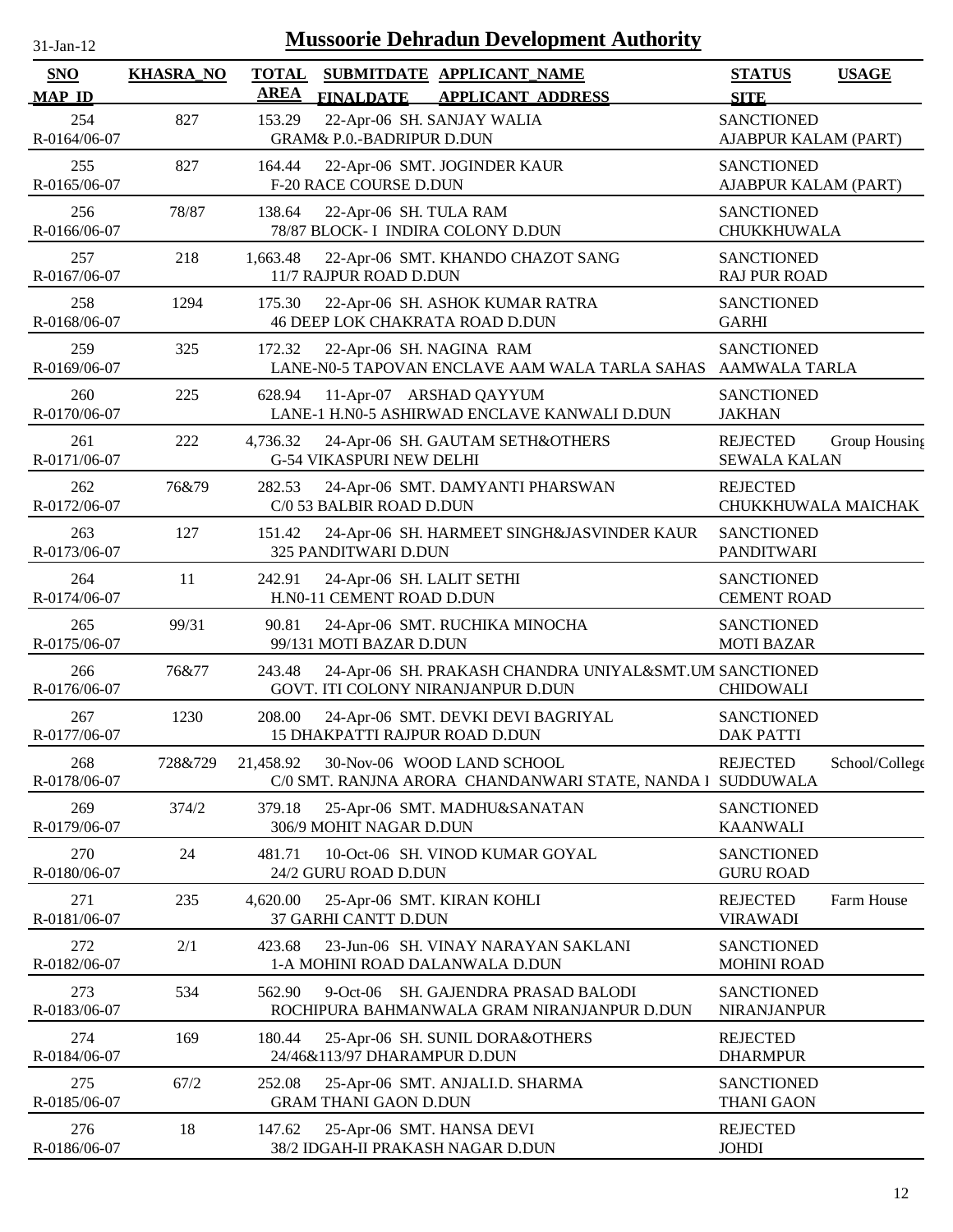| <b>Mussoorie Dehradun Development Authority</b><br>$31$ -Jan-12 |                  |                             |                                                                                                            |                                              |                |  |
|-----------------------------------------------------------------|------------------|-----------------------------|------------------------------------------------------------------------------------------------------------|----------------------------------------------|----------------|--|
| <b>SNO</b><br><b>MAP ID</b>                                     | <b>KHASRA_NO</b> | <b>TOTAL</b><br><b>AREA</b> | SUBMITDATE APPLICANT NAME<br><b>FINALDATE</b><br><b>APPLICANT ADDRESS</b>                                  | <b>STATUS</b><br><b>SITE</b>                 | <b>USAGE</b>   |  |
| 277<br>R-0187/06-07                                             | 69               | 130.99                      | 25-Apr-06 SH. MADHU SUDAN JAISWAL&GULSHAN K REJECTED<br>C/0 ARORA ASSOCIATES A-6 JANPATH SHOPPING COMPLE   | <b>CHAKRATA ROAD</b>                         |                |  |
| 278<br>R-0188/06-07                                             | 177              | 291.60                      | 25-Apr-06 SH. GANGA PRASAD PANT<br>H.N0-231 GRAM PANDITWARI D.DUN                                          | <b>SANCTIONED</b><br><b>PANDITWARI</b>       |                |  |
| 279<br>R-0189/06-07                                             | 1208&1209        | 8,484.00                    | 25-Apr-06 UTTARANCHAL PAYJAL NIGAM<br>11 MOHINI ROAD D.DUN                                                 | <b>REJECTED</b><br><b>GARHI</b>              |                |  |
| 280<br>R-0189/06-07-RE                                          | 1208&1209        | 8,484.00                    | 8-Feb-08 UTTARANCHAL PAYJAL NIGAM<br>11 MOHINI ROAD D.DUN                                                  | <b>REJECTED</b><br><b>GARHI</b>              | Office         |  |
| 281<br>R-0190/06-07                                             | 1157             | 130.29                      | 26-Apr-06 SH. ARUN PAL<br>63- VYOM PRASATH G.M.S. ROAD D.DUN                                               | <b>SANCTIONED</b><br><b>KAANWALI</b>         |                |  |
| 282<br>R-0191/06-07                                             | 44&55            | 1,380.00                    | 31-Oct-06 SH. SANTOSH KUMAR DUBY&OTHERS<br>C/0 SH. H.C. KASYAP 324 KISHANPUR CANAL ROAD D.DUN              | SANCTIONED Group Housing<br><b>KISHANPUR</b> |                |  |
| 283<br>R-0192/06-07                                             | 481              | 111.38                      | 14-Aug-06 SHARMA HOUSING INDIA PVT.LTD<br>82/3 RAJ NIKUNJ ENCLAVE KAULAGARH ROAD D.DUN                     | <b>SANCTIONED</b><br><b>DAK PATTI</b>        |                |  |
| 284<br>R-0193/06-07                                             | 602              | 152.22                      | 28-Aug-06 SMT. RANI RATHI<br>265 SUBHASH NAGAR NEAR MANAV KENDRA CLEMENTOW                                 | <b>SANCTIONED</b><br><b>BHARUWALA GRANT</b>  |                |  |
| 285<br>R-0194/06-07                                             | 4/2              | 409.55                      | 26-Apr-06 SH. VIJAY KUMAR MANCHANDA&RAJNI<br>56/3 GANDHI ROAD D.DUN                                        | <b>SANCTIONED</b><br><b>RACE COURSE</b>      |                |  |
| 286<br>R-0195/06-07                                             | 55               | 296.84                      | 26-Apr-06 SH. GURPAL SINGH<br>55 ARAGARH D.DUN                                                             | <b>REJECTED</b><br><b>AARAGARH</b>           |                |  |
| 287<br>R-0196/06-07                                             | 33               | 92.30                       | 26-Apr-06 SH. RAJINDER SINGH<br>33 BINDALWALA D.DUN                                                        | <b>REJECTED</b><br><b>OTHERS</b>             |                |  |
| 288<br>R-0197/06-07                                             | 52/31            | 219.48                      | 26-Apr-06 SH. ASHOK ARORA<br>52/31 REST CAMP EAST-II D.DUN                                                 | <b>SANCTIONED</b><br><b>REST CAMP</b>        |                |  |
| 289<br>R-0198/06-07                                             | $26-A$           | 13,393.24                   | 28-Apr-06 CONVENT OF JESUS&MARY SCHOOL<br>E.C.ROAD D.DUN                                                   | <b>SANCTIONED</b><br>E.C.ROAD                | School/College |  |
| 290<br>R-0199/06-07                                             | 35               | 299.47                      | 28-Apr-06 SH. RAJESH VERMA<br>176 KHURBHURA MOHALLA D.DUN                                                  | <b>SANCTIONED</b><br><b>KAANWALI</b>         |                |  |
| 291<br>R-0200/06-07                                             | 313              | 112.24                      | 28-Apr-06 SH. AMIT JAIN<br>1/3 NEW VASANT VIHAR ENCLAVE D.DUN                                              | <b>SANCTIONED</b><br><b>LAKHI BAGH</b>       |                |  |
| 292<br>R-0201/06-07                                             | 113              | 214.40                      | 28-Apr-06 SH. UMA KANT JOSHI<br>SARASWATI VIHAR D-BLOCK AJABPUR KHURD D.DUN                                | <b>REJECTED</b><br><b>AJABPUR KHURD</b>      |                |  |
| 293<br>R-0202/06-07                                             | 606              | 210.01                      | 28-Apr-06 SH. RANJEET SINGH UCHOLI<br>PUSHP KUNJ LANE-N0-8 AJABPUR KHURD D.DUN                             | <b>SANCTIONED</b><br><b>AJABPUR KHURD</b>    |                |  |
| 294<br>R-0203/06-07                                             | 898              | 94.37                       | 28-Apr-06 SH. ANUP KUMAR AGARWAL<br>11- HILL VIEW COLONY INDIRA NAGAR D.DUN                                | <b>REJECTED</b><br><b>KAANWALI</b>           |                |  |
| 295<br>R-0204/06-07                                             | 4/1              | 255.48                      | 28-Apr-06 SH. BALISH KUMAR GAUTAM<br>C/0 56 MEEDO SHOPPING COMPLEX SAHARANPUR ROAD D INDER ROAD            | <b>SANCTIONED</b>                            |                |  |
| 296<br>R-0205/06-07                                             | 705&707          | 20,040.00                   | 29-Sep-06 BHAGWATI SHEKSHIK&TAKNIKI SANSTH PENDING<br>324 KISHANPUR RAJPUR ROD D.DUN                       | <b>GALAYIWADI</b>                            | School/College |  |
| 297<br>R-0206/06-07                                             | 1505             | 137.54                      | 28-Apr-06 SH. RAJENDRA KUMAR<br>111 DRON PURI G.M.S.ROAD KANWALI D.DUN                                     | <b>SANCTIONED</b><br><b>KAANWALI</b>         |                |  |
| 298<br>R-0207/06-07                                             | 538              | 111.88                      | 28-Apr-06 M/S R.S. DEVELOPERS<br>20/60 PLEASENT VALLEY DHAKPATI D.DUN                                      | <b>SANCTIONED</b><br><b>DAK PATTI</b>        |                |  |
| 299<br>R-0208/06-07                                             | 534              | 90.61                       | 10-May-06 SMT. PRATIBHA VYAS<br>C/0 LIC OF INDIA DIV.TRAINING CENTRE DIV. OFFICE HARI AJABPUR KALAM (PART) | <b>SANCTIONED</b>                            |                |  |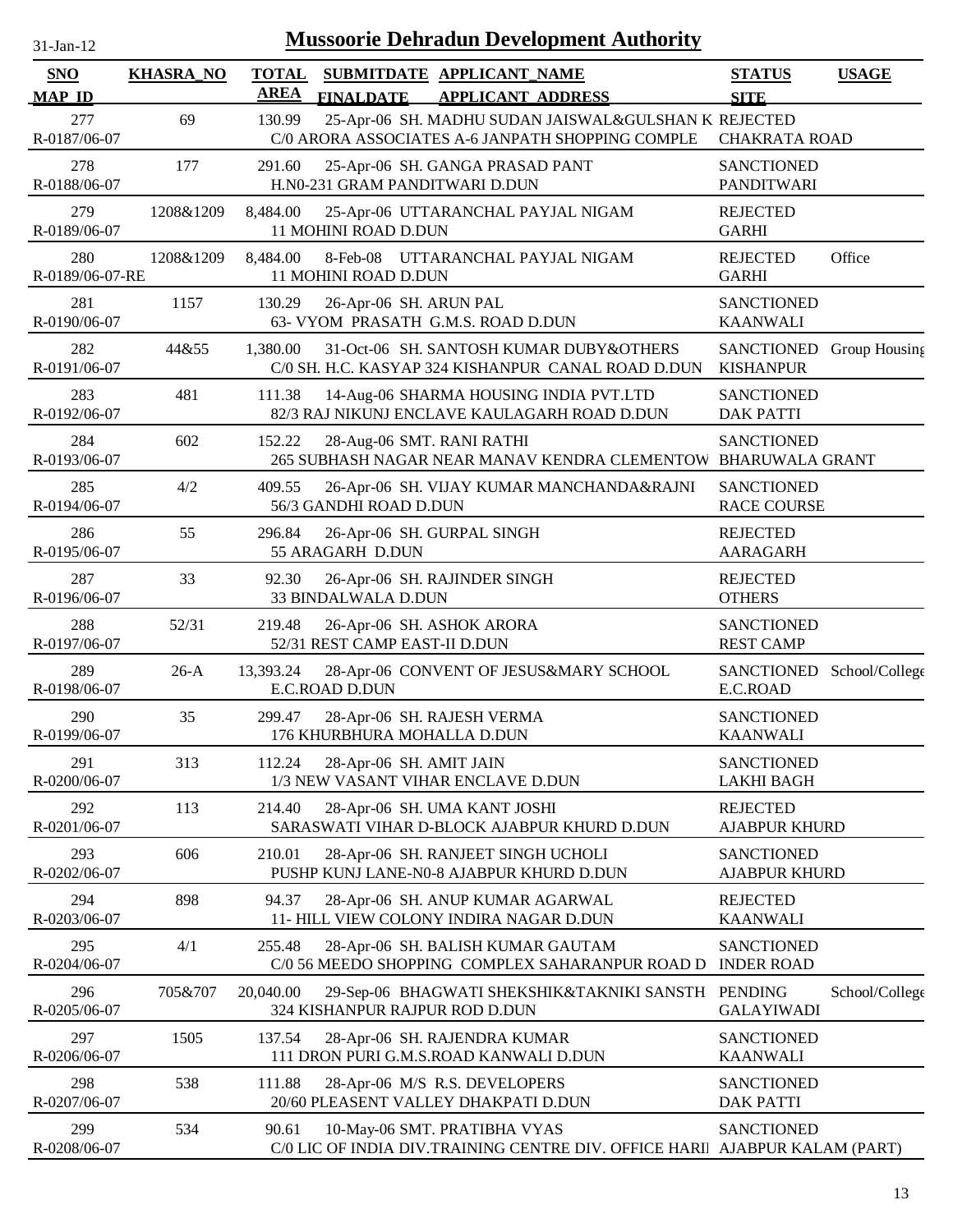| $31$ -Jan-12                |                  | <b>Mussoorie Dehradun Development Authority</b>                                                          |                                                         |
|-----------------------------|------------------|----------------------------------------------------------------------------------------------------------|---------------------------------------------------------|
| <b>SNO</b><br><b>MAP ID</b> | <b>KHASRA_NO</b> | <b>TOTAL</b><br>SUBMITDATE APPLICANT_NAME<br><b>AREA</b><br><b>FINALDATE</b><br><b>APPLICANT ADDRESS</b> | <b>USAGE</b><br><b>STATUS</b><br><b>SITE</b>            |
| 300<br>R-0209/06-07         | 291              | 28-Apr-06 SMT. CHAMAN FATIMA<br>165.00<br>NAGAR NIGAM COMPOUND D.DUN                                     | <b>SANCTIONED</b><br><b>JAKHAN</b>                      |
| 301<br>R-0210/06-07         | 139              | 171.52<br>28-Apr-06 SH. J.L. KOHLI<br>197/13/4 FRIENDS COLONY RAJPUR ROAD D.DUN                          | <b>SANCTIONED</b><br><b>DAK PATTI</b>                   |
| 302<br>R-0211/06-07         | 602              | 181.27<br>28-Apr-06 SMT. KULDEEP KAUR<br>RUCHIPURA GRAM NIRANJANPUR P.0- MAJRA D.DUN                     | <b>SANCTIONED</b><br>NIRANJANPUR                        |
| 303<br>R-0212/06-07         | 604              | 122.12<br>28-Apr-06 SH. KRISHAN GOPAL<br>181/1 CHUKKUWALA D.DUN                                          | <b>SANCTIONED</b><br><b>AJABPUR KHURD</b>               |
| 304<br>R-0213/06-07         | 1003             | 28-Apr-06 SH. RAKESH KUMAR SAINI<br>94.63<br>4- ASHOK VIHAR G.M.S.ROAD D.DUN                             | <b>SANCTIONED</b><br><b>GARHI</b>                       |
| 305<br>R-0214/06-07         | 275              | 297.28<br>28-Apr-06 SMT. UPMA SRIVASTAVA&SANJAY SRIVAS REJECTED<br>30/10/1 RAJPUR ROAD D.DUN             | <b>KANDOLI</b>                                          |
| 306<br>R-0215/06-07         | 170              | 28-Apr-06 SH. NARENDRA SINGH RAWAT<br>235.41<br>H.N0-130 PANDITWARI PHASE-2 D.DUN                        | <b>SANCTIONED</b><br><b>PANDITWARI</b>                  |
| 307<br>R-0216/06-07         | 25               | 270.68<br>28-Apr-06 SMT. VIJAY SHAKTI<br>32/6&115 JEEVAN SHAKTI KRISHAN NAGAR D.DUN                      | <b>SANCTIONED</b><br>CHAI BAGH KAULAGARH                |
| 308<br>R-0217/06-07         | 139              | 152.32<br>28-Apr-06 S.BALJEET &INDERJEET KAUR<br>1036 INDIRA NAGAR COLONY D.DUN                          | <b>SANCTIONED</b><br><b>PANDITWARI</b>                  |
| 309<br>R-0218/06-07         | 172              | 5-Feb-07 SH. AJAY UNIYAL<br>241.03<br>213 D.L. ROAD D.DUN                                                | <b>SANCTIONED</b><br><b>KANDOLI</b>                     |
| 310<br>R-0219/06-07         | 608              | 16-Apr-07 SMT. BINODINI GHILDIYAL<br>272.70<br>H.N0-64 BELL ROAD CLEMENT TOWN D.DUN                      | <b>REJECTED</b><br><b>BHARUWALA GRANT</b>               |
| 311<br>R-0220/06-07         | 20/1             | 263.30<br>29-Apr-06 SMT.SHAKUMBARI CHANDOLA<br>22 TILAK ROAD D.DUN                                       | <b>REJECTED</b><br>CHAI BAGH KAULAGARH                  |
| 312<br>R-0221/06-07         | 345              | 150.16<br>29-Apr-06 SH. SURESH SINGH BISHT<br>C/0 SH. INDER SINGH RAWAT E-BLOCK SARASWATI VIHAR          | <b>REJECTED</b><br><b>AJABPUR KHURD</b>                 |
| 313<br>R-0222/06-07         | 451              | 104.03<br>29-Apr-06 SMT. MEERA<br><b>195 KHURBHURA MOHALLA D.DUN</b>                                     | <b>SANCTIONED</b><br>KHURBURA MOHALLA                   |
| 314<br>R-0223/06-07         | 521              | 29-Apr-06 SH. DINESH CHANDER PANT<br>179.55<br>1/5 NEW VASANT VIHAR ENCLAVE D.DUN                        | <b>SANCTIONED</b><br><b>KAANWALI</b>                    |
| 315<br>R-0224/06-07         | 474/1/1          | 190.52<br>29-Apr-06 SH. P.K. MEHTA<br>ASHIRWAD ENCLAVE G.M.S. ROAD KANWALI D.DUN                         | <b>SANCTIONED</b><br><b>KAANWALI</b>                    |
| 316<br>R-0225/06-07         | 125              | 200.68<br>14-Jun-06 SH. ARJUN SINGH NEGI<br>C/0 R.I.M.C. COLLEGE GARHI CANTT D.DUN                       | <b>REJECTED</b><br>KAULAGARH MAI CHAKBH(                |
| 317<br>R-0226/06-07         | 326              | 53,060.00<br>17-Jul-06 SAKYA CENTRE SOCIETY<br>187 RAJPUR ROAD D.DUN                                     | <b>REJECTED</b><br>School/College<br><b>UTTARI GAON</b> |
| 318<br>R-0227/06-07         | 619              | 17-Jul-06 SMT. BUDHI MAYA<br>421.91<br>C/0 R.C. JOSHI 79/1 TURNER ROAD CLEMENT TOWN D.DUN                | <b>SANCTIONED</b><br><b>BHARUWALA GRANT</b>             |
| 319<br>R-0228/06-07         | 607              | 604.84<br>1-May-06 SMT. RAJANI PATIL<br>211 TURNER ROAD CLEMENT TOWN D.DUN                               | <b>REJECTED</b><br><b>BHARUWALA GRANT</b>               |
| 320<br>R-0229/06-07         | 123              | 323.85<br>1-May-06 SH. BRAHM SINGH<br>C/0 TYPE-III/1 IGNFA COLONY NEW FOREST D.DUN                       | <b>SANCTIONED</b><br><b>PANDITWARI</b>                  |
| 321<br>R-0230/06-07         | 1168/2           | 312.12<br>1-May-06 SH. KHETA RAM<br>84 MITRA LOK COLONY D.DUN                                            | <b>SANCTIONED</b><br><b>KAANWALI</b>                    |
| 322<br>R-0231/06-07         | 18               | 219.21<br>1-May-06 SWAMI DARSHAN PURNANAND JI<br>24 DEEP LOK COLONY D.DUN                                | <b>SANCTIONED</b><br>KAULAGARH MAI CHAKBH(              |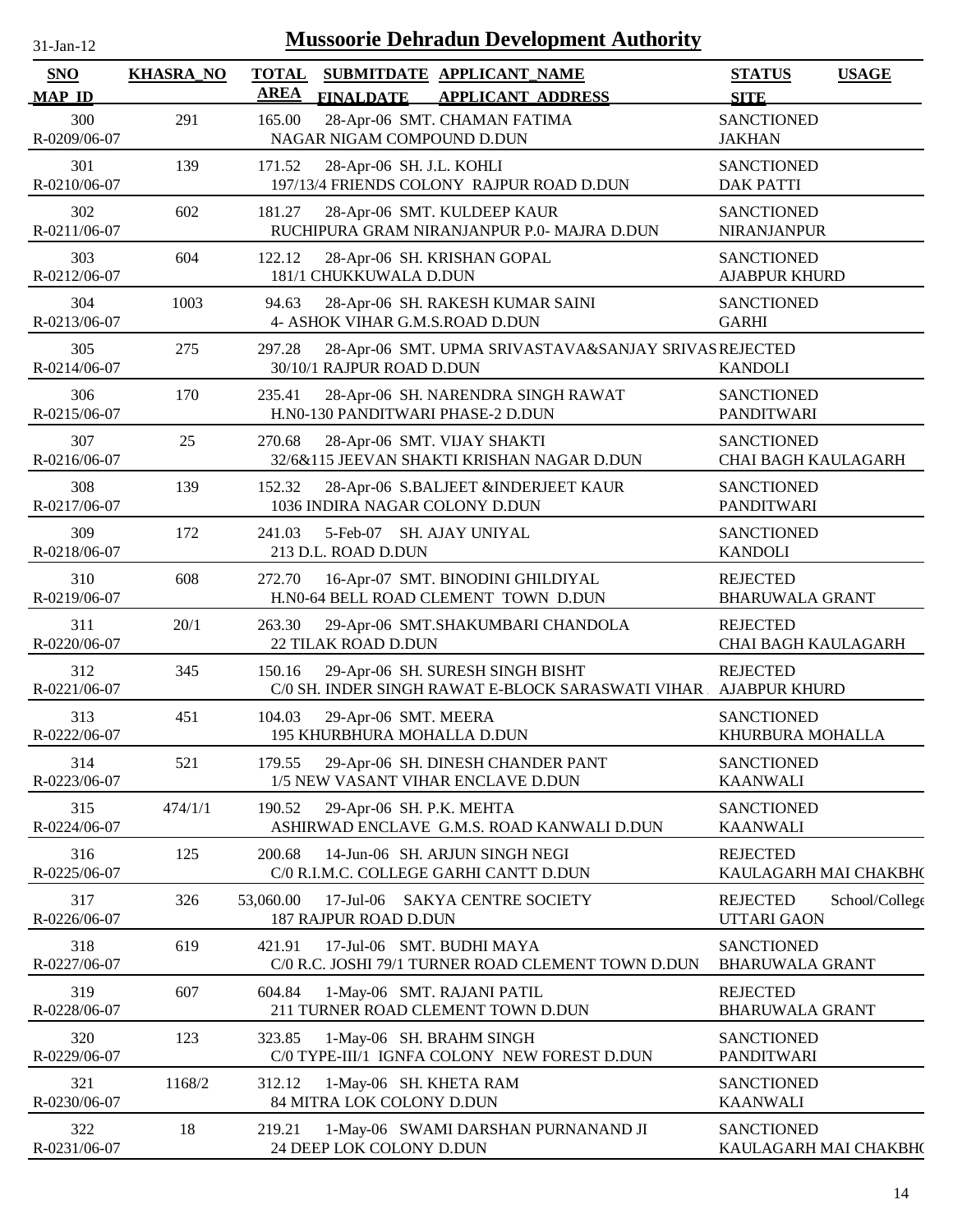| $31$ -Jan-12                |                  |                             | <b>Mussoorie Dehradun Development Authority</b>                                                                               |                                                   |              |
|-----------------------------|------------------|-----------------------------|-------------------------------------------------------------------------------------------------------------------------------|---------------------------------------------------|--------------|
| <b>SNO</b><br><b>MAP ID</b> | <b>KHASRA_NO</b> | <b>TOTAL</b><br><b>AREA</b> | SUBMITDATE APPLICANT_NAME<br><b>FINALDATE</b><br><b>APPLICANT ADDRESS</b>                                                     | <b>STATUS</b><br><b>SITE</b>                      | <b>USAGE</b> |
| 323<br>R-0232/06-07         | 404              | 136.03                      | 1-May-06 SH. S.C. GUPTA &SUNITA GUPTA<br>9/7 SANJAY COLONY GURU ROAD D.DUN                                                    | <b>SANCTIONED</b><br><b>NIRANJANPUR</b>           |              |
| 324<br>R-0233/06-07         | 185              | 978.62                      | 1-May-06 AIR MARSHALL JAFAR ZAHEER<br>CHAOMLI ASSOCIATES 1/4 NESHVILLA ROAD D.DUN                                             | <b>SANCTIONED</b><br>DEFENCE COLONY               |              |
| 325<br>R-0234/06-07         | 53&57            | 635.68                      | 2-May-06 COL. BHUPENDRA SINGH<br>GRAM NAIWALA JOHRI GAON P.0- ANARWALA CANTT D.                                               | <b>SANCTIONED</b><br><b>VIJAYPUR GOPIWALA</b>     |              |
| 326<br>R-0235/06-07         | 698              | 325.00                      | 2-May-06 SH. BACHASPATI DABRAL<br>71 VIDYA VIHAR DEHRA KHAS D.DUN                                                             | <b>SANCTIONED</b><br><b>DEHRA KHAS</b>            |              |
| 327<br>R-0236/06-07         | 86/1             | 153.32                      | 2-May-06 SH. SARJU PRASAD VERMA<br>84 NEW PARK ROAD GANDHI GRAM D.DUN                                                         | <b>REJECTED</b><br><b>GOVIND GARH</b>             |              |
| 328<br>R-0237/06-07         | 521              | 752.50                      | 2-May-06 SH. B.B.DASS<br>1/11 NEW VASANT VIHAR ENCLAVE D.DUN                                                                  | <b>SANCTIONED</b><br><b>KAANWALI</b>              |              |
| 329<br>R-0238/06-07         | 1078             | 181.99                      | 2-May-06 SH. RAJ KUMAR<br>11- VYOM PRASTH G.M.S. ROAD D.DUN                                                                   | <b>SANCTIONED</b><br><b>KAANWALI</b>              |              |
| 330<br>R-0239/06-07         | 225              | 280.72                      | 2-May-06 SH. SANDESH SOOD&SUNITA SOOD<br>102 OLD DALANWALA D.DUN                                                              | <b>SANCTIONED</b><br><b>ADOIWALA</b>              |              |
| 331<br>R-0240/06-07         | 591              | 224.98                      | 3-May-06 SH. MAM RAJ SINGH BISHT&VRINDAWATI IREJECTED<br>C/0 BISHT BHAWAN KALESHWAR MARG JOSHI VARA UTTA AJABPUR KALAM (PART) |                                                   |              |
| 332<br>R-0241/06-07         | 24               | 107.89                      | 3-May-06 SH. MAHESH BALONI<br>6/2 BHAGWAN DASS QUATER D.DUN                                                                   | <b>SANCTIONED</b><br><b>CIRCULAR ROAD</b>         |              |
| 333<br>R-0242/06-07         | 449              | 83.72                       | 3-May-06 SH. JAI GOVIND<br>17/3 BLOCK-III BHANDARI BAGH D.DUN                                                                 | <b>REJECTED</b><br><b>DEHRA KHAS</b>              |              |
| 334<br>R-0243/06-07         | 69               | 489.70                      | 3-May-06 SH. VISHAL AGGARWAL<br>69 RAJPUR ROAD D.DUN                                                                          | <b>SANCTIONED</b><br><b>RAJ PUR ROAD</b>          |              |
| 335<br>R-0244/06-07         | 466              | 315.75                      | 3-May-06 SMT. GEETA DIMARI<br>C/0 ASHIYANA ASSOCIATES 27 ARAGHAR D.DUN                                                        | <b>SANCTIONED</b><br><b>AJABPUR KHURD</b>         |              |
| 336<br>R-0245/06-07         | 238&242          | 165.42                      | 3-May-06 SH. GAUTAM DOGRA<br>FLAT.N0-12-A BLOCK-D SHIVALIK APPERTMENT KISHANPU KISHANPUR                                      | <b>SANCTIONED</b>                                 |              |
| 337<br>R-0246/06-07         | 880              | 124.81                      | 3-May-06 SH. RAJU UNIYAL<br>GRAM AJABPUR KALAN BANK COLONY D.DUN                                                              | <b>SANCTIONED</b><br>AJABPUR KALAM (PART)         |              |
| 338<br>R-0247/06-07         | 12               | 20,734.95                   | 4-May-06 WELHAM GIRLS HIGH SCHOOL SOCIETY<br>HONY.SECRETARY. WELHAM GIRLS SCHOOL D.DUN                                        | SANCTIONED School/College<br><b>CIRCULAR ROAD</b> |              |
| 339<br>R-0247/06-07-RE      | 12               | 20,734.95                   | 18-Mar-08 WELHAM GIRLS HIGH SCHOOL SOCIETY<br>HONY.SECRETARY. WELHAM GIRLS SCHOOL D.DUN                                       | SANCTIONED Educational<br><b>CIRCULAR ROAD</b>    |              |
| 340<br>R-0248/06-07         | 291              | 151.89                      | 13-Jun-06 SH. PREM PRAKASH KAPOOR&RAM DUTT<br>13 TYAGI ROAD D.DUN                                                             | <b>SANCTIONED</b><br><b>SEWALA KALAN</b>          |              |
| 341<br>R-0249/06-07         | 291              | 151.89                      | 4-May-06 SH. RAM DUTT DHONDIYAL<br>13 TYAGI ROAD D.DUN                                                                        | <b>SANCTIONED</b><br><b>SEWALA KALAN</b>          |              |
| 342<br>R-0250/06-07         | 57/113           | 370.00                      | 4-May-06 SH. AMRITA NAND BADOLA<br>57/113 HATHIBARKALAN D.DUN                                                                 | <b>SANCTIONED</b><br><b>HATHIBARKALA</b>          |              |
| 343<br>R-0251/06-07         | 23&24            | 82.17                       | 4-May-06 SH. SUBHASH CHANDRA&RAMAN MANCHASANCTIONED<br>45/38 AZMAL KHAN ROAD D.DUN                                            | DISPENSARY ROAD                                   |              |
| 344<br>R-0252/06-07         | 1237             | 421.36                      | 28-Jun-06 SMT. ANOOP LATA&AMIT KUMAR<br>293 AKASH DEEP COLONY BALLUPUR CHAKRATA ROAD D.                                       | <b>SANCTIONED</b><br><b>GARHI</b>                 |              |
| 345<br>R-0253/06-07         | 47/42            | 174.16                      | 4-May-06 SH. GURMEET SINGH<br>45/42 SHIV COLONY PATEL NAGAR D.DUN                                                             | <b>REJECTED</b><br>PATEL NAGAR                    |              |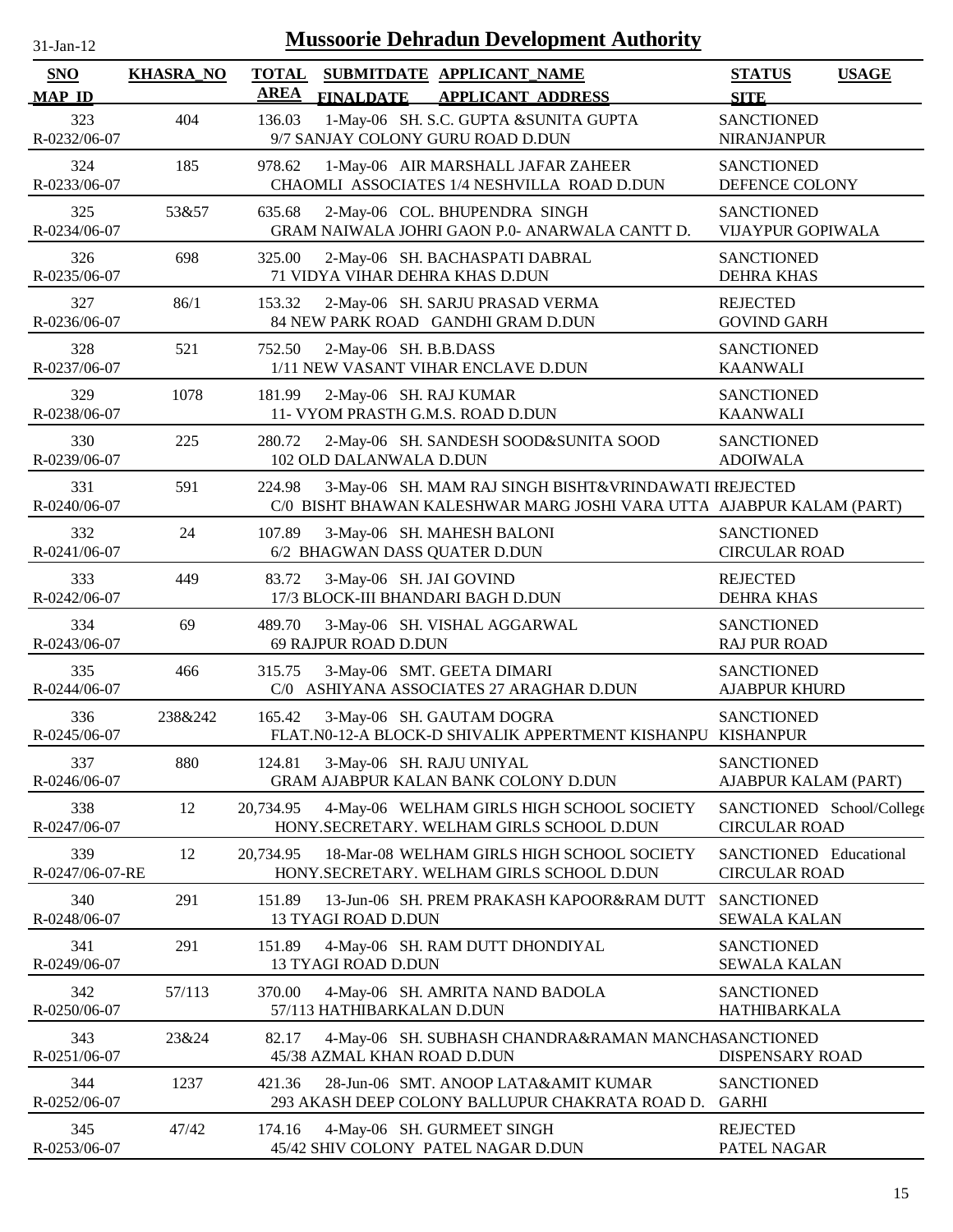| $31$ -Jan-12         |                  | <b>Mussoorie Dehradun Development Authority</b>                                                          |                                                      |
|----------------------|------------------|----------------------------------------------------------------------------------------------------------|------------------------------------------------------|
| SNO<br><b>MAP ID</b> | <b>KHASRA_NO</b> | <b>TOTAL</b><br>SUBMITDATE APPLICANT_NAME<br><b>AREA</b><br><b>FINALDATE</b><br><b>APPLICANT ADDRESS</b> | <b>STATUS</b><br><b>USAGE</b><br><b>SITE</b>         |
| 346<br>R-0254/06-07  | 64               | 4-May-06 SMT. PREM LATA CHARAN<br>208.57<br>64 DOBHALWALA D.DUN                                          | <b>SANCTIONED</b><br><b>DOBHALWALA</b>               |
| 347<br>R-0255/06-07  | 32               | 209.03<br>4-May-06 SH. SANTOSH KUMAR KOTNALA<br>149 SALAWALA D.DUN                                       | <b>SANCTIONED</b><br><b>SALAWALA</b>                 |
| 348<br>R-0256/06-07  | 95               | 4-May-06 SH. HARPAL SINGH<br>189.51<br>295 PREM PUR MAFI SHIV COLONY KAULAGARH D.DUN                     | <b>SANCTIONED</b><br>PREMPUR MAFI (PART)             |
| 349<br>R-0257/06-07  | 1440/2           | 151.20<br>4-May-06 KM. MONIKA SHARMA<br>116 KAMAL NIWAS MANDIR LANE BALLUPUR D.DUN                       | <b>REJECTED</b><br><b>KAANWALI</b>                   |
| 350<br>R-0258/06-07  | 658/5&658/7      | 162.31<br>4-May-06 SH. RAMESH CHAND<br>3-A SHALIMAR PARK BHOLANATH NAGAR SAHADARA DEL KAANWALI           | <b>SANCTIONED</b>                                    |
| 351<br>R-0259/06-07  | 1267             | 228.97<br>4-May-06 SMT. RENU GUPTA<br>152 G.M.S.ROAD D.DUN                                               | <b>SANCTIONED</b><br><b>KAANWALI</b>                 |
| 352<br>R-0260/06-07  | 50               | 4-May-06 SH. SUMER SINGH<br>153.28<br>C/0 4 NEW ROAD D.DUN                                               | <b>SANCTIONED</b><br><b>ADOIWALA</b>                 |
| 353<br>R-0261/06-07  | 1154             | 4-May-06 SH. N.S. NEGI<br>181.18<br>5- TILAK ROAD FOREST COLONY D.DUN                                    | <b>SANCTIONED</b><br><b>KAANWALI</b>                 |
| 354<br>R-0262/06-07  | 130              | 65.08<br>4-May-06 SH. BABAL KHAN<br>C/0 AJAD COLONY MAJRA D.DUN                                          | <b>SANCTIONED</b><br><b>SEWALA KALAN</b>             |
| 355<br>R-0263/06-07  | 226              | 26-Mar-07 SH. SARFRAJ KHAN<br>104.16<br>C/0 AZAD COLONY MAJRA D.DUN                                      | <b>SANCTIONED</b><br><b>SEWALA KALAN</b>             |
| 356<br>R-0264/06-07  | $C-173$          | 674.00<br>5-May-06 LT.COL. DHANPAT RAI<br>C-173 DEFENCE COLONY D.DUN                                     | <b>SANCTIONED</b><br>DEFENCE COLONY                  |
| 357<br>R-0265/06-07  | 42/44            | 100.80<br>13-Jul-06 SH.SHYAM LAL VERMA<br>42/44 SHIV COLONY PATEL NAGAR D.DUN                            | <b>SANCTIONED</b><br>PATEL NAGAR                     |
| 358<br>R-0266/06-07  | 13               | 528.87<br>5-May-06 SMT. ALEYAMMA ROY&SUSAN MANN<br>13 CURZON ROAD D.DUN                                  | <b>REJECTED</b><br><b>CURZAN ROAD</b>                |
| 359<br>R-0267/06-07  | 40               | 364.68<br>5-May-06 SH. G.K. TRIPATHI<br>147/166 BALLUPUR ROAD & 15 ALKAPURI BALLUPUR ROA KAANWALI        | <b>SANCTIONED</b>                                    |
| 360<br>R-0268/06-07  | 1216/1           | 5-May-06 SMT. GULAB DEVI<br>155.11<br>202/3 INDER VIHAR D.DUN                                            | <b>SANCTIONED</b><br><b>GARHI</b>                    |
| 361<br>R-0269/06-07  | 60               | 170.73<br>5-May-06 SMT. MEERA PANWAR<br>C/0 EKTA VIHAR OPP-SHALINI SCHOOL SAHASTRADHARA   AAMWALA TARLA  | <b>REJECTED</b>                                      |
| 362<br>R-0270/06-07  | 655              | 5-May-06 SMT. INDIRA SETH&MADHUP SETH<br>348.51<br>H.N0-97 SUBHASH NAGAR BHARUWALA GRANT D.DUN           | <b>SANCTIONED</b><br><b>BHARUWALA GRANT</b>          |
| 363<br>R-0271/06-07  | 174              | 325.78<br>5-May-06 SH. GOVIND SINGH THAPA<br>GRAM&P.0-MOHABAWALA D.DUN                                   | <b>SANCTIONED</b><br>MOHABBEWALA (PART)              |
| 364<br>R-0272/06-07  | $27-A$           | 180.00<br>5-May-06 SH. SANDEEP KUMAR GUPTA&NAND KUMAREJECTED<br>12/1 IDGAH PRAKASH NAGAR D.DUN           | MDDA COLONY DALANWAI                                 |
| 365<br>R-0273/06-07  | 285/1            | 204.47<br>5-May-06 SMT. INDERPREET KAUR&KAWAL PREET KSANCTIONED<br>R/0 45-WEST-II REST CAMP D.DUN        | <b>KAANWALI</b>                                      |
| 366<br>R-0274/06-07  | 738&739          | 1,766.47<br>5-May-06 SMT. KAVITA GUPTA&SURESH GUPTA<br>159 MUNIRKA ENCLAVE NEW DELHI-110067              | Group Housing<br><b>REJECTED</b><br><b>DAK PATTI</b> |
| 367<br>R-0275/06-07  | 426              | 139.35<br>5-May-06 SH. SANJIV KUMAR SHARMA&SANGITA S SANCTIONED<br>C/0 R.C. JOSHI 79/1 TURNER ROAD D.DUN | <b>SEWALA KALAN</b>                                  |
| 368<br>R-0276/06-07  | 1479&1481        | 183.80<br>6-May-06 SH. BHAJAN LAL<br>23 OLD CONNAUGHT PLACE D.DUN                                        | <b>SANCTIONED</b><br><b>KAANWALI</b>                 |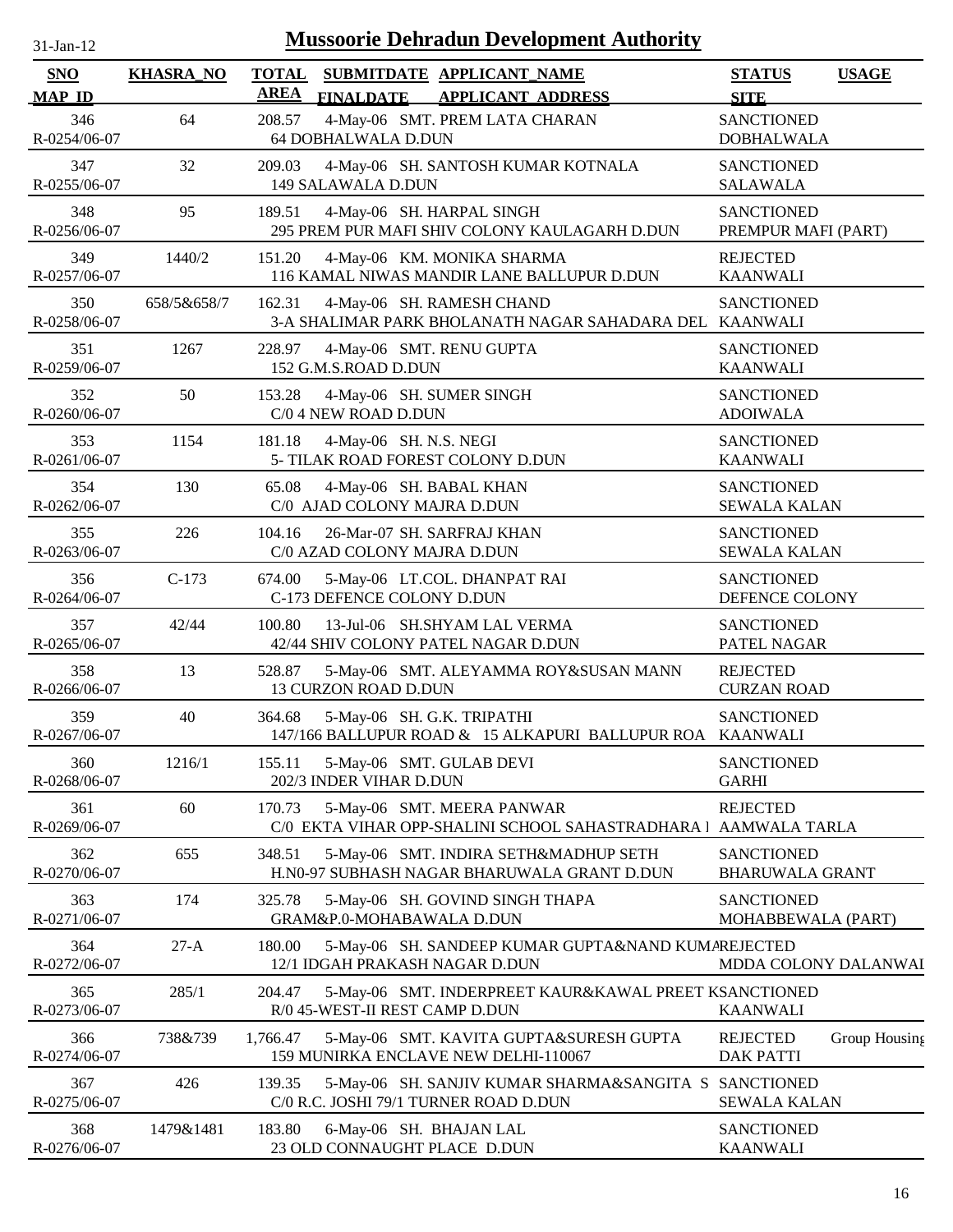| -Jan- |  |
|-------|--|
|       |  |

| <b>SNO</b>          | <b>KHASRA_NO</b> | <b>TOTAL</b><br><b>AREA</b> | SUBMITDATE APPLICANT_NAME                                                                            | <b>STATUS</b><br><b>USAGE</b>               |
|---------------------|------------------|-----------------------------|------------------------------------------------------------------------------------------------------|---------------------------------------------|
| <b>MAP ID</b>       |                  |                             | <b>FINALDATE</b><br><b>APPLICANT ADDRESS</b>                                                         | <b>SITE</b>                                 |
| 369<br>R-0277/06-07 | $S-2-B-48$       | 364.60                      | 6-May-06 SH. DHARMA NAND<br>S-2-B/48 DEFENCE COLONY D.DUN                                            | <b>SANCTIONED</b><br>DEFENCE COLONY         |
| 370<br>R-0278/06-07 | 30               | 314.87                      | 6-May-06 SH. RAJ KUMAR SINGH<br><b>66- NESHVILLA ROAD D.DUN</b>                                      | <b>SANCTIONED</b><br><b>SUBHASH ROAD</b>    |
| 371<br>R-0279/06-07 | 940              | 146.00                      | 6-May-06 SH. KOTWAL SINGH BISHT<br>H.N0-11 TYPE-II C.B.I.OFFICE D.DUN.                               | <b>REJECTED</b><br>AJABPUR KALAM (PART)     |
| 372<br>R-0280/06-07 | 239/1            | 209.00                      | 6-May-06 SH. PANKAJ PURI<br>16 AKTA AVENUE RAJPUR ROAD D.DUN                                         | <b>SANCTIONED</b><br><b>KANDOLI</b>         |
| 373<br>R-0281/06-07 | 8                | 205.93                      | 6-May-06 SH. AMIT KAPOOR&KRISHAN KUMAR<br>9- OLD SURVEY ROAD D.DUN                                   | <b>SANCTIONED</b><br><b>SALAWALA DHORAN</b> |
| 374<br>R-0282/06-07 | 66               | 495.79                      | 6-May-06 SH. DEBAL KUMAR&ANJALI BANERJEE<br>34 NESHVILLA ROAD D.DUN                                  | <b>REJECTED</b><br><b>NATHANPUR</b>         |
| 375<br>R-0283/06-07 | $A-103$          | 218.20                      | 30-Jun-06 SMT. SHEELA TIWARI<br>A-100 HIG MDDA COLONY DALANWALA D.DUN                                | <b>SANCTIONED</b><br>MDDA COLONY DALANWAI   |
| 376<br>R-0284/06-07 | 68               | 118.43                      | 8-May-06 SH. ISHWAR SINGH<br>89 RACE COURSE D.DUN.                                                   | <b>SANCTIONED</b><br><b>NIRANJANPUR</b>     |
| 377<br>R-0285/06-07 | 99               | 194.07                      | 8-May-06 SH. BIKRAM SINGH BISHT<br>SHOP-N0-4 G-BLOCK NEHRU COLONY D.DUN                              | <b>SANCTIONED</b><br><b>SHAH NAGAR</b>      |
| 378<br>R-0286/06-07 | 1009             | 250.00                      | 8-May-06 SH. KANWAL JEET SINGH RANOTRA<br>34 ANKIT PURAM KANWALI G.M.S. ROAD D.DUN                   | <b>SANCTIONED</b><br><b>KAANWALI</b>        |
| 379<br>R-0287/06-07 | 162/182          | 184.01                      | 8-May-06 SH. GIAN CHAND<br>GRAM SEWLA KALAN CHANDER BANI ROAD P.0.- MOHAB SEWALA KALAN               | <b>SANCTIONED</b>                           |
| 380<br>R-0288/06-07 | 200              | 333.72                      | 8-May-06 SH. SHYAM LAL<br>C/0 19 PRAKASH NAGAR IDGAH D.DUN                                           | <b>REJECTED</b><br><b>SEWALA KALAN</b>      |
| 381<br>R-0289/06-07 | 720              | 193.11                      | 8-May-06 SMT. ANJANA<br><b>6 PARK ROAD D.DUN</b>                                                     | <b>SANCTIONED</b><br><b>MAJRA</b>           |
| 382<br>R-0290/06-07 | 55               | 596.92                      | 8-May-06 SMT. JASODA DEVI<br>D/0 SH. JEET MAN VILL- PREM PUR MAFI P.0- KAULAGARH PREMPUR MAFI (PART) | <b>SANCTIONED</b>                           |
| 383<br>R-0291/06-07 | 41               | 380.29                      | 8-May-06 SH. RAJENDRA SINGH<br>C/0 56 MEEDO COMPLEX SAHARANPUR CHOWK D.DUN                           | <b>SANCTIONED</b><br>CHAK AJABPUR KALAN     |
| 384<br>R-0292/06-07 | 18               | 263.32                      | 8-May-06 SH. GYAN CHAND GUPTA<br>141/2 PARK ROAD D.DUN                                               | <b>SANCTIONED</b><br><b>LAXMAN CHOWK</b>    |
| 385<br>R-0293/06-07 | 453              | 186.27                      | 9-May-06 SMT. KAWALJEET KAUR MAKKAR&GURVINSANCTIONED<br>250/5 CHUKKUWALA D.DUN                       | <b>NIRANJANPUR</b>                          |
| 386<br>R-0294/06-07 | 67/10            | 197.06                      | 10-May-06 SH. RAKESH KUMAR TAKKAR<br>C/0 ARORA ASSOCIATES A-6 JANPATH SHOPPING COMPLE                | <b>SANCTIONED</b><br><b>TYAGI ROAD</b>      |
| 387<br>R-0295/06-07 | 32               | 143.00                      | 10-May-06 SH. NALIN RASTOGI<br>6/3 KALIDAS ROAD D.DUN                                                | <b>SANCTIONED</b><br><b>KISHANPUR</b>       |
| 388<br>R-0296/06-07 | 473              | 239.77                      | 10-May-06 S. GURCHARAN SINGH<br>36/4 KHURBHURA MOHALLA D.DUN                                         | <b>REJECTED</b><br>KHURBURA MOHALLA         |
| 389<br>R-0297/06-07 | 599              | 91.59                       | 10-May-06 SMT. CHANCHAL VIRMANI<br>15/1 REST CAMP D.DUN.                                             | <b>REJECTED</b><br><b>REST CAMP</b>         |
| 390<br>R-0298/06-07 | 532              | 131.75                      | 10-May-06 SH. RAJENDRA SINGH BISHT<br><b>48 SUMAN NAGAR D.DUN</b>                                    | <b>SANCTIONED</b><br>AJABPUR KALAM (PART)   |
| 391<br>R-0299/06-07 | 210              | 190.00                      | 10-May-06 SH. PRADEEP KUMAR SHARMA<br>12- MALYAN STREET D.DUN                                        | <b>SANCTIONED</b><br><b>MAJRA</b>           |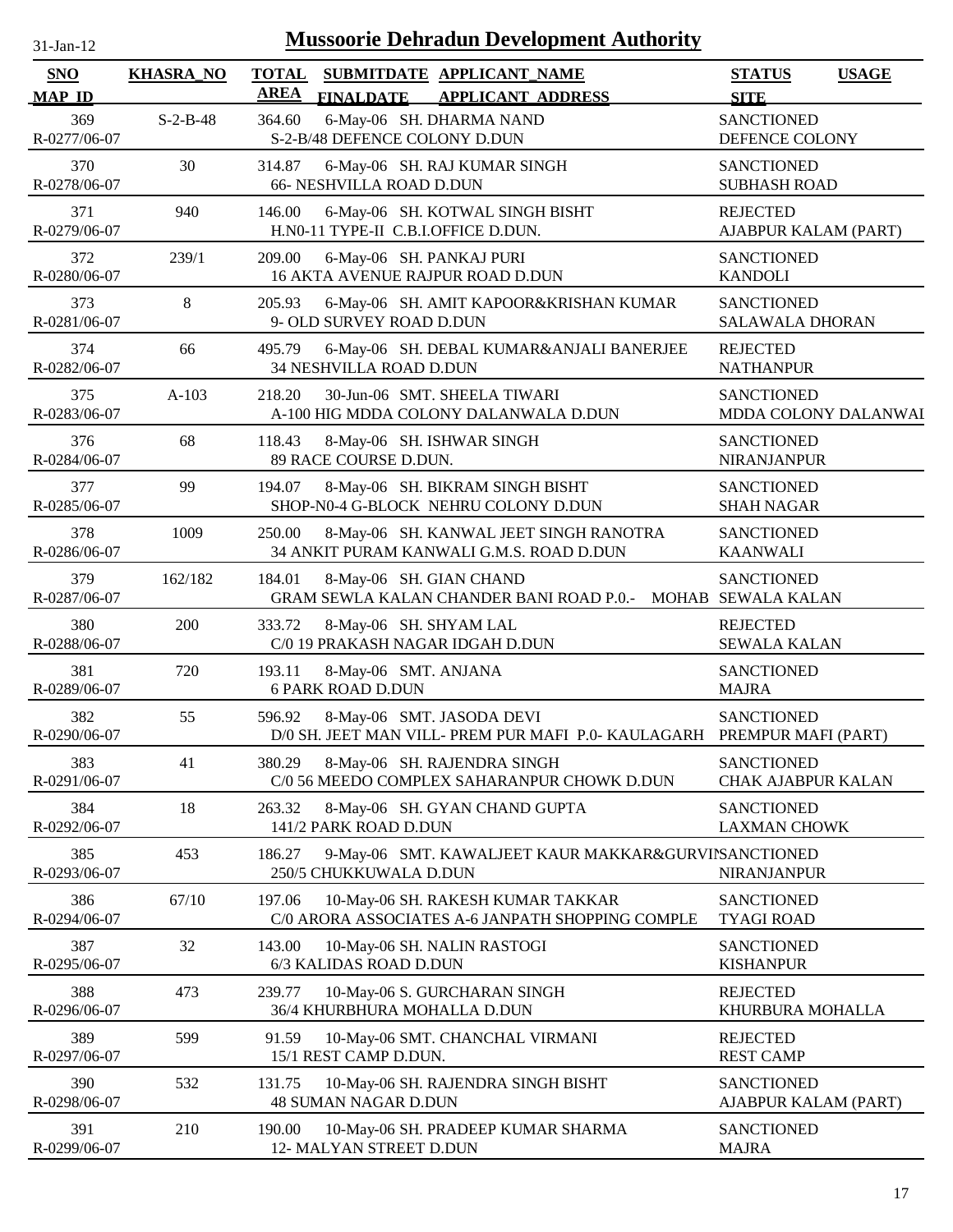| $31-Jan-12$          |                  | <b>Mussoorie Dehradun Development Authority</b>                                                             |                                             |              |
|----------------------|------------------|-------------------------------------------------------------------------------------------------------------|---------------------------------------------|--------------|
| SNO<br><b>MAP ID</b> | <b>KHASRA_NO</b> | <b>TOTAL</b><br>SUBMITDATE APPLICANT NAME<br><b>AREA</b><br><b>FINALDATE</b><br><b>APPLICANT ADDRESS</b>    | <b>STATUS</b><br><b>SITE</b>                | <b>USAGE</b> |
| 392<br>R-0300/06-07  | 1410             | 10-May-06 SMT. SANGEETA AGGARWAL<br>346.54<br>SH. RAMESH AGGARWAL 29 RAJA ROAD D.DUN                        | <b>SANCTIONED</b><br><b>KAANWALI</b>        |              |
| 393<br>R-0301/06-07  | 444              | 280.00<br>11-May-06 SH. I.C. CHAWLA<br>10/20 ASHIRWAD ENCLAVE D.DUN                                         | <b>SANCTIONED</b><br><b>KAANWALI</b>        |              |
| 394<br>R-0302/06-07  | 354              | 11-May-06 SH. SURENDER LAL SHARMA&SANGEETA SSANCTIONED<br>299.03<br><b>6 DOON VIHAR JAKHAN D.DUN</b>        | <b>JAKHAN</b>                               |              |
| 395<br>R-0303/06-07  | 43               | 105.60<br>11-May-06 SH. AJAY KUMAR PANT<br>43 KESHAV ROAD LAXMAN CHOWK D.DUN                                | <b>SANCTIONED</b><br><b>LAXMAN CHOWK</b>    |              |
| 396<br>R-0304/06-07  | 4444444444       | 349.31<br>11-May-06 SH. KEWAL KUMAR<br>305/3 KHURBHURA MOHALLA D.DUN                                        | <b>SANCTIONED</b><br>KHURBURA MOHALLA       |              |
| 397<br>R-0305/06-07  | 50               | 131.56<br>11-May-06 SH. MADAN MOHAN PAL<br>4 R.K. PURAM LOWER ADHOIWALA D.DUN                               | <b>SANCTIONED</b><br>CHAK DALANWALA         |              |
| 398<br>R-0306/06-07  | 210&211          | 19-Apr-07 SH.R.K.L. SRIVASTAVA<br>447.72<br>58 PRAKASH VIHAR LANE-N0-4 DHARAMPUR D.DUN                      | <b>SANCTIONED</b><br><b>DHORAN KHAS</b>     |              |
| 399<br>R-0307/06-07  | 480              | 153.82<br>11-May-06 SH. PURAN CHAND GUPTA<br>33 ARHAT BAZAR D.DUN                                           | <b>SANCTIONED</b><br><b>NIRANJANPUR</b>     |              |
| 400<br>R-0308/06-07  | 480              | 11-May-06 SH. VINOD KUMAR GUPTA<br>110.71<br>26 MALIYAN MOHALLA D.DUN                                       | <b>SANCTIONED</b><br><b>NIRANJANPUR</b>     |              |
| 401<br>R-0309/06-07  | 53               | 293.57<br>11-May-06 SH. NITESH SINGH<br>C-8/8 ONGC COLONY D.DUN                                             | <b>REJECTED</b><br><b>KANDOLI</b>           |              |
| 402<br>R-0310/06-07  | 129              | 245.52<br>12-May-06 SH. SURAJ MAL<br>14 ASHWINI ENCLAVE LANE-N0-1 SEWLA KALAN D.DUN                         | <b>SANCTIONED</b><br><b>SEWALA KALAN</b>    |              |
| 403<br>R-0311/06-07  | 28&29&30         | 404.11<br>12-May-06 SH. ANIL BANSAL<br>47 NALA PANI ROAD D.UN                                               | <b>REJECTED</b><br><b>AAMWALA TARLA</b>     |              |
| 404<br>R-0312/06-07  | 193              | 115.81<br>12-May-06 SH. MAHENDRA KUMAR<br>71 BAPU NAGAR JAKHAN D.DUN                                        | <b>REJECTED</b><br><b>JOHDI</b>             |              |
| 405<br>R-0313/06-07  | 99               | 1,322.39<br>12-May-06 SMT. BEENA SAKLANI<br>99 PHASE-II VASANT VIHAR D.DUN                                  | <b>SANCTIONED</b><br>VASANT VIHAR           |              |
| 406<br>R-0314/06-07  | 1249             | 12-May-06 SMT. MONIKA JAIN<br>111.52<br>C/0 ARORA ASSOCIATES A-6 JANPATH SHOPPING COMPLE                    | <b>SANCTIONED</b><br><b>KAANWALI</b>        |              |
| 407<br>R-0315/06-07  | 50               | 260.22<br>12-May-06 SH. RADHEY GARG&MADAN MOHAN GAR SANCTIONED<br>136 AKASH DEEP COLONY BALLUPUR ROAD D.DUN | <b>KAANWALI</b>                             |              |
| 408<br>R-0316/06-07  | 219/C            | 289.07<br>12-May-06 SH. YASHWANT SINGH<br>161/132/2 C PART D.L. ROAD D.DUN                                  | <b>SANCTIONED</b><br><b>ARYA NAGAR</b>      |              |
| 409<br>R-0317/06-07  | 589              | 150.90<br>12-May-06 SH. ADESH SHARMA<br>59/4 RAJPUR ROAD D.DUN                                              | <b>SANCTIONED</b><br><b>JAKHAN</b>          |              |
| 410<br>R-0318/06-07  | 243/1&244        | 18-May-07 SH. MAHESH MALIK<br>189.60<br>79 ARYA NAGAR BLOCK-II D.DUN                                        | <b>REJECTED</b><br><b>KISHANPUR</b>         |              |
| 411<br>R-0319/06-07  | 693&717          | 205.00<br>15-May-06 SMT. SUSHILA DEVI<br>H.N0-74 SANJAY COLONY INDER ROAD D.DUN                             | <b>REJECTED</b><br><b>KAANWALI</b>          |              |
| 412<br>R-0320/06-07  | 696&695          | 185.87<br>15-May-06 SH. M KANDA SAMY<br>718 PRATAP ROAD SUBHASH NAGAR D.DUN                                 | <b>SANCTIONED</b><br><b>BHARUWALA GRANT</b> |              |
| 413<br>R-0321/06-07  | 295              | 185.87<br>15-May-06 SH. DALJEET SINGH&GUR CHARAN SINGH SANCTIONED<br>35 ASHOK ENCLAVE KANWALI D.DUN         | <b>KAANWALI</b>                             |              |
| 414<br>R-0322/06-07  | 437/364          | 304.46<br>8-Dec-06 SH. NEERAJ BHANDARI<br>437/364 KHURBHURA MOHALLA D.DUN                                   | <b>SANCTIONED</b><br>KHURBURA MOHALLA       |              |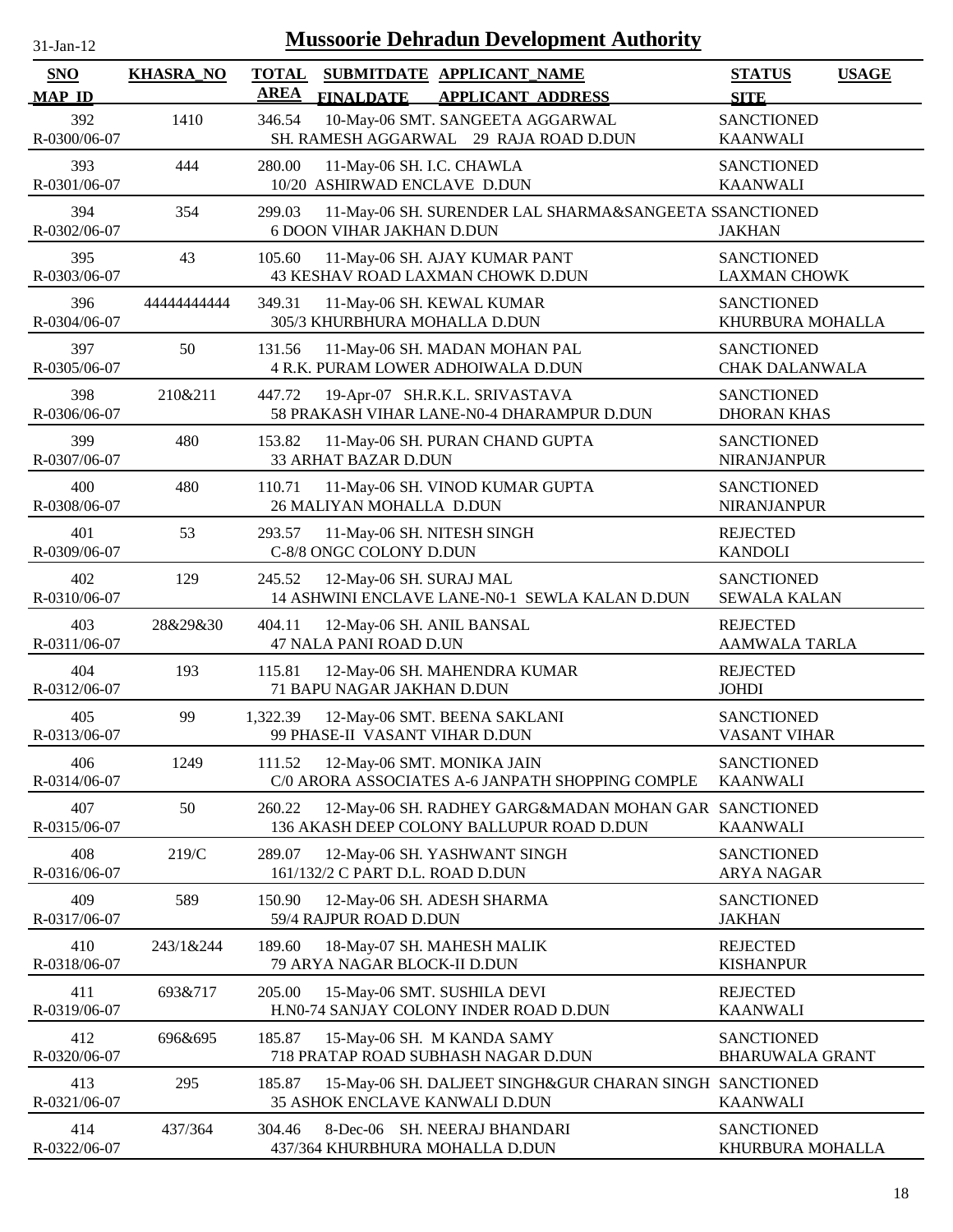| $31-Jan-12$                 | <b>Mussoorie Dehradun Development Authority</b> |                                                                                                          |                                              |  |  |  |  |
|-----------------------------|-------------------------------------------------|----------------------------------------------------------------------------------------------------------|----------------------------------------------|--|--|--|--|
| <b>SNO</b><br><b>MAP ID</b> | <b>KHASRA_NO</b>                                | <b>TOTAL</b><br>SUBMITDATE APPLICANT_NAME<br><b>AREA</b><br><b>APPLICANT ADDRESS</b><br><b>FINALDATE</b> | <b>STATUS</b><br><b>USAGE</b><br><b>SITE</b> |  |  |  |  |
| 415<br>R-0323/06-07         | 1396                                            | 15-May-06 SH. J.C. PANT<br>704.83<br>C/0 MANISH TAYAL H.N0-8 ENGGINEERS ENCLAVE G.M.S. R KAANWALI        | <b>REJECTED</b>                              |  |  |  |  |
| 416<br>R-0324/06-07         | 657&658                                         | 124.07<br>15-May-06 SH. NAVEEN BHATIA<br>82 VIJAY PARK KANWALI D.DUN                                     | <b>SANCTIONED</b><br><b>MAJRI MAFI</b>       |  |  |  |  |
| 417<br>R-0325/06-07         | 657&658                                         | 139.40<br>15-May-06 SMT. SUSHMA GUPTA<br>99/76-A OLD DALANWALA MASJID WALI GALI D.DUN                    | <b>SANCTIONED</b><br><b>MAJRI MAFI</b>       |  |  |  |  |
| 418<br>R-0326/06-07         | 98                                              | 174.44<br>15-May-06 SH. BHAGIRATH KHURANA<br>98 NALAPANI ROAD D.DUN                                      | <b>SANCTIONED</b><br><b>NALAPANI ROAD</b>    |  |  |  |  |
| 419<br>R-0327/06-07         | 729                                             | 16-May-06 SH. SUDESH KUMAR DHINGRA<br>118.57<br>94 SUBHASH NAGAR D.DUN                                   | <b>REJECTED</b><br><b>BHARUWALA GRANT</b>    |  |  |  |  |
| 420<br>R-0328/06-07         | 172/10                                          | 16-May-06 SH. JITENDER MOHAN SHARMA<br>247.57<br>202- PANDITWARI PHASE-2 P.0.- PREM NAGAR D.DUN          | <b>SANCTIONED</b><br><b>PANDITWARI</b>       |  |  |  |  |
| 421<br>R-0329/06-07         | 303                                             | 16-Jun-06 SH. NARENDRA PRASAD DIMRI<br>204.60<br>38-8 CROSS TAPOVAN ENCLAVE AAMWALA D.DUN                | <b>SANCTIONED</b><br><b>AAMWALA TARLA</b>    |  |  |  |  |
| 422<br>R-0330/06-07         | 5                                               | 244.06<br>16-May-06 SH. RAMESH CHAND<br>5- SEWAK ASHRAM ROAD D.DUN                                       | <b>SANCTIONED</b><br>SEWAK ASHRAM ROAD       |  |  |  |  |
| 423<br>R-0331/06-07         | 341/361                                         | 1,387.22<br>16-May-06 SH. BHARAT MALHOTRA<br>64 &341/361 PARK ROAD D.DUN                                 | <b>SANCTIONED</b><br>PARK ROAD               |  |  |  |  |
| 424<br>R-0332/06-07         | 730/1                                           | 145.15<br>16-May-06 SH. JAGDEEP KUMAR<br>H.N0-432 GURU NANAK ROAD SUBHASH NAGAR D.DUN                    | <b>SANCTIONED</b><br><b>MAJRA</b>            |  |  |  |  |
| 425<br>R-0333/06-07         | 1575/1/1                                        | 195.65<br>16-May-06 SH. ATTAR SINGH KUKREJA<br>104 MANNU GANJ D.DUN                                      | <b>SANCTIONED</b><br><b>KAANWALI</b>         |  |  |  |  |
| 426<br>R-0334/06-07         | 599                                             | 296.94<br>16-May-06 SMT. SHARDA RANI<br>43/41 REST CAMP D.DUN                                            | <b>SANCTIONED</b><br><b>DEHRA KHAS</b>       |  |  |  |  |
| 427<br>R-0335/06-07         | 62                                              | 264.29<br>16-May-06 SH. MUHAMMAD ALI<br>75-A RAJPUR ROAD D.DUN                                           | <b>REJECTED</b><br><b>SUBHASH ROAD</b>       |  |  |  |  |
| 428<br>R-0336/06-07         | 17                                              | 418.22<br>24-Jun-06 SH. BHUPENDRA SINGH<br>63 GANDHI ROAD D.DUN                                          | <b>SANCTIONED</b><br><b>AJABPUR KHURD</b>    |  |  |  |  |
| 429<br>R-0337/06-07         | 21/21                                           | 16-May-06 SMT. RENU JAIN&R.K. AGGARWAL<br>199.27<br>5/2 HANUMAN CHOWK D.DUN                              | <b>SANCTIONED</b><br>MAL ROAD.               |  |  |  |  |
| 430<br>R-0338/06-07         | 19                                              | 808.23<br>17-May-06 SH. PRAMOD KUMAR AGGARWAL<br>675/1 LANE-N0-13 VIJAY PARK EXT.D.DUN                   | <b>SANCTIONED</b><br><b>VASANT VIHAR</b>     |  |  |  |  |
| 431<br>R-0339/06-07         | 645                                             | 17-May-06 SH. ABHISHEK KUMAR SHARMA<br>213.29<br>5, ASHIMA VIHAR TURNER ROAD L-C-5, CLEMENTOWN D.DU      | <b>SANCTIONED</b><br><b>CLEMENT TOWN</b>     |  |  |  |  |
| 432<br>R-0340/06-07         | 71                                              | 262.82<br>17-May-06 Dr. A.N. PUROHIT<br>181/1, DOBHALWALA D.DUN                                          | <b>REJECTED</b><br><b>DOBHALWALA</b>         |  |  |  |  |
| 433<br>R-0341/06-07         | 126                                             | 559.91<br>17-May-06 COL.V.S. PRADHAN<br>17-B KALIDAS ROAD D.DUN                                          | <b>SANCTIONED</b><br><b>KALI DAS ROAD</b>    |  |  |  |  |
| 434<br>R-0342/06-07         | 364                                             | 17-May-06 SMT SUMAN AGGARWAL<br>153.34<br>101/2 CHANDER NAGAR D.DUN                                      | <b>SANCTIONED</b><br><b>NIRANJANPUR</b>      |  |  |  |  |
| 435<br>R-0343/06-07         | 565                                             | 497.12<br>17-May-06 SH. SAMSHER BAHADUR&LAXMI DEVI<br>GRAM SEWLA KALAN CHANDRA BANI P.0.-MOHABBAWA       | <b>REJECTED</b><br>SHEVLA KALAM              |  |  |  |  |
| 436<br>R-0344/06-07         | 286/1                                           | 121.98<br>17-May-06 SH.GHANSHYAM SHUKLA&MANJU SHUKL REJECTED<br>C-62 TONS COLONY DAK PATHAR D.DUN        | <b>KAANWALI</b>                              |  |  |  |  |
| 437<br>R-0345/06-07         | 467                                             | 227.98<br>27-Jul-06 SH. HARI DASS SETH<br>94/76 DHARAMPUR HARIDWAR ROAD D.DUN                            | <b>SANCTIONED</b><br>HARIDWAR ROAD           |  |  |  |  |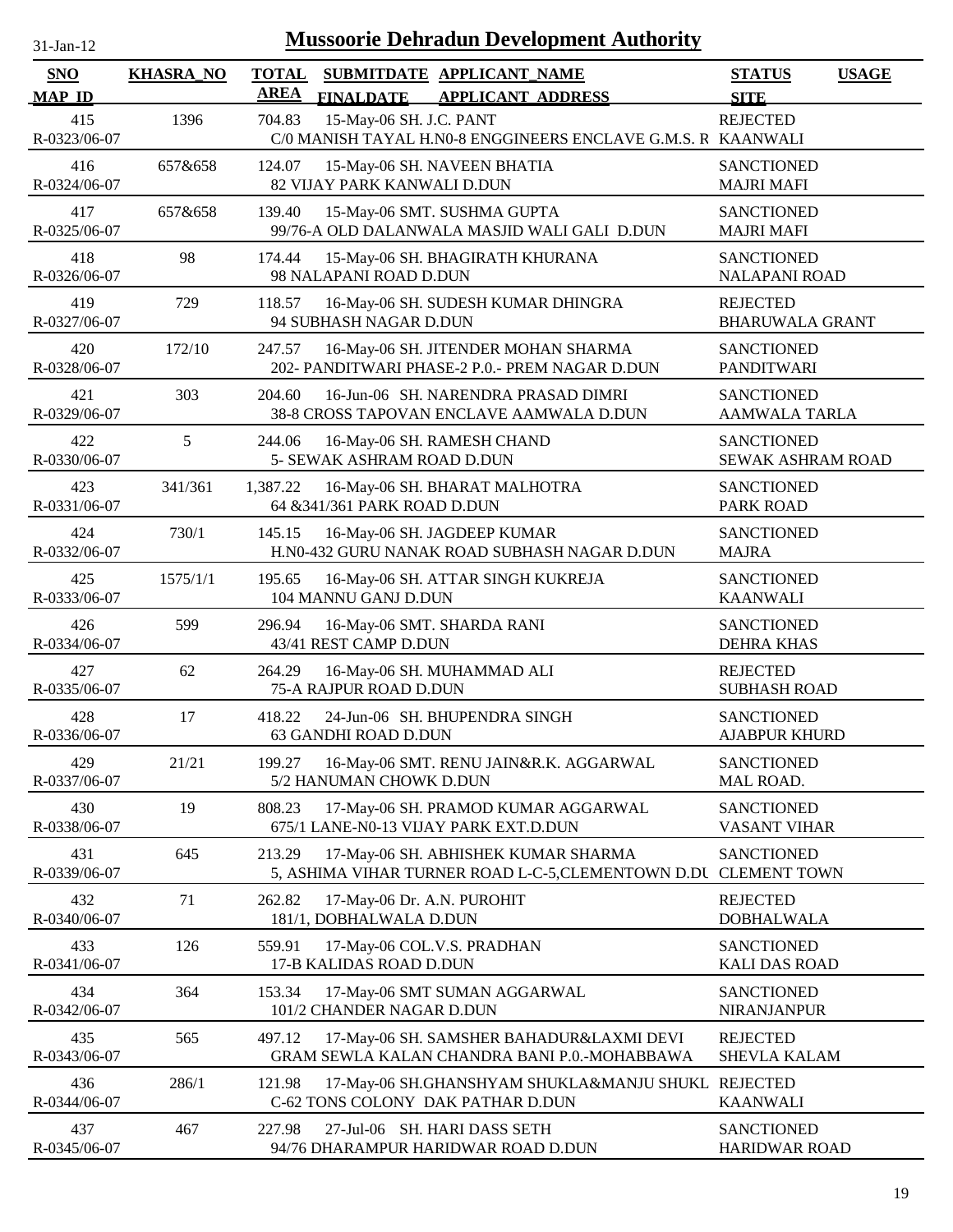| 31-Jan-12            |                  |                             | <b>Mussoorie Dehradun Development Authority</b>                                                                      |                                           |               |
|----------------------|------------------|-----------------------------|----------------------------------------------------------------------------------------------------------------------|-------------------------------------------|---------------|
| SNO<br><b>MAP ID</b> | <b>KHASRA_NO</b> | <b>TOTAL</b><br><b>AREA</b> | SUBMITDATE APPLICANT NAME<br><b>FINALDATE</b><br><b>APPLICANT ADDRESS</b>                                            | <b>STATUS</b><br><b>SITE</b>              | <b>USAGE</b>  |
| 438<br>R-0346/06-07  | 71               | 380.00                      | 11-Aug-06 SH. SHALENDER NATH BHATT<br>C/0 PRAVESH MITTAL 222- LUNIYA MOHALLA D.DUN                                   | <b>SANCTIONED</b><br><b>NIRANJANPUR</b>   |               |
| 439<br>R-0347/06-07  | 167              | 159.12                      | 17-May-06 SH. JAGDISH PRASAD<br><b>18 DANGWAL MARG D.DUN</b>                                                         | <b>SANCTIONED</b><br><b>CHUKKHUWALA</b>   |               |
| 440<br>R-0348/06-07  | 1359/1, 1249     | 338.00                      | $9-Jan-07$<br><b>SMT. DEVI PANCHPAL</b><br>I.T.B.P. SEEMADWAR D.DUN                                                  | <b>REJECTED</b><br>G.M.S.ROAD             |               |
| 441<br>R-0349/06-07  | 397              | 157.00                      | 18-May-06 SH.ATIQUR REHMAN<br>3/2 ADHOIWALA D.DUN                                                                    | <b>SANCTIONED</b><br><b>ADOIWALA</b>      |               |
| 442<br>R-0350/06-07  | 104              | 224.44                      | 18-May-06 SH. KISHAN GURUNG & SUNITA GURUNG<br>VILL- PREM PUR MAFI NEAR PANJAB SINDH BANK KAULA( PREMPUR MAFI (PART) | <b>SANCTIONED</b>                         |               |
| 443<br>R-0351/06-07  | 114              | 129.28                      | 18-May-06 SH. HARI SINGH BHANDARI<br>VILL-&P.0.-KANDOLI NEAR RAJPUR ROAD D.DUN                                       | <b>SANCTIONED</b><br><b>KANDOLI</b>       |               |
| 444<br>R-0352/06-07  | 192/192          | 313.66                      | 18-May-06 SH. SUMIT MEHTA&SUMAN MEHTA<br>192/192-A SUBHASH NAGAR POST OFFICE ROAD D.DUN                              | <b>SANCTIONED</b><br><b>SUBHASH ROAD</b>  |               |
| 445<br>R-0353/06-07  | 51/1/102         | 261.00                      | 18-May-06 SH. SUBHASH RANA&MEENA RANA<br>51/1/102 HATHIBARKALA D.DUN                                                 | <b>SANCTIONED</b><br><b>HATHIBARKALA</b>  |               |
| 446<br>R-0354/06-07  | 30               | 858.00                      | 18-May-06 SH. LOKESH BHATT<br><b>30 VASANT VIHAR D.DUN</b>                                                           | <b>SANCTIONED</b><br><b>VASANT VIHAR</b>  |               |
| 447<br>R-0355/06-07  | 228              | 243.95                      | 12-Jan-07 SH. GIRBIR SINGH CHAUHAN<br>2/2 MAITRI VIHAR BYPASS ROAD AJABPUR KHURD D.DUN                               | <b>SANCTIONED</b><br><b>AJABPUR KHURD</b> |               |
| 448<br>R-0356/06-07  | 27               | 282.32                      | 18-May-06 SH. PARAMVEER SINGH<br>12/5 LAXMI ROAD D.DUN                                                               | <b>SANCTIONED</b><br><b>INDER ROAD</b>    |               |
| 449<br>R-0357/06-07  | 365              | 2,540.00                    | 19-May-06 M/S K.G. BUILDCON PVT.LTD<br>SH. ASHOK GOYAL&TARA CHAND 176 BHARAT APPARTMA AJABPUR KALAM (PART)           | SANCTIONED Group Housing                  |               |
| 450<br>R-0358/06-07  | 76               | 162.64                      | 19-May-06 SH. MAKAN SINGH<br>VILL&P.0.-KANDOLI D.DUN                                                                 | <b>SANCTIONED</b><br><b>KANDOLI</b>       |               |
| 451<br>R-0359/06-07  | $49-A$           | 416.82                      | 19-May-06 SH. HARBHAJAN SINGH ANAND<br>49-A RACE COURSE D.DUN                                                        | <b>SANCTIONED</b><br><b>RACE COURSE</b>   |               |
| 452<br>R-0360/06-07  | 103              | 117.87                      | 19-May-06 SH. MUKESH BAJAJ<br>C/0 80-B GRAM JAKHAN D.DUN                                                             | <b>SANCTIONED</b><br><b>KISHANPUR</b>     |               |
| 453<br>R-0361/06-07  | 103              | 158.92                      | 19-May-06 SH. DEEPAK MIGLANI<br>C/0 80-B GRAM JAKHAN D.DUN                                                           | <b>SANCTIONED</b><br><b>KISHANPUR</b>     |               |
| 454<br>R-0362/06-07  | 1153/3           | 172.79                      | 19-May-06 SH. BHAGYAN DASS<br>57 VIYOM PRASTH KANWALI D.DUN                                                          | <b>SANCTIONED</b><br><b>KAANWALI</b>      |               |
| 455<br>R-0363/06-07  | 477              | 160.31                      | 19-May-06 SMT. SUSHEELA JUYAL<br>94/21 DHARAMPUR D.DUN                                                               | <b>SANCTIONED</b><br><b>AJABPUR KHURD</b> |               |
| 456<br>R-0364/06-07  | 304&305&306      | 249.00                      | 19-May-06 SH. LOVESH KALRA<br>74 CONNAUGHT PLACE D.DUN                                                               | <b>SANCTIONED</b><br><b>BALBIR ROAD</b>   |               |
| 457<br>R-0365/06-07  | 658/5            | 181.76                      | 19-May-06 SH. RUPESH KUMAR SHARMA<br>48-B NEW COLONY BALLUPUR D.DUN                                                  | <b>SANCTIONED</b><br><b>KAANWALI</b>      |               |
| 458<br>R-0366/06-07  | 274              | 207.75                      | 19-May-06 SH. ASHISH AGGARWAL<br>64/1 JHANDA MOHALLA D.DUN                                                           | <b>SANCTIONED</b><br><b>DHAKPATTI</b>     |               |
| 459<br>R-0367/06-07  | 164              | 341.90                      | 19-May-06 SH. RAKESH KHURANA&OTHERS<br>164/145 KARANPUR -I D.DUN                                                     | <b>SANCTIONED</b><br><b>KARANPUR</b>      |               |
| 460<br>R-0368/06-07  | 70               | 1,759.28                    | 20-May-06 SH. 0.P. GARG&OTHERS<br>12 KESHAV ROAD D.DUN                                                               | <b>REJECTED</b><br><b>KESHAV ROAD</b>     | Group Housing |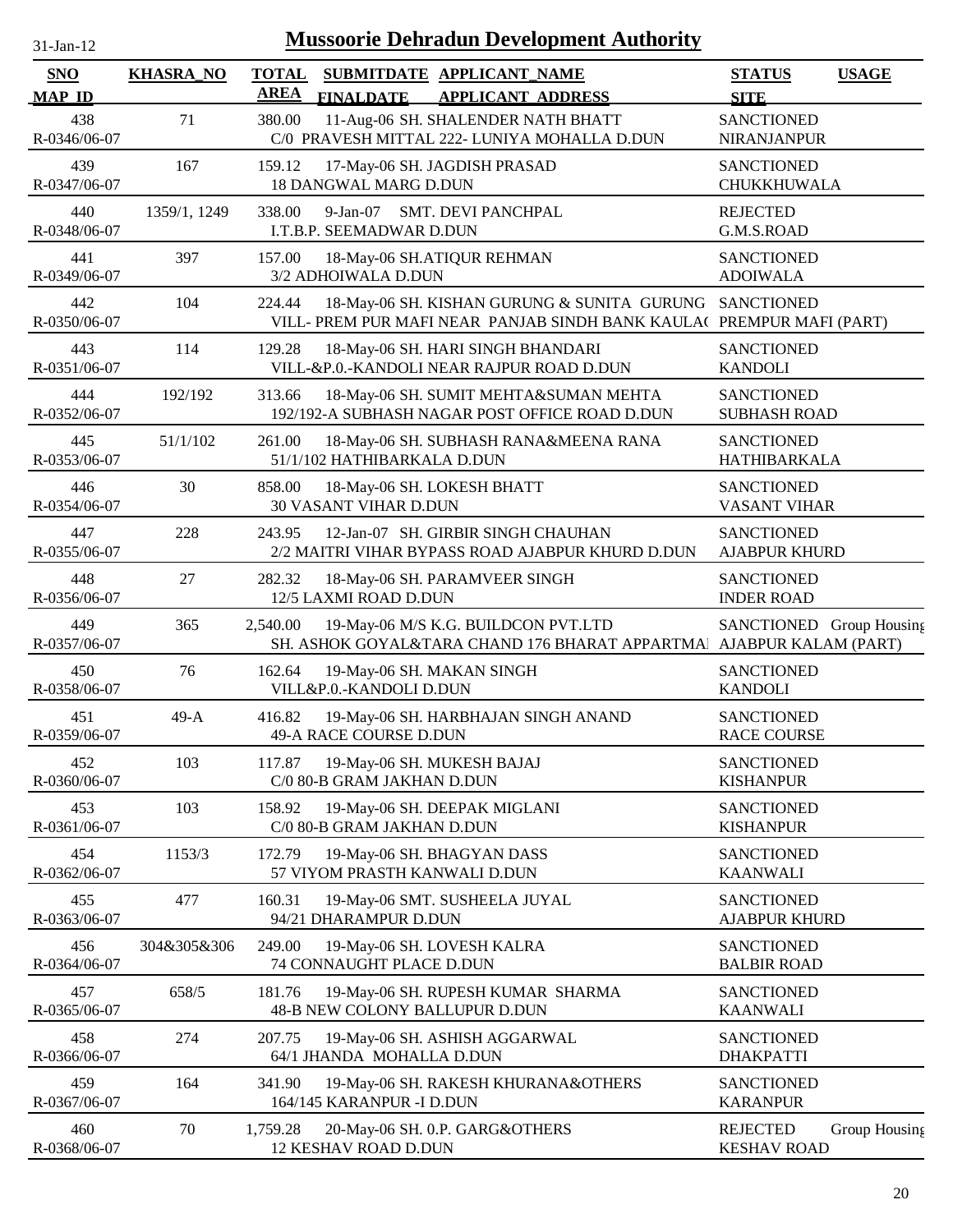| 1-jan-<br>$\mathbf{L}$ |  |
|------------------------|--|
|                        |  |

| <b>SNO</b>              | <b>KHASRA_NO</b> | <b>TOTAL</b> |                                                   | SUBMITDATE APPLICANT NAME                                                                                    | <b>STATUS</b>                              | <b>USAGE</b> |
|-------------------------|------------------|--------------|---------------------------------------------------|--------------------------------------------------------------------------------------------------------------|--------------------------------------------|--------------|
| <b>MAP ID</b>           |                  | <b>AREA</b>  | <b>FINALDATE</b>                                  | <b>APPLICANT ADDRESS</b>                                                                                     | <b>SITE</b>                                |              |
| 461<br>R-0369/06-07     | 106              | 69.67        |                                                   | 20-May-06 BHARTI TELEVENTURE LTD.<br>D-185 C OKHLA PHASE-I OKHLA INDUSTRIAL AREA AIRTE NESHVILLA ROAD        | <b>REJECTED</b>                            |              |
| 462<br>R-0370/06-07     | 491/3/2          | 78.90        |                                                   | 20-May-06 BHARTI TELEVENTURE LTD.<br>D-185 C OKHLA PHASE-I AIRTEL OFFICE BUILDING NEW DE NIRANJANPUR         | <b>REJECTED</b>                            |              |
| 463<br>R-0371/06-07     | 525/1            | 405.67       |                                                   | 22-May-06 SMT. NAMRATA KAPIL<br>R/0 PURI CLINIC SURYA COMPLEX SAHARANPUR ROAD M/ KAANWALI                    | <b>SANCTIONED</b>                          |              |
| 464<br>R-0372/06-07     | 429              | 345.89       |                                                   | 22-May-06 SH. BHARAT SINGH CHAUHAN<br>R/0 UTTRANCHAL PROPERTIES MAJRA SAHARANPUR ROA                         | <b>REJECTED</b><br><b>SEWALA KALAN</b>     |              |
| 465<br>R-0373/06-07     | 1&212            | 95.73        | 212 VISHNU ROAD D.L.ROAD D.DUN                    | 22-May-06 SH. KRISHAN LAL KAKKAR                                                                             | <b>SANCTIONED</b><br><b>KARANPUR</b>       |              |
| 466<br>R-0374/06-07     | 150/1            | 360.00       | 13 D00N VIHAR RAJPUR ROAD D.DUN                   | 22-May-06 SMT. SUJATA BHATNAGAR                                                                              | <b>SANCTIONED</b><br><b>JAKHAN</b>         |              |
| 467<br>R-0375/06-07     | 237              | 103.73       | 22-May-06 SH. ABDUL SALAM                         | GRAM HARBANS WALA MOUZA MAHUWALA D.DUN                                                                       | <b>REJECTED</b><br>MOHUWALA MAFI           |              |
| 468<br>R-0376/06-07     | 227/1/3          | 176.42       |                                                   | 22-May-06 SH. RADHE SHYAM CHAWLA<br>636/1 HARIKUNJ VIJAY PARK KANWALI D.DUN                                  | <b>SANCTIONED</b><br><b>KAANWALI</b>       |              |
| 469<br>R-0377/06-07 662 | 659&660&661&     | 348.41       | 10-Aug-06 SMT. RUBY PETER<br>75- DOBHALWALA D.DUN |                                                                                                              | <b>SANCTIONED</b><br><b>DAK PATTI</b>      |              |
| 470<br>R-0378/06-07     | 97/47            | 287.36       | 97/47 NESHVILLA ROAD D.DUN                        | 22-May-06 SH. SHIV NARAIN SINGAL&USHA SINGAL                                                                 | <b>REJECTED</b><br>NESHVILLA ROAD          |              |
| 471<br>R-0379/06-07     | 502/1            | 2,572.75     | 22-May-06 DR. M.L. PESHIN                         | C/0 PESHIN HOSPITAL MAJRA SAHARANPUR ROAD D.DUN                                                              | <b>REJECTED</b><br>NIRANJANPUR             |              |
| 472<br>R-0380/06-07     | 46/1             | 106.48       | 15-Nov-06 SH. SHYAM LAL<br>46/1 BAKRALWALA D.DUN  |                                                                                                              | <b>SANCTIONED</b><br><b>BAAKRALWALA</b>    |              |
| 473<br>R-0381/06-07     | 218              | 303.20       | E-144 NEHRU COLONY D.DUN                          | 23-May-06 SH. SUNDER LAL BADONI                                                                              | <b>SANCTIONED</b><br><b>AJABPUR KHURD</b>  |              |
| 474<br>R-0382/06-07     | 63&64            | 235.95       |                                                   | 23-May-06 SH. DEEPAK KUMAR THAPA<br>71 NAYA GAON VIJAYPUR HATHIBARKALAN P.0- GARHI CA VIJAYPUR HATHI BADKALA | <b>SANCTIONED</b>                          |              |
| 475<br>R-0383/06-07     | 69               | 99.72        |                                                   | 23-May-06 SH. PRADEEP KUMAR<br>C/0 66 PANDITWARI P.0- PREM NAGAR D.DUN                                       | <b>SANCTIONED</b><br><b>PANDITWARI</b>     |              |
| 476<br>R-0384/06-07     | 564              | 196.93       |                                                   | 23-May-06 SH. PRADEEP JAIN&OTHERS<br>C/0 56 MEEDO SHOPPING COMPLEX SAHARANPUR ROAD D.                        | <b>SANCTIONED</b><br><b>NIRANJANPUR</b>    |              |
| 477<br>R-0385/06-07     | 792              | 276.02       |                                                   | 23-May-06 SMT. RANJANA SINGHAL<br>56 MEEDO COMPLEX SAHARANPUR ROAD D.DUN                                     | <b>SANCTIONED</b><br><b>MAJRA</b>          |              |
| 478<br>R-0386/06-07     | 304&305          | 231.00       | 19 E.C. ROAD D.DUN                                | 23-May-06 SMT. VEENA KALRA                                                                                   | <b>SANCTIONED</b><br><b>DHARMPUR</b>       |              |
| 479<br>R-0387/06-07     | 41&42            | 213.09       | 38-A GARHI CANTT D.DUN                            | 23-May-06 SH. HARISH CHANDAR PANDEY                                                                          | <b>SANCTIONED</b><br>KAULAGARH MAI CHAKBH( |              |
| 480<br>R-0388/06-07     | 13               | 136.39       | 23-May-06 SMT. RAJSHREE                           | 23/9-A SHAKTI COLONY NEW CANTT ROAD D.DUN                                                                    | <b>SANCTIONED</b><br><b>CURZAN ROAD</b>    |              |
| 481<br>R-0389/06-07     | 148              | 136.11       | 24-May-06 SMT. LAXMI DEVI<br>4- SALAWALA D.DUN    |                                                                                                              | <b>SANCTIONED</b><br><b>SALAWALA</b>       |              |
| 482<br>R-0390/06-07     | 402              | 332.54       |                                                   | 24-May-06 SH. AMAR BAHADUR GURUNG<br>VILL- JOHRI P.0- ANARWALA GARHI CANTT D.DUN                             | <b>SANCTIONED</b><br><b>JOHDI</b>          |              |
| 483<br>R-0391/06-07     | 16/2             | 489.14       |                                                   | 24-May-06 SMT.JASBIR KAUR&SANTOSH KUMARI<br>10& 16/2 PRITAM ROAD DALANWALA D.DUN                             | <b>SANCTIONED</b><br>PRITAM ROAD           |              |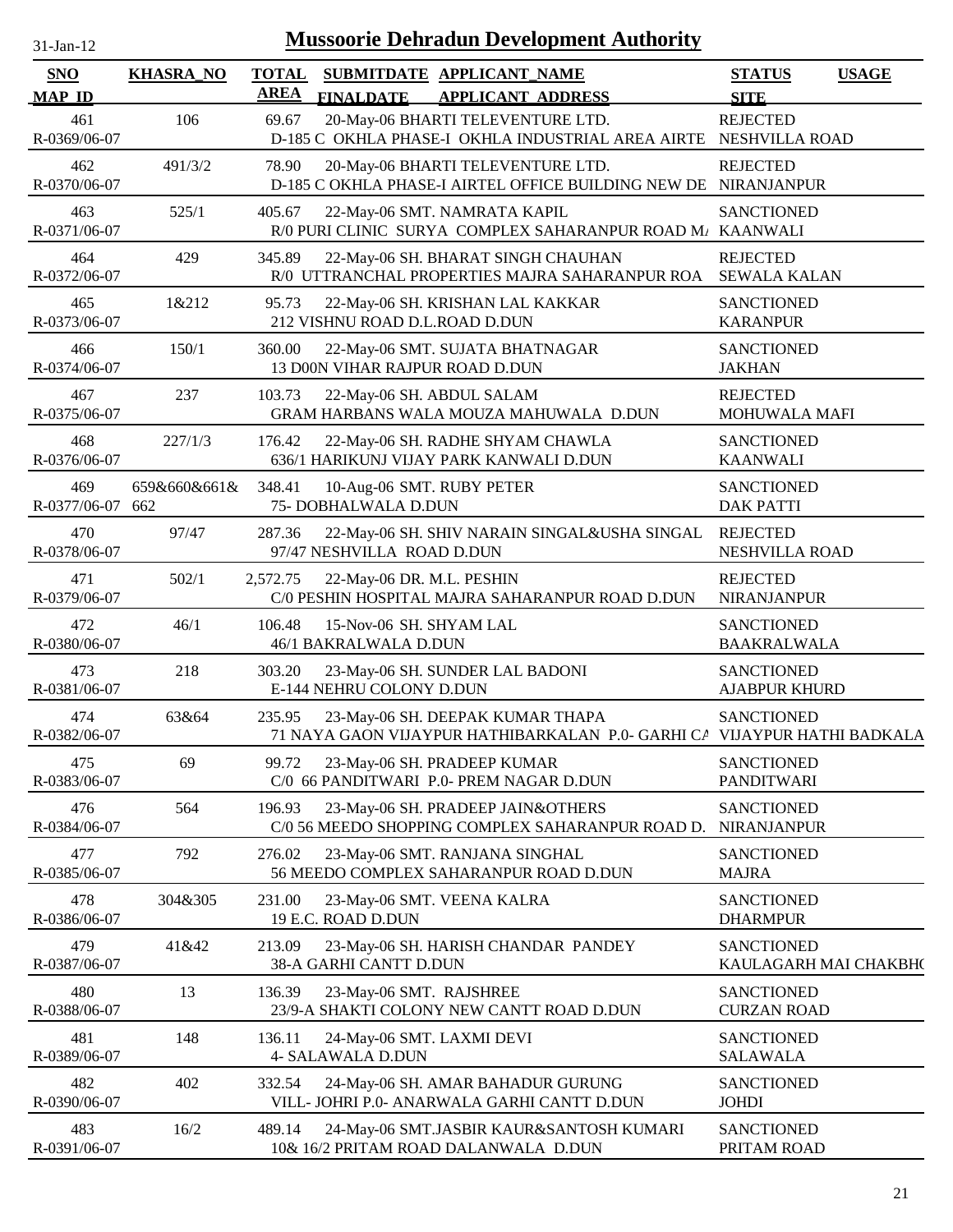| <b>Mussoorie Dehradun Development Authority</b><br>$31$ -Jan-12 |                  |              |                                                                                                |                                                |              |  |
|-----------------------------------------------------------------|------------------|--------------|------------------------------------------------------------------------------------------------|------------------------------------------------|--------------|--|
| <b>SNO</b>                                                      | <b>KHASRA_NO</b> | <b>TOTAL</b> | SUBMITDATE APPLICANT NAME                                                                      | <b>STATUS</b>                                  | <b>USAGE</b> |  |
| <b>MAP ID</b>                                                   |                  | <b>AREA</b>  | <b>FINALDATE</b><br><b>APPLICANT ADDRESS</b>                                                   | <b>SITE</b>                                    |              |  |
| 484<br>R-0392/06-07                                             | $\mathbf{1}$     | 379.48       | 14-Aug-06 SH. PRAKASH CHANDRA<br>C/0 KRISHAN LAL GRAM- SEWLA KHURD P.0- MOHABBEWA SEWALA KALAN | <b>REJECTED</b>                                |              |  |
| 485<br>R-0393/06-07                                             | 127              | 140.56       | 24-May-06 SH. HARMEET SINGH<br>325 PANDITWARI D.DUN                                            | <b>SANCTIONED</b><br><b>PANDITWARI</b>         |              |  |
| 486<br>R-0394/06-07                                             | 78               | 155.51       | 24-May-06 SH. NARESH KUMAR<br>13- DURGA VIHAR BALLUPUR D.DUN                                   | <b>SANCTIONED</b><br><b>PANDITWARI</b>         |              |  |
| 487<br>R-0395/06-07                                             | 1338             | 197.33       | 24-May-06 SH. SANTOSH BHATT&SUMIT BHATT<br>136 INDIRA NAGAR D.DUN                              | <b>SANCTIONED</b><br><b>KAANWALI</b>           |              |  |
| 488<br>R-0396/06-07                                             | 381              | 260.00       | 24-May-06 SH. TAJENDER SINGH CHADHA<br>C/0 SH. GURU CHARAN SINGH 25- GANDHI GRAM D.DUN         | <b>SANCTIONED</b><br>NIRANJANPUR               |              |  |
| 489<br>R-0397/06-07                                             | 615              | 108.45       | 24-May-06 SH. SHIVANG<br>C/0 4- NEW ROAD D.DUN                                                 | <b>SANCTIONED</b><br><b>JAKHAN</b>             |              |  |
| 490<br>R-0398/06-07                                             | 125              | 161.71       | 24-May-06 SMT. ANUBHA GUPTA<br>32 RAJPUR ROAD D.DUN                                            | <b>SANCTIONED</b><br><b>JAKHAN</b>             |              |  |
| 491<br>R-0399/06-07                                             | 177              | 129.60       | 25-Jul-06 SMT. SAVINDER KAUR<br>H.N0-10 INDER BABA MARG KASHMIRI COLONY KIASHANPI              | <b>REJECTED</b><br><b>KISHANPUR</b>            |              |  |
| 492<br>R-0400/06-07                                             | 181              | 171.65       | 15-May-07 SH. VIMAL CHANDRA DABRAL<br>C/0 SH. J.P. DABRAL 57-ARYA NAGAR D.DUN                  | <b>REJECTED</b><br><b>KANDOLI</b>              |              |  |
| 493<br>R-0401/06-07                                             | 538              | 130.69       | 24-May-06 SH. UDAI NARAIN CHAND<br>167/4 RAJPUR ROAD BEHIND PARTAP PHARMACY D.DUN              | <b>SANCTIONED</b><br><b>DAK PATTI</b>          |              |  |
| 494<br>R-0402/06-07                                             | 567              | 170.83       | 24-May-06 SH. S.S. NEGI<br>73 OM VIHAR AJABPUR KALAN D.DUN                                     | <b>SANCTIONED</b><br>AJABPUR KALAM (PART)      |              |  |
| 495<br>R-0403/06-07                                             | 11/6             | 249.17       | 24-May-06 SH. RAMESH KUMAR CHADDA<br>11/6 GURU ROAD D.DUN                                      | <b>SANCTIONED</b><br><b>GURU ROAD</b>          |              |  |
| 496<br>R-0404/06-07                                             | 692              | 90.00        | 24-May-06 SMT. UMA SINGAL<br>54 NALA PANI ROAD D.DUN                                           | <b>SANCTIONED</b><br><b>AAMWALA TARLA</b>      |              |  |
| 497<br>R-0405/06-07                                             | 724              | 275.71       | 24-May-06 SH. SURESH KUMAR<br>28 CHAKRATA ROAD D.DUN                                           | <b>SANCTIONED</b><br><b>JAKHAN</b>             |              |  |
| 498<br>R-0406/06-07                                             | 233              | 337.51       | 23-Aug-06 SH. PRADEEP CHANDRA<br>P/4/3 YAMUNA COLONY D.DUN                                     | <b>SANCTIONED</b><br><b>DHARMPUR</b>           |              |  |
| 499<br>R-0407/06-07                                             | 1154             | 219.00       | 25-May-06 SH. BIJAI PRASAD<br>38/3 BHANDARI BAGH D.DUN                                         | <b>SANCTIONED</b><br><b>KAANWALI</b>           |              |  |
| 500<br>R-0408/06-07                                             | 701&703          | 139.90       | 25-May-06 SMT. POONAM BHATNAGAR<br>7/1 BANGALI MOHALLA D.DUN                                   | <b>SANCTIONED</b><br><b>JAKHAN</b>             |              |  |
| 501<br>R-0409/06-07                                             | 472              | 376.26       | 25-May-06 SH. R.S. SHARMA<br>3/3 ASHIRWAD ENCLAVE BALLUPUR D.DUN                               | <b>REJECTED</b><br><b>KAANWALI</b>             |              |  |
| 502<br>R-0410/06-07                                             | 125              | 161.71       | 25-May-06 SMT. ANUBHA GUPTA<br>32 RAJPUR ROAD D.DUN                                            | <b>SANCTIONED</b><br><b>JAKHAN</b>             |              |  |
| 503<br>R-0411/06-07                                             | 691              | 194.13       | 25-May-06 SH. JANG BAHADUR BHATNAGAR<br>SHASTRI NAGAR STREET N0-6 D.DUN                        | <b>SANCTIONED</b><br><b>CHAK AJABPUR KALAN</b> |              |  |
| 504<br>R-0412/06-07                                             | 99               | 69.90        | 25-May-06 SMT. RAJENDER KAUR<br>99 PATEL NAGAR D.DUN                                           | <b>REJECTED</b><br>PATEL NAGAR                 |              |  |
| 505<br>R-0413/06-07                                             | 93               | 279.01       | 25-May-06 SH. RATAN SINGH SETHI&PRABHJEET KAU SANCTIONED<br>65-F RAJPUR ROAD D.DUN             | <b>RAJ PUR ROAD</b>                            |              |  |
| 506<br>R-0414/06-07                                             | 59               | 88.87        | 25-May-06 SMT. NIRMALA MITTAL& RAVINDER KUMASANCTIONED<br>26 AKHARA BAZAR D.DUN                | CHAI BAGH KAULAGARH                            |              |  |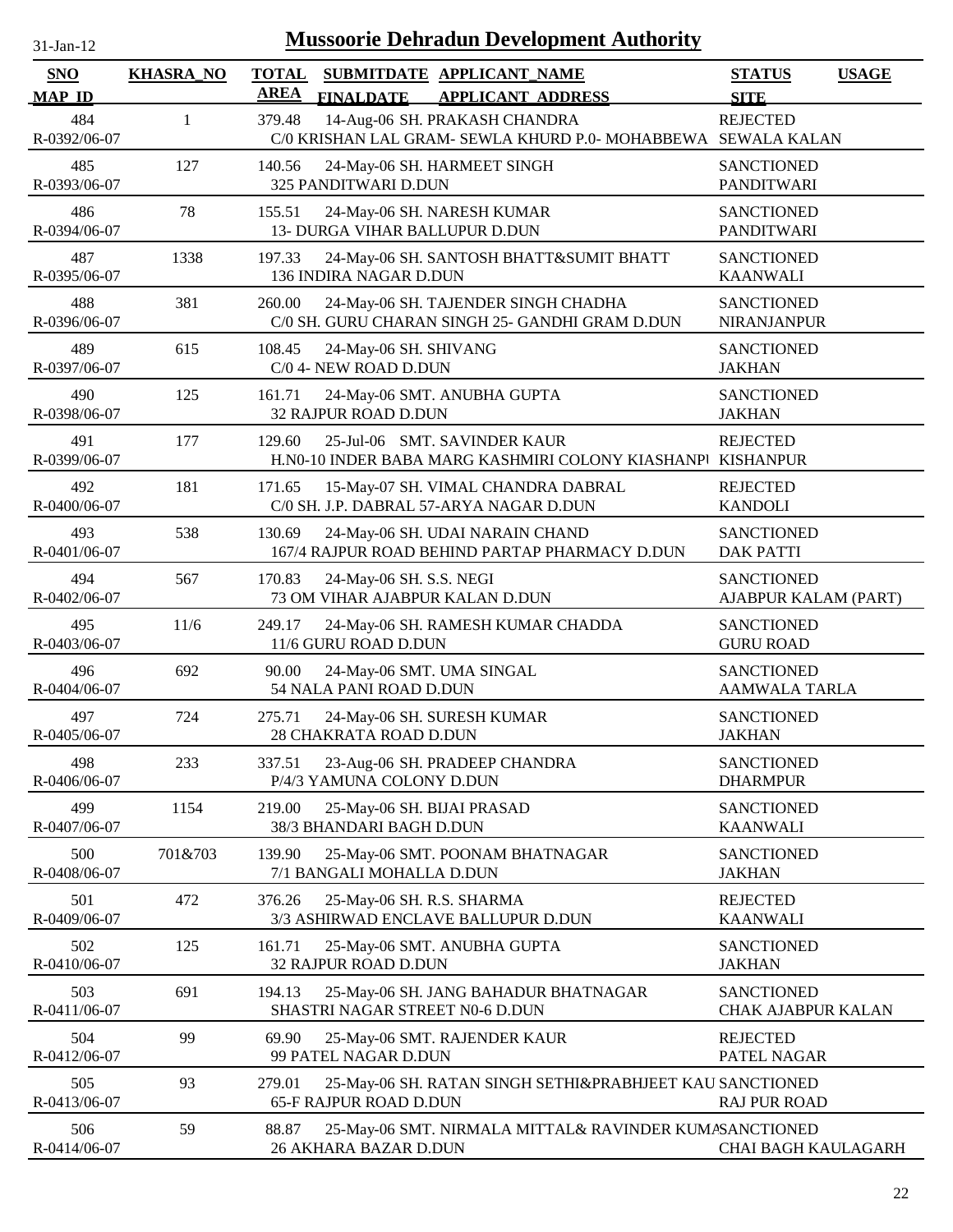| $31$ -Jan-12                |                  |                             | <b>Mussoorie Dehradun Development Authority</b>                                             |                                            |                |
|-----------------------------|------------------|-----------------------------|---------------------------------------------------------------------------------------------|--------------------------------------------|----------------|
| <b>SNO</b><br><b>MAP ID</b> | <b>KHASRA_NO</b> | <b>TOTAL</b><br><b>AREA</b> | SUBMITDATE APPLICANT_NAME<br><b>FINALDATE</b><br><b>APPLICANT ADDRESS</b>                   | <b>STATUS</b><br><b>SITE</b>               | <b>USAGE</b>   |
| 507<br>R-0415/06-07         | 15/8             | 174.60                      | 25-May-06 SH. ISH KIRPA GUPTA<br>15 KANWALI ROAD D.DUN.                                     | <b>REJECTED</b><br><b>CONVENT ROAD</b>     |                |
| 508<br>R-0416/06-07         | 231&232          | 47,561.00                   | 30-Oct-06 SHEIKHUL HIND EDUCATIONAL CHARITAB REJECTED<br>1- BAHADUR SAH JAFAR MARG DELHI    | <b>DHOLAS</b>                              | School/College |
| 509<br>R-0417/06-07         | 121              | 184.75                      | 25-May-06 SH. VIJAY LAL BAHUGUNA<br><b>GRAM AJABPUR DANDA RAJEEV NAGAR D.DUN</b>            | <b>REJECTED</b><br><b>AJABPUR KALAN</b>    |                |
| 510<br>R-0418/06-07         | 127              | 229.10                      | 26-May-06 SH.K.N. UPRATI&PURAN CHAND&OTHERS SANCTIONED<br>H.N0- G-1 F.R.I. NEW FOREST D.DUN | <b>PANDITWARI</b>                          |                |
| 511<br>R-0419/06-07         | 468              | 493.00                      | 26-May-06 SH. DEV SINGH<br>4/17 ASHIRWAD ENCLAVE D.DUN                                      | <b>SANCTIONED</b><br><b>KAANWALI</b>       |                |
| 512<br>R-0420/06-07         | 489              | 200.00                      | 26-May-06 SH. AVNI KANT ADHYA<br><b>GRAM NATHANPUR P-0- NEHRU GRAM D.DUN</b>                | <b>SANCTIONED</b><br><b>NATHANPUR</b>      |                |
| 513<br>R-0421/06-07         | 10               | 352.42                      | 15-Nov-06 SMT. SONIA TYAGI<br>10 RAI BAHADUR UGGAR SEN ROAD D.DUN                           | <b>REJECTED</b><br>RAI BAHADUR UGGAR SEN I |                |
| 514<br>R-0422/06-07         | 34               | 254.61                      | 26-May-06 SMT. KIRAN TANKHA<br>100 TILAK ROAD D.DUN                                         | <b>SANCTIONED</b><br><b>KAANWALI</b>       |                |
| 515<br>R-0423/06-07         | 368              | 223.05                      | 26-May-06 SH. SHOBHA RAM<br>C/0 RISHI NAGAR UPPER ADHOIWALA SHASHTRADHARA R( AAMWALA TARLA  | <b>SANCTIONED</b>                          |                |
| 516<br>R-0424/06-07         | 200/1            | 195.09                      | 25-Jul-06 SH. BHAGWATI PRASAD JUYAL<br>H.N0-2001 DOBHALWALA D.DUN                           | <b>REJECTED</b><br><b>DOBHALWALA</b>       |                |
| 517<br>R-0425/06-07         | 189              | 237.91                      | 27-May-06 SH. A.B. VERMA<br>F/25 KEWAL VIHAR SAHASTRADHARA ROAD ADHOIWALA 1 ADOIWALA        | <b>SANCTIONED</b>                          |                |
| 518<br>R-0426/06-07         | 206              | 233.46                      | 22-Jan-07 SH. SAMPURANAND JOSHI<br>C/0 CANARA BANK WELHAM BOYS SCHOOL 5-CIRCULAR R MAJRA    | <b>REJECTED</b>                            |                |
| 519<br>R-0427/06-07         | 129              | 714.45                      | 15-Jan-07 SH. S.GAIROLA&OTHERS<br>51/3 HARIDWAR ROAD D.DUN                                  | <b>REJECTED</b><br><b>HARIDWAR ROAD</b>    |                |
| 520<br>R-0428/06-07         | 476              | 294.61                      | 29-May-06 SH. NAVNEET KUMAR VIRMANI<br>8- ASHIRWAD ENCLAVE LANE-N0-5 KANWALI D.DUN          | <b>SANCTIONED</b><br><b>KAANWALI</b>       |                |
| 521<br>R-0429/06-07         | 573              | 302.32                      | 29-May-06 SH. MADAN MOHAN BHATT<br>COMMANDANT G.R.T.U. RAIWALA D.DUN                        | <b>SANCTIONED</b><br><b>MAJRA</b>          |                |
| 522<br>R-0430/06-07         | 290&291          | 218.78                      | 21-Aug-06 LT.COL. SH.SOBAN SINGH DANU<br><b>GRAM JOHRI D.DUN</b>                            | <b>SANCTIONED</b><br><b>JOHDI</b>          |                |
| 523<br>R-0431/06-07         | 58               | 211.75                      | 29-May-06 SH. L.M. BADONI<br>16/5 VASHUENDRA ENCLAVE JAKHAN D.DUN                           | <b>REJECTED</b><br>AAMWALA TARLA           |                |
| 524<br>R-0432/06-07         | 116              | 368.33                      | 20-Nov-06 SH.MALKESHWAR PRASAD KAILKHURI<br>C-15 CANAL ROAD AJABPUR KHURD D.DUN             | <b>SANCTIONED</b><br><b>AJABPUR KHURD</b>  |                |
| 525<br>R-0433/06-07         | 45               | 143.51                      | 2-Mar-07 SMT. SANT KAUR UPPAL<br><b>45 RAJPUR ROAD D.DUN</b>                                | <b>SANCTIONED</b><br><b>RAJ PUR ROAD</b>   |                |
| 526<br>R-0434/06-07         | 26               | 189.76                      | 29-May-06 DR. PRAHLAD TOLIA<br>26 PRITAM ROAD DALANWALA D.DUN                               | <b>SANCTIONED</b><br>PRITAM ROAD           |                |
| 527<br>R-0435/06-07         | 14/14            | 237.86                      | 29-May-06 SH. S.R. KHATRI<br>48- AKASHDEEP COLONY BALLUPUR ROAD D.DUN                       | <b>SANCTIONED</b><br>AAKESH DEEP COLONY    |                |
| 528<br>R-0436/06-07         | 566/1            | 365.31                      | 29-May-06 SMT. MANJU PANT<br>26/3 VIVEK VIHAR KANWALI D.DUN                                 | <b>SANCTIONED</b><br><b>KAANWALI</b>       |                |
| 529<br>R-0437/06-07         | 519              | 146.08                      | 29-May-06 SH. RAJEEV KUMAR PAHUJA<br>90 RACE COURSE ROAD D.DUN                              | <b>SANCTIONED</b><br><b>KAANWALI</b>       |                |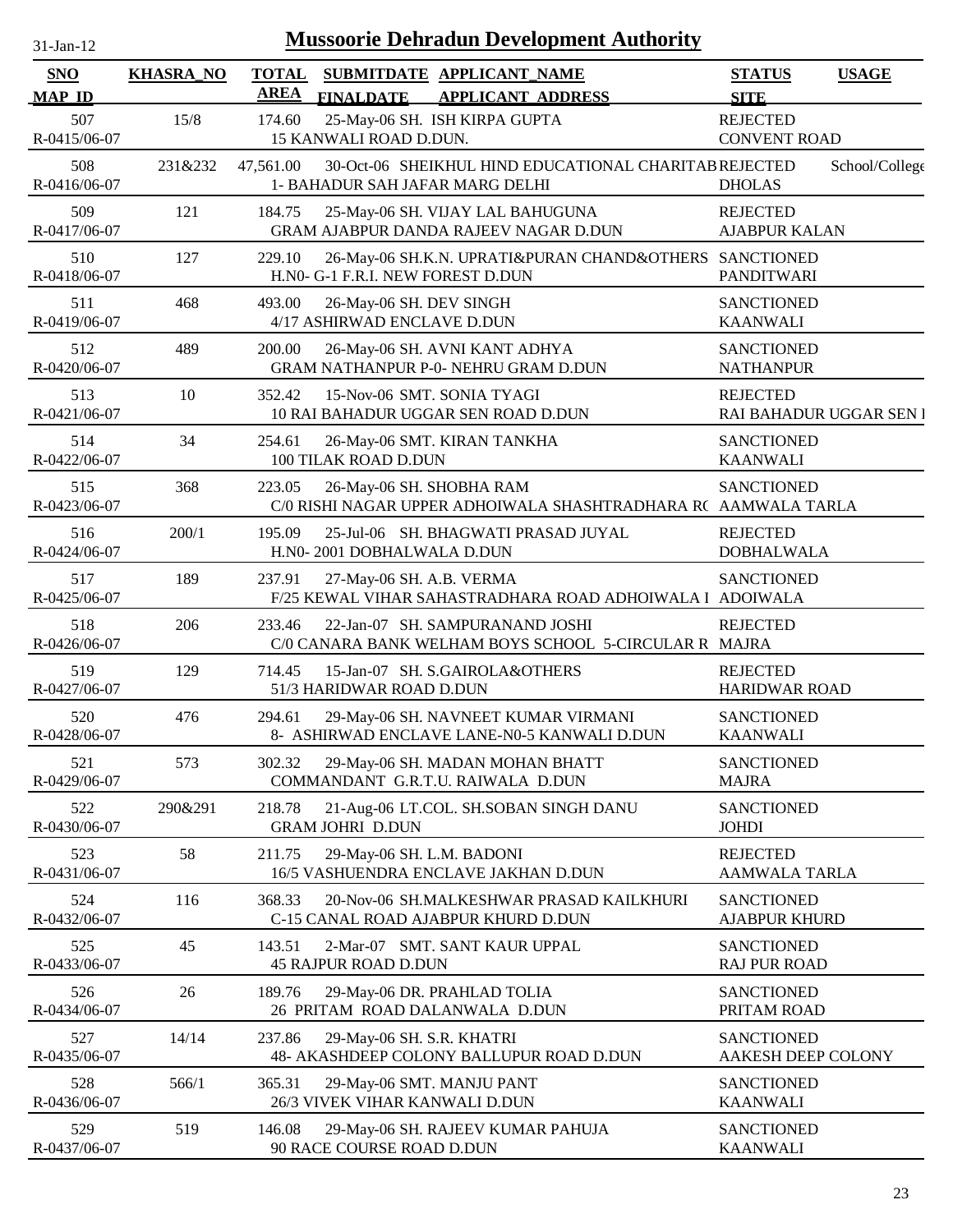| $31$ -Jan-12                |                  |                             | <b>Mussoorie Dehradun Development Authority</b>                                                       |                                                |              |
|-----------------------------|------------------|-----------------------------|-------------------------------------------------------------------------------------------------------|------------------------------------------------|--------------|
| <b>SNO</b><br><b>MAP ID</b> | <b>KHASRA_NO</b> | <b>TOTAL</b><br><b>AREA</b> | SUBMITDATE APPLICANT_NAME<br><b>FINALDATE</b><br><b>APPLICANT ADDRESS</b>                             | <b>STATUS</b><br><b>SITE</b>                   | <b>USAGE</b> |
| 530<br>R-0438/06-07         | 672              | 233.70                      | 29-May-06 SH. CHANDAR MOHAN JOSHI<br>C/0 SH. TRILOK SINGH SAJWAN C-BLOCK SARASWATI VIH/ AJABPUR KHURD | <b>SANCTIONED</b>                              |              |
| 531<br>R-0439/06-07         | $D-20E$          | 114.30                      | 29-May-06 SH. SHYAM LAL SINGH<br>D-20-E TYPE-D MDDA COLONY DALANWALA D.DUN                            | <b>SANCTIONED</b><br>MDDA COLONY DALANWAI      |              |
| 532<br>R-0440/06-07         | 318              | 320.96                      | 29-May-06 SH. L.R. NAUTIYAL<br>H.NO-E-144 NEHRU COLONY D.DUN                                          | <b>SANCTIONED</b><br><b>AAMWALA TARLA</b>      |              |
| 533<br>R-0441/06-07         | 532              | 167.17                      | 29-May-06 SMT. DABBI DEVI<br>66 SUMAN NAGAR DHARAMPUR D.DUN                                           | <b>SANCTIONED</b><br>AJABPUR KALAM (PART)      |              |
| 534<br>R-0442/06-07         | 564              | 234.61                      | 29-May-06 SH. BISHESHWAR PRASAD<br>35/1 NALAPANI ROAD D.DUN                                           | <b>SANCTIONED</b><br><b>NALAPANI ROAD</b>      |              |
| 535<br>R-0443/06-07         | 1323             | 150.00                      | 29-May-06 SH. PRADEEP KUMAR SINGH<br>77 GRAM PONDHA D.DUN                                             | <b>SANCTIONED</b><br><b>PONDHA</b>             |              |
| 536<br>R-0444/06-07         | 1323             | 150.00                      | 29-May-06 SH. RAJESH KUMAR SINGHAL<br>73 GRAM PONDHA D.DUN                                            | <b>SANCTIONED</b><br><b>PONDHA</b>             |              |
| 537<br>R-0445/06-07         | 241              | 260.13                      | 29-May-06 SH. JAI SINGH<br>119/7 RAJPUR ROAD D.DUN                                                    | <b>SANCTIONED</b><br>VIJAYPUR HATHI BADKALA    |              |
| 538<br>R-0446/06-07         | 746              | 113.16                      | 28-Aug-06 SH. JANAK KUMAR JAIN<br>155 KANWALI ROAD D.DUN                                              | <b>SANCTIONED</b><br><b>KAANWALI</b>           |              |
| 539<br>R-0447/06-07         | 618              | 184.82                      | 14-Mar-07 MOHD. TANVEER<br>TO GUIRARA NEXT TELEPHONE EXCHANGE D.DUN                                   | <b>REJECTED</b><br><b>TARLA NAGAL</b>          |              |
| 540<br>R-0448/06-07         | $S/2 - A/45$     | 256.68                      | 30-May-06 SH. DEEN MANI PRASAD KHANTWAL<br>S/2- A/45 DEFENCE COLONY D.DUN                             | <b>SANCTIONED</b><br><b>SHAH NAGAR</b>         |              |
| 541<br>R-0449/06-07         | 49               | 661.08                      | 30-May-06 SMT. VIJAYA RAWAT<br>3-A-7 SHASHTRI NAGAR P.0-NEHRU GRAM D.DUN                              | <b>SANCTIONED</b><br><b>CHAK AJABPUR KALAN</b> |              |
| 542<br>R-0450/06-07         | 435              | 220.12                      | 30-May-06 SMT. PUSHPA KANDARI<br>83/77/19 RNT MARG BLOCK-1 HATHIBARKALAN D.DUN                        | <b>SANCTIONED</b><br><b>HATHIBARKALA</b>       |              |
| 543<br>R-0451/06-07         | 326              | 298.00                      | 30-May-06 SH. AMBRISH KRISHNA JOHRIE<br>2-B GREEN PARK CHAKRATA ROAD D.DUN                            | <b>SANCTIONED</b><br><b>KAANWALI</b>           |              |
| 544<br>R-0452/06-07         | $S-C-0-113$      | 647.14                      | 30-May-06 SMT. SINNA MOHLAH<br>C/0 AJAY PAL 124 MAHENDRA VIHAR BALLUPUR ROAD D.C SHAH NAGAR           | <b>SANCTIONED</b>                              |              |
| 545<br>R-0453/06-07         | 109              | 125.60                      | 30-May-06 SH. DHANI RAM<br>C/0 66 PANDITWARI P.0- PREM NAGAR D.DUN                                    | <b>SANCTIONED</b><br>MITTHI BEHDI (PART)       |              |
| 546<br>R-0454/06-07         | 93               | 154.29                      | 31-Jan-07 SH. SUNIL KUMAR<br>B-5/4 ONGC COLONY D.DUN                                                  | <b>SANCTIONED</b><br>KAULAGARH MAI CHAKBH(     |              |
| 547<br>R-0455/06-07         | 14/8/12          | 376.71                      | 30-May-06 SEC. YOGODA SATSANGA SOCIETY OF IND SANCTIONED<br>14/8/12 CHANDER ROAD D.DUN                | <b>CHANDER ROAD</b>                            |              |
| 548<br>R-0456/06-07         | 163              | 497.55                      | 30-May-06 SMT. KUSUM DEOLI<br>279 BHOOR GAON PANDITWARI D.DUN                                         | <b>SANCTIONED</b><br><b>PANDITWARI</b>         |              |
| 549<br>R-0457/06-07         | 1323             | 150.00                      | 30-May-06 SH.PURAN CHAND<br>N-176 SECTOR -25 NOIDA                                                    | <b>SANCTIONED</b><br><b>PONDHA</b>             |              |
| 550<br>R-0458/06-07         | 15/1             | 221.90                      | 30-May-06 SH. SATYA PAL<br>88 OLD CANNAUGHT PLACE D.DUN                                               | <b>SANCTIONED</b><br><b>BALBIR ROAD</b>        |              |
| 551<br>R-0459/06-07         | 1323             | 150.00                      | 30-May-06 SH. PRAMODA CHANDRA DASH<br>12/468 S.P. MARG CHANKAYA PURI NEW DELHI                        | <b>SANCTIONED</b><br><b>PONDHA</b>             |              |
| 552<br>R-0460/06-07         | 1323             | 150.00                      | 30-May-06 SH.A.K. SHARMA<br>C/0 SECTOR- 31-C CHANDIGARH                                               | <b>SANCTIONED</b><br><b>PONDHA</b>             |              |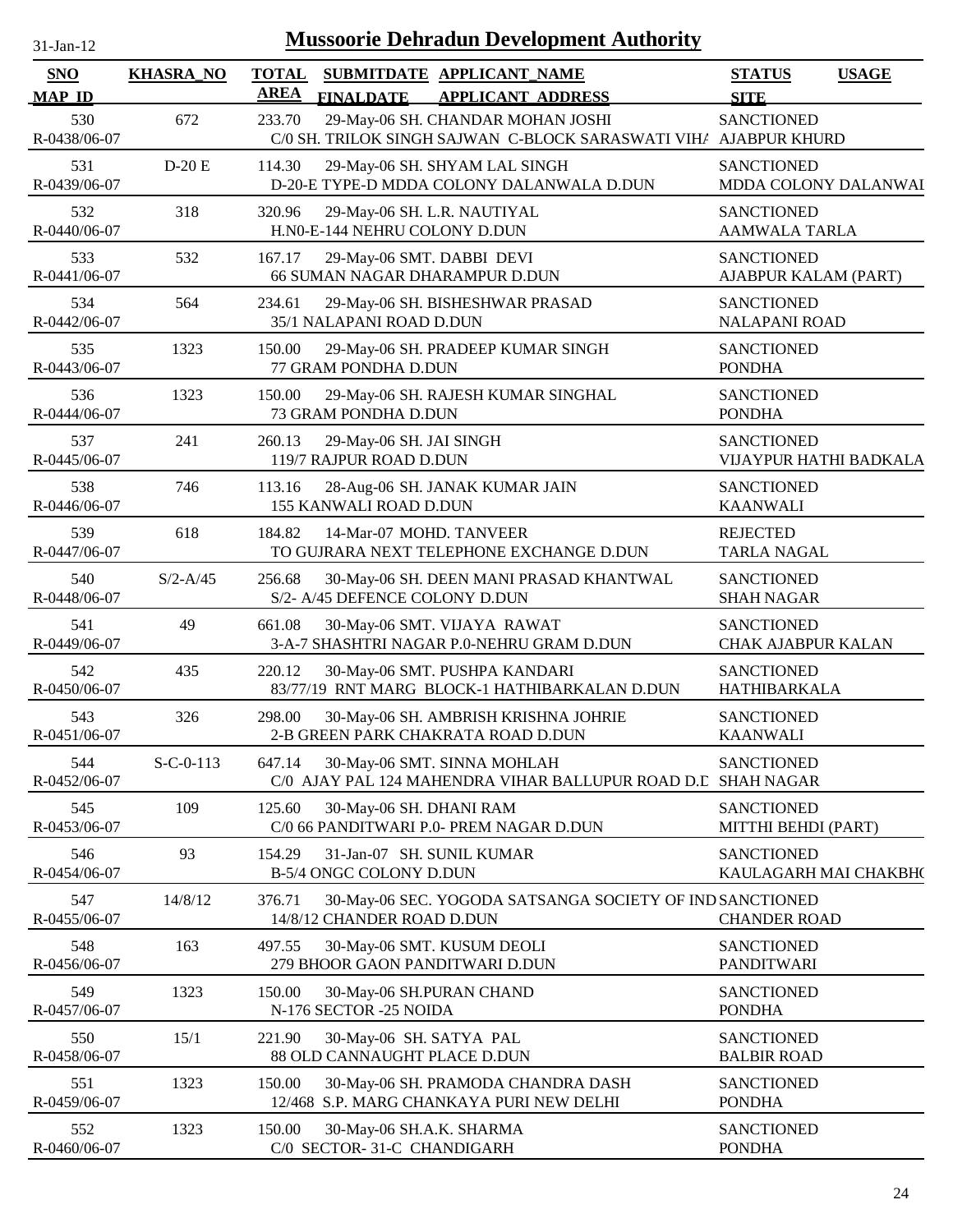| $31-Jan-12$                 |                  |                             | <b>Mussoorie Dehradun Development Authority</b>                                                      |                                             |              |
|-----------------------------|------------------|-----------------------------|------------------------------------------------------------------------------------------------------|---------------------------------------------|--------------|
| <b>SNO</b><br><b>MAP ID</b> | <b>KHASRA_NO</b> | <b>TOTAL</b><br><b>AREA</b> | SUBMITDATE APPLICANT_NAME<br><b>APPLICANT ADDRESS</b><br><b>FINALDATE</b>                            | <b>STATUS</b><br><b>SITE</b>                | <b>USAGE</b> |
| 553<br>R-0461/06-07         | 1323             | 150.00                      | 30-May-06 SH. M. MAHAJAN<br>34-A POCKET-B SIDHARTHA EXTENSION NEW DELHI                              | <b>SANCTIONED</b><br><b>PONDHA</b>          |              |
| 554<br>R-0462/06-07         | 151              | 167.22                      | 30-May-06 SH. SUBHASH CHANDRA SHARMA<br>C/0 M/S GHILDIYAL ASOCIATE SHOP-N0-04 YAMUNA COLO PITTHUWALA | <b>REJECTED</b>                             |              |
| 555<br>R-0463/06-07         | 291/2            | 172.99                      | 31-May-06 SH. RAKESH JOSHI<br>OM VIHAR MATA MANDIR ROAD LANE-N0-8 DHARAMPUR I AJABPUR KHURD          | <b>SANCTIONED</b>                           |              |
| 556<br>R-0464/06-07         | 486              | 205.40                      | 31-May-06 SH. RAMESH SINGH BHANDARI<br>81 KULDEEP SADAN PURI STOP ROAD OPP. GRAPHIC ERE L            | <b>SANCTIONED</b><br><b>BHARUWALA GRANT</b> |              |
| 557<br>R-0465/06-07         | 26               | 329.06                      | 31-May-06 SMT. INDERJEET KAUR<br>73/1 NESHVILLA ROAD D.DUN                                           | <b>SANCTIONED</b><br>CHUKKHUWALA            |              |
| 558<br>R-0466/06-07         | 19               | 4,743.03                    | 20-Dec-06 WELHAM GIRLS HIGH SCHOOL SOCIETY<br><b>19 MUNICIPAL ROAD D.DUN</b>                         | SANCTIONED School/College<br>MUNCIPAL ROAD  |              |
| 559<br>R-0467/06-07         | 649              | 216.29                      | 31-May-06 SH. G.K. BEDI<br>34 BALIWALA CHOWK KANWALI D.DUN                                           | <b>SANCTIONED</b><br><b>KAANWALI</b>        |              |
| 560<br>R-0468/06-07         | 805&906          | 256.34                      | 31-May-06 SH. PRASHANT GUPTA<br>67/45-1 MALVIAYA ROAD LAXMAN CHOWK D.DUN                             | <b>SANCTIONED</b><br><b>MALVIAYA ROAD</b>   |              |
| 561<br>R-0469/06-07         | 805&906          | 256.34                      | 31-May-06 SH. SUNIL KUMAR GUPTA<br>67/45-1 MALVIAYA ROAD LAXMAN CHOWK D.DUN                          | <b>SANCTIONED</b><br><b>MALVIAYA ROAD</b>   |              |
| 562<br>R-0470/06-07         | 1323             | 150.00                      | 31-May-06 SH. SANJEEV KUMAR JHA<br>27 F.G.G.H COMPLEX VASANT VIHAR NEW DEHLI                         | <b>SANCTIONED</b><br><b>PONDHA</b>          |              |
| 563<br>R-0471/06-07         | $15-B$           | 287.66                      | 31-May-06 SH. RAJESH BHARDWAJ&SMT.SEEMA BHARSANCTIONED<br>56 MEEDO COMPLEX SAHARANPUR ROAD D.DUN     | <b>MOHINI ROAD</b>                          |              |
| 564<br>R-0472/06-07         | 1240/2           | 103.93                      | 31-May-06 SH. SARDAR AHMAD<br>C/0 56 MEEDO COMPLEX SAHARANPUR ROAD D.DUN                             | <b>SANCTIONED</b><br><b>GARHI</b>           |              |
| 565<br>R-0473/06-07         | 36/1             | 329.93                      | 31-May-06 SH. YASHPAL SINGH<br>2 HEMKUNJ BALLUPUR ROAD D.DUN                                         | <b>SANCTIONED</b><br><b>KAANWALI</b>        |              |
| 566<br>R-0474/06-07         | 1323             | 150.00                      | 1-Jun-06 SH. PRATEEK THAPLIYAL<br>C/0 SH. S.N. THAPLIYAL MATA MANDIR ROAD AJABPUR KA PONDHA          | <b>SANCTIONED</b>                           |              |
| 567<br>R-0475/06-07         | 523&594          | 145.20                      | 1-Jun-06 SH. BHUPIENDER SINGH KHURANA<br>170 KARANPUR D.DUN                                          | <b>SANCTIONED</b><br><b>JAKHAN</b>          |              |
| 568<br>R-0476/06-07         | 1505             | 137.54                      | $1-Jun-06$<br>SH. RANJEET SINGH GULATI&DALJEET SIN(SANCTIONED<br>20 PATEL NAGAR D.DUN                | <b>KAANWALI</b>                             |              |
| 569<br>R-0477/06-07         | 14&23/17         | 436.38                      | SH. KARUN DUBE&BHARTI DUBE<br>$1-Jun-06$<br>16/29 OLD MUSSORRIE ROAD RAJPUR D.DUN                    | <b>REJECTED</b><br>VIRGIRWALI RAJPUR        |              |
| 570<br>R-0478/06-07         | 356              | 144.91                      | $1-Jun-06$<br>SMT. KAMLESH SINGH&NISHANT SINGH<br><b>GRAM DHADIKI P.0- LAKHSAR DISTT- HARIDWAR</b>   | <b>SANCTIONED</b><br><b>JAKHAN</b>          |              |
| 571<br>R-0479/06-07         | 1259&1260        | 335.80                      | 1-Jun-06 MISS. DEVIKA BATTA<br>19-A MEHANT ROAD D.DUN                                                | <b>REJECTED</b><br><b>KAANWALI</b>          |              |
| 572<br>R-0479/06-07-RE      | 1259&1260        | 335.80                      | 23-Sep-09 MISS. DEVIKA BATTA<br>19-A MEHANT ROAD D.DUN                                               | SANCTIONED Home<br><b>KAANWALI</b>          |              |
| 573<br>R-0480/06-07         | 1259&1260        | 250.35                      | 1-Jun-06 MISS. DEVIKA BATTA<br>19-A MEHANT ROAD D.DUN                                                | <b>SANCTIONED</b><br><b>KAANWALI</b>        |              |
| 574<br>R-0480/06-07-RE      | 1259&1260        | 250.35                      | 23-Sep-09 MISS. DEVIKA BATTA<br>19-A MEHANT ROAD D.DUN                                               | SANCTIONED Home<br><b>KAANWALI</b>          |              |
| 575<br>R-0481/06-07         | 123              | 153.58                      | 1-Jun-06 SH. KRISHAN BAHADUR THAPA<br>PHASE-II PANDITWARI D.DUN                                      | <b>REJECTED</b><br>PANDITWARI               |              |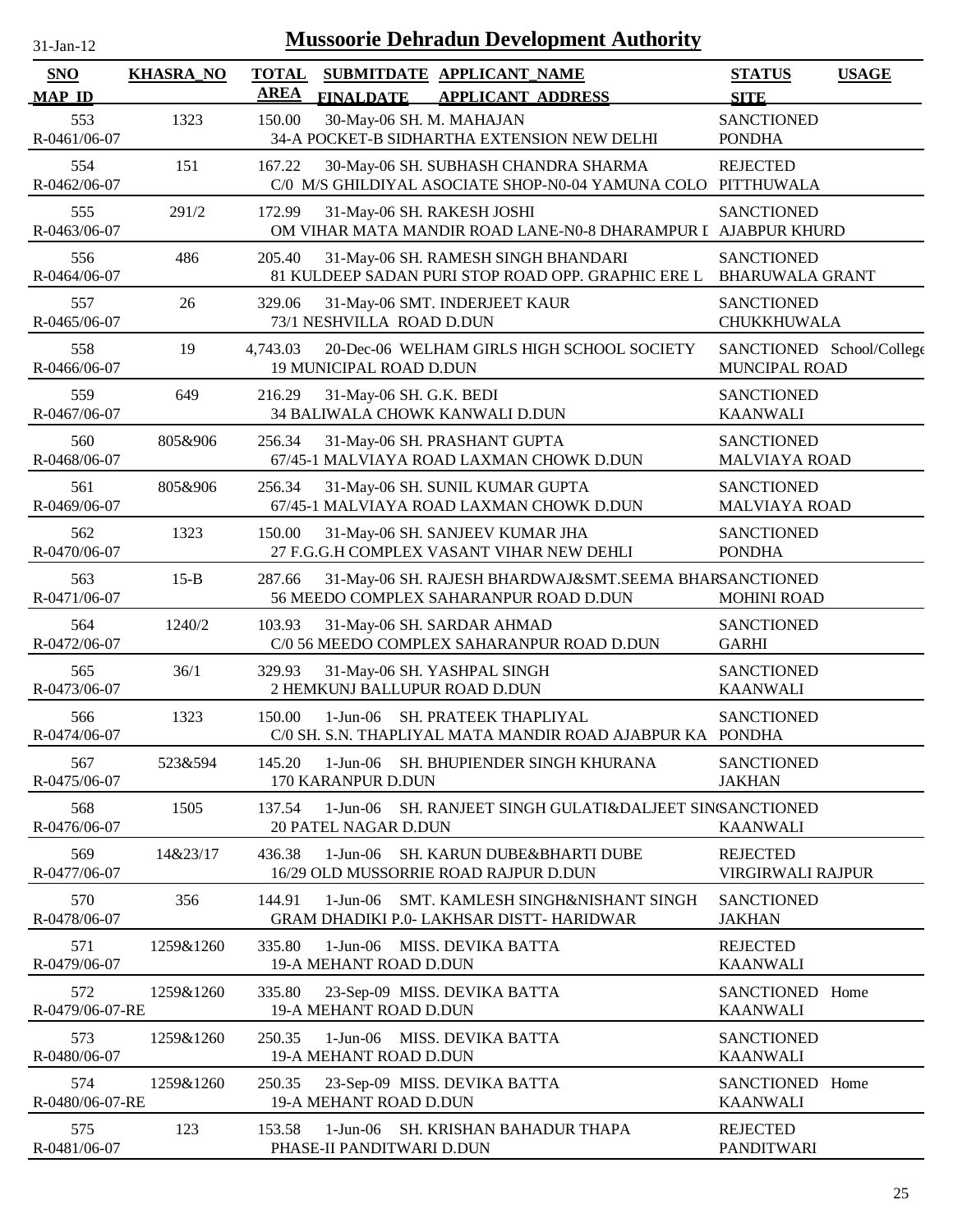| $31$ -Jan-12                |                  |             | <b>Mussoorie Dehradun Development Authority</b>                                                       |                                                |              |
|-----------------------------|------------------|-------------|-------------------------------------------------------------------------------------------------------|------------------------------------------------|--------------|
| <b>SNO</b><br><b>MAP ID</b> | <b>KHASRA_NO</b> | <b>AREA</b> | TOTAL SUBMITDATE APPLICANT NAME<br><b>FINALDATE</b><br><b>APPLICANT ADDRESS</b>                       | <b>STATUS</b><br><b>SITE</b>                   | <b>USAGE</b> |
| 576<br>R-0482/06-07         | 689              | 292.45      | SH. MANOJ KUMAR BANSAL&VINITA BANSREJECTED<br>1-Jun-06<br>117 JHANDA MOHALLA D.DUN                    | <b>KAANWALI</b>                                |              |
| 577<br>R-0483/06-07         | 16               | 92.92       | $1-Jun-06$<br><b>SH. SUNDER LAL</b><br>16/A GURU ROAD LAXMAN CHOWK D.DUN                              | <b>SANCTIONED</b><br><b>GURU ROAD</b>          |              |
| 578<br>R-0484/06-07         | 112              | 663.00      | 2-Jun-06 SMT. RADHA DEVI BHANDARI<br>C/0 SH. R.C. RANA ELECTRICITY DISTRIBUTION DIVISION(R SHAH NAGAR | <b>SANCTIONED</b>                              |              |
| 579<br>R-0485/06-07         | $S-4-B/163$      | 420.34      | $2$ -Jun-06<br>SH. VIJAY SINGH RAWAT<br>S-A-B/163 DEFENCE COLONY D.DUN                                | <b>SANCTIONED</b><br>DEFENCE COLONY            |              |
| 580<br>R-0486/06-07         | 1018/127         | 180.30      | 2-Jun-06 SH. VIKRAM PAL SAINI&GEETA SAINI<br><b>GRAM&amp;P.O- SAHASPUR D.DUN</b>                      | <b>SANCTIONED</b><br><b>SEWALA KALAN</b>       |              |
| 581<br>R-0487/06-07         | 358              | 1,505.58    | 18-Oct-06 SMT, NIRMALA DHAR&A, SAINI<br><b>GRAM KOHLUPANI PREM NAGAR D.DUN</b>                        | SANCTIONED Hostel<br><b>KOHLUPANI</b>          |              |
| 582<br>R-0488/06-07         | 369              | 125.00      | 2-Jun-06 SH. ARVIND MOHAN SANGAL<br>246/2 SHANTI VIHAR GOVIND GARH D.DUN                              | <b>SANCTIONED</b><br><b>DEHRA KHAS</b>         |              |
| 583<br>R-0489/06-07         | 428              | 279.00      | $2-Jun-06$<br>SH. RAMESH SINGH BHANDARI<br>C/0 66 PANDITWARI P.0- PREM NAGAR D.DUN                    | <b>SANCTIONED</b><br><b>KAANWALI</b>           |              |
| 584<br>R-0490/06-07         | 1293             | 251.90      | 2-Jun-06 SH. JAGDISH PRASAD DHASMANA<br>34/33 DEEPLOK KHAZANCHI BAGH BALLUPUR ROAD D.DU               | <b>SANCTIONED</b><br><b>GARHI</b>              |              |
| 585<br>R-0491/06-07         | 127&128          | 306.90      | 31-Jan-07 SH. SURAT SINGH<br>205/1 RAJPUR ROAD D.DUN                                                  | <b>SANCTIONED</b><br><b>DAK PATTI</b>          |              |
| 586<br>R-0492/06-07         | 200              | 855.66      | $3-Jun-06$<br><b>SMT. SHANTI DEVI</b><br>200 CHAUDHARY BIHARI LAL MARG D.DUN                          | <b>SANCTIONED</b><br>CHOUDHARY BIHARI LAL M    |              |
| 587<br>R-0493/06-07         | 74/1             | 204.47      | 3-Jun-06<br><b>SH. GULSHAN KUMAR</b><br>166/178 PARK ROAD LAXMAN CHOWK D.DUN                          | <b>SANCTIONED</b><br><b>PARK ROAD</b>          |              |
| 588<br>R-0494/06-07         | 11               | 587.21      | 3-Jun-06 SH. S.C. MAURYA<br>11 BALBIR ROAD D.DUN                                                      | <b>SANCTIONED</b><br><b>BALBIR ROAD</b>        |              |
| 589<br>R-0495/06-07         | 318              | 251.00      | 5-Jun-06 SH. YOGENDER PAL SHARMA<br>74&318 SALAWALA D.DUN                                             | <b>REJECTED</b><br><b>SALAWALA</b>             |              |
| 590<br>R-0496/06-07         | 11               | 125.46      | 5-Jun-06<br>SH. HARISH MOHAN GUPTA&RAJESH MOHAREJECTED<br>C/0 ADARSH BAKARI MAIN KAULAGARH ROAD D.DUN | <b>KAULAGARH</b>                               |              |
| 591<br>R-0497/06-07         | 29/1             | 312.68      | 5-Jun-06 SH, SUSHIL ANTHWAL<br><b>41-D DHARAMPUR D.DUN</b>                                            | <b>REJECTED</b><br><b>NATHANPUR</b>            |              |
| 592<br>R-0498/06-07         | 158              | 165.00      | 5-Jun-06 HUTCHISON ESSAR SOUTH LTD.<br>C-48 OKHALA INDUSTERIAL AREA PHASE-II NEW DELHI                | <b>REJECTED</b><br><b>BAGRAAL GAON</b>         |              |
| 593<br>R-0499/06-07         | 444              | 105.00      | 5-Jun-06 BHARTI TELEVENTURE LTD.<br>H-5/12 MEHRAULI ROAD NEW DELHI                                    | <b>REJECTED</b><br><b>KHURBURA MOHALLA</b>     |              |
| 594<br>R-0500/06-07         | 187              | 162.61      | 5-Jun-06 BHARTI TELEVENTURE LTD.<br>C-48 OKHALA INDUSTERIAL AREA PHASE-II NEW DELHI                   | <b>REJECTED</b><br><b>DEHRA KHAS</b>           |              |
| 595<br>R-0501/06-07         | 615              | 163.63      | 5-Jun-06<br><b>SH. SHOBHIT MATHURE</b><br>C/0 4 NEW ROAD D.DUN                                        | <b>SANCTIONED</b><br><b>JAKHAN</b>             |              |
| 596<br>R-0502/06-07         | 1000             | 152.36      | 5-Jun-06<br>SMT. POONAM CHAWLA&VIKRAMJIT CHAVSANCTIONED<br>C/0 4 NEW ROAD D.DUN                       | <b>JAKHAN</b>                                  |              |
| 597<br>R-0503/06-07         | 39               | 380.40      | 5-Jun-06<br><b>SH. MOHAN SINGH RAWAT</b><br>C/0 K.S.BISHT P.N.B. AJABPUR KALAN D.DUN                  | <b>SANCTIONED</b><br><b>CHAK AJABPUR KALAN</b> |              |
| 598<br>R-0504/06-07         | 115/91           | 537.68      | 5-Jun-06<br><b>SH. DABAL SINGH</b><br>22 NEW CANTT ROAD HATHIBARKALA D.DUN                            | <b>REJECTED</b><br>RAVINDRA NATH TAGORE N      |              |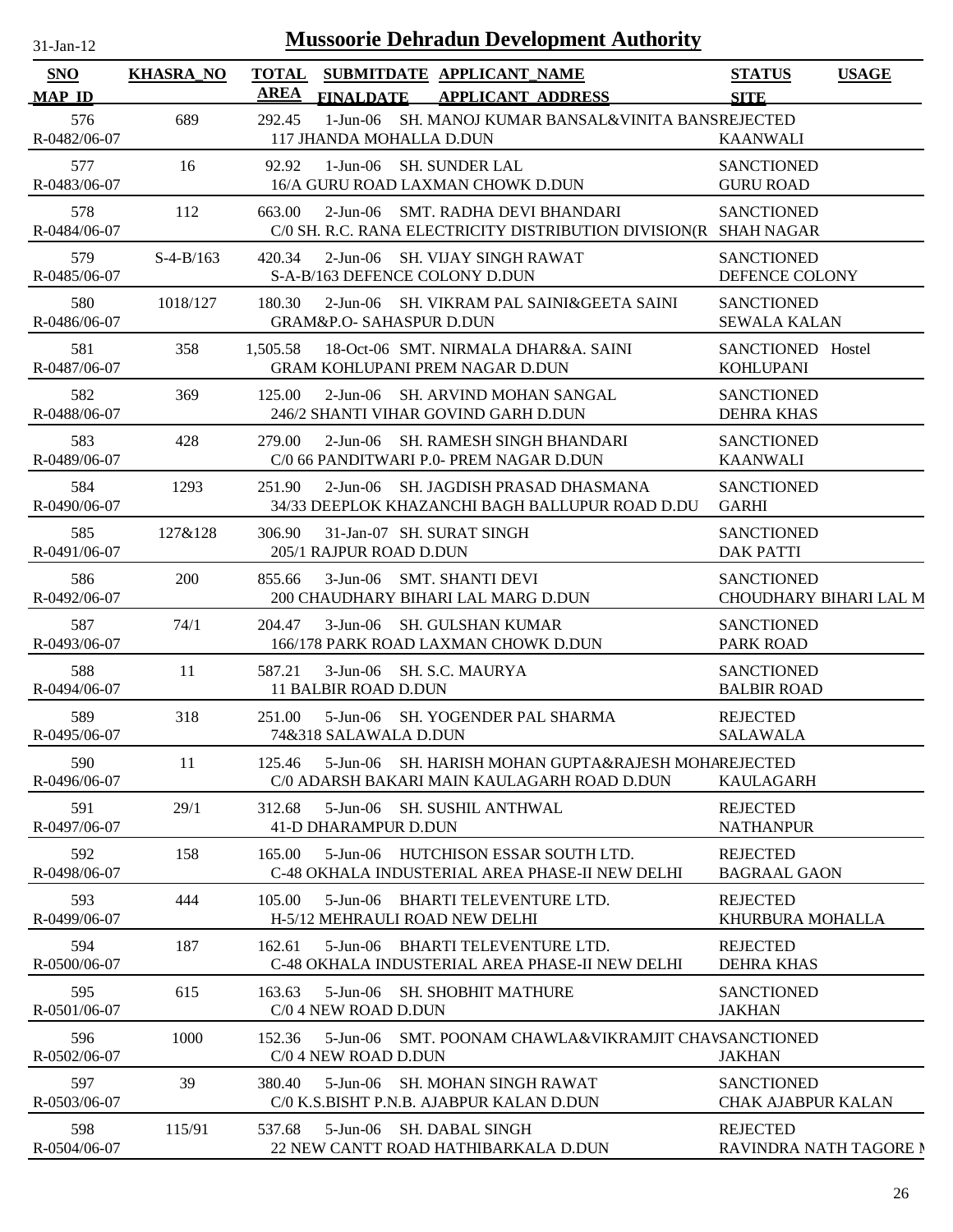| $31$ -Jan-12                |                  | <b>Mussoorie Dehradun Development Authority</b>                                                                                     |                                              |
|-----------------------------|------------------|-------------------------------------------------------------------------------------------------------------------------------------|----------------------------------------------|
| <b>SNO</b><br><b>MAP ID</b> | <b>KHASRA_NO</b> | <b>TOTAL</b><br>SUBMITDATE APPLICANT_NAME<br><b>AREA</b><br><b>FINALDATE</b><br><b>APPLICANT ADDRESS</b>                            | <b>USAGE</b><br><b>STATUS</b><br><b>SITE</b> |
| 599<br>R-0505/06-07         | 107&108&109      | 376.39<br>27-Sep-06 DR. I.F. NATH<br>51/11 RAJPUR ROAD D.DUN                                                                        | <b>REJECTED</b><br><b>KARANPUR KHAS</b>      |
| 600<br>R-0506/06-07         | 20               | 85.13<br>6-Jun-06 SH. ABBAL SINGH<br>20 NEW CANTT ROAD HATHIBARKALA D.DUN                                                           | <b>SANCTIONED</b><br>NEW CANT ROAD           |
| 601<br>R-0507/06-07         | 255              | 6-Jun-06 SMT. DABESHWARI RAWAT<br>139.21<br>255 DOBHALWALA D.DUN                                                                    | <b>REJECTED</b><br><b>DOBHALWALA</b>         |
| 602<br>R-0508/06-07         | 33               | 362.75<br>18-Jul-06 SH. J.J. PANT<br>C/0 ARORA ASSOCIATES A-6 JANPATH SHOPPING COMPLE                                               | <b>SANCTIONED</b><br><b>SEWALA KALAN</b>     |
| 603<br>R-0509/06-07         | 568              | 6-Jun-06 SH. SUNIL MALHOTRA<br>137.81<br>12-A RACE COURSE D.DUN                                                                     | <b>SANCTIONED</b><br><b>AJABPUR KALAN</b>    |
| 604<br>R-0510/06-07         | 249&250          | $6$ -Jun-06<br>148.75<br><b>SH. ANOOP SHAH</b><br>534/486 DHARAMPUR D.DUN                                                           | <b>SANCTIONED</b><br><b>DHARMPUR</b>         |
| 605<br>R-0511/06-07         | 10               | 394.84<br>6-Jun-06<br><b>SH. KHUSAL SINGH</b><br>C/0 RAJESH BHAURIYAL 4- PRAGATI VIHAR DHARAMPUR D KHERI MANSINGH                   | <b>REJECTED</b>                              |
| 606<br>R-0512/06-07         | 304&305&306      | $6$ -Jun-06<br>SH. LOVESH KALRA<br>167.30<br>74 OLD CONNAUGHT PLACE D.DUN                                                           | <b>SANCTIONED</b><br><b>BALBIR ROAD</b>      |
| 607<br>R-0513/06-07         | 150/4            | 277.85<br>$6$ -Jun-06 $G.M.T.D. BSNL$<br>PATEL NAGAR INDUSTRIAL AREA D.DUN                                                          | <b>REJECTED</b><br><b>RACE COURSE</b>        |
| 608<br>R-0514/06-07         | 1117/1           | 9-May-07 G.M.T.D. BSNL<br>111.54<br>C/0 PATEL NAGAR INDUSTERIAL AREA D.DUN                                                          | <b>REJECTED</b><br><b>NAKRODA</b>            |
| 609<br>R-0515/06-07         | 4/2              | 164.67<br>$6$ -Jun- $06$<br>SH. RAJ KUMAR ANAND&NEELAM<br>4/2 EAST REST CAMP D.DUN                                                  | <b>SANCTIONED</b><br><b>REST CAMP</b>        |
| 610<br>R-0516/06-07         | 396              | 298.27<br>$7-Jun-06$<br>SH. B.S.BISHT<br>11/34, ASHRIVAD ENCLAVE D.DUN                                                              | <b>SANCTIONED</b><br>ASHRIVAD ENCLAVE        |
| 611<br>R-0517/06-07         | 98               | $7-Jun-06$<br>SH. GURU CHARAN SINGH<br>193.31<br>C/0 SIMSADHI ASSOCIATES SHOP N0-10 UTTARANCHAL COl SHAH NAGAR                      | <b>SANCTIONED</b>                            |
| 612<br>R-0518/06-07         | 221/1            | 164.31<br>7-Jun-06 SH. BALBIR SINGH BISHT<br>C/0 6/58 OM VIHAR AJABPUR KALAN D.DUN                                                  | <b>SANCTIONED</b><br><b>AJABPUR KHURD</b>    |
| 613<br>R-0519/06-07         | 174/1            | SH. SUDHIR KUMAR BANSAL<br>148.81<br>$7-Jun-06$<br>E-144 NEHRU COLONY D.DUN                                                         | <b>SANCTIONED</b><br><b>DHARMPUR</b>         |
| 614<br>R-0520/06-07         | 343              | SH. DHARMENDRA SINGHAL&VINITA RAW/REJECTED<br>197.85<br>$7-Jun-06$<br>62/2 VIJAY COLONY RAVINDER NATH TAGORE MARG D.DU HATHIBARKALA |                                              |
| 615<br>R-0521/06-07         | 1054/1           | <b>SMT. HEENA SALIM</b><br>138.92<br>$8-Jun-06$<br>16 MEGHA ENCLAVE G.M.S.ROAD D.DUN                                                | <b>SANCTIONED</b><br><b>KAANWALI</b>         |
| 616<br>R-0522/06-07         | 251              | 232.98<br>8-Jun-06<br><b>SMT.PAWAN SURI</b><br>25/1 KHURBHURA MOHALLA D.DUN                                                         | <b>SANCTIONED</b><br><b>SEWALA KALAN</b>     |
| 617<br>R-0523/06-07         | 127&66           | 56.87<br>$8$ -Jun-06<br><b>SMT. SANYOGITA RANI</b><br>34/1 SARASWATI SONI MARG D.DUN                                                | <b>SANCTIONED</b><br>DARSHANI GATE           |
| 618<br>R-0524/06-07         | 526              | 184.36<br>8-Jun-06<br>SH. PRADEEP SINGH KHANDPUR<br>H.N0-6 LANE-N0-14 MOHIT NAGAR D.DUN                                             | <b>SANCTIONED</b><br><b>KAANWALI</b>         |
| 619<br>R-0525/06-07         | 125              | 165.02<br>28-Aug-06 SH. MANOHAR PRASAD KOTNALA<br>273 SALAWALA D.DUN                                                                | <b>REJECTED</b><br><b>SALAWALA</b>           |
| 620<br>R-0525/06-07-RE      | 125              | 165.02<br>23-Oct-07 SH. MANOHAR PRASAD KOTNALA<br>273 SALAWALA D.DUN                                                                | <b>REJECTED</b><br>Home<br><b>SALAWALA</b>   |
| 621<br>R-0526/06-07         | 304&305&306      | 166.00<br>$8-Jun-06$<br><b>SMT. SUSHILA</b><br>74 OLD CAUNNAUGHT PALACE D.DUN                                                       | <b>SANCTIONED</b><br><b>BALBIR ROAD</b>      |

 $\overline{a}$ 

 $\overline{\phantom{a}}$ 

 $\overline{\phantom{0}}$ 

L.

 $\overline{\phantom{a}}$ 

 $\overline{\phantom{a}}$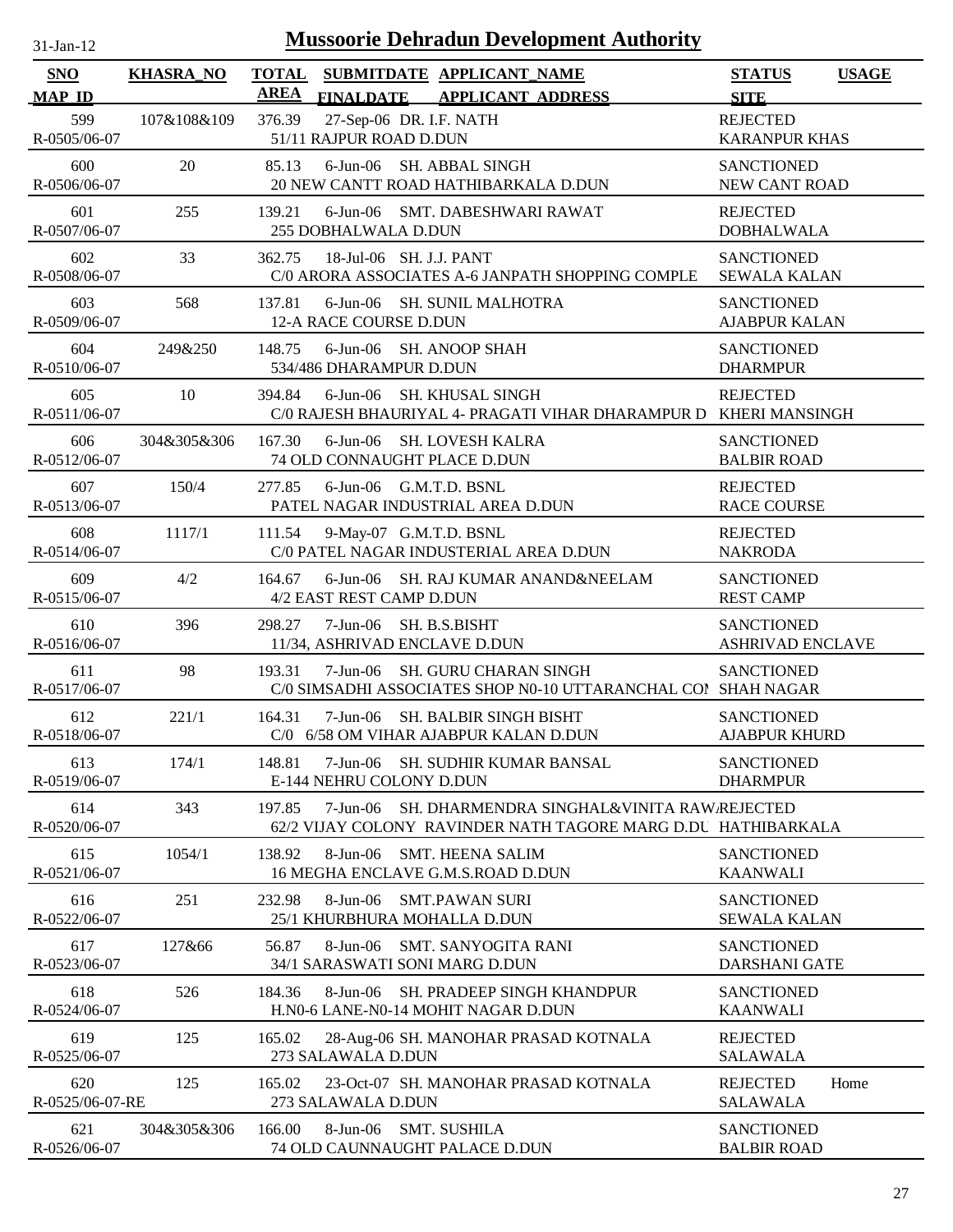| -.ian- |
|--------|
|        |

| <b>SNO</b><br><b>MAP ID</b> | <b>KHASRA_NO</b>   | <b>TOTAL</b><br><b>AREA</b> | <b>FINALDATE</b>                          | SUBMITDATE APPLICANT NAME<br><b>APPLICANT ADDRESS</b>                                             | <b>STATUS</b><br><b>SITE</b>                       | <b>USAGE</b> |
|-----------------------------|--------------------|-----------------------------|-------------------------------------------|---------------------------------------------------------------------------------------------------|----------------------------------------------------|--------------|
| 622<br>R-0527/06-07         | 102&103            | 279.47                      |                                           | 8-Jun-06 SH. SUNIL KUMAR BALUNI<br>H.NO-229 GRAM PANDITWARI P.O- PREM NAGAR D.DUN                 | <b>SANCTIONED</b><br><b>PANDITWARI</b>             |              |
| 623<br>R-0528/06-07         | 73                 | 127.98                      |                                           | 8-Jun-06 SMT. MAYA DEVI AGGARWAL&VIJAY KUMSANCTIONED<br>12-B JANKI DASS BUILDING PANDITWARI D.DUN | PANDITWARI                                         |              |
| 624<br>R-0529/06-07         | 6&7                | 250.78                      | 8-Jun-06 SH. FIROJ ALI                    | H.N0-7 PARSOLI WALA HATHIBARKALA D.DUN                                                            | <b>SANCTIONED</b><br>PARSOLI WALA                  |              |
| 625<br>R-0530/06-07         | 501                | 204.40                      |                                           | 8-Jun-06 SH. ANIL KUMAR&SUNIL KUMAR<br>71 NIRANJANPUR SAHARANPUR ROAD D.DUN                       | <b>SANCTIONED</b><br><b>BHARUWALA GRANT</b>        |              |
| 626<br>R-0531/06-07         | 621                | 334.45                      |                                           | 8-Jun-06 SH. T.B. SINGH&REENA SINGH<br>H.N0- 8 MOHIT VIHAR G.M.S. ROAD D.DUN                      | <b>SANCTIONED</b><br><b>KAANWALI</b>               |              |
| 627<br>R-0532/06-07         | 52&45&44 24,218.06 |                             | <b>49 SUBHASH ROAD D.DUN</b>              | 8-Jun-06 DRONAS INTERNATIONAL SCHOOL SOCIE REJECTED                                               | <b>KALA GAON</b>                                   | Farm House   |
| 628<br>R-0533/06-07         | 1353/2             | 220.45                      |                                           | 8-Jun-06 SMT. MANJU RANI SRIVASTAVA&RAMESH SANCTIONED<br>P-III/156 YAMUNA COLONY D.DUN            | <b>KAANWALI</b>                                    |              |
| 629<br>R-0534/06-07         | 22                 | 115.98                      |                                           | 8-Jun-06 G.M.T.D. BSNL<br>C/0 PATEL NAGAR INDUSTERIAL AREA D.DUN                                  | <b>REJECTED</b><br><b>KAULAGARH</b>                |              |
| 630<br>R-0535/06-07         | 21                 | 100.00                      |                                           | 8-Jun-06 G.M.T.D. BSNL<br>C/0 PATEL NAGAR INDUSTERIAL AREA D.DUN                                  | <b>REJECTED</b><br><b>PANDITWARI</b>               |              |
| 631<br>R-0536/06-07         | 113&115&116        | 115.98                      |                                           | 9-May-07 G.M.T.D. BSNL<br>C/0 PATEL NAGAR INDUSTERIAL AREA D.DUN                                  | <b>REJECTED</b><br><b>KISHANPUR</b>                |              |
| 632<br>R-0537/06-07         | 132/2              | 124.38                      |                                           | 8-Jun-06 SH. BHARAT TANEJA<br>12 ASHIMA VIHAR TURNER ROAD D.DUN                                   | <b>REJECTED</b><br><b>SEWALA KHURD</b>             |              |
| 633<br>R-0538/06-07         | 132/2              | 124.42                      |                                           | 8-Jun-06 SMT. PUSHPA DEVI<br>12 ASHIMA VIHAR CLEMENT TOWN D.DUN                                   | <b>REJECTED</b><br><b>SEWALA KHURD</b>             |              |
| 634<br>R-0539/06-07         | 99                 | 223.00                      | 310 RAM NAGAR D.DUN                       | 8-Jun-06 SH. DEEPAK KUMAR GUPTA                                                                   | <b>SANCTIONED</b><br><b>KANDOLI</b>                |              |
| 635<br>R-0540/06-07         | 329&330            | 245.26                      |                                           | 9-Jun-06 SH. GAJ PAL SINGH CHAUHAN<br>C/0 SH. B.S. CHAUHAN VILL&P.0- KANDOLI D.DUN                | <b>REJECTED</b><br><b>KANDOLI</b>                  |              |
| 636<br>R-0541/06-07         | 831                | 149.62                      | $9$ -Jun-06                               | SH. O.P. KUKRETI<br>1 NEW FRIENDS COLONY AJABPUR KALAN D.DUN                                      | <b>SANCTIONED</b><br><b>AJABPUR KALAN</b>          |              |
| 637<br>R-0542/06-07         | 76/1               | 293.59                      | $9$ -Jun-06                               | <b>SH. KAMAL DEEP SINGH</b><br>C/0 ARORA ASSOCIATES A-6 JANPATH SHOPPING COMPLE                   | <b>SANCTIONED</b><br><b>NARI SHILP MANDIR MARG</b> |              |
| 638<br>R-0543/06-07         | 137                | 297.76                      | $9 - Jun-06$<br>R/0 137 PARK ROAD D.DUN   | <b>SH. JAGDISH LAL DHINGRA</b>                                                                    | <b>SANCTIONED</b><br><b>LAXMAN CHOWK</b>           |              |
| 639<br>R-0544/06-07         | 115/63             | 426.15                      | $9$ -Jun-06<br>115/63 CHANDER NAGAR D.DUN | <b>SH. MANISH BHATIA</b>                                                                          | <b>SANCTIONED</b><br><b>CHANDER NAGAR</b>          |              |
| 640<br>R-0545/06-07         | 555&613            | 148.75                      | $9$ -Jun-06                               | SH. INDER PAL SINGH KOHLI<br>C/0 SH. RAJESH KUMAR SOI SHANTI VIHAR OPP. OBEROI MO                 | <b>SANCTIONED</b><br><b>MAJRA</b>                  |              |
| 641<br>R-0546/06-07         | 27                 | 228.70                      |                                           | 12-Jun-06 SMT. EKTA THAPLIYAL<br><b>MAUJA SHAHANAGAR DEHRADUN</b>                                 | <b>REJECTED</b><br><b>SHAHNAGAR</b>                |              |
| 642<br>R-0547/06-07         | 568                | 137.86                      | 304/1 RACE COURSE D.DUN                   | 12-Jun-06 SH. AMARJOT SINGH KOHLI                                                                 | <b>SANCTIONED</b><br>AJABPUR KALAM (PART)          |              |
| 643<br>R-0548/06-07         | 116                | 383.08                      | H.N0-116 DOBHAL WALA D.DUN                | 12-Jun-06 SH. DAVENDRA MOHAN DOBHAL                                                               | <b>SANCTIONED</b><br><b>DOBHALWALA</b>             |              |
| 644<br>R-0549/06-07         | 10                 | 166.54                      |                                           | 12-Jun-06 SH. RAJESH KUMAR NAGPAL<br>22-SARASWATI SONI MARG LAXMAN CHOWK D.DUN                    | <b>SANCTIONED</b><br><b>KAULAGARH</b>              |              |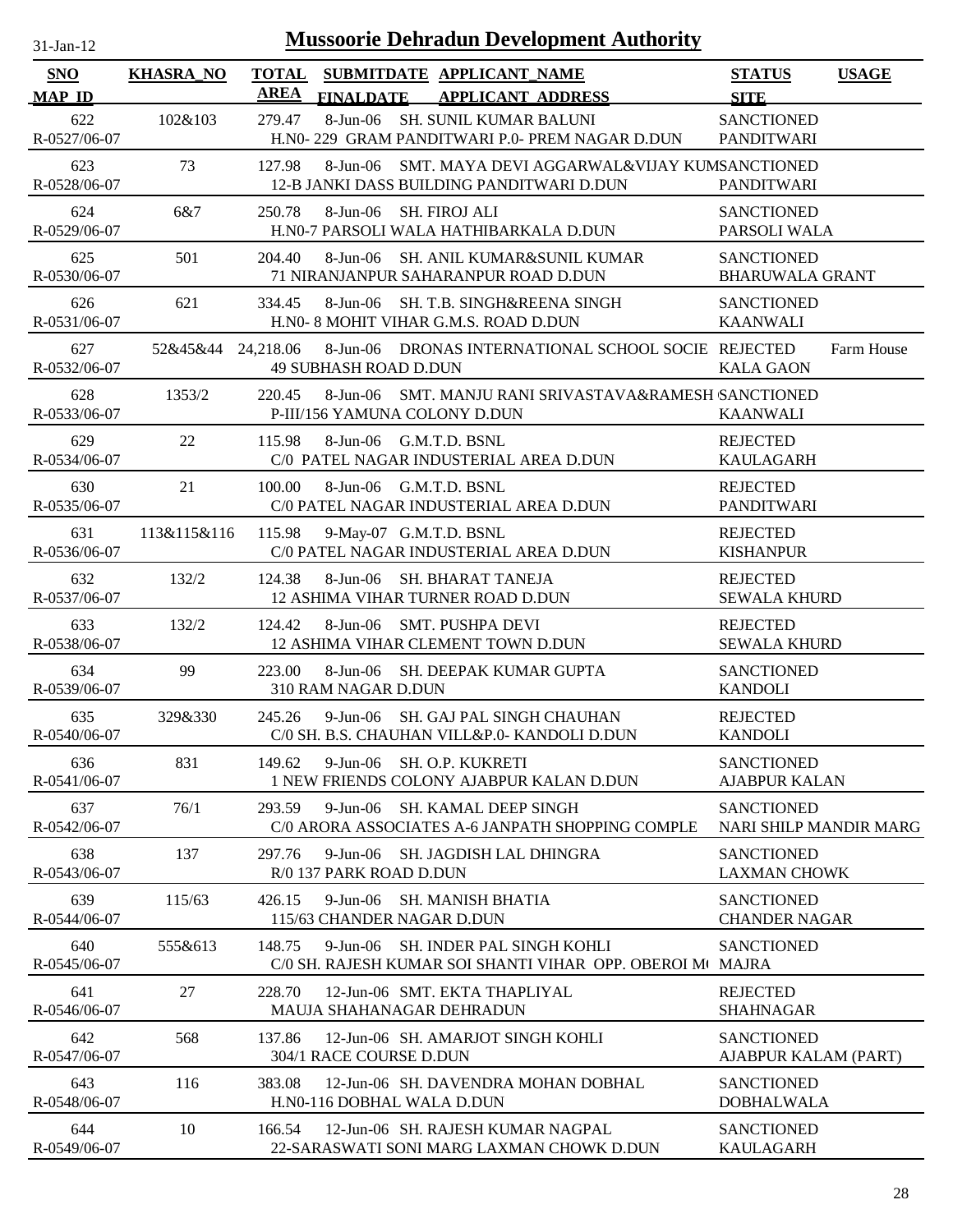| <b>Mussoorie Dehradun Development Authority</b><br>$31$ -Jan-12 |                  |                                                                                                                 |                                                              |  |  |  |
|-----------------------------------------------------------------|------------------|-----------------------------------------------------------------------------------------------------------------|--------------------------------------------------------------|--|--|--|
| <b>SNO</b><br><b>MAP ID</b>                                     | <b>KHASRA_NO</b> | <b>TOTAL</b><br>SUBMITDATE APPLICANT_NAME<br><b>AREA</b><br><b>FINALDATE</b><br><b>APPLICANT ADDRESS</b>        | <b>STATUS</b><br><b>USAGE</b><br><b>SITE</b>                 |  |  |  |
| 645<br>R-0550/06-07                                             | 144              | 10-Aug-06 SH. PREM SAWARUP SHARMA&SANJU SHAFSANCTIONED<br>139.81<br>144/1 KHURBHURA MOHALLA D.DUN               | KHURBURA MOHALLA                                             |  |  |  |
| 646<br>R-0551/06-07                                             | 339/1            | 250.30<br>13-Jun-06 SMT. MANJU DHANESHWAR&RAJRAM<br>3/2 ADHOIWALA D.DUN                                         | <b>SANCTIONED</b><br><b>AAMWALA TARLA</b>                    |  |  |  |
| 647<br>R-0552/06-07                                             | 409&771          | 13-Jun-06 SH. VED PRAKASH SOOD<br>225.91<br>GRAM ADHOIWALA NEAR PARAG DAIRY D.DUN                               | <b>SANCTIONED</b><br><b>ADOIWALA</b>                         |  |  |  |
| 648<br>R-0553/06-07                                             | 139              | 278.08<br>13-Jun-06 SMT. RANJU SHARMA<br>C-8-123-A KESHAV PURAM DELHI -35                                       | <b>REJECTED</b><br><b>PITTHUWALA</b>                         |  |  |  |
| 649<br>R-0554/06-07                                             | $38 - A/1$       | 13-Jun-06 S. HARBHAJAN SINGH<br>120.33<br>186/2 KHURBHURA MOHALLA D.DUN                                         | <b>SANCTIONED</b><br><b>INDER ROAD</b>                       |  |  |  |
| 650<br>R-0555/06-07                                             | 104/1/1          | 129.00<br>14-Jun-06 SMT. RADHA NEGI<br>24 GANDHI NAGAR BALLUPUR ROAD D.DUN                                      | <b>REJECTED</b><br><b>KAANWALI</b>                           |  |  |  |
| 651<br>R-0556/06-07                                             | 86               | 1-Aug-06 SMT. SANGEETA SAXENA<br>112.66<br><b>86 KARANPUR D.DUN</b>                                             | <b>SANCTIONED</b><br><b>KARANPUR</b>                         |  |  |  |
| 652<br>R-0557/06-07                                             | 375              | 14-Jun-06 SMT. KRIPAL KAUR<br>230.12<br>GARHWAL FURNITURE MART NEAR PANCHAYAT GHAR S                            | <b>SANCTIONED</b><br><b>MAJRA</b>                            |  |  |  |
| 653<br>R-0558/06-07                                             | 71/1             | 276.00<br>14-Jun-06 SMT. MOBINE JAHA&SUNIL KUMAR<br>31/1 RACE COURSE D.DUN                                      | <b>REJECTED</b><br>DANDA NOORIWALA                           |  |  |  |
| 654<br>R-0559/06-07                                             | 297              | 15-Jun-06 SH. SUBHASH CHAND<br>249.00<br>96/117 VIVEK VIHAR GRAM KANWALI -II D.DUN                              | <b>SANCTIONED</b><br><b>KAANWALI</b>                         |  |  |  |
| 655<br>R-0560/06-07                                             | 113              | 840.12<br>15-Jun-06 SH. JAMSHED ALI SEC. WAQFS BOARD<br>5/4 NALAPANI ROAD D.DUN.                                | <b>REJECTED</b><br>UDDIWALA KARANPUR                         |  |  |  |
| 656<br>R-0561/06-07                                             | 321              | 15-Jun-06 SH. KANCHAN KUMAR DE&APARAJITA DE SANCTIONED<br>302.08<br>29/6-A INDER ROAD DALANWALA D.DUN           | <b>DHORAN KHAS</b>                                           |  |  |  |
| 657<br>R-0562/06-07                                             | 113              | 15-Jun-06 SH. SATISH UMA CHAND<br>353.00<br>64 PRAKASH LOK SIMLA ROAD MAJRA D.DUN                               | <b>SANCTIONED</b><br><b>SEWALA KALAN</b>                     |  |  |  |
| 658<br>R-0563/06-07                                             | 647/2            | 142.21<br>16-Jun-06 SH.DHRUWA KUMAR SHARMA<br>C/0 PANT ROAD NEAR ARYA INTER COLLEGE SUBHASH NA BHARUWALA GRANT  | <b>SANCTIONED</b>                                            |  |  |  |
| 659<br>R-0564/06-07                                             | 140/1            | 182.85<br>16-Jun-06 SH. SURESH KUMAR&OTHERS<br>51 MOTI BAZAR D.DUN                                              | <b>SANCTIONED</b><br><b>DHARMPUR</b>                         |  |  |  |
| 660<br>R-0565/06-07                                             | 70               | 226.56<br>16-Jun-06 SMT. PUSHPA DEVI<br>H.N0-70 D.L.ROAD D.DUN                                                  | <b>SANCTIONED</b><br>D.L.ROAD                                |  |  |  |
| 661<br>R-0566/06-07                                             | 28               | 16-Jun-06 SH. JEET SINGH<br>209.00<br>GRAM SEWLA KHURD P.O.- MOHABAWALA D.DUN                                   | <b>REJECTED</b><br><b>SEWALA KHURD</b>                       |  |  |  |
| 662<br>R-0567/06-07                                             | 180/2            | 248.97<br>16-Jun-06 SH. TAJENDRA PAL SINGH&DALJEET SINGSANCTIONED<br>519 VIJAY PARK KANWALI D.DUN               | <b>KAANWALI</b>                                              |  |  |  |
| 663<br>R-0568/06-07                                             | 307              | 16-Jun-06 SH. SUDHIR KUMAR CHANDEL<br>304.46<br>H.N0-25 LANE-N0-8 TAPOWAN ENCLAVE NALAPANI ROAD I AAMWALA TARLA | <b>REJECTED</b>                                              |  |  |  |
| 664<br>R-0569/06-07                                             | 158&118          | 1,322.33<br>16-Jun-06 SH. KASHI RAM BHATT&OTHERS<br>C/0 SHOP-N0-309 ASHIYANA ASSOCIATES SHASTRI NAGAR I         | <b>REJECTED</b><br><b>Guest House</b><br><b>SEWALA KHURD</b> |  |  |  |
| 665<br>R-0570/06-07                                             | 124/2            | 157.39<br>24-Aug-06 SH. S.R. CHAUHAN<br>$C-3/9$<br>IRDE COLONY VIGYAN VIHAR RAIPUR D.DUN                        | <b>REJECTED</b><br><b>KARANPUR KHAS</b>                      |  |  |  |
| 666<br>R-0571/06-07                                             | 137              | 143.53<br>16-Jun-06 SH. PRADEEP RAWAT<br>H.N0-22 TAPOWAN ROAD ISHWAR VIHAR RAIPUR D.DUN                         | <b>REJECTED</b><br><b>RAIPUR</b>                             |  |  |  |
| 667<br>R-0572/06-07                                             | 502/1            | 646.00<br>8-Aug-06 SMT. INDRA PESHIN<br>C/0 PESHIN HOSPITAL MAJRA SAHARANPUR ROAD D.DUN                         | <b>SANCTIONED</b><br><b>NIRANJANPUR</b>                      |  |  |  |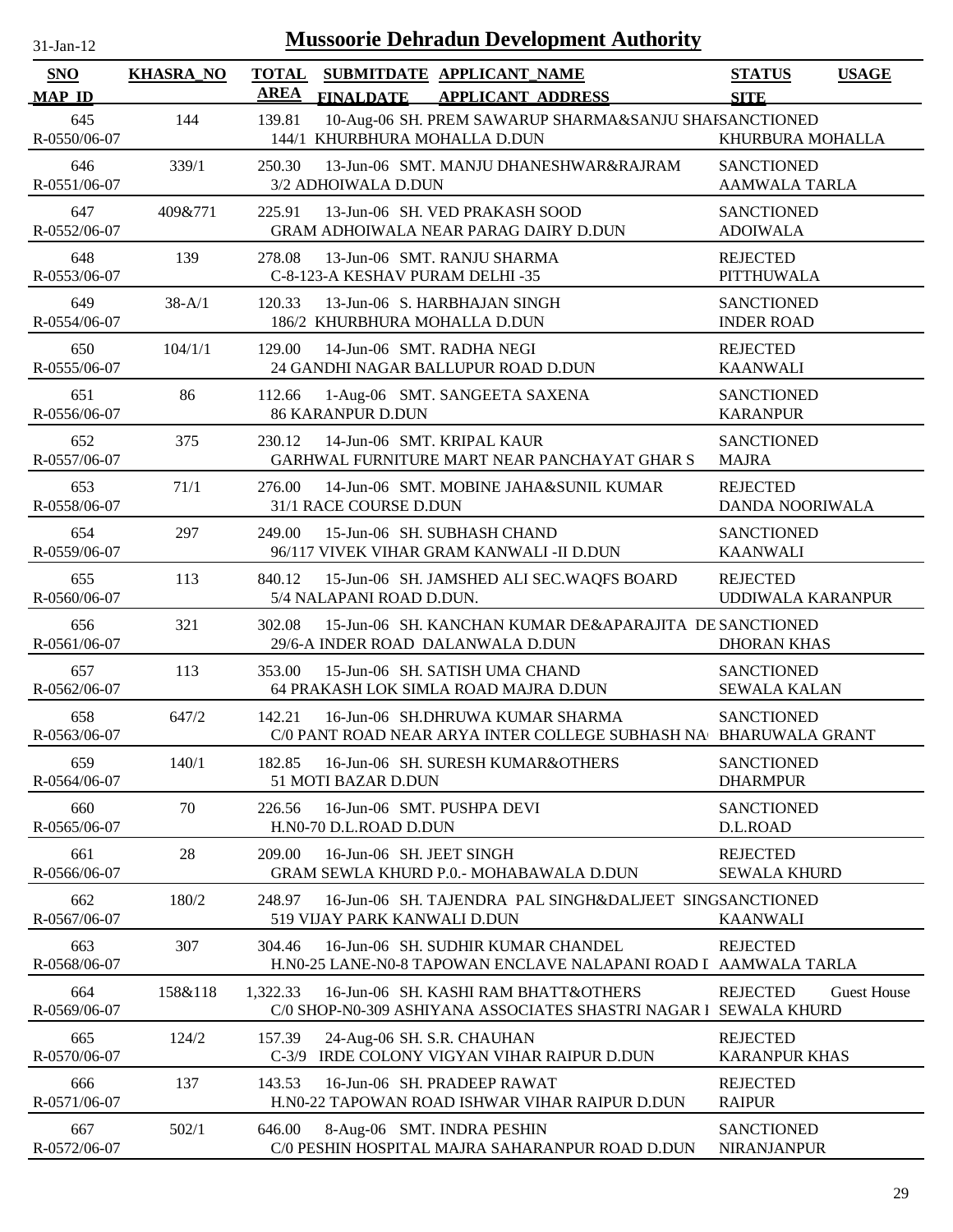| 31-Jan-12 |  |
|-----------|--|

| <b>SNO</b><br><b>MAP ID</b> | <b>KHASRA_NO</b>                    | <b>TOTAL</b><br><b>AREA</b> | <b>FINALDATE</b>                    | SUBMITDATE APPLICANT_NAME<br><b>APPLICANT ADDRESS</b>                                                         | <b>STATUS</b><br><b>SITE</b>                     | <b>USAGE</b>       |
|-----------------------------|-------------------------------------|-----------------------------|-------------------------------------|---------------------------------------------------------------------------------------------------------------|--------------------------------------------------|--------------------|
| 668<br>R-0573/06-07         | 20                                  | 181.22                      |                                     | 16-Jun-06 SMT. VINEETA RANI SINGLA<br>314/256 KISHAN NAGAR CHAKRATA ROAD D.DUN                                | <b>SANCTIONED</b><br><b>KAULAGARH</b>            |                    |
| 669<br>R-0574/06-07         | 4&84                                | 190.75                      |                                     | 17-Jun-06 SMT. SUCHITA RANA<br>313/519 RAM NAGAR LAKHI BAGH D.DUN                                             | <b>SANCTIONED</b><br><b>KANDOLI</b>              |                    |
| 670<br>R-0575/06-07         | 14                                  | 583.42                      | 27 ARHAT BAZAR D.DUN                | 12-Apr-07 SMT. SEEMA GOYAL                                                                                    | <b>REJECTED</b><br><b>CURZAN ROAD</b>            |                    |
| 671<br>R-0576/06-07         | 457                                 | 220.00                      | 457 KHURBHURA MOHALLA D.DUN         | 17-Jun-06 SH. KISHAN KUMAR                                                                                    | <b>SANCTIONED</b><br>KHURBURA MOHALLA            |                    |
| 672<br>R-0577/06-07         | 571&572                             | 1,933.27                    | 37-A/B CURZAN ROAD D.DUN            | 17-Jun-06 M/S N.C.R. BUILDERS PVT.LTD.                                                                        | SANCTIONED Group Housing<br><b>MAJRA</b>         |                    |
| 673<br>R-0578/06-07         | 526                                 | 215.94                      |                                     | 17-Jun-06 SH. SATISH CHANDRA MAITHANI<br>76 SUMAN NAGAR DHARAMPUR D.DUN                                       | <b>SANCTIONED</b><br><b>AJABPUR KALAN</b>        |                    |
| 674<br>R-0579/06-07         | 377/1                               | 335.50                      |                                     | 17-Jun-06 SH. RADHEY SHIAM GUPTA<br>H.N0-179 LANDOUR MUSSOORIE D.DUN                                          | <b>SANCTIONED</b><br><b>MAJRA</b>                |                    |
| 675<br>R-0580/06-07         | 11                                  | 331.09                      |                                     | 19-Jun-06 SH. DHARAM SINGH THAKUR<br>11 LYTTAN ROAD & 32 SUBHASH ROAD D.DUN                                   | <b>SANCTIONED</b><br><b>LITTAN ROAD</b>          |                    |
| 676<br>R-0581/06-07         | 221                                 | 190.00                      |                                     | 19-Jun-06 SH. TILAK RAJ BHOLA<br>C/0 ARORA ASSOCIATES A-6 JANPATH SHOPPING COMPLE                             | <b>SANCTIONED</b><br><b>DHARMPUR</b>             |                    |
| 677<br>R-0582/06-07         | 20                                  | 160.04                      |                                     | 19-Jun-06 SH. MAHESH KUMAR GROVER<br>53 MITRA LOK COLONY BALLUPUR ROAD D.DUN                                  | <b>REJECTED</b><br>CHUKKHUWALA                   |                    |
| 678<br>R-0583/06-07         | 13/11                               | 229.10                      | 13/11&12 BENGALI MOHALLA D.DUN      | 19-Jun-06 SH. H.S RAWAT&OTHERS                                                                                | <b>SANCTIONED</b><br><b>BANJALI LIBRARY ROAD</b> |                    |
| 679<br>R-0584/06-07         | 318                                 | 258.49                      | 19-Jun-06 SH. B.D. NAUTIYAL         | LANE-6 TAPOVAN ENCLAVE AAMWALA TARLA D.DUN                                                                    | <b>SANCTIONED</b><br><b>AAMWALA TARLA</b>        |                    |
| 680<br>R-0585/06-07         | 364                                 | 170.47                      |                                     | 26-Jul-06 SH. BHUPENDRA SINGH ASWAL&BABLI ASVSANCTIONED<br>105-A VIJAY COLONY HATHIBARKALA D.DUN              | HATHIBARKALA                                     |                    |
| 681<br>R-0586/06-07         | 197/170                             | 180.41                      | $5$ -Jul-06                         | <b>COL. SURENDRA SINGH RAWAT</b><br>C/0 SH.PANKAJ NEGI LR MEDICOS 241 BHAGAT SINGH MAR RAVINDRA NATH TAGORE N | <b>SANCTIONED</b>                                |                    |
| 682<br>R-0587/06-07         | 6                                   | 332.91                      | 70/5 GANDHI ROAD D.DUN              | 19-Jun-06 SH. CHARANJEET SINGH&GULZAR SINGH REJECTED                                                          | <b>MAJRA</b>                                     |                    |
| 683<br>R-0588/06-07         | 583                                 | 345.04                      |                                     | 21-Jun-06 SH. BACHAN SINGH GAUSAIN<br>4 HNB. COLONY AJABPUR KHURD D.DUN                                       | <b>SANCTIONED</b><br><b>AJABPUR KHURD</b>        |                    |
| 684<br>R-0589/06-07         | 2 KA, 2 KHA, 2 2,970.00<br>GA, 4 KA |                             | $6$ -Jan-07<br>43 GANDHI ROAD D.DUN | SH. SAIF ULLA & ASHIF ULLA                                                                                    | SANCTIONED Guest House<br>MOHABBEWALA (PART)     |                    |
| 685<br>R-0590/06-07         | 8                                   | 174.85                      |                                     | 1-Sep-06 SH. R.N. SHARMA &USHA ARORA<br>78 RAJPUR ROAD SHRI RADHA PALACE BUILDING D.DUN                       | <b>SANCTIONED</b><br><b>SALAWALA</b>             |                    |
| 686<br>R-0591/06-07         | 580&272/2                           | 102.13                      | 21-Jun-06 SH.SANJEEV DUA            | 15-D KEWAL VIHAR ADHOIWALA D.DUN                                                                              | <b>SANCTIONED</b><br><b>ADOIWALA</b>             |                    |
| 687<br>R-0592/06-07         | 379                                 | 3,763.54                    |                                     | 21-Jun-06 M/S M.R. ASSOCIATES<br>78 RAJPUR ROAD FIRST FLOOR RADHA PALACE SHOPPING ( AJABPUR KALAN             | SANCTIONED Group Housing                         |                    |
| 688<br>R-0593/06-07         | $6(6-A)$                            | 702.59                      | R/0 90 GURU ROAD D.DUN              | 21-Jun-06 SH. SIMRATH SINGH&TAJENDER KAUR                                                                     | <b>REJECTED</b><br><b>TYAGI ROAD</b>             | <b>Guest House</b> |
| 689<br>R-0594/06-07         | 540&541&546 15,054.32               |                             | 78- NESHVILLA ROAD D.DUN            | 21-Jun-06 M/S NAMAN BUILD CON LTD                                                                             | <b>REJECTED</b><br><b>KAANWALI</b>               | Group Housing      |
| 690<br>R-0595/06-07         | 89/1                                | 46.44                       | 51 TYAGI ROAD D.DUN                 | 4-Oct-06 SH. RANJEET KUMAR&USHA RANI                                                                          | <b>REJECTED</b><br><b>RAJA ROAD</b>              |                    |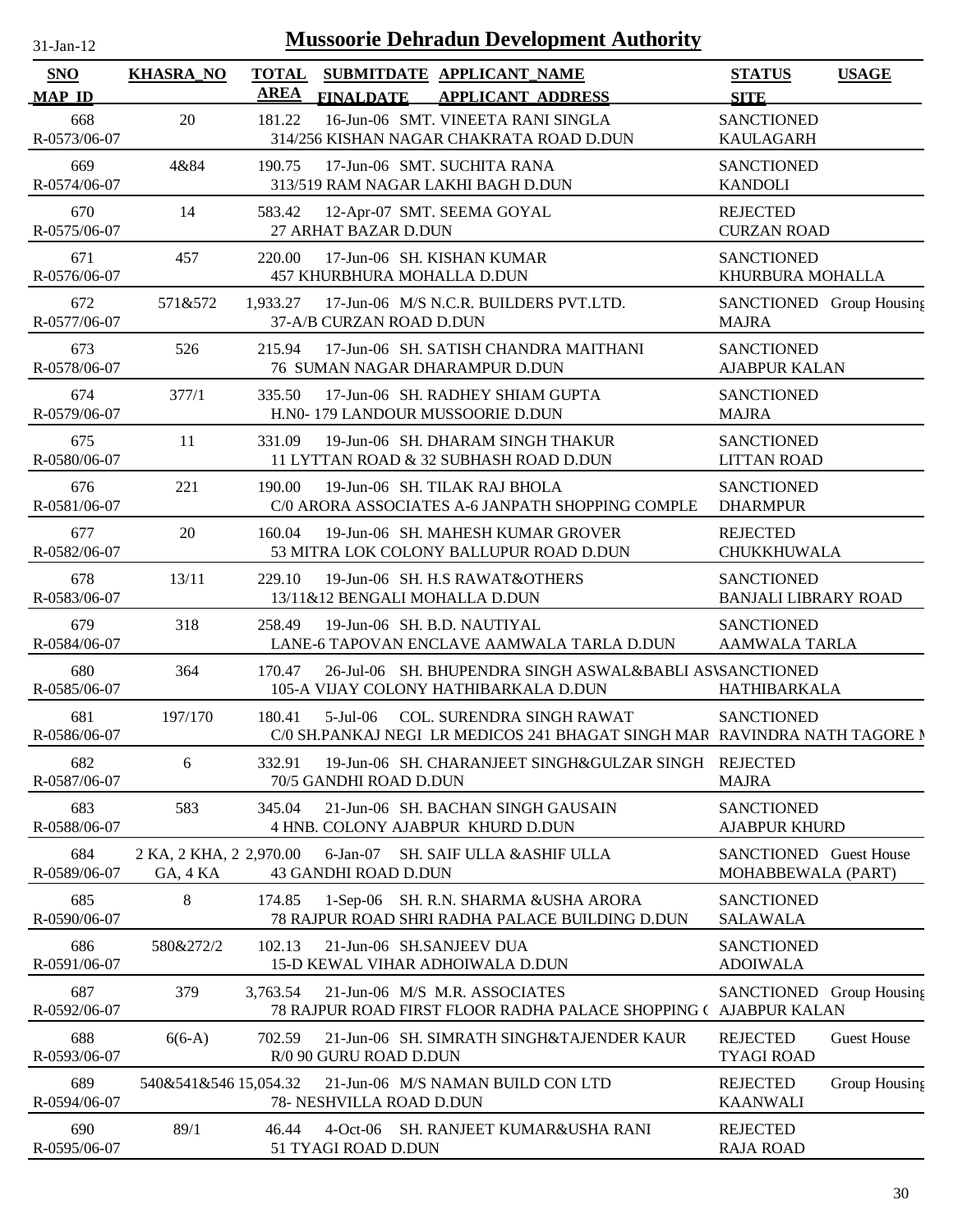| -.ian- |  |
|--------|--|

| <b>SNO</b><br><b>MAP ID</b> | <b>KHASRA_NO</b> | <b>TOTAL</b><br><b>AREA</b> | SUBMITDATE APPLICANT_NAME<br><b>FINALDATE</b><br><b>APPLICANT ADDRESS</b>                                                     | <b>STATUS</b><br><b>SITE</b>                    | <b>USAGE</b> |
|-----------------------------|------------------|-----------------------------|-------------------------------------------------------------------------------------------------------------------------------|-------------------------------------------------|--------------|
| 691<br>R-0596/06-07         | 470              | 401.73                      | 21-Jun-06 SH. PRAVESH KUMAR MITTAL<br>222-A LUNIA MOHALLA D.DUN                                                               | <b>SANCTIONED</b><br><b>SEWALA KALAN</b>        |              |
| 692<br>R-0597/06-07         | 20/69/1          | 257.19                      | 21-Jun-06 SH. SURESH SAHNI<br>M.N0-20/69/1&54 D.L. ROAD D.DUN                                                                 | <b>SANCTIONED</b><br>D.L.ROAD                   |              |
| 693<br>R-0598/06-07         | 225              | 206.32                      | 29-Aug-06 SMT. CHANDRMA DEVI<br>LANE-N0-6 98 PRAGATI VIHAR D.DUN                                                              | <b>SANCTIONED</b><br><b>AJABPUR KALAN</b>       |              |
| 694<br>R-0599/06-07         | 172/1            | 79.32                       | 22-Jun-06 SMT. DAYA PANDEY<br>C/0 66 PANDITWARI P.0- PREM NAGAR D.DUN                                                         | <b>SANCTIONED</b><br><b>PANDITWARI</b>          |              |
| 695<br>R-0600/06-07         | 127              | 111.04                      | 22-Jun-06 SH. HARMEET SINGH&JASVINDER KAUR<br>325 PANDITWARI D.DUN                                                            | <b>SANCTIONED</b><br>PANDITWARI                 |              |
| 696<br>R-0601/06-07         | 321              | 349.46                      | 22-Jun-06 SH. DEVENDRA KUMAR MATHANI<br>E-97 SAKET COLONY AJABPUR KALAN D.DUN                                                 | <b>SANCTIONED</b><br><b>AJABPUR KALAN</b>       |              |
| 697<br>R-0602/06-07         | 14&34            | 150.44                      | 22-Jun-06 SH. MANOJ KUMAR GOYAL<br>C/0 BIPUL TRADERS SAHASTRADHARA CROSSING RAIPUR F BRAHAMA WALA                             | <b>REJECTED</b>                                 |              |
| 698<br>R-0603/06-07         | 1091             | 111.28                      | 22-Jun-06 SH. YASHPAL SINGH<br>16 DATTA ENCLAVE KANWALI ROAD D.DUN                                                            | <b>SANCTIONED</b><br><b>KAANWALI</b>            |              |
| 699<br>R-0604/06-07         | 85/1             | 155.74                      | 22-Jun-06 SH. SURENDER SINGH<br>115 KHUBHURA MOHALLA D.DUN                                                                    | <b>REJECTED</b><br><b>NIRANJANPUR</b>           |              |
| 700<br>R-0605/06-07         | 170              | 282.99                      | 22-Jun-06 SH. N.C. NAITHANI<br>132 PANDITWARI PHASE-II D.DUN                                                                  | <b>SANCTIONED</b><br><b>PANDITWARI</b>          |              |
| 701<br>R-0606/06-07         | 12               | 161.66                      | 22-Jun-06 SH. ASHOK KHANNA<br>12 TYAGI ROAD D.DUN                                                                             | <b>SANCTIONED</b><br><b>TYAGI ROAD</b>          |              |
| 702<br>R-0607/06-07         | 205              | 175.65                      | 22-Jun-06 SH. ANOOP SINGH RAWAT<br>C/0 SH. RAKESH RAWAT 14 PWD COLONY RACE COURSE D.                                          | <b>SANCTIONED</b><br><b>AJABPUR KALAN</b>       |              |
| 703<br>R-0608/06-07         | 68&69            | 1,992.00                    | 22-Jun-06 SH. DURGA VERMA<br><b>19 SHIVAM VIHAR JAKHAN D.DUN</b>                                                              | SANCTIONED Group Housing<br><b>JAKHAN</b>       |              |
| 704<br>R-0609/06-07         | 652              | 940.60                      | 22-Jun-06 SH. RAM CHANDRA SINGH RAWAT&VIPIN FSANCTIONED<br>H.NO-59 NIVISHA KUTEER PRAKRITI VIHAR BELL ROAD D. BHARUWALA GRANT |                                                 |              |
| 705<br>R-0610/06-07         | 35               | 211.31                      | 23-Jun-06 SH. R.K. SHARMA<br>35/2 NESHVILLA ROAD D.DUN                                                                        | <b>SANCTIONED</b><br>NESHVILLA ROAD             |              |
| 706<br>R-0611/06-07         | 130              | 371.60                      | 23-Jun-06 SMT. SHAHIDA BEGUM<br>14 ANKIT PURAM G.M.S. ROAD D.DUN                                                              | <b>REJECTED</b><br><b>KAANWALI</b>              |              |
| 707<br>$R - 0612/06 - 07$   | 228              | 194.33                      | 22-Jul-06 SH. PAWAN KUMAR NEGI<br>C/0 KAMBOJ ASSOCIATES SHANTI VIHAR CHOWK RAIPUR R                                           | <b>REJECTED</b><br>JAMOLI WALA                  |              |
| 708<br>R-0613/06-07         | 818              | 128.76                      | 28-Nov-06 SH. ANAND SINGH BISHT<br>C/0 SH. R.S. PUNDIR 397/1 DRON PURI DHARAMPUR D.DUN                                        | <b>SANCTIONED</b><br><b>AJABPUR KALAN</b>       |              |
| 709<br>R-0614/06-07         | 23/17            | 312.86                      | 23-Jun-06 SH, BIR JUNG SHAHI THAKUR<br>23/17 KISHANPUR D.DUN                                                                  | <b>REJECTED</b><br><b>KISHANPUR</b>             |              |
| 710<br>R-0615/06-07         | 351              | 249.32                      | 23-Jun-06 SH. ANIL KUMAR SHARMA<br>45-A(161) MOTI BAZAR D.DUN                                                                 | <b>REJECTED</b><br>KAULAGARH MAI CHAKBH(        |              |
| 711<br>$R-0616/06-07$       | 1132             | 82.60                       | 23-Jun-06 SH. JAKIR HUSAIN<br>UTTARANCHAL ART GAILARY 7 KAMAL MARKET DHAMAV                                                   | <b>REJECTED</b><br><b>SEWALA KALAN</b>          |              |
| 712<br>R-0617/06-07         | 393/2&394        | 360.80                      | 23-Jun-06 SH. RAJKUMAR NAGPAL<br>108 PATEL NAGAR D.DUN                                                                        | <b>SANCTIONED</b><br><b>DEHRA KHAS</b>          |              |
| 713<br>R-0618/06-07         | 35               | 219.92                      | 23-Jun-06 SH. SANJAY GUPTA<br>126 MAHENDRA VIHAR BALLLUPUR ROAD D.DUN                                                         | <b>SANCTIONED</b><br><b>CHAI BAGH KAULAGARH</b> |              |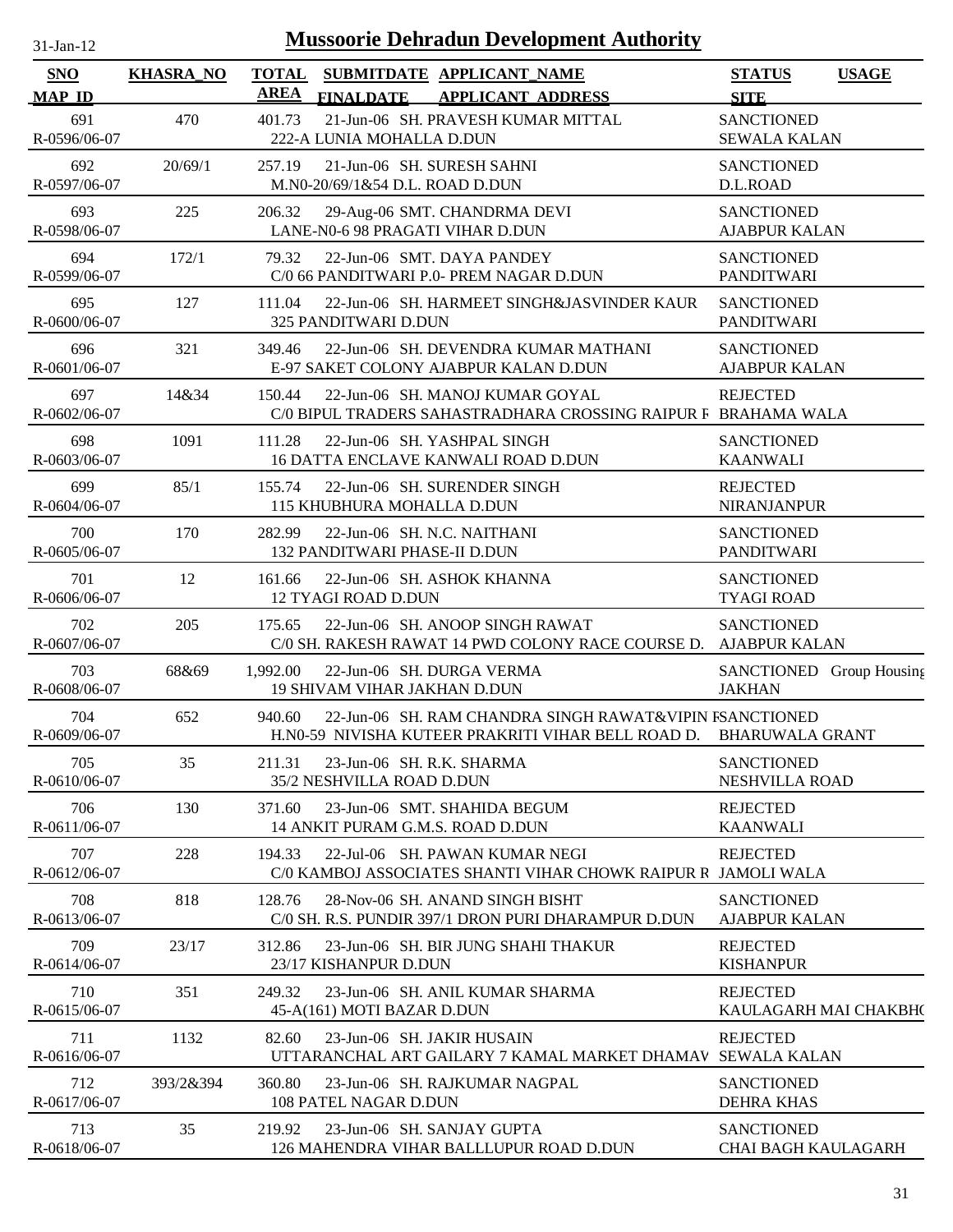| $31$ -Jan-12         |                  | <b>Mussoorie Dehradun Development Authority</b>                                                                      |                                              |
|----------------------|------------------|----------------------------------------------------------------------------------------------------------------------|----------------------------------------------|
| SNO<br><b>MAP ID</b> | <b>KHASRA_NO</b> | <b>TOTAL</b><br>SUBMITDATE APPLICANT_NAME<br><b>AREA</b><br><b>FINALDATE</b><br><b>APPLICANT ADDRESS</b>             | <b>STATUS</b><br><b>USAGE</b><br><b>SITE</b> |
| 714<br>R-0619/06-07  | 227              | 23-Jun-06 SMT. OM WATI<br>227.00<br>E-144 NEHRU COLONY D.DUN                                                         | <b>SANCTIONED</b><br>AJABPUR KALAM (PART)    |
| 715<br>R-0620/06-07  | 1513             | 152.18<br>23-Jun-06 SH. H.N. JOSHI<br>84 GOVIND GARH D.DUN                                                           | <b>SANCTIONED</b><br><b>KAANWALI</b>         |
| 716<br>R-0621/06-07  | 96/7             | 23-Jun-06 SH. SHIV PRASAD&AKLI DEVI<br>472.73<br>271 CHUKKUWALA NAI BASTI INDRA COLONY D.DUN                         | <b>REJECTED</b><br><b>KAANWALI</b>           |
| 717<br>R-0622/06-07  | 235/228          | 104.20<br>23-Jun-06 SH. SANJAY KUMAR&SURAJ PRAKASH<br>178 KHURBHURA MOHALLA D.DUN                                    | <b>SANCTIONED</b><br>KHURBURA MOHALLA        |
| 718<br>R-0623/06-07  | 109/89           | 24-Jun-06 SH. NAVEEN KHANNA&RAI SAHIB KHANN SANCTIONED<br>480.94<br>C/0 ARORA ASSOCIATES A-6 JANPATH SHOPPING COMPLE | <b>RACE COURSE</b>                           |
| 719<br>R-0624/06-07  | 1168/2           | 81.32<br>24-Jun-06 SH. RADHEY SHYAM MAN CHANDA<br>13/4 ASHIRWAD ENCLAVE KANWALI D.DUN                                | <b>SANCTIONED</b><br><b>KAANWALI</b>         |
| 720<br>R-0625/06-07  | 112              | 24-Jun-06 SH. SUNIL KUMAR CHAUHAN<br>232.34<br>3-RAM VIHAR BALLUPUR ROAD D.DUN                                       | <b>SANCTIONED</b><br><b>SEWALA KALAN</b>     |
| 721<br>R-0626/06-07  | 1263             | 238.18<br>26-Jun-06 SH. MADAN DHINGRA & KALPANA<br>304/4 AJABPUR DANDA HARIDWAR ROAD D.DUN                           | <b>SANCTIONED</b><br><b>KAANWALI</b>         |
| 722<br>R-0627/06-07  | 720              | 288.50<br>12-Jan-07 SMT, SUSHILA DEVI NAWANI<br>H.NO-184 BADRISH COLONY DHARAMPUR DANDA D.DUN                        | <b>SANCTIONED</b><br><b>MAJRA</b>            |
| 723<br>R-0628/06-07  | 137&615          | 26-Jun-06 SMT. SHIV DEVI<br>160.12<br>H.NO-17 E.C. ROAD SURVEY COLONY J.B.O. COMPOUND D.                             | <b>REJECTED</b><br><b>ADOIWALA</b>           |
| 724<br>R-0629/06-07  | 25               | 311.57<br>25-Sep-06 SH. GURVINDER SINGH<br>R/0 SHIVAM VIHAR RAJPUR ROAD D.DUN                                        | <b>SANCTIONED</b><br><b>KISHANPUR</b>        |
| 725<br>R-0630/06-07  | 1154             | 135.63<br>27-Jun-06 SH. N.K. GROVER<br>25 DEEP LOK BALLUPUR ROAD D.DUN                                               | <b>SANCTIONED</b><br><b>KAANWALI</b>         |
| 726<br>R-0631/06-07  | 43               | 537.69<br>27-Jun-06 SH, ASHOK ABBI<br>H.N0-115/4 OLD RAJPUR ROAD D.DUN.                                              | <b>SANCTIONED</b><br><b>THANI GAON</b>       |
| 727<br>R-0632/06-07  | 321              | 257.06<br>4-Sep-06 SH. PARAS RAM<br><b>321 KHURBHURA D.DUN</b>                                                       | <b>SANCTIONED</b><br>KHURBURA MOHALLA        |
| 728<br>R-0633/06-07  | 459              | 27-Jun-06 SH. VIRENDRA KUMAR GHAI&SMT. MEENUREJECTED<br>88.60<br>C/0 ARORA ASSOCIATES A-6 JANPATH SHOPPING COMPLE    | KHURBURA MOHALLA                             |
| 729<br>R-0634/06-07  | 361&360          | 499.14<br>27-Jun-06 SH. KUMAR VISHWAJEET&SMT.ABHILASH SANCTIONED<br>15/2 CIRCULAR ROAD DALANWALA D.DUN               | <b>DHARMPUR</b>                              |
| 730<br>R-0635/06-07  | 381              | 564.09<br>8-Nov-06 SH. HIRDESH CHANDEL&DINESH CHANDELSANCTIONED<br><b>GRAM AJABPUR KALAN D.DUN</b>                   | <b>AJABPUR KALAN</b>                         |
| 731<br>R-0636/06-07  | 260              | 204.46<br>27-Jun-06 SH. R.S. PUNDEER<br>397/1 DRON PURI DHARAMPUR D.DUN                                              | <b>SANCTIONED</b><br><b>AJABPUR KALAN</b>    |
| 732<br>R-0637/06-07  | 74               | 27-Jun-06 SH. SURJEET SINGH GANDHI<br>1.900.00<br>215-C RAJPUR ROAD D.DUN                                            | <b>SANCTIONED</b><br><b>THANI GAON</b>       |
| 733<br>R-0638/06-07  | 506              | 186.03<br>27-Jun-06 SMT. MONIKA MISHRA<br>59-A PHASE- II LIG INDIRA PURAM MDDA COLONY D.DUN                          | <b>SANCTIONED</b><br><b>BHARUWALA GRANT</b>  |
| 734<br>R-0639/06-07  | 73               | 175.03<br>27-Jun-06 SH, SATISH KUMAR<br>JANKI DAS BUILDING PANDITWARI P.O. - PREM NAGAR D.D                          | <b>SANCTIONED</b><br>PANDITWARI              |
| 735<br>R-0640/06-07  | 56               | 278.48<br>27-Jun-06 SH. HARBANS ANAND<br><b>56 LYTTON ROAD SUBHASH ROAD D.DUN</b>                                    | <b>SANCTIONED</b><br><b>LITTAN ROAD</b>      |
| 736<br>R-0641/06-07  | 2/2              | 190.45<br>27-Jun-06 SH. DIDAR SINGH<br>36/1 MOHNI ROAD D.DUN                                                         | <b>SANCTIONED</b><br><b>LAXMI ROAD</b>       |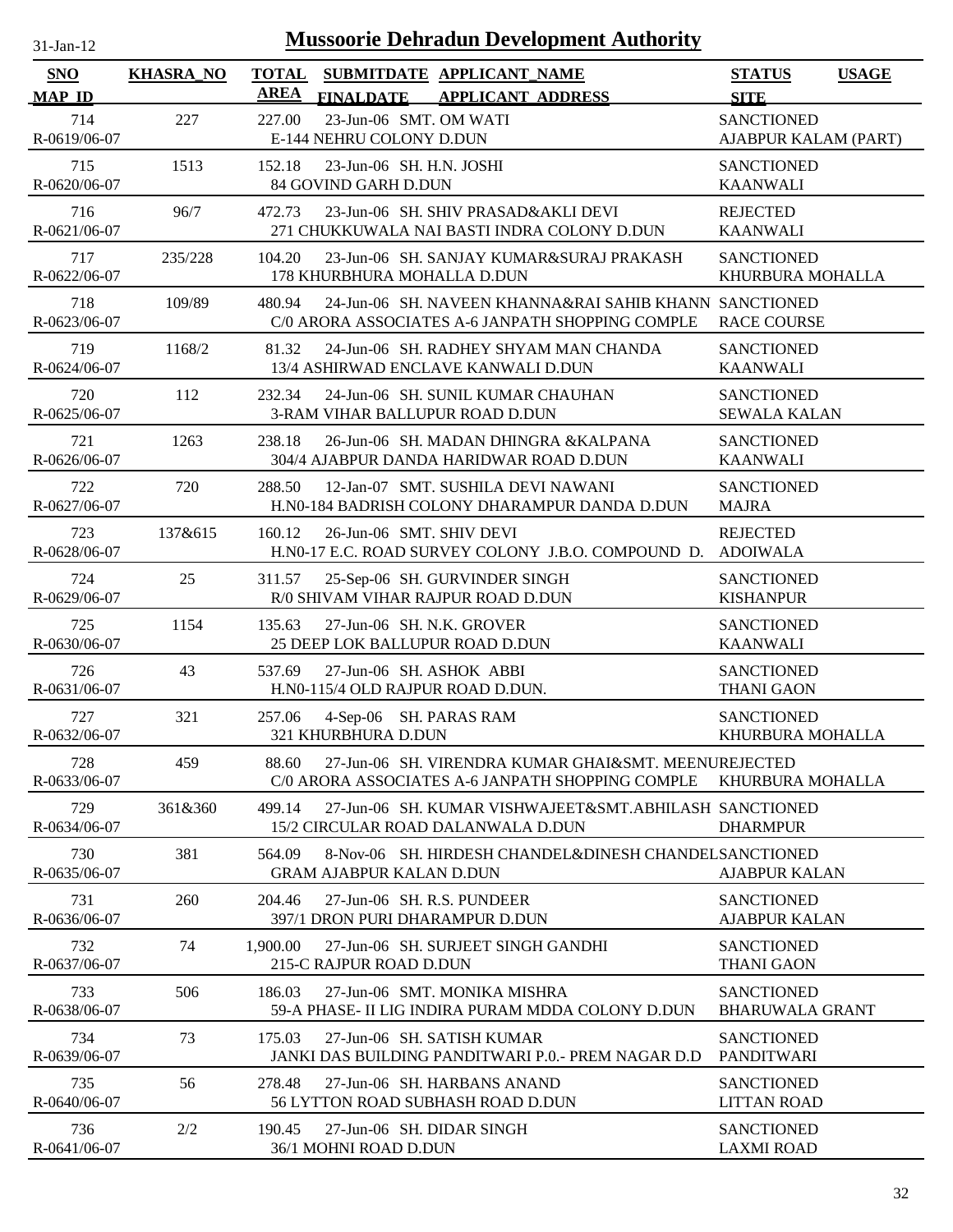| <b>Mussoorie Dehradun Development Authority</b><br>$31-Jan-12$ |                  |              |                                                            |                                                                                                  |                                           |                |  |  |  |
|----------------------------------------------------------------|------------------|--------------|------------------------------------------------------------|--------------------------------------------------------------------------------------------------|-------------------------------------------|----------------|--|--|--|
| <b>SNO</b>                                                     | <b>KHASRA_NO</b> | <b>TOTAL</b> |                                                            | SUBMITDATE APPLICANT NAME                                                                        | <b>STATUS</b>                             | <b>USAGE</b>   |  |  |  |
| <b>MAP ID</b>                                                  |                  | <b>AREA</b>  | <b>FINALDATE</b>                                           | <b>APPLICANT ADDRESS</b>                                                                         | <b>SITE</b>                               |                |  |  |  |
| 737<br>R-0642/06-07                                            | 1560             | 142.13       |                                                            | 28-Jun-06 TATA TELE SERVICES LTD.<br>501 MANGAL PANDAY NAGAR MEERUT UP.                          | <b>SANCTIONED</b><br><b>RAIPUR</b>        |                |  |  |  |
| 738<br>R-0643/06-07                                            | 168              | 297.28       |                                                            | 28-Jun-06 SMT. SANGEETA BAKSHI<br>168 MIG FLAT INDIRA PURAM COLONY NIRANJAN G.M.S RC NIRANJANPUR | <b>SANCTIONED</b>                         |                |  |  |  |
| 739<br>R-0644/06-07                                            | 749&750          | 130.39       |                                                            | 28-Jun-06 SH, NEERAJ KUMAR GARG<br>C/0 SH. ARVIND KUMAR 5-A WEST REST CAMP D.DUN                 | <b>SANCTIONED</b><br><b>LAXMAN CHOWK</b>  |                |  |  |  |
| 740<br>R-0645/06-07                                            | 2/2&6            | 139.77       | 28-Jun-06 SH. RAJESH NEGI<br><b>6 MAN SINGH WALA D.DUN</b> |                                                                                                  | <b>REJECTED</b><br><b>MAAN SINGH WALA</b> |                |  |  |  |
| 741<br>R-0646/06-07                                            | 38/1             | 179.29       |                                                            | 28-Jun-06 SMT. DHARAM SHEELA SINGH<br>E-9 KEWAL VIHAR SHASTRADHARA ROAD D.DUN                    | <b>REJECTED</b><br><b>KANDOLI</b>         |                |  |  |  |
| 742<br>R-0647/06-07                                            | 12               | 816.53       | 12 GANDHI ROAD D.DUN                                       | 28-Jun-06 MAHATMA KHUSHI RAM PUBLIC LIBRARY REJECTED                                             | <b>GANDHI ROAD</b>                        | Library        |  |  |  |
| 743<br>R-0648/06-07                                            | 397              | 75.36        | E.W.S. 83 MDDA COLONY D.DUN                                | 28-Jun-06 SMT. SHABNAM&SARWAR AHAMED                                                             | <b>REJECTED</b><br><b>ADOIWALA</b>        |                |  |  |  |
| 744<br>R-0649/06-07                                            | 56/3             | 116.70       | 28-Jun-06 SH. VAHID ANWAR<br>56/3 ARYA NAGAR D.DUN         |                                                                                                  | <b>REJECTED</b><br><b>ARYA NAGAR</b>      |                |  |  |  |
| 745<br>R-0650/06-07                                            | 203              | 179.06       | 12/1 RAJENDRA NAGAR D.DUN                                  | 28-Jun-06 SH. NIKUNJ NARULA                                                                      | <b>SANCTIONED</b><br><b>KAANWALI</b>      |                |  |  |  |
| 746<br>R-0651/06-07                                            | 297              | 326.44       | 87/5 LANE-N0-3 VIVEK VIHAR D.DUN                           | 28-Jun-06 SMT. USHA SHARMA                                                                       | <b>SANCTIONED</b><br><b>KAANWALI</b>      |                |  |  |  |
| 747<br>R-0652/06-07                                            | 153&154          | 329.14       | C/0 189-D GARHI CANTT D.DUN                                | 28-Jun-06 SH. VISHNU PRASAD                                                                      | <b>SANCTIONED</b><br><b>KAULAGARH</b>     |                |  |  |  |
| 748<br>R-0653/06-07                                            | 321&549          | 146.31       | 1/10 MOHINI ROAD D.DUN                                     | 28-Jun-06 SH. DEVENDER PAL SINGH                                                                 | <b>SANCTIONED</b><br><b>AJABPUR KALAN</b> |                |  |  |  |
| 749<br>R-0654/06-07                                            | 581              | 179.23       | 29-Jun-06 DR. M.A.S. BORA                                  | 1/4 NEW VASANT VIHAR ENCLAVE P.O.-NEW FOREST D.DU                                                | <b>SANCTIONED</b><br><b>KAANWALI</b>      |                |  |  |  |
| 750<br>R-0655/06-07                                            | 585&586          | 942.78       |                                                            | 29-Jun-06 PRIMARY ISLAMIA SCHOOL<br>30/2 MITRA LOK COLONY BALLUPUR ROAD D.DUN                    | <b>REJECTED</b><br><b>AJABPUR KALAN</b>   | School/College |  |  |  |
| 751<br>R-0656/06-07                                            | 125              | 323.22       | 303/4 RACE COURSE D.DUN                                    | 29-Jun-06 SH. MAHENDRA SINGH SETHI                                                               | <b>SANCTIONED</b><br><b>RACE COURSE</b>   |                |  |  |  |
| 752<br>R-0657/06-07                                            | $23-A$           | 190.63       | 23-A NEW CANTT ROAD D.DUN                                  | 29-Jun-06 SH. TRILOCHAN RANA                                                                     | <b>REJECTED</b><br><b>HATHIBARKALA</b>    |                |  |  |  |
| 753<br>R-0658/06-07                                            | 102              | 799.33       | 28-A KALIDAS ROAD D.DUN                                    | 13-Oct-06 SH. KRIPAL SINGH RANA                                                                  | <b>SANCTIONED</b><br><b>DOBHALWALA</b>    |                |  |  |  |
| 754<br>R-0659/06-07                                            | 93&94            | 249.99       | 28-Aug-06 S. RAJA SINGH<br>214- RAJPUR ROAD D.DUN          |                                                                                                  | <b>REJECTED</b><br><b>DAK PATTI</b>       |                |  |  |  |
| 755<br>R-0660/06-07                                            | 448              | 1,454.45     |                                                            | 29-Jun-06 SH. BISHAMBHAR DUTT<br>95 NIRANJANPUR INDIRA GANDHI MARG D.DUN                         | <b>SANCTIONED</b><br><b>NIRANJANPUR</b>   |                |  |  |  |
| 756<br>R-0661/06-07                                            | 435/2/2          | 192.71       |                                                            | 26-Aug-06 SH. GAGAN AGGARWAL&MEENA AGGARWREJECTED<br>19 MANDIR MARG VASANT VIHAR D.DUN           | <b>KAANWALI</b>                           |                |  |  |  |
| 757<br>R-0662/06-07                                            | 28&29            | 105.67       | 78 RAJA ROAD D.DUN                                         | 29-Jun-06 SH. DINESH KUMAR GUPTA                                                                 | <b>REJECTED</b><br>DANIYON-KA-DANDA       |                |  |  |  |
| 758<br>R-0663/06-07                                            | 321&549          | 150.35       | 36 RACE COURSE D.DUN                                       | 29-Jun-06 SH. RAJINDER SINGH                                                                     | <b>SANCTIONED</b><br>AJABPUR KALAM (PART) |                |  |  |  |
| 759<br>R-0664/06-07                                            | 432/507          | 194.00       |                                                            | 29-Jun-06 SH. RAJENDER SINGH SETHI<br>C/0 66 PANDITWARI P.0- PREM NAGAR D.DUN                    | <b>SANCTIONED</b><br><b>SEWALA KALAN</b>  |                |  |  |  |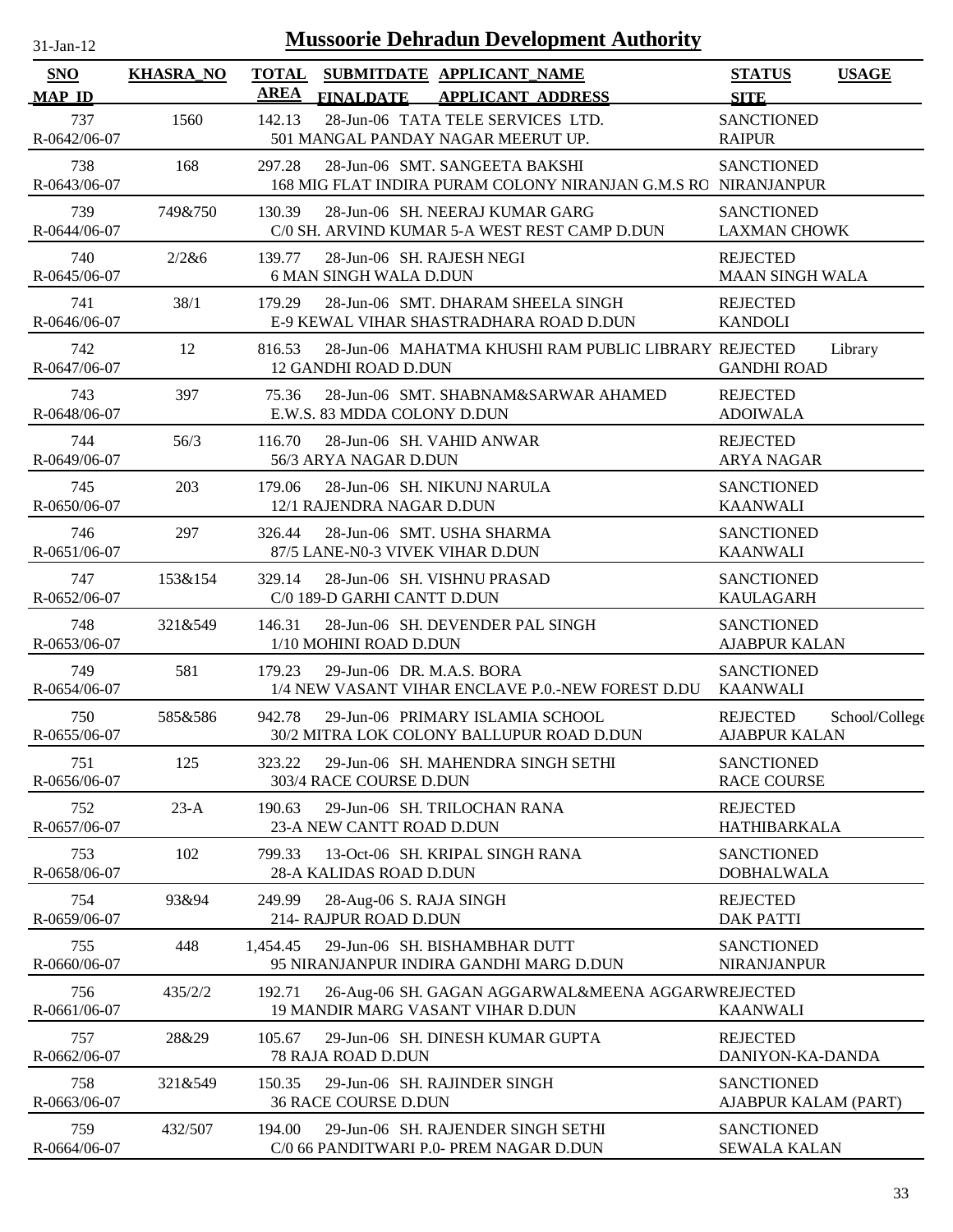| $31$ -Jan-12                |                  | <b>Mussoorie Dehradun Development Authority</b> |                                                                                                           |                                                |              |
|-----------------------------|------------------|-------------------------------------------------|-----------------------------------------------------------------------------------------------------------|------------------------------------------------|--------------|
| <b>SNO</b><br><b>MAP ID</b> | <b>KHASRA_NO</b> | <b>TOTAL</b><br><b>AREA</b>                     | SUBMITDATE APPLICANT_NAME<br><b>FINALDATE</b><br><b>APPLICANT ADDRESS</b>                                 | <b>STATUS</b><br><b>SITE</b>                   | <b>USAGE</b> |
| 760<br>R-0665/06-07         | 272/2&580        | 115.23                                          | 29-Jun-06 SH. SANJEEV DUA<br>D-15 KEWAL VIHAR SAHASTRADHARA ROAD D.DUN                                    | <b>SANCTIONED</b><br><b>ADOIWALA</b>           |              |
| 761<br>R-0666/06-07         | 184              | 376.86                                          | 20-Dec-06 SMT. USHA MALHAN<br>41-C/7 RAJPUR ROAD D.DUN                                                    | <b>REJECTED</b><br><b>RAJ PUR ROAD</b>         |              |
| 762<br>R-0667/06-07         | 11               | 523.56                                          | 30-Jun-06 SH. MAHESH CHANDRA<br>11-A KALIDAS ROAD D.DUN                                                   | <b>SANCTIONED</b><br><b>KALI DAS ROAD</b>      |              |
| 763<br>R-0668/06-07         | 26               | 2,990.33                                        | 30-Jun-06 SH. HARJINDER KUMAR BHARDWAJ<br>26 MOHINI ROAD D.DUN                                            | SANCTIONED Group Housing<br><b>MOHINI ROAD</b> |              |
| 764<br>R-0669/06-07         | 37/1             | 205.48                                          | 30-Jun-06 SMT. MUNNI PIMOLI<br>61 HATHIBARKALA D.DUN                                                      | <b>REJECTED</b><br><b>KANDOLI</b>              |              |
| 765<br>R-0670/06-07         | 314              | 496.23                                          | 2-Sep-06 SH. D.K. JUGRAN<br>30/50/4 CANAL ROAD KISHANPUR D.DUN                                            | <b>SANCTIONED</b><br><b>KISHANPUR</b>          |              |
| 766<br>R-0671/06-07         | 3                | 374.30                                          | 30-Jun-06 SMT. SHANTI DEVI SHUKLA<br><b>3 KLAIDASS ROAD D.DUN</b>                                         | <b>SANCTIONED</b><br><b>KALI DAS ROAD</b>      |              |
| 767<br>R-0672/06-07         | 129/178          | 114.40                                          | 14-Aug-06 SMT. GANESHI DEVI<br>H.N0-261 RACE COURSE D.DUN                                                 | <b>SANCTIONED</b><br><b>RACE COURSE</b>        |              |
| 768<br>R-0673/06-07         | 799              | 103.30                                          | $1-Jul-06$<br><b>SH. PAN SINGH RAWAT</b><br>110 SARASWATI VIHAR BLOCK-A AJABPUR KHURD D.DUN AJABPUR KHURD | <b>SANCTIONED</b>                              |              |
| 769<br>R-0674/06-07         | 71               | 275.38                                          | $1-Jul-06$<br><b>SH. SHIV PRASAD GAIROLA</b><br>GRAM NIRANJANPUR CHAKKI TOLA P.O- KANWALI D.DUN           | <b>SANCTIONED</b><br>NIRANJANPUR               |              |
| 770<br>R-0675/06-07         | 3                | 263.04                                          | $1-Jul-06$<br><b>SH. MANNI LAL</b><br>34/22 RAVINDER PURI MOHALLA NEW CANTT ROAD HATHI NEW CANT ROAD      | <b>SANCTIONED</b>                              |              |
| 771<br>R-0676/06-07         | 166              | 441.88                                          | 8-Aug-06 SH. VISHWA MOHINI<br>120 HIG. INDIRA PURAM COLONY G.M.S. ROAD D.DUN                              | <b>SANCTIONED</b><br><b>MALSI</b>              |              |
| 772<br>R-0677/06-07         | 156              | 117.29                                          | $3-Jul-06$<br><b>SMT. GANGA JOSHI</b><br>39 VIJAY COLONY D.DUN                                            | <b>SANCTIONED</b><br><b>DOBHALWALA</b>         |              |
| 773<br>R-0678/06-07         | 93&94            | 295.36                                          | $3-Jul-06$<br><b>SH. RAMESH PRASAD BHADRI</b><br><b>GRAM AJABPUR KHURD D.DUN</b>                          | <b>SANCTIONED</b><br><b>KARANPUR KHAS</b>      |              |
| 774<br>R-0679/06-07         | 292              | 371.74                                          | $3-Jul-06$<br>SH. PRAVEEN KUMAR SHARMA<br>87/3 VIVEK VIHAR POCKET-3 VIJAY PARK EXT. D.DUN                 | <b>SANCTIONED</b><br><b>KAANWALI</b>           |              |
| 775<br>R-0680/06-07         | 978              | 236.99                                          | $3-Jul-06$<br>SMT. SITA KUL SANGAY<br>C/0 TRANSPORT NAGAR SEWLA KHURD D.DUN                               | <b>REJECTED</b><br><b>SEWALA KALAN</b>         |              |
| 776<br>R-0681/06-07         | 146              | 444.82                                          | $3-Jul-06$<br>SMT. YASHODA DEVI&DINESH PAL<br>CANAL ROAD KAULAGARH D.DUN                                  | <b>REJECTED</b><br><b>KAULAGARH</b>            |              |
| 777<br>R-0682/06-07         | 438              | 336.11                                          | 18-Jan-07 SH. Y.K. GUPTA<br>7/21 VASANT VIHAR ENCLAVE KANWALI D.DUN                                       | <b>SANCTIONED</b><br><b>KAANWALI</b>           |              |
| 778<br>R-0683/06-07         | 434/4            | 168.47                                          | $4-Jul-06$<br><b>SH. AVTAR SINGH BHANDARI</b><br>93 AHIR MANDI D.DUN                                      | <b>REJECTED</b><br><b>ADOIWALA</b>             |              |
| 779<br>R-0684/06-07         | 125              | 365.85                                          | <b>SMT. BIMAL NEGI</b><br>$4-Jul-06$<br>W/0 RAJENDRA SINGH NEGI C.I.S.F.ONGC D.DUN                        | <b>REJECTED</b><br><b>KARANPUR KHAS</b>        |              |
| 780<br>R-0685/06-07         | 389              | 165.86                                          | $4-Jul-06$<br><b>SH. SUMER CHAND PANWAR</b><br>C/0 LAXMAN ASSOCIATES C-8 SHIVA COMPLEX HARIDWA            | <b>REJECTED</b><br><b>AJABPUR KHURD</b>        |              |
| 781<br>R-0685/06-07-RE      | 389              | 165.86                                          | <b>SH. SUMER CHAND PANWAR</b><br>$3-Jan-08$<br>C/0 LAXMAN ASSOCIATES C-8 SHIVA COMPLEX HARIDWA            | <b>REJECTED</b><br><b>AJABPUR KHURD</b>        | Home         |
| 782<br>R-0686/06-07         | 602              | 207.21                                          | 1-Aug-06 SMT. SARLA DEVI<br>C/0 P.K. JAIRATH 296 SOCIETY AREA CLEMENT TOWN CAN! BHARUWALA GRANT           | <b>SANCTIONED</b>                              |              |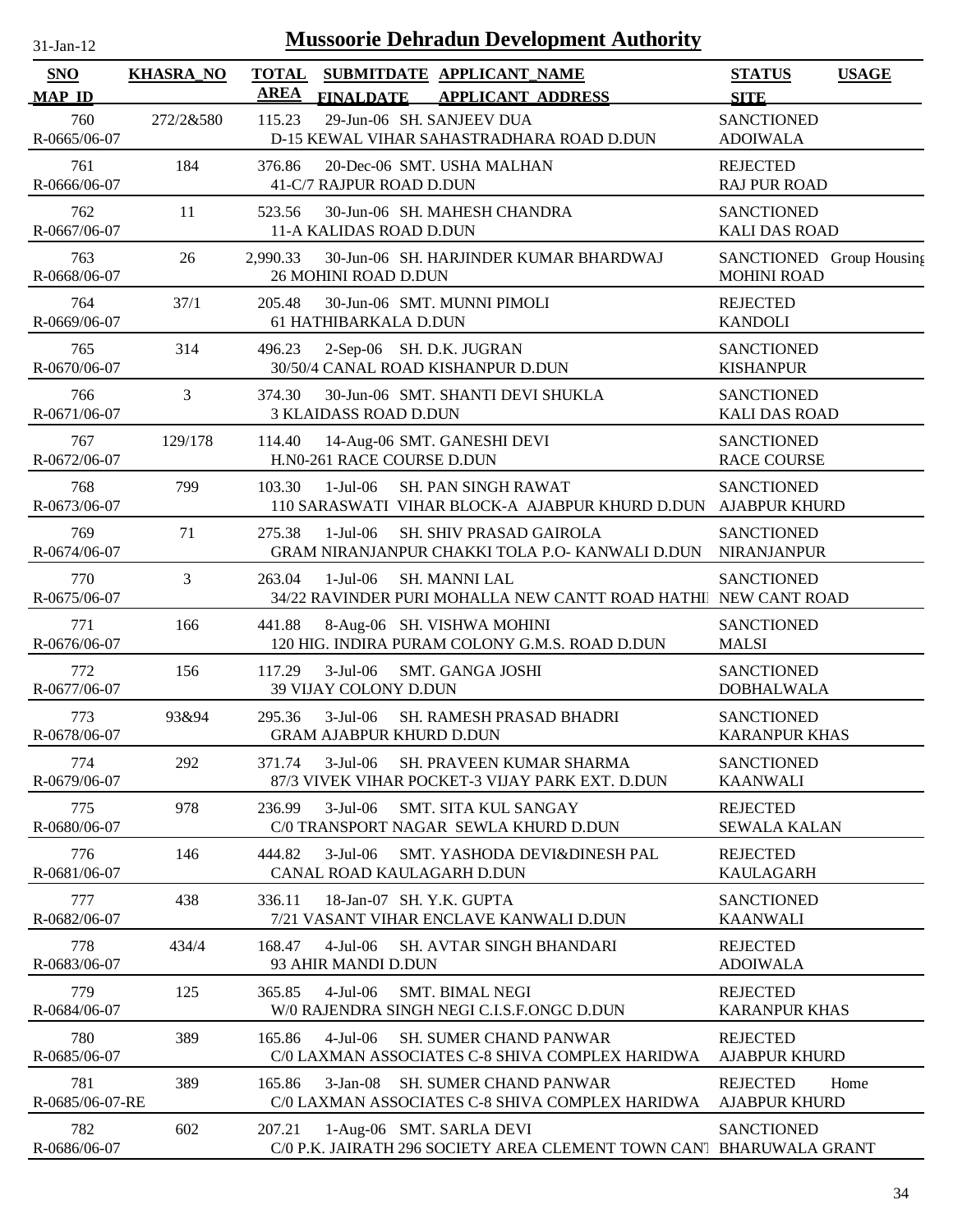| $31-Jan-12$                 |                  |                             |                                           | <b>Mussoorie Dehradun Development Authority</b>                                                                  |                                           |                |
|-----------------------------|------------------|-----------------------------|-------------------------------------------|------------------------------------------------------------------------------------------------------------------|-------------------------------------------|----------------|
| <b>SNO</b><br><b>MAP ID</b> | <b>KHASRA_NO</b> | <b>TOTAL</b><br><b>AREA</b> | <b>FINALDATE</b>                          | SUBMITDATE APPLICANT_NAME<br><b>APPLICANT ADDRESS</b>                                                            | <b>STATUS</b><br><b>SITE</b>              | <b>USAGE</b>   |
| 783<br>R-0687/06-07         | 435              | 176.86                      | $4$ -Jul $-06$                            | SH. DHIRENDRA SINGH<br>OPP-132 K.V. POWER STATION NEAR ISBT SAHARANPUR R NIRANJANPUR                             | <b>SANCTIONED</b>                         |                |
| 784<br>R-0688/06-07         | 532              | 470.07                      | $4$ -Jul $-06$                            | <b>SMT. DAMINI SHARMA</b><br>293 MOHIT NAGAR LANE-N0-9 KANWALI D.DUN                                             | <b>SANCTIONED</b><br><b>KAANWALI</b>      |                |
| 785<br>R-0689/06-07         | 258/205          | 284.77                      | $4$ -Jul $-06$                            | <b>SMT. RACHNA VERMA</b><br>258/205 KAULAGARH ROAD D.DUN                                                         | <b>SANCTIONED</b><br><b>KAULAGARH</b>     |                |
| 786<br>R-0690/06-07         | 549              | 742.15                      | $5$ -Jul $-06$                            | <b>SH. SHOBAN SINGH RANA</b><br>1/37 MATA MANDIR COLONY NEAR MATA MANDIR AJABPU AJABPUR KALAN                    | <b>SANCTIONED</b>                         |                |
| 787<br>R-0691/06-07         | $A-15$           | 180.00                      | $5$ -Jul-06                               | SH. JAI SINGH BISHT<br>A-15 MIG MDDA COLONY DALANWALA D.DUN                                                      | <b>REJECTED</b><br>MDDA COLONY DALANWAI   |                |
| 788<br>R-0692/06-07         | 237              | 260.22                      |                                           | 13-Mar-07 SMT. MANJU NIGAM&SUNIL KUMAR NIGA SANCTIONED<br>C/0 PNB ZONAL OFFICE PNB HOUSE CLOCK TOWER D.DUN       | <b>SEWALA KALAN</b>                       |                |
| 789<br>R-0693/06-07         | $\overline{4}$   | 8,556.64                    |                                           | 22-Sep-06 D.A.V. PUBLIC SCHOOL<br>SECTOR-4 DEFENCE COLONY D.DUN                                                  | <b>REJECTED</b><br>DEFENCE COLONY         | School/College |
| 790<br>R-0694/06-07         | 641              | 201.90                      | $5-Jul-06$                                | SH. NARENDRA DUTT RATURI<br>90/1 INDIRA COLONY CHUKKUWALA D.DUN                                                  | <b>REJECTED</b><br><b>AJABPUR KHURD</b>   |                |
| 791<br>R-0695/06-07         | 641              | 199.97                      | $5-Jul-06$<br>H.N0-139 DOBHALWALA D.DUN   | SH. RAJENDRA PRASAD TRIVEDI                                                                                      | <b>REJECTED</b><br><b>AJABPUR KHURD</b>   |                |
| 792<br>R-0696/06-07         | 172              | 8,100.00                    | 7-Jun-07                                  | APOLO INTERNATIONAL SCHOOL<br>GRAM ADHOIWALA SAHASTRADHARA ROAD D.DUN                                            | <b>REJECTED</b><br><b>ADOIWALA</b>        |                |
| 793<br>R-0696/06-07-RE      | 172              | 8,100.00                    |                                           | 7-Sep-07 APOLO INTERNATIONAL SCHOOL<br>GRAM ADHOIWALA SAHASTRADHARA ROAD D.DUN                                   | SANCTIONED Educational<br><b>ADOIWALA</b> |                |
| 794<br>R-0697/06-07         | 715&716          | 1,029.00                    | 7-Jul-06<br>187 RAJPUR ROAD D.DUN         | <b>SAKYA CENTRE SOCIETY</b>                                                                                      | <b>REJECTED</b><br><b>DAK PATTI</b>       |                |
| 795<br>R-0698/06-07         | 26               | 92.90                       | $7-Jul-06$<br>26 D.L. ROAD D.DUN          | SMT. KELA RANI ROHILA                                                                                            | <b>REJECTED</b><br>D.L.ROAD               |                |
| 796<br>R-0699/06-07         | 591              | 197.28                      |                                           | 29-Aug-06 SH. PRAMOD KUMAR BHATT<br>C/0 G.I.T.I. (BOYS) NIRANJANPUR D.DUN                                        | <b>REJECTED</b><br><b>AJABPUR KALAN</b>   |                |
| 797<br>R-0700/06-07         | 24               | 473.27                      |                                           | 4-May-07 SH. ASHWANI KUMAR RAINA<br>24 CIRCULAR ROAD DALANWALA D.DUN                                             | DC SANCTION<br><b>CIRCULAR ROAD</b>       |                |
| 798<br>R-0701/06-07         | 24               | 395.21                      | 24 PATEL ROAD D.DUN                       | 31-May-07 SH. RAMAKANT MAITHANI                                                                                  | <b>SANCTIONED</b><br>PATEL ROAD           |                |
| 799<br>R-0702/06-07         | 517/2            | 341.10                      | $7$ -Jul $-06$<br>GRAM&P.0-BHAUWALA D.DUN | <b>SMT. RITA KHANDURI</b>                                                                                        | <b>REJECTED</b><br><b>KAANWALI</b>        |                |
| 800<br>R-0703/06-07         | 32               | 193.70                      | $7-Jul-06$                                | SH. ASHOK KUMAR&NARENDER KUMAR<br>32 NAYA GAON MOHINI ROAD D.DUN                                                 | <b>SANCTIONED</b><br><b>MOHINI ROAD</b>   |                |
| 801<br>R-0704/06-07         | 383              | 235.23                      |                                           | 8-Nov-06 SMT.MANJU SHARMA<br>92- SAKET COLONY AJABPUR KALAN D.DUN                                                | <b>SANCTIONED</b><br><b>AJABPUR KALAN</b> |                |
| 802<br>R-0705/06-07         | 1246/1           | 256.80                      | <b>10 BALLUPUR ROAD D.DUN</b>             | 10-Jul-06 SMT. KAMLESH JAIN&DR. MANISH JAIN                                                                      | <b>SANCTIONED</b><br><b>GARHI</b>         |                |
| 803<br>R-0706/06-07         | 5/2              | 653.34                      | 5/2 SUBHASH ROAD D.DUN                    | 10-Jul-06 SH. PRADEEP JAIN&PRAVEEN JAIN                                                                          | <b>SANCTIONED</b><br><b>SUBHASH ROAD</b>  |                |
| 804<br>R-0707/06-07         | 622              | 152.20                      |                                           | 10-Jul-06 SH. VIVEK NAUDIYAL&SHAILENDRA NAUIREJECTED<br>GRAM SUDHOWALA P.0-JHAJHRA CHAKRATA ROAD D.DUN SUDHOWALA |                                           |                |
| 805<br>R-0708/06-07         | 20               | 651.32                      |                                           | 10-Jul-06 SMT. ASHA ARORA<br>666/646 KAULAGARH ROAD D.DUN                                                        | <b>SANCTIONED</b><br><b>KAULAGARH</b>     |                |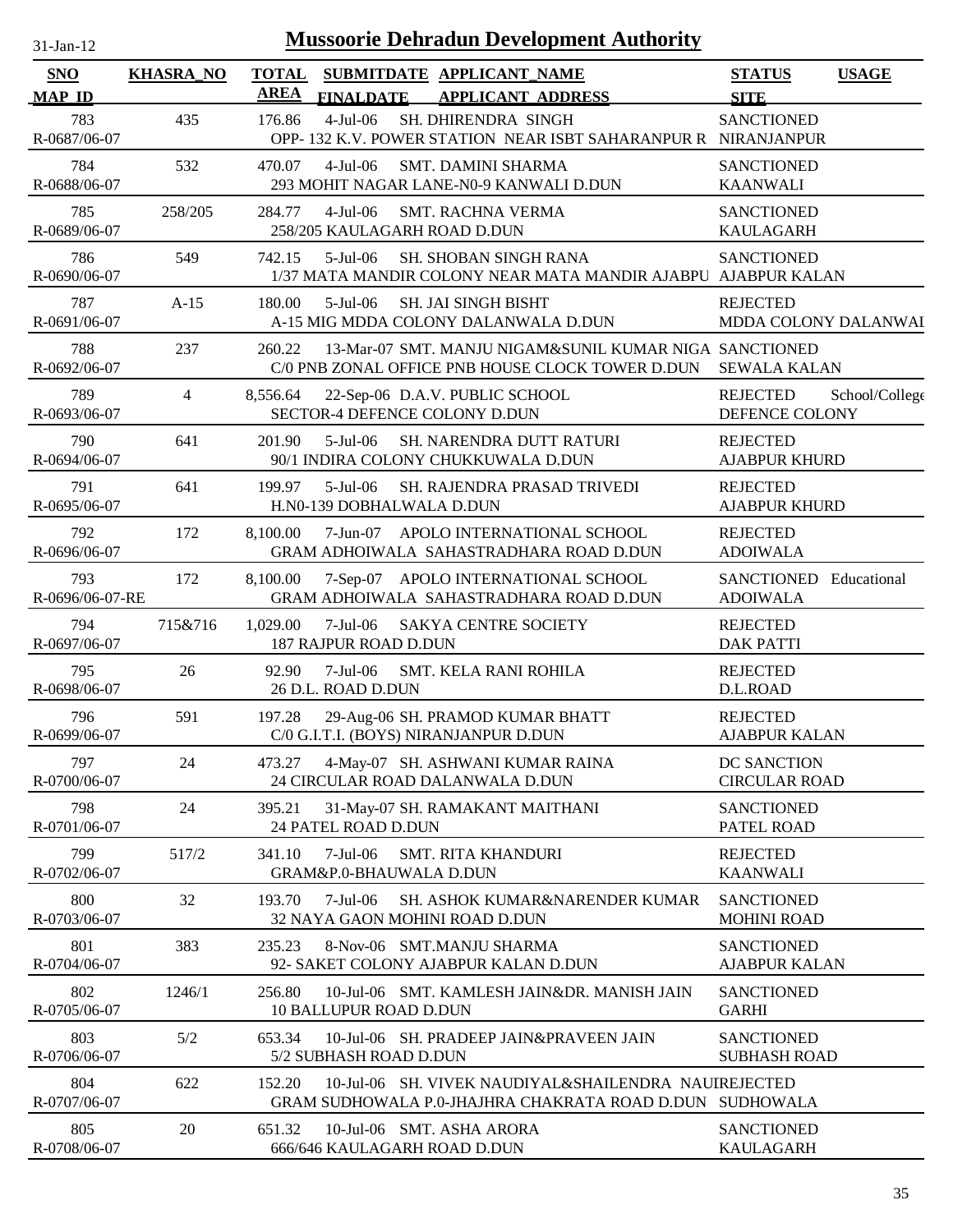| --Jan- |  |
|--------|--|

| SNO<br><b>MAP ID</b>   | <b>KHASRA_NO</b> | <b>TOTAL</b><br><b>AREA</b> | <b>FINALDATE</b>                  | SUBMITDATE APPLICANT_NAME<br><b>APPLICANT ADDRESS</b>                                      | <b>STATUS</b><br><b>SITE</b>                 | <b>USAGE</b> |
|------------------------|------------------|-----------------------------|-----------------------------------|--------------------------------------------------------------------------------------------|----------------------------------------------|--------------|
| 806<br>R-0709/06-07    | 10               | 446.40                      | D-122/3 SHASTRI NAGAR D.DUN       | 10-Jul-06 SMT. PREMA DEVI KURIYAL                                                          | <b>REJECTED</b><br><b>CHAK AJABPUR KHURD</b> |              |
| 807<br>R-0710/06-07    | 167/1            | 97.97                       |                                   | 10-Jul-06 SH. NARENDER KUMAR<br><b>GRAM PANDITWARI BHOOR GAON D.DUN</b>                    | <b>SANCTIONED</b><br><b>PANDITWARI</b>       |              |
| 808<br>R-0711/06-07    | 418              | 203.30                      |                                   | 10-Jul-06 SH. DHARAM PAL SINGH<br>B-11 NEW CANNAUGHT PLACE STAFF QTR. D.DUN                | <b>REJECTED</b><br><b>SEWALA KALAN</b>       |              |
| 809<br>R-0712/06-07    | 169              | 99.56                       | 175 LUNIA MOHALLA D.DUN           | 10-Jul-06 SH.SURENDER DORA &MANOJ DORA                                                     | <b>SANCTIONED</b><br><b>DHARMPUR</b>         |              |
| 810<br>R-0713/06-07    | 5/4              | 147.15                      | <b>63 MAYUR VIHAR D.DUN</b>       | 22-Jan-07 SH. PRAMOD KUMAR SRIVASTAVA&VINEE'SANCTIONED                                     | <b>ADOIWALA</b>                              |              |
| 811<br>R-0714/06-07    | 152/1            | 146.49                      |                                   | 10-Jul-06 SMT. REETA GUPTA<br>R/0 2911 27- GHAREKINARI BAZAR CHANDNI CHOWK DELH KAANWALI   | <b>REJECTED</b>                              |              |
| 812<br>R-0715/06-07    | 1351             | 290.79                      |                                   | 10-Jul-06 SH. KULDEEP SINGH LUTHRA<br>A-23 ASHOK ENCLAVE NIRANJANPUR D.DUN                 | <b>SANCTIONED</b><br><b>KAANWALI</b>         |              |
| 813<br>R-0716/06-07    | 117              | 159.55                      | 117 CHANDER NAGAR D.DUN           | 10-Jul-06 SH. WAZIR CHAND                                                                  | <b>SANCTIONED</b><br><b>CHANDER NAGAR</b>    |              |
| 814<br>R-0717/06-07    | 889              | 182.24                      | 384/289 CHANDER NAGAR D.DUN       | 10-Jul-06 SH. PREM SINGH ASWAL                                                             | <b>SANCTIONED</b><br><b>CHANDER NAGAR</b>    |              |
| 815<br>R-0718/06-07    | 1292             | 241.61                      |                                   | 10-Jul-06 SMT. SHEELA NIGAM<br>86 DEEP LOK BALLUPUR ROAD D.DUN                             | <b>SANCTIONED</b><br><b>GARHI</b>            |              |
| 816<br>R-0719/06-07    | 862              | 146.38                      | <b>86 REST CAMP D.DUN</b>         | 10-Jul-06 SH. GIRISH NAUTIYAL                                                              | <b>SANCTIONED</b><br><b>AJABPUR KALAN</b>    |              |
| 817<br>R-0720/06-07    | 62               | 2,751.28                    | FLAT N0-5 KANKHAL HARIDWAR        | 10-Jul-06 SH. VINAY SHARMA                                                                 | SANCTIONED Group Housing<br>DANDA NOORIWALA  |              |
| 818<br>R-0720/06-07-RE | 62               | 0.00                        | FLAT N0-5 KANKHAL HARIDWAR        | 31-Mar-09 SH. VINAY SHARMA                                                                 | SANCTIONED Group Housing<br>DANDA NOORIWALA  |              |
| 819<br>R-0721/06-07    | 364              | 2,622.93                    |                                   | 12-Jul-06 SH, MANWAR SINGH<br>H.N0-32/6 KISHANPUR P.0-RAJPUR D.DUN                         | <b>REJECTED</b><br><b>KISHANPUR</b>          |              |
| 820<br>R-0722/06-07    | 65               | 200.00                      |                                   | 12-Jul-06 SH. VIPIN VAISH<br>C/0 VAISH NURSING HOME 42- SEWAK ASHRAM ROAD D.DU ARVIND MARG | <b>SANCTIONED</b>                            |              |
| 821<br>R-0723/06-07    | 1510             | 251.54                      |                                   | 12-Jul-06 SH. P.K. SABHARWAL<br>H.N0-401 DRON PURI G.M.S.ROAD KANWALI D.DUN                | <b>SANCTIONED</b><br><b>KAANWALI</b>         |              |
| 822<br>R-0724/06-07    | 25&33            | 457.37                      |                                   | 12-Jul-06 SH. TAAZBAR SINGH BISHT<br>C/0 SH. ANIL BISHT BISHT P.C.0. 3-PRAGATI VIHAR D.DUN | <b>SANCTIONED</b><br><b>BADRIPUR</b>         |              |
| 823<br>R-0725/06-07    | 458              | 158.83                      |                                   | 12-Jul-06 SH, SANDEEP SINGHAL<br>C/0 ARORA ASSOCIATES A-6 JANPATH SHOPPING COMPLE          | <b>SANCTIONED</b><br><b>SEWALA KALAN</b>     |              |
| 824<br>R-0726/06-07    | 451              | 98.36                       | 12-Jul-06 SMT. MONA               | 144/1 KHURBHURA MOHALLA D.DUN                                                              | <b>SANCTIONED</b><br>KHURBURA MOHALLA        |              |
| 825<br>R-0727/06-07    | 152/1            | 106.64                      |                                   | 12-Jul-06 SMT. REETA GUPTA<br>H.NO-2911, 27 GHAREKINARI BAZAR CHANDANI CHOWK DE KAANWALI   | <b>REJECTED</b>                              |              |
| 826<br>R-0728/06-07    | 555              | 170.00                      | <b>GRAM&amp;P.0- RAIPUR D.DUN</b> | 12-Jul-06 LT.COL. DHIRENDRA SINGH GURANG                                                   | <b>SANCTIONED</b><br><b>MAJRA</b>            |              |
| 827<br>R-0729/06-07    | 204              | 372.42                      |                                   | 12-Jul-06 SMT. PADMA DEVI<br>C/0 ARANYA VIHAR HARIDWAR ROAD D.DUN                          | <b>SANCTIONED</b><br><b>AJABPUR KALAN</b>    |              |
| 828<br>R-0730/06-07    | 168&169          | 297.39                      |                                   | 12-Jul-06 SMT. SUJATA NIRMAL<br>ASHIMA VIHAR TURNER ROAD P.0- CLEMENT TOWN D.DU            | <b>SANCTIONED</b><br><b>SEWALA KHURD</b>     |              |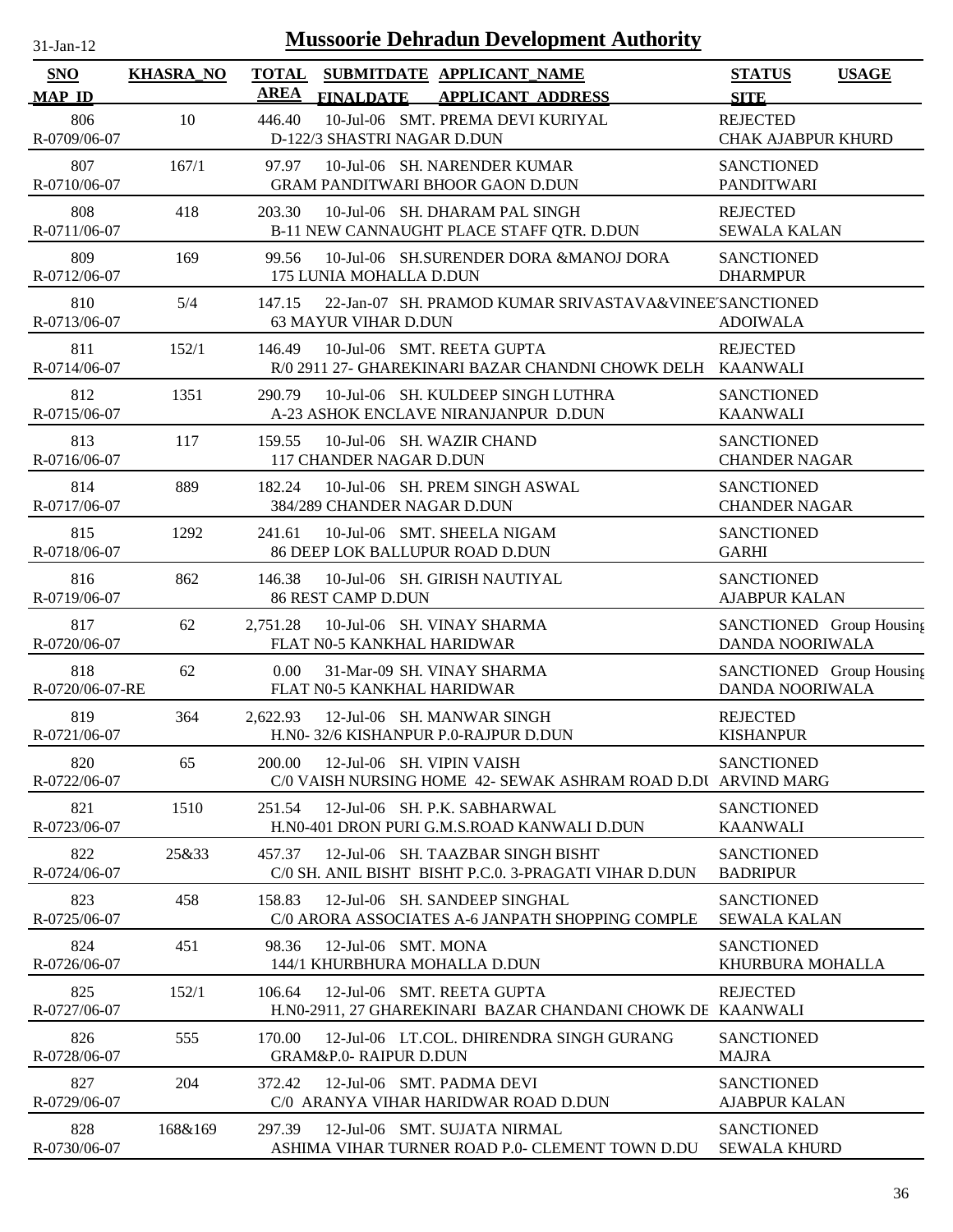| .1-Jan-1 |  |
|----------|--|
|          |  |

| <b>SNO</b>                           | <b>KHASRA_NO</b> | <b>TOTAL</b><br>AREA |                             | SUBMITDATE APPLICANT_NAME<br><b>APPLICANT ADDRESS</b>                                                    | <b>STATUS</b>                                            | <b>USAGE</b> |
|--------------------------------------|------------------|----------------------|-----------------------------|----------------------------------------------------------------------------------------------------------|----------------------------------------------------------|--------------|
| <b>MAP ID</b><br>829<br>R-0731/06-07 | 42               | 355.49               | <b>FINALDATE</b>            | 12-Jan-07 SH. UMED SINGH RANA<br>102-A MDDA COLONY TYAGI ROAD D.DUN                                      | <b>SITE</b><br><b>SANCTIONED</b><br><b>AJABPUR KHURD</b> |              |
| 830<br>R-0732/06-07                  | 172              | 137.93               |                             | 13-Jul-06 SH. NARENDRA KUMAR CHOWDHARY<br>50 BALBIR ROAD DALANWALA D.DUN                                 | <b>REJECTED</b><br><b>KISHANPUR</b>                      |              |
| 831<br>R-0733/06-07                  | 172              | 137.93               |                             | 13-Jul-06 SH. YOGENDRA KUMAR<br>14-A MDDA COLONY CHANDRA ROAD DALANWALA D.DU                             | <b>REJECTED</b><br><b>KISHANPUR</b>                      |              |
| 832<br>R-0734/06-07                  | 172              | 183.92               |                             | 13-Jul-06 SH. N.K. CHAUDHARY<br>50 BALBIR ROAD DALANWALA D.DUN                                           | <b>REJECTED</b><br><b>KISHANPUR</b>                      |              |
| 833<br>R-0735/06-07                  | 1                | 300.70               |                             | 13-Jul-06 SH. HARENDRA SINGH BISHT<br>C/0 1-VIDHAN SABHA ROAD P-0- DEFENCE COLONY D.DUN                  | <b>SANCTIONED</b><br><b>CHAKSHAH NAGAR</b>               |              |
| 834<br>R-0736/06-07                  | 1552/2           | 189.59               | 201 DRON PURI KANWALI D.DUN | 13-Jul-06 SH. SURENDRA TOMAR                                                                             | <b>SANCTIONED</b><br><b>KAANWALI</b>                     |              |
| 835<br>R-0737/06-07                  | 151              | 178.99               |                             | 13-Jul-06 SH. RAJANDER SINGH<br>C/0 SH. YASHPAL POLICE STATION NEHRU COLONY D.DU                         | <b>REJECTED</b><br><b>AJABPUR KALAN</b>                  |              |
| 836<br>R-0738/06-07                  | 84               | 353.18               |                             | 13-Jul-06 SMT. USHA JOSHI<br>C/0 ASHIYANA ASSOCIATES 27- ARAGHAR D.DUN                                   | <b>SANCTIONED</b><br><b>KANDOLI</b>                      |              |
| 837<br>R-0739/06-07                  | 221              | 80.00                |                             | 13-Jul-06 SH. SURESH KUMAR<br>189-II VASANT VIHAR PHASE-II D.DUN                                         | <b>REJECTED</b><br>HARBANSWALA (PART)                    |              |
| 838<br>R-0740/06-07                  | 1292             | 195.09               |                             | 13-Jul-06 SH. RAJEEV SONI<br>15 DEEP LOK BALLUPUR ROAD D.DUN                                             | <b>REJECTED</b><br><b>BALLUPUR</b>                       |              |
| 839<br>R-0741/06-07                  | $\overline{4}$   | 1.184.39             |                             | 13-Jul-06 SMT. SHAKUNTALA JAUHARI<br>4 RISPANA ROAD CEMENT ROAD D.DUN                                    | <b>SANCTIONED</b><br><b>RISHPANA ROAD</b>                |              |
| 840<br>R-0742/06-07                  | 322&551          | 260.22               | C/0 45 REST CAMP D.DUN      | 13-Jul-06 SARDAR GURPREET SINGH&INDERJEET SI SANCTIONED                                                  | <b>AJABPUR KALAN</b>                                     |              |
| 841<br>R-0743/06-07                  | 303              | 255.00               |                             | 29-Jul-06 SH, HARISH BHATIA<br>R/0 35/36 TAGORE VILLA CANNAUGHT PLACE D.DUN                              | <b>SANCTIONED</b><br><b>AAMWALA TARLA</b>                |              |
| 842<br>R-0744/06-07                  | 216              | 359.91               |                             | $14$ -Jul-06 SH, C.S. RAWAT<br>H.NO-11 LANE.NO-B KEWAL VIHAR D.DUN                                       | <b>REJECTED</b><br><b>ADOIWALA</b>                       |              |
| 843<br>R-0745/06-07                  | 867              | 208.47               |                             | 14-Jul-06 SH. SUNDER SINGH<br>H.N0-181 AJABPUR KALAN KUMAR GALI D.DUN                                    | <b>SANCTIONED</b><br><b>AJABPUR KALAN</b>                |              |
| 844<br>R-0746/06-07                  | 63               | 246.44               |                             | 5-Aug-06 SH. SUNDER LAL KOTHARI<br>C/0 KOTHARI VILLA MAIN HARIDWAR ROAD NEAR STREET                      | <b>REJECTED</b><br>AJABPUR KALAM (PART)                  |              |
| 845<br>R-0747/06-07                  | 383              | 200.61               | H.N0-148 CHUKKUWALA D.DUN   | 14-Jul-06 SH. SUBODH KUMAR GHILDIYAL                                                                     | <b>SANCTIONED</b><br><b>SINOLA</b>                       |              |
| 846<br>R-0748/06-07                  | 130              | 238.38               |                             | 18-Aug-06 SMT. LAJBIR KAUR<br>6- ASHOKA ENCLAVE NIRANJANPUR D.DUN                                        | <b>SANCTIONED</b><br><b>MAJRA</b>                        |              |
| 847<br>R-0749/06-07                  | 178/3            | 150.55               | 178/3 OLD DALANWALA D.DUN   | 14-Jul-06 SH. NARENDRA KUMAR DANG                                                                        | <b>REJECTED</b><br><b>OLD DALANWALA</b>                  |              |
| 848<br>R-0749/06-07-RE               | 178/3            | 150.55               | 178/3 OLD DALANWALA D.DUN   | 4-Mar-08 SH. NARENDRA KUMAR DANG                                                                         | SANCTIONED Home<br><b>OLD DALANWALA</b>                  |              |
| 849<br>R-0750/06-07                  | 5/10             | 292.60               | 5/10 RAJA ROAD D.DUN        | 14-Jul-06 SARDAR AJEET SINGH                                                                             | <b>SANCTIONED</b><br><b>RAJA ROAD</b>                    |              |
| 850<br>R-0751/06-07                  | 382              | 150.55               | A-190 NEHRU COLONY D.DUN    | 14-Jul-06 SMT. SUNITA VAID                                                                               | <b>REJECTED</b><br><b>AAMWALA TARLA</b>                  |              |
| 851<br>R-0752/06-07                  | 230              | 223.04               |                             | 14-Jul-06 SH. LALIT MOHAN KOTHARI&BEENA KOTHSANCTIONED<br>C/0 50 PRAKASH VIHAR LANE-N0-4 DHARAMPUR D.DUN | <b>AJABPUR KALAN</b>                                     |              |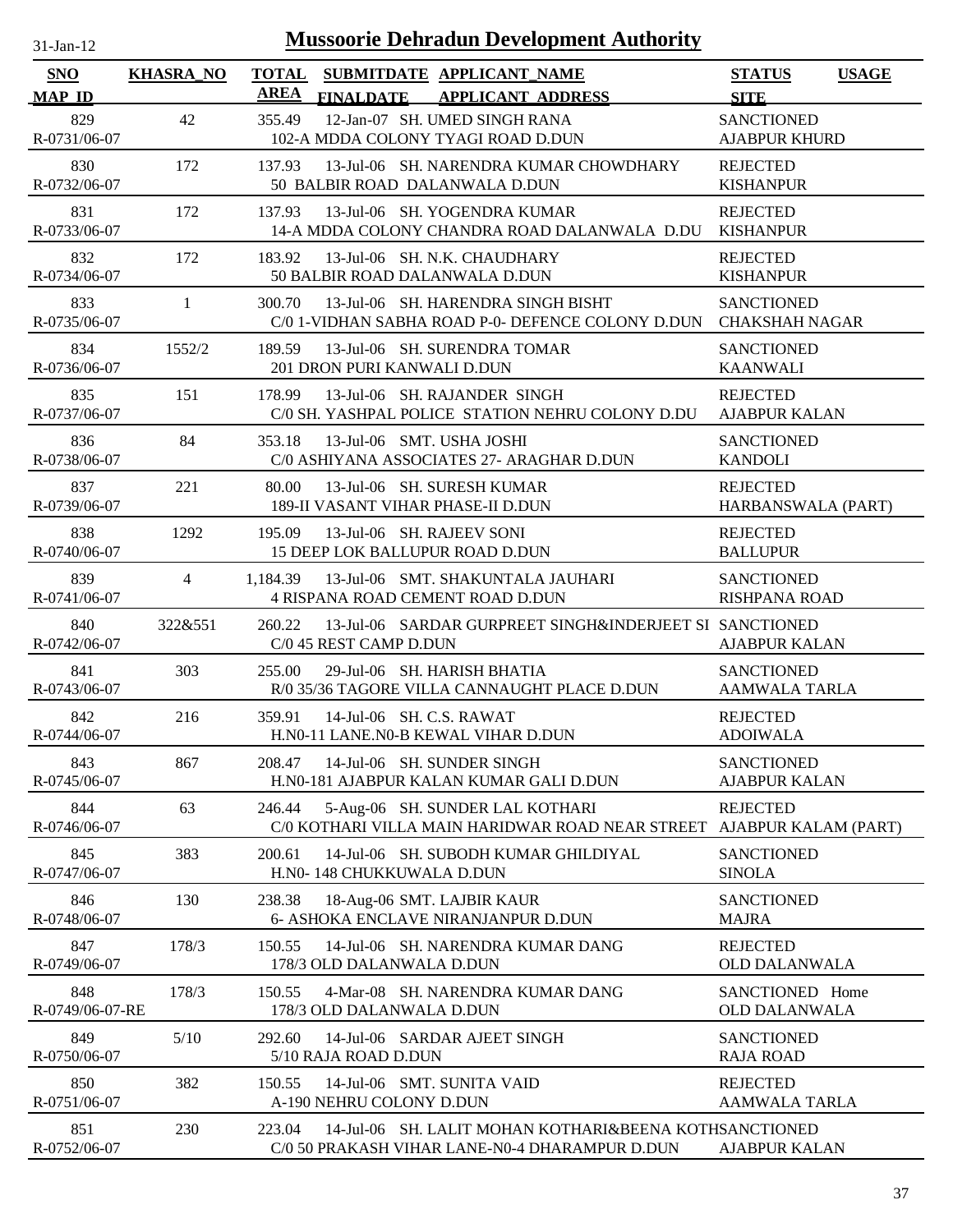| -Jan- |  |
|-------|--|
|       |  |

| <b>SNO</b><br><b>MAP ID</b> | <b>KHASRA_NO</b> | <b>TOTAL</b><br><b>AREA</b> | <b>FINALDATE</b>              | SUBMITDATE APPLICANT_NAME<br><b>APPLICANT ADDRESS</b>                                                        | <b>STATUS</b><br><b>SITE</b>                    | <b>USAGE</b>             |
|-----------------------------|------------------|-----------------------------|-------------------------------|--------------------------------------------------------------------------------------------------------------|-------------------------------------------------|--------------------------|
| 852<br>R-0753/06-07         | 66&68&69         | 6,285.00                    |                               | 14-Jul-06 SH. ARUN SINGHAL&OTHERS<br>R/0 33 VASANT VIHAR ENCLAVE D.DUN                                       | DANDA NOORIWALA                                 | SANCTIONED Group Housing |
| 853<br>R-0754/06-07         | 31               | 187.10                      |                               | 14-Jul-06 SH. TAMRA DHWAJ&KAMLESH KUMAR<br>H.N0- D-7 CSWCRTI COLONY 218 KAULAGARH ROAD D.DU TEG BAHADUR ROAD | <b>SANCTIONED</b>                               |                          |
| 854<br>R-0755/06-07         | 203&824          | 17,000.00                   |                               | 14-Jul-06 DOOR DARSHAN&AKASHVANI KENDRA P<br>C/0 DOOR DARSHAN KENDRA TAPOWAN MARG RAIPUR D.                  | <b>AJABPUR KALAN</b>                            |                          |
| 855<br>R-0756/06-07         | 79               | 282.87                      |                               | 15-Jul-06 SH. A.R.P.S. SAJWAN&SMT.HEMWANTI SAJ\SANCTIONED<br>GRAM AJABPUR DANDA P.0- NEHRU GRAM HARIDWAR RO  | <b>SHAH NAGAR</b>                               |                          |
| 856<br>R-0757/06-07         | 768              | 194.25                      |                               | 15-Jul-06 SH. ATUL KUMAR AGGARWAL<br>768- RAJENDRA NAGAR STREET N0-4 D.DUN                                   | <b>SANCTIONED</b><br><b>CHAI BAGH KAULAGARH</b> |                          |
| 857<br>R-0758/06-07         | 213              | 181.36                      | 213-E TYAGI ROAD D.DUN        | 4-Jun-07 SMT.HAMIDA KHATOON                                                                                  | <b>SANCTIONED</b><br><b>TYAGI ROAD</b>          |                          |
| 858<br>R-0759/06-07         | 74/58            | 148.64                      | 76-D CHANDER NAGAR D.DUN      | 28-Apr-07 SH. SUMAT PRASAD BHATIA                                                                            | <b>SANCTIONED</b><br><b>CHANDER NAGAR</b>       |                          |
| 859<br>R-0760/06-07         | 46               | 157.93                      | 11-D RACE COURSE D.DUN.       | 15-Jul-06 SH.GURCHARAN SINGH KAKKAR&BALJEE SANCTIONED                                                        | <b>SUBHASH ROAD</b>                             |                          |
| 860<br>R-0761/06-07         | 1154             | 135.63                      |                               | 15-Jul-06 SMT. AMITA MANCHANDA&MEHAK MANCISANCTIONED<br>H.N0-13/4 ASHIRWAD ENCLAVE KANWALI D.DUN             | <b>KAANWALI</b>                                 |                          |
| 861<br>R-0762/06-07         | 72               | 292.75                      |                               | 15-Jul-06 SMT. DAMYANTI PANDEY<br>C/0 SH. L.D BHATT GRAM DANDA HARIDWAR ROAD P.0.-N                          | <b>SANCTIONED</b><br><b>AJABPUR KALAN</b>       |                          |
| 862<br>R-0763/06-07         | 58               | 225.75                      | 58 ANSARI MARG D.DUN          | 15-Jul-06 SMT. VIDHYA WATI                                                                                   | <b>SANCTIONED</b><br><b>ANSARI MARG</b>         |                          |
| 863<br>R-0764/06-07         | 85/2             | 161.30                      |                               | 15-Jul-06 SMT. SEEMA GUPTA<br>54 MIG.FLATS KEDAR PURAM D.DUN                                                 | <b>REJECTED</b><br><b>SEWALA KALAN</b>          |                          |
| 864<br>R-0765/06-07         | 15               | 271.00                      |                               | 15-Jul-06 SH. BIJENDRA SINGH ASWAL<br>H.N0- 154 MANDIR LANE BALLUPUR D.DUN                                   | <b>SANCTIONED</b><br><b>KAULAGARH</b>           |                          |
| 865<br>R-0766/06-07         | 464&200          | 131.82                      |                               | 17-Jul-06 SH. DEVENDRA PRASAD<br>C/0 DANDA PANI NIWAS GRAM KAULAGARH D.DUN                                   | <b>SANCTIONED</b><br><b>KAULAGARH</b>           |                          |
| 866<br>R-0767/06-07         | 657              | 133.88                      | <b>F-35 RACE COURSE D.DUN</b> | 17-Jul-06 SH. OM PRAKASH                                                                                     | <b>REJECTED</b><br><b>DEHRA KHAS</b>            |                          |
| 867<br>R-0768/06-07         | 24&18            | 320.60                      | <b>24 BALLUPUR ROAD D.DUN</b> | 25-Nov-06 SH. ANIL MOHAN DABRAL                                                                              | <b>SANCTIONED</b><br><b>KAANWALI</b>            |                          |
| 868<br>R-0769/06-07         | 176              | 723.64                      |                               | 18-Jan-07 LT.COL. CHARAN DUTT PANT<br>220 GOVIND SADAN PANDITWARI PHASE-II D.DUN                             | <b>SANCTIONED</b><br><b>PANDITWARI</b>          |                          |
| 869<br>R-0770/06-07         | 35               | 818.22                      |                               | 17-Jul-06 SH. MAHESH ANAND<br>C/0 ANIL KUMAR 99/93 DHARAMPUR D.DUN                                           | <b>SANCTIONED</b><br><b>SUBHASH ROAD</b>        |                          |
| 870<br>R-0771/06-07         | 169&171          | 110.48                      | <b>G-36 RACE COURSE D.DUN</b> | 17-Jul-06 SH. INDERJEET SINGH                                                                                | <b>SANCTIONED</b><br><b>NIRANJANPUR</b>         |                          |
| 871<br>R-0772/06-07         | 169              | 111.48                      | <b>45 REST CAMP D.DUN</b>     | 17-Jul-06 SH. GURPREET SINGH                                                                                 | <b>SANCTIONED</b><br><b>NIRANJANPUR</b>         |                          |
| 872<br>R-0773/06-07         | 747              | 167.29                      |                               | 17-Jul-06 SH, SANJEEV SHARMA<br>NEAR MANAV KENDRA SUBHASH NAGAR D.DUN                                        | <b>SANCTIONED</b><br><b>BHARUWALA GRANT</b>     |                          |
| 873<br>R-0774/06-07         | 48               | 160.48                      |                               | 17-Jul-06 SH. GURBACHAN SINGH<br>P/11/34 YAMUNA COLONY D.DUN                                                 | <b>SANCTIONED</b><br><b>GOVIND GARH</b>         |                          |
| 874<br>R-0775/06-07         | 31/11            | 123.95                      | 12 OLD SURVEY ROAD D.DUN      | 17-Oct-06 SMT. SURESH PUNDIR                                                                                 | <b>SANCTIONED</b><br><b>SUBHASH ROAD</b>        |                          |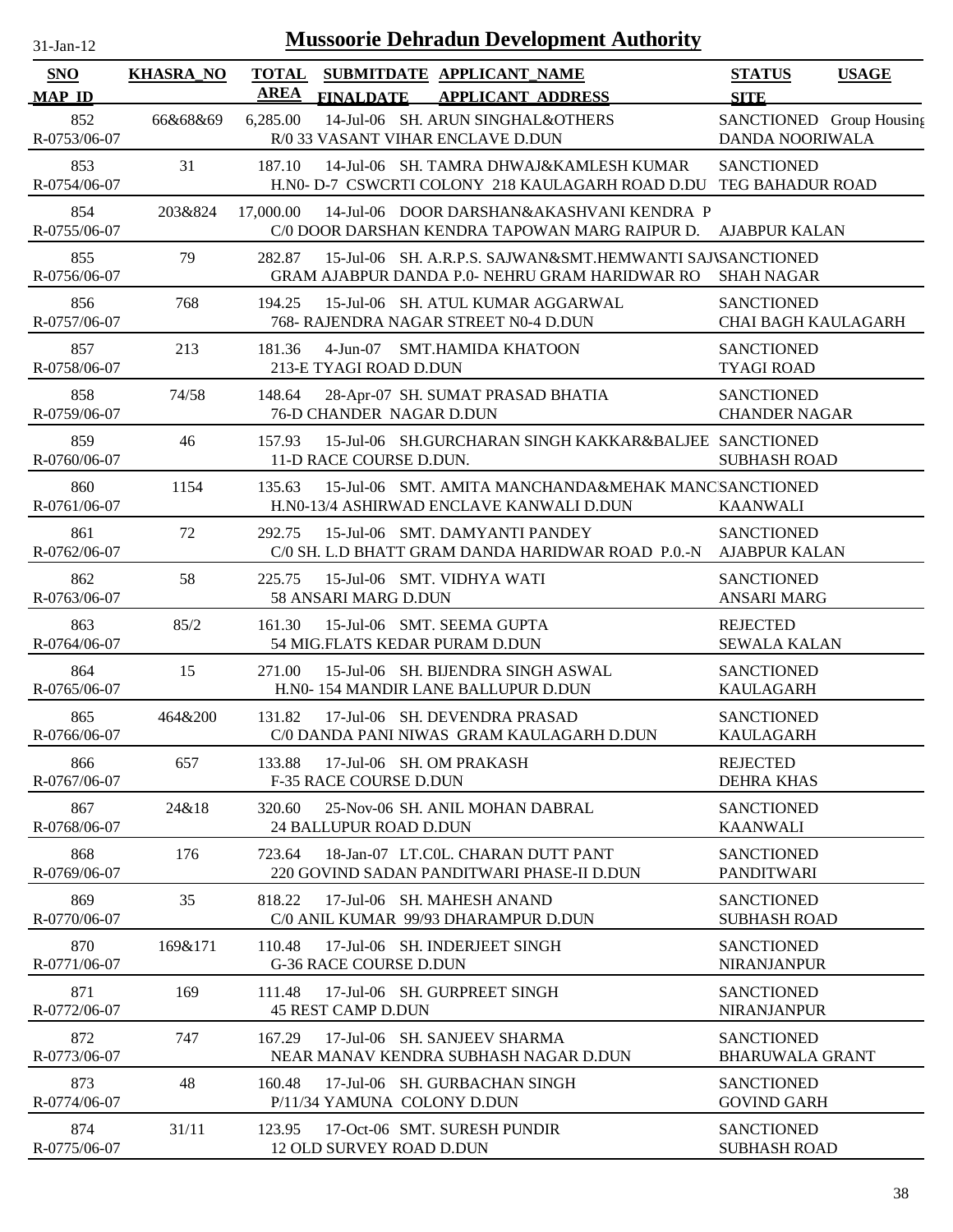| $31-Ian-12$                 |                  | <b>Mussoorie Dehradun Development Authority</b>                                                            |                                              |
|-----------------------------|------------------|------------------------------------------------------------------------------------------------------------|----------------------------------------------|
| <b>SNO</b><br><b>MAP ID</b> | <b>KHASRA_NO</b> | <b>TOTAL</b><br>SUBMITDATE APPLICANT NAME<br><b>AREA</b><br><b>FINALDATE</b><br><b>APPLICANT ADDRESS</b>   | <b>STATUS</b><br><b>USAGE</b><br><b>SITE</b> |
| 875<br>R-0776/06-07         | 544              | 19-Sep-06 SMT. GIRIJA SHARMA&LALIT KUMAR<br>184.15<br>D-6 RACE COURSE OFFICERS COLONY D.DUN                | <b>SANCTIONED</b><br><b>AJABPUR KALAN</b>    |
| 876<br>R-0777/06-07         | 32               | 212.08<br>18-Jul-06 SH. SURENDER KUMAR<br>111/1 CHAKRATA ROAD D.DUN                                        | <b>SANCTIONED</b><br>E.C.ROAD                |
| 877<br>R-0778/06-07         | 307&308          | 944.70<br>18-Jul-06 SH. SHASHANK SHEKHAR SHARMA<br>2-A SEWAK ASHRAM ROAD D.DUN                             | <b>REJECTED</b><br><b>SINOLA</b>             |
| 878<br>R-0779/06-07         | 134/126/2A       | 166.01<br>18-Jul-06 SH. BRIJ BALA ANAND<br>134/124/2A GOVIND GARH D.DUN                                    | <b>SANCTIONED</b><br><b>GOVIND GARH</b>      |
| 879<br>R-0780/06-07         | $14-A$           | 18-Jul-06 MISS. PRAVEEN JAHN<br>323.80<br>1/5 MUSLIM COLONY D.DUN                                          | <b>REJECTED</b><br><b>MAAN SINGH WALA</b>    |
| 880<br>R-0781/06-07         | 175/158          | 75.82<br>18-Jul-06 SMT. RAMESHWARI DEVI&NEENA DEVI<br>4/3 MOHINI ROAD D.DUN                                | <b>REJECTED</b><br>PALTAN BAZAR              |
| 881<br>R-0782/06-07         | 1365             | 18-Jul-06 SH. HARMEET SINGH&HARMINDER SINGH SANCTIONED<br>164.19<br><b>D-81 RACE COURSE D.DUN</b>          | <b>KAANWALI</b>                              |
| 882<br>R-0783/06-07         | 52               | 3-Oct-06 DR. SACHIN SURI<br>161.82<br>16 NEW ROAD D.DUN                                                    | <b>SANCTIONED</b><br><b>SUBHASH ROAD</b>     |
| 883<br>R-0784/06-07         | $S-4/B-124$      | 380.43<br>18-Jul-06 COL. A.S. RAWAT<br>31/1 ANAND KUNJ DHARAMPUR D.DUN                                     | <b>SANCTIONED</b><br><b>SHAH NAGAR</b>       |
| 884<br>R-0785/06-07         | 81/1             | 289.69<br>18-Jul-06 SMT. GURJEET KAUR<br>47/1 KRISHAN NAGAR D.DUN                                          | <b>SANCTIONED</b><br><b>NIRANJANPUR</b>      |
| 885<br>R-0786/06-07         | 339              | 522.71<br>19-Jul-06 SH.ASHUTOSH KUMAR TRIPATHI&SADHAN REJECTED<br>83- CANNING ROAD F.R.I. COLONY D.DUN     | <b>DHORAN KHAS</b>                           |
| 886<br>R-0787/06-07         | 487              | 2-Sep-06 SH. RAJENDRA SINGH CHHETTRI<br>417.95<br>14 KISHANPUR RAJPUR ROAD D.DUN                           | <b>SANCTIONED</b><br><b>KAANWALI</b>         |
| 887<br>R-0788/06-07         | 299              | 19-Jul-06 BHARTI TELEVENTURE LTD.<br>100.10<br>D-185-C OKHLA INDUSTRIAL AREA PHASE-1 NEW DELHI-20 KAANWALI | <b>REJECTED</b>                              |
| 888<br>R-0789/06-07         | 36&65            | 416.36<br>19-Jul-06 SH. VIPIN KUMAR GUPTA & KAPIL KUMAR (REJECTED<br>48/2 JHANDHA BAZAR D.DUN              | <b>AAMWALA TARLA</b>                         |
| 889<br>R-0790/06-07         | 80/2&80/1        | 19-Jul-06 SH. RANDHIR SINGH<br>1,041.29<br>176/6 VASANT VIHAR D.DUN                                        | <b>REJECTED</b><br><b>BAJAWALA (PART)</b>    |
| 890<br>R-0790/06-07-RE      | 80/2&80/1        | 775.79<br>18-Jul-07 SH. RANDHIR SINGH<br>176/6 VASANT VIHAR D.DUN                                          | SANCTIONED Home<br><b>BAJAWALA (PART)</b>    |
| 891<br>R-0791/06-07         | 38/5             | SH. ASHISH KUMAR JAIN&KAILASH CHAND REJECTED<br>434.47<br>$3-Oct-06$<br>38/5&91 TILAK ROAD D.DUN           | <b>TILAK ROAD</b>                            |
| 892<br>R-0792/06-07         | 827              | 355.22<br>19-Jul-06 SH. ARUN MALHOTRA&OTHERS<br>92/1 BALBIR ROAD DALANWALA D.DUN                           | <b>SANCTIONED</b><br><b>TARLA NAGAL</b>      |
| 893<br>R-0793/06-07         | 458              | 261.39<br>19-Jul-06 SH. MAHESH KUMAR<br>WING-N0-3/2/7 PREM NAGAR D.DUN                                     | <b>SANCTIONED</b><br><b>KAANWALI</b>         |
| 894<br>R-0794/06-07         | 129              | 222.70<br>20-Jul-06 SH. DEVENDRA KUMAR & ARUN KUMAR<br>C/0 66-PANDITWARI P.0- PREM NAGAR D.DUN             | <b>SANCTIONED</b><br><b>PANDITWARI</b>       |
| 895<br>R-0795/06-07         | 42               | 399.71<br>20-Jul-06 SH, G.S. TRIVEDI<br>72&42 INDER ROAD DALANWALA D.DUN                                   | <b>SANCTIONED</b><br><b>INDER ROAD</b>       |
| 896<br>R-0796/06-07         | 85/4             | 181.22<br>20-Jul-06 SH. LALIT MOHAN SAKLANI<br>39 DHARTAWALA PANDITWARI D.DUN                              | <b>SANCTIONED</b><br>DHARTAWALA MAFI         |
| 897<br>R-0797/06-07         | 245/3            | 202.30<br>20-Jul-06 SMT. NEELAM KUKREJA<br>C/0 L.C GREEN VALLY 245/1 VIJAY PARK EXTENSION D.DU             | <b>SANCTIONED</b><br><b>KAANWALI</b>         |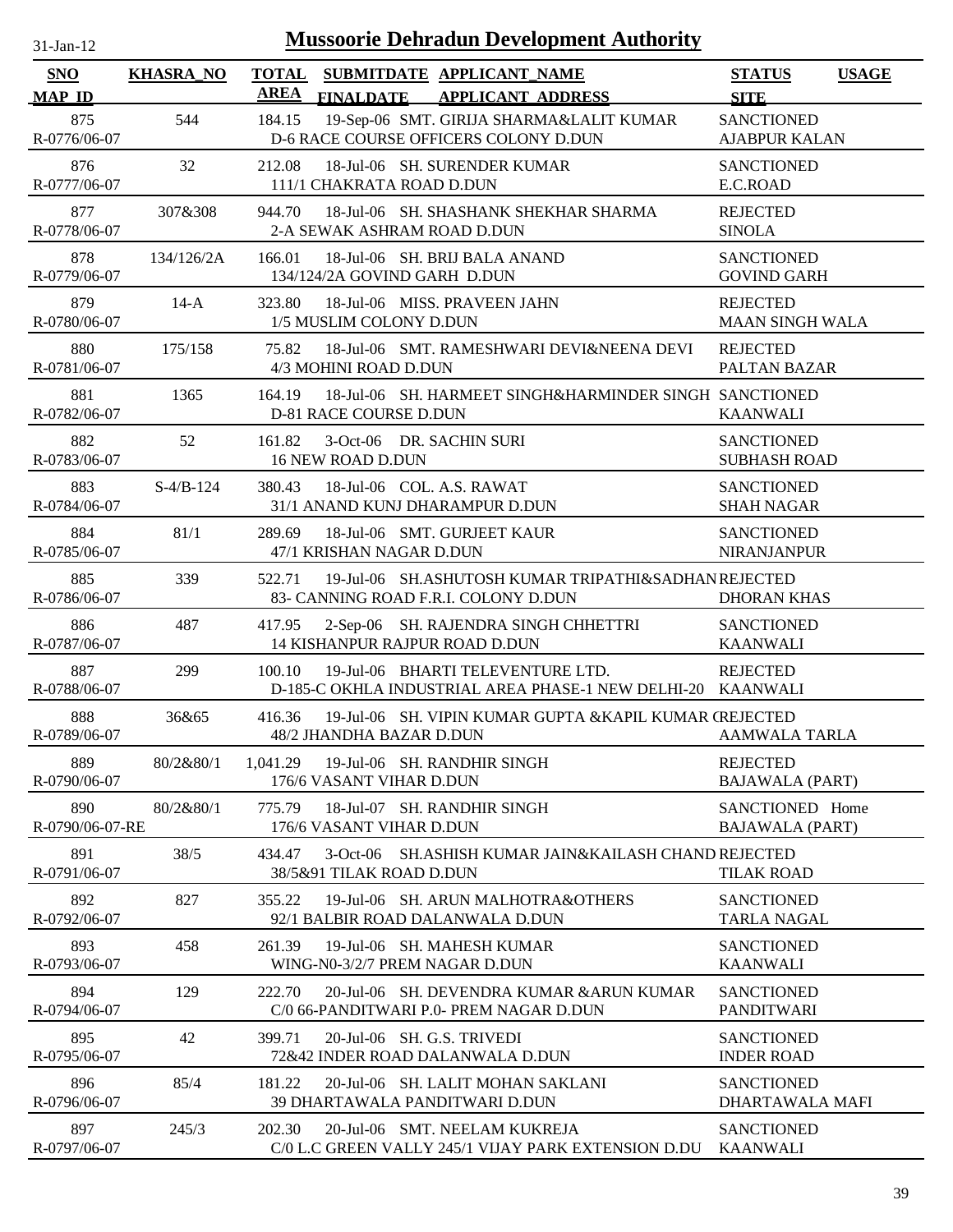| $31$ -Jan-12                |                     |                             | <b>Mussoorie Dehradun Development Authority</b>                                                        |                                              |
|-----------------------------|---------------------|-----------------------------|--------------------------------------------------------------------------------------------------------|----------------------------------------------|
| <b>SNO</b><br><b>MAP ID</b> | <b>KHASRA NO</b>    | <b>TOTAL</b><br><b>AREA</b> | SUBMITDATE APPLICANT_NAME<br><b>APPLICANT ADDRESS</b><br><b>FINALDATE</b>                              | <b>STATUS</b><br><b>USAGE</b><br><b>SITE</b> |
| 898<br>R-0798/06-07         | 2292/3              | 116.69                      | 20-Jul-06 SH. SITA LAL<br>C/0 SH. P.K. AGGARWAL H.N0-144 LANE-N0-13 TURNER ROA ARCADIA GRANT           | <b>REJECTED</b>                              |
| 899<br>R-0799/06-07         | 745                 | 349.07                      | 20-Jul-06 SH. R.P. SAXENA<br>745 SUNDER VIHAR D.DUN                                                    | <b>SANCTIONED</b><br><b>GARHI</b>            |
| 900<br>R-0800/06-07         | 363                 | 174.25                      | 20-Jul-06 SH, SOMPAL SINGH<br>C-6/4 DEAL COLONY RAIPUR ROAD D.DUN                                      | <b>SANCTIONED</b><br>AAMWALA TARLA           |
| 901<br>R-0801/06-07         | 216                 | 96.28                       | 21-Jul-06 SH. DHARAM RAJ THAPA<br>GRAM HARBANSWALA MEHUWALA MAFFI D.DUN                                | <b>REJECTED</b><br>HARBANSWALA (PART)        |
| 902<br>R-0802/06-07         | 158&159             | 204.38                      | 21-Jul-06 SMT. SANGEETA<br>13/4 ASHIRWAD ENCLAVE KANWALI D.DUN                                         | <b>SANCTIONED</b><br>NIRANJANPUR             |
| 903<br>R-0803/06-07         | 76                  | 299.13                      | 21-Jul-06 SH.RAJPAL SINGH&NEELAM CHAUHAN<br>C/0 KAMBOJ ASSOCIATES SHANTI VIHAR CHOWK RAIPUR R          | <b>SANCTIONED</b><br>KANDOLI                 |
| 904<br>R-0804/06-07         | 1/3                 | 210.50                      | 21-Jul-06 SH. VIJAY KUMAR&OTHERS<br>1/3 INDER ROAD DALANWALA D.DUN                                     | <b>SANCTIONED</b><br><b>INDER ROAD</b>       |
| 905<br>R-0805/06-07         | 53&194              | 355.02                      | 21-Jul-06 SH. SHIV KUMAR SHARMA<br>C/0 VIVEKANAND SCHOOL GRAM JOGIWALA D.DUN                           | <b>REJECTED</b><br><b>HARIPUR</b>            |
| 906<br>R-0806/06-07         | 16/1&33/17          | 427.79                      | 21-Jul-06 SH. ANIL KUMAR GOEL<br>33/17 CIRCULAR ROAD & 16/1 PRITAM ROAD D.DUN                          | <b>REJECTED</b><br>PRITAM ROAD               |
| 907<br>R-0807/06-07         | 162/2               | 221.16                      | 21-Jul-06 SMT. HEMANTI DEVI MENGWAL<br>W/0 SH. PUSHKAR SINGH MANDAKINI VIHAR SHASTRADHA KARANPUR KHAS  | <b>REJECTED</b>                              |
| 908<br>R-0808/06-07         | $70-A$              | 182.83                      | 30-Aug-06 SH. MUKESH KUMAR<br>18/1 MOHINI ROAD D.DUN                                                   | <b>SANCTIONED</b><br><b>RAJ PUR ROAD</b>     |
| 909<br>R-0809/06-07         | 217&85/1            | 163.88                      | 22-Jul-06 SMT. ALKA JAIN<br>96 VIJAY PARK KANWALI D.DUN                                                | <b>SANCTIONED</b><br>NIRANJANPUR             |
| 910<br>R-0810/06-07         | 217&85/1            | 152.25                      | 22-Jul-06 SH. SANJAY JAIN<br>96 VIJAY PARK KANWALI D.DUN                                               | <b>SANCTIONED</b><br>NIRANJANPUR             |
| 911<br>R-0811/06-07         | 120&119             | 217.50                      | 22-Jul-06 SH. MANISH GOSWAMI&SMT SUSHMA GOS'SANCTIONED<br>C/0 SMT SHANTI DEVI P.0- BRAHAMAN WALA D.DUN | <b>BARHAMAN WALA</b>                         |
| 912<br>R-0812/06-07         | 229/403             | 338.62                      | 22-Jul-06 SMT. USHA BADONI<br>R/O, 109, TAGOR VILLA D.DUN                                              | <b>SANCTIONED</b><br><b>RAJPUR ROAD</b>      |
| 913<br>R-0813/06-07         | 1841                | 160.00                      | 22-Jul-06 SH. JAGMEET SINGH CHANDOK<br>88, GOBIND NAGAR RACE COURSE D.DUN                              | <b>REJECTED</b><br><b>AJABPUR KALAN</b>      |
| 914<br>R-0814/06-07         | 7/4, 11/8           | 221.00                      | 22-Jul-06 SH. DEEPAK GUPTA<br>H.NO. 4/3, BHANDARI BAGH D.DUN                                           | <b>SANCTIONED</b><br><b>BHANDARI BAGH</b>    |
| 915<br>R-0815/06-07         | 311                 | 187.73                      | 22-Jul-06 SH. RAJESH SHARMA<br>DEFFENCE COLONY VILL. KADARPUR D.DUN                                    | <b>REJECTED</b><br><b>KEDARPURAM</b>         |
| 916<br>R-0816/06-07         | $\overline{4}$      | 325.28                      | 14-Sep-06 SMT. KUSUM SINGAL<br>199/2, RAJPUR ROAD D.DUN                                                | <b>SANCTIONED</b><br>NEW CANT ROAD           |
| 917<br>R-0817/06-07         | 314                 | 234.85                      | 25-Jul-06 SH. NATTHI LAL NOUDIYAL<br>220 MANDIR LANE BALLUPUR CHAKRATA ROAD D.DUN                      | <b>SANCTIONED</b><br><b>KAULAGARH</b>        |
| 918<br>R-0818/06-07         | 117/2               | 261.52                      | 25-Jul-06 SH. GURCHARAN SINGH SEHGAL<br>99/3-9 SATYA VIHAR VIJAY PARK KANWALI D.DUN                    | <b>SANCTIONED</b><br><b>KAANWALI</b>         |
| 919<br>R-0819/06-07         | 102/2/145&106/<br>2 | 195.06                      | 25-Jul-06 SH. BALDEV RAJ SHARMA<br>106/2 D.L. ROAD D.DUN                                               | <b>SANCTIONED</b><br>D.L.ROAD                |
| 920<br>R-0820/06-07         | 125&128             | 214.23                      | 10-Aug-06 SMT. SAMIKSHA&RAJESH KUMAR<br>NEAR G.G.I.C GOVIND VIHAR KAULAGARH D.DUN                      | <b>REJECTED</b><br><b>KAULAGARH</b>          |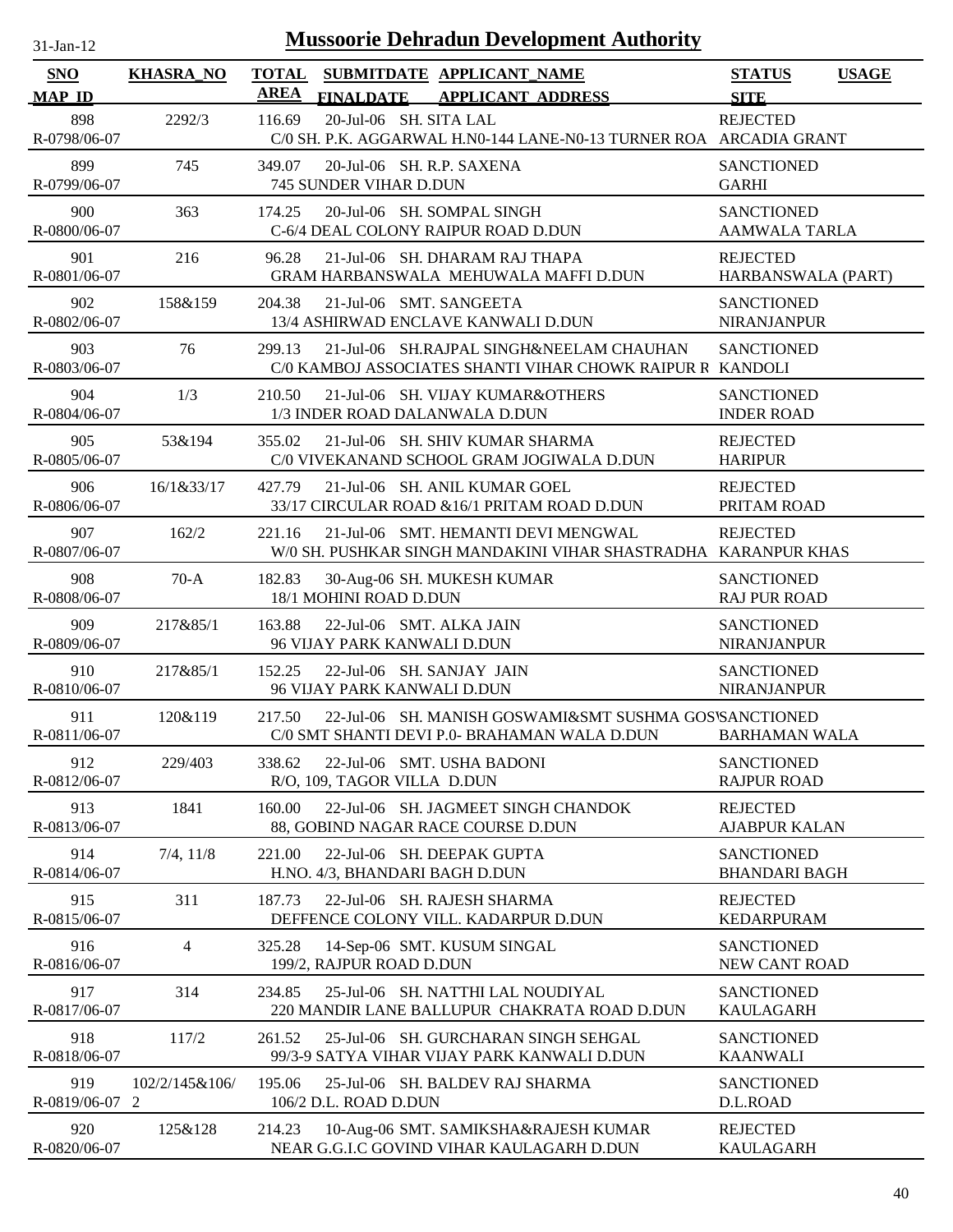| $31-Jan-12$                          |                  |                             |                             | <b>Mussoorie Dehradun Development Authority</b>                                                                                  |                                            |              |
|--------------------------------------|------------------|-----------------------------|-----------------------------|----------------------------------------------------------------------------------------------------------------------------------|--------------------------------------------|--------------|
| <b>SNO</b>                           | <b>KHASRA_NO</b> | <b>TOTAL</b><br><b>AREA</b> |                             | SUBMITDATE APPLICANT_NAME                                                                                                        | <b>STATUS</b>                              | <b>USAGE</b> |
| <b>MAP ID</b><br>921<br>R-0821/06-07 | 189/170          | 365.05                      | <b>FINALDATE</b>            | <b>APPLICANT ADDRESS</b><br>25-Jul-06 SH. MOTI LAL KAPOOR&VIDYAWATI KAPOREJECTED<br>NEW-N0-189/170&OLD-N0-68 CHAKRATA ROAD D.DUN | <b>SITE</b><br><b>CHAKRATA ROAD</b>        |              |
| 922<br>R-0822/06-07                  | 701              | 246.34                      |                             | 25-Jul-06 SMT. UMA SINGH<br>H.N0-39/1-1 VASHU STATE CANAL ROAD JAKHAN D.DUN                                                      | <b>SANCTIONED</b><br><b>JAKHAN</b>         |              |
| 923<br>R-0823/06-07                  | 572              | 177.34                      |                             | 26-Jul-06 SH. BANSHIDHAR PUROHIT&BASANTI DEV REJECTED<br>C/0 SH.NAWAL KISHORE KHANTWAL GURUDWARA COLON BHARWALA GRANT            |                                            |              |
| 924<br>R-0824/06-07                  | 66/1             | 70.16                       | 52/3 D.L. ROAD D.DUN        | 26-Jul-06 SH. JOGINDER KISHORE ANAND&KIRAN ANSANCTIONED                                                                          | <b>NALAPANI ROAD</b>                       |              |
| 925<br>R-0825/06-07                  | 8                | 242.98                      |                             | 26-Jul-06 SMT. SUDHA GUPTA<br>264 SUBHASH NAGAR CLEMENT TOWN D.DUN                                                               | <b>SANCTIONED</b><br><b>SEWALA KHURD</b>   |              |
| 926<br>R-0826/06-07                  | 46/2             | 169.84                      |                             | 29-Aug-06 SH. SALAK CHAND SHARMA&DIN DAYAL SANCTIONED<br>28/1 IDGAH PRAKASH NAGAR D.DUN                                          | CHUKKHUWALA MAICHAK                        |              |
| 927<br>R-0827/06-07                  | 429/2            | 409.77                      |                             | 26-Jul-06 SMT. KAMLESH RANI<br>201 PATEL NAGAR SHAHRANPUR ROAD D.DUN                                                             | <b>SANCTIONED</b><br>NIRANJANPUR           |              |
| 928<br>R-0828/06-07                  | 989/2            | 200.00                      |                             | 26-Jul-06 SH. DEVENDRA KUMAR JOSHI&OM PRAKASSANCTIONED<br>47/1 VIVEK VIHAR BALLUPUR D.DUN                                        | <b>KAANWALI</b>                            |              |
| 929<br>R-0829/06-07                  | 4/2              | 262.75                      |                             | 26-Jul-06 SH. RAJ KUMAR ANAND<br>4/2 EAST REST CAMP SUBHASH PARK D.DUN                                                           | <b>SANCTIONED</b><br><b>REST CAMP</b>      |              |
| 930<br>R-0830/06-07                  | 427              | 260.59                      | 68/2 TYAGI ROAD D.DUN       | 26-Jul-06 SH. SUMIT SEHGAL&RAMIT SEHGAL                                                                                          | <b>SANCTIONED</b><br><b>DEHRA KHAS</b>     |              |
| 931<br>R-0831/06-07                  | 189&349          | 185.87                      |                             | 26-Jul-06 SH. VARUN MOHAN MEHTA<br>D-15 KEWAL VIHAR ADHOIWALA D.DUN                                                              | <b>SANCTIONED</b><br><b>ADOIWALA</b>       |              |
| 932<br>R-0832/06-07                  | 1188             | 307.62                      |                             | 26-Jul-06 SH. DIVASPATI JAMLOKI<br>H.N0-147 PHASE-1 ENGINEERS ENCLAVE G.M.S ROAD KANW KAANWALI                                   | <b>SANCTIONED</b>                          |              |
| 933<br>R-0833/06-07                  | 91/91&80         | 340.49                      |                             | 26-Jul-06 SH. T.S. RAWAT&PUSHPA RAWAT<br>80&91 SEWAK ASHRAM ROAD D.DUN                                                           | <b>SANCTIONED</b><br>SEWAK ASHRAM ROAD     |              |
| 934<br>R-0834/06-07                  | 358&918          | 243.59                      |                             | 11-Sep-06 SMT. ARCHNA TANDAN<br>H.N0-35 SEWAK ASHRAM ROAD D.DUN                                                                  | <b>SANCTIONED</b><br><b>AAMWALA TARLA</b>  |              |
| 935<br>R-0835/06-07 2                | 1210&1241&124    | 211.89                      | 56 PATEL NAGAR D.DUN        | 9-Nov-06 SH, BALDEV RAJ ARORA                                                                                                    | <b>SANCTIONED</b><br><b>KAANWALI</b>       |              |
| 936<br>R-0836/06-07                  | 1241             | 213.75                      | 56 PATEL NAGAR D.DUN        | 9-Nov-06 SH. KRISHAN KUMAR ARORA                                                                                                 | <b>SANCTIONED</b><br><b>KAANWALI</b>       |              |
| 937<br>R-0837/06-07                  | 1243             | 267.88                      | H.NO- 5 HARIDWAR ROAD D.DUN | 27-Jul-06 SH. RAJ KUMAR                                                                                                          | <b>REJECTED</b><br><b>KAANWALI</b>         |              |
| 938<br>R-0838/06-07                  | 1294             | 85.06                       |                             | 28-Dec-06 TAUFIQ AHMAD&FAREED<br>H.N0-12 DEEPLOK JAWAHAR COLONY DHOBHIWALI GALI I GARHI                                          | <b>SANCTIONED</b>                          |              |
| 939<br>R-0839/06-07                  | 24&27            | 119.12                      |                             | 27-Jul-06 SMT. RITU GHILDIYAL<br>C/0 SH. VISHAL AHMED 62/2 BHANDARI BAG D.DUN                                                    | <b>SANCTIONED</b><br><b>BADRIPUR</b>       |              |
| 940<br>R-0840/06-07                  | 47/2             | 195.16                      |                             | 27-Jul-06 SH.RAM KUMAR VERMA&SHYAM KUMAR VREJECTED<br>19/7 PRAKASH NAGAR IDGAH II D.DUN                                          | CHUKKHUWALA                                |              |
| 941<br>R-0841/06-07                  | 212              | 296.02                      |                             | 29-Jul-06 SMT. MEEMO DEVI CHAUHAN<br>H.NO- 479-B VIJAY PARK EXT. LANE-NO-8 D.DUN                                                 | <b>SANCTIONED</b><br><b>KAANWALI</b>       |              |
| 942<br>R-0842/06-07                  | 149              | 280.67                      |                             | 29-Jul-06 SH. AMULYA BADONI<br>50 DOBHALWALA NESHVILLA ROAD D.DUN                                                                | <b>SANCTIONED</b><br><b>DOBHALWALA</b>     |              |
| 943<br>R-0843/06-07                  | 83/5             | 263.56                      |                             | 29-Jul-06 SH. SHANTNU SHARMA<br>83/5 RAJENDRA NAGAR STREET-N0-10 D.DUN                                                           | <b>SANCTIONED</b><br><b>RAJENDAR NAGAR</b> |              |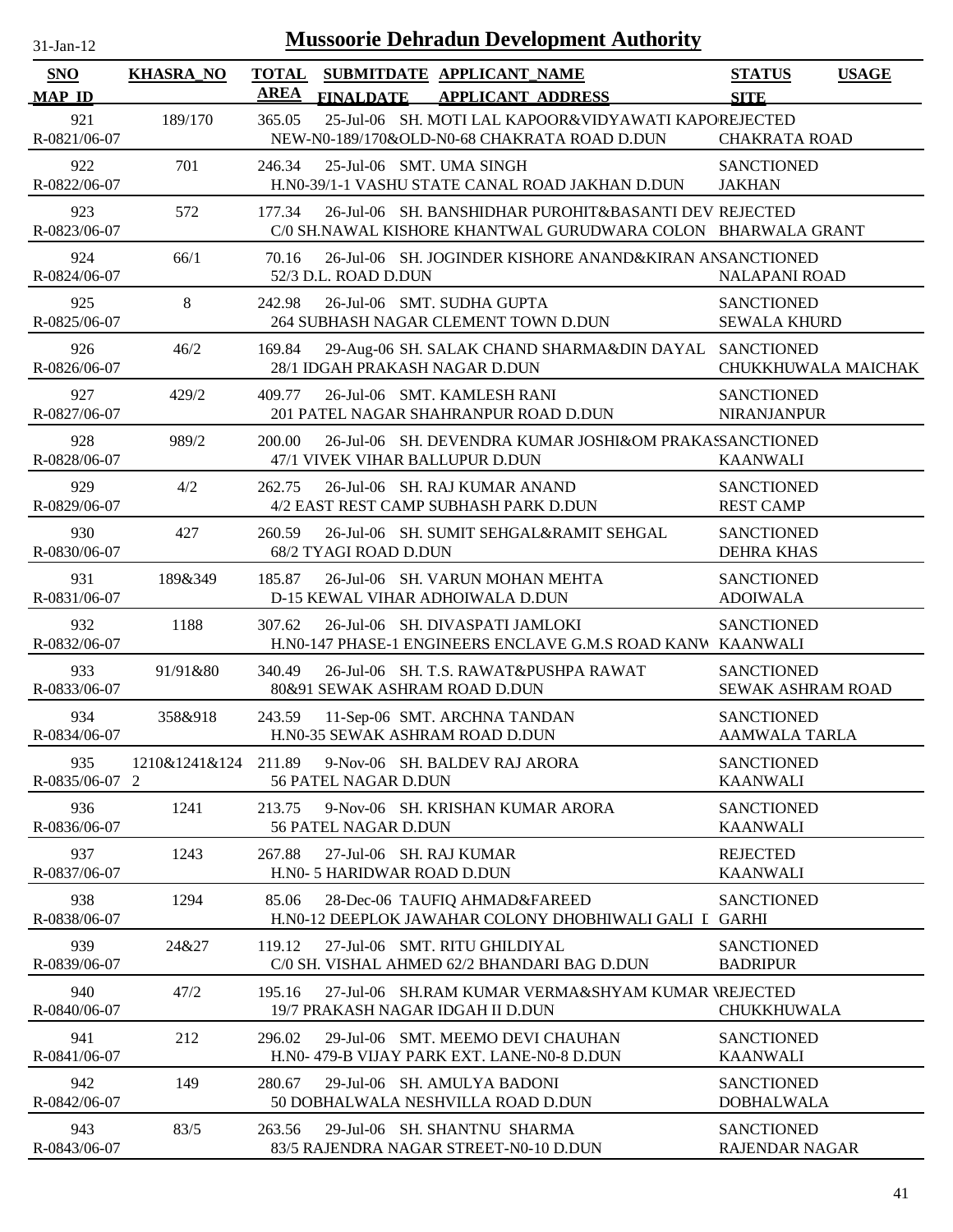| $31$ -Jan-12 |  |
|--------------|--|
|              |  |

| <b>SNO</b><br><b>MAP ID</b> | <b>KHASRA_NO</b> | <b>TOTAL</b><br><b>AREA</b> | <b>FINALDATE</b>                                      | SUBMITDATE APPLICANT_NAME<br><b>APPLICANT ADDRESS</b>                                             | <b>STATUS</b><br><b>USAGE</b><br><b>SITE</b> |
|-----------------------------|------------------|-----------------------------|-------------------------------------------------------|---------------------------------------------------------------------------------------------------|----------------------------------------------|
| 944                         | 322              | 266.63                      |                                                       | 3-Nov-06 SH. GULAB SINGH&PREM SINGH                                                               | <b>SANCTIONED</b>                            |
| R-0844/06-07                |                  |                             |                                                       | C/0 SH. D.S. BHANDARI LANE-N0-2 TARUN VIHAR MOTHAR                                                | <b>AJABPUR KALAN</b>                         |
| 945<br>R-0845/06-07         | 1140             | 230.62                      |                                                       | 29-Jul-06 SH. SUKHDEV PRASAD BADOLA<br>414 VYOM PRASTH G.M.S. ROAD KANWALI D.DUN                  | <b>SANCTIONED</b><br><b>KAANWALI</b>         |
| 946<br>R-0846/06-07         | 432/2/5          | 214.40                      |                                                       | 29-Jul-06 SMT. RASHI SINHGAL&SUNILA DUA<br>H.N0-47 DISPENSARY ROAD D.DUN                          | <b>SANCTIONED</b><br><b>KAANWALI</b>         |
| 947<br>R-0847/06-07         | 54&130/126       | 301.31                      |                                                       | 29-Jul-06 SMT. MEENU SINGHAL&SH. I.C. SINGHAL<br>H.N0-16/8 GURU ROAD LAXMAN CHOWK D.DUN           | <b>SANCTIONED</b><br><b>RAJ PUR ROAD</b>     |
| 948<br>R-0848/06-07         | 559              | 78.04                       |                                                       | 29-Jul-06 SH. PRADEEP AGGARWAL<br>501/5 KHURBHURA MOHALLA D.DUN                                   | <b>REJECTED</b><br><b>JAKHAN</b>             |
| 949<br>R-0849/06-07         | 80               | 242.35                      |                                                       | 31-Jul-06 SH. PREM SINGH RAWAT<br>C/0 SH. S.S. GUSAIN GRAM KANDOLI D.DUN                          | <b>SANCTIONED</b><br><b>KANDOLI</b>          |
| 950<br>R-0850/06-07         | 435/1            | 407.48                      |                                                       | 31-Jul-06 SH. K.V. SINGH<br><b>GRAM SANDLIPUR P.0. KUCHAWALI DISTT-MORADABAD</b>                  | <b>SANCTIONED</b><br>HATHIBARKALA            |
| 951<br>R-0851/06-07         | 6/3&7            | 187.37                      | 31-Jul-06 SAEED KHAN<br><b>6 CHANDER NAGAR D.DUN.</b> |                                                                                                   | <b>REJECTED</b><br><b>CHANDER NAGAR</b>      |
| 952<br>R-0852/06-07         | 8/34             | 165.65                      |                                                       | 31-Jul-06 SMT. LAXMI DEVI<br>8/34 SAYYAD MOHALLA CHAKRATA ROAD D.DUN                              | <b>SANCTIONED</b><br><b>CHAKRATA ROAD</b>    |
| 953<br>R-0853/06-07         | 646              | 198.43                      |                                                       | 27-Apr-07 SMT.VIMLA GHILDIYAL<br>H.N0-131/4 SINGHAL MANDI -II SHAKTI VIHAR KARGI P.0-B DEHRA KHAS | <b>SANCTIONED</b>                            |
| 954<br>R-0854/06-07         | 275              | 297.28                      | 30/10/1 RAJPUR ROAD D.DUN                             | 4-Jan-07 SMT.UPMA SRIVASTAVA&SANJAY SRIVAS SANCTIONED                                             | <b>KANDOLI</b>                               |
| 955<br>R-0855/06-07         | 576              | 343.56                      | H.N0-191 DHARAMPUR D.DUN                              | 30-Nov-06 FAZAL HUSSIAN KHAN&SARVARI NESHA REJECTED                                               | <b>MAJRA</b>                                 |
| 956<br>R-0856/06-07         | 63               | 220.85                      |                                                       | 31-Jul-06 SH. BHAWAN KUMAR VERMA &MAMTA VEREJECTED<br>98- PRAGATI VIHAR DHARAMPUR D.DUN           | <b>AJABPUR KALAN</b>                         |
| 957<br>R-0857/06-07         | 1389             | 362.59                      |                                                       | 31-Jul-06 SH. ROMESH KUMAR<br>49 OFFICERS BASR CAMP YAMUNA COLONY D.DUN                           | <b>SANCTIONED</b><br><b>KAANWALI</b>         |
| 958<br>R-0858/06-07         | 728              | 201.44                      |                                                       | 31-Jul-06 SH. AMIT TYAGI&VIKASH TYAGI<br>C/0 JANAK.E. COMPANY D-7-8 CHAUHAN MARKET HARIDW         | <b>SANCTIONED</b><br><b>MAJRA</b>            |
| 959<br>R-0859/06-07         | 355              | 280.00                      |                                                       | 31-Jul-06 SH. ABHISHEK KUMAR GOYAL<br>R/0 GANDHI CHOWK MUSSOORIE D.DUN                            | <b>SANCTIONED</b><br><b>MAJRA</b>            |
| 960<br>R-0860/06-07         | 371&372          | 246.85                      |                                                       | 31-Jul-06 SH. VIJAY LAXMI AGGARWAL<br>H.NO- 01 SHAKTI VIHAR PHASE-II MAJRA D.DUN                  | <b>SANCTIONED</b><br><b>MAJRA</b>            |
| 961<br>R-0861/06-07         | 493              | 214.03                      |                                                       | 7-Dec-06 SH. SATYA PRASAD CHAMOLI<br>C/0 SH. ASHISH KUMAR 28 ARAGHAR D.DUN                        | <b>SANCTIONED</b><br><b>AJABPUR KHURD</b>    |
| 962<br>R-0862/06-07         | 141/125&125/26   | 315.86                      |                                                       | 1-Aug-06 SH. SUBHASH CHAND<br>H.N-26&141/125 SEWAK ASHRAM ROAD D.DUN                              | <b>SANCTIONED</b><br>SEWAK ASHRAM ROAD       |
| 963<br>R-0863/06-07         | 1268             | 119.57                      |                                                       | 1-Aug-06 SH. GURDAYAL SINGH ARORA&BIRENDER SANCTIONED<br>429 INDIRA NAGAR COLONY D.DUN            | <b>KAANWALI</b>                              |
| 964<br>R-0864/06-07         | 429/2            | 224.90                      | 212 RAJPUR ROAD D.DUN                                 | 1-Aug-06 DR. GIRISH MOHAN LAL                                                                     | <b>SANCTIONED</b><br><b>DAK PATTI</b>        |
| 965<br>R-0865/06-07         | 944              | 111.91                      |                                                       | 1-Aug-06 SH. GANGA SINGH NEGI<br>182 KAULAGARH ROAD P.0- I.P.E. D.DUN                             | <b>SANCTIONED</b><br><b>GARHI</b>            |
| 966<br>R-0866/06-07         | 195              | 182.75                      |                                                       | 1-Aug-06 SH. ASHOK SHARMA<br>H.N0-19 MOOL CHAND ENCLAVE MAJRA D.DUN                               | <b>SANCTIONED</b><br><b>MAJRA</b>            |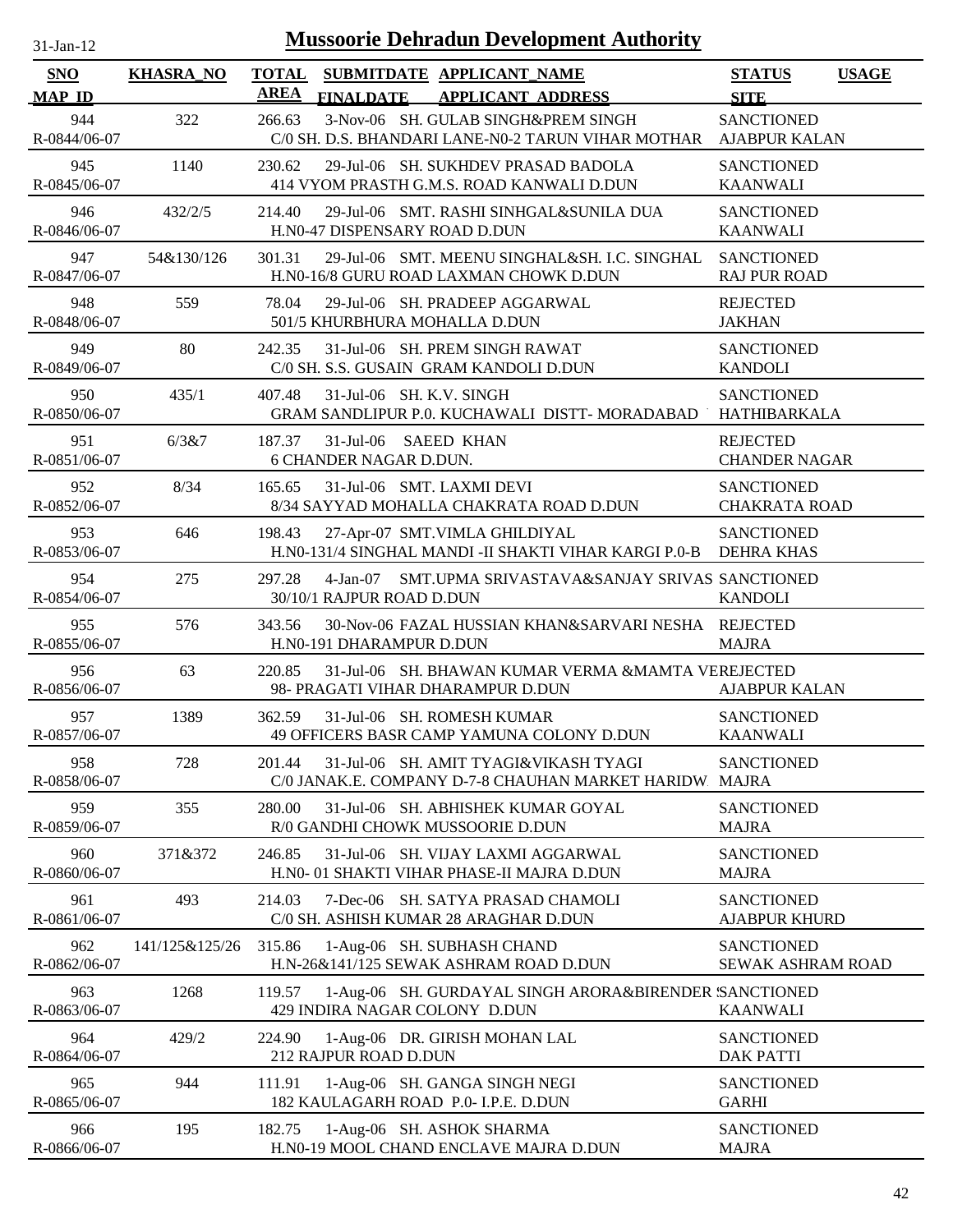| $31$ -Jan-12 |
|--------------|
|              |

| SNO                  | <b>KHASRA_NO</b> | <b>TOTAL</b><br><b>AREA</b> |                           | SUBMITDATE APPLICANT_NAME                                                                              | <b>STATUS</b>                             | <b>USAGE</b> |
|----------------------|------------------|-----------------------------|---------------------------|--------------------------------------------------------------------------------------------------------|-------------------------------------------|--------------|
| <b>MAP ID</b><br>967 | 522              | 164.34                      | <b>FINALDATE</b>          | <b>APPLICANT ADDRESS</b><br>1-Aug-06 SH. SATYA SINGH SAJWAN                                            | <b>SITE</b><br><b>SANCTIONED</b>          |              |
| R-0867/06-07         |                  |                             |                           | 70 SUMAN NAGAR DHARAMPUR D.DUN                                                                         | <b>AJABPUR KALAN</b>                      |              |
| 968                  | 205              | 281.79                      |                           | 1-Aug-06 SH. R.K. SHARMA&OTHERS                                                                        | <b>REJECTED</b>                           |              |
| R-0868/06-07         |                  |                             |                           | RAMA HOTEL KULDHI MUSSOORIE D.DUN                                                                      | <b>MAJRA</b>                              |              |
| 969<br>R-0869/06-07  | 1488             | 211.80                      |                           | 1-Aug-06 SH. ASHISH GUPTA&VANDANA GUPTA<br>33 MOHIT VIHAR G.M.S. ROAD KANWALI D.DUN                    | <b>SANCTIONED</b><br><b>KAANWALI</b>      |              |
| 970<br>R-0870/06-07  | 871              | 208.18                      |                           | 2-Aug-06 SMT. NANDI DEVI RAWAT<br>GATE-N0-2 MOTHRO WALA ROAD AJABPUR KALA D.DUN                        | <b>REJECTED</b><br><b>AJABPUR KALAN</b>   |              |
| 971<br>R-0871/06-07  | 38               | 133.27                      |                           | 2-Aug-06 SH. HARDEEP SINGH<br>16 GURU ROAD LAXMAN CHOWK D.DUN                                          | <b>SANCTIONED</b><br><b>GURU ROAD</b>     |              |
| 972<br>R-0872/06-07  | $S-4-D/77$       | 990.00                      |                           | 2-Aug-06 SH. MAHA NAND DANDRIYAL<br>S-4-D/77 DEFENCE COLONY D.DUN                                      | <b>SANCTIONED</b><br>DEFENCE COLONY       |              |
| 973<br>R-0873/06-07  | $S-2-B-66$       | 351.16                      |                           | 2-Aug-06 SH. S.P. SHARMA<br>C/0 SH. S.S. RANA 111 SALAWALA D.DUN                                       | <b>SANCTIONED</b><br><b>SHAH NAGAR</b>    |              |
| 974<br>R-0874/06-07  | 366              | 353.00                      |                           | 2-Aug-06 MOHD. ABDUL HASIB<br>44 SHAKTI VIHAR COLONY MAZRA D.DUN                                       | <b>SANCTIONED</b><br><b>MAJRA</b>         |              |
| 975<br>R-0875/06-07  | 1189             | 358.04                      |                           | 2-Aug-06 SH. VIJAY BHASIN & VEENA BHASIN<br>H.N0-14 AKASH DEEP COLONY BALLUPUR ROAD D.DUN              | <b>SANCTIONED</b><br><b>KAANWALI</b>      |              |
| 976<br>R-0876/06-07  | 1102             | 288.00                      |                           | 2-Aug-06 SH. RAM BABU MAURYA<br>67 SHANTI VIHAR BYE PASS ROAD AJABPUR KALAN D.DUN AJABPUR KALAN        | <b>REJECTED</b>                           |              |
| 977<br>R-0877/06-07  | 296              | 292.63                      |                           | 2-Aug-06 SH. SUSHIL KUMAR MAGGO<br>90/1 PARK ROAD LAXMAN CHOWK D.DUN                                   | <b>SANCTIONED</b><br><b>KAANWALI</b>      |              |
| 978<br>R-0878/06-07  | 884              | 711.08                      | 38/2 TYAGI ROAD D.DUN     | 11-Oct-06 SMT. LALITA GUPTA                                                                            | SANCTIONED Hostel<br><b>DEHRA KHAS</b>    |              |
| 979<br>R-0879/06-07  | 218&221          | 117.87                      |                           | 3-Nov-06 SH. RAM DAYAL SINGH PANWAR<br>C/0 SH. DEVENDRA SINGH LANE-N0-2 TARUN VIHAR MOTH AJABPUR KHURD | <b>SANCTIONED</b>                         |              |
| 980<br>R-0880/06-07  | 1354             | 169.04                      | H.N0-325 PANDITWARI D.DUN | 3-Aug-06 SMT. JASVINDER KAUR                                                                           | <b>SANCTIONED</b><br><b>KAANWALI</b>      |              |
| 981<br>R-0881/06-07  | 95/2&285/285     | 198.13                      | 95/2 NESHVILLA ROAD D.DUN | 3-Aug-06 SH. RAMESHA NAND ACHARYA                                                                      | <b>SANCTIONED</b><br>NESHVILLA ROAD       |              |
| 982<br>R-0882/06-07  | 165&161          | 192.15                      |                           | 3-Aug-06 SH. RAKESH ARYA<br>C/0 SANDEEP MITTAL 179/83 RITHA MANDI D.DUN                                | <b>REJECTED</b><br><b>KISHANPUR</b>       |              |
| 983<br>R-0883/06-07  | 56               | 418.00                      | 5-Feb-07                  | SH. MANJEET SINGH BHATIA<br>158/2 RAJPUR ROAD JAKHAN D.DUN                                             | <b>SANCTIONED</b><br><b>JAKHAN</b>        |              |
| 984<br>R-0884/06-07  | 153&154          | 3,027.15                    |                           | 4-Aug-06 SH. MANEESH BAHUGUNA<br>C/0 DR. TRIPTHI BAHUGUNA 3/1 GURU TEG BAHADUR ROA                     | <b>REJECTED</b><br><b>MAKRETI</b>         |              |
| 985<br>R-0885/06-07  | 83/1             | 205.70                      |                           | 4-Aug-06 SH. BADRI PRASAD KANSWAL<br>C/0 SH. CHINTA MANI THAPLIYAL BLOCK-A SARASWATI VI                | <b>SANCTIONED</b><br><b>AJABPUR KHURD</b> |              |
| 986<br>R-0886/06-07  | 40/24            | 169.30                      | 24 CHAKRATA ROAD D.DUN    | 4-Aug-06 SMT. LAJ PURI&NITIN PURI                                                                      | <b>SANCTIONED</b><br><b>CHAKRATA ROAD</b> |              |
| 987<br>R-0887/06-07  | 13               | 149.89                      |                           | 4-Aug-06 SH. ANIL KUMAR &SUSHIL KUMAR<br>H.NO-1 DEV LOK SIMLA BY PASS ROAD D.DUN                       | <b>SANCTIONED</b><br><b>KAANWALI</b>      |              |
| 988<br>R-0888/06-07  | 104&105&106      | 469.40                      |                           | 4-Aug-06 SH. CHETTY LAL DAVID<br>22&99/4 KISHANPUR RAJPUR ROAD D.DUN                                   | <b>SANCTIONED</b><br><b>KISHANPUR</b>     |              |
| 989<br>R-0889/06-07  | 304&660          | 145.21                      |                           | 4-Aug-06 SH. DIPENDRA KAUSHIK<br>PANDIT DEVI DUTT MARG VIKASH NAGAR D.DUN                              | <b>SANCTIONED</b><br>AAMWALA TARLA        |              |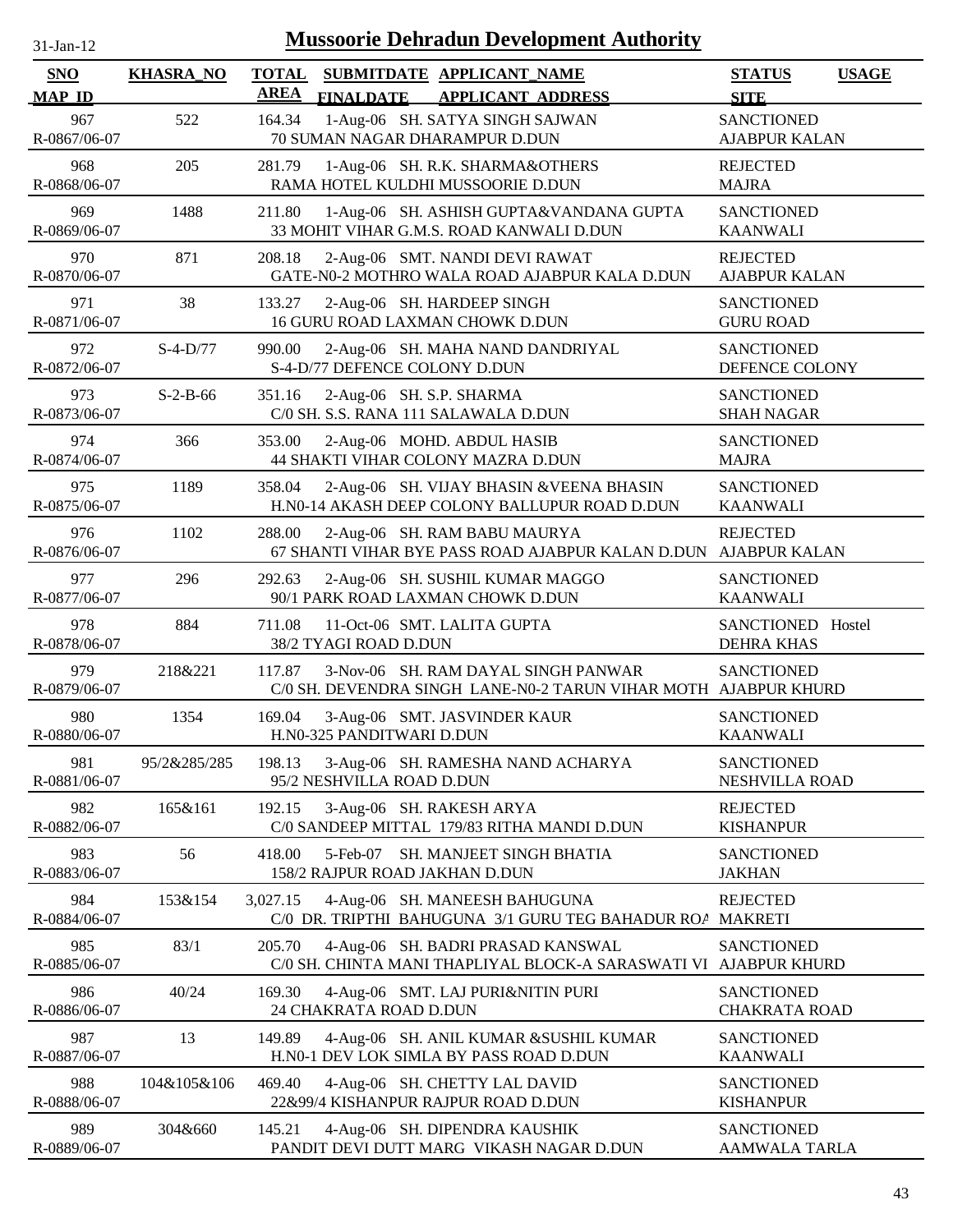| $31$ -Jan-12                |                      |                             | <b>Mussoorie Dehradun Development Authority</b>                                                          |                                             |              |
|-----------------------------|----------------------|-----------------------------|----------------------------------------------------------------------------------------------------------|---------------------------------------------|--------------|
| <b>SNO</b><br><b>MAP ID</b> | <b>KHASRA_NO</b>     | <b>TOTAL</b><br><b>AREA</b> | SUBMITDATE APPLICANT_NAME<br><b>FINALDATE</b><br><b>APPLICANT ADDRESS</b>                                | <b>STATUS</b><br><b>SITE</b>                | <b>USAGE</b> |
| 990<br>R-0890/06-07         | 131/105              | 243.96                      | 4-Aug-06 SH. HARCHARAN KAUR BEDI<br><b>G-16-A RACE COURSE D.DUN</b>                                      | <b>SANCTIONED</b><br><b>RACE COURSE</b>     |              |
| 991<br>R-0891/06-07         | 286/135              | 170.75                      | 4-Aug-06 SH. SHYAM LAL<br>H.N0-52 INDIRA COLONY NAI BASTI CHUKKUWALA D.DUN                               | <b>SANCTIONED</b><br><b>CHUKKHUWALA</b>     |              |
| 992<br>R-0892/06-07         | 150/1                | 340.41                      | 4-Aug-06 SH. RAJENDRA SINGH<br>C/0 SH. T.S. RANA NEAR PRATAP NURSARY PANDITWARI D                        | <b>SANCTIONED</b><br>PANDITWARI             |              |
| 993<br>R-0893/06-07         | 257/160              | 130.67                      | 4-Aug-06 SMT. KAMLESH AHUJA<br>257/160 OLD DALANWALA D.DUN                                               | <b>SANCTIONED</b><br><b>OLD DALANWALA</b>   |              |
| 994<br>R-0894/06-07         | 657                  | 162.62                      | 4-Aug-06 SH. B.N PATHAK<br>32/3 CANAL ROAD KISHANPUR D.DUN                                               | <b>SANCTIONED</b><br><b>JAKHAN</b>          |              |
| 995<br>R-0895/06-07         | 43                   | 116.81                      | 16-Sep-06 SH. GURCHARAN SINGH<br>GRAM &P.0.-NAKROUNDA D.DUN                                              | <b>SANCTIONED</b><br>CHUKKHUWALA            |              |
| 996<br>R-0896/06-07         | 150                  | 332.55                      | 5-Aug-06 SH. HARI NARAYAN&GOMTI SHARMA<br>H.N0-275 SANIK BASTI KAULAGARH P.0.- F.R.I. D.DUN              | <b>SANCTIONED</b><br>KAULAGARH MAI CHAKBH(  |              |
| 997<br>R-0897/06-07         | 332                  | 340.22                      | 5-Aug-06 SH. DINESH KUMAR<br>C/0 SH. JAGDISH LAL GRAM SEWLA KALA CHANDRA BANI I                          | <b>SANCTIONED</b><br>MAJRA                  |              |
| 998<br>R-0898/06-07         | 217                  | 148.33                      | 5-Aug-06 SH. TAPAS CHAKRABORTY<br>H.N0-8 NEAR OLD BUS STAND RAIPUR D.DUN                                 | <b>SANCTIONED</b><br><b>ADOIWALA</b>        |              |
| 999<br>R-0899/06-07         | 36/1                 | 220.19                      | 5-Aug-06 SH. PRADEEP KUMAR&NAMITA<br>34-B BINDAL ROAD KHURBHURA MOHALLA D.DUN                            | <b>SANCTIONED</b><br>E.C.ROAD               |              |
| 1,000<br>R-0900/06-07       | 351&373&374 4,841.58 |                             | 5-Aug-06 GRAH AVAS VIKAS(P)LTD. DIR.RAJNEESH CSANCTIONED Group Housing<br>H-115 DILSHAD GARDEN DELHI -95 | <b>DHORAN KHAS</b>                          |              |
| 1,001<br>R-0901/06-07       | 227&228              | 220.77                      | 5-Aug-06 SH. AVNIDRA KUMAR SHARMA<br>I-A BALBIR ROAD DHARAMPUR D.DUN                                     | <b>SANCTIONED</b><br><b>BALBIR ROAD</b>     |              |
| 1,002<br>R-0902/06-07       | 10/9                 | 395.25                      | 16-Oct-06 SH. HARBHAJAN SINGH<br>1/7 GOVIND NAGAR RACE COURSE D.DUN                                      | <b>SANCTIONED</b><br><b>RACE COURSE</b>     |              |
| 1,003<br>R-0903/06-07       | 190                  | 220.53                      | 7-Aug-06 SMT. RITA UNIYAL<br>C/0 SEEMA SETHI 219 INDIRA NAGAR D.DUN                                      | <b>REJECTED</b><br><b>MAJRA</b>             |              |
| 1,004<br>R-0904/06-07       | 587                  | 291.35                      | 7-Aug-06 SH. RAJEEV KHANNA<br>C/0 SH. S.N. MALHOTRA 65/D/19 RAJPUR ROAD D.DUN                            | <b>SANCTIONED</b><br><b>BHARUWALA GRANT</b> |              |
| 1,005<br>R-0905/06-07       | 250                  | 1,609.74                    | 7-Aug-06 SMT. RITU BHUSHAN<br>F-53 NIVEDITA KUNJ SECTOR-10 R.K. PURAM NEW DELHI                          | <b>SANCTIONED</b><br><b>VASANT VIHAR</b>    |              |
| 1,006<br>R-0906/06-07       | 72/37                | 266.39                      | 7-Aug-06 SH. SUDHIR SAHRAWAT<br>C/O V.S.RANA 115/1, OLD MUSSOORIE ROAD D.DUN                             | <b>SANCTIONED</b><br><b>RAJ PUR ROAD</b>    |              |
| 1,007<br>R-0907/06-07       | 6                    | 76.53                       | 18-Sep-06 SH. SHATRUGHAN SINGH<br>H.N0-L-5-B RAILWAY COLONY D.DUN                                        | <b>SANCTIONED</b><br><b>SHAH NAGAR</b>      |              |
| 1,008<br>R-0908/06-07       | 383                  | 146.77                      | 8-Aug-06 SMT. REENA PANT<br>W/0 SH. M.P. PANT 120 PARKASH VIHAR DHARAMPUR D.DU                           | <b>SANCTIONED</b><br><b>AJABPUR KALAN</b>   |              |
| 1,009<br>R-0909/06-07       | 589                  | 145.48                      | 8-Aug-06 SH. PAWAN KUMAR<br>R/0 SH. KISHAN CHAND SARAFA BAZAR JAWALLAPUR DIST                            | <b>SANCTIONED</b><br><b>JAKHAN</b>          |              |
| 1,010<br>R-0910/06-07       | 42                   | 211.86                      | 8-Aug-06 SH. SUNIL AHUJA&OTHERS<br>22/1 PRAKASH NAGAR D.DUN                                              | <b>REJECTED</b><br>CHUKKHUWALA              |              |
| 1,011<br>R-0911/06-07       | 202                  | 355.42                      | 8-Aug-06 SH. GYAN SINGH BISHT<br>C/0 LAL BAHADUR SHASTRI NATIONAL ACADEMY OF ADM AJABPUR KHURD           | <b>SANCTIONED</b>                           |              |
| 1,012<br>R-0912/06-07       | 1015                 | 95.72                       | 8-Aug-06 SH. DALJEET SINGH&TEJ KAUR<br>35 ASHOKA ENCLAVE INDIRA GANDHI MARG D.DUN                        | <b>SANCTIONED</b><br><b>KAANWALI</b>        |              |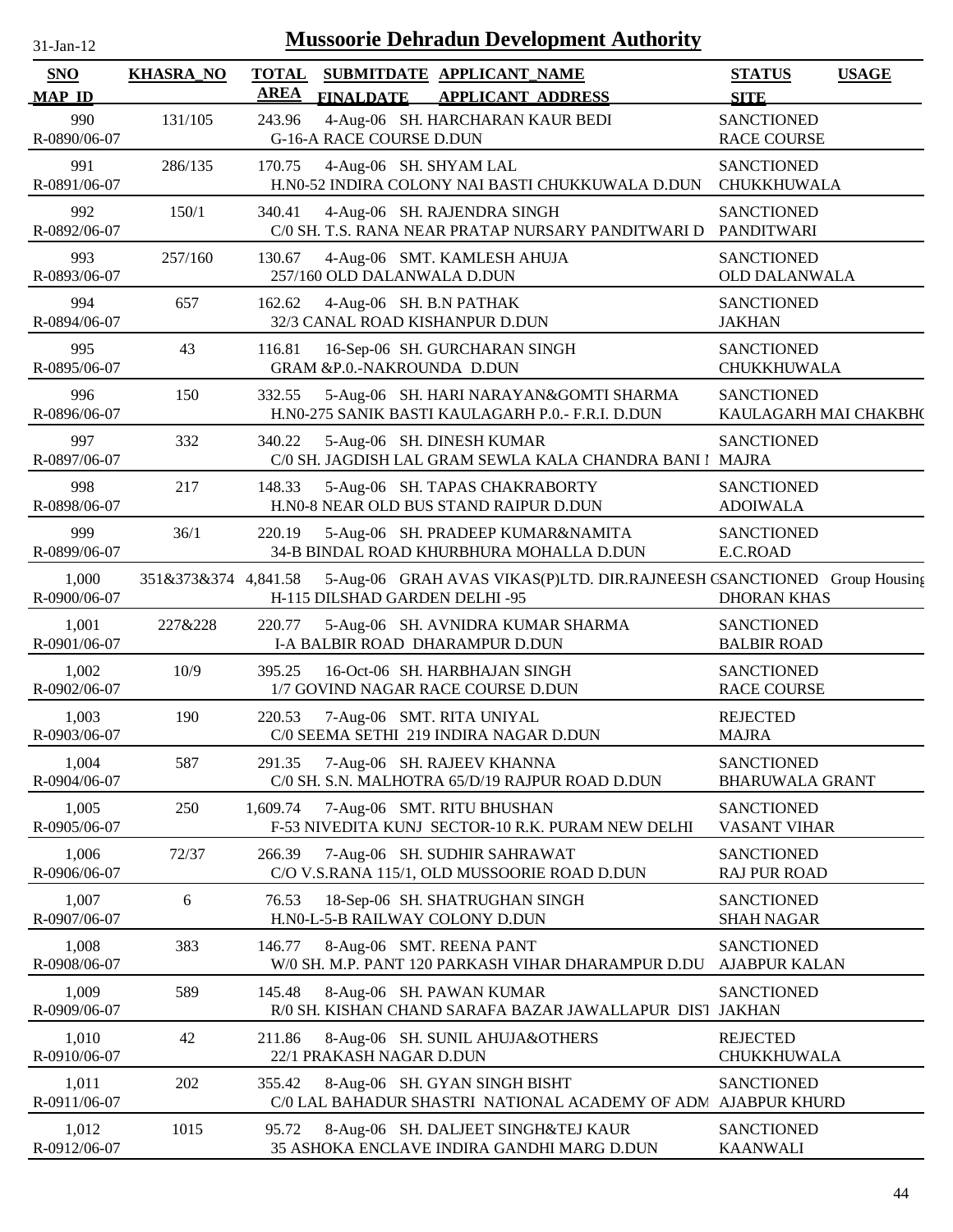| $31$ -Jan-12 |
|--------------|
|              |

| <b>SNO</b>            | <b>KHASRA_NO</b> | <b>TOTAL</b> |                                                         | SUBMITDATE APPLICANT_NAME                                                                           | <b>STATUS</b><br><b>USAGE</b>               |
|-----------------------|------------------|--------------|---------------------------------------------------------|-----------------------------------------------------------------------------------------------------|---------------------------------------------|
| <b>MAP ID</b>         |                  | <b>AREA</b>  | <b>FINALDATE</b>                                        | <b>APPLICANT ADDRESS</b>                                                                            | <b>SITE</b>                                 |
| 1,013<br>R-0913/06-07 | 227&228          | 405.76       | 1-A BALBIR ROAD D.DUN                                   | 8-Aug-06 SH. DAMODAR PRASAD SHARMA                                                                  | <b>REJECTED</b><br><b>BALBIR ROAD</b>       |
| 1,014<br>R-0914/06-07 | 487              | 177.81       | 14 KISHANPUR RAJPUR ROAD D.DUN                          | 17-Apr-07 SH. RAJENDRA SINGH CHHETTRI                                                               | <b>SANCTIONED</b><br><b>KAANWALI</b>        |
| 1,015<br>R-0915/06-07 | 189&349          | 185.87       | 8-Aug-06 SH. SANJEEV DUA                                | 15-D KAWAL VIHAR SHASHTRADHARA ROAD D.DUN                                                           | <b>SANCTIONED</b><br><b>ADOIWALA</b>        |
| 1,016<br>R-0916/06-07 | 1092             | 214.19       |                                                         | 8-Aug-06 SH. CHANDRA PAL SINGH ASWAL<br>H.N0-443 BALIWALA CHOWK G.M.S. ROAD D.DUN                   | <b>SANCTIONED</b><br><b>KAANWALI</b>        |
| 1,017<br>R-0917/06-07 | 647/2            | 142.21       |                                                         | 8-Aug-06 SH. NARENDRA BANDHU SHARMA<br>C/0 PANT ROAD SUBHASH NAGAR D.DUN                            | <b>SANCTIONED</b><br><b>BHARUWALA GRANT</b> |
| 1,018<br>R-0918/06-07 | 127              | 80.43        |                                                         | 8-Aug-06 SH. SHAMSHER SINGH<br>C/0 DOON ENCLAVE CHANDRABANI ROAD SEWLA KALA D                       | <b>REJECTED</b><br><b>SEWALA KALAN</b>      |
| 1,019<br>R-0919/06-07 | 1249             | 111.52       | 8-Aug-06 SMT. SHALLU JAIN                               | 9 GREEN PARK NEAR BALLUPUR CHOWK CHAKRATA ROA                                                       | <b>SANCTIONED</b><br><b>KAANWALI</b>        |
| 1,020<br>R-0920/06-07 | 6                | 124.25       | 8-Aug-06 SH. RAJESH NEGI<br>H.N0-6 MAN SINGH WALA D.DUN |                                                                                                     | <b>SANCTIONED</b><br><b>MAAN SINGH WALA</b> |
| 1,021<br>R-0921/06-07 | 303              | 248.07       | 654 INDIRA NAGAR D.DUN                                  | 8-Aug-06 SH. RAJENDER SINGH CHAUHAN                                                                 | <b>SANCTIONED</b><br><b>AAMWALA TARLA</b>   |
| 1,022<br>R-0922/06-07 | 1005             | 260.15       |                                                         | 8-Aug-06 SMT. SHIVI DEVI RAWAT<br>C/0 SH. INDER SINGH RAWAT 1/3 POLICE LINE RACE COURS NATHANPUR    | <b>REJECTED</b>                             |
| 1,023<br>R-0923/06-07 | 832/1            | 864.53       |                                                         | 10-Aug-06 SH. DARSHAN LAL BAHUGUNA<br>VILL&P.0- GUJRARA SAHASTRADHARA ROAD D.DUN                    | <b>SANCTIONED</b><br><b>TARLA NAGAL</b>     |
| 1,024<br>R-0924/06-07 | 116&345          | 150.16       |                                                         | 10-Aug-06 SH. SURESH SINGH BISHT<br>C/0 SH. INDER SINGH RAWAT E-BLOCK SARASWATI VIHAR AJABPUR KHURD | <b>SANCTIONED</b>                           |
| 1,025<br>R-0925/06-07 | 487              | 173.25       |                                                         | 10-Aug-06 SH. A.K. BANERJEE<br>18/1 MAHARANI BAGH KANWALI D.DUN                                     | <b>SANCTIONED</b><br><b>KAANWALI</b>        |
| 1,026<br>R-0926/06-07 | 97               | 208.00       | 10-Aug-06 SMT. SATU DEVI<br>97-A DANGWAL ROAD D.DUN     |                                                                                                     | <b>SANCTIONED</b><br>DANG WAL MARG          |
| 1,027<br>R-0927/06-07 | 4                | 288.00       | 215/4 RAJPUR ROAD D.DUN                                 | 10-Aug-06 SH. JAI KUMAR JAIN                                                                        | <b>SANCTIONED</b><br><b>KISHANPUR</b>       |
| 1,028<br>R-0928/06-07 | 731&997          | 193.11       |                                                         | 10-Aug-06 SH. MAHESH CHAND SHARMA<br>P-V/2 YAMUNA COLONY CHAKRATA ROAD D.DUN                        | <b>SANCTIONED</b><br><b>MAJRA</b>           |
| 1,029<br>R-0929/06-07 | 492              | 239.93       | 109 BAKRAL WALA D.DUN                                   | 10-Aug-06 SH. BIJENDRA KUMAR RASTOGI &BEENA R SANCTIONED                                            | <b>KAANWALI</b>                             |
| 1,030<br>R-0930/06-07 | 157/119          | 314.34       |                                                         | 10-Aug-06 SH. SUDHIR KUMAR JAIN<br>157/119 KHURBHURA MOHALLA D.DUN                                  | <b>SANCTIONED</b><br>KHURBURA MOHALLA       |
| 1,031<br>R-0931/06-07 | 193              | 300.70       | <b>3 SUBHASH ROAD D.DUN</b>                             | 10-Aug-06 SH. K.D. BHARDWAJ                                                                         | <b>SANCTIONED</b><br><b>CHAK RAIPUR</b>     |
| 1,032<br>R-0932/06-07 | 1015             | 95.72        |                                                         | 11-Aug-06 SH. PRITAM SINGH & GURU CHARAN SINGH SANCTIONED<br>35 ASHOKA ENCLAVE NIRANJANPUR D.DUN    | <b>KAANWALI</b>                             |
| 1,033<br>R-0933/06-07 | 61               | 272.46       | 65 DHAMAWALA MOHALLA D.DUN                              | 11-Aug-06 SMT. PUSHPA RANI AHUJA                                                                    | <b>SANCTIONED</b><br><b>GANDHI ROAD</b>     |
| 1,034<br>R-0934/06-07 | 294&295          | 195.18       | 42/8 INDER ROAD D.DUN                                   | 11-Aug-06 SH. PRAMOD BANSTOLA                                                                       | <b>SANCTIONED</b><br><b>INDER ROAD</b>      |
| 1,035<br>R-0935/06-07 | 242&243          | 155.08       | 8-Jan-07                                                | <b>SAHID AHMED</b><br>101 RAJPUR ROAD CHANDRALOK COLONY D.DUN                                       | <b>SANCTIONED</b><br><b>KISHANPUR</b>       |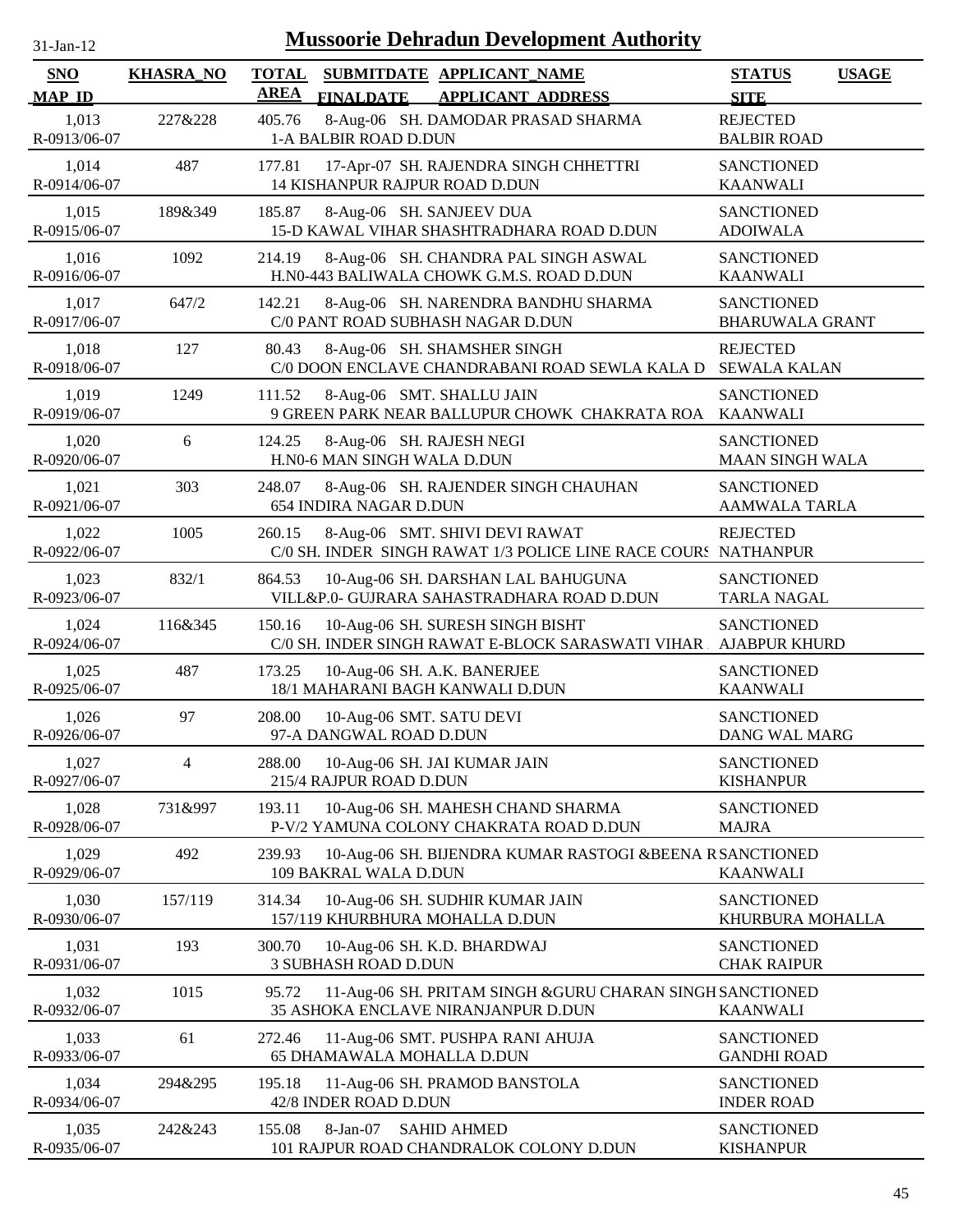| $31-Jan-12$                 |                  | <b>Mussoorie Dehradun Development Authority</b>                                                                              |                                               |
|-----------------------------|------------------|------------------------------------------------------------------------------------------------------------------------------|-----------------------------------------------|
| <b>SNO</b><br><b>MAP ID</b> | <b>KHASRA_NO</b> | <b>TOTAL</b><br>SUBMITDATE APPLICANT_NAME<br><b>AREA</b><br><b>FINALDATE</b><br><b>APPLICANT ADDRESS</b>                     | <b>STATUS</b><br><b>USAGE</b><br><b>SITE</b>  |
| 1,036<br>R-0936/06-07       | 310              | 14-Aug-06 SH. UDAY RAM JOSHI<br>217.50<br>C/0 SH. D.P. KALA 144 MODEL COLONY ARAGHAR D.DUN                                   | <b>SANCTIONED</b><br><b>BARHAMAN WALA</b>     |
| 1,037<br>R-0937/06-07       | 88               | 333.64<br>14-Aug-06 SH. JEEWAN SINGH<br>C/0 SH. SHER SINGH BISHT H-294 NEHRU COLONY DHARAMI KAANWALI                         | <b>SANCTIONED</b>                             |
| 1,038<br>R-0938/06-07       | 99/1             | 14-Aug-06 SH. G.S. MASSEY<br>192.31<br>C/0 GRAM PREM MAFI KAULAGARH D.DUN                                                    | <b>SANCTIONED</b><br>PREMPUR MAFI (PART)      |
| 1,039<br>R-0939/06-07       | 222/139          | 68.75<br>8-Dec-06 SMT. MANJU GUPTA<br>23 PRAKASH NAGAR BLOCK-FIRST IDGAH D.DUN                                               | <b>SANCTIONED</b><br>CHUKKHUWALA              |
| 1,040<br>R-0940/06-07       | 1108             | 264.00<br>14-Aug-06 SH. G.P GHILDIYAL<br>H.N0-53 SHANTI VIHAR AJABPUR KALAN D.DUN                                            | <b>SANCTIONED</b><br><b>AJABPUR KALAN</b>     |
| 1,041<br>R-0941/06-07       | 599              | 160.47<br>14-Aug-06 SH. GURUNAM SINGH<br>13/2&49 REST CAMP D.DUN                                                             | <b>SANCTIONED</b><br><b>REST CAMP</b>         |
| 1,042<br>R-0942/06-07       | 592&355          | 14-Aug-06 SH. S.S. SANTARA<br>153.96<br>S.0.1/6 DEAL COLONY RAIPUR ROAD D.DUN                                                | <b>SANCTIONED</b><br><b>JAKHAN</b>            |
| 1,043<br>R-0943/06-07       | 46&35            | 163.87<br>14-Aug-06 S. AMARJEET SINGH<br>H.N0-125 GANDHI GRAM PATEL NAGAR D.DUN                                              | <b>REJECTED</b><br><b>CHAI BAGH KAULAGARH</b> |
| 1,044<br>R-0944/06-07       | 641              | 140.99<br>14-Aug-06 SH.ANIL KUMAR<br>H.N0-5 INDIRA MARG NIRANJANPUR D.DUN                                                    | <b>SANCTIONED</b><br><b>NIRANJANPUR</b>       |
| 1,045<br>R-0945/06-07       | 30               | 264.23<br>14-Aug-06 SH. GURDAYAL SINGH<br>30/11/1 RAJPUR ROAD D.DUN                                                          | <b>SANCTIONED</b><br><b>RAJ PUR ROAD</b>      |
| 1,046<br>R-0946/06-07       | 305              | 17-Aug-06 SMT.REENA MITTAL&RAGHUVEER SARAN SANCTIONED<br>186.91<br>C/0 STATE BANK COLONY ADHOIWALA RAIPUR ROAD D.DU ADOIWALA |                                               |
| 1,047<br>R-0947/06-07       | 249/1            | 136.62<br>17-Aug-06 SH. PYARE LAL RATURI<br>C/0 VATNARY HOSPITAL SUBHASH NAGAR D.DUN                                         | <b>REJECTED</b><br><b>AJABPUR KHURD</b>       |
| 1,048<br>R-0948/06-07       | 143&333          | 279.61<br>21-Sep-06 DR. Y.P. RAIWANI<br>H.N.B. UNIVERSITY CAMPUS BADSHAHITHAUL TEHRI GARI DHARMPUR                           | <b>SANCTIONED</b>                             |
| 1,049<br>R-0949/06-07       | 44               | 200.00<br>17-Aug-06 SH. MOHAN MALIK<br>151/18 JAKHAN RAJPUR ROAD D.DUN                                                       | <b>SANCTIONED</b><br><b>RAJPUR MAFI</b>       |
| 1,050<br>R-0950/06-07       | 519              | 17-Aug-06 SH. HARISH MANOCHA&RAJEEV MANOCH SANCTIONED<br>205.85<br>51 AKASHDEEP COLONY CHAKRATA ROAD D.DUN                   | <b>KAANWALI</b>                               |
| 1,051<br>R-0951/06-07       | 237              | 573.80<br>17-Aug-06 SH. DHANRAJ&KAILASH GULATI<br>H.N0-30 GRAM &P.0- KANWALI D.DUN                                           | <b>REJECTED</b><br><b>NIRANJANPUR</b>         |
| 1,052<br>R-0952/06-07       | 168              | 212.68<br>17-Aug-06 SH. RAM KISHAN TOMAR<br>94 CHAMAN VIHAR NIRANJANPUR D.DUN                                                | <b>SANCTIONED</b><br><b>NIRANJANPUR</b>       |
| 1,053<br>R-0953/06-07       | 80               | 474.00<br>6-Nov-06 SH. JAGDISH PRASAD<br>H.N0-99-A DHAKPATTI RAJPUR D.DUN                                                    | <b>REJECTED</b><br><b>DAK PATTI</b>           |
| 1,054<br>R-0954/06-07       | 415              | 92.22<br>17-Aug-06 SMT. KUMUD JUYAL<br>213 RAJPUR ROAD P.W.D. COLONY D.DUN                                                   | <b>REJECTED</b><br><b>JOHDI</b>               |
| 1,055<br>R-0955/06-07       | 360/3            | 133.42<br>18-Aug-06 SH. BABUDIN&MOHD.ANSAR<br>C/0 GAURI FURNITURES HOUSE SEWLA KALAN D.DUN                                   | <b>SANCTIONED</b><br><b>SEWALA KALAN</b>      |
| 1,056<br>R-0956/06-07       | 92               | 157.54<br>SH. HARMEET SINGH<br>$4-Sep-06$<br>H.N0-12 SHIVAM VIHAR JAKHAN RAJPUR ROAD D.DUN                                   | <b>SANCTIONED</b><br><b>KISHANPUR</b>         |
| 1,057<br>R-0957/06-07       | 58               | 505.15<br>18-Aug-06 SH. NARENDER SINGH ASWAL<br>M/S AVTAR MEDICAL AGENCIES 240- CHUKKUWALA D.DU                              | <b>REJECTED</b><br>AAMWALA TARLA              |
| 1,058<br>R-0958/06-07       | 294              | 173.19<br>18-Aug-06 SMT. MANJU GULATI&DEEPAK GULATI<br>D-15/5 KEWAL VIHAR ADHOIWALA D.DUN                                    | <b>REJECTED</b><br><b>ADOIWALA</b>            |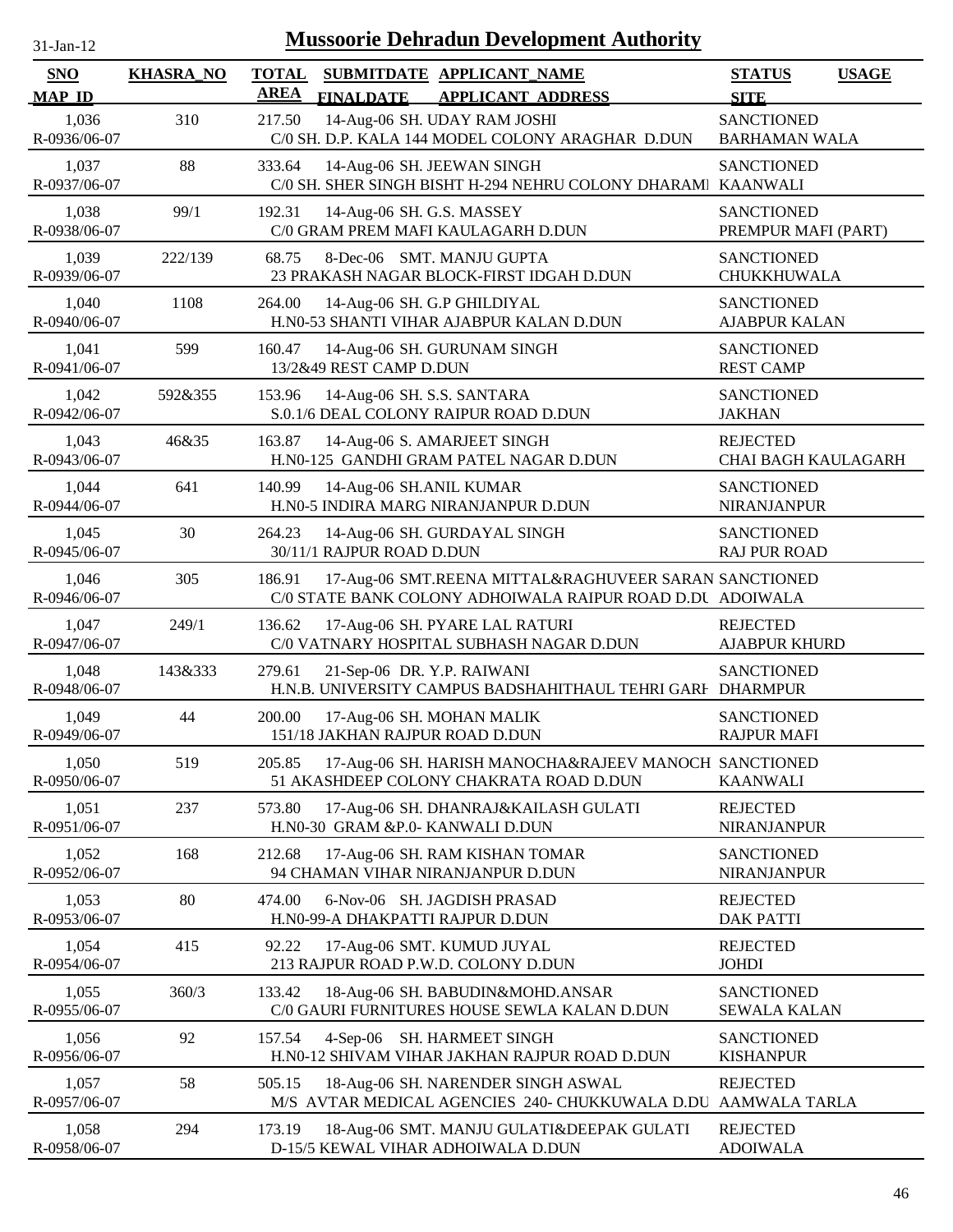| $31$ -Jan-12 |  |
|--------------|--|
|              |  |

| <b>SNO</b><br><b>MAP ID</b> | <b>KHASRA_NO</b>       | <b>TOTAL</b><br><b>AREA</b> | SUBMITDATE APPLICANT NAME<br><b>FINALDATE</b><br><b>APPLICANT ADDRESS</b>                            | <b>STATUS</b><br><b>SITE</b>                    | <b>USAGE</b>  |
|-----------------------------|------------------------|-----------------------------|------------------------------------------------------------------------------------------------------|-------------------------------------------------|---------------|
| 1,059<br>R-0959/06-07       | 856                    | 97.58                       | 18-Aug-06 SH. JINESH KUMAR<br>56/105 GOVIND GARH D.DUN                                               | <b>REJECTED</b><br><b>DEHRA KHAS</b>            |               |
| 1,060<br>R-0960/06-07       | 193                    | 156.00                      | 18-Aug-06 SH. SAURABH MALHOTRA&ANJALI MALHOSANCTIONED<br>A-87 SECTOR-II DEFENCE COLONY D.DUN         | <b>ADOIWALA</b>                                 |               |
| 1,061<br>R-0961/06-07       | 175/129                | 404.83                      | 21-Sep-06 SH. S.P. GOYAL<br>H.N0-29/2&175/129 E.C. ROAD D.DUN                                        | <b>SANCTIONED</b><br>E.C.ROAD                   |               |
| 1,062<br>R-0962/06-07       | 429                    | 384.62                      | 18-Aug-06 SH. PREM KUMAR JINDAL<br>12/22 ASHIRWAD ENCLAVE KANWALI D.DUN                              | <b>SANCTIONED</b><br><b>KAANWALI</b>            |               |
| 1,063<br>R-0963/06-07       | 20&46                  | 249.88                      | SMT. SHAMSHAD BEGUM<br>$3-Jan-07$<br>LANE-N0-2 TURNER ROAD D.DUN                                     | <b>SANCTIONED</b><br><b>CHAI BAGH KAULAGARH</b> |               |
| 1,064<br>R-0964/06-07       | 116/2                  | 193.14                      | SH. RISHIRAM TIWARI&BHUVNESHWARI T SANCTIONED<br>$3-Oct-06$<br>D-7 OFFICERS COLONY RACE COURSE D.DUN | <b>DHARMPUR</b>                                 |               |
| 1,065<br>R-0965/06-07       | 647/2                  | 165.89                      | 18-Aug-06 SH. MADHUKAR SHARMA<br>C/0 PANT ROAD SUBHASH NAGAR D.DUN                                   | <b>SANCTIONED</b><br><b>BHARUWALA GRANT</b>     |               |
| 1,066<br>R-0966/06-07 /1    | 173&174/1&182 1,368.54 |                             | 18-Aug-06 SH. KRISHAN LAL SHARMA<br>122 GURU ROAD D.DUN                                              | <b>REJECTED</b><br><b>MALSI</b>                 | Group Housing |
| 1,067<br>R-0967/06-07       | 84                     | 244.90                      | 19-Aug-06 SH. DINESH PANWAR<br>C/0 ABHAY NIWAS GANDHI CHOWK MUSSOORIE                                | <b>SANCTIONED</b><br><b>KANDOLI</b>             |               |
| 1,068<br>R-0968/06-07       | 354                    | 186.57                      | 19-Aug-06 SH. SALIM KHAN<br>238 MUSLIM COLONY LAKHI BAGH D.DUN                                       | <b>SANCTIONED</b><br><b>SEWALA KALAN</b>        |               |
| 1,069<br>R-0969/06-07       | 414                    | 263.47                      | 19-Aug-06 SH. SAGAR MAL ARORA<br>117/A SHAKTI COLONY D.DUN                                           | <b>SANCTIONED</b><br>HATHIBARKALA               |               |
| 1,070<br>R-0970/06-07       | 679                    | 190.69                      | 19-Aug-06 SH. DHIRENDRA SINGH<br>0PP-132 K.V. POWER STATION MAJRA D.DUN                              | <b>SANCTIONED</b><br>NIRANJANPUR                |               |
| 1,071<br>R-0971/06-07       | 354                    | 186.57                      | 19-Aug-06 SH. HABIB<br>464/1 CHUKKUWALA D.DUN                                                        | <b>SANCTIONED</b><br><b>SEWALA KALAN</b>        |               |
| 1,072<br>R-0972/06-07       | 376                    | 397.30                      | 19-Aug-06 SH. BAHRAV DUTT DEVADI<br>24 KRISHAN NAGAR D.DUN                                           | <b>REJECTED</b><br><b>DHORAN KHAS</b>           |               |
| 1,073<br>R-0973/06-07       | 218                    | 108.74                      | 19-Aug-06 SH. VINAY PUNDIR<br>98 PRAGATI VIHAR DHARAMPUR D.DUN                                       | <b>SANCTIONED</b><br><b>AJABPUR KHURD</b>       |               |
| 1,074<br>R-0974/06-07       | 1242                   | 222.94                      | 13-Mar-07 SH. VINAY AGGARWAL<br>MITTAL NIWAS 22 CHAKRATA ROAD D.DUN                                  | <b>SANCTIONED</b><br><b>KAANWALI</b>            |               |
| 1,075<br>R-0975/06-07       | 167/1                  | 135.00                      | 21-Aug-06 SH. NARENDRA KUMAR<br>102 PANDITWARI D.DUN                                                 | <b>SANCTIONED</b><br><b>PANDITWARI</b>          |               |
| 1,076<br>R-0976/06-07       | 359                    | 180.35                      | 21-Aug-06 SH. BISHAMBER SINGH<br>C/0 C.M.O. OFFICE 105 CHANDER NAGAR D.DUN                           | <b>REJECTED</b><br>AAMWALA TARLA                |               |
| 1,077<br>R-0977/06-07       | 279                    | 223.10                      | 21-Aug-06 SH. MURLIDHAR&SMT.SUNDARI JAGURI<br>33/A KHURBHURA MOHALLA BINDAL ROAD D.DUN               | <b>REJECTED</b><br><b>BADRIPUR</b>              |               |
| 1,078<br>R-0977/06-07-RE    | 279                    | 233.10                      | 10-Aug-07 SH. MURLIDHAR&SMT.SUNDARI JAGURI<br>33/A KHURBHURA MOHALLA BINDAL ROAD                     | <b>PENDING</b><br><b>BADRIPUR</b>               | Home          |
| 1,079<br>R-0977/06-07-RE    | 279                    | 233.10                      | 19-Nov-07 SH. MURLIDHAR&SMT.SUNDARI JAGURI<br>33/A KHURBHURA MOHALLA BINDAL ROAD                     | SANCTIONED Home<br><b>BADRIPUR</b>              |               |
| 1,080<br>R-0978/06-07       | 6/4                    | 114.77                      | 21-Aug-06 SH. KAMAL NARAYAN GARG<br>H.N0- 6/4 DHAKPATTI RAJPUR D.DUN                                 | <b>SANCTIONED</b><br><b>DAK PATTI</b>           |               |
| 1,081<br>R-0979/06-07       | 29                     | 231.13                      | 21-Aug-06 SH. DARSHAN LAL VOHRA<br>H.N0-29 CHAKRATA ROAD YAMUNA COLONY MARG D.DU                     | <b>SANCTIONED</b><br><b>CHAKRATA ROAD</b>       |               |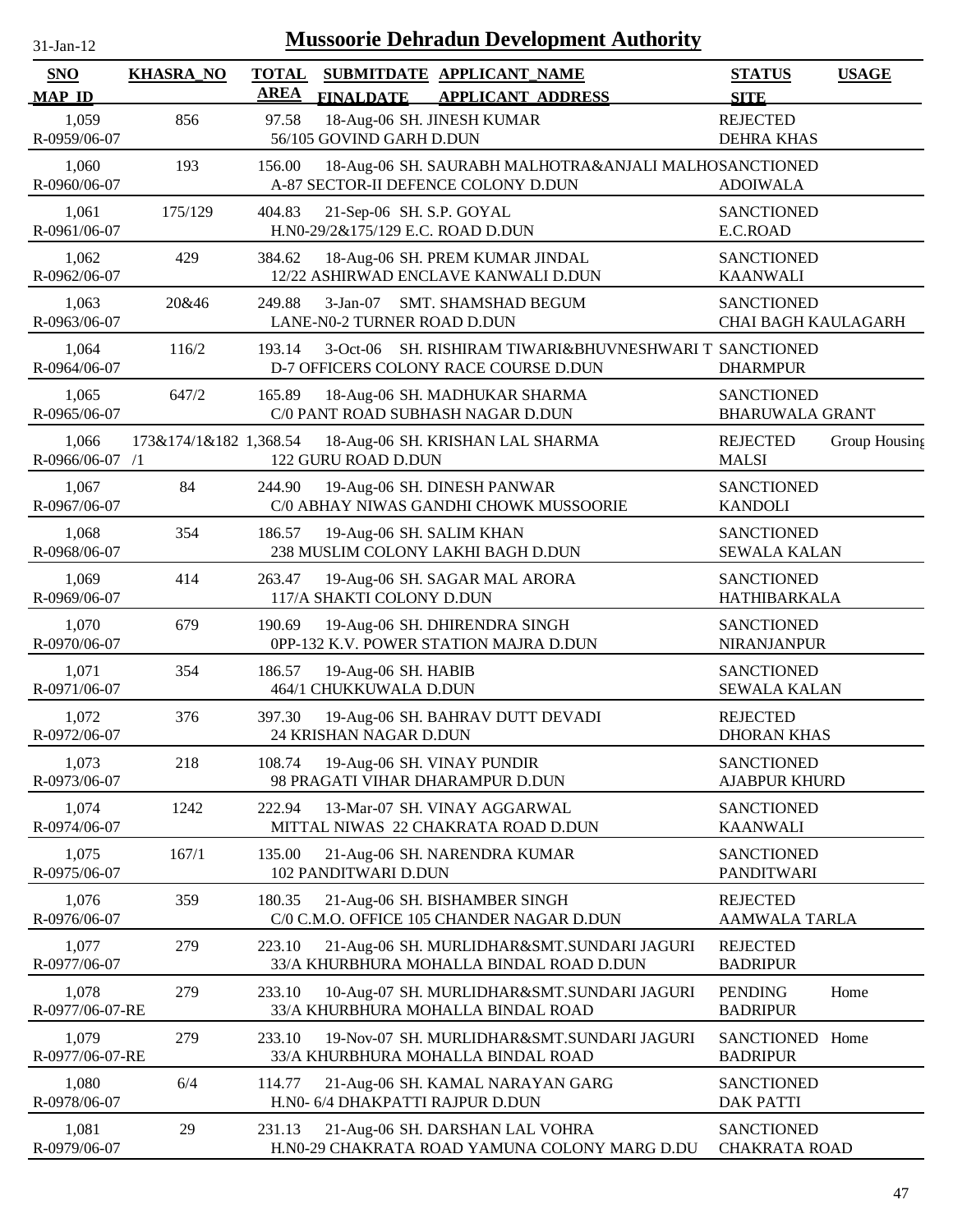| $31$ -Jan-12 |  |
|--------------|--|
|              |  |

| <b>SNO</b><br><b>MAP ID</b> | <b>KHASRA_NO</b> | <b>TOTAL</b><br><b>AREA</b> | <b>FINALDATE</b>                                             | SUBMITDATE APPLICANT NAME<br><b>APPLICANT ADDRESS</b>                                            | <b>STATUS</b><br><b>SITE</b>              | <b>USAGE</b> |
|-----------------------------|------------------|-----------------------------|--------------------------------------------------------------|--------------------------------------------------------------------------------------------------|-------------------------------------------|--------------|
| 1,082<br>R-0980/06-07       | 47/33/2          | 183.39                      | 49 DHAKPATTI RAJPUR D.DUN                                    | 21-Aug-06 SH. VIJAY KUMAR JAIN                                                                   | <b>SANCTIONED</b><br><b>PARK ROAD</b>     |              |
| 1,083<br>R-0981/06-07       | 128&127          | 265.84                      | 21-Aug-06 SH. SURAT SINGH<br>206 RAJPUR ROAD D.DUN           |                                                                                                  | <b>REJECTED</b><br><b>DAK PATTI</b>       |              |
| 1,084<br>R-0982/06-07       | 511              | 348.42                      | GRAM&P.0- AJABPUR KALAN D.DUN                                | 21-Aug-06 SH. RADHESHYAM TIWARI                                                                  | <b>SANCTIONED</b><br><b>AJABPUR KALAN</b> |              |
| 1,085<br>R-0983/06-07       | 26/1&89/1        | 278.00                      | C-75 PREET VIHAR NEW DELHI-110092                            | 21-Aug-06 SMT. MURTI VERMA&OTHERS                                                                | <b>SANCTIONED</b><br><b>INDER ROAD</b>    |              |
| 1,086<br>R-0984/06-07       | 165              | 188.70                      |                                                              | 22-Aug-06 SH. DINESH KUMAR DIMRI<br>B-57/8 KAPP TOWN SHIP ANUMALA SURAT-394651                   | <b>SANCTIONED</b><br><b>DHARMPUR</b>      |              |
| 1,087<br>R-0985/06-07       | 55/68            | 166.79                      |                                                              | 22-Aug-06 SH.SUBHASH CHAND GARG<br>H.N0-45/4 SHURABHI ENCLAVE -II CANAL ROAD JAKHAN D. KISHANPUR | <b>SANCTIONED</b>                         |              |
| 1,088<br>R-0986/06-07       | 66               | 228.17                      |                                                              | 22-Aug-06 M/S V. BUILDCON PRIVATE LTD<br>C-7 FIRST FLOOR DOON VIHAR COMPLEX RAJPUR ROAD D.       | <b>SANCTIONED</b><br><b>JAKHAN</b>        |              |
| 1,089<br>R-0987/06-07       | 12/4             | 93.23                       | 12/4 EAST REST CAMP D.DUN                                    | 22-Aug-06 SH. VED PRAKASH OBEROI                                                                 | <b>SANCTIONED</b><br><b>REST CAMP</b>     |              |
| 1,090<br>R-0988/06-07       | 21               | 72.00                       | 22-Aug-06 RAFIQ AHMAD                                        | 21 NAYA NAGAR GANDHI ROAD D.DUN                                                                  | <b>SANCTIONED</b><br><b>GANDHI ROAD</b>   |              |
| 1,091<br>R-0989/06-07       | 7                | 138.10                      | 59/2 PARK ROAD D.DUN                                         | 22-Aug-06 SMT. CHHAMA AGGARWAL                                                                   | <b>SANCTIONED</b><br><b>MAJRA</b>         |              |
| 1,092<br>R-0990/06-07       | 59/7             | 691.17                      | 35/36 RACE COURSE D.DUN                                      | 4-Nov-06 SH. PRAMOD SEKHRI                                                                       | <b>REJECTED</b><br><b>CHANDER NAGAR</b>   |              |
| 1,093<br>R-0991/06-07       | 39               | 376.39                      |                                                              | 22-Aug-06 SH. MOHAN SINGH RAWAT<br>C-6 LANE-N0-1 SHASTRI NAGAR D.DUN                             | <b>REJECTED</b><br><b>AJABPUR KALAN</b>   |              |
| 1,094<br>R-0992/06-07       | 580&581          | 192.71                      |                                                              | 23-Aug-06 SH. CHARAN SINGH SAINI<br>37 SHAKTI VIHAR MAJRA PHASE-I D.DUN                          | <b>SANCTIONED</b><br><b>MAJRA</b>         |              |
| 1,095<br>R-0993/06-07       | 1158             | 755.65                      |                                                              | 23-Aug-06 SH. MOHIT GAHLOT<br>2 CHANDER ROAD DALANWALA D.DUN                                     | <b>SANCTIONED</b><br><b>KAANWALI</b>      |              |
| 1,096<br>R-0994/06-07       | 258              | 668.88                      | 24-Aug-06 SH. R.K. MISHRA<br>258 VASANT VIHAR PHASE-II D.DUN |                                                                                                  | <b>SANCTIONED</b><br><b>VASANT VIHAR</b>  |              |
| 1,097<br>R-0995/06-07       | 371              | 189.00                      |                                                              | 9-Apr-07 SH. A.K.BHOLA&OTHERS<br>297/1 RAVINDRA NATH TAGORE MARG-II VIJAY COLONY D               | <b>REJECTED</b><br>HATHIBARKALA           |              |
| 1,098<br>R-0996/06-07       | 970              | 403.50                      | 3/2 UDDIWALA KAULAGARH D.DUN                                 | 24-Aug-06 SH. PRADEEP KUMAR                                                                      | <b>SANCTIONED</b><br><b>GARHI</b>         |              |
| 1,099<br>R-0997/06-07       | 8&11             | 166.06                      |                                                              | 24-Aug-06 SH. GOPAL KRISHAN MISHRA<br>H.N0-8/11 KHADRI MOHALLA SAHARANPUR ROAD D.DUN             | <b>SANCTIONED</b><br>KHADRI MOHALLA       |              |
| 1,100<br>R-0998/06-07       | 8A/4             | 316.94                      | 24-Aug-06 SH.R.D. GUPTA<br>8 A/4 MOHINI ROAD D.DUN           |                                                                                                  | <b>SANCTIONED</b><br><b>MOHINI ROAD</b>   |              |
| 1,101<br>R-0999/06-07       | 758              | 204.84                      | 24-Aug-06 SH. GAJE SINGH                                     | H.N0-80 TARLA ADHOIWALA NEAR DIVYA VIHAR D.DUN                                                   | <b>SANCTIONED</b><br><b>ADOIWALA</b>      |              |
| 1,102<br>R-1000/06-07       | 522              | 206.33                      |                                                              | 24-Aug-06 SH. DHARAM SINGH KUTIYAL<br>GOVIND NAGAR COLONY SAHASTRADHARA ROAD D.DUN               | <b>REJECTED</b><br><b>DHORAN KHAS</b>     |              |
| 1,103<br>R-1001/06-07       | 438/1            | 175.64                      | <b>GRAM-KUI DISTT- PAURI GARHWAL</b>                         | 24-Aug-06 SH.DINESH CHAND KUYAL                                                                  | <b>REJECTED</b><br><b>ADOIWALA</b>        |              |
| 1,104<br>R-1002/06-07       | 15&15A           | 752.49                      | 41-C/6 RAJPUR ROAD D.DUN                                     | 24-Aug-06 SH. KIRAN KUMAR BHALLA&USHA BHALL SANCTIONED                                           | <b>DOBHALWALA</b>                         |              |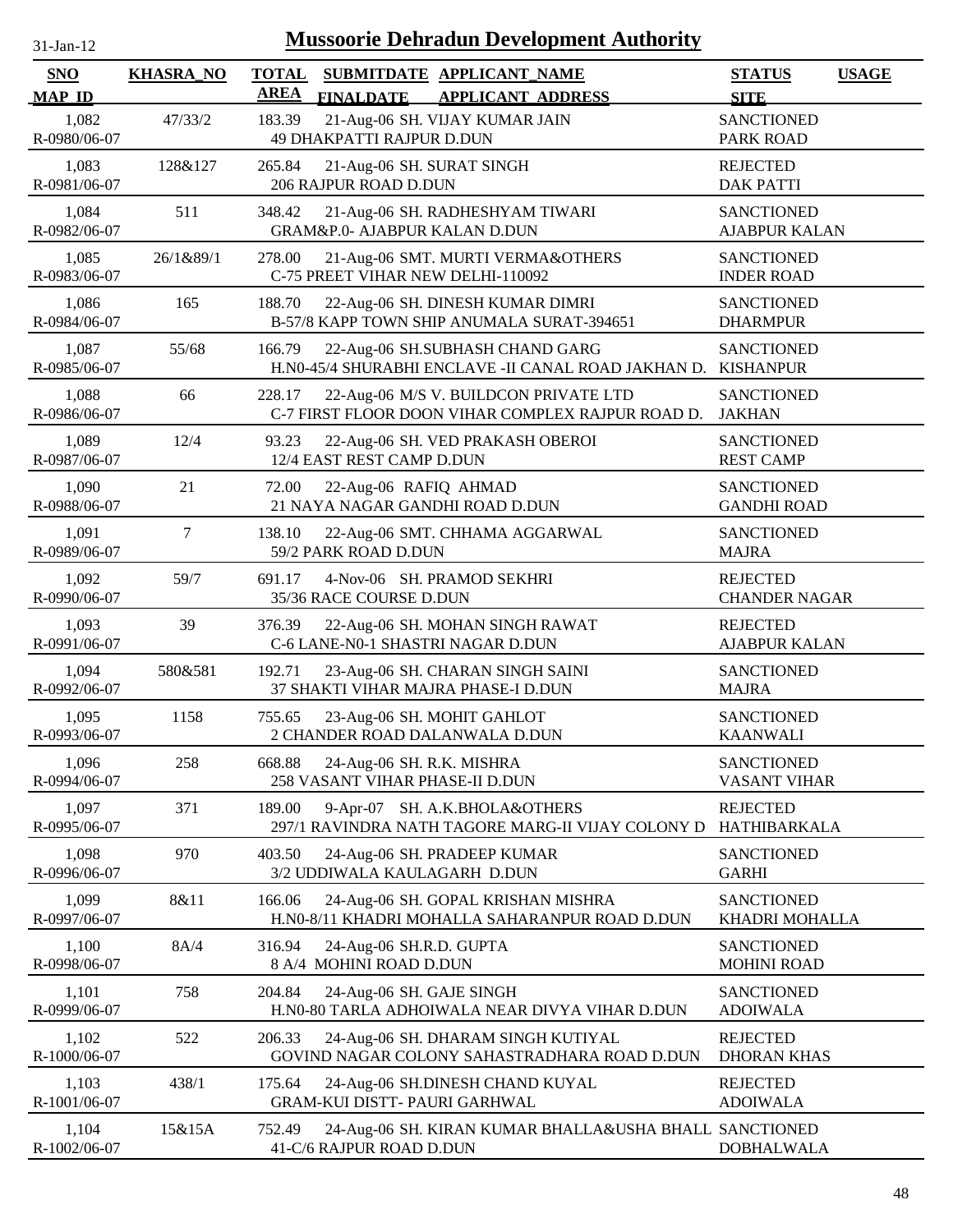| $31$ -Jan-12                | <b>Mussoorie Dehradun Development Authority</b> |                                                                                                          |                                                    |  |  |  |  |  |
|-----------------------------|-------------------------------------------------|----------------------------------------------------------------------------------------------------------|----------------------------------------------------|--|--|--|--|--|
| <b>SNO</b><br><b>MAP ID</b> | <b>KHASRA_NO</b>                                | <b>TOTAL</b><br>SUBMITDATE APPLICANT_NAME<br><b>AREA</b><br><b>FINALDATE</b><br><b>APPLICANT ADDRESS</b> | <b>STATUS</b><br><b>USAGE</b><br><b>SITE</b>       |  |  |  |  |  |
| 1,105<br>R-1003/06-07       | 236&449                                         | 25-Aug-06 SMT. SULOCHANA DEVI& OTHERS<br>294.97<br>449 AJABPUR KALAN D.DUN                               | <b>SANCTIONED</b><br><b>AJABPUR KALAN</b>          |  |  |  |  |  |
| 1,106<br>R-1004/06-07       | 31                                              | 109.31<br>25-Aug-06 SH. ROHIT PAL<br>62 OLD DALANWALA D.DUN                                              | <b>SANCTIONED</b><br><b>GURUDWARA ROSD. NAI B/</b> |  |  |  |  |  |
| 1,107<br>R-1005/06-07       | 66&271                                          | 25-Aug-06 MASTER ANUPAM&SARASWATI DEVI<br>142.20<br>113 GARHI CANTT D.DUN                                | <b>SANCTIONED</b><br><b>KAULAGARH</b>              |  |  |  |  |  |
| 1,108<br>R-1006/06-07       | 29/15                                           | 154.33<br>26-Mar-07 SH. PURAN CHAND<br>29/15 BALLUPUR ROAD GARHI D.DUN                                   | <b>SANCTIONED</b><br><b>GARHI</b>                  |  |  |  |  |  |
| 1,109<br>R-1007/06-07       | 483                                             | 191.58<br>25-Aug-06 SH. DIGBIJENDRA NATH TYAGI<br>H.N0-163 SUBHASH NAGAR D.DUN                           | <b>SANCTIONED</b><br><b>SUBHASH NAGAR</b>          |  |  |  |  |  |
| 1,110<br>R-1008/06-07       | 46                                              | 146.15<br>25-Aug-06 M/S BHARTI AIR TEL LTD.<br>MATA SHRI TRADE TOWER-II 93 RAJPUR ROAD D.DUN             | <b>REJECTED</b><br><b>SEWALA KHURD</b>             |  |  |  |  |  |
| 1,111<br>R-1009/06-07       | 255                                             | 25-Aug-06 M/S BHARTI AIRTEL LTD.<br>162.46<br>93 RAJPUR ROAD D.DUN                                       | <b>REJECTED</b><br><b>KAANWALI</b>                 |  |  |  |  |  |
| 1,112<br>R-1010/06-07       | 417                                             | 25-Aug-06 M/S BHARTI AIRTEL LTD.<br>162.46<br>MATASHRI TRADE TOWER-II 93 RAJPUR ROAD D.DUN               | <b>REJECTED</b><br>HATHIBARKALA                    |  |  |  |  |  |
| 1,113<br>R-1011/06-07       | 468                                             | 168.33<br>26-Aug-06 SH. RANJEET KUMAR<br>4/8-A ASHIRWAD ENCLAVEKANWALI D.DUN                             | <b>SANCTIONED</b><br><b>KAANWALI</b>               |  |  |  |  |  |
| 1,114<br>R-1012/06-07       | 69/1                                            | 335.82<br>26-Aug-06 SH. RAVI KANT BHATT<br>C-1 SHASTRI NAGAR STREET.N0-6 HARIDWAR ROAD D.DU              | <b>SANCTIONED</b><br><b>AJABPUR KALAN</b>          |  |  |  |  |  |
| 1,115<br>R-1013/06-07       | 74/2                                            | 219.90<br>10-Oct-06 SH. RAMESH CHANDRA KALA<br>13 PANDITWARI P.O.-PREM NAGAR D.DUN                       | <b>SANCTIONED</b><br><b>PANDITWARI</b>             |  |  |  |  |  |
| 1,116<br>R-1014/06-07       | 332                                             | 213.21<br>28-Aug-06 SH. AJAY KUMAR DIWAKAR<br>214&80 ARYA NAGAR BLOCK-2 D.DUN                            | <b>SANCTIONED</b><br>AAMWALA TARLA                 |  |  |  |  |  |
| 1,117<br>R-1015/06-07       | 64                                              | 209.10<br>28-Aug-06 SH. VIVEKA NAND BARTHWAL<br>30-A KALIDAS ROAD D.DUN                                  | <b>REJECTED</b><br><b>AAMWALA TARLA</b>            |  |  |  |  |  |
| 1,118<br>R-1016/06-07       | 128/1                                           | 153.56<br>28-Aug-06 SH. SHOBHIT JAIN<br>C/0 PARL HOUSE SOCIETY AREA CLEMENT TOWN D.DUN                   | <b>REJECTED</b><br><b>MAJRA</b>                    |  |  |  |  |  |
| 1,119<br>R-1017/06-07       | 428                                             | 28-Aug-06 IKRAM AHAMAD<br>169.31<br>C-7 TURNER ROAD CLEMENT TOWN D.DUN                                   | <b>SANCTIONED</b><br><b>SEWALA KALAN</b>           |  |  |  |  |  |
| 1,120<br>R-1018/06-07       | 60                                              | 195.00<br>28-Aug-06 SH. DEVENDRA MOHAN BALUNI<br>93/4 NESHVILLA ROAD D.DUN                               | <b>SANCTIONED</b><br><b>DOBHALWALA</b>             |  |  |  |  |  |
| 1,121<br>R-1019/06-07       | 137                                             | 167.38<br>28-Aug-06 SH. VIJAY KUMAR<br>VILL&P-0.-KAULAGARH D.DUN                                         | <b>SANCTIONED</b><br>KAULAGARH MAI CHAKBH(         |  |  |  |  |  |
| 1,122<br>R-1020/06-07       | $57/40-A$                                       | 138.89<br>28-Aug-06 SH. NIRMAL SINGH<br>57/40-A BODY GUARD CANAL ROAD D.DUN                              | <b>REJECTED</b><br>BODY GUARD CANAL ROAD           |  |  |  |  |  |
| 1,123<br>R-1021/06-07       | 608&825                                         | 126.20<br>28-Aug-06 SMT. SUKHJEET KAUR SIDHU<br>R/0 A-94 FATEH NAGAR NEW DELHI                           | <b>REJECTED</b><br><b>JAKHAN</b>                   |  |  |  |  |  |
| 1,124<br>R-1022/06-07       | 608&825                                         | 141.36<br>28-Aug-06 SH. VIKRAM PARSHAD<br>B-8/2 D.L.F. PHASE-1 GURGAON HARYANA                           | <b>REJECTED</b><br><b>JAKHAN</b>                   |  |  |  |  |  |
| 1,125<br>R-1023/06-07       | 108/10                                          | 209.57<br>29-Aug-06 SH. SANDEEP RAWAT<br>108/10 DHARAMPUR D.DUN                                          | <b>SANCTIONED</b><br><b>DHARMPUR</b>               |  |  |  |  |  |
| 1,126<br>R-1024/06-07       | 5/4                                             | 164.75<br>29-Aug-06 SH. ANIL KUMAR VIPIN<br>C-26/6 O.F.D. ESTATE RAIPUR D.DUN                            | <b>REJECTED</b><br><b>ADOIWALA</b>                 |  |  |  |  |  |
| 1,127<br>R-1025/06-07       | 1                                               | 169.00<br>29-Aug-06 SMT. USHA RANI<br>H.N0-96 PARK ROAD LAXMAN CHOWK D.DUN                               | <b>SANCTIONED</b><br><b>LAXMAN CHOWK</b>           |  |  |  |  |  |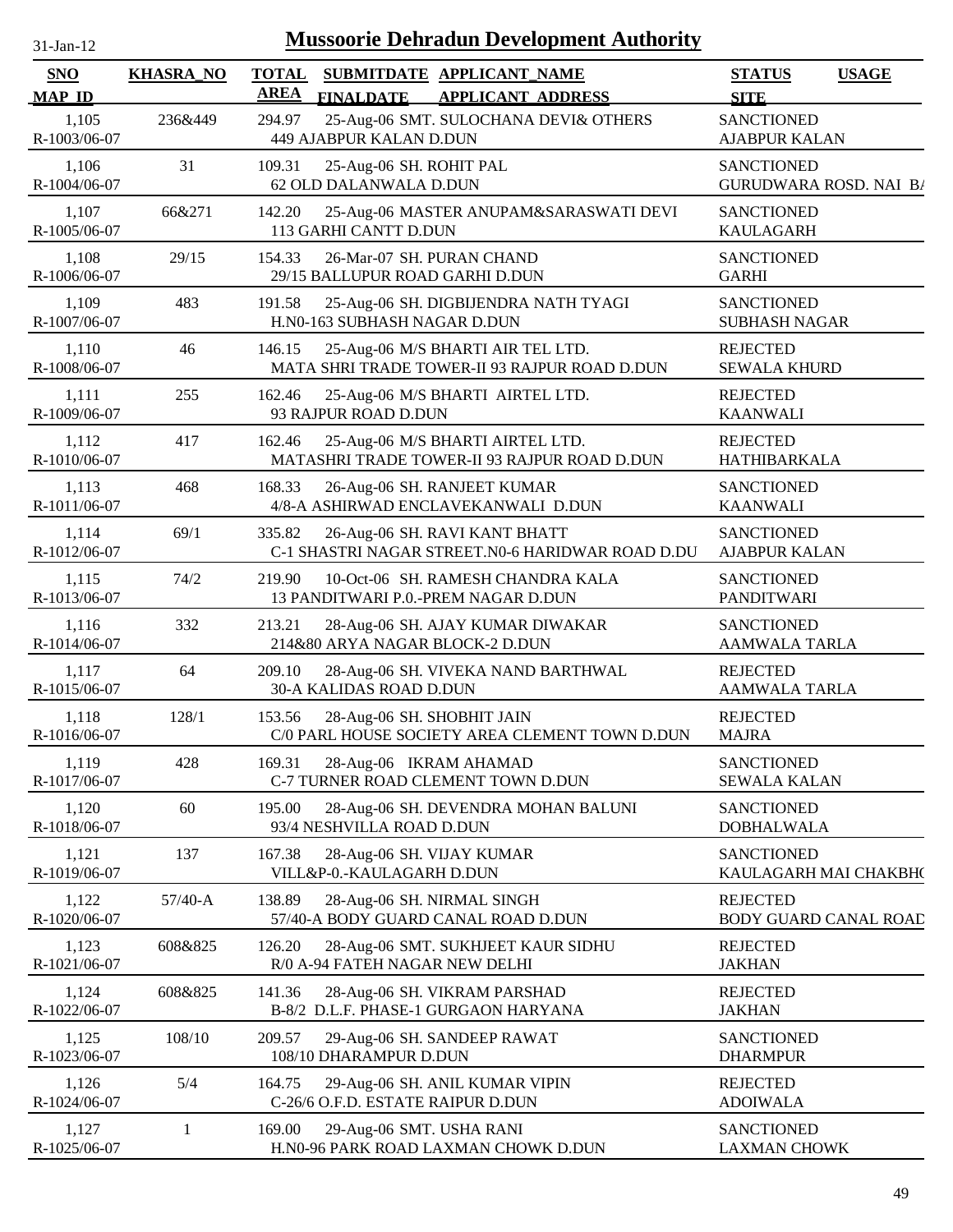| 31-Jan-12                |                  |              | <b>Mussoorie Dehradun Development Authority</b>                                                           |                                                   |                |
|--------------------------|------------------|--------------|-----------------------------------------------------------------------------------------------------------|---------------------------------------------------|----------------|
| <b>SNO</b>               | <b>KHASRA_NO</b> | <b>TOTAL</b> | SUBMITDATE APPLICANT NAME                                                                                 | <b>STATUS</b>                                     | <b>USAGE</b>   |
| <b>MAP ID</b>            |                  | <b>AREA</b>  | <b>FINALDATE</b><br><b>APPLICANT ADDRESS</b>                                                              | <b>SITE</b>                                       |                |
| 1,128<br>R-1026/06-07    | 84               | 108.74       | 18-Nov-06 SH. AVINASH KUMAR SHUKLA<br>84 KARANPUR D.DUN                                                   | <b>REJECTED</b><br><b>KARANPUR</b>                |                |
| 1,129<br>R-1027/06-07    | 589              | 145.48       | 29-Aug-06 SH. PREM SHANKAR VASHISTH<br>GRAM NAGAL BADEDI DISTT-SHAHRANPUR UP                              | <b>SANCTIONED</b><br><b>JAKHAN</b>                |                |
| 1,130<br>R-1028/06-07    | 653              | 435.45       | $6$ -Jan- $07$<br>SH. SHYAM LAL<br>H.N0-449 BALLIWALA CHOWK KANWALI ROAD D.DUN                            | <b>SANCTIONED</b><br><b>KAANWALI</b>              |                |
| 1,131<br>R-1029/06-07    | $S-4-B-94$       | 422.39       | 29-Aug-06 COL Y.D. KHANNA<br>C/0 LT.COL. G.K. BAHRI B-140 SECT-1V DEFENCE COLONY L DEFENCE COLONY         | <b>SANCTIONED</b>                                 |                |
| 1,132<br>R-1030/06-07    | 465&998          | 136.19       | 29-Aug-06 SH. MUKESH BAHUGUNA<br>EDUCATION DIRECTORATE MAYUR VIHAR SAHASTRADHA AJABPUR KHURD              | <b>SANCTIONED</b>                                 |                |
| 1,133<br>R-1031/06-07    | 962/1            | 146.30       | 30-Aug-06 SH. HARI OM SINGH<br>H.N0- T-47-B RAILWAY COLONY D.DUN                                          | <b>SANCTIONED</b><br><b>DEHRA KHAS</b>            |                |
| 1,134<br>R-1032/06-07    | 225              | 138.02       | 30-Aug-06 SMT. KISHWAR SHAIKH<br>C/0 ROXY HOTEL KULRI MUSSOORIE.                                          | <b>SANCTIONED</b><br><b>DHORAN KHAS</b>           |                |
| 1,135<br>R-1033/06-07    | 537              | 236.15       | 30-Aug-06 SH. DEEPAK BHASIN<br>4- MOHINI ROAD D.DUN                                                       | <b>SANCTIONED</b><br><b>KAANWALI</b>              |                |
| 1,136<br>R-1034/06-07    | 119              | 426.40       | 30-Aug-06 SMT. VIMLA RANI&MOHAN KUMAR<br>124/1-2 GANGA VIHAR BEHIND ROADWAYS WORK SHOP D.                 | <b>SANCTIONED</b><br>UDDIWALA KARANPUR            |                |
| 1,137<br>R-1035/06-07    | 45               | 1,700.00     | 16-May-07 M/S TOP-TECH CONSTRUCTION PVT. LTD.<br>SH. ASHUTOSH RANA 94-A PANCHSHIL PARK G.T.ROAD           | SANCTIONED Group Housing<br><b>KISHANPUR</b>      |                |
| 1,138<br>R-1036/06-07    | 96               | 164.18       | 30-Aug-06 SH. D.S.BORA&P.S.BORA<br>S/0 SH.P.S.BORA GRAM&P-O- AINA DISTT-ALMORA U.A.                       | <b>SANCTIONED</b><br>PREMPUR MAFI (PART)          |                |
| 1,139<br>R-1037/06-07    | 142              | 133.78       | 30-Aug-06 SH. MONAJ KUMAR<br>5 TURNER ROAD CLEMENT TOWN D.DUN                                             | <b>SANCTIONED</b><br><b>MAJRA</b>                 |                |
| 1,140<br>R-1038/06-07    | 719              | 151.57       | 30-Aug-06 SH. BALVINDER SINGH<br>C/0 DR. D.S. PUNDIR 99- SOCIETY AREA CLEMENT TOWN D. MAJRA               | <b>SANCTIONED</b>                                 |                |
| 1,141<br>R-1039/06-07    | 5                | 18,600.00    | 3-May-07 WELHAM BOYS SCHOOL<br>5- CIRCULAR ROAD D.DUN                                                     | <b>REJECTED</b><br><b>CIRCULAR ROAD</b>           | School/College |
| 1,142<br>R-1039/06-07-RE | 5                | 6,936.80     | 20-Nov-07 WELHAM BOYS SCHOOL<br>5- CIRCULAR ROAD D.DUN                                                    | SANCTIONED School/College<br><b>CIRCULAR ROAD</b> |                |
| 1,143<br>R-1039/06-07-RE | 5                | 6,936.80     | 12-Aug-08 WELHAM BOYS SCHOOL<br>5- CIRCULAR ROAD D.DUN                                                    | SANCTIONED School/College<br><b>CIRCULAR ROAD</b> |                |
| 1,144<br>R-1040/06-07    | 49               | 256.50       | 30-Aug-06 SMT. SAVITA SHARMA<br>R/0 BRAHMAN MOHALLA RAIPUR D.DUN                                          | <b>REJECTED</b><br><b>AAMWALA TARLA</b>           |                |
| 1,145<br>R-1041/06-07    | 433              | 564.36       | 30-Aug-06 SH. ANIL KUMAR MITTAL<br>10/94 INDER ROAD D.DUN                                                 | <b>REJECTED</b><br><b>DEHRA KHAS</b>              | School/College |
| 1,146<br>R-1042/06-07    | 490              | 140.79       | 30-Aug-06 SH. DHEERAJ GUPTA<br>C-116 MANAV APPARTMENTS SECTOR-9 ROHINI DELHI                              | <b>SANCTIONED</b><br><b>DHAKPATTI</b>             |                |
| 1,147<br>R-1043/06-07    | 396              | 449.57       | 30-Aug-06 SH. ASHOK KUMAR NAWANI& GAURAV NASANCTIONED<br>H.NO-13 LANE-NO-1 ASHIRWAD ENCLAVE BALLUPUR D.DU | <b>KAANWALI</b>                                   |                |
| 1,148<br>R-1044/06-07    | $6-k$            | 110.35       | 19-Oct-06 SH. SOHAN SWARUP<br>H-198 HATHIBARKALA ESTATE D.DUN                                             | <b>SANCTIONED</b><br><b>KANDOLI</b>               |                |
| 1,149<br>R-1045/06-07    | 41/4             | 189.82       | 31-Aug-06 SH. DEVENDRA MOHAN SHARMA&C.M.SHAREJECTED<br>41/4 HATHIBARKALA D.DUN                            | HATHIBARKALA                                      |                |
| 1,150<br>R-1046/06-07    | 42/24            | 2,758.50     | 31-Aug-06 M/S BHAGWATI REALTORS PVT.LTD.<br>190 BADRIPUR D.DUN                                            | <b>REJECTED</b><br><b>CIRCULAR ROAD</b>           |                |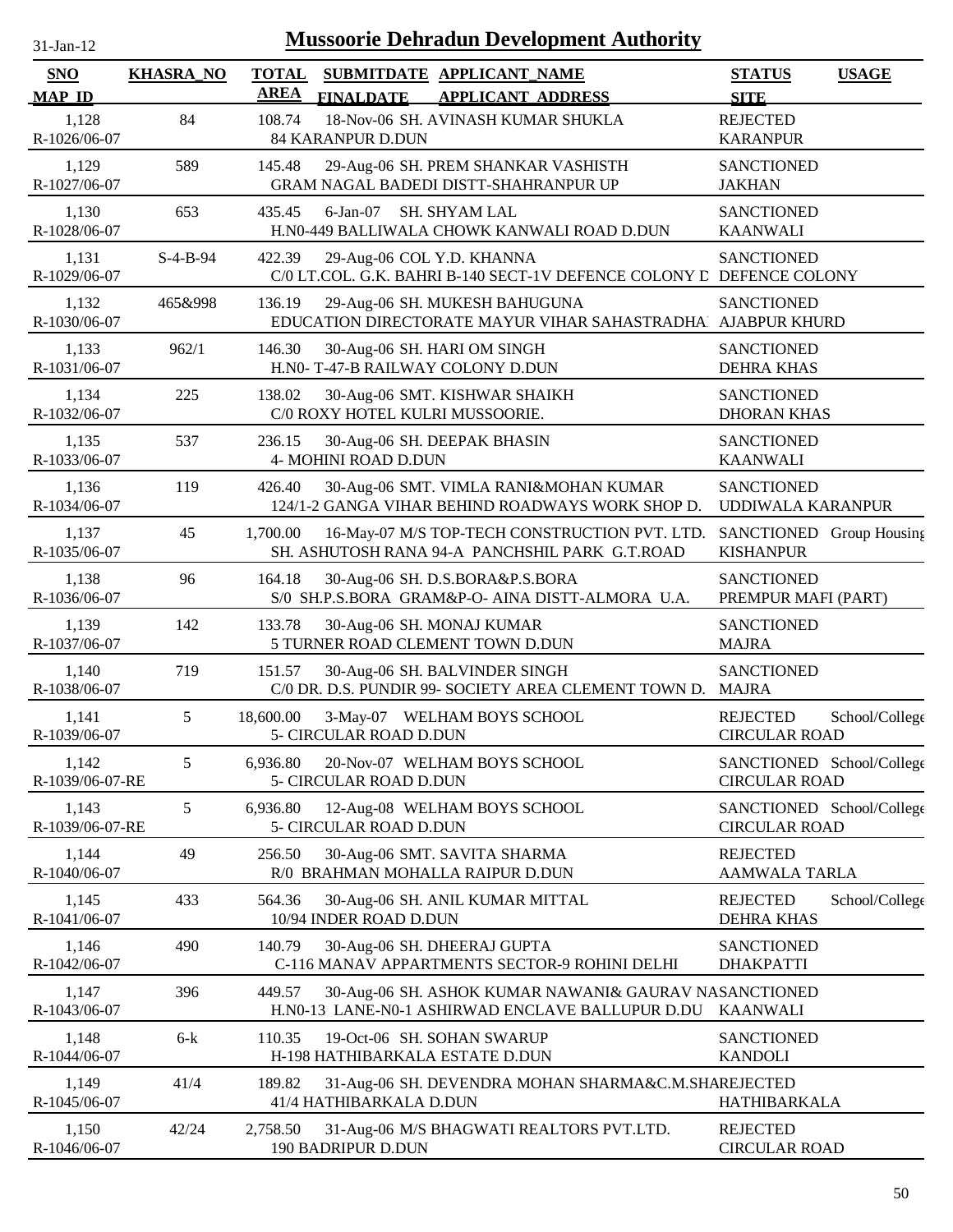| $31$ -Jan-12                | <b>Mussoorie Dehradun Development Authority</b> |                             |                                                                                                 |                                                 |              |  |  |  |  |
|-----------------------------|-------------------------------------------------|-----------------------------|-------------------------------------------------------------------------------------------------|-------------------------------------------------|--------------|--|--|--|--|
| <b>SNO</b><br><b>MAP ID</b> | <b>KHASRA_NO</b>                                | <b>TOTAL</b><br><b>AREA</b> | SUBMITDATE APPLICANT_NAME<br><b>FINALDATE</b><br><b>APPLICANT ADDRESS</b>                       | <b>STATUS</b><br><b>SITE</b>                    | <b>USAGE</b> |  |  |  |  |
| 1,151<br>R-1047/06-07       | 42/24                                           | 479.37                      | 31-Aug-06 SH. PRADEEP KUMAR WALIA<br><b>180 BADRIPUR D.DUN</b>                                  | <b>REJECTED</b><br><b>CIRCULAR ROAD</b>         |              |  |  |  |  |
| 1,152<br>R-1048/06-07       | 42/24                                           | 575.31                      | 31-Aug-06 SMT. ANJANA WALIA<br>190 BADRIPUR D.DUN                                               | <b>REJECTED</b><br><b>CIRCULAR ROAD</b>         |              |  |  |  |  |
| 1,153<br>R-1049/06-07       | 679                                             | 214.00                      | 31-Aug-06 SMT. HEMA SHARMA<br>487, DANDI GARHI CANTT D.DUN                                      | <b>REJECTED</b><br><b>JAKHAN</b>                |              |  |  |  |  |
| 1,154<br>R-1050/06-07       | 240,241                                         | 158.51                      | 31-Aug-06 SMT. TEEN DUA<br>D-15, KEWAL VIHAR SHASTRADHARA ROAD D.DUN                            | <b>SANCTIONED</b><br><b>ADOIWALA</b>            |              |  |  |  |  |
| 1,155<br>R-1051/06-07       | 24                                              | 81.42                       | 31-Aug-06 SH. VIRESH JANI<br>24, ANAND CHOWK D.DUN                                              | <b>REJECTED</b><br><b>ANAND CHOWK</b>           |              |  |  |  |  |
| 1,156<br>R-1052/06-07       | 354                                             | 187.23                      | 31-Aug-06 SH. RADHEY SHYAM<br>21, AAKASH DEEP COLONY BALLUPUR D.DUN                             | <b>SANCTIONED</b><br><b>SEWALA KALAN</b>        |              |  |  |  |  |
| 1,157<br>R-1053/06-07       | 329                                             | 385.14                      | 31-Aug-06 SMT. CHANDRA RAWAT<br>3, ROHINI ENCLAVE SIMLA ROAD D.DUN                              | <b>SANCTIONED</b><br><b>SEWALA KALAN</b>        |              |  |  |  |  |
| 1,158<br>R-1054/06-07       | 1005                                            | 240.00                      | 1-Sep-06 SH. ABDUL SHAAFI<br>14 ANKIT PURAM KANWALI D.DUN                                       | <b>SANCTIONED</b><br><b>KAANWALI</b>            |              |  |  |  |  |
| 1,159<br>R-1055/06-07       | 139                                             | 282.29                      | 1-Sep-06 SH. RANJEET WASAN<br>H.N0-139 KISHAN NAGAR EXT. D.DUN                                  | <b>SANCTIONED</b><br>CHAI BAGH KAULAGARH        |              |  |  |  |  |
| 1,160<br>R-1056/06-07       | 139                                             | 279.09                      | 1-Sep-06 SH. BABITA GUPTA<br>9/1 NADI RISPANA ROAD KARANPUR D.DUN                               | <b>SANCTIONED</b><br><b>JAKHAN</b>              |              |  |  |  |  |
| 1,161<br>R-1057/06-07       | 372&376                                         | 368.51                      | 1-Sep-06 SH. C.D DEOLI<br>43/3 LANE-N0-3 TEG BAHADUR ROAD D.DUN                                 | <b>SANCTIONED</b><br><b>DHARMPUR</b>            |              |  |  |  |  |
| 1,162<br>R-1058/06-07       | 80/22                                           | 153.34                      | 25-Nov-06 SH. SUSHIL KUMAR SHARMA<br>80/22 TEG BAHADUR ROAD D.DUN                               | <b>SANCTIONED</b><br>TEG BAHADUR ROAD           |              |  |  |  |  |
| 1,163<br>R-1059/06-07       | 42&42-A                                         | 1,041.33                    | 1-Sep-06 SH. RAJ LOOMBA<br><b>D-38 RACE COURSE D.DUN</b>                                        | SANCTIONED Group Housing<br><b>SUBHASH ROAD</b> |              |  |  |  |  |
| 1,164<br>R-1060/06-07       | 573                                             | 163.49                      | 1-Sep-06 SMT.MEENU KAUSHISH<br>H.N0- A-3/86 SECTOR -3 ROHINI NEW DELHI                          | <b>SANCTIONED</b><br><b>DAK PATTI</b>           |              |  |  |  |  |
| 1,165<br>R-1061/06-07       | 1208                                            | 233.00                      | 1-Sep-06 SMT.RENU GUPTA<br>38-A VYOMPRASTH G.M.S.ROAD KANWALI D.DUN                             | <b>SANCTIONED</b><br><b>KAANWALI</b>            |              |  |  |  |  |
| 1,166<br>R-1062/06-07       | 133/1                                           | 102.98                      | $1-Sep-06$<br>SH. RAVI SEHGAL&SHASHI SEHGAL<br>H.N0-438 RACE COURSE D.DUN                       | <b>SANCTIONED</b><br><b>RACE COURSE</b>         |              |  |  |  |  |
| 1,167<br>R-1063/06-07       | 630                                             | 253.00                      | 2-Sep-06 SHRI. S.P. KUKRETI<br>81 BELL ROAD CLEMENT TOWN DEHRADUN                               | <b>REJECTED</b><br><b>BHARUWALA GRANT</b>       |              |  |  |  |  |
| 1,168<br>R-1064/06-07       | 72                                              | 217.50                      | 2-Sep-06 SHRI. SATYVEER SINGH CHAUHAN<br>MAUJA BRAHMANWALA P.P.C.L. COLONY DEHRADUN             | <b>REJECTED</b><br><b>BAAMANWALA</b>            |              |  |  |  |  |
| 1,169<br>R-1064/06-07-RE    | 72                                              | 217.50                      | 8-Nov-07 SHRI. SATYVEER SINGH CHAUHAN<br>460 KANWALIG.M.S. ROADDEHARA DUN                       | <b>REJECTED</b><br><b>BAAMANWALA</b>            | Home         |  |  |  |  |
| 1,170<br>R-1065/06-07       | 20                                              | 162.57                      | 2-Sep-06 SHRI. SUNIL PANT<br>9 NEW CANTT ROAD DEHRADUN                                          | <b>SANCTIONED</b><br><b>KALI DAS ROAD</b>       |              |  |  |  |  |
| 1,171<br>R-1066/06-07       | 139                                             | 288.00                      | <b>SMT.NEELAM VIRMANI</b><br>$4-Sep-06$<br>15 DISPENSARY ROAD D.UN                              | <b>SANCTIONED</b><br><b>JAKHAN</b>              |              |  |  |  |  |
| 1,172<br>R-1067/06-07       | 193                                             | 188.12                      | 4-Sep-06 SH. OM PRAKASH KASTURI<br>10-C KEWAL VIHAR ADHOIWALA D.DUN                             | <b>SANCTIONED</b><br><b>ADOIWALA</b>            |              |  |  |  |  |
| 1,173<br>R-1068/06-07       | 10                                              | 508.62                      | SH. SURENDRE KUMAR MAHESHWARI<br>$3-Oct-06$<br>SEC. EDUCATION UTTARANCHAL GOVT. B-15 TEHRI HOUS | <b>SANCTIONED</b><br><b>DALANWALA</b>           |              |  |  |  |  |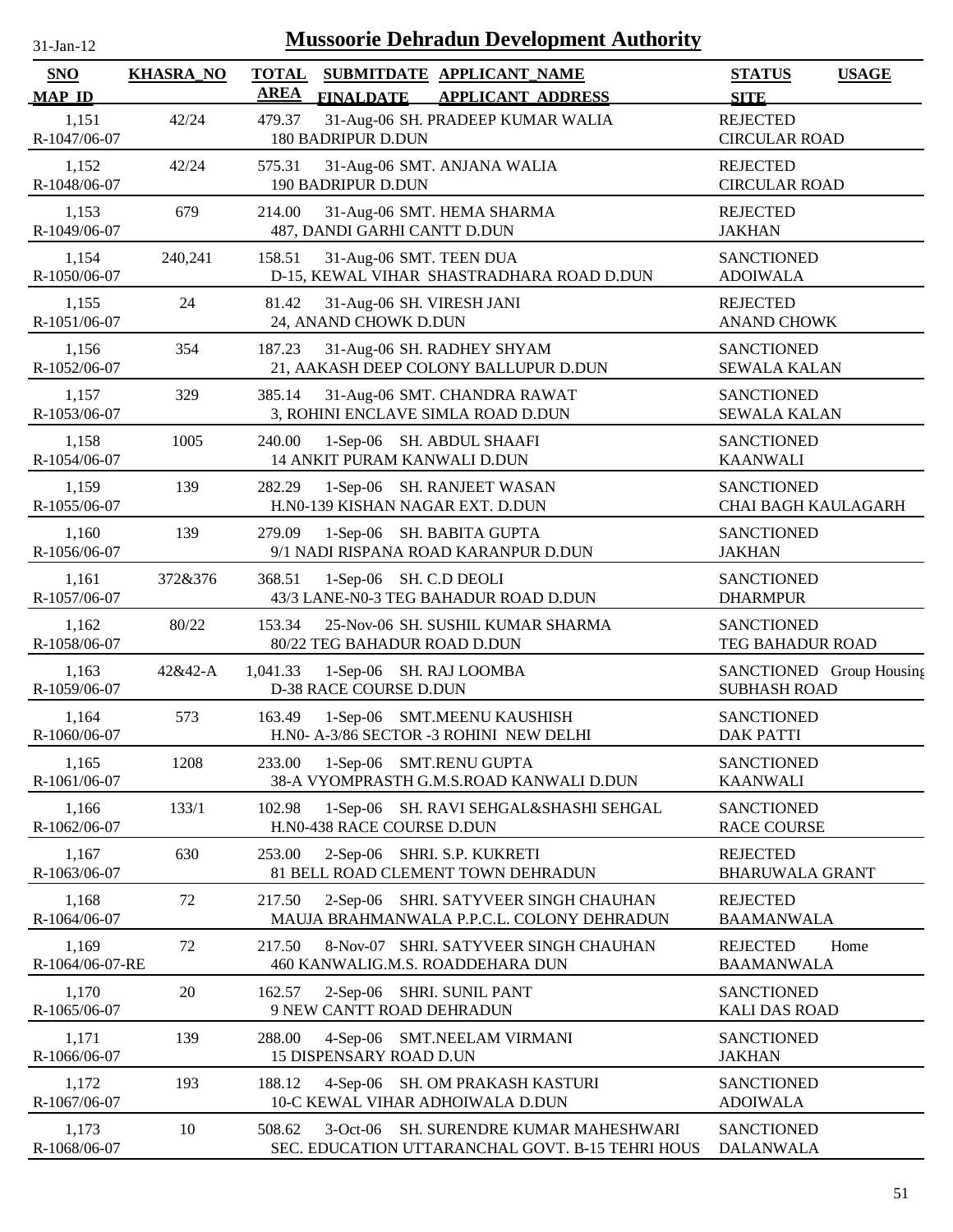| $31$ -Jan-12 |
|--------------|
|              |

| <b>SNO</b><br><b>MAP ID</b> | <b>KHASRA_NO</b> | <b>TOTAL</b><br><b>AREA</b> | <b>FINALDATE</b>                  | SUBMITDATE APPLICANT NAME<br><b>APPLICANT ADDRESS</b>                                               | <b>STATUS</b><br><b>SITE</b>                 | <b>USAGE</b> |
|-----------------------------|------------------|-----------------------------|-----------------------------------|-----------------------------------------------------------------------------------------------------|----------------------------------------------|--------------|
| 1,174<br>R-1069/06-07       | 94&281/30        | 239.91                      | <b>49 SUBHASH ROAD D.DUN</b>      | 18-Dec-06 SH. RAJESH KUMAR MITTAL&OTHERS                                                            | <b>SANCTIONED</b><br><b>MOTI BAZAR</b>       |              |
| 1,175<br>R-1070/06-07       | 85&86&87         | 5,774.86                    |                                   | 4-Sep-06 M/S STERIO CONSTRUCTION PVT.LTD.<br>B.D.-23 VISHAKHA ENCLAVE PRITAM PURA NEW DELHI.        | SANCTIONED Group Housing<br><b>CHIDOWALI</b> |              |
| 1,176<br>R-1071/06-07       | 275/2            | 418.06                      |                                   | 4-Sep-06 SH. INDER JEET MUNIYAL<br>3- GURU ROAD LAXMAN CHOWK D.DUN                                  | <b>SANCTIONED</b><br>NIRANJANPUR             |              |
| 1,177<br>R-1072/06-07       | 612              | 320.63                      |                                   | 4-Sep-06 SMT. SARASWATI SEMWAL&OTHERS<br>189/II MOHIT NAGAR KANWALI D.DUN                           | <b>SANCTIONED</b><br><b>KAANWALI</b>         |              |
| 1,178<br>R-1073/06-07       | 621&629          | 259.00                      |                                   | 4-Sep-06 SH. DIPENDRA SINGH&EKTA TOMAR SING SANCTIONED<br>27- INDER ROAD DALANWALA D.DUN            | <b>MAJRA</b>                                 |              |
| 1,179<br>R-1074/06-07       | 273              | 271.92                      |                                   | 5-Sep-06 SH. CHANDRA KISHORE SHARMA<br>270 CHANDER SINGH GARHWALI MARG DHARAMPUR D.DU AJABPUR KALAN | <b>SANCTIONED</b>                            |              |
| 1,180<br>R-1075/06-07       | 385/1            | 282.46                      | 71/41 NESHVILLA ROAD D.DUN        | 5-Sep-06 SH. SURENDER PRASAD BAHUGUNA                                                               | <b>SANCTIONED</b><br><b>DHARMPUR</b>         |              |
| 1,181<br>R-1076/06-07       | 648/8            | 77.56                       | 196/2 SUBHASH NAGAR D.DUN         | 23-Oct-06 SH. DEV SHANKAR SHARMA                                                                    | <b>REJECTED</b><br><b>BHARUWALA GRANT</b>    |              |
| 1,182<br>R-1077/06-07       | 490              | 138.01                      |                                   | 5-Sep-06 SH. SUGAN CHAND GOYAL<br>C/0 GOEL BHAWAN BALAHISSAR MUSSOORIE D.DUN.                       | <b>SANCTIONED</b><br><b>DHAKPATTI</b>        |              |
| 1,183<br>R-1078/06-07       | 49               | 226.40                      |                                   | 6-Sep-06 SH. GANESH BAHADUR GURUNG<br>H.NO- 52, SECTOR -2, DEFFENCE COLONY D.DUN                    | <b>SANCTIONED</b><br>DEFENCE COLONY          |              |
| 1,184<br>R-1079/06-07       | 47/1             | 279.00                      |                                   | 6-Sep-06 SH. JAGAN NATH JOSHI<br>47/1 TAGORE VILLA CHUKKUWALA D.DUN                                 | <b>SANCTIONED</b><br>CHUKKHUWALA             |              |
| 1,185<br>R-1080/06-07       | 25&446           | 55.20                       |                                   | 6-Sep-06 SH. JAGDISH SINGH CHAUHAN<br>6A/7 ASHIRWAD ENCLAVE MAHARANI BAGH KANWALI D.                | <b>REJECTED</b><br><b>KISHAN NAGAR</b>       |              |
| 1,186<br>R-1081/06-07       | 36/4             | 182.92                      |                                   | 6-Sep-06 SH. JASVINDER SINGH<br>13 HEM KUNJ LANE-N0-1 BALLUPUR ROAD D.DUN                           | <b>SANCTIONED</b><br><b>KAANWALI</b>         |              |
| 1,187<br>R-1082/06-07       | 897              | 177.17                      |                                   | 6-Sep-06 SH. LOKENDER KUMAR<br>UTSAV VIHAR NEAR GANGA NURSARY VASANT VIHAR RO KAANWALI              | <b>SANCTIONED</b>                            |              |
| 1,188<br>R-1083/06-07       | 25/1             | 334.92                      |                                   | 6-Sep-06 SH. RAJENDRA KUKSHAL<br>CENTRAL BANK OF INDIA ASTLEY HALL RAJPUR ROAD D.                   | <b>REJECTED</b><br><b>KANDOLI</b>            |              |
| 1,189<br>R-1084/06-07       | 130              | 221.03                      | $6-Sep-06$                        | SH.BANARASI DASS ALIAS BASANT MEHANSANCTIONED<br>B-43/1 ONGC COLONY KAULAGARH ROAD D.DUN            | <b>KAANWALI</b>                              |              |
| 1,190<br>R-1085/06-07       | 108              | 135.97                      | $6-Sep-06$                        | <b>SMT. RAZIA KHATUN</b><br>11 DEV SUMAN NAGAR CHAKRATA ROAD D.DUN                                  | <b>SANCTIONED</b><br><b>KISHANNAGAR</b>      |              |
| 1,191<br>R-1086/06-07       | 220              | 150.77                      | $6-Sep-06$                        | SMT. RAKHI SHARMA<br>C/0 SH. SUSHIL NAUDIYAL 769/41 PRAGATI VIHAR DHARAM AJABPUR KALAN              | <b>SANCTIONED</b>                            |              |
| 1,192<br>R-1087/06-07       | 94               | 490.00                      | $6-Sep-06$<br>94 TYAGI ROAD D.DUN | SH. PARAMJEET SINGH SIDDHU                                                                          | <b>SANCTIONED</b><br><b>TYAGI ROAD</b>       |              |
| 1,193<br>R-1088/06-07       | $26-B$           | 286.13                      |                                   | 6-Sep-06 SMT. SEEMA KOHLI<br>23 BENGALI MOHALLA KARANPUR D.DUN                                      | <b>SANCTIONED</b><br><b>MOHINI ROAD</b>      |              |
| 1,194<br>R-1089/06-07       | 293              | 77.48                       | 85/19 HATHIBARKALA D.DUN          | 6-Sep-06 SH. RAMAN KUMAR                                                                            | <b>SANCTIONED</b><br>HATHIBARKALA            |              |
| 1,195<br>R-1090/06-07       | 530              | 241.64                      |                                   | 6-Sep-06 SMT. SUNDER DEVI<br>39/5 GURU ROAD LAXMAN CHOWK D.DUN                                      | <b>SANCTIONED</b><br><b>NIRANJANPUR</b>      |              |
| 1,196<br>R-1091/06-07       | 452/2            | 84.06                       |                                   | 6-Sep-06 SH. RAJENDRA SINGH RAUTELA<br>NEAR BY PASS POLICE CHOWKI AJABPUR KHURD D.DUN               | <b>SANCTIONED</b><br><b>AJABPUR KHURD</b>    |              |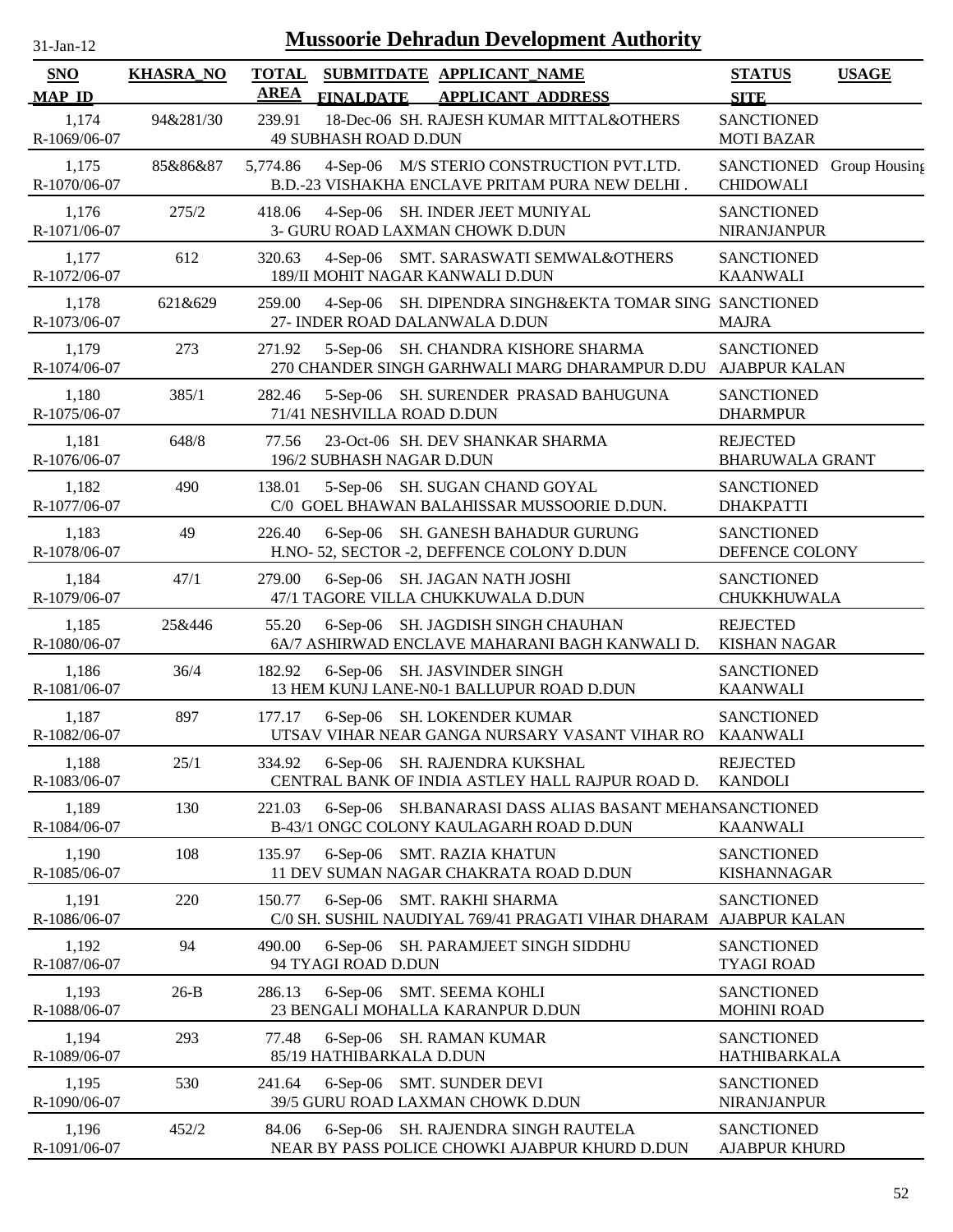| -Jan- |  |
|-------|--|
|       |  |

| SNO                      | <b>KHASRA_NO</b>     | <b>TOTAL</b><br><b>AREA</b> |                                                 | SUBMITDATE APPLICANT_NAME                                                           | <b>STATUS</b>                             | <b>USAGE</b>  |
|--------------------------|----------------------|-----------------------------|-------------------------------------------------|-------------------------------------------------------------------------------------|-------------------------------------------|---------------|
| <b>MAP ID</b><br>1,197   | 79 A&83/1            | 229.00                      | <b>FINALDATE</b>                                | <b>APPLICANT ADDRESS</b><br>6-Sep-06 SMT. ARUNA KHULLER                             | <b>SITE</b><br><b>SANCTIONED</b>          |               |
| R-1092/06-07             |                      |                             |                                                 | 79 A&83/1 CH. BEHARI LAL MARG NASHVILLA ROAD D.DU                                   | NESHVILLA ROAD                            |               |
| 1,198<br>R-1093/06-07    | 452/2                | 128.16                      |                                                 | 6-Sep-06 SH. BHAGWAN SINGH PUNDIR<br>NEAR BY PASS POLICE CHOWKI AJABPUR KHURD D.DUN | <b>SANCTIONED</b><br><b>AJABPUR KHURD</b> |               |
| 1,199<br>R-1094/06-07    | 449/383              | 150.93                      |                                                 | 6-Sep-06 SH. RAJENDRA SINGH PUNDIR<br>449/383 CHANDER NAGAR D.DUN                   | <b>SANCTIONED</b><br><b>CHANDER NAGAR</b> |               |
| 1,200<br>R-1095/06-07    | 121                  | 384.83                      |                                                 | 6-Sep-06 SH.BALJEET SINGH&OTHERS<br>121- GOVIND NAGAR -I RACE COURSE D.DUN          | <b>SANCTIONED</b><br><b>GOVIND NAGAR</b>  |               |
| 1,201<br>R-1096/06-07    | 1362                 | 218.00                      |                                                 | 6-Sep-06 SH. SUSHIL KUMAR<br>B-21/1 ONGC COLONY KAULAGARH ROAD D.DUN                | <b>SANCTIONED</b><br><b>KAANWALI</b>      |               |
| 1,202<br>R-1097/06-07    | 18                   | 230.12                      | <b>18 OLD SURVEY ROAD D.DUN</b>                 | 6-Sep-06 SH. SATISH KUMAR TYAGI                                                     | <b>SANCTIONED</b><br>OLD SURVEY ROAD      |               |
| 1,203<br>R-1098/06-07    | 220&221&22 13,983.00 |                             | 58 RAJPUR ROAD D.DUN                            | 6-Sep-06 M/S DIGVIJAY REAL ESTATE DEVELOPERS SANCTIONED Group Housing               | <b>DHORAN KHAS</b>                        |               |
| 1,204<br>R-1098/06-07-RE | 220&221&22 13,983.00 |                             | 58 RAJPUR ROAD D.DUN                            | 9-Oct-07 M/S DIGVIJAY REAL ESTATE DEVELOPERS RE-OPENED                              | <b>DHORAN KHAS</b>                        | Group Housing |
| 1,205<br>R-1098/06-07-RE | 220&221&22 13,983.00 |                             | 58 RAJPUR ROAD D.DUN                            | 14-Mar-08 M/S DIGVIJAY REAL ESTATE DEVELOPERS SANCTIONED Group Housing              | <b>DHORAN KHAS</b>                        |               |
| 1,206<br>R-1099/06-07    | 178                  | 182.00                      |                                                 | 6-Sep-06 DR. A.R. TAMTA<br>C/0 LAL BAHADUR SHASTRI NATIONAL ACADEMY OF ADM JAKHAN   | <b>SANCTIONED</b>                         |               |
| 1,207<br>R-1100/06-07    | 130/77               | 478.54                      | 137/1 KALIDAS MARG D.DUN                        | 8-Sep-06 SH.CHANDRA SINGH MEHTA                                                     | <b>SANCTIONED</b><br><b>KALI DAS ROAD</b> |               |
| 1,208<br>R-1101/06-07    | 113/2                | 18.00                       |                                                 | 8-Sep-06 M/S IDEA MOBILE COMM.LTD.<br>182 VIDHYA LUXMI COMPLEX ABULANE MEERUT       | <b>REJECTED</b><br><b>RAJ PUR ROAD</b>    |               |
| 1,209<br>R-1102/06-07    | 139                  | 332.39                      | 8-Sep-06 SH. D.K.ROY<br>32 KAULAGARH ROAD D.DUN |                                                                                     | <b>REJECTED</b><br><b>KAULAGARH</b>       |               |
| 1,210<br>R-1103/06-07    | 569                  | 446.09                      |                                                 | 8-Sep-06 SH. RAVINDRA DUTT PACHORI<br>327/13 MOHIT NAGAR G.M.S. ROAD D.DUN          | <b>SANCTIONED</b><br><b>KAANWALI</b>      |               |
| 1,211<br>R-1104/06-07    | 58/66                | 344.94                      | 138 DHAMAWALA D.DUN                             | 8-Sep-06 SH. BAL KISHAN GUPTA                                                       | <b>SANCTIONED</b><br><b>RACE COURSE</b>   |               |
| 1,212<br>R-1105/06-07    | 337                  | 208.36                      |                                                 | 8-Sep-06 SMT. ASHA RANI<br>C/0 SH. DILBAG SINGH GRAM AAM WALA TARLA D.DUN           | <b>SANCTIONED</b><br><b>AAMWALA TARLA</b> |               |
| 1,213<br>R-1106/06-07    | 951/1                | 222.13                      | 278/1 PARK ROAD D.DUN                           | 8-Sep-06 SH. RAKESH MITTAL                                                          | <b>SANCTIONED</b><br><b>DEHRA KHAS</b>    |               |
| 1,214<br>R-1107/06-07    | 305                  | 83.87                       |                                                 | 8-Feb-07 M/S QUBIC BUILDERS PVT.LTD.<br>130 MANNU GANJ DHAMA WALA D.DUN             | <b>SANCTIONED</b><br><b>SEWALA KALAN</b>  |               |
| 1,215<br>R-1108/06-07    | 120/77               | 198.66                      |                                                 | 8-Sep-06 SEC. RUPANTARAN SOCIETY<br>120/77 DHAKPATTI RAJPUR D.DUN                   | <b>REJECTED</b><br><b>DAK PATTI</b>       |               |
| 1,216<br>R-1109/06-07    | 304&660              | 132.90                      | 230 KARANPUR D.DUN                              | 8-Sep-06 SMT. GUNJAN SINGH                                                          | <b>SANCTIONED</b><br>AAMWALA TARLA        |               |
| 1,217<br>R-1110/06-07    | $37-D$               | 499.69                      | 37/2 BHANDARI BAGH D.DUN                        | 23-Oct-06 SH. SUKHVINDER SINGH                                                      | <b>SANCTIONED</b><br><b>BHANDARI BAGH</b> |               |
| 1,218<br>R-1111/06-07    | 270&271              | 240.23                      |                                                 | 11-Sep-06 SH. DEVENDER KUMAR DWIVEDI<br>30 MOHIT VIHAR G.M.S.ROAD KANWALI D.DUN     | <b>SANCTIONED</b><br>NIRANJANPUR          |               |
| 1,219<br>R-1112/06-07    | 807                  | 111.71                      |                                                 | 17-Oct-06 SMT. ANANDI DEVI<br>122 ASHOK VIHAR AJABPUR KALAN D.DUN                   | <b>SANCTIONED</b><br><b>AJABPUR KALAN</b> |               |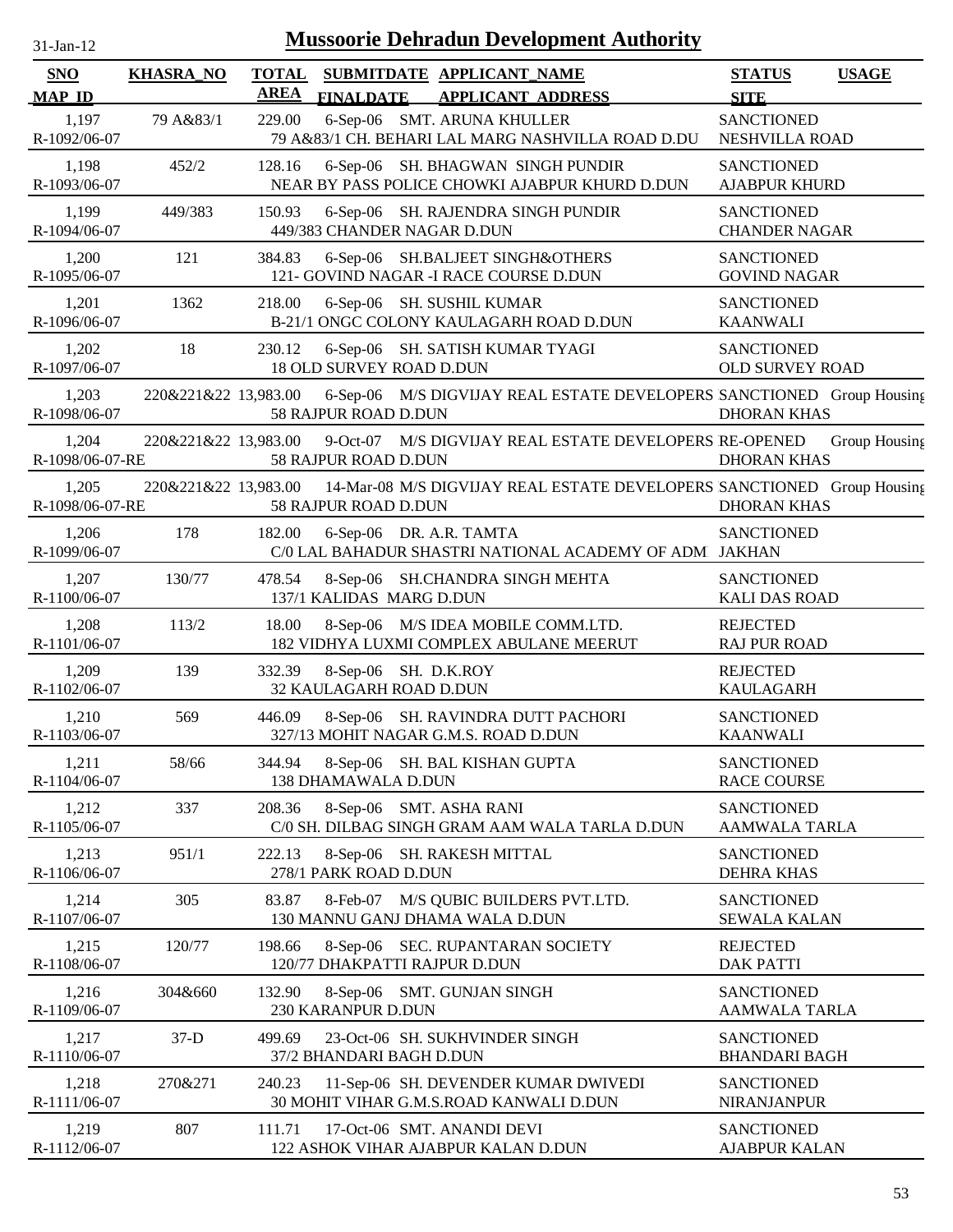| $31-Jan-12$                 | <b>Mussoorie Dehradun Development Authority</b> |                             |                                                                                            |                                              |  |  |  |  |
|-----------------------------|-------------------------------------------------|-----------------------------|--------------------------------------------------------------------------------------------|----------------------------------------------|--|--|--|--|
| <b>SNO</b><br><b>MAP ID</b> | <b>KHASRA_NO</b>                                | <b>TOTAL</b><br><b>AREA</b> | <b>SUBMITDATE APPLICANT_NAME</b><br><b>APPLICANT ADDRESS</b><br><b>FINALDATE</b>           | <b>STATUS</b><br><b>USAGE</b><br><b>SITE</b> |  |  |  |  |
| 1,220<br>R-1113/06-07       | 3/1                                             | 260.13                      | 17-Oct-06 SH. B.B. JAIN<br>H.N0-3 GRAM MAJRA NIRANJANPUR D.DUN                             | <b>REJECTED</b><br><b>NIRANJANPUR</b>        |  |  |  |  |
| 1,221<br>R-1114/06-07       | 193                                             | 180.99                      | 11-Sep-06 SMT. MANJU GUPTA<br>D-15 KEWAL VIHAR ADHOIWALA D.DUN                             | <b>SANCTIONED</b><br><b>ADOIWALA</b>         |  |  |  |  |
| 1,222<br>R-1115/06-07       | 294/1                                           | 366.70                      | 11-Sep-06 SMT. AMITA JAIN<br>294/1 CHUKKUWALA D.DUN                                        | <b>SANCTIONED</b><br>CHUKKHUWALA             |  |  |  |  |
| 1,223<br>R-1116/06-07       | 84                                              | 241.64                      | 11-Sep-06 SH. SUBHASH CHANDRA ARORA<br>70- AKASH DEEP COLONY BALLUPUR ROAD D.DUN           | <b>SANCTIONED</b><br>PANDITWARI              |  |  |  |  |
| 1,224<br>R-1117/06-07       | 682/1                                           | 205.72                      | 11-Sep-06 SH. SANTOSH BADONI<br>191- GOVT.INSTITUTE OF HOTEL MANAGEMENT GUEST HO           | <b>REJECTED</b><br><b>DEHRA KHAS</b>         |  |  |  |  |
| 1,225<br>R-1118/06-07       | 33                                              | 400.26                      | 11-Sep-06 SH. SAHAB SINGH KAINTURA<br>33 NAYA GAON MOHINI ROAD DALANWALA D.DUN             | <b>SANCTIONED</b><br><b>MOHINI ROAD</b>      |  |  |  |  |
| 1,226<br>R-1119/06-07       | 1495                                            | 266.44                      | 12-Sep-06 SH. ANIL KUMAR<br>H.N0- 3 ALAK NANDA ENCLAVE G.M.S. ROAD D.DUN.                  | <b>SANCTIONED</b><br><b>KAANWALI</b>         |  |  |  |  |
| 1,227<br>R-1120/06-07       | 116                                             | 346.38                      | 12-Sep-06 SH. ATUL CHAND RAMOLA<br>C- BLOCK SARASWATI VIHAR AJABPUR KHURD D.DUN            | <b>SANCTIONED</b><br><b>AJABPUR KHURD</b>    |  |  |  |  |
| 1,228<br>R-1121/06-07       | 54/10                                           | 309.63                      | 12-Sep-06 SMT. REENA TYAGI<br>54/10 RAJPUR ROAD OPP NIKE SHOW ROOM D.DUN                   | <b>SANCTIONED</b><br><b>RAJ PUR ROAD</b>     |  |  |  |  |
| 1,229<br>R-1122/06-07       | 12                                              | 249.95                      | 12-Sep-06 SH. H.S. RAWAT<br>C/0 SH. B.S. GUSAIN 32 DOBHAL WALA D.DUN                       | <b>SANCTIONED</b><br>KAULAGARH MAI CHAKBH(   |  |  |  |  |
| 1,230<br>R-1123/06-07       | 32                                              | 225.00                      | 12-Sep-06 SH. ANUPAM RANA<br>94-A PANCHSHEEL PARK RAJENDER NAGAR SAHIBABAD G               | <b>SANCTIONED</b><br><b>KISHANPUR</b>        |  |  |  |  |
| 1,231<br>R-1124/06-07       | 59                                              | 200.00                      | 12-Sep-06 SH. VINOD KUMAR MALIK<br>H.N0-10560 LANE-N0-4 PARTAP NAGAR DELHI-110007          | <b>SANCTIONED</b><br><b>KISHANPUR</b>        |  |  |  |  |
| 1,232<br>R-1125/06-07       | 211/1                                           | 168.39                      | 12-Sep-06 SH. RAJEEV NARAYAN SHARMA<br>H.N0-425 KHURBHURA MOHALLA D.DUN                    | <b>REJECTED</b><br>KHURBURA MOHALLA          |  |  |  |  |
| 1,233<br>R-1126/06-07       | 515                                             | 240.48                      | 12-Sep-06 SH. ANIL KAMAL SINGH<br>9-C OLD SURVEY ROAD DILARAM BAZAR D.DUN                  | <b>REJECTED</b><br><b>BHARUWALA GRANT</b>    |  |  |  |  |
| 1,234<br>R-1127/06-07       | 31/7                                            | 278.78                      | 12-Sep-06 SALAUDDIN&OTHERS<br>S/0 SHAHABUDDIN LAKHI BAGH D.DUN                             | <b>SANCTIONED</b><br><b>DHAMAWALA</b>        |  |  |  |  |
| 1,235<br>R-1128/06-07       | 95/84                                           | 347.11                      | 12-Sep-06 SH. SATISH KUMAR GANDHI<br>95/84 RACE COURSE D.DUN                               | <b>REJECTED</b><br><b>RACE COURSE</b>        |  |  |  |  |
| 1,236<br>R-1129/06-07       | 163                                             | 299.72                      | 14-Nov-06 SH. ASHWANI AGGARWAL<br>25/2 SAHARANPUR ROAD D.DUN                               | <b>REJECTED</b><br>NIRANJANPUR               |  |  |  |  |
| 1,237<br>R-1130/06-07       | 140                                             | 133.72                      | 12-Sep-06 M/S BHARTI AIRTEL LTD.<br>MATA SHRI TRADE TOWER II-93 RAJPUR ROAD D.DUN          | <b>REJECTED</b><br>PREMPUR MAFI (PART)       |  |  |  |  |
| 1,238<br>R-1131/06-07       | 453                                             | 221.00                      | 12-Sep-06 M/S HUTCHISON ESSAR SOUTH LTD.<br>C-48 OKHALA INDUSTRIAL AREA PHASE-II NEW DEHLI | <b>REJECTED</b><br><b>BALAWALA</b>           |  |  |  |  |
| 1,239<br>R-1132/06-07       | 93                                              | 129.20                      | 13-Sep-06 SH. HARI PRAKASH GAUR<br>35/29 VIJAY PARK EXT. LANE-N0-4 D.DUN                   | <b>SANCTIONED</b><br><b>KAANWALI</b>         |  |  |  |  |
| 1,240<br>R-1133/06-07       | 644&222                                         | 212.60                      | 13-Sep-06 INAYATULLA KHAN<br>5 TEG BAHADUR ROAD HYDEL COLONY ARAGHAR D.DUN                 | <b>SANCTIONED</b><br><b>AJABPUR KALAN</b>    |  |  |  |  |
| 1,241<br>R-1134/06-07       | 1564                                            | 204.38                      | 13-Sep-06 SMT. AMITA MANCHANDA<br>13/4 ASHIRWAD ENCLAVE KANWALI D.DUN                      | <b>SANCTIONED</b><br><b>KAANWALI</b>         |  |  |  |  |
| 1,242<br>R-1135/06-07       | 103                                             | 273.54                      | 13-Sep-06 SH. SANJAY KUMAR<br>212 SALAWALA D.DUN                                           | <b>SANCTIONED</b><br>CHUKKHUWALA             |  |  |  |  |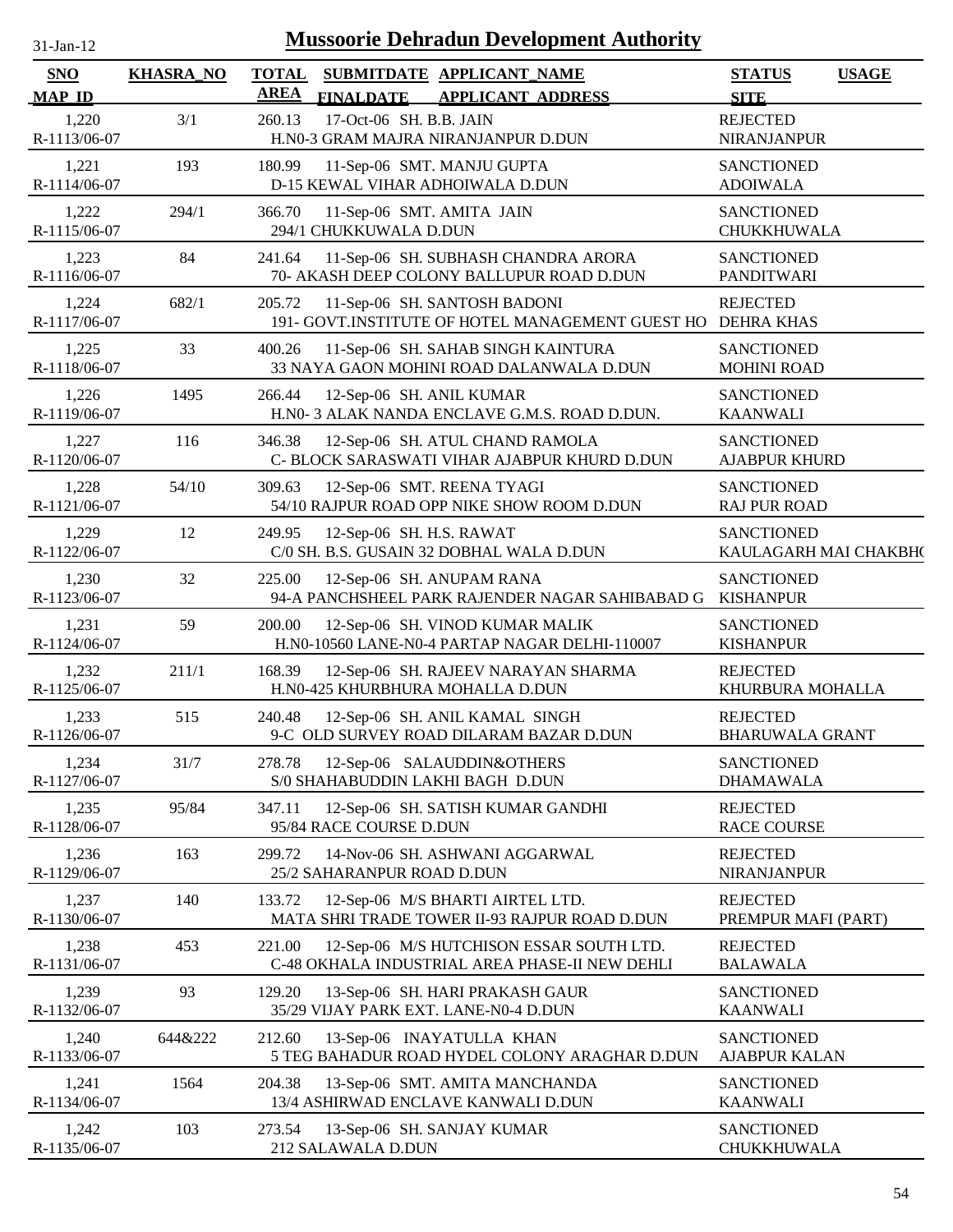| <b>Mussoorie Dehradun Development Authority</b><br>$31-Jan-12$ |                  |                             |                                                                                              |                                              |  |  |  |  |
|----------------------------------------------------------------|------------------|-----------------------------|----------------------------------------------------------------------------------------------|----------------------------------------------|--|--|--|--|
| <b>SNO</b><br><b>MAP ID</b>                                    | <b>KHASRA_NO</b> | <b>TOTAL</b><br><b>AREA</b> | SUBMITDATE APPLICANT NAME<br><b>FINALDATE</b><br><b>APPLICANT ADDRESS</b>                    | <b>STATUS</b><br><b>USAGE</b><br><b>SITE</b> |  |  |  |  |
| 1,243<br>R-1136/06-07                                          | 703              | 489.31                      | 13-Sep-06 SH. KUNWAR SINGH PUNDIR<br>H.N0-435 BALLIWALA KANWALI D.DUN                        | <b>REJECTED</b><br><b>KAANWALI</b>           |  |  |  |  |
| 1,244<br>R-1137/06-07                                          | 349              | 180.28                      | 13-Sep-06 SMT. RENU RANA<br>24 A/9 LANE-N0-3 SAKET COLONY AJABPUR KALAN D.DUN                | <b>SANCTIONED</b><br><b>AJABPUR KALAN</b>    |  |  |  |  |
| 1,245<br>R-1138/06-07                                          | 210              | 36.00                       | 13-Sep-06 MOHMMAD SALIM<br>H.N0-210 E.W.S. MDDA COLONY DALANWALA D.DUN                       | <b>REJECTED</b><br>MDDA COLONY DALANWAI      |  |  |  |  |
| 1,246<br>R-1139/06-07                                          | 762              | 279.38                      | 19-Oct-06 SH. HARISH KUMAR<br>56 AJABPUR KALAN D.DUN                                         | <b>SANCTIONED</b><br><b>AJABPUR KALAN</b>    |  |  |  |  |
| 1,247<br>R-1140/06-07                                          | 13               | 528.87                      | 13-Sep-06 SMT. ALEYAMMA ROY& SUSAN MANN<br>13 CURZON ROAD DALANWALA D.DUN                    | <b>SANCTIONED</b><br><b>CURZAN ROAD</b>      |  |  |  |  |
| 1,248<br>R-1141/06-07                                          | $26-B$           | 246.60                      | 13-Sep-06 TARIQ ANEES KHAN<br><b>45 BALBIR ROAD D.DUN</b>                                    | <b>SANCTIONED</b><br><b>MOHINI ROAD</b>      |  |  |  |  |
| 1,249<br>R-1142/06-07                                          | 396              | 188.00                      | 13-Sep-06 S. PARAMJEET SINGH&AVTAR SINGH<br>105 PARK ROAD LAXAMN CHOWK D.DUN                 | <b>SANCTIONED</b><br><b>KAANWALI</b>         |  |  |  |  |
| 1,250<br>R-1143/06-07                                          | 1&8:3            | 115.47                      | 13-Sep-06 SMT. KIRAN KATHURIYA<br>3/1 NEMI ROAD DALANWALA D.DUN                              | <b>SANCTIONED</b><br><b>NEMI ROAD</b>        |  |  |  |  |
| 1,251<br>R-1144/06-07                                          | 6/1&6/2          | 384.75                      | 13-Sep-06 MOHAMMED SHARIQ& VIKRAM PRASAD<br>151/16/40 DOON ENCLAVE RAJPUR ROAD D.DUN         | <b>SANCTIONED</b><br><b>RAJPUR MAFI</b>      |  |  |  |  |
| 1,252<br>R-1145/06-07                                          | 130              | 279.81                      | 13-Sep-06 SH. GAJENDRA SINGH BADWAL<br>45/47 HARI VIHAR VIJAY PARK KANWALI D.DUN             | <b>SANCTIONED</b><br><b>KAANWALI</b>         |  |  |  |  |
| 1,253<br>R-1146/06-07                                          | 144              | 234.20                      | 14-Sep-06 SMT.SHUBHA GUPTA<br>H.N0-21 DASHMASH PURI INDIRA GANDHI MARG NIRANJAN SEWALA KALAN | <b>SANCTIONED</b>                            |  |  |  |  |
| 1,254<br>R-1147/06-07                                          | 649&650          | 270.56                      | 14-Sep-06 SH. RATAN SINGH GHALE<br>H.N0- 149 VIJAY VIHAR CLEMENT TOWN D.DUN                  | <b>SANCTIONED</b><br><b>BHARUWALA GRANT</b>  |  |  |  |  |
| 1,255<br>R-1148/06-07                                          | 21               | 2,760.05                    | 14-Sep-06 SMT. LAXMI NEGI&DIGVIJAY SINGH NEGI SANCTIONED<br>21 INDER ROAD DALANWALA D.DUN    | <b>INDER ROAD</b>                            |  |  |  |  |
| 1,256<br>R-1149/06-07                                          | 917              | 120.94                      | 3-Nov-06 SH. ROSHAN LAL<br>H.N0-65 E.W.S. MDDA KEDARPURAM D.DUN                              | <b>SANCTIONED</b><br><b>AJABPUR KALAN</b>    |  |  |  |  |
| 1,257<br>R-1150/06-07                                          | 786&1033         | 137.57                      | 15-Sep-06 SMT. KAMLESH DEVI<br>C/0 SH. CHANDER PAL SINGH NEAR PRIMARY SCHOOL PRA             | <b>SANCTIONED</b><br>MAJRA                   |  |  |  |  |
| 1,258<br>R-1151/06-07                                          | 28/37            | 322.30                      | 15-Sep-06 SMT. RAJ RANI JAIN<br>28/37 CHUKKUWALA BLOCK-1 D.DUN                               | <b>SANCTIONED</b><br><b>CHUKKHUWALA</b>      |  |  |  |  |
| 1,259<br>R-1152/06-07                                          | 710&319          | 115.25                      | 15-Sep-06 SH. V.K. PRASAD<br>12-A NALA PANI ROAD D.V.S. STAFF QUARTER D.DUN                  | <b>SANCTIONED</b><br><b>AAMWALA TARLA</b>    |  |  |  |  |
| 1,260<br>R-1153/06-07                                          | 1170             | 132.06                      | 15-Sep-06 SH. ANKUR NAGPAL&ASHOK ANAND<br>19 SHIMLA ENCLAVE WEST CANAL ROAD D.DUN            | <b>SANCTIONED</b><br><b>MAJRA</b>            |  |  |  |  |
| 1,261<br>R-1154/06-07                                          | 275              | 192.29                      | 15-Sep-06 SH. P.S. RAWAT<br>45 NALA PANI ROAD D.DUN                                          | <b>SANCTIONED</b><br><b>AAMWALA TARLA</b>    |  |  |  |  |
| 1,262<br>R-1155/06-07                                          | 815              | 709.10                      | 15-Sep-06 SH. ASHOK KUMAR&RAMESH CHANDER<br>279- LANE-N0-9 MOHIT NAGAR KANWALI D.DUN         | <b>SANCTIONED</b><br><b>KAANWALI</b>         |  |  |  |  |
| 1,263<br>R-1156/06-07                                          | 393              | 223.90                      | 15-Sep-06 SH. TAJENDER GARG&OTHERS<br>C/0 MAHAVIR ARMY STORE 1/B DARSHANI GATE D.DUN         | <b>SANCTIONED</b><br><b>NIRANJANPUR</b>      |  |  |  |  |
| 1,264<br>R-1157/06-07                                          | 291              | 161.09                      | 15-Sep-06 SH. SURESH KUMAR<br>10/2 ASHIRWAD ENCLAVE KANWALI CHAKRATA ROAD D.D                | <b>SANCTIONED</b><br><b>KAANWALI</b>         |  |  |  |  |
| 1,265<br>R-1158/06-07                                          | 171              | 339.59                      | 13-Nov-06 SMT. PREM LATA<br>171/A ASHIMA VIHAR P.0- CLEMENT TOWN D.DUN                       | <b>SANCTIONED</b><br><b>SEWALA KHURD</b>     |  |  |  |  |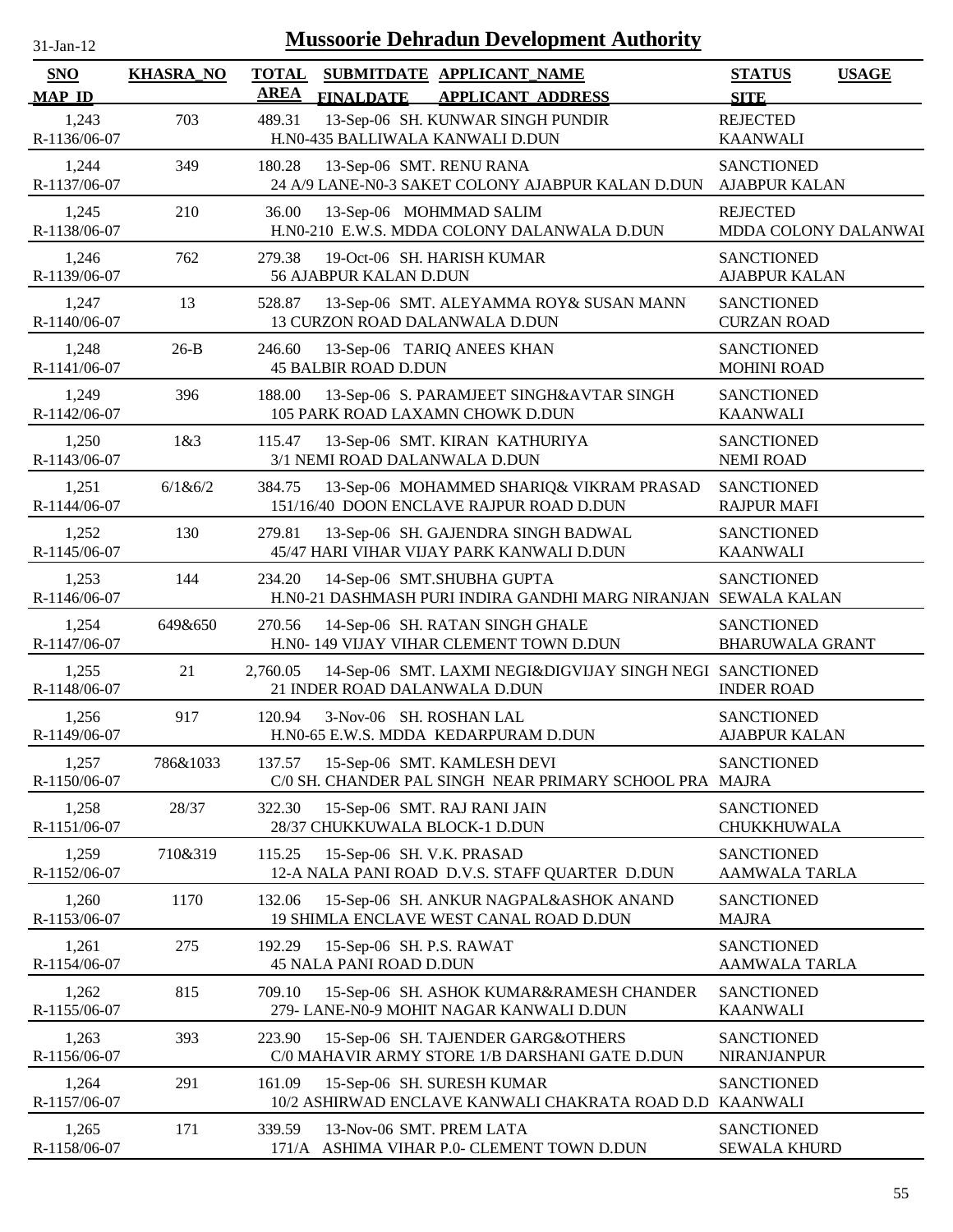| $31$ -Jan-12                |                       |                             |                                                              | <b>Mussoorie Dehradun Development Authority</b>                                                      |                                           |              |
|-----------------------------|-----------------------|-----------------------------|--------------------------------------------------------------|------------------------------------------------------------------------------------------------------|-------------------------------------------|--------------|
| <b>SNO</b><br><b>MAP ID</b> | <b>KHASRA_NO</b>      | <b>TOTAL</b><br><b>AREA</b> | <b>FINALDATE</b>                                             | SUBMITDATE APPLICANT_NAME<br><b>APPLICANT ADDRESS</b>                                                | <b>STATUS</b><br><b>SITE</b>              | <b>USAGE</b> |
| 1,266<br>R-1159/06-07       | $B-13$                | 184.84                      |                                                              | 15-Sep-06 SMT. PURNIMA JAIN<br>36/36 ROOCHI PURA BAMANWALA NIRANJANPUR D.DUN                         | <b>SANCTIONED</b><br>NIRANJANPUR          |              |
| 1,267<br>R-1160/06-07       | 240&241               | 147.46                      | 16-Sep-06 SH. RAJEEV MISRA                                   | 245 SAHASTRADHARA ROAD KEWAL VIHAR ADHOIWALA L ADOIWALA                                              | <b>SANCTIONED</b>                         |              |
| 1,268<br>R-1161/06-07       | 307                   | 87.37                       |                                                              | 16-Sep-06 SH. ANSHUL KUMAR SINGH<br>C/0 SH. SANJAY DINKAR 10/1 CHAKRATA ROAD OPP MAHAN AJABPUR KALAN | SANCTIONED School/College                 |              |
| 1,269<br>R-1162/06-07       | 695                   | 281.18                      | 18-Sep-06 SMT. GANGA DEVI                                    | C/0 SH. D.D. DALAKOTI 30 OFFICERS BASE CAMP YAMUNA ( KAANWALI                                        | <b>REJECTED</b>                           |              |
| 1,270<br>R-1163/06-07       | 519                   | 152.76                      |                                                              | 18-Sep-06 SH. SATYA PRASAD SEMWAL<br>31 SUMAN NAGAR DHARAMPUR D.DUN                                  | <b>SANCTIONED</b><br><b>AJABPUR KALAN</b> |              |
| 1,271<br>R-1164/06-07       | 837/1267              | 204.10                      |                                                              | 18-Sep-06 SH. RAJENDRA SINGH<br>GRAM AJABPUR KALAN VISHNU VIHAR COLONY BY PASS I AJABPUR KALAN       | <b>SANCTIONED</b>                         |              |
| 1,272<br>R-1165/06-07       | 500                   | 243.96                      | 207 KARAN PUR D.DUN.                                         | 18-Sep-06 SMT. MAMTA KUMAR                                                                           | <b>SANCTIONED</b><br><b>ADOIWALA</b>      |              |
| 1,273<br>R-1166/06-07       | 171                   | 1,422.06                    | 171-A RAJPUR ROAD D.DUN                                      | 14-Mar-07 SH. SHANKRA CHARYA                                                                         | <b>SANCTIONED</b><br><b>RAJ PUR ROAD</b>  |              |
| 1,274<br>R-1167/06-07       | 172                   | 1,098.00                    | 18-Sep-06 DR. POOJA JUYAL<br>172- PHASE-I VASANT VIHAR D.DUN |                                                                                                      | <b>SANCTIONED</b><br><b>VASANT VIHAR</b>  |              |
| 1,275<br>R-1168/06-07       | 286                   | 297.60                      |                                                              | 18-Sep-06 SH. MANOHAR SINGH SHAHI<br>SH. MANJIT SINGH GRAM SUNDHOWALI MAN SINGH NOOR AAMWALA TARLA   | <b>REJECTED</b>                           |              |
| 1,276<br>R-1168/06-07-RE    | 286                   | 297.60                      |                                                              | 24-Jul-07 SH. MANOHAR SINGH SHAHI<br>SH. MANJIT SINGH GRAM SUNDHOWALI MAN SINGH NOOR AAMWALA TARLA   | <b>REJECTED</b>                           | Home         |
| 1,277<br>R-1169/06-07       | 239&237&257 30,820.30 |                             |                                                              | 18-Sep-06 GYANPEETH SHIKSHA SAMITI<br>C/0 SH. DEERAJ AGGARWAL 18-B RAJA ROAD D.DUN                   | <b>REJECTED</b><br><b>DHOLAS</b>          |              |
| 1,278<br>R-1170/06-07       | 529                   | 244.25                      |                                                              | 19-Sep-06 SH. SHANKAR MANI BHATT<br>H.N0-63/1 SUMAN NAGAR DHARAMPUR D.DUN                            | <b>SANCTIONED</b><br><b>AJABPUR KALAN</b> |              |
| 1,279<br>R-1171/06-07       | 549                   | 147.46                      |                                                              | 19-Sep-06 SMT. PRIYA SHARMA<br>D-15 KEWAL VIHAR SAHASTRADHARA ROAD D.DUN                             | <b>SANCTIONED</b><br><b>ADOIWALA</b>      |              |
| 1,280<br>R-1172/06-07       | 231/137/1             | 130.11                      | 28-Nov-06 SH. VINOD KUMAR                                    | H.N0-271 GANDHI GRAM PARK ROAD D.DUN                                                                 | <b>SANCTIONED</b><br><b>PARK ROAD</b>     |              |
| 1,281<br>R-1173/06-07       | 217&295               | 173.72                      | 51-D.L. ROAD D.DUN                                           | 19-Sep-06 SH. ARUN KUMAR CHADHA                                                                      | <b>SANCTIONED</b><br><b>ADOIWALA</b>      |              |
| 1,282<br>R-1174/06-07       | 174/108/2             | 714.25                      | 174/108/2 MOHINI ROAD D.DUN                                  | 28-Dec-06 SH. SANJAY BAKSHI&RAJEEV BAKSHI                                                            | <b>REJECTED</b><br><b>CIRCULAR ROAD</b>   |              |
| 1,283<br>R-1175/06-07       | $92-A$                | 240.00                      | 15-Nov-06 SH. JAGJIT SINGH                                   | A-92-A MDDA COLONY DALANWALA D.DUN                                                                   | <b>SANCTIONED</b><br>MDDA COLONY DALANWAI |              |
| 1,284<br>R-1176/06-07       | 195                   | 185.65                      | 8/C ARYA NAGAR D.DUN                                         | 20-Sep-06 SH. SANJAY VISHNOI                                                                         | <b>SANCTIONED</b><br><b>MAJRA</b>         |              |
| 1,285<br>R-1177/06-07       | 341                   | 360.00                      | 97/5 NESHVILLA ROAD D.DUN                                    | 20-Sep-06 SH. SANJEEV GHILDIYAL&ANURADHA GHIIREJECTED                                                | <b>JAKHAN</b>                             |              |
| 1,286<br>R-1178/06-07       | 130                   | 199.07                      |                                                              | 20-Sep-06 SH. ANIL PRASAD MANDOLA<br>24 ASHWANI ENCLAVE LANE-2 SEWLA KALAN D.DUN                     | <b>SANCTIONED</b><br><b>SEWALA KALAN</b>  |              |
| 1,287<br>R-1179/06-07       | 510                   | 201.82                      | 20-Sep-06 MR. SALIMUDDIN                                     | C/0 HARIDWAR BY PASS ROAD MUSKAN HOTEL D.DUN                                                         | <b>REJECTED</b><br><b>MAJRA</b>           |              |
| 1,288<br>R-1180/06-07       | 160                   | 136.60                      | WING-3 9/10 PREM NAGAR D.DUN                                 | 20-Sep-06 SH. DALJEET SINGH UPPAL&GAJENDER KA\SANCTIONED                                             | <b>PANDITWARI</b>                         |              |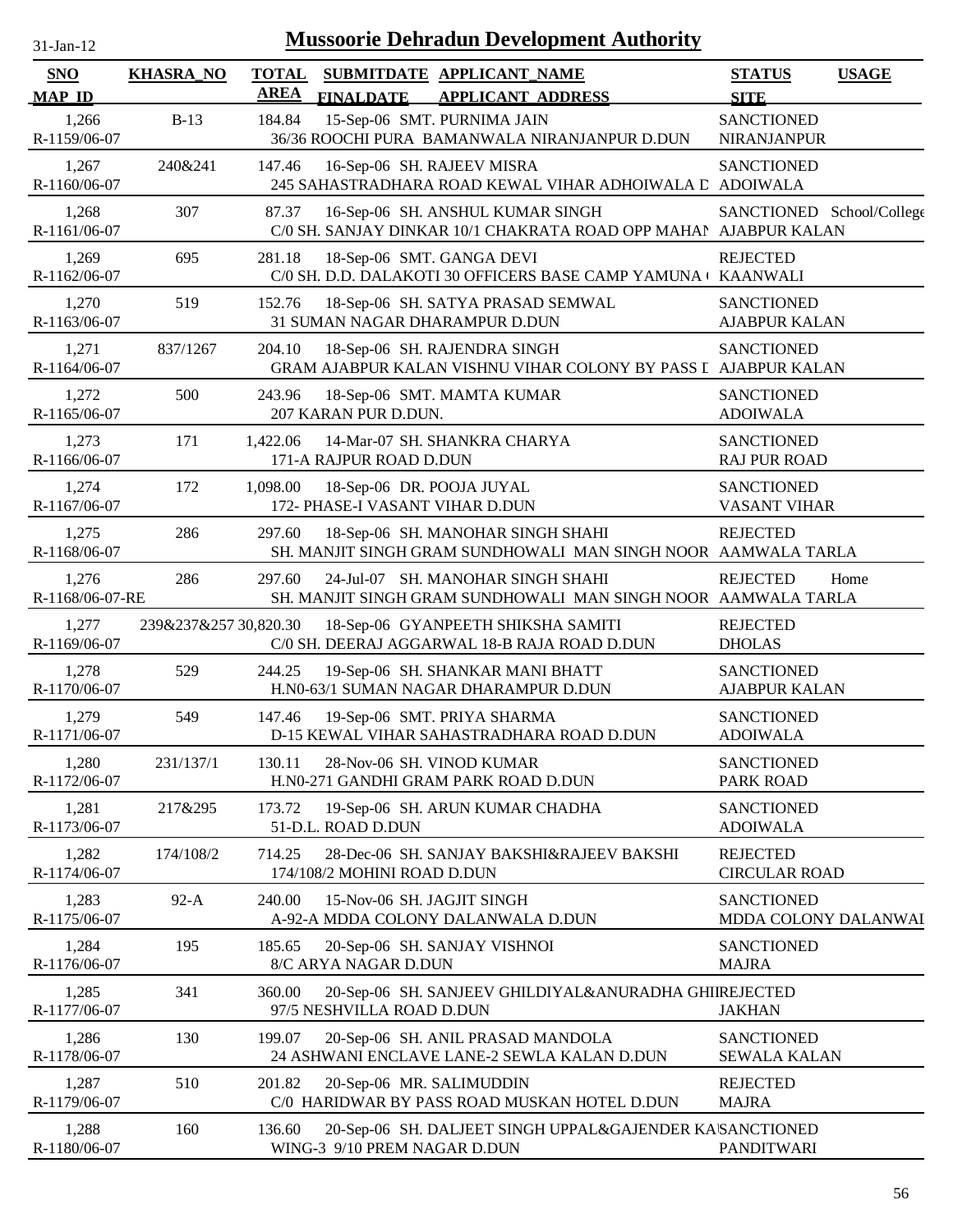| 31-Jan-12                   |                  | <b>Mussoorie Dehradun Development Authority</b>                                                          |                                              |
|-----------------------------|------------------|----------------------------------------------------------------------------------------------------------|----------------------------------------------|
| <b>SNO</b><br><b>MAP ID</b> | <b>KHASRA_NO</b> | <b>TOTAL</b><br>SUBMITDATE APPLICANT_NAME<br><b>AREA</b><br><b>APPLICANT ADDRESS</b><br><b>FINALDATE</b> | <b>STATUS</b><br><b>USAGE</b><br><b>SITE</b> |
| 1,289<br>R-1181/06-07       | 161/6/2          | 20-Sep-06 SMT. JASVINDER VASUDEVA<br>724.91<br>9/1 E.C. ROAD D.DUN                                       | <b>SANCTIONED</b><br><b>JAKHAN</b>           |
| 1,290<br>R-1182/06-07       | 82/54            | 146.31<br>20-Sep-06 ANWAR BAG<br>139/52 SANTI VIHAR GOVIND GHAR D.DUN                                    | <b>SANCTIONED</b><br><b>KAANWALI</b>         |
| 1,291<br>R-1183/06-07       | 684              | 336.00<br>26-Mar-07 SMT. SAROJ GARG<br>SH. MOHAN LAL GARG NEAR SHAKTI MEDICAL STORE SUB                  | <b>SANCTIONED</b><br><b>BHARWALA GRANT</b>   |
| 1,292<br>R-1184/06-07       | 43               | 50.75<br>2-Nov-06 SMT. MADHU DABRAL<br>C/0 SH. SANJAY CHAUHAN 164- BLOCK-B- CHUKKUWALA O CHUKKHUWALA     | <b>SANCTIONED</b>                            |
| 1,293<br>R-1185/06-07       | 21&22            | $5-Jul-07$<br>SH. SUBHASH CHAND GARG<br>169.91<br>21 SARASWATI SONI MARG D.DUN                           | <b>REJECTED</b><br><b>LAXMAN CHOWK</b>       |
| 1,294<br>R-1186/06-07       | 216              | 251.90<br>20-Sep-06 SH. RAVINDER SINGH NEGI<br>C/0 SH. J.S. RAWAT GRAM SUBHASH NAGAR D.DUN               | <b>SANCTIONED</b><br><b>AJABPUR KALAN</b>    |
| 1,295<br>R-1187/06-07       | 561/2            | 2-Dec-06 SH. AMAR SINGH<br>465.15<br>C-18.110/148 NEAR KRIPA RAM STORE TURNER ROAD D.DU                  | <b>SANCTIONED</b><br><b>MAJRA</b>            |
| 1,296<br>R-1188/06-07       | 438              | 159.86<br>21-Sep-06 SH. SUDHI SHEKHAR CHAKARVARTI<br>H.N0-105 CANAL ROAD KISHANPUR D.DUN                 | <b>REJECTED</b><br><b>JAKHAN</b>             |
| 1,297<br>R-1189/06-07       | 39               | 149.50<br>21-Sep-06 SH. KANTI PRASAD GAIROLA<br>39 AMRIT KAUR ROAD D.DUN                                 | <b>SANCTIONED</b><br><b>AMRIT KAUR ROAD</b>  |
| 1,298<br>R-1190/06-07       | 589              | 21-Sep-06 SH. AMARJEET SINGH PAHUJA<br>145.48<br>G-18 SHIVALIK APARTMENT JAKHAN D.DUN                    | <b>SANCTIONED</b><br><b>JAKHAN</b>           |
| 1,299<br>R-1191/06-07       | 424              | 120.34<br>22-Sep-06 SH. NARENDER BHATIA<br>LANE-N0-8 MOHIT VIHAR ANWALI D.DUN                            | <b>REJECTED</b><br><b>SEWALA KALAN</b>       |
| 1,300<br>R-1192/06-07       | 225              | 22-Sep-06 SMT. RENU BHATIA<br>111.42<br>LANE-N0-8 MOHIT VIHAR KANWALI D.DUN                              | <b>REJECTED</b><br><b>SEWALA KALAN</b>       |
| 1,301<br>R-1193/06-07       | 290/1            | 124.36<br>28-Nov-06 SH. VINEL DANIEL&SHEELA DANIEL<br>290/1&51/11 GREEN VALLY RAJPUR ROAD D.DUN          | <b>SANCTIONED</b><br><b>RAJ PUR ROAD</b>     |
| 1,302<br>R-1194/06-07       | 112/1            | 85.10<br>3-Nov-06 SH. GOVIND GOPAL<br>192-D LAKHI BAGH D.DUN                                             | <b>SANCTIONED</b><br><b>KAANWALI</b>         |
| 1,303<br>R-1195/06-07       | 83               | 22-Sep-06 SH. JAGDISH PRASAD SAINI<br>174.56<br>83/1 NEW BASTI GURU ROAD D.DUN                           | <b>SANCTIONED</b><br><b>PITTHUWALA</b>       |
| 1,304<br>R-1196/06-07       | 230              | 92.94<br>$3-Jan-07$<br>SH. RAKESH MOHAN RAWAT<br>94/34 PRAKASH VIHAR DHARAMPUR D.DUN                     | <b>SANCTIONED</b><br><b>AJABPUR KALAN</b>    |
| 1,305<br>R-1197/06-07       | 153              | 208.18<br>23-Sep-06 SH. HEM SINGH<br>1 TURNER ROAD D.DUN                                                 | <b>SANCTIONED</b><br><b>MAJRA</b>            |
| 1,306<br>R-1198/06-07       | 406              | 92.83<br>23-Sep-06 SH. NARESH KUMAR VERMA<br>P-II/145 YAMUNA COLONY D.DUN                                | <b>SANCTIONED</b><br><b>NIRANJANPUR</b>      |
| 1,307<br>R-1199/06-07       | 294              | 119.61<br>23-Sep-06 GULZAR AHMAD<br>VILL- BHUDDI&P.0- KARBARI D.DUN                                      | <b>REJECTED</b><br><b>MAJRA</b>              |
| 1,308<br>R-1200/06-07       | $S-1-D/3$        | 23-Sep-06 SMT. UMA BANERJEA<br>835.97<br>106/1-A MANOHAR PUKUR ROAD KOLKATA 700029                       | <b>SANCTIONED</b><br>DEFENCE COLONY          |
| 1,309<br>R-1201/06-07       | 160/1/295        | 456.23<br>23-Sep-06 MOHD. SHARIQ&OTHERS<br>151/16-A DOON ENCLAVE RAJPUR ROAD D.DUN                       | <b>REJECTED</b><br><b>RAJ PUR ROAD</b>       |
| 1,310<br>R-1202/06-07       | 110              | 345.83<br>25-Sep-06 SH. MAHESH CHANDRA BALODI<br>C/0 SAI SADAN KAULAGARH P.0- I.P.E. D.DUN               | <b>SANCTIONED</b><br><b>KAULAGARH</b>        |
| 1,311<br>R-1203/06-07       | 121/2            | 157.47<br>25-Sep-06 SH. BRIJ BHUSHAN<br>C/0 H.N0-101 LANE N0- 3 VIKASH LOK SAHASTRADHARA R               | <b>REJECTED</b><br><b>KARANPUR KHAS</b>      |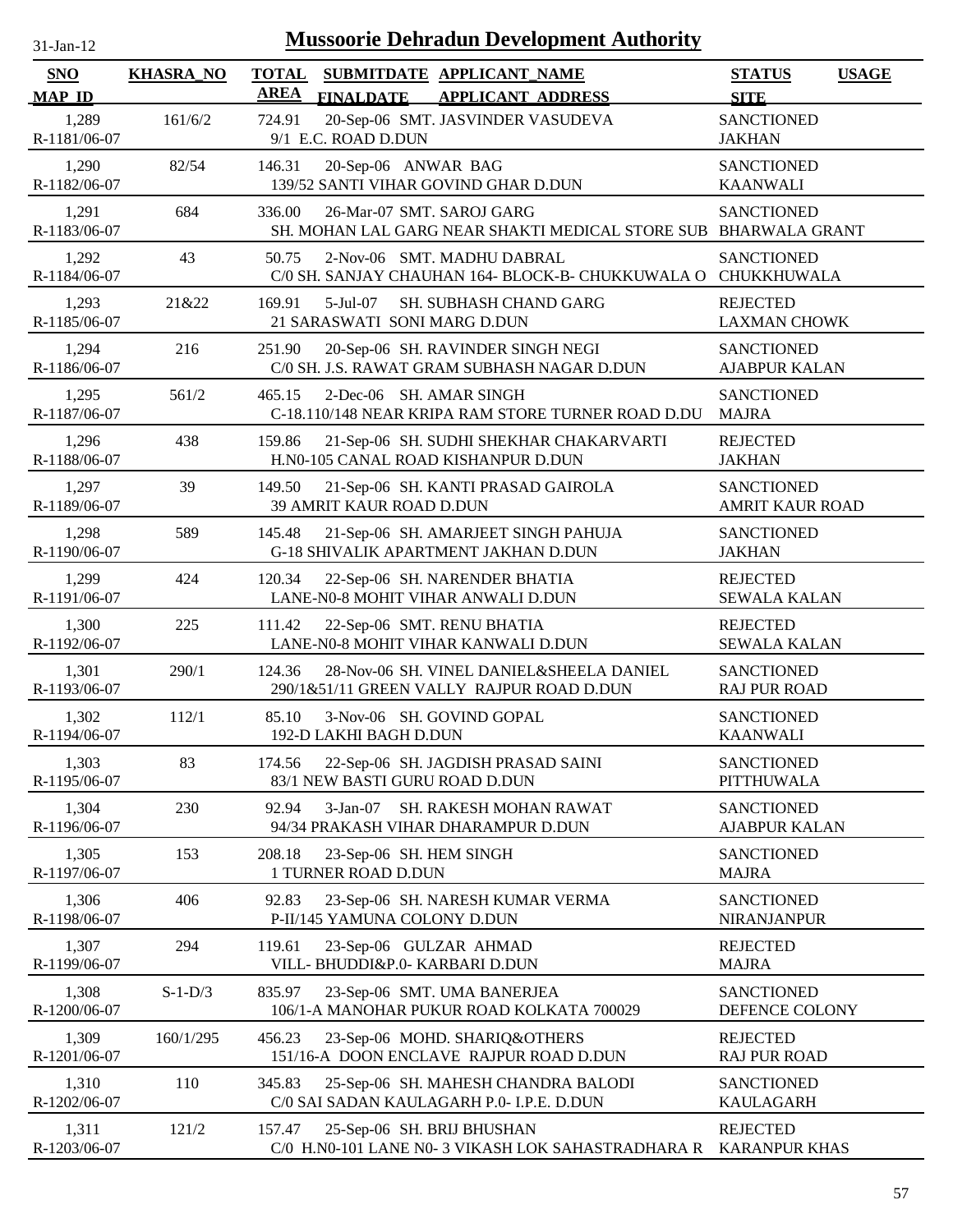| $31$ -Jan-12                |                  |                             |                                                   | <b>Mussoorie Dehradun Development Authority</b>                                                        |                                                |              |
|-----------------------------|------------------|-----------------------------|---------------------------------------------------|--------------------------------------------------------------------------------------------------------|------------------------------------------------|--------------|
| <b>SNO</b><br><b>MAP ID</b> | <b>KHASRA_NO</b> | <b>TOTAL</b><br><b>AREA</b> | <b>FINALDATE</b>                                  | SUBMITDATE APPLICANT_NAME<br><b>APPLICANT ADDRESS</b>                                                  | <b>STATUS</b><br><b>SITE</b>                   | <b>USAGE</b> |
| 1,312<br>R-1204/06-07       | 161              | 1,667.15                    | 222-A LUNIA MOHALLA D.DUN                         | 25-Sep-06 M/S CUBIC BUILDERS PVT. LTD.                                                                 | SANCTIONED Group Housing<br><b>NIRANJANPUR</b> |              |
| 1,313<br>R-1205/06-07       | 500&479          | 194.03                      |                                                   | 25-Sep-06 SH.NAND KISHORE DHARMANI<br>341/13 MOHIT NAGAR KANWALI D.DUN                                 | <b>REJECTED</b><br><b>DHORAN KHAS</b>          |              |
| 1,314<br>R-1206/06-07       | 271/1            | 817.88                      |                                                   | 19-Dec-06 SH. ARUN KISHORE VERMA<br>0PP DOON VALLY COMBERS FACTORY MALSI MUSSOORIE   MALSI             | <b>SANCTIONED</b>                              |              |
| 1,315<br>R-1207/06-07       | 945              | 171.39                      | 25-Sep-06 SMT. GEETA DEVI                         | 299 CHUNNA BHATTA ROAD KAULAGARH D.DUN                                                                 | <b>SANCTIONED</b><br><b>KAULAGARH</b>          |              |
| 1,316<br>R-1208/06-07       | 340              | 227.64                      | 25-Sep-06 SH. RAM PRASHAD                         | 41 INDRESH NAGAR COLONY ROAD JATIYA MOHALLA D.DU AAMWALA TARLA                                         | <b>SANCTIONED</b>                              |              |
| 1,317<br>R-1209/06-07       | $\overline{4}$   | 248.74                      | 4-OLD SURVEY ROAD D.DUN                           | 26-Sep-06 SMT. SONIA AHUJA                                                                             | <b>SANCTIONED</b><br>OLD SURVEY ROAD           |              |
| 1,318<br>R-1210/06-07       | 396              | 135.50                      |                                                   | 26-Sep-06 SH. ANINDA LAL ROY&BHARATI ROY<br>C/0 UTSAV VILL&P.O- SINOLA MALSI D.DUN                     | <b>SANCTIONED</b><br><b>SINOLA</b>             |              |
| 1,319<br>R-1211/06-07       | 134/119          | 11.88                       | 134/119 PALTAN BAZAR D.DUN                        | 26-Sep-06 SH. ASHOK TUTEJA&NEETA TUTEJA                                                                | <b>REJECTED</b><br>PALTAN BAZAR                |              |
| 1,320<br>R-1212/06-07       | 320              | 128.22                      | 26-Sep-06 SMT. LAXMI RANA<br>320 CHUKKUWALA D.DUN |                                                                                                        | <b>REJECTED</b><br>CHUKKHUWALA                 |              |
| 1,321<br>R-1213/06-07       | 230              | 102.12                      |                                                   | 26-Sep-06 SH. SURESH PAL SINGH RAWAT<br>94/34 PRAKASH VIHAR AJABPUR KALAN DHARAMPUR D.DU AJABPUR KALAN | <b>REJECTED</b>                                |              |
| 1,322<br>R-1214/06-07       | 86/2             | 115.40                      | <b>G-35 RACE COURSE D.DUN</b>                     | 26-Sep-06 SMT. SATNAM KAUR&ANITA DHINGRA                                                               | <b>REJECTED</b><br><b>KAANWALI</b>             |              |
| 1,323<br>R-1215/06-07       | 366              | 136.05                      | <b>28 ANARWALA D.DUN</b>                          | 26-Sep-06 SMT. SANGEETA LAMA                                                                           | <b>REJECTED</b><br><b>DHORAN KHAS</b>          |              |
| 1,324<br>R-1216/06-07       | 169/2            | 445.92                      | 169/2 RAJPUR ROAD D.DUN                           | 26-Sep-06 SMT.POONAM SHARMA                                                                            | <b>SANCTIONED</b><br><b>RAJ PUR ROAD</b>       |              |
| 1,325<br>R-1217/06-07       | 398              | 302.04                      | 196 DHARAMPUR D.DUN                               | 26-Sep-06 SHABBIR AHAMAD                                                                               | <b>REJECTED</b><br><b>DHARMPUR</b>             |              |
| 1,326<br>R-1218/06-07       | 705              | 241.63                      |                                                   | 26-Sep-06 SH. PAYARE LAL BADONI<br>C-4 TYPE-III OFFICERS COLONY RACE COURSE D.DUN                      | <b>REJECTED</b><br><b>DEHRA KHAS</b>           |              |
| 1,327<br>R-1219/06-07       | 60               | 210.84                      |                                                   | 26-Sep-06 SH. VISHAL AGGARWAL<br>C/0 WEST CANAL ROAD SEWLA KALAN MAJRA D.DUN                           | <b>REJECTED</b><br><b>SEWALA KALAN</b>         |              |
| 1,328<br>R-1220/06-07       | $S-2B-1A$        | 413.41                      |                                                   | 26-Sep-06 SH. ASHOK KUMAR RAI<br>C/0 SH. P.K.RAI C-20 SEC-1 DEFENCE COLONY D.DUN                       | <b>SANCTIONED</b><br>DEFENCE COLONY            |              |
| 1,329<br>R-1221/06-07       | 481              | 115.20                      |                                                   | 26-Sep-06 SH. SUBODH KAPOOR<br>C/0 ALI NIWAS KULRI MUSSOORIE D.DUN                                     | <b>SANCTIONED</b><br><b>DAK PATTI</b>          |              |
| 1,330<br>R-1222/06-07       | 481              | 115.20                      | 26-Sep-06 SH. VIPUL MITTAL                        | C/0 A. JAMES&CO. MALL ROAD MUSSOORIE D.DUN                                                             | <b>SANCTIONED</b><br><b>DAK PATTI</b>          |              |
| 1,331<br>R-1223/06-07       | 146              | 367.58                      |                                                   | 26-Sep-06 SH. KHUSHAL SINGH RAWAT<br>H.N0-32 DOON ENCLAVE SSIMLA ROAD D.DUN                            | <b>SANCTIONED</b><br><b>SEWALA KALAN</b>       |              |
| 1,332<br>R-1224/06-07       | 655              | 79.77                       | 179 GURU ROAD D.DUN                               | 27-Sep-06 SH. KRISHAN KUMAR                                                                            | <b>SANCTIONED</b><br><b>KAANWALI</b>           |              |
| 1,333<br>R-1225/06-07       | 85               | 167.22                      |                                                   | 28-Sep-06 SH. RAJENDRA KUMAR KHATTRI<br>GRAM&P.0- PREM PUR MAFI KAULAGARH D.DUN                        | <b>SANCTIONED</b><br>PREMPUR MAFI (PART)       |              |
| 1,334<br>R-1226/06-07       | 989/2            | 83.61                       |                                                   | 28-Sep-06 SH. RAMESH KUMAR SURI<br>H.N0-317 DRON PURI G.M.S. ROAD D.DUN                                | <b>REJECTED</b><br><b>KAANWALI</b>             |              |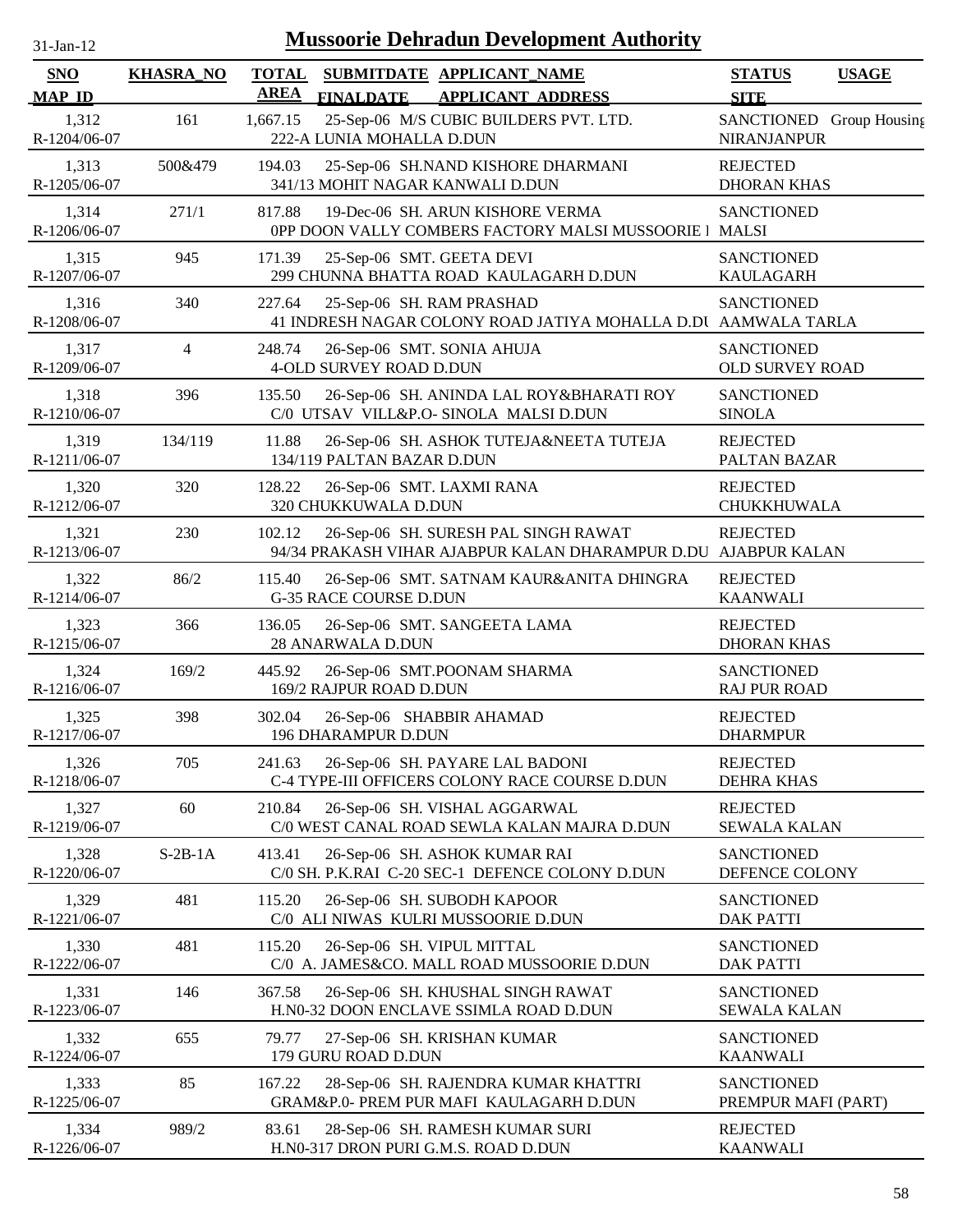| $31$ -Jan-12                |                  | <b>Mussoorie Dehradun Development Authority</b>                                                          |                                              |
|-----------------------------|------------------|----------------------------------------------------------------------------------------------------------|----------------------------------------------|
| <b>SNO</b><br><b>MAP ID</b> | <b>KHASRA_NO</b> | <b>TOTAL</b><br>SUBMITDATE APPLICANT_NAME<br><b>AREA</b><br><b>FINALDATE</b><br><b>APPLICANT ADDRESS</b> | <b>STATUS</b><br><b>USAGE</b><br><b>SITE</b> |
| 1,335<br>R-1227/06-07       | 679/2            | 28-Sep-06 SMT. SAHNAJ KHAN<br>124.18<br>14 OLD SURVEY ROAD D.DUN                                         | <b>REJECTED</b><br><b>MAJRA</b>              |
| 1,336<br>R-1228/06-07       | 31               | 257.80<br>28-Sep-06 DR. SREEMAY BASU<br>846/825 KAULAGARH ROAD SIRMOUR ESTATE D.DUN                      | <b>SANCTIONED</b><br>CHAI BAGH KAULAGARH     |
| 1,337<br>R-1229/06-07       | 425              | 28-Sep-06 SMT. VIMLESH SHARMA<br>161.96<br>C/0 OM PRAKASH SHARMA 2/3 VASANT VIHAR ENCLAVE N              | <b>SANCTIONED</b><br><b>KAANWALI</b>         |
| 1,338<br>R-1230/06-07       | $16-A$           | 11-Jan-07 SH. SURENDER MOHAN AGGARWAL<br>315.31<br>16-A OLD SURVEY ROAD D.DUN                            | <b>SANCTIONED</b><br>OLD SURVEY ROAD         |
| 1,339<br>R-1231/06-07       | 497              | 28-Sep-06 SH. SURENDRA SINGH PAL<br>175.98<br>15-B EKTA VIHAR AJABPUR KHURD D.DUN                        | <b>SANCTIONED</b><br><b>AJABPUR KHURD</b>    |
| 1,340<br>R-1232/06-07       | 56               | 28-Sep-06 SH. ALAKH DEV PRASHAD<br>226.30<br>C/0 RAJ STORES KARGI CHOWK D.DUN                            | <b>REJECTED</b><br>KARGI GRANT (PART)        |
| 1,341<br>R-1233/06-07       | 215/1            | 376.65<br>28-Sep-06 SH. BHARAT PRAKASH<br>A-10, KEWAL VIHAR SHASTRADHARA ROAD D.DUN                      | <b>SANCTIONED</b><br><b>ADOIWALA</b>         |
| 1,342<br>R-1234/06-07       | 1011/1           | 325.90<br>28-Sep-06 Km. KAWAL PREET KAUR<br>36, RACE COURSE D.DUN                                        | <b>REJECTED</b><br><b>KAANWALI</b>           |
| 1,343<br>R-1235/06-07       | 521              | 29-Sep-06 SH. SURAT SINGH SAUNRIYAL<br>176.68<br>C/0 SH. CHAMOLI JI H.N0-160/9-C NEEL KANT VIHAR D.DU    | <b>SANCTIONED</b><br>HATHIBARKALA            |
| 1,344<br>R-1236/06-07       | 14               | 243.20<br>29-Sep-06 SH. AMRENDRA KUMAR<br>H.N0-80 SHIVALIK PURAM G.M.S. ROAD D.DUN                       | <b>REJECTED</b><br><b>KANDOLI</b>            |
| 1,345<br>R-1237/06-07       | 223/6            | 113.92<br>29-Sep-06 SH. UPENDRA SINGH<br>223/1 KARANPUR BLOCK-I D.DUN                                    | <b>SANCTIONED</b><br><b>KARANPUR</b>         |
| 1,346<br>R-1238/06-07       | 235/2            | 29-Sep-06 SHRI GOPAL<br>460.68<br>C/0 SH.SHIV KUMAR SHARMA H.N0-D-17 NEHRU COLONY D                      | <b>REJECTED</b><br><b>AJABPUR KHURD</b>      |
| 1,347<br>R-1239/06-07       | 657              | 235.31<br>29-Sep-06 SH. KULDEEP KUMAR<br>25-D/1 CIRCULAR ROAD D.DUN                                      | <b>SANCTIONED</b><br><b>MAJRI MAFI</b>       |
| 1,348<br>R-1240/06-07       | $G-24$           | 421.71<br>29-Sep-06 SH. MANINDER JEET SINGH<br>SH. PRITAM SINGH G-33 RACE COURSE D.DUN                   | <b>SANCTIONED</b><br><b>RACE COURSE</b>      |
| 1,349<br>R-1241/06-07       | 397              | 29-Sep-06 SH. SAJID AHMAD<br>151.94<br>94 AJAD NAGAR COLONY ADHOIWALA D.DUN                              | <b>SANCTIONED</b><br><b>ADOIWALA</b>         |
| 1,350<br>R-1242/06-07       | 491/1            | 99.26<br>29-Sep-06 SMT. TAJINDER PAL KAUR&JASVINDER SI SANCTIONED<br>91 RACE COURSE D.DUN                | NIRANJANPUR                                  |
| 1,351<br>R-1243/06-07       | 178-KA/547       | 430.00<br>29-Sep-06 SH. RADHA KRISHAN TIKOO&ANKUR TIKO REJECTED<br>46 NEHRU COLONY D.DUN                 | <b>DHORAN KHAS</b>                           |
| 1,352<br>R-1244/06-07       | $16-A$           | 123.93<br>29-Sep-06 SH. PRAKASH LAL CHAWLA<br>16/A GURU ROAD D.DUN                                       | <b>SANCTIONED</b><br><b>GURU ROAD</b>        |
| 1,353<br>R-1245/06-07       | 79/69            | 417.78<br>20-Nov-06 SMT. BALVINDER KAUR<br>H.N0-49 RACE COURSE D.DUN                                     | <b>SANCTIONED</b><br><b>RACE COURSE</b>      |
| 1,354<br>R-1246/06-07       | 520              | 308.00<br>29-Sep-06 SARDAR SINGH TOMAR<br>13/377 MOHIT NAGAR KANWALI D.DUN                               | <b>SANCTIONED</b><br><b>KAANWALI</b>         |
| 1,355<br>R-1247/06-07       | 1185             | 267.26<br>29-Sep-06 SH. ANAND SINGH RAUTELA<br>9- VAN VIHAR BALLUPUR CHAKRATA ROAD D.DUN                 | <b>SANCTIONED</b><br><b>GARHI</b>            |
| 1,356<br>R-1248/06-07       | 14/2             | 27-Nov-06 SH. SUNIL KHANNA<br>516.29<br>14/2 OLD SURVEY ROAD D.DUN                                       | <b>SANCTIONED</b><br>OLD SURVEY ROAD         |
| 1,357<br>R-1249/06-07       | 202              | 145.04<br>$3-Oct-06$<br>SH. ASHWANI AGARWAL<br>20- KALIDAS ROAD D.DUN                                    | <b>SANCTIONED</b><br><b>ADOIWALA</b>         |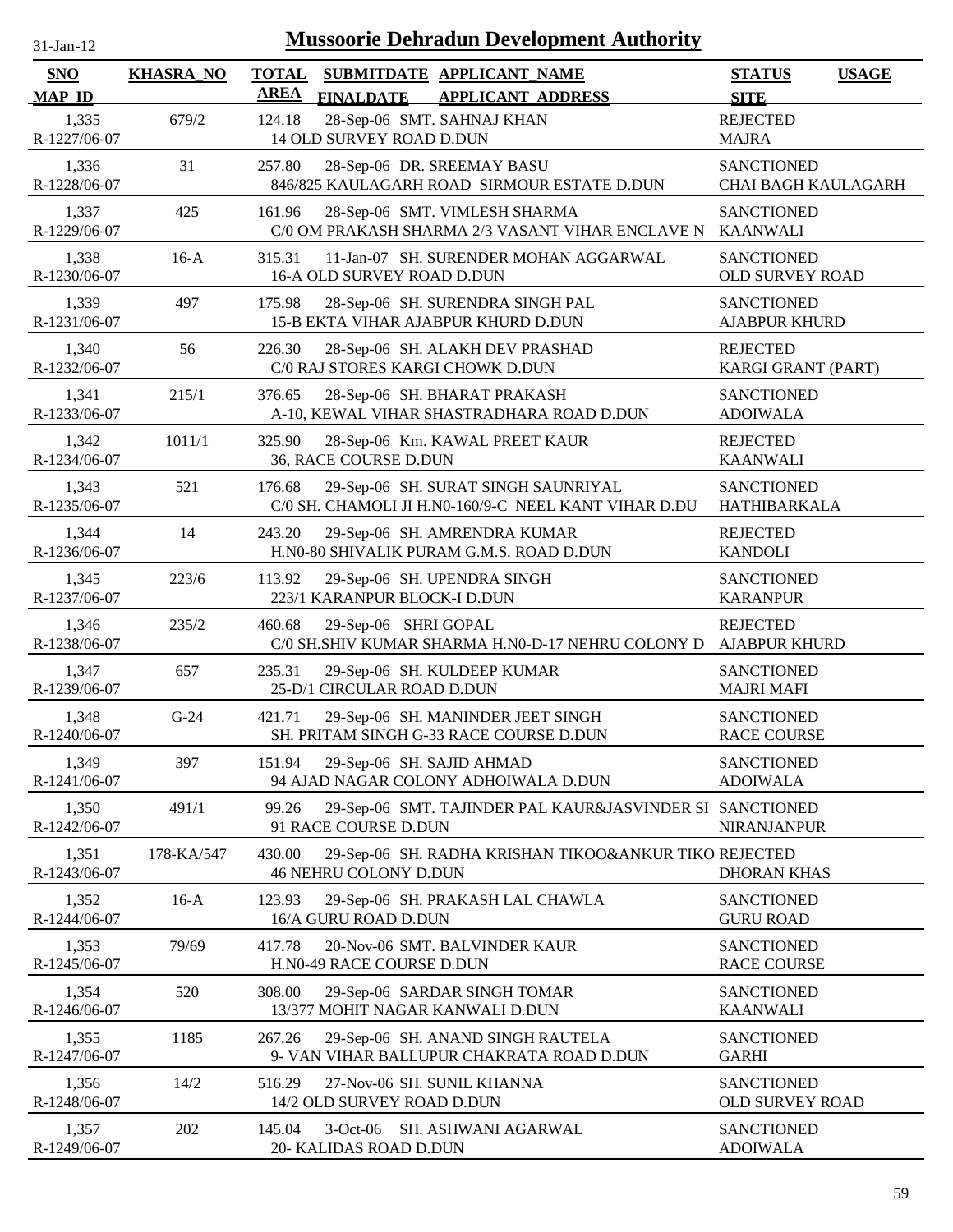| 1-Jan-1 |  |
|---------|--|
|         |  |

| SNO<br><b>MAP ID</b>  | <b>KHASRA_NO</b> | <b>TOTAL</b><br><b>AREA</b> | <b>FINALDATE</b>                                           | SUBMITDATE APPLICANT_NAME<br><b>APPLICANT ADDRESS</b>                                                  | <b>STATUS</b><br><b>SITE</b>               | <b>USAGE</b>  |
|-----------------------|------------------|-----------------------------|------------------------------------------------------------|--------------------------------------------------------------------------------------------------------|--------------------------------------------|---------------|
| 1,358<br>R-1250/06-07 | 202              | 132.40                      | 20- KALIDAS ROAD D.DUN                                     | 3-Oct-06 SH. ASHWANI AGARWAL                                                                           | <b>SANCTIONED</b><br><b>ADOIWALA</b>       |               |
| 1,359<br>R-1251/06-07 | 468&469          | 309.50                      |                                                            | 3-Oct-06 SH. SATPAL CHAUDHARY<br>49-A RAM VIHAR BALLUPUR ROAD D.DUN                                    | <b>SANCTIONED</b><br><b>KAANWALI</b>       |               |
| 1,360<br>R-1252/06-07 | 857              | 150.66                      |                                                            | 3-Oct-06 SH. RAM KISHORE JADLY&KAVITA JADLY SANCTIONED<br>CAMP.N0-21/3 QTR. N0-23/2 CLEMENT TOWN D.DUN | <b>SEWALA KALAN</b>                        |               |
| 1,361<br>R-1253/06-07 | 382              | 161.84                      | 3-Oct-06 SH. SURAJ MAL<br>VILL&P.0.-KAULAGARH D.DUN        |                                                                                                        | <b>SANCTIONED</b><br>KAULAGARH MAI CHAKBH( |               |
| 1,362<br>R-1254/06-07 | 53/69/2          | 111.90                      | 3-Oct-06 SH. RAJ KUMAR                                     | 10 UPPER ADHOIWALA LANE.N0-3 VIKAS LOK SAHASTRAD D.L.ROAD                                              | <b>SANCTIONED</b>                          |               |
| 1,363<br>R-1255/06-07 | 227              | 137.80                      |                                                            | 3-Oct-06 SH. SHYAM LAL NAAGI<br>18-A VIKAS LOK LANE N0-1 SAHASTRADHARA ROAD D.DU ADOIWALA              | <b>SANCTIONED</b>                          |               |
| 1,364<br>R-1256/06-07 | 1021             | 242.00                      | 3-Oct-06 SMT, BEENA                                        | H.N0-B-13 ONGC COLONY KAULAGARH ROAD D.DUN                                                             | <b>SANCTIONED</b><br><b>AJABPUR KALAN</b>  |               |
| 1,365<br>R-1257/06-07 | 278              | 564.31                      | 25-Nov-06 SH. M.L. GOEL<br>278- VASANT VIHAR PHASE-I D.DUN |                                                                                                        | <b>SANCTIONED</b><br><b>VASANT VIHAR</b>   |               |
| 1,366<br>R-1258/06-07 | 33               | 205.29                      | $4$ -Oct-06                                                | SH. PREM PRAKASH PUROHIT<br>C/0 SH. MADAN MOHAN JUYAL EKTA VIHAR AAM WALA D. AAMWALA TARLA             | <b>REJECTED</b>                            |               |
| 1,367<br>R-1259/06-07 | 5                | 313.32                      |                                                            | 4-Oct-06 SH. ABDUL ALEEM<br>158/35 OFFICERS COLONY RAJPUR ROAD D.DUN                                   | <b>REJECTED</b><br>PRATITPUR SANTAUR       |               |
| 1,368<br>R-1260/06-07 | 1091             | 138.00                      |                                                            | 1-Dec-06 SH. SHEESH PAL SINGH PUNDIR<br>476, VIJAY PARAK EXT. STREET-8 D.DUN                           | <b>REJECTED</b><br><b>KAANWALI</b>         |               |
| 1,369<br>R-1261/06-07 | 840 TO 842       | 188.19                      |                                                            | 5-Oct-06 SH. SUDHIR SINGHAL<br>66, GURU ROAD PATEL NAGAR D.DUN                                         | <b>SANCTIONED</b><br><b>GURU ROAD</b>      |               |
| 1,370<br>R-1262/06-07 | 135&136          | 200.53                      | 46/1 SALAWALA D.DUN                                        | 5-Oct-06 SH. MAHIPAT SINGH NEGI                                                                        | <b>SANCTIONED</b><br>CHUKKHUWALA MAICHAK   |               |
| 1,371<br>R-1263/06-07 | 86               | 351.16                      | 5-Oct-06 SH. JAI SINGH<br>119/7 RAJPUR ROAD D.DUN          |                                                                                                        | <b>SANCTIONED</b><br><b>KARANPUR KHAS</b>  |               |
| 1,372<br>R-1264/06-07 | 86               | 124.09                      |                                                            | 6-Oct-06 SH. PADMINDER SINGH RANA<br>C/0 SMT. MAHESHWARI DEVI 48/3 BALLUPUR CHAKRATA R AJABPUR KALAN   | <b>SANCTIONED</b>                          |               |
| 1,373<br>R-1265/06-07 | 144&151          | 3,011.15                    |                                                            | 6-Oct-06 M/S GANPATI ASSOCIATES<br>C/0 27 BARA KHAMBA ROAD 702 NEW DELHI HOUSE DELH DAANDA LAKHOND     | <b>REJECTED</b>                            | Group Housing |
| 1,374<br>R-1266/06-07 | 954              | 129.59                      | 34 REST CAMP D.DUN                                         | 6-Oct-06 SMT. VANDNA KAPOOR                                                                            | <b>SANCTIONED</b><br><b>DEHRA KHAS</b>     |               |
| 1,375<br>R-1267/06-07 | 954              | 151.70                      | 34 REST CAMP D.DUN                                         | 29-Nov-06 SH. PREM NATH KAPOOR                                                                         | <b>SANCTIONED</b><br><b>DEHRA KHAS</b>     |               |
| 1,376<br>R-1268/06-07 | 444/2            | 128.92                      |                                                            | 6-Oct-06 SH. PREM SINGH DHIMAN<br>15/2 JAKHAN NEAR PRIMARY SCHOOL RAJPUR ROAD D.DU                     | <b>SANCTIONED</b><br><b>JAKHAN</b>         |               |
| 1,377<br>R-1269/06-07 | 455              | 263.06                      | $6$ -Oct-06                                                | SH. GULSHAN KUMAR &ASHA RANI<br>6 ASHOK VIHAR G.M.S. ROAD KANWALI D.DUN                                | <b>REJECTED</b><br><b>SEWALA KALAN</b>     |               |
| 1,378<br>R-1270/06-07 | 16/2&49/55       | 383.21                      | 82/85 KANWALI ROAD D.DUN                                   | 6-Oct-06 SH. VIJAY KUMAR AGGARWAL&SUKSHAM SANCTIONED                                                   | <b>GURU ROAD</b>                           |               |
| 1,379<br>R-1271/06-07 | 746              | 106.51                      |                                                            | 6-Oct-06 SMT. RAMESH LAROIYA<br>H.N0-41 NEHRU ROAD SUBHASH NAGAR D.DUN                                 | <b>REJECTED</b><br><b>BHARUWALA GRANT</b>  |               |
| 1,380<br>R-1272/06-07 | 124              | 207.00                      |                                                            | 6-Oct-06 SMT. SHOBHA KHANDURI<br>GRAM MOHBEWALA OPP-WHALE FACTORY SAHARAN PUR MOHABBEWALA (PART)       | <b>REJECTED</b>                            |               |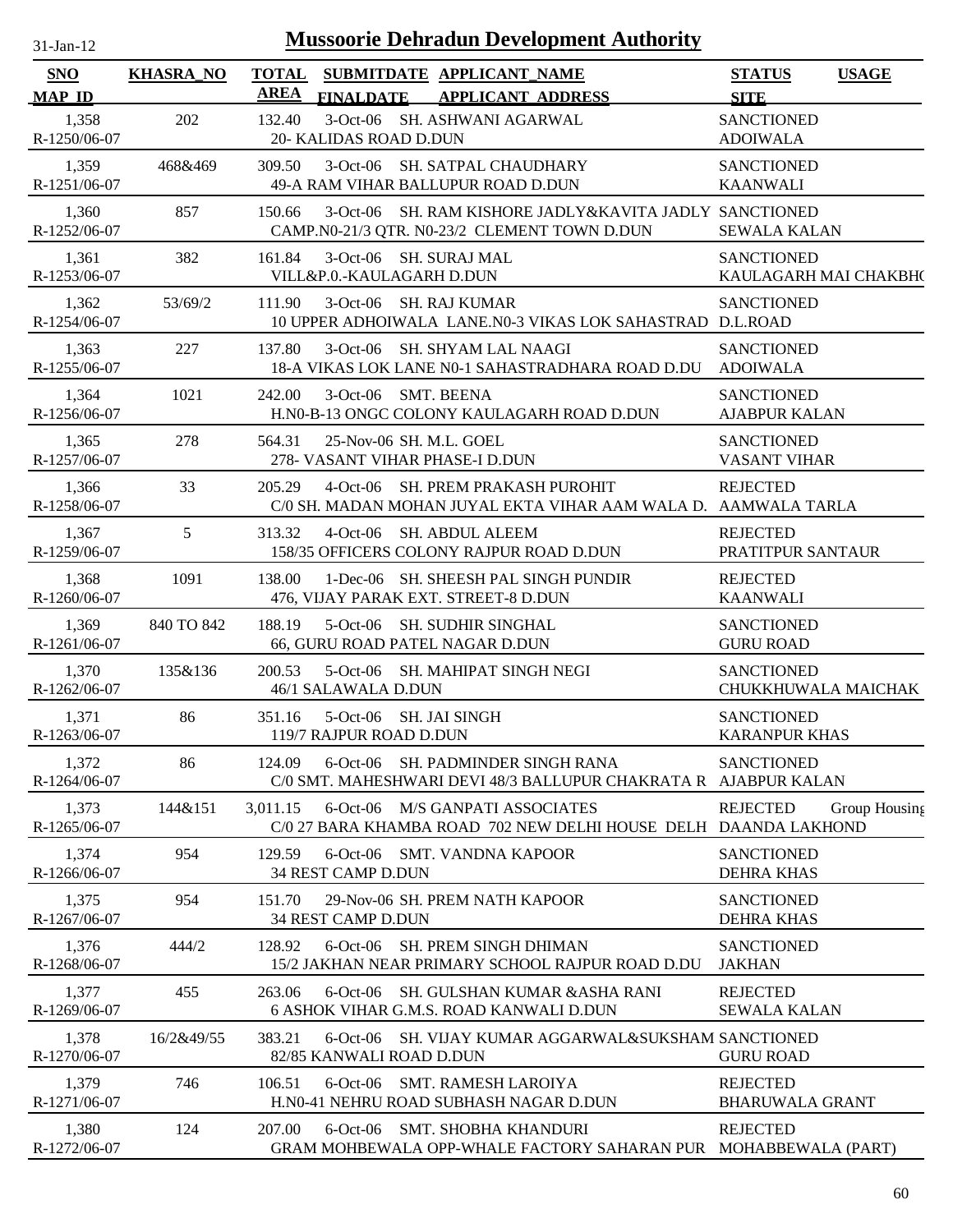| $31-Jan-12$                 | <b>Mussoorie Dehradun Development Authority</b> |             |                                                                                                         |                                              |  |  |  |  |  |
|-----------------------------|-------------------------------------------------|-------------|---------------------------------------------------------------------------------------------------------|----------------------------------------------|--|--|--|--|--|
| <b>SNO</b><br><b>MAP ID</b> | <b>KHASRA_NO</b>                                | <b>AREA</b> | TOTAL SUBMITDATE APPLICANT_NAME<br><b>FINALDATE</b><br><b>APPLICANT ADDRESS</b>                         | <b>STATUS</b><br><b>USAGE</b><br><b>SITE</b> |  |  |  |  |  |
| 1,381<br>R-1273/06-07       | 935                                             | 181.92      | 6-Oct-06 SH.AKASH AGGARWAL& ANJU<br>H.N0-11 ANUPAM VIHAR ENGG. ENCLAVE G.M.S. ROAD KAN JAKHAN           | <b>REJECTED</b>                              |  |  |  |  |  |
| 1,382<br>R-1274/06-07       | 36                                              | 395.25      | 26-May-07 PRESIDENT PENTECOSTAL MISSION<br>89- RAJPUR ROAD D.DUN                                        | <b>REJECTED</b><br><b>JAKHAN</b>             |  |  |  |  |  |
| 1,383<br>R-1275/06-07       | 637                                             | 110.86      | 9-Oct-06 SH. TALIB HUSAIN<br>GRAM &P.O- BHUDDI KARBARI THASIL- VIKAS NAGAR D.                           | <b>SANCTIONED</b><br><b>NIRANJANPUR</b>      |  |  |  |  |  |
| 1,384<br>R-1276/06-07       | 374/2                                           | 137.43      | 9-Oct-06 SH. PARBHU DASS<br>G-18 SURVEY COLONY STATE HATHIBARKALAN D.DUN                                | <b>REJECTED</b><br><b>AAMWALA TARLA</b>      |  |  |  |  |  |
| 1,385<br>R-1277/06-07       | $A-58$                                          | 240.00      | 9-Oct-06 SH. PAWAN JAISWAL&SARITA JAISWAL<br>C-31 NEHRU COLONY D.DUN                                    | <b>SANCTIONED</b><br>MDDA COLONY DALANWAI    |  |  |  |  |  |
| 1,386<br>R-1278/06-07       | 93                                              | 98.12       | $9$ -Oct-06<br>SH.TIL PRASAD SHARMA<br>VILL&P.0- KAULAGARH NEAR G.G.I.C. D.DUN                          | <b>SANCTIONED</b><br>KAULAGARH MAI CHAKBH(   |  |  |  |  |  |
| 1,387<br>R-1279/06-07       | 261                                             | 175.17      | 9-Oct-06 SH. MEHARWAN SINGH<br>B-116 SECTOR-4 DEFENCE COLONY D.DUN                                      | <b>SANCTIONED</b><br><b>AJABPUR KHURD</b>    |  |  |  |  |  |
| 1,388<br>R-1280/06-07       | $6-D$                                           | 188.12      | 9-Oct-06 SH. DEV SINGH BHANDARI<br>C/0 BHANDARI SWEET SHOP GRAM KANDOLI D.DUN                           | <b>REJECTED</b><br><b>KANDOLI</b>            |  |  |  |  |  |
| 1,389<br>R-1281/06-07       | 93                                              | 106.24      | 9-Oct-06 SMT. INDER KAUR & KULJEET SINGH<br>38-E SAHARANPUR ROAD D.DUN                                  | <b>SANCTIONED</b><br><b>KAANWALI</b>         |  |  |  |  |  |
| 1,390<br>R-1282/06-07       | 490                                             | 180.05      | 9-Oct-06 SH. SURENDER SINGH<br>90-D RACE COURSE D.DUN                                                   | <b>SANCTIONED</b><br><b>NIRANJANPUR</b>      |  |  |  |  |  |
| 1,391<br>R-1283/06-07       | 490                                             | 180.05      | SH. GURU CHARAN SINGH&PRITAM KAUR SANCTIONED<br>$9$ -Oct-06<br>18 SHIVALIK ENCLAVE RACE COURSE D.DUN    | <b>NIRANJANPUR</b>                           |  |  |  |  |  |
| 1,392<br>R-1284/06-07       | 626                                             | 205.00      | $9$ -Oct-06<br><b>SH. MAHANDER KUMAR CHAUDHARY</b><br>14- SHIVA ENCLAVE G.M.S. ROAD KANWALI D.DUN       | <b>SANCTIONED</b><br><b>KAANWALI</b>         |  |  |  |  |  |
| 1,393<br>R-1285/06-07       | 93                                              | 144.92      | $9$ -Oct-06<br>SH. GURVINDER SINGH NAGPAL&RANJEET SANCTIONED<br>38-E SAHARANPUR ROAD D.DUN              | <b>KAANWALI</b>                              |  |  |  |  |  |
| 1,394<br>R-1286/06-07       | 912                                             | 191.45      | 9-Oct-06 SH. AMIT JAIN& SANJEEV DUTT<br>C/0 VISHAL AGGARWAL WEST CANAL ROAD SEWLA KALA SEWALA KALAN     | <b>SANCTIONED</b>                            |  |  |  |  |  |
| 1,395<br>R-1287/06-07       | 580                                             | 354.10      | 3-Apr-07 SMT. NIRMALA MAMGAIN<br>LANE-C/24 TURNER ROAD CLEMENT TOWN D.DUN                               | <b>SANCTIONED</b><br><b>MAJRA</b>            |  |  |  |  |  |
| 1,396<br>R-1288/06-07       | 410                                             | 160.18      | 9-Oct-06 SMT. SAROJ NAYAL<br>115 PALTAN BAZAR D.DUN                                                     | <b>SANCTIONED</b><br><b>AJABPUR KALAN</b>    |  |  |  |  |  |
| 1,397<br>R-1289/06-07       | 554                                             | 533.10      | 9-Oct-06 SH. R.C. TIWARI&VIMLA TIWARI<br>67- OM VIHAR MATA MANDIR ROAD AJABPUR KALAN D.DU AJABPUR KALAN | <b>SANCTIONED</b>                            |  |  |  |  |  |
| 1,398<br>R-1290/06-07       | 171                                             | 149.25      | 9-Oct-06 SH. ANUJ KUMAR&AMIT KUMAR<br>C/0 ASHU SINGH 53 BALBIR ROAD D.DUN                               | <b>SANCTIONED</b><br>KAULAGARH MAI CHAKBH(   |  |  |  |  |  |
| 1,399<br>R-1291/06-07       | 648/1                                           | 790.12      | 10-Oct-06 SMT. MAHESHWARI DEVI<br>GRAM KANWALI NEAR ANN MARY SCHOOL G.M.S. ROAD D KAANWALI              | <b>SANCTIONED</b>                            |  |  |  |  |  |
| 1,400<br>R-1292/06-07       | 589                                             | 145.48      | 10-Oct-06 SH. DEVI PRAKASH VASHISTH<br><b>GRAM NAGAL BADEDI DISTT- SAHARANPUR</b>                       | <b>SANCTIONED</b><br><b>JAKHAN</b>           |  |  |  |  |  |
| 1,401<br>R-1293/06-07       | 589                                             | 144.94      | 10-Oct-06 SH. YOGESH SHARMA<br>R/0 PURANI MANDI JAWALLAPUR DISTT- HARIDWAR                              | <b>SANCTIONED</b><br><b>JAKHAN</b>           |  |  |  |  |  |
| 1,402<br>R-1294/06-07       | 342                                             | 168.17      | 11-Oct-06 SH. AJAY PRAKASH NAWANI<br>317 CHUKKUWALA BLOCK-II D.DUN                                      | <b>REJECTED</b><br><b>GUJRADA MANSINGH</b>   |  |  |  |  |  |
| 1,403<br>R-1295/06-07       | 642&722                                         | 3,030.00    | 11-Oct-06 UTTARANCHAL STATE COUNCIL FOR CHI REJECTED<br>159/1 VASANT VIHAR KANWALI D.DUN                | <b>JAKHAN</b>                                |  |  |  |  |  |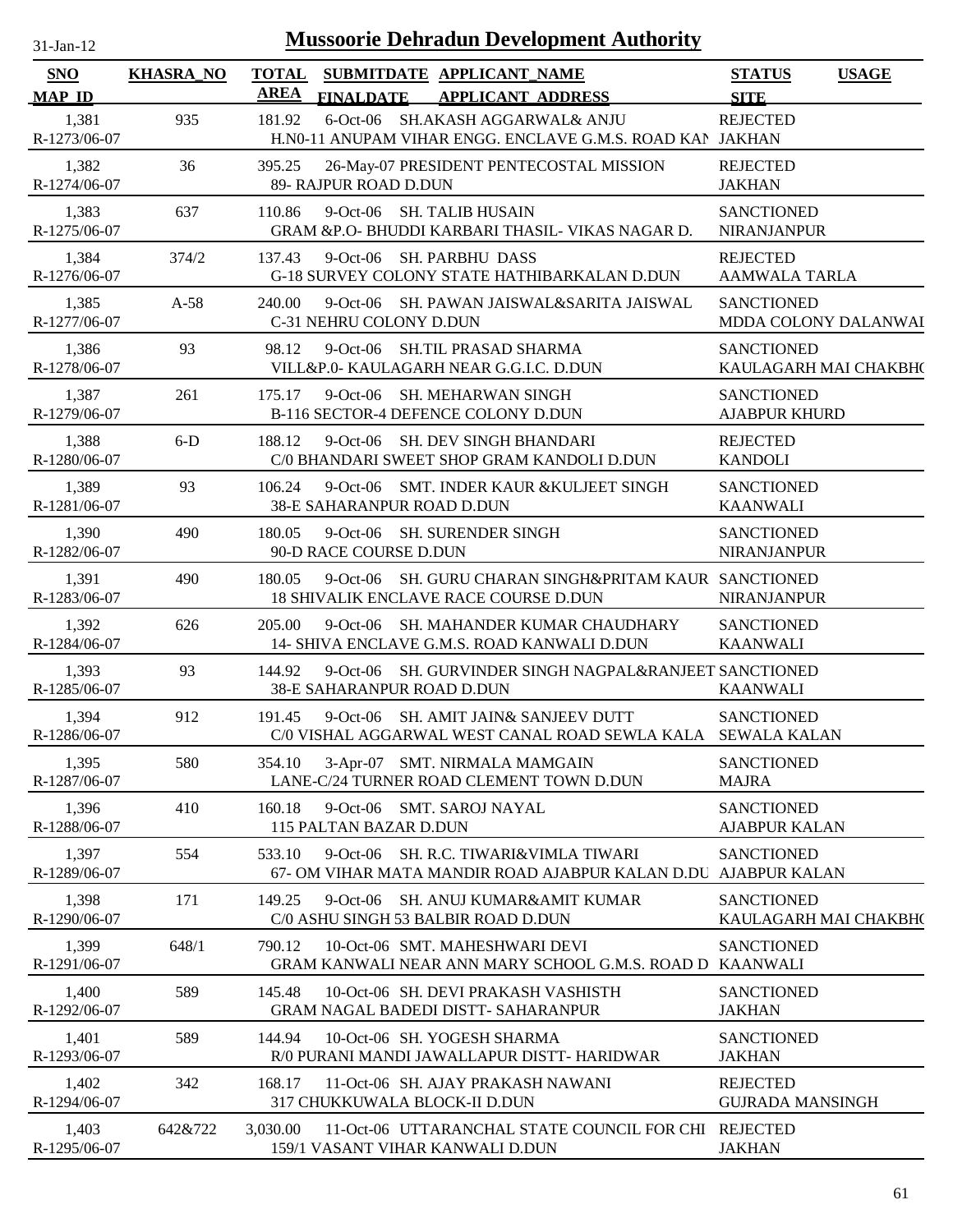| $31-Jan-12$                 | <b>Mussoorie Dehradun Development Authority</b> |             |                                                                                                     |                                              |              |  |  |  |  |
|-----------------------------|-------------------------------------------------|-------------|-----------------------------------------------------------------------------------------------------|----------------------------------------------|--------------|--|--|--|--|
| <b>SNO</b><br><b>MAP ID</b> | <b>KHASRA_NO</b>                                | <b>AREA</b> | TOTAL SUBMITDATE APPLICANT NAME<br><b>APPLICANT ADDRESS</b><br><b>FINALDATE</b>                     | <b>STATUS</b><br><b>SITE</b>                 | <b>USAGE</b> |  |  |  |  |
| 1,404<br>R-1296/06-07       | 31                                              | 199.38      | 23-Feb-07 SH. NARESH KUMAR<br>12/2 GOVIND GARH D.DUN                                                | <b>SANCTIONED</b><br><b>KAULAGARH</b>        |              |  |  |  |  |
| 1,405<br>R-1297/06-07       | 116/2                                           | 177.45      | 11-Oct-06 SH. OM PRAKASH SINGH<br>32- VISHNU LOK COLONY P.0- RAIPUR TAPOWAN ROAD D.D KARANPUR KHAS  | <b>REJECTED</b>                              |              |  |  |  |  |
| 1,406<br>R-1298/06-07       | 1011                                            | 316.38      | 11-Oct-06 KM. KAWALPREET KAUR<br><b>G-36 RACE COURSE D.DUN</b>                                      | <b>SANCTIONED</b><br><b>KAANWALI</b>         |              |  |  |  |  |
| 1,407<br>R-1299/06-07       | 889                                             | 248.97      | 29-Nov-06 SH. VIJAY SINGH NEGI<br>C/0 SH. H.S. NEGI BANK COLONY AJABPUR KALAN D.DUN                 | <b>SANCTIONED</b><br><b>AJABPUR KALAN</b>    |              |  |  |  |  |
| 1,408<br>R-1300/06-07       | 70/612                                          | 243.88      | 11-Oct-06 SH. RUKAM SINGH<br>C/0 SH. SURAT SINGH BISHT BLOCK-B SARASWATI VIHAR I AJABPUR KHURD      | <b>SANCTIONED</b>                            |              |  |  |  |  |
| 1,409<br>R-1301/06-07       | 1020                                            | 190.31      | 12-Oct-06 SMT. LEENA CHADDHA<br>49 RACE COURSE D.DUN                                                | <b>SANCTIONED</b><br><b>AJABPUR KALAN</b>    |              |  |  |  |  |
| 1,410<br>R-1302/06-07       | 210                                             | 148.59      | 12-Oct-06 SH. NAIN SINGH<br>23/1 LANE-N0-11 VIJAY PARK EXT.KANWALI D.DUN                            | <b>REJECTED</b><br><b>KAANWALI</b>           |              |  |  |  |  |
| 1,411<br>R-1303/06-07       | 348                                             | 815.74      | 12-Oct-06 SH. AMIT AGGARWAL&RAM CHARAN DAS REJECTED<br>28 RAJA ROAD LAXMI PARK D.DUN                | <b>MAJRA</b>                                 |              |  |  |  |  |
| 1,412<br>R-1304/06-07       | 51/48                                           | 62.95       | 12-Oct-06 SH. HIMANSHU JAIN&ROHIT KUMAR<br>167/B KHURBHURA MOHALLA D.DUN                            | <b>REJECTED</b><br>NARI SHILP MANDIR MARG    |              |  |  |  |  |
| 1,413<br>R-1305/06-07       | 270                                             | 204.46      | 12-Oct-06 SH. SUKAMAL CHAND JAIN<br>15/2 VIVEK VIHAR POCKET N0-2 G.M.S. ROAD KANWALI D.I KAANWALI   | <b>SANCTIONED</b>                            |              |  |  |  |  |
| 1,414<br>R-1306/06-07       | 430                                             | 316.80      | 12-Oct-06 SMT. SURJEET KAUR<br>98 RAJPUR ROAD D.V.C. D.DUN                                          | <b>REJECTED</b><br><b>DHORAN KHAS</b>        |              |  |  |  |  |
| 1,415<br>R-1307/06-07       | 266/2                                           | 263.65      | 25-Apr-07 SH. DHARMENDRA RASTOGI&AMRITA KHASANCTIONED<br>11 NEW CANT ROAD D.DUN                     | <b>DHARMPUR</b>                              |              |  |  |  |  |
| 1,416<br>R-1308/06-07       | 127                                             | 121.20      | 13-Oct-06 SH. O.N. KHANNA<br>37/31 RAJENDRA NAGAR DELHI                                             | <b>SANCTIONED</b><br><b>KISHANPUR</b>        |              |  |  |  |  |
| 1,417<br>R-1309/06-07       | 990                                             | 207.44      | 13-Oct-06 SMT. REENA JOSHI&HARISH CHANDRA JO SANCTIONED<br>H.N0-395 SOCIETY AREA CLEMENT TOWN D.DUN | <b>MAJRA</b>                                 |              |  |  |  |  |
| 1,418<br>R-1310/06-07       | 173/1                                           | 646.50      | 13-Oct-06 M/S NEW LIFE CENTER<br>173 RAJPUR ROAD KISHANPUR D.DUN                                    | <b>SANCTIONED</b><br><b>KISHANPUR</b>        |              |  |  |  |  |
| 1,419<br>R-1311/06-07       | 1115/2                                          | 204.25      | 13-Oct-06 SMT. HEMLATA BHARTI<br>84 FRIENDS COLONY BALLUPUR ROAD D.DUN                              | <b>SANCTIONED</b><br><b>KAANWALI</b>         |              |  |  |  |  |
| 1,420<br>R-1312/06-07       | 643                                             | 365.65      | 13-Oct-06 SH. P.V.S.NEGI<br>80- SHIVALIK PURAM G.M.S. ROAD KANWALI D.DUN.                           | <b>SANCTIONED</b><br><b>KAANWALI</b>         |              |  |  |  |  |
| 1,421<br>R-1313/06-07       | 801                                             | 94.09       | 13-Oct-06 SH. MAHESH KUMAR CHHETRI<br>C/0 SUBHASH NAGAR SOCIETY AREA D.DUN                          | <b>SANCTIONED</b><br><b>MAJRA</b>            |              |  |  |  |  |
| 1,422<br>R-1314/06-07       | 155                                             | 652.27      | 1-May-07 SH. MADHU SUDHAN DANGWAL<br>GRAM KAULAGARH CHARKHI GATE D.DUN                              | <b>SANCTIONED</b><br>PREMPUR MAFI (PART)     |              |  |  |  |  |
| 1,423<br>R-1315/06-07       | A-97                                            | 178.92      | 16-Oct-06 SH. RAJEEV KUMAR SHARMA<br>LIG-102 MDDA COLONY DALANWALA D.DUN                            | <b>SANCTIONED</b><br>MDDA COLONY DALANWAI    |              |  |  |  |  |
| 1,424<br>R-1316/06-07       | 125                                             | 200.68      | 16-Oct-06 SH. ARJUN SINGH NEGI<br>C/0 R.I.M.C COLLEGE GARHI CANTT D.DUN                             | <b>SANCTIONED</b><br>KAULAGARH MAI CHAKBH(   |              |  |  |  |  |
| 1,425<br>R-1317/06-07       | $13-D$                                          | 104.55      | 16-Oct-06 SH. DALBIR SINGH RAWAT<br>13-D KALIDAS ROAD D.DUN                                         | <b>REJECTED</b><br><b>KALI DAS ROAD</b>      |              |  |  |  |  |
| 1,426<br>R-1318/06-07       | 419                                             | 144.44      | 16-Oct-06 SH. AMAR NATH&KUMAR NATH<br>410 EAST PATEL NAGAR D.DUN                                    | <b>SANCTIONED</b><br><b>EAST PATEL NAGER</b> |              |  |  |  |  |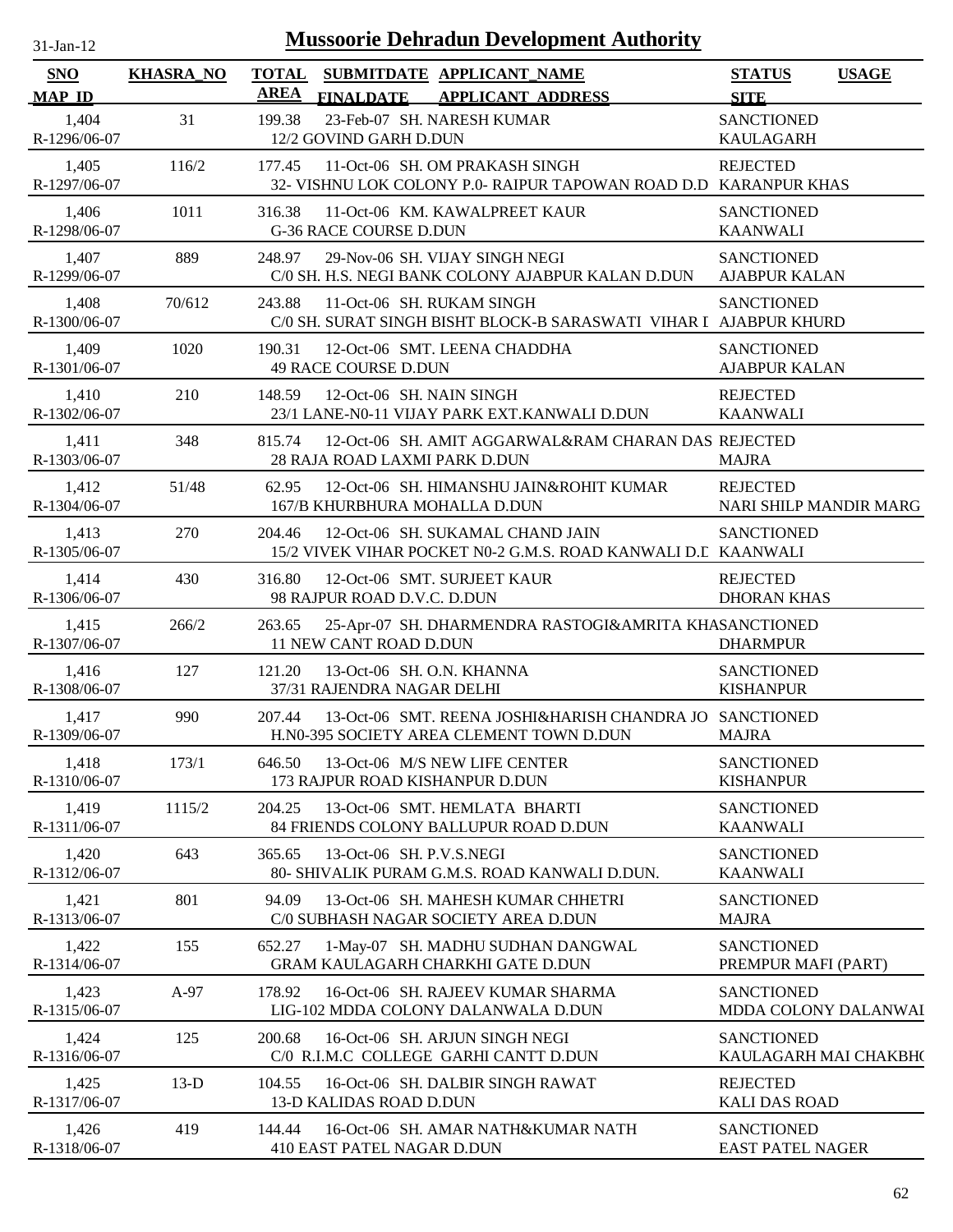| $31-Jan-12$                 |                  | <b>Mussoorie Dehradun Development Authority</b>                                                          |                                                 |
|-----------------------------|------------------|----------------------------------------------------------------------------------------------------------|-------------------------------------------------|
| <b>SNO</b><br><b>MAP ID</b> | <b>KHASRA_NO</b> | <b>TOTAL</b><br>SUBMITDATE APPLICANT NAME<br><b>AREA</b><br><b>FINALDATE</b><br><b>APPLICANT ADDRESS</b> | <b>STATUS</b><br><b>USAGE</b><br><b>SITE</b>    |
| 1,427<br>R-1319/06-07       | 30               | 16-Oct-06 SMT.RUCHIKA DHAWAN<br>130.58<br>33/15 CIRCULAR ROAD DALANWALA D.DUN                            | <b>SANCTIONED</b><br><b>DALANWALA</b>           |
| 1,428<br>R-1320/06-07       | 1044             | 16-Oct-06 SH. TARANJEET KUMAR JOSHI<br>106.64<br>VALLY ENCLAVE 73- JAKHAN RAJPUR ROAD D.DUN              | <b>REJECTED</b><br><b>JAKHAN</b>                |
| 1,429<br>R-1321/06-07       | 222/1            | 161.18<br>21-Mar-07 SH. YOGRAJ CHETRI<br>82 RAIPUR D.DUN                                                 | <b>SANCTIONED</b><br><b>ADOIWALA</b>            |
| 1,430<br>R-1322/06-07       | 129              | 243.86<br>17-Oct-06 SMT. ANJU BHATNAGAR<br>37 HARI VIHAR KANWALI D.DUN                                   | <b>SANCTIONED</b><br><b>KAANWALI</b>            |
| 1,431<br>R-1323/06-07       | 546              | 17-Oct-06 SH. TAJWAR SINGH RAWAT<br>189.15<br>3/85 AJABPUR KALAN BEHIND MATA MANDIR D.DUN                | <b>SANCTIONED</b><br><b>AJABPUR KALAN</b>       |
| 1,432<br>R-1324/06-07       | 1162             | 97.05<br>17-Oct-06 S. GURDAYAL SINGH ARORA<br>429 INDIRA NAGAR COLONY D.DUN                              | <b>SANCTIONED</b><br><b>KAANWALI</b>            |
| 1,433<br>R-1325/06-07       | 232              | 17-Oct-06 SMT. NIVEDITA KHANDURI<br>205.00<br>175 ROCHIPURA MAJRA D.DUN                                  | <b>REJECTED</b><br><b>BARHAMAN WALA</b>         |
| 1,434<br>R-1326/06-07       | 790/1            | 17-Oct-06 SMT. SUDERSHNA SEHGAL<br>71.39<br>W/0 SH RAJDEEP SEHGAL GRAM MOHABEWALA D.DUN                  | <b>REJECTED</b><br><b>BHARUWALA GRANT</b>       |
| 1,435<br>R-1327/06-07       | 127&118          | 136.62<br>17-Oct-06 SH. PHOOL SINGH<br>309 KHURBHURA MOHALLA D.DUN                                       | <b>REJECTED</b><br><b>SEWALA KALAN</b>          |
| 1,436<br>R-1328/06-07       | 1552/3           | 253.59<br>17-Oct-06 SH. RAGHWA NAND BAHUGUNA<br>11/1 CHAKRATA ROAD D.DUN                                 | <b>SANCTIONED</b><br><b>KAANWALI</b>            |
| 1,437<br>R-1329/06-07       | 1216/1           | 17-Oct-06 SMT. SUMITRA DEVI<br>169.52<br>125/6 STREET N0-11 RAJENDRA NAGAR DDUN                          | <b>SANCTIONED</b><br><b>GARHI</b>               |
| 1,438<br>R-1330/06-07       | 269&267          | 159.96<br>18-Oct-06 SMT. NEELU SINGHAL<br>46/2-4 G.M.S. ROAD KANWALI D.DUN                               | <b>REJECTED</b><br><b>SINOLA</b>                |
| 1,439<br>R-1331/06-07       | 282              | 97.24<br>18-Oct-06 SMT. VIJAY YADAV<br>480/282 LAKHI BAGH D.DUN                                          | <b>SANCTIONED</b><br><b>LAKHI BAGH</b>          |
| 1,440<br>R-1332/06-07       | 1/1              | 343.45<br>18-Oct-06 SH, BIR SINGH<br>1/1 LAKHAR GHAT OLD RAJPUR D.DUN                                    | <b>REJECTED</b><br><b>OLD RAJPUR</b>            |
| 1,441<br>R-1333/06-07       | 8877             | 18-Oct-06 SH. HARBHAJAN SINGH&HARMINDER KAU REJECTED<br>204.92<br>186/2 KHURBHURA MOHALLA D.DUN          | <b>DEHRA KHAS</b>                               |
| 1,442<br>R-1334/06-07       | 208              | 18-Oct-06 SH. GURUPREET SINGH<br>131.28<br>45 REST CAMP WEST D.DUN                                       | <b>SANCTIONED</b><br><b>KAANWALI</b>            |
| 1,443<br>R-1335/06-07       | 208              | 18-Oct-06 SH. INDERJEET SINGH<br>131.28<br>36 RACE COURSE D.DUN                                          | <b>SANCTIONED</b><br><b>KAANWALI</b>            |
| 1,444<br>R-1336/06-07       | 353/374/226      | 445.72<br>18-Oct-06 SH. VISHVNATH KOHALI&AJAY KOHALI<br>59 DHAMAWALA BAZAR D.DUN                         | <b>REJECTED</b><br><b>PARK ROAD</b>             |
| 1,445<br>R-1337/06-07       | 1/9/1/8          | 18-Oct-06 SMT. USHA GARG<br>391.37<br>C/0 SH.B.K. GARG 1/9/1/8 DARSHANI GATE D.DUN                       | <b>REJECTED</b><br><b>DARSHANI GATE</b>         |
| 1,446<br>R-1337/06-07-RE    | 1/9/1/8          | 383.73<br>20-Aug-07 SMT. USHA GARG<br>C/0 SH.B.K. GARG 1/9/1/8 DARSHANI GATE D.DUN                       | <b>REJECTED</b><br>Home<br><b>DARSHANI GATE</b> |
| 1,447<br>R-1338/06-07       | 339              | 150.00<br>18-Oct-06 SH. RAJENDER SINGH GUSAIN<br>C/0 57/2 SALAWALA D.DUN                                 | <b>SANCTIONED</b><br>HATHIBARKALA               |
| 1,448<br>R-1339/06-07       | 57/2             | 238.68<br>19-Oct-06 SH. DHYAN SINGH<br>57/2 SALAWALA D.DUN                                               | <b>SANCTIONED</b><br><b>SALAWALA</b>            |
| 1,449<br>R-1340/06-07       | 339              | 157.19<br>19-Oct-06 DR. GHIRDHARI LAL KAUL<br>87/1 KRISHAN NAGAR D.DUN                                   | <b>SANCTIONED</b><br><b>SEWALA KALAN</b>        |

 $\overline{\phantom{0}}$ 

 $\overline{\phantom{a}}$ 

 $\overline{\phantom{a}}$ 

J.

J.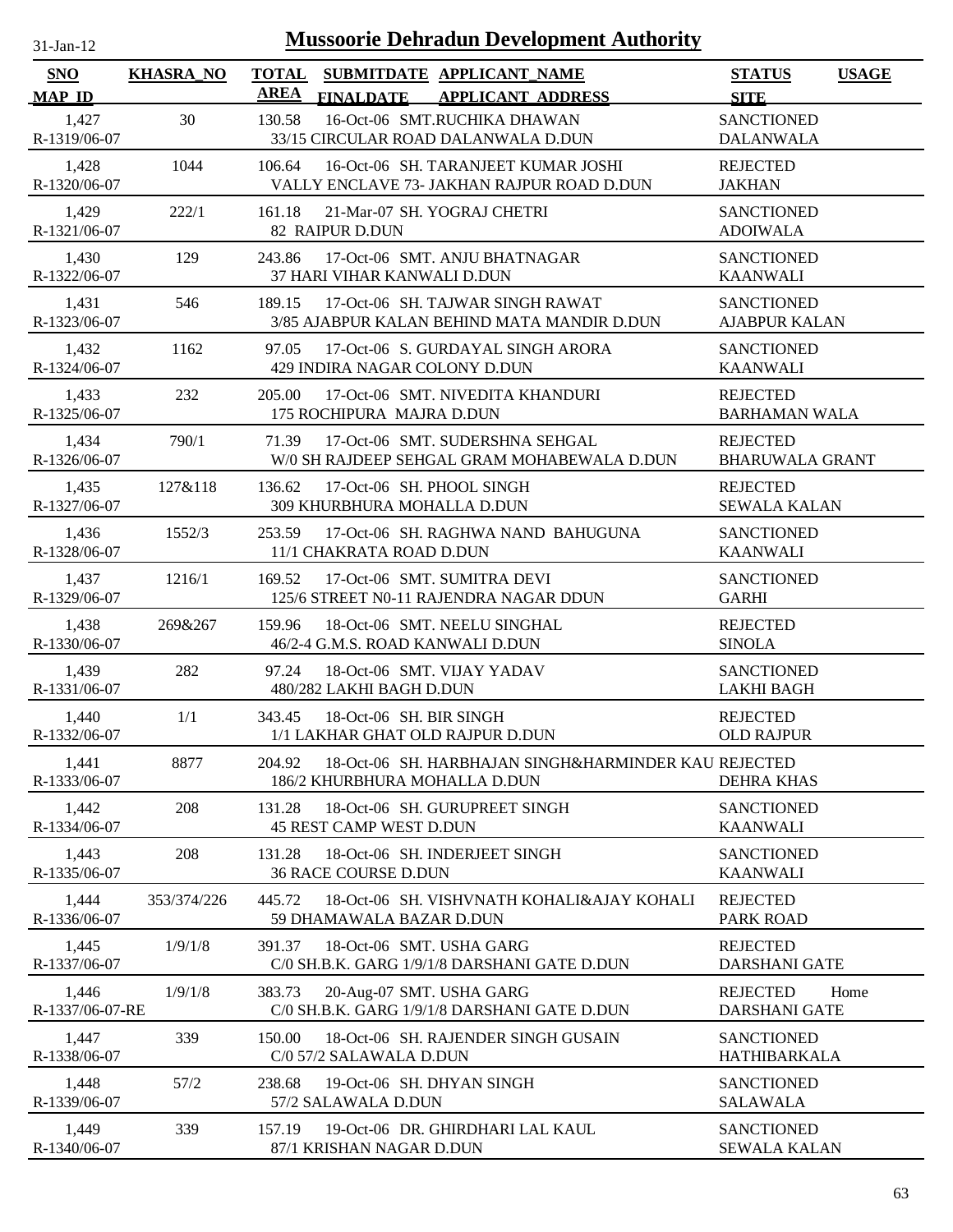| $31$ -Jan-12                |                  |                             | <b>Mussoorie Dehradun Development Authority</b>                                                        |                                                   |  |
|-----------------------------|------------------|-----------------------------|--------------------------------------------------------------------------------------------------------|---------------------------------------------------|--|
| <b>SNO</b><br><b>MAP ID</b> | <b>KHASRA_NO</b> | <b>TOTAL</b><br><b>AREA</b> | SUBMITDATE APPLICANT NAME<br><b>APPLICANT ADDRESS</b><br><b>FINALDATE</b>                              | <b>STATUS</b><br><b>USAGE</b><br><b>SITE</b>      |  |
| 1,450<br>R-1341/06-07       | 105/5            | 62.08                       | 19-Oct-06 SH. YASHPAL<br>25- UDDIWALA CANAL ROAD BALLUPUR D.DUN                                        | <b>REJECTED</b><br>NEW COLONY BALLUPUR            |  |
| 1,451<br>R-1342/06-07       | 1259             | 248.49                      | 19-Oct-06 SMT. SHAILJA PANT&HIMANSHU PANT<br>11 BHAGIRATHI PURAM ENGINEERS ENCLAVE G.M.S.ROAD          | <b>SANCTIONED</b><br><b>KAANWALI</b>              |  |
| 1,452<br>R-1343/06-07       | 9/11             | 113.21                      | 19-Oct-06 SH. AMIT SINGHAL<br>47-A DISPENSARY ROAD D.DUN                                               | <b>SANCTIONED</b><br><b>CIRCULAR ROAD</b>         |  |
| 1,453<br>R-1344/06-07       | 9/11             | 124.89                      | 19-Oct-06 SH. PAWAN KUMAR GUPTA<br>47-A DISPENSARY ROAD D.DUN                                          | <b>SANCTIONED</b><br><b>CIRCULAR ROAD</b>         |  |
| 1,454<br>R-1345/06-07       | 577              | 125.40                      | 19-Oct-06 SH. ANIL JAMES<br>SOCIETY AREA SUBHASH NAGAR D.DUN                                           | <b>SANCTIONED</b><br><b>BHARUWALA GRANT</b>       |  |
| 1,455<br>R-1346/06-07       | 70               | 162.45                      | 19-Oct-06 M/S BHARTI AIRTEL LTD.<br>D-185-C OKHLA PHASE-I OKHLA INDUSTRIAL AREA AIRTE                  | <b>REJECTED</b><br><b>BANJAREWALA MAFI</b>        |  |
| 1,456<br>R-1347/06-07       | 48               | 78.99                       | 19-Oct-06 M/S BHARTI AIRTEL LTD.<br>D-185-C OKHLA PHASE-I OKHLA INDUSTRIAL AREA AIRTE                  | <b>REJECTED</b><br><b>MAJRA</b>                   |  |
| 1,457<br>R-1348/06-07       | $8\,$            | 247.20                      | 23-Oct-06 SH. RAM DHINGRA<br>21/20 E.C. ROAD D.DUN                                                     | <b>SANCTIONED</b><br><b>OLD SURVEY ROAD</b>       |  |
| 1,458<br>R-1349/06-07       | 514              | 213.51                      | 23-Oct-06 SMT. RAJ SAWHNEY<br>61 CHANDER NAGAR D.DUN                                                   | <b>SANCTIONED</b><br>NIRANJANPUR                  |  |
| 1,459<br>R-1350/06-07       | 345              | 237.27                      | 23-Oct-06 SH. R.D. THAPLIYAL<br>110-B VIJAY COLONY D.DUN                                               | <b>SANCTIONED</b><br>HATHIBARKALA                 |  |
| 1,460<br>R-1351/06-07       | 84               | 252.99                      | 23-Oct-06 SMT. SUSHILA RAWAT<br>C/0 RAWAT COTTAGE BARLO GANJ MUSSOORIE                                 | <b>SANCTIONED</b><br><b>KANDOLI</b>               |  |
| 1,461<br>R-1352/06-07       | $S-1-C-28$       | 668.88                      | 26-Oct-06 SH. PREM SINGH PATWAL<br>S-1-C-28 DEFENCE COLONY D.DUN                                       | <b>SANCTIONED</b><br>DEFENCE COLONY               |  |
| 1,462<br>R-1353/06-07       | $16-B$           | 228.60                      | 26-Oct-06 SH. KISHORE KUMAR SHARMA<br><b>16-B KALIDAS ROAD D.DUN</b>                                   | <b>SANCTIONED</b><br><b>KALI DAS ROAD</b>         |  |
| 1,463<br>R-1354/06-07       | 165              | 165.00                      | 26-Oct-06 M/S BHARTI AIRTEL LTD.<br>A-185-C OKHLA PHASE-1 OKHLA INDUSTRIAL AREA AIRTE BANJAREWALA MAFI | <b>REJECTED</b>                                   |  |
| 1,464<br>R-1355/06-07       | 3                | 74.34                       | 26-Oct-06 M/S BHARTI AIRTEL LTD.<br>D-185-C OKHLA PHASE-1 OKHLA INDUSTRIAL AREA AIRTE                  | <b>REJECTED</b><br><b>CROSS ROAD</b>              |  |
| 1,465<br>R-1356/06-07       | 484&485          | 162.45                      | 26-Oct-06 M/S BHARTI AIRTEL LTD.<br>D-185-C OKHLA PHASE-1 OKHLA INDUSTRIAL AREA NEW D                  | <b>REJECTED</b><br><b>BHARUWALA GRANT</b>         |  |
| 1,466<br>R-1357/06-07       | 54               | 170.00                      | 26-Oct-06 M/S BHARTI AIRTEL LTD<br>D-185 OKHLA PHASE-1 OKHLA INDUSTRIAL AREA AIRTEL (GOVIND GARH       | <b>REJECTED</b>                                   |  |
| 1,467<br>R-1358/06-07       | 58/57            | 87.14                       | 26-Oct-06 SH. RAM KISHORE GUPTA<br>54/57 DEEP LOK COLONY BALLUPUR ROAD D.DUN                           | <b>SANCTIONED</b><br>KHAJANCHI BAGH               |  |
| 1,468<br>R-1359/06-07       | 189              | 238.26                      | 26-Oct-06 SH. SUDESH KUMAR SINGHAL<br>261 LAKHI BAGH D.DUN                                             | <b>SANCTIONED</b><br><b>MAJRA</b>                 |  |
| 1,469<br>R-1360/06-07       | 175              | 152.05                      | 26-Oct-06 SH. A.K.AGGARWAL/ D.KUMAR<br>H.NO-3 CHITRA KOOT ENCLAVE KANWALI ROAD D.DUN                   | <b>REJECTED</b><br><b>SEWALA KHURD</b>            |  |
| 1,470<br>R-1361/06-07       | 14/1             | 219.57                      | 26-Oct-06 SMT. BEENA BHATT<br>41- D SEWAK ASHRAM ROAD D.DUN                                            | <b>REJECTED</b><br><b>DANDA LAKHOND</b>           |  |
| 1,471<br>R-1362/06-07       | 480              | 80.85                       | 26-Oct-06 SMT. BALWINDER KAUR<br>C/0 DOON ENCLAVE CHANDRA BANI ROAD SEWLA KALAN                        | <b>SANCTIONED</b><br><b>NIRANJANPUR</b>           |  |
| 1,472<br>R-1363/06-07       | 478&490          | 12,020.00                   | 28-Oct-06 SH. YASH MEHTA&UMA UNIYAL<br>GOVIND SADAN SHAEED DEVINDRA SINGH MARG TELPUR                  | <b>REJECTED</b><br>Hostel<br><b>ARCADIA GRANT</b> |  |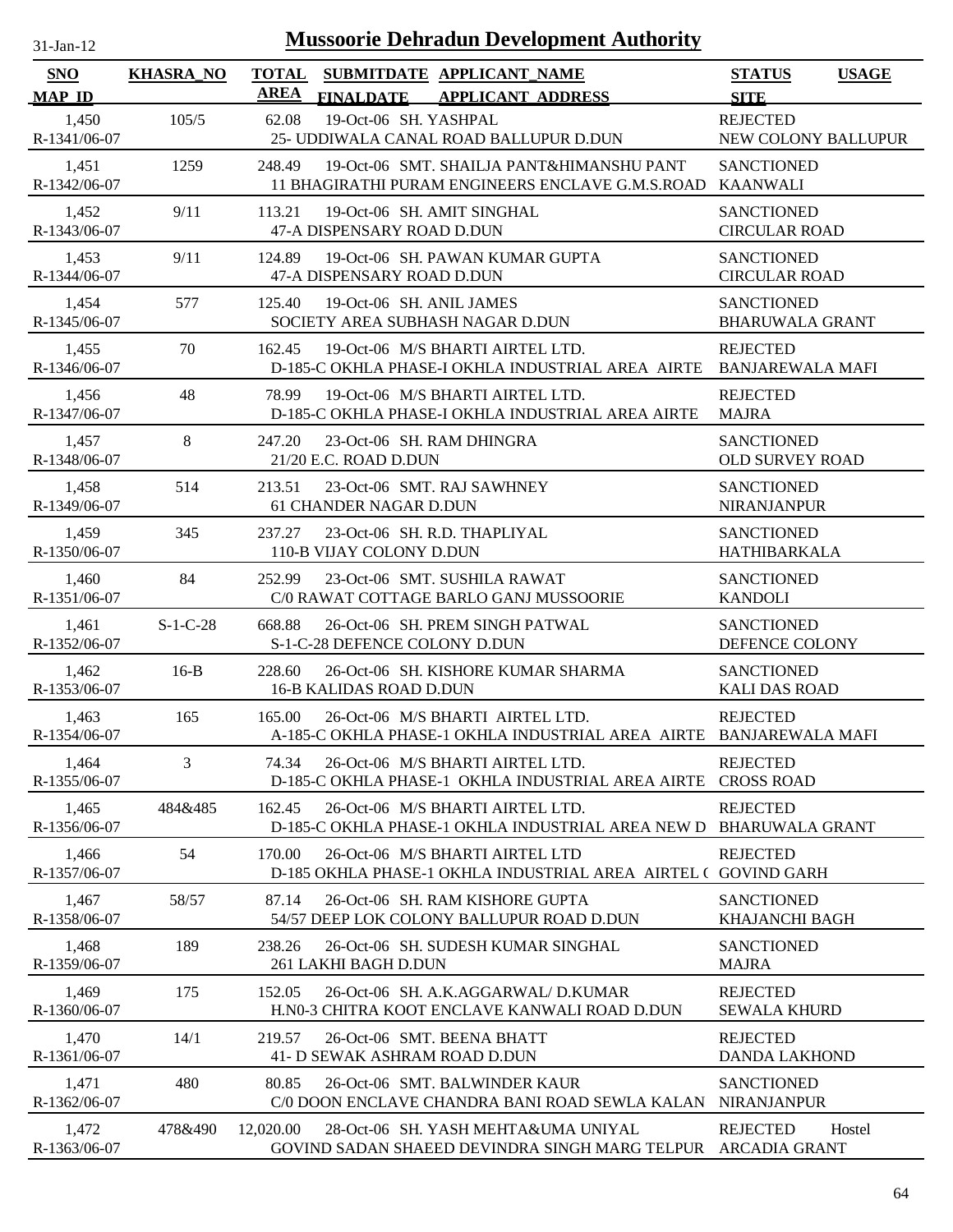| $31$ -Jan-12                |                  |                             |                                                           | <b>Mussoorie Dehradun Development Authority</b>                                                    |                                                 |              |
|-----------------------------|------------------|-----------------------------|-----------------------------------------------------------|----------------------------------------------------------------------------------------------------|-------------------------------------------------|--------------|
| <b>SNO</b><br><b>MAP ID</b> | <b>KHASRA_NO</b> | <b>TOTAL</b><br><b>AREA</b> | <b>FINALDATE</b>                                          | SUBMITDATE APPLICANT_NAME<br><b>APPLICANT ADDRESS</b>                                              | <b>STATUS</b><br><b>SITE</b>                    | <b>USAGE</b> |
| 1,473<br>R-1364/06-07       | $S-4-B/91$       | 377.05                      | 28-Oct-06 MAJ. M.S. NEGI<br>S-4-B/91 DEFENCE COLONY D.DUN |                                                                                                    | <b>SANCTIONED</b><br>DEFENCE COLONY             |              |
| 1,474<br>R-1365/06-07       | 235              | 127.79                      |                                                           | 28-Oct-06 SH. VIJAY PRAKASH GUPTA<br>C/0 ISHWAR VIHAR PHASE-II LADPUR RAIPUR D.DUN                 | <b>SANCTIONED</b><br><b>AJABPUR KHURD</b>       |              |
| 1,475<br>R-1366/06-07       | 275&278          | 373.60                      |                                                           | 28-Oct-06 SH. RAKESH NAUTIYAL&DINESH NAUTIYA SANCTIONED<br>26 NIRANJANPUR P.O. - KANWALI D.DUN     | <b>NIRANJANPUR</b>                              |              |
| 1,476<br>R-1367/06-07       | 133/97           | 318.89                      |                                                           | 28-Oct-06 SMT. SUNITA KOCHAR<br>133/97 GOVIND NAGAR RACE COURSE D.DUN                              | <b>SANCTIONED</b><br><b>RACE COURSE</b>         |              |
| 1,477<br>R-1368/06-07       | 71               | 190.09                      |                                                           | 28-Oct-06 SMT. ANUPAM HANDA<br>B-9 RAKSHA PURAM LADPUR D.DUN                                       | <b>SANCTIONED</b><br>CHUKKHUWALA MAICHAK        |              |
| 1,478<br>R-1369/06-07       | 130              | 286.39                      |                                                           | 28-Oct-06 SH. SUDHIR KUMAR<br>102 BALLUPUR ROAD KANWALI D.DUN                                      | <b>SANCTIONED</b><br><b>KAANWALI</b>            |              |
| 1,479<br>R-1370/06-07       | 200/217          | 162.45                      |                                                           | 28-Oct-06 M/S BHARTI AIRTEL LTD.<br>D-185-C OKHLA PHASE-1 OKHLA INDUSTRIAL AREA AIRTE PARK ROAD    | <b>REJECTED</b>                                 |              |
| 1,480<br>R-1371/06-07       | 118/2            | 162.45                      |                                                           | 28-Oct-06 M/S BHARTI AIRTEL LTD.<br>D-185-C OKHLA PHASE-1 OKHLA INDUSTRIAL AREA NEW D SEWALA KHURD | <b>REJECTED</b>                                 |              |
| 1,481<br>R-1372/06-07       | 393              | 149.42                      |                                                           | 30-Oct-06 SH. VIKRAM SINGH PANWAR&PARWATI PASANCTIONED<br>82/3 VIJAY COLONY HATHIBARKALA D.DUN     | HATHIBARKALA                                    |              |
| 1,482<br>R-1373/06-07       | 189              | 1,460.00                    | D-38 RACE COURSE D.DUN                                    | 30-Oct-06 SH. RAJ LOOMBA                                                                           | SANCTIONED Group Housing<br><b>SEWALA KALAN</b> |              |
| 1,483<br>R-1374/06-07       | 225              | 452.39                      | 235 INDIRA NAGAR COLONY D.DUN                             | 30-Oct-06 SH. SATISH KUMAR                                                                         | <b>SANCTIONED</b><br><b>DHORAN KHAS</b>         |              |
| 1,484<br>R-1375/06-07       | 532              | 472.68                      | 207 LAKHI BAGH D.DUN                                      | 30-Mar-07 SH. KULDEEP SINGH KALRA &MANJEET KADC SANCTION                                           | <b>KAANWALI</b>                                 |              |
| 1,485<br>R-1376/06-07       | 252              | 940.71                      | 19-E SUBHASH ROAD D.DUN                                   | 30-Oct-06 SMT. SHALINI PAL                                                                         | <b>SANCTIONED</b><br><b>CHIDOWALI</b>           |              |
| 1,486<br>R-1377/06-07       | 31               | 403.54                      |                                                           | 30-Oct-06 SH. YOGENDRA PAL SINGH<br>31- NEHRU COLONY DALANWALA D.DUN                               | <b>SANCTIONED</b><br>NEHRU ROAD.                |              |
| 1,487<br>R-1378/06-07       | 914              | 233.78                      | 25-E O.F.D. ESTATE RAIPUR D.DUN                           | 30-Oct-06 SMT. BIMLA PANDEY                                                                        | <b>SANCTIONED</b><br><b>AAMWALA TARLA</b>       |              |
| 1,488<br>R-1379/06-07       | 781              | 319.65                      |                                                           | 30-Oct-06 SH. GANGA PRASAD NAITHANI<br>SARASWATI VIHAR BLOCK-1 NEAR OVER HEAD TANK D.D             | <b>SANCTIONED</b><br><b>AJABPUR KHURD</b>       |              |
| 1,489<br>R-1380/06-07       | 674              | 207.74                      |                                                           | 30-Oct-06 SH. RAVINDER NEGI<br>158/28/1 DOON VIHAR JAKHAN D.DUN                                    | <b>SANCTIONED</b><br><b>JAKHAN</b>              |              |
| 1,490<br>R-1381/06-07       | 403              | 155.33                      | 82- AJABPUR KHURD D.DUN                                   | 30-Oct-06 SH. SANJAY KATIYAR&MANOJ KATIYAR                                                         | <b>REJECTED</b><br><b>AJABPUR KHURD</b>         |              |
| 1,491<br>R-1382/06-07       | 11               | 351.41                      | 13-Nov-06 SH. A.S. DHAUNI<br>11 NEGI ROAD D.DUN           |                                                                                                    | <b>SANCTIONED</b><br><b>NEGI ROAD</b>           |              |
| 1,492<br>R-1383/06-07       | 1                | 168.61                      | 122/1 GOVIND GARH D.DUN                                   | 30-Oct-06 SMT. KIRAN KHANDURI                                                                      | <b>SANCTIONED</b><br><b>GOVIND GARH</b>         |              |
| 1,493<br>R-1384/06-07       | 377              | 234.26                      | 41 IDGAH D.DUN                                            | 30-Oct-06 SH. GUN SAGAR& GANGA SAGAR                                                               | <b>REJECTED</b><br><b>MAJRA</b>                 |              |
| 1,494<br>R-1385/06-07       | 80-D&80/3        | 106.40                      | 80-D&80/3 TILAK ROAD D.DUN                                | 30-Oct-06 SMT. VINOD BALA                                                                          | <b>REJECTED</b><br><b>TILAK ROAD</b>            |              |
| 1,495<br>R-1386/06-07       | 826              | 234.00                      | H.N0-93 TYAGI ROAD D.DUN                                  | 30-Oct-06 SH. VIJAY NAGPAL                                                                         | <b>SANCTIONED</b><br><b>AJABPUR KALAN</b>       |              |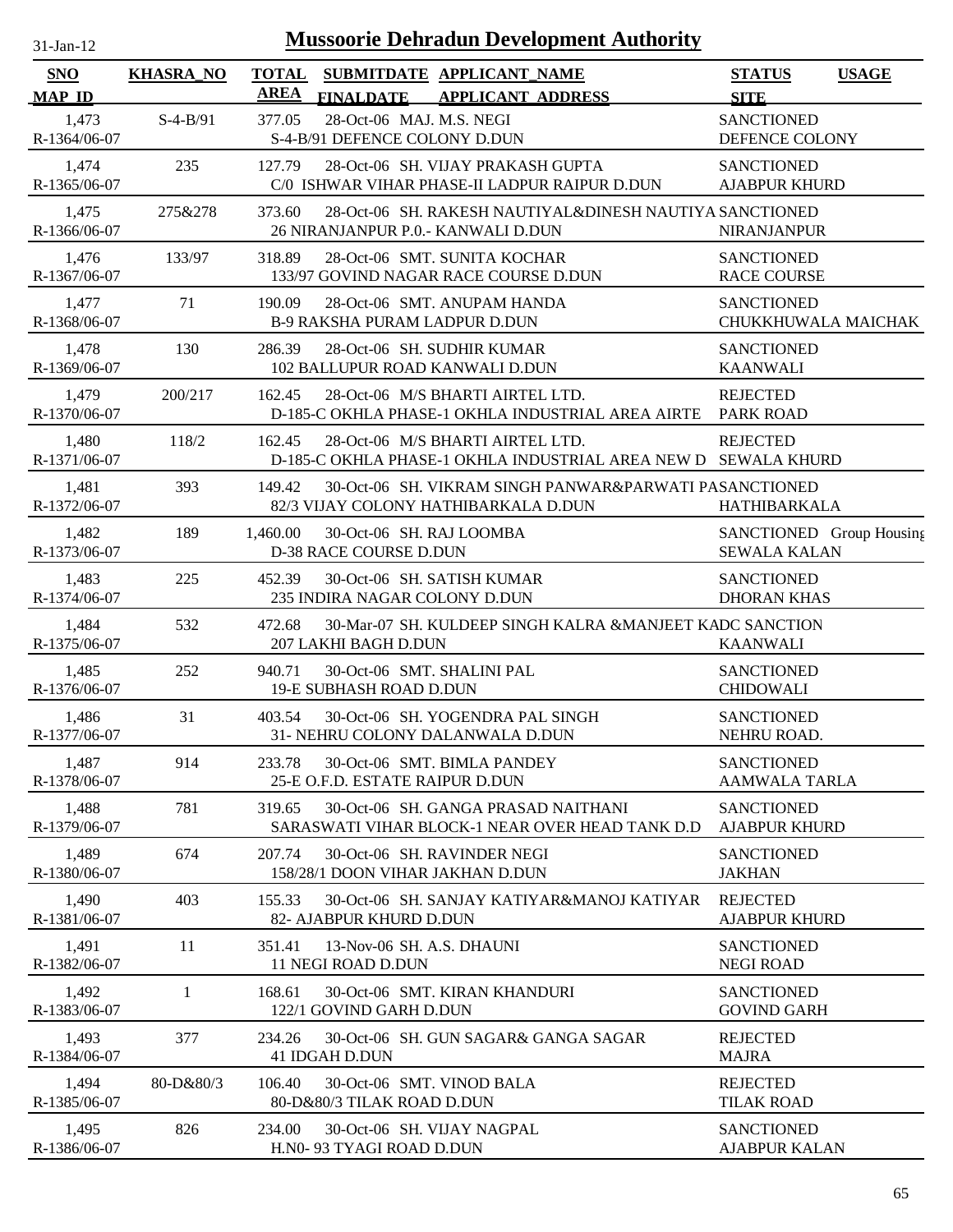| -Jan- |  |
|-------|--|
|       |  |

| <b>SNO</b><br><b>MAP ID</b> | <b>KHASRA_NO</b> | <b>TOTAL</b><br><b>AREA</b> | <b>FINALDATE</b>                               | SUBMITDATE APPLICANT NAME<br><b>APPLICANT ADDRESS</b>                                              | <b>STATUS</b><br><b>SITE</b>              | <b>USAGE</b> |
|-----------------------------|------------------|-----------------------------|------------------------------------------------|----------------------------------------------------------------------------------------------------|-------------------------------------------|--------------|
| 1,496<br>R-1387/06-07       | 192              | 148.10                      |                                                | 30-Oct-06 SH. VIJAY KUMAR RAINA<br>261-B PANDITWARI PHASE-II LANE-9 D.DUN                          | <b>SANCTIONED</b><br><b>PANDITWARI</b>    |              |
| 1,497<br>R-1388/06-07       | 1240/1           | 222.40                      |                                                | 30-Oct-06 SMT. NEELAM TALWAR&OTHERS<br>462/2 STREET.N0-10 RAJENDRA NAGAR D.DUN                     | <b>SANCTIONED</b><br><b>GARHI</b>         |              |
| 1,498<br>R-1389/06-07       | 161              | 192.00                      | <b>GRAM KANDOLI D.DUN</b>                      | 30-Oct-06 SH. JAGDISH PRASAD BHATT                                                                 | <b>REJECTED</b><br><b>KANDOLI</b>         |              |
| 1,499<br>R-1390/06-07       | 451              | 234.00                      | D-100 NEHRU COLONY D.DUN                       | 31-Oct-06 SH. CHANDAN SINGH RAWAT                                                                  | <b>SANCTIONED</b><br><b>DHORAN KHAS</b>   |              |
| 1,500<br>R-1391/06-07       | 321/1            | 147.53                      |                                                | 31-Oct-06 SMT. POONAM CHAUDHARY<br>C/0 TAPOVAN ENCLAVE AAMWALA D.DUN                               | <b>SANCTIONED</b><br><b>AAMWALA TARLA</b> |              |
| 1,501<br>R-1392/06-07       | 366              | 170.00                      |                                                | 31-Oct-06 SH. SATISH MAMGAIN<br>C/0 AMAN VIHAR SHAHTRA DHARA ROAD D.DUN                            | <b>REJECTED</b><br><b>DHORAN KHAS</b>     |              |
| 1,502<br>R-1393/06-07       | 37               | 393.76                      | 37, ARYA NAGAR D.DUN                           | 31-Oct-06 SH. INDRA NAND JHA                                                                       | <b>SANCTIONED</b><br><b>ARYA NAGAR</b>    |              |
| 1,503<br>R-1394/06-07       | 169              | 255.70                      | 48, DHARAMPUR D.DUN                            | 31-Oct-06 SARDAR SATNAM SINGH SEHGAL                                                               | <b>SANCTIONED</b><br><b>NIRANJANPUR</b>   |              |
| 1,504<br>R-1395/06-07       | 109/252          | 240.65                      |                                                | 1-Nov-06 SH. PRITAM SINGH<br>GRAM NIRANJANPUR CHAKKI TOLLA NEAR PANCHAYAT ( NIRANJANPUR            | <b>SANCTIONED</b>                         |              |
| 1,505<br>R-1396/06-07       | 114/1            | 394.13                      | 19-E.C.ROAD D.DUN                              | 22-Jun-07 SMT. NEERA CHACHRA&OTHERS                                                                | <b>REJECTED</b><br><b>HARIDWAR ROAD</b>   |              |
| 1,506<br>R-1397/06-07       | 165              | 240.62                      | 1-Nov-06 SH. MADAN LAL                         | Q.N0- S.B.C-84 YAMUNA COLONY D.DUN                                                                 | <b>REJECTED</b><br><b>AJABPUR KALAN</b>   |              |
| 1,507<br>R-1398/06-07       | 99&61            | 143.68                      | <b>GRAM&amp;P.0- KAULAGARH D.DUN</b>           | 1-Nov-06 SH. VIJAY SINGH KHATTRI                                                                   | <b>SANCTIONED</b><br><b>KAULAGARH</b>     |              |
| 1,508<br>R-1399/06-07       | 674              | 90.96                       |                                                | 27-Dec-06 SMT, POONAM DHIMAN<br>41- BODY GUARD CANAL ROAD D.DUN                                    | <b>REJECTED</b><br><b>JAKHAN</b>          |              |
| 1,509<br>R-1400/06-07       | 199              | 325.27                      |                                                | 1-Nov-06 SH. KUSHAL PAL SINGH<br>GRAM AJABPUR KALAN NEAR DINASORE PARK D.DUN                       | <b>SANCTIONED</b><br><b>AJABPUR KALAN</b> |              |
| 1,510<br>R-1401/06-07       | 535&536          | 147.33                      | <b>13 MOHIT NAGAR KANWALI D.DUN</b>            | 1-Nov-06 SH. RAJNEESH KUMAR                                                                        | <b>SANCTIONED</b><br><b>KAANWALI</b>      |              |
| 1,511<br>R-1402/06-07       | 1263             | 222.97                      |                                                | 2-Nov-06 SH. PRADEEP KUMAR JOHARI<br>14-A INDIRA PURAM PHASE-III G.M.S. ROAD NEAR MILAN V KAANWALI | <b>SANCTIONED</b>                         |              |
| 1,512<br>R-1403/06-07       | 369/1            | 312.48                      |                                                | 2-Nov-06 SMT. MANJEET SHARMA<br>15- VASANT KUNJ-1 LANE-N0-2 VASANT VIHAR ENCLAVE K KAANWALI        | <b>SANCTIONED</b>                         |              |
| 1,513<br>R-1404/06-07       | 31&141           | 149.53                      | 2-Nov-06 SH. H.S. BISHT<br>31- E.C. ROAD D.DUN |                                                                                                    | <b>SANCTIONED</b><br>E.C.ROAD             |              |
| 1,514<br>R-1405/06-07       | 237              | 285.78                      |                                                | 2-Nov-06 SH. DEVENDER SINGH MALIK& PREMLATA SANCTIONED<br>73- PNB ENCLAVE SHIMLA ROAD D.DUN        | <b>PITHUWALA</b>                          |              |
| 1,515<br>R-1406/06-07       | 20               | 198.22                      | <b>65-K RAJPUR ROAD D.DUN</b>                  | 2-Nov-06 SMT. USHA ARORA                                                                           | <b>SANCTIONED</b><br><b>JAKHAN</b>        |              |
| 1,516<br>R-1407/06-07       | 330&323          | 500.29                      | <b>GRAM AJABPUR KALAN D.DUN</b>                | 2-Nov-06 SH. JUGAL KISHORE SAKLANI                                                                 | <b>SANCTIONED</b><br><b>AJABPUR KALAN</b> |              |
| 1,517<br>R-1408/06-07       | 55&56            | 407.46                      | $9-Jan-07$<br>5/2 VASANT VIHAR D.DUN           | SMT. KUMKUM AHLUWALIYA                                                                             | <b>REJECTED</b><br><b>BHAGWANTPUR</b>     |              |
| 1,518<br>R-1409/06-07       | 464              | 238.44                      | 1/4 NESHVILLA ROAD D.DUN                       | 2-Nov-06 SMT. MAMTA DANGWAL                                                                        | <b>SANCTIONED</b><br><b>AJABPUR KALAN</b> |              |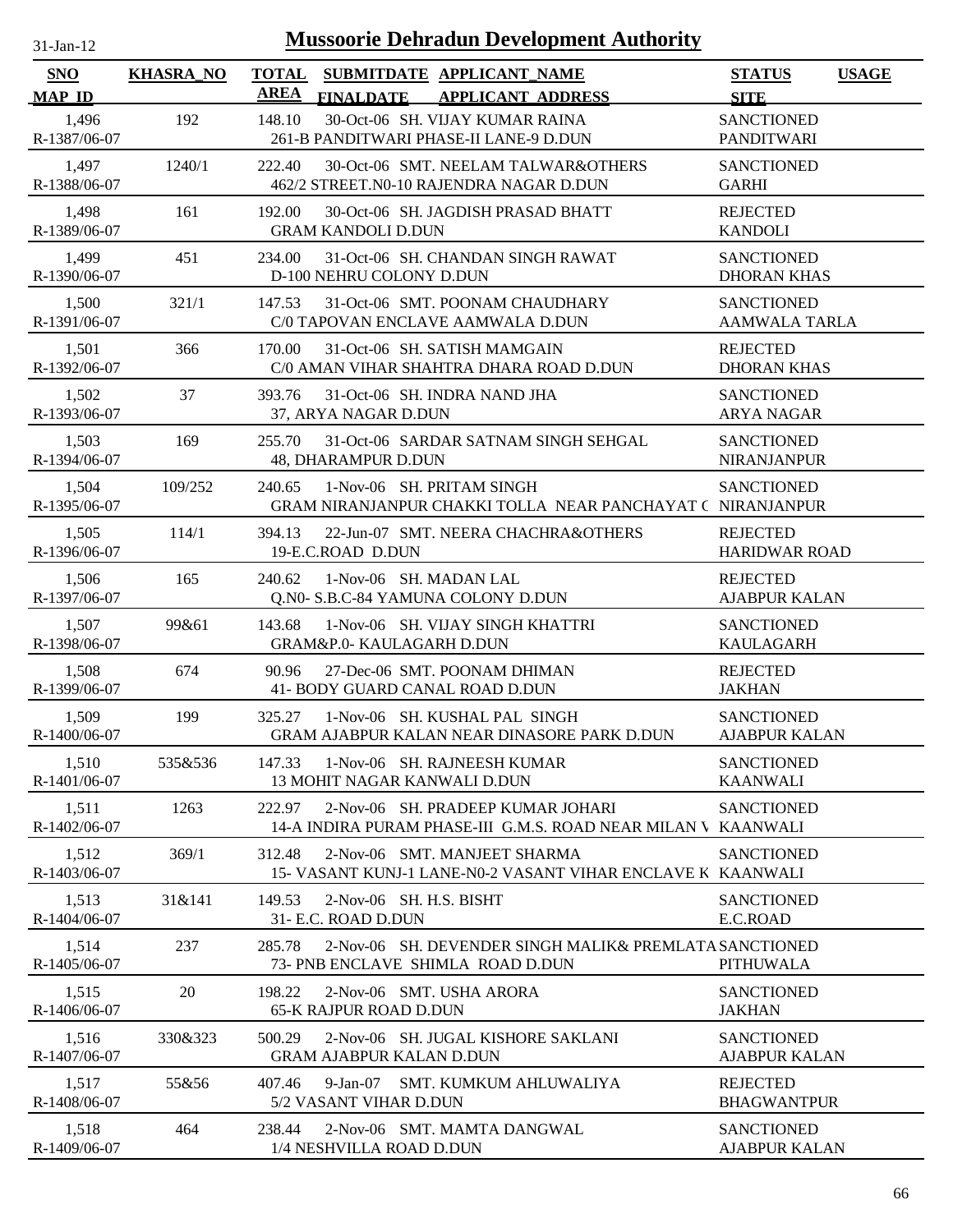| $31$ -Jan-12             |                      |              |                         | <b>Mussoorie Dehradun Development Authority</b>                                                           |                                                 |                |
|--------------------------|----------------------|--------------|-------------------------|-----------------------------------------------------------------------------------------------------------|-------------------------------------------------|----------------|
| <b>SNO</b>               | <b>KHASRA_NO</b>     | <b>TOTAL</b> |                         | SUBMITDATE APPLICANT_NAME                                                                                 | <b>STATUS</b>                                   | <b>USAGE</b>   |
| <b>MAP ID</b>            |                      | <b>AREA</b>  | <b>FINALDATE</b>        | <b>APPLICANT ADDRESS</b>                                                                                  | <b>SITE</b>                                     |                |
| 1,519<br>R-1410/06-07    | 62                   | 313.65       |                         | 2-Nov-06 SH. SUNDER LAL MANJKHOLA<br>GRAM JAKHAN JOHRI ROAD D.DUN                                         | <b>REJECTED</b><br><b>JAKHAN</b>                |                |
| 1,520<br>R-1411/06-07    | 214                  | 278.11       | 23 MAN SINGH WALA D.DUN | 2-Nov-06 SH. SANJAY SHARMA&SUDHA SHARMA                                                                   | <b>SANCTIONED</b><br><b>ADOIWALA</b>            |                |
| 1,521<br>R-1412/06-07    | 490                  | 167.29       |                         | 2-Nov-06 SH, MOHAN SINGH<br>21 KASHMIRI COLONY NIRANJANPUR D.DUN                                          | <b>REJECTED</b><br>NIRANJANPUR                  |                |
| 1,522<br>R-1413/06-07    | 42                   | 51.28        | 277 CHUKKUWALA D.DUN    | 2-Nov-06 SH. MUSSADI LAL NAUTIYAL                                                                         | <b>SANCTIONED</b><br>CHUKKHUWALA                |                |
| 1,523<br>R-1414/06-07    | 176&177&179 7,974.14 |              | E-51 RACE COURSE D.DUN  | 2-Nov-06 M/s HANSMUKHI PROJ.P.LTD. AND MRIDUL SANCTIONED Group Housing                                    | <b>DANDA DHORAN</b>                             |                |
| 1,524<br>R-1415/06-07    | 26/25                | 210.45       |                         | 13-Apr-07 SMT. SHASHI SHRESTHA& SUNIL GUPTA<br>H.N0-16 CHAKRATA ROAD OPP-R.G.M. PLAZA D.DUN               | <b>SANCTIONED</b><br>NARI SHILP MANDIR MARG     |                |
| 1,525<br>R-1416/06-07-RE | 220                  | 256.03       |                         | 18-Jun-10 SMT. ANSI DEVI<br>C/0 SH. AJAY PAL 124 MAHENDRA VIHAR D.DUN                                     | SANCTIONED Home<br><b>AJABPUR KALAN</b>         |                |
| 1,526<br>R-1417/06-07    | 33                   | 148.28       |                         | 3-Nov-06 SMT. SHAKUN<br>469 CHAI BAGH KAULAGARH ROAD D.DUN                                                | <b>SANCTIONED</b><br><b>CHAI BAGH KAULAGARH</b> |                |
| 1,527<br>R-1418/06-07    | 8/C                  | 193.60       | 8/C ARYA NAGAR D.DUN    | 3-Nov-06 SMT SUDHA RANI                                                                                   | <b>SANCTIONED</b><br><b>ARYA NAGAR</b>          |                |
| 1,528<br>R-1419/06-07    | 232                  | 216.73       |                         | 3-Nov-06 SH. MANOHAR LAL<br>H.N0-5 VIKAS LOK LANE-N0-1 SAHASTRADHARA ROAD D.D                             | <b>SANCTIONED</b><br><b>ADOIWALA</b>            |                |
| 1,529<br>R-1420/06-07    | 74                   | 209.10       | H.N0-74 SALAWALA D.DUN  | 17-Mar-07 SH. NARENDRA KUMAR AGGARWAL                                                                     | <b>SANCTIONED</b><br>CHUKKHUWALA MAICHAK        |                |
| 1,530<br>R-1421/06-07    | 1497                 | 209.25       |                         | 3-Nov-06 SH. SATPAL SINGH<br>2-D DRONPURI G.M.S. ROAD KANWALI D.DUN                                       | <b>SANCTIONED</b><br><b>KAANWALI</b>            |                |
| 1,531<br>R-1422/06-07    | 481                  | 111.51       |                         | 3-Nov-06 SHARMA HOUSING INDIA PVT.LTD<br>82/3 RAJ NIKUNJ ENCLAVE KAULAGARH ROAD D.DUN                     | <b>SANCTIONED</b><br><b>DHAKPATTI</b>           |                |
| 1,532<br>R-1423/06-07    | 435/3/2              | 151.31       |                         | 3-Nov-06 SH, AMAR NATH DUREJA<br>LANE-N0-5 VASANT VIHAR ENCLAVE KANWALI D.DUN                             | <b>SANCTIONED</b><br><b>KAANWALI</b>            |                |
| 1,533<br>R-1424/06-07    | 161                  | 141.16       |                         | 3-Nov-06 M/S HUTCHISON ESSAR SOUTH LTD<br>493/1 MANGAL PANDEY NAGAR UNIVERSITY ROAD MEERU PANDITWADI MAFI | <b>REJECTED</b>                                 |                |
| 1,534<br>R-1425/06-07    | 216                  | 4,985.72     | 216 RAJPUR ROAD D.DUN   | 3-Nov-06 SH. SUKHVINDER SINGH                                                                             | <b>REJECTED</b><br><b>RAJ PUR ROAD</b>          | School/College |
| 1,535<br>R-1425/06-07-RE | 216                  | 4,985.72     | 216 RAJPUR ROAD D.DUN   | 24-Jul-07 SH. SUKHVINDER SINGH                                                                            | <b>REJECTED</b><br><b>RAJ PUR ROAD</b>          | Home           |
| 1,536<br>R-1426/06-07    | 338                  | 433.00       |                         | 4-Nov-06 SH. NARESH BAHUGUNA&REKHA BAHUGUISANCTIONED<br>6-A TEG BAHADUR ROAD LANE-II D.DUN                | <b>DHARMPUR</b>                                 |                |
| 1,537<br>R-1427/06-07    | 152                  | 141.26       | 47 DOBHALWALA D.DUN     | 4-Nov-06 SH. SHANKAR DAYAL                                                                                | <b>SANCTIONED</b><br><b>DOBHALWALA</b>          |                |
| 1,538<br>R-1428/06-07    | 219                  | 222.96       |                         | 4-Nov-06 SH. PANKAJ NAITHANI<br>C/0 SH.R.P. SHARMA 132 LANE-N0-7 PRAKASH VIHAR HARID AJABPUR KALAN        | <b>SANCTIONED</b>                               |                |
| 1,539<br>R-1429/06-07    | 1526                 | 134.00       |                         | 4-Nov-06 SH. KRISHAN CHAND TIWARI<br>49 ALAKNANDA ENCLAVE G.M.S. ROAD KANWALI D.DUN                       | <b>REJECTED</b><br><b>KAANWALI</b>              |                |
| 1,540<br>R-1430/06-07    | 600/1                | 217.53       |                         | 4-Nov-06 MAJOR. S.S. RANA<br>C/0 SH. N.S. NEGI MAHA SHKAYA SOCIETY AREA BEHIND S BHARUWALA GRANT          | <b>REJECTED</b>                                 |                |
| 1,541<br>R-1431/06-07    | 308                  | 185.87       |                         | 4-Nov-06 SMT. SEEMA RAWAT<br>137 DOON VIHAR JAKHAN D.DUN                                                  | <b>SANCTIONED</b><br><b>JAKHAN</b>              |                |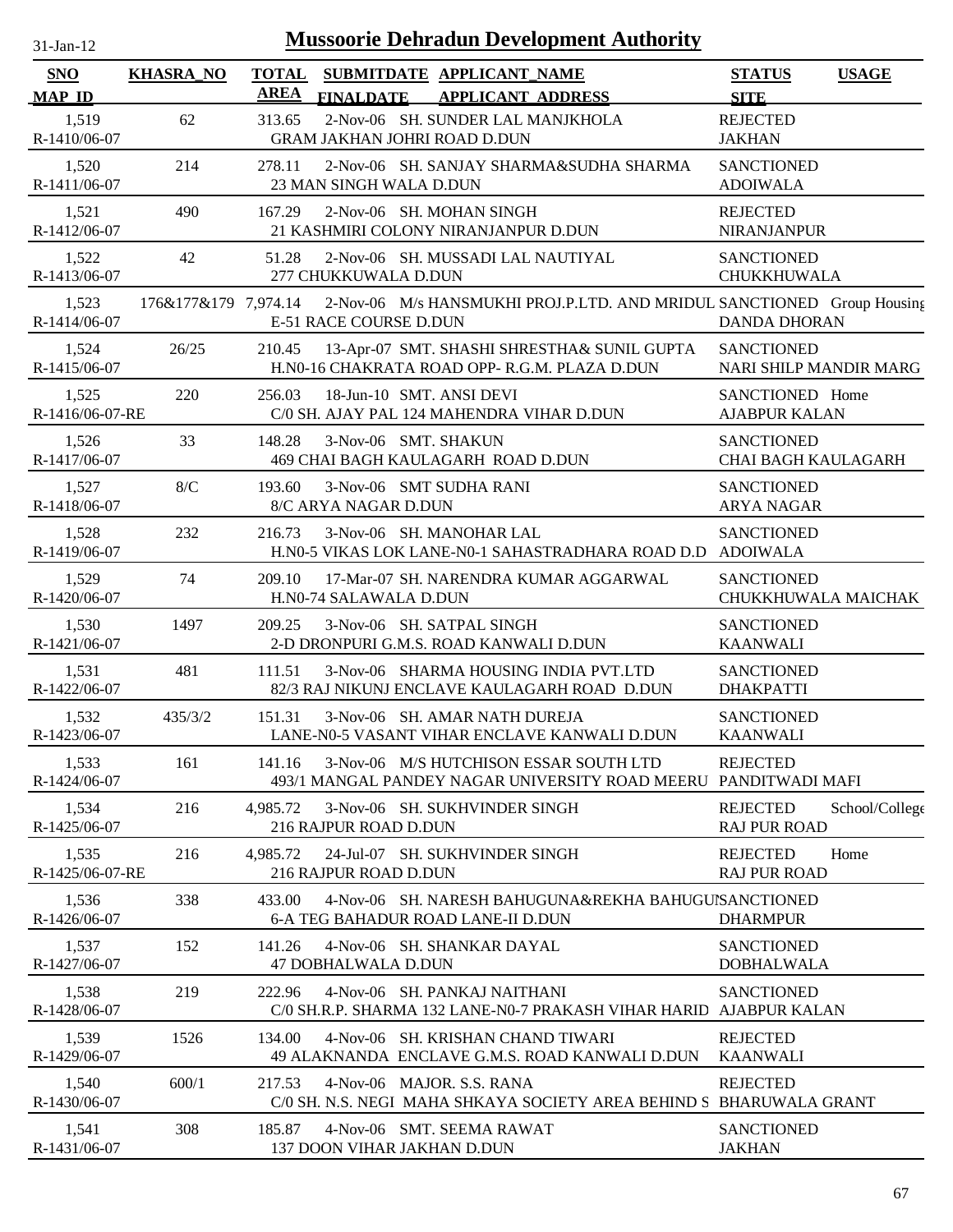| -.ian- |
|--------|
|        |

| <b>SNO</b><br><b>MAP ID</b> | <b>KHASRA_NO</b> | <b>TOTAL</b><br>SUBMITDATE APPLICANT_NAME<br><b>AREA</b><br><b>FINALDATE</b><br><b>APPLICANT ADDRESS</b>                           | <b>STATUS</b><br><b>USAGE</b><br><b>SITE</b> |
|-----------------------------|------------------|------------------------------------------------------------------------------------------------------------------------------------|----------------------------------------------|
| 1,542<br>R-1432/06-07       | 11               | 6-Nov-06 SH. GYAN SINGH TOMAR<br>196.70<br>NAYA GAON BADRIPUR P.0- BADRIPUR D.DUN                                                  | <b>SANCTIONED</b><br><b>BADRIPUR</b>         |
| 1,543<br>R-1433/06-07       | 286              | 6-Nov-06 SH. BHUWAN CHANDRA JOSHI<br>226.95<br>241 WEST CANAL ROAD SEWLA KALAN MAJRA D.DUN                                         | <b>SANCTIONED</b><br><b>SEWALA KALAN</b>     |
| 1,544<br>R-1434/06-07       | 288              | 6-Nov-06 SH. PRADEEP MOHAN SAKLANI<br>204.03<br>78- TEA ESTATE TEHRI DAM COLONY BANJARAWALA D.DU AJABPUR KALAN                     | <b>SANCTIONED</b>                            |
| 1,545<br>R-1435/06-07       | 225              | 6-Nov-06 SH. VIJAY SHANKER SHARMA&PRABHAS C SANCTIONED<br>349.55<br>778 SHALIMAR GARDAN EXT.-I SAHIBABAD DISTT- GHAZIA DHORAN KHAS |                                              |
| 1,546<br>R-1436/06-07       | B-146-C          | 6-Nov-06 SH. PAWAN JAISWAL<br>100.00<br>C-31 NEHRU COLONY D.DUN                                                                    | <b>SANCTIONED</b><br>MDDA COLONY DALANWAI    |
| 1,547<br>R-1437/06-07       | 215/1&215/2      | 1,790.13<br>1-May-07 SH. GURU RAM DASS EDUCATIONAL TRUS REJECTED<br>216 RAJPUR ROAD D.DUN                                          | School/College<br><b>RAJ PUR ROAD</b>        |
| 1,548<br>R-1438/06-07       | 421              | 20-Dec-06 SH. BHOPAL SINGH RAWAT<br>309.37<br>23/12-A SHAKTI COLONY HATHIBARKLAN D.DUN                                             | <b>REJECTED</b><br><b>HATHIBARKALA</b>       |
| 1,549<br>R-1439/06-07       | 62               | 225.74<br>6-Nov-06 SH. KRISHAN PRAKASH<br>35/4 SUBHASH ROAD D.DUN                                                                  | <b>SANCTIONED</b><br><b>SUBHASH ROAD</b>     |
| 1,550<br>R-1440/06-07       | 203              | 7-Nov-06 SH. VIPIN PRASAD BHATT<br>154.01<br>W-32 A/ WORKER HOSTEL HARIDWAR                                                        | <b>SANCTIONED</b><br><b>AJABPUR KHURD</b>    |
| 1,551<br>R-1441/06-07       | $16-A$           | 477.69<br>7-Nov-06 SH. GOPAL GOENKA&OTHERS<br><b>16-A CROSS ROAAD D.DUN</b>                                                        | <b>SANCTIONED</b><br><b>CROSS ROAD</b>       |
| 1,552<br>R-1442/06-07       | 128              | 7-Nov-06 SH. TIL BAHADUR<br>319.06<br>VILL&P.0-KAULAGARH D.DUN                                                                     | <b>SANCTIONED</b><br><b>KAULAGARH</b>        |
| 1,553<br>R-1443/06-07       | 1221             | 7-Nov-06 SH. NEERAJ DOBHAL<br>267.37<br>STREET.N0-1/A SHASTRI NAGAR P.0- NEHRU GRAM D.DUN                                          | <b>SANCTIONED</b><br>KAANWALI                |
| 1,554<br>R-1444/06-07       | 130              | 118.02<br>7-Nov-06 SH. SARFRAJ KHAN<br>S/0 SH. SARDAR KHAN AZAD COLONY MAJRA D.DUN                                                 | <b>SANCTIONED</b><br><b>SEWALA KALAN</b>     |
| 1,555<br>R-1445/06-07       | 341&342          | 7-Nov-06 SH. RAM LAL POKHRIYAL<br>179.50<br>H.N0-290 MODAL COLONY ARAGHAR DHARAMPUR D.DUN                                          | <b>SANCTIONED</b><br><b>DHARMPUR</b>         |
| 1,556<br>R-1446/06-07       | 6                | 7-Nov-06 SH. KOVID AHUJA&MALVIKA AHUJA<br>418.05<br>12 MUNICIPAL ROAD DALANWALA D.DUN                                              | <b>REJECTED</b><br><b>CROSS ROAD</b>         |
| 1,557<br>R-1447/06-07       | 74               | 213.66<br>7-Nov-06 SMT. ANITA BISHT<br>C/0 SH. S.S.NEGI H.N0-34 NATHANPUR P.0-NEHRU GRAM D.D KANDOLI                               | <b>SANCTIONED</b>                            |
| 1,558<br>R-1448/06-07       | 20/13            | 7-Nov-06 SH. ANURAG UPADHYAI<br>221.32<br>20/13 OLD DALANWALA D.DUN                                                                | <b>SANCTIONED</b><br><b>OLD DALANWALA</b>    |
| 1,559<br>R-1449/06-07       | 2                | 252.00<br>7-Nov-06 MISS, SWETA JAIN<br>215/4 RAJPUR ROAD D.DUN                                                                     | <b>SANCTIONED</b><br><b>KISHANPUR</b>        |
| 1,560<br>R-1450/06-07       | 491/1            | 7-Nov-06 SMT. PRITAM KAUR<br>165.86<br>D-90 RACE COURSE D.DUN                                                                      | <b>SANCTIONED</b><br><b>NIRANJANPUR</b>      |
| 1,561<br>R-1451/06-07       | 491/1            | 165.86<br>7-Nov-06 SH. SURENDER SINGH<br>D-90- RACE COURSE D.DUN                                                                   | <b>SANCTIONED</b><br><b>NIRANJANPUR</b>      |
| 1,562<br>R-1452/06-07       | 932              | 7-Nov-06 SH. R.C. NAUTIYAL<br>439.07<br><b>GRAM GARHI CANAL ROAD KAULAGARH D.DUN</b>                                               | <b>SANCTIONED</b><br><b>GARHI</b>            |
| 1,563<br>R-1453/06-07       | 63/1             | 367.10<br>7-Nov-06 SMT. NEELA KATARIA<br>63/1 BALBIR ROAD D.DUN                                                                    | <b>SANCTIONED</b><br><b>BALBIR ROAD</b>      |
| 1,564<br>R-1454/06-07       | 139&8/1          | 130.50<br>7-Nov-06 SH. MADAN SINGH ANTIWAL<br>145 D.L. ROAD D.DUN                                                                  | <b>SANCTIONED</b><br><b>KANDOLI</b>          |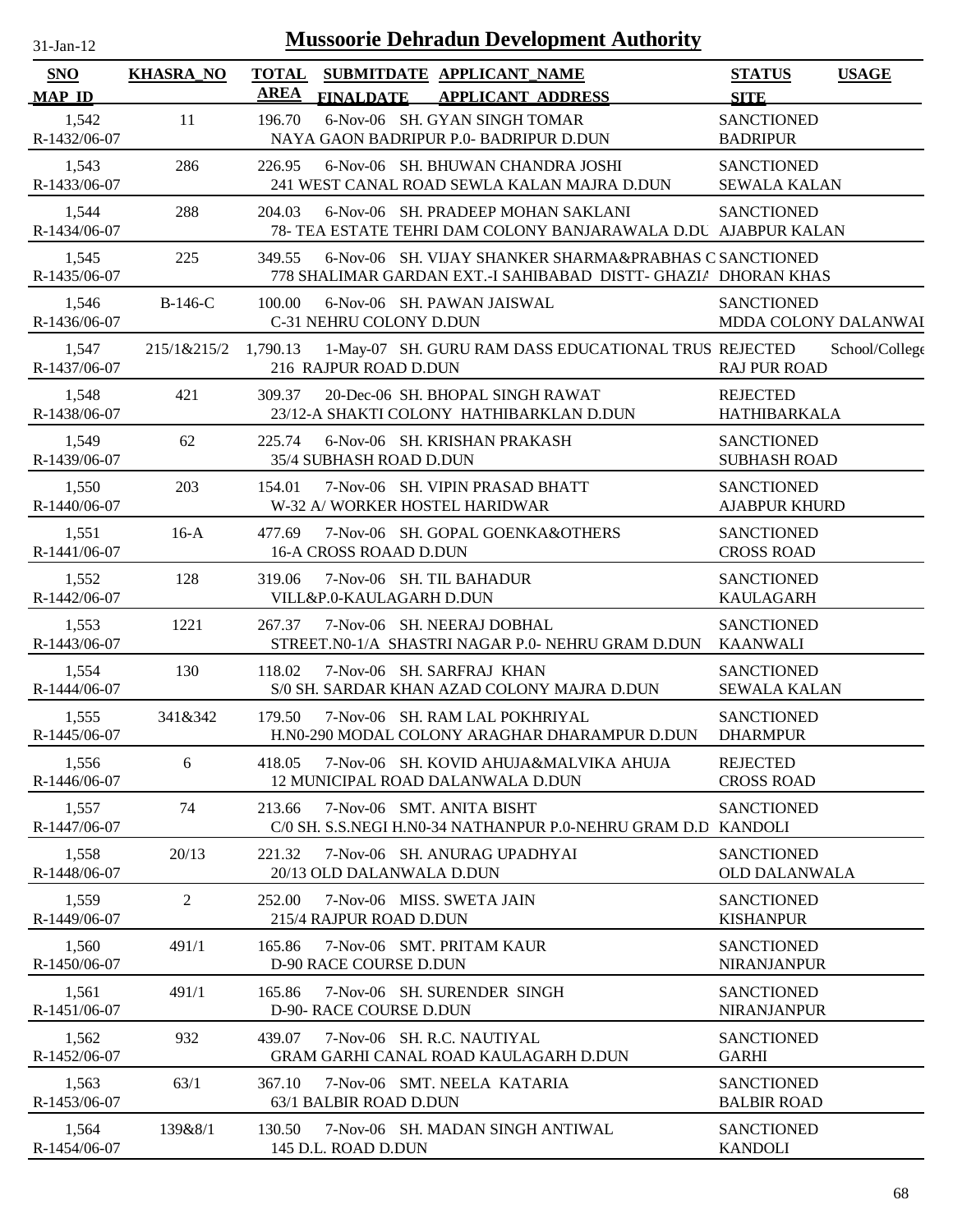| $31-Jan-12$                 |                  | <b>Mussoorie Dehradun Development Authority</b>                                                          |                                                 |
|-----------------------------|------------------|----------------------------------------------------------------------------------------------------------|-------------------------------------------------|
| <b>SNO</b><br><b>MAP ID</b> | <b>KHASRA_NO</b> | <b>TOTAL</b><br>SUBMITDATE APPLICANT_NAME<br><b>AREA</b><br><b>FINALDATE</b><br><b>APPLICANT ADDRESS</b> | <b>STATUS</b><br><b>USAGE</b><br><b>SITE</b>    |
| 1,565<br>R-1455/06-07       | 52               | 7-Nov-06 SH. SHISH RAM<br>133.83<br>5- AMBEDKAR COLONY -II D.L. ROAD D.DUN                               | <b>SANCTIONED</b><br><b>ADOIWALA</b>            |
| 1,566<br>R-1456/06-07       | 65/2&124         | 7-Nov-06 SMT. NEENU CHAWLA<br>125.14<br>65/2&124 SALAWALA D.DUN                                          | <b>REJECTED</b><br><b>SALAWALA</b>              |
| 1,567<br>R-1457/06-07       | 33/1             | 7-Nov-06 SH. ASHWANI KALA<br>149.19<br>VILL- KALA GAON P.O.-GUJRARA SHASTRADHARA ROAD D                  | <b>SANCTIONED</b><br><b>MAAN SINGH WALA</b>     |
| 1,568<br>R-1458/06-07       | 796              | 7-Nov-06 SH. RAKESH AGGARWAL<br>83.64<br>22 KESHAV ROAD LAXMAN CHOWK D.DUN                               | <b>REJECTED</b><br><b>LAXMAN CHOWK</b>          |
| 1,569<br>R-1459/06-07       | 199              | 7-Nov-06 SH. GULSHAN LAL KOHLI<br>90.51<br>150 HAKIKAT RAI NAGAR MANNU GANJ D.DUN                        | <b>REJECTED</b><br>LUNIA MAHALLA                |
| 1,570<br>R-1460/06-07       | 1208             | 362.35<br>7-Nov-06 SH. RAGHUNANDAN<br>C/0 SH. SANJIV 54 ENGINEERS ENCLAVE PHASE-III G.M.S. R KAANWALI    | <b>SANCTIONED</b>                               |
| 1,571<br>R-1460/06-07-RE    | 1208             | 14-Jul-09 SH. RAGHUNANDAN<br>435.54<br>C/0 SH. SANJIV 54 ENGINEERS ENCLAVE PHASE-III G.M.S. R KAANWALI   | SANCTIONED Home                                 |
| 1,572<br>R-1461/06-07       | 45/39            | 8-Nov-06 SMT. KANTA SHARMA<br>234.60<br>217/6 D.L. ROAD D.DUN                                            | <b>SANCTIONED</b><br><b>ARYA NAGAR</b>          |
| 1,573<br>R-1462/06-07       | 213&214          | 120.35<br>8-Nov-06 SH. RAM DUTT DHONDIYAL<br>352/12 CHANDER NAGAR D.DUN                                  | <b>SANCTIONED</b><br><b>KAANWALI</b>            |
| 1,574<br>R-1463/06-07       | 177              | 244.87<br>8-Nov-06 SMT. URMIL KAPOOR&SH. M.M. KAPOOR<br>145-DOON ENCLAVE D.DUN                           | <b>SANCTIONED</b><br><b>PANDITWARI</b>          |
| 1,575<br>R-1464/06-07       | 214              | 130.16<br>8-Nov-06 SH. PREM PRAKASH KAPOOR<br>10 PALM PLAZA COMPLEX INDIRA NAGAR D.DUN                   | <b>SANCTIONED</b><br><b>KAANWALI</b>            |
| 1,576<br>R-1465/06-07       | 30/10            | 210.75<br>8-Nov-06 SMT. SAVITA BALA SRIVASTAVA<br>30/10 RAJPUR ROAD D.DUN                                | <b>SANCTIONED</b><br><b>RAJ PUR ROAD</b>        |
| 1,577<br>R-1466/06-07       | $100 - B$        | 8-Nov-06 SH. RAJEEV WADHWA&ANJANA WADHWA SANCTIONED<br>148.82<br>474 KHURBHURA MOHALLA D.DUN             | NESHVILLA ROAD                                  |
| 1,578<br>R-1467/06-07       | 86/1             | 149.74<br>8-Nov-06 SH. M.S.RAWAT<br>86/1 SALAWALA D.DUN                                                  | <b>SANCTIONED</b><br><b>SALAWALA</b>            |
| 1,579<br>R-1468/06-07       | 28/2&28/3        | 8-Nov-06 SH. BRIJ MOHAN<br>288.03<br>SHIV MANDIR WALI GALI MAJRA D.DUN                                   | <b>SANCTIONED</b><br><b>MAJRA</b>               |
| 1,580<br>R-1469/06-07       | 1436             | 125.70<br>8-Nov-06 SH. RAJESH VASUDEVA<br>9/1 E.C. ROAD D.DUN                                            | <b>REJECTED</b><br><b>KAANWALI</b>              |
| 1,581<br>R-1470/06-07       | 1436             | 8-Nov-06 SH. BALBIR SINGH<br>163.52<br><b>36 TYAGI ROAD D.DUN</b>                                        | <b>SANCTIONED</b><br><b>KAANWALI</b>            |
| 1,582<br>R-1471/06-07       | 599&230          | 172.39<br>8-Nov-06 SH. SHORI LAL<br>230/9 MOHIT NAGAR KANWALI D.DUN                                      | <b>SANCTIONED</b><br><b>KAANWALI</b>            |
| 1,583<br>R-1472/06-07       | 1292             | 8-Nov-06 SH. H.L. BHATIA<br>192.84<br>72 DEEP LOK COLONY BALLUPUR ROAD D.DUN                             | <b>SANCTIONED</b><br><b>GARHI</b>               |
| 1,584<br>R-1473/06-07       | 162/1            | 179.80<br>8-Nov-06 SH. AMITAVA GHOSH<br>C-2 SHIVLOK COLONY LADPUR RAIPUR ROAD D.DUN                      | <b>SANCTIONED</b><br><b>CHAK RAIPUR</b>         |
| 1,585<br>R-1474/06-07       | 136              | 200.00<br>8-Nov-06 SH. RAJENDER PRASAD KAPOOR<br>32 MOHIT VIHAR G.M.S. ROAD KANWALI D.DUN                | <b>SANCTIONED</b><br><b>INDIRA PURAM COLONY</b> |
| 1,586<br>R-1475/06-07       | 173/3            | 129.32<br>8-Nov-06 SH. VIVEK JAYASWAL<br>40 RAJ VIHAR MANDIR MARG VASANT VIHAR ENCLAVE D.                | <b>SANCTIONED</b><br><b>PANDITWARI</b>          |
| 1,587<br>R-1476/06-07       | 1137             | 145.14<br>8-Nov-06 SMT. PARMESHWARI DEVI<br>H.N0- 621 KANWALI NEAR VYOM PRASHAT D.DUN                    | <b>SANCTIONED</b><br><b>KAANWALI</b>            |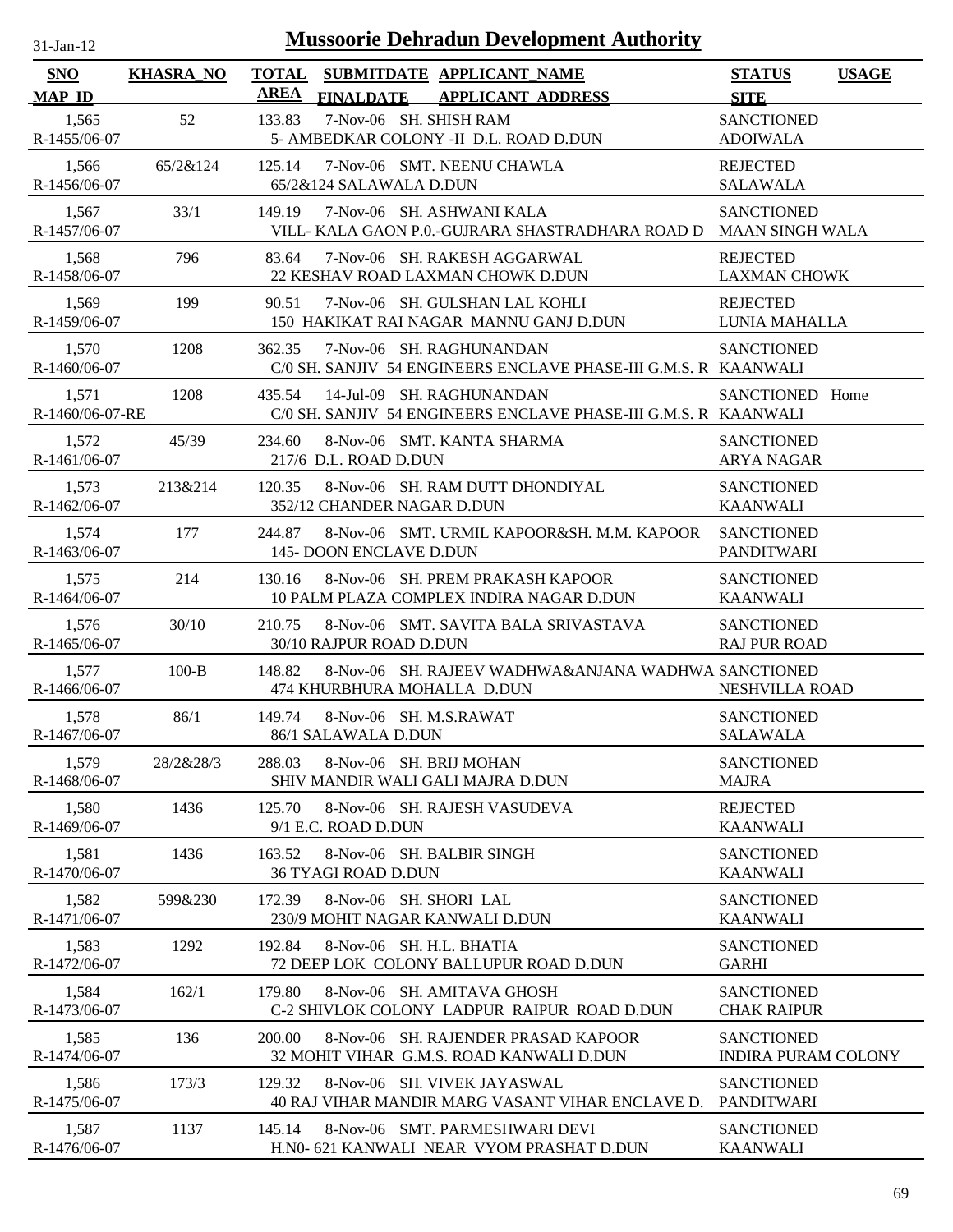| $31$ -Jan-12                | <b>Mussoorie Dehradun Development Authority</b> |                             |                                                 |                                                                                                    |                                            |              |  |  |
|-----------------------------|-------------------------------------------------|-----------------------------|-------------------------------------------------|----------------------------------------------------------------------------------------------------|--------------------------------------------|--------------|--|--|
| <b>SNO</b><br><b>MAP ID</b> | <b>KHASRA_NO</b>                                | <b>TOTAL</b><br><b>AREA</b> | <b>FINALDATE</b>                                | SUBMITDATE APPLICANT_NAME<br><b>APPLICANT ADDRESS</b>                                              | <b>STATUS</b><br><b>SITE</b>               | <b>USAGE</b> |  |  |
| 1,588<br>R-1477/06-07       | 679                                             | 211.67                      |                                                 | 8-Nov-06 SMT. HEMA SHARMA&MEENA DEVI SHARNSANCTIONED<br>487 DANDI MOHALLA GARHI CANTT D.DUN        | <b>JAKHAN</b>                              |              |  |  |
| 1,589<br>R-1478/06-07       | 6                                               | 380.50                      | <b>6 MUNICIPAL ROAD D.DUN</b>                   | 8-Nov-06 SH. VIKRANT DEWAN                                                                         | <b>SANCTIONED</b><br>MUNCIPAL ROAD         |              |  |  |
| 1,590<br>R-1479/06-07       | 250/1                                           | 167.28                      | 14 ARYA NAGAR D.DUN                             | 14-Mar-07 SMT KRISHNA YADAV                                                                        | <b>SANCTIONED</b><br><b>KANDOLI</b>        |              |  |  |
| 1,591<br>R-1480/06-07       | 19                                              | 329.71                      |                                                 | 9-Nov-06 SH. NAVEEN TIWARI&OTHERS<br>40&19 DHARAMPUR P.O.-ARAGHAR D.DUN                            | <b>REJECTED</b><br><b>DHARMPUR</b>         |              |  |  |
| 1,592<br>R-1480/06-07-RE    | 19                                              | 329.71                      |                                                 | 10-Sep-07 SH. NAVEEN TIWARI&OTHERS<br>40&19 DHARAMPUR P.O.-ARAGHAR D.DUN                           | SANCTIONED Home<br><b>DHARMPUR</b>         |              |  |  |
| 1,593<br>R-1481/06-07       | 173/1                                           | 202.97                      | 178 PANDITWARI PHASE-II D.DUN                   | 9-Nov-06 SH. SRIDHAR PRASAD PANT                                                                   | <b>SANCTIONED</b><br><b>PANDITWARI</b>     |              |  |  |
| 1,594<br>R-1482/06-07       | 127                                             | 124.32                      |                                                 | 9-Nov-06 SMT. ANITA SALHOTRA&REEMA SAHNI<br>CHAMAN VIHAR PHASE-II SEWLA KALAN MAJRA D.DUN          | <b>SANCTIONED</b><br><b>SEWALA KALAN</b>   |              |  |  |
| 1,595<br>R-1483/06-07       | 1089                                            | 173.82                      | D-41 NEHRU COLONY D.DUN                         | 9-Nov-06 SH. DEVI SAHAI GAUTAM                                                                     | <b>REJECTED</b><br><b>AJABPUR KALAN</b>    |              |  |  |
| 1,596<br>R-1484/06-07       | 4/117                                           | 342.00                      | 16-A CROSS ROAD D.DUN                           | 9-Nov-06 SARDAR HARJEET SINGH&MANDEEP SING SANCTIONED                                              | <b>RACE COURSE</b>                         |              |  |  |
| 1,597<br>R-1485/06-07       | 16                                              | 206.93                      | 27-A KARANPUR BLOCK-II D.DUN                    | 9-Nov-06 SH. RAMESHWAR PRASAD                                                                      | <b>SANCTIONED</b><br><b>SUBHASH ROAD</b>   |              |  |  |
| 1,598<br>R-1486/06-07       | 178                                             | 188.20                      |                                                 | 9-Nov-06 SH. NARESH BAHADUR<br>S/0 SH.RAM BAHADUR PRADHAN VILL-ANARWALA P.0- GAI VIJAYPUR GOPIWALA | <b>SANCTIONED</b>                          |              |  |  |
| 1,599<br>R-1487/06-07       | 877                                             | 190.40                      | 186/2 KHURBHURA MOHALLA D.DUN                   | 9-Nov-06 SH.HARBHAJAN SINGH&HARMINDER KAU SANCTIONED                                               | <b>DEHRA KHAS</b>                          |              |  |  |
| 1,600<br>R-1488/06-07       | 101                                             | 195.00                      |                                                 | 9-Nov-06 M/S HUTCHISON ESSAR SOUTH LTD<br>MANGAL PANDEY NAGAR UNIVERSITY ROAD MEERUT               | <b>REJECTED</b><br><b>THEWA</b>            |              |  |  |
| 1,601<br>R-1489/06-07       | 248                                             | 162.45                      |                                                 | 9-Nov-06 M/S BHARTI AIRTEL LTD.<br>D/85-C OKHLA PHASE-I AIRTEL OFFICE NEW DELHI                    | <b>REJECTED</b><br><b>AJABPUR KHURD</b>    |              |  |  |
| 1,602<br>R-1490/06-07       | 62/57                                           | 900.00                      |                                                 | 7-Mar-07 SH, AMIT KUMAR&ANOOP LATA<br>M/s. COSMIK IMPACT PVT. Ltd 293, AAKASHDEEP COLONY I GARHI   | <b>SANCTIONED</b>                          |              |  |  |
| 1,603<br>R-1491/06-07       | 448&443/544                                     | 1,490.55                    |                                                 | 6-Feb-07 LT.COL. AMITABH SINGH<br>C/0 SH. HARSHVARDHAN PARMAR 42 DHARAMPUR MATA N DHORAN KHAS      | <b>SANCTIONED</b>                          |              |  |  |
| 1,604<br>R-1492/06-07       | 161                                             | 150.33                      | <b>GRAM&amp;P.0- HARRAWALA D.DUN</b>            | 10-Nov-06 SH. DEEPAK NEGI&RAKESH SUNDRIYAL                                                         | <b>SANCTIONED</b><br><b>SUBHASH ROAD</b>   |              |  |  |
| 1,605<br>R-1493/06-07       | 293                                             | 300.99                      | 10-Nov-06 SH. RAMESH PAL                        | VILL- SEWLA KALAN P.0- MAJRA D.DUN                                                                 | <b>SANCTIONED</b><br><b>SHEVLA KALAM</b>   |              |  |  |
| 1,606<br>R-1494/06-07       | 18                                              | 57.90                       | 13-Dec-06 SH. TEG SINGH                         | 18 AHIR MANDI BLOCK-III HATHIBARKALAN D.DUN                                                        | <b>SANCTIONED</b><br>HATHIBARKALA          |              |  |  |
| 1,607<br>R-1495/06-07       | 33                                              | 581.09                      | 31 KAULAGARH ROAD D.DUN                         | 10-Nov-06 SMT. RAJ RANI GOYAL                                                                      | <b>SANCTIONED</b><br><b>KAULAGARH ROAD</b> |              |  |  |
| 1,608<br>R-1496/06-07       | 216                                             | 359.91                      | 10-Nov-06 SH. C.S. RAWAT                        | B-11 KEWAL VIHAR NEW SAHASTRA DHARA ROAD D.DUN                                                     | SANCTIONED Guest House<br><b>ADOIWALA</b>  |              |  |  |
| 1,609<br>R-1497/06-07       | 91/5                                            | 188.33                      | 10-Nov-06 SH. MOHIT GOYAL<br>32 E.C. ROAD D.DUN |                                                                                                    | <b>SANCTIONED</b><br>E.C.ROAD              |              |  |  |
| 1,610<br>R-1498/06-07       | 455                                             | 305.60                      |                                                 | 10-Nov-06 SH. SHYAM SINGH BHANDARI<br>4/1 ASHIRWAD ENCLAVE KANWALI CHAKRATA ROAD D.DU KAANWALI     | <b>SANCTIONED</b>                          |              |  |  |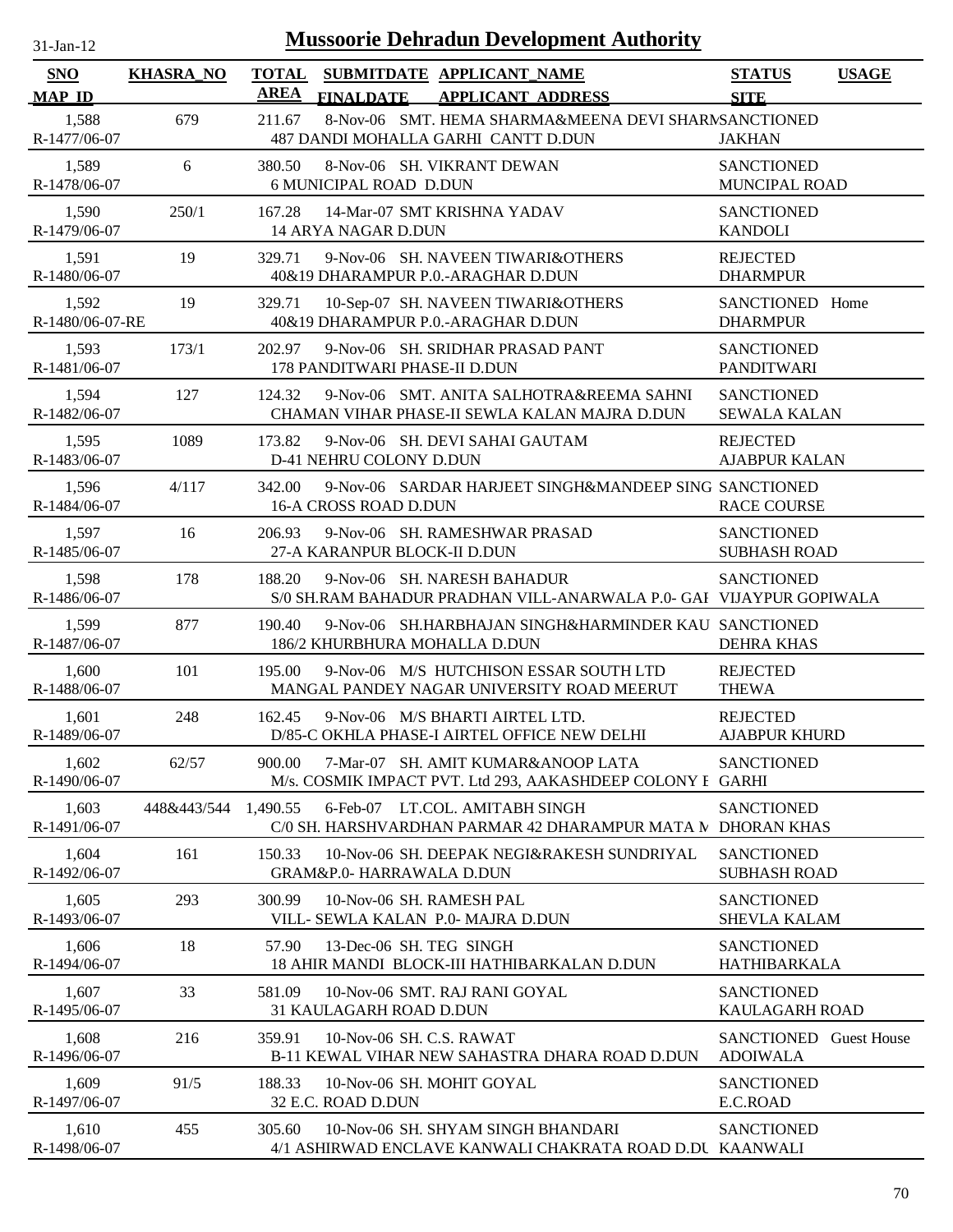| $31$ -Jan-12                |                  |                             | <b>Mussoorie Dehradun Development Authority</b>                                                        |                                                 |              |
|-----------------------------|------------------|-----------------------------|--------------------------------------------------------------------------------------------------------|-------------------------------------------------|--------------|
| <b>SNO</b><br><b>MAP ID</b> | <b>KHASRA_NO</b> | <b>TOTAL</b><br><b>AREA</b> | SUBMITDATE APPLICANT_NAME<br><b>FINALDATE</b><br><b>APPLICANT ADDRESS</b>                              | <b>STATUS</b><br><b>SITE</b>                    | <b>USAGE</b> |
| 1,611<br>R-1499/06-07       | 1229/1           | 182.34                      | 10-Nov-06 SH. VISHAL BHATNAGAR<br>40 ENGINEERS ENCLAVE KANWALI KANWALI D.DUN                           | <b>REJECTED</b><br><b>KAANWALI</b>              |              |
| 1,612<br>R-1500/06-07       | 167              | 495.50                      | 21-Mar-07 SH. DEVENDER SINGH<br>VILL&P.0- SEWLA KHURD D.DUN                                            | <b>SEWALA KALAN</b>                             |              |
| 1,613<br>R-1501/06-07       | 895              | 162.45                      | 10-Nov-06 M/S BHARTI AIRTEL LTD<br>D-185-C OKHALA PHASE-I AIRTEL OOFICE NEW DELHI                      | <b>REJECTED</b><br><b>BALAWALA</b>              |              |
| 1,614<br>R-1502/06-07       | 43               | 496.84                      | 10-Nov-06 SH. SANJEEV CHOPRA<br>21 INDIRA NAGAR COLONY D.DUN                                           | <b>SANCTIONED</b><br><b>KIRSALI</b>             |              |
| 1,615<br>R-1503/06-07       | 469              | 3,826.16                    | 10-Nov-06 COL. YOGENDRA KUMAR<br>SAI GRACE ACADMEY VILLAGE-RAIPUR D.DUN                                | <b>SANCTIONED</b><br><b>RAIPUR</b>              |              |
| 1,616<br>R-1504/06-07       | 64/1             | 207.02                      | 13-Nov-06 SH. BIJENDRA RANA&JAI RANA & AJAY R REJECTED<br>A-3/2 DEAL COLONY RAIPUR D.DUN               | <b>AAMWALA TARLA</b>                            |              |
| 1,617<br>R-1505/06-07       | 1348             | 139.78                      | 13-Nov-06 SH. TRILOCHAN PANT<br>ISH KRIPA RAJ ENCLAVE NEAR ENGINEERS ENCLAVE OPP- KAANWALI             | <b>SANCTIONED</b>                               |              |
| 1,618<br>R-1506/06-07       | 571              | 120.82                      | 13-Nov-06 SH, PAWAN KUMAR AGGARWAL<br>C/0 CHANDRA KALA AGGARWAL 262/210 ARYA SAMAJ RO/ BHARUWALA GRANT | <b>REJECTED</b>                                 |              |
| 1,619<br>R-1507/06-07       | 135              | 298.90                      | 13-Nov-06 SH. RAMESH CHANDER<br>LANE-N0-3 CANTT AREA TURNER ROAD CLEMENT TOWN D SEWALA KHURD           | <b>SANCTIONED</b>                               |              |
| 1,620<br>R-1508/06-07       | 49/55            | 120.35                      | 25-Jan-07 SH. ISH KIRPA GUPTA&OTHERS<br>15- KANWALI ROAD D.DUN                                         | <b>SANCTIONED</b><br><b>GURU ROAD</b>           |              |
| 1,621<br>R-1509/06-07       | 200              | 136.80                      | 13-Nov-06 SH. CHINTA MANI GODIYAL<br>E-BLOCK- SARASWATI VIHAR AJABPUR KHURD D.DUN                      | <b>SANCTIONED</b><br><b>AJABPUR KHURD</b>       |              |
| 1,622<br>R-1510/06-07       | 339              | 235.15                      | 13-Nov-06 SH. S.K. SEHGAL&POONAM SEHGAL<br>D-70 RACE COURSE D.DUN                                      | <b>SANCTIONED</b><br><b>JAKHAN</b>              |              |
| 1,623<br>R-1511/06-07       | 458              | 276.54                      | 12-Mar-07 SMT, SAVITA UPADHYAY<br>14/9 MAHANT ROAD LAXMAN CHOWK KANWALI D.DUN                          | <b>SANCTIONED</b><br><b>SEWALA KALAN</b>        |              |
| 1,624<br>R-1512/06-07       | 24               | 752.78                      | 13-Nov-06 SH. MOHAN LAL SAKLANI<br>96 NARI SHILP MANDIR MARG CHAKRATA ROAD D.DUN                       | <b>SANCTIONED</b><br><b>TAGORE VILLA</b>        |              |
| 1,625<br>R-1513/06-07       | 755/1            | 74.35                       | 13-Nov-06 M/S BHARTI AIRTEL LTD.<br>D-185-C OKHALA PHASE-I AITEL OFFICE NEW DELHI                      | <b>REJECTED</b><br><b>KAANWALI</b>              |              |
| 1,626<br>R-1514/06-07       | 212/1            | 225.00                      | 13-Nov-06 M/S BHARTI AIRTEL LTD.<br>D-185-C OKHLA PHASE-I AIRTEL OFFICE NEW DELHI                      | <b>REJECTED</b><br>VIJAYPUR HATHI BADKALA       |              |
| 1,627<br>R-1515/06-07       | 33&83            | 411.52                      | 13-Nov-06 SH. PRITAM SINGH&MUKESH BAJAJ<br>213/1 RAJPUR ROAD D.DUN                                     | <b>SANCTIONED</b><br><b>JAKHAN</b>              |              |
| 1,628<br>R-1516/06-07       | 587              | 104.50                      | 14-Nov-06 SMT. PARMAWATI YADAV<br>GRAM&P.0- SUBHASH NAGAR CLEMENT TOWN D.DUN                           | <b>SANCTIONED</b><br><b>BHARUWALA GRANT</b>     |              |
| 1,629<br>R-1517/06-07       | 339              | 235.15                      | 14-Nov-06 SH. RAJESH MAKIN<br>180 RAJPUR ROAD D.DUN                                                    | <b>SANCTIONED</b><br><b>JAKHAN</b>              |              |
| 1,630<br>R-1518/06-07       | 55/9             | 327.25                      | 14-Nov-06 SH. MUKAND LAL VIRMANI<br>55/9 KRISHAN NAGAR D.DUN                                           | <b>SANCTIONED</b><br><b>CHAI BAGH KAULAGARH</b> |              |
| 1,631<br>R-1519/06-07       | 280              | 857.71                      | $4-Jan-07$<br><b>SH. ANIL KUMAR GOSWAMI</b><br><b>GRAM BAAMANWALA MAJRA D.DUN</b>                      | <b>REJECTED</b><br><b>BAAMANWALA</b>            |              |
| 1,632<br>R-1520/06-07       | 42&85            | 420.48                      | 14-Nov-06 SH. ANURAG JAIN&VISHAL CHAND JAIN<br>H.N0-205 AMBALA ROAD SARSAWA SAHARANPUR                 | <b>SANCTIONED</b><br><b>JAKHAN</b>              |              |
| 1,633<br>R-1521/06-07       | 330&331/1        | 246.32                      | 14-Nov-06 SMT. MUKUL SINGH<br>C/0 RAIPUR ROAD ADHOIWALA NEAR VISHAL GLASS HOUS ADOIWALA                | <b>SANCTIONED</b>                               |              |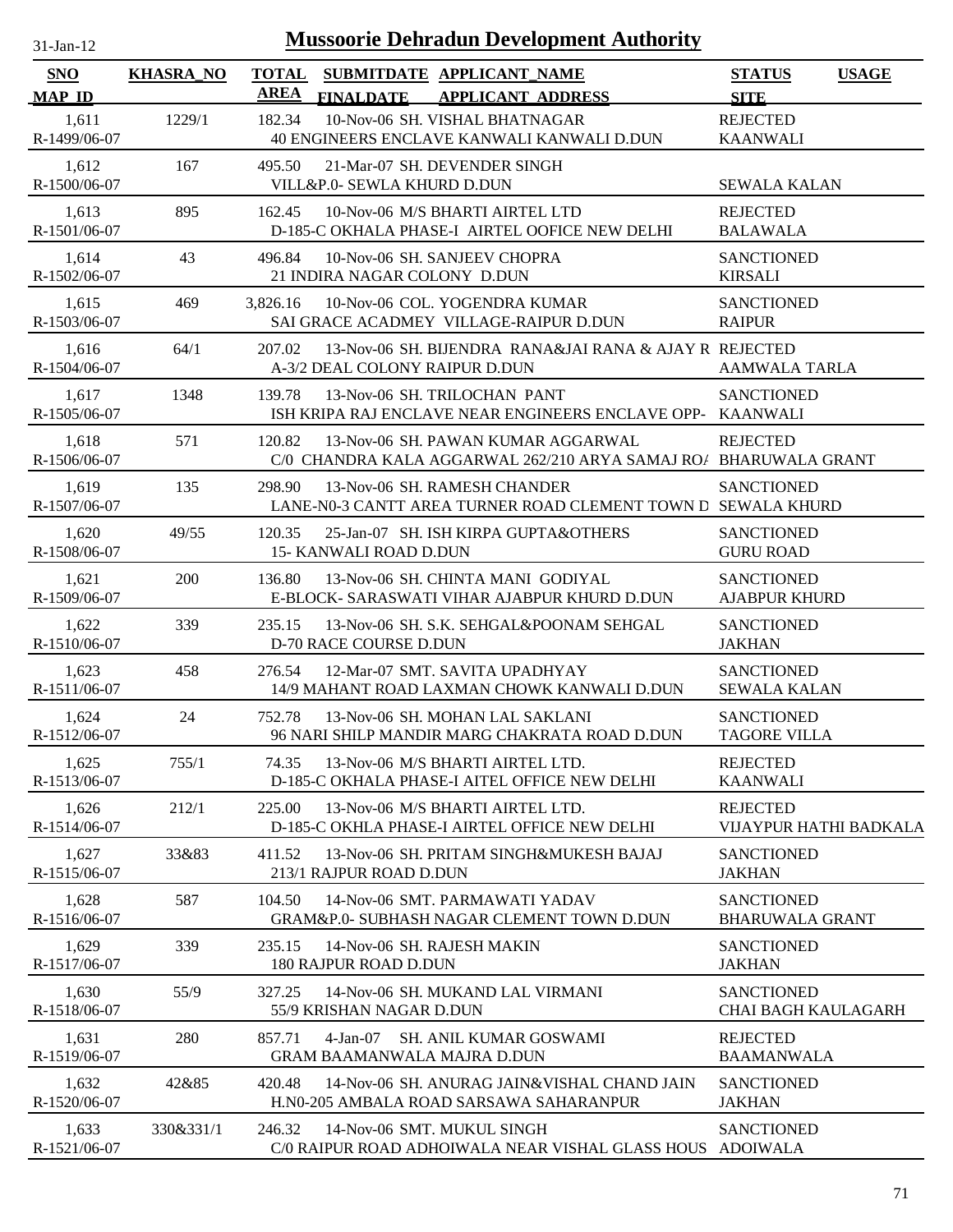| $31$ -Jan-12                | <b>Mussoorie Dehradun Development Authority</b> |             |                                                                                                             |                                                      |  |  |  |  |
|-----------------------------|-------------------------------------------------|-------------|-------------------------------------------------------------------------------------------------------------|------------------------------------------------------|--|--|--|--|
| <b>SNO</b><br><b>MAP ID</b> | <b>KHASRA_NO</b>                                | <b>AREA</b> | TOTAL SUBMITDATE APPLICANT NAME<br><b>FINALDATE</b><br><b>APPLICANT ADDRESS</b>                             | <b>STATUS</b><br><b>USAGE</b><br><b>SITE</b>         |  |  |  |  |
| 1,634<br>R-1522/06-07       | 261                                             | 175.19      | 14-Nov-06 SH. HARENDRA SINGH JHINKWAN<br>C/0 SH. D.S. ASWAL B-116 SECTOR-4 DEFENCE COLONY D.D AJABPUR KHURD | <b>SANCTIONED</b>                                    |  |  |  |  |
| 1,635<br>R-1523/06-07       | 281/1                                           | 190.39      | 14-Nov-06 SH. BHOOP RAM<br>470 VIJAY PARK EXT. KANWALI D.DUN                                                | <b>SANCTIONED</b><br><b>KAANWALI</b>                 |  |  |  |  |
| 1,636<br>R-1524/06-07       | 877                                             | 185.92      | 15-Nov-06 SH. RAKESH KUMAR &BROTHERS<br>GRAM AJABPUR KALAN NEAR DAINASOAR PARK AJABPUR AJABPUR KALAN        | <b>SANCTIONED</b>                                    |  |  |  |  |
| 1,637<br>R-1525/06-07       | 48/3/58/70                                      | 94.23       | 15-Nov-06 SH. CHAMAN LAL<br>48/3 & 58/70 NADI RISPANA-I D.DUN                                               | <b>SANCTIONED</b><br><b>NADI RISPANA</b>             |  |  |  |  |
| 1,638<br>R-1526/06-07       | 312                                             | 196.00      | 15-Nov-06 M/S BHARTI AIRTEL LTD.<br>D-185-C OKHLA PHASE-I AIRTEL OFFICE NEW DELHI                           | <b>REJECTED</b><br><b>NANOOR KHEDA</b>               |  |  |  |  |
| 1,639<br>R-1527/06-07       | 188/89                                          | 166.46      | 16-Nov-06 SH. M.M. GARG&SMT. BABITA GARG<br>136-AKASH DEEP COLONY CHAKRATA ROAD D.DUN                       | <b>SANCTIONED</b><br>LUNIA MAHALLA                   |  |  |  |  |
| 1,640<br>R-1528/06-07       | 1515                                            | 394.95      | 16-Nov-06 SH. ROHIT ARORA<br>16/9 INDER BABA MARG JAKHAN D.DUN                                              | <b>REJECTED</b><br><b>TARLA NAGAL</b>                |  |  |  |  |
| 1,641<br>R-1529/06-07       | 421/1                                           | 148.32      | 16-Nov-06 SH. K.K GARG<br>C/0 ACM. H.N0-172 SOCIETY AREA NEAR SUBHASH NAGA                                  | <b>SANCTIONED</b><br><b>SEWALA KALAN</b>             |  |  |  |  |
| 1,642<br>R-1530/06-07       | 87&88&89                                        | 250.83      | 16-Nov-06 SH. LAXMAN DASS TANDON<br><b>18 GANDHI ROAD D.DUN</b>                                             | <b>SANCTIONED</b><br><b>KARANPUR KHAS</b>            |  |  |  |  |
| 1,643<br>R-1531/06-07       | 728                                             | 148.70      | 16-Nov-06 SH. D.P. SINGH<br>50/8 TAPOVAN ENCLAVE SAHASTRADHARA ROAD D.DUN                                   | <b>SANCTIONED</b><br><b>JAKHAN</b>                   |  |  |  |  |
| 1,644<br>R-1532/06-07       | 1207                                            | 222.49      | 17-Nov-06 SH. GAURAV LAMBA&SWARM LAMBA<br>7 KAMLA NAGAR OPP-ONGC HOSPITAL BALLUPUR D.DUN                    | <b>SANCTIONED</b><br><b>GARHI</b>                    |  |  |  |  |
| 1,645<br>R-1533/06-07       | 458                                             | 228.33      | 18-Nov-06 SH. PREM SINGH&OTHERS<br>C/0 DANDA PANI GALI KAULAGARH D.DUN                                      | <b>REJECTED</b><br>KAULAGARH MAI CHAKBH(             |  |  |  |  |
| 1,646<br>R-1534/06-07       | 107/1                                           | 283.79      | 18-Nov-06 DR. VIKRAM SINGH<br>295/2 SHIVALIK ENCLAVE RACE COURSE D.DUN                                      | <b>SANCTIONED</b><br><b>INDER ROAD</b>               |  |  |  |  |
| 1,647<br>R-1534/06-07-RE    | 107/1                                           | 283.79      | 17-Aug-09 DR. VIKRAM SINGH<br>295/2 SHIVALIK ENCLAVE RACE COURSE D.DUN                                      | SANCTIONED Home<br><b>INDER ROAD</b>                 |  |  |  |  |
| 1,648<br>R-1535/06-07       | 11/1                                            | 109.74      | 20-Nov-06 SH. AMIT UNIYAL<br>11/1&33 BLOCK-3 IDGAH D.DUN                                                    | <b>SANCTIONED</b><br><b>IDGAH</b>                    |  |  |  |  |
| 1,649<br>R-1536/06-07       | 109&110                                         | 12,864.08   | 26-Mar-07 SH. SANJAY CHAUDHARY<br>M-6 SAKET COLONY NEW DELHI -110017                                        | <b>RE-OPENED</b><br>Group Housing<br>DANDA NOORIWALA |  |  |  |  |
| 1,650<br>R-1536/06-07-RE    | 109&110                                         | 12,544.08   | $7-Jan-08$<br><b>SH. SANJAY CHAUDHARY</b><br>M-6 SAKET COLONY NEW DELHI -110017                             | <b>RE-OPENED</b><br>Group Housing<br>DANDA NOORIWALA |  |  |  |  |
| 1,651<br>R-1536/06-07-RE    | 109&110                                         | 12,544.08   | 24-Jun-08 SH. SANJAY CHAUDHARY<br>M-6 SAKET COLONY NEW DELHI -110017                                        | SANCTIONED Group Housing<br>DANDA NOORIWALA          |  |  |  |  |
| 1,652<br>R-1537/06-07       | 721                                             | 74.35       | 20-Nov-06 M/S BHARTI AIRTEL LTD.<br>D-185-C OKHLA PHASE-I OFFICE NEW DELHI                                  | <b>REJECTED</b><br><b>AJABPUR KALAN</b>              |  |  |  |  |
| 1,653<br>R-1538/06-07       | 1423                                            | 162.45      | 20-Nov-06 M/S BHARTI AIRTEL LTD.<br>D-185-C OKHLA PHASE-I NEW DELHI                                         | <b>REJECTED</b><br><b>DEHRA KHAS</b>                 |  |  |  |  |
| 1,654<br>R-1539/06-07       | 825&826                                         | 162.61      | 20-Nov-06 M/S BHARTI AIRTEL LTD.<br>D-185-C OKHLA PHASE-I OFFICE NEW DELHI                                  | <b>REJECTED</b><br><b>BHARUWALA GRANT</b>            |  |  |  |  |
| 1,655<br>R-1540/06-07       | 63                                              | 225.00      | 20-Nov-06 SH. SHYAM SUNDER LAL<br>233/1 AKASHDEEP COLONY EXT.BALLUPUR ROAD D.DUN                            | <b>SANCTIONED</b><br><b>KAANWALI</b>                 |  |  |  |  |
| 1,656<br>R-1541/06-07       | 524                                             | 242.02      | 20-Nov-06 SH. SANJAY SACHDEV<br>80 GREEN VALLEY JAKHAN RAJPUR ROAD D.DUN                                    | <b>SANCTIONED</b><br><b>DAK PATTI</b>                |  |  |  |  |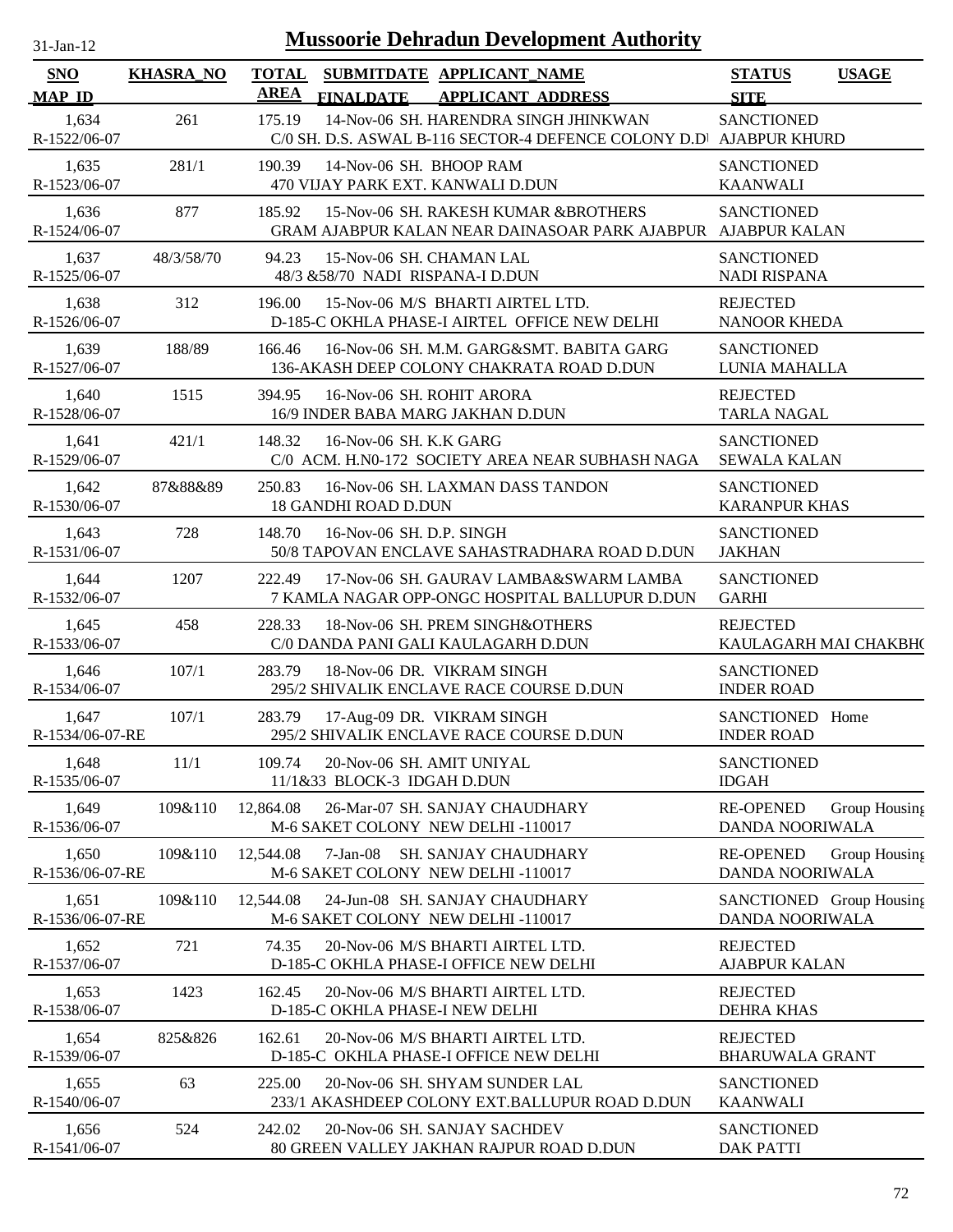| $31$ -Jan-12                |                  | <b>Mussoorie Dehradun Development Authority</b>                                                                     |                                              |
|-----------------------------|------------------|---------------------------------------------------------------------------------------------------------------------|----------------------------------------------|
| <b>SNO</b><br><b>MAP ID</b> | <b>KHASRA_NO</b> | <b>TOTAL</b><br>SUBMITDATE APPLICANT_NAME<br><b>AREA</b><br><b>FINALDATE</b><br><b>APPLICANT ADDRESS</b>            | <b>STATUS</b><br><b>USAGE</b><br><b>SITE</b> |
| 1,657<br>R-1542/06-07       | 206              | 20-Nov-06 SARDAR JOGINDER SINGH<br>162.56<br>49/1 RACE COURSE D.DUN                                                 | <b>SANCTIONED</b><br><b>AJABPUR KHURD</b>    |
| 1,658<br>R-1543/06-07       | 215              | 20-Nov-06 SH. AJIT SINGH&SATNAM SINGH<br>172.46<br>49/1 RACE COURSE D.DUN                                           | <b>SANCTIONED</b><br><b>AJABPUR KHURD</b>    |
| 1,659<br>R-1543/06-07-RE    | 215              | 18-Sep-07 SH. AJIT SINGH&SATNAM SINGH<br>221.92<br>49/1 RACE COURSE D.DUN                                           | SANCTIONED Home<br><b>AJABPUR KHURD</b>      |
| 1,660<br>R-1544/06-07       | 59/4&59-с        | 245.35<br>27-Jan-07 SMT.GEETANJALI KANDARI<br>59/C TYAGI ROAD D.DUN                                                 | <b>SANCTIONED</b><br><b>TYAGI ROAD</b>       |
| 1,661<br>R-1545/06-07       | 178              | 21-Nov-06 SH. GOVIND RAM<br>239.22<br>178 SALAWALA D.DUN                                                            | <b>REJECTED</b><br><b>SALAWALA</b>           |
| 1,662<br>R-1546/06-07       | 233              | 195.00<br>21-Nov-06 SH, B.P. SUNDRIYAL<br>614 ANAND VIHAR DHARAMPUR D.DUN                                           | <b>SANCTIONED</b><br><b>AJABPUR KALAN</b>    |
| 1,663<br>R-1547/06-07       | 263/1            | 21-Nov-06 COL, SATPAL SINGH CHAUHAN<br>289.96<br>102 SAWARKAR MARG SUBHASH NAGAR D.DUN                              | <b>SANCTIONED</b><br><b>SEWALA KALAN</b>     |
| 1,664<br>R-1548/06-07       | 61               | 249.39<br>21-Nov-06 SH. NARENDER KUMAR GUPTA<br>61 GANDHI ROAD D.DUN                                                | <b>SANCTIONED</b><br><b>GANDHI ROAD</b>      |
| 1,665<br>R-1549/06-07       | 76&77            | 261.06<br>21-Nov-06 SH. NEERAJ THAPLIYAL<br><b>GRAM&amp;P.0- HARRAWALA D.DUN</b>                                    | <b>SANCTIONED</b><br><b>CHIDOWALI</b>        |
| 1,666<br>R-1550/06-07       | 408/474          | 245.35<br>21-Nov-06 SMT. JANNTUNNISAN<br>C/O, AFAOJ AALAM WEST CENAL ROAD SEWALKALAN D.D SEWALA KALAN               | <b>SANCTIONED</b>                            |
| 1,667<br>R-1551/06-07       | 533/2            | 22-Nov-06 SH. PRATAP SINGH BHANDARI&SHANTI BHREJECTED<br>392.59<br>H.N0-157 SOCIETY AREA CLEMENT TOWN D.DUN         | <b>BHARUWALA GRANT</b>                       |
| 1,668<br>R-1552/06-07       | 362              | 22-Nov-06 SH. SUNIL KAMBOJ&UTTAR KAMBOJ<br>115.56<br>96- KISHAN NAGAR CHOWK KAULAGARH ROAD D.DUN                    | <b>SANCTIONED</b><br><b>JOHDI</b>            |
| 1,669<br>R-1553/06-07       | 15/14            | 22-Nov-06 SH. ASHOK KUMAR RASTOGI&SUDHA RASTSANCTIONED<br>255.52<br>498-A KHURBHURA MOHALLA D.DUN                   | <b>SEWALA KALAN</b>                          |
| 1,670<br>R-1554/06-07       | 69&70            | 282.18<br>22-Nov-06 SH. REWAT SINGH RAWAT<br>173 PANDITWARI P.0- PREM NAGAR D.DUN                                   | <b>SANCTIONED</b><br><b>PANDITWARI</b>       |
| 1,671<br>R-1555/06-07       | 1009             | 22-Nov-06 SH. SANTOSH KUMAR NIRALA<br>216.99<br>121- NEW BASTI INDIRA COLONY CHUKKUWALA D.DUN                       | <b>SANCTIONED</b><br><b>ADOIWALA</b>         |
| 1,672<br>R-1556/06-07       | 172/2            | 268.11<br>22-Nov-06 SH. BAGHWATI PRASAD VASHIST<br>H.NO-206 PANDITWARI PHASE-2 P.O-PREM NAGAR D.DUN                 | <b>SANCTIONED</b><br><b>PANDITWARI</b>       |
| 1,673<br>R-1557/06-07       | 1552&1553        | 23-Nov-06 M/S HUTCHISON ESSAR SOUTH LTD<br>400.00<br>493 MANGAL PANDEY NAGAR UNIVERSITY ROAD MEERUT                 | <b>REJECTED</b><br><b>KAANWALI</b>           |
| 1,674<br>R-1558/06-07       | 526              | 178.27<br>23-Nov-06 M/S NIRVANA NEST BUILDCON PVT.LTD.<br>10/6/5 OLD MUSSOORIE ROAD P.0- RAJPUR D.DUN               | <b>SANCTIONED</b><br><b>DAK PATTI</b>        |
| 1,675<br>R-1559/06-07       | 30               | 240.54<br>23-Nov-06 SH, RAVI KIRAN<br><b>33 RAIPUR ROAD D.DUN</b>                                                   | <b>REJECTED</b><br><b>AAMWALA TARLA</b>      |
| 1,676<br>R-1560/06-07       | 561              | 319.16<br>23-Nov-06 SH. J.P. SINGH<br>D-6 PWD COLONY CHAKRATA ROAD D.DUN                                            | <b>SANCTIONED</b><br><b>KAANWALI</b>         |
| 1,677<br>R-1561/06-07       | 393/2&394        | 360.80<br>23-Nov-06 SH, SANJAY KUMAR NAGPAL<br>79 SAHARANPUR ROAD PATEL NAGAR D.DUN                                 | <b>SANCTIONED</b><br><b>DEHRA KHAS</b>       |
| 1,678<br>R-1562/06-07       | 26               | 222.71<br>23-Nov-06 SH. JAI PRAKASH SAHA<br>25 CANAUGHT PLACE D.DUN                                                 | <b>SANCTIONED</b><br>DANGWAL GAON            |
| 1,679<br>R-1563/06-07       | 247              | 209.44<br>23-Nov-06 SMT. KISHORI PANDEY & S.C. PANDEY<br>G-12-A BLOCK-D SHIVALIK APPERATMENT CANAL ROAD K KISHANPUR | <b>SANCTIONED</b>                            |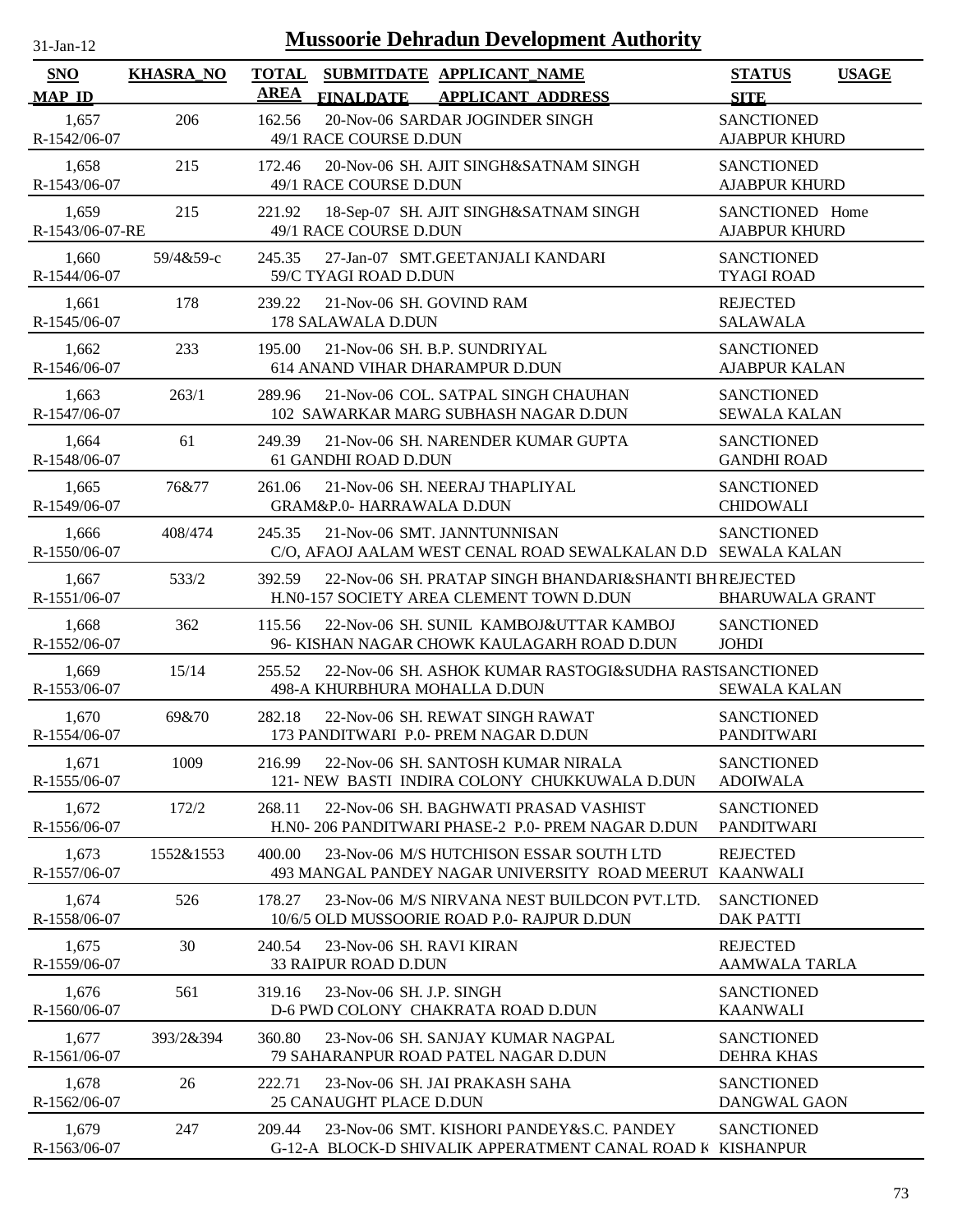| 31-Jan-12 |  |
|-----------|--|

| <b>SNO</b>               | <b>KHASRA_NO</b> | <b>TOTAL</b><br>AREA |                             | SUBMITDATE APPLICANT NAME                                                                           | <b>STATUS</b>                                   | <b>USAGE</b> |
|--------------------------|------------------|----------------------|-----------------------------|-----------------------------------------------------------------------------------------------------|-------------------------------------------------|--------------|
| <b>MAP ID</b>            |                  |                      | <b>FINALDATE</b>            | <b>APPLICANT ADDRESS</b>                                                                            | <b>SITE</b>                                     |              |
| 1,680<br>R-1564/06-07    | 605              | 165.13               |                             | 23-Nov-06 SH. MUKUND RAM SATI<br>C/0 PUSHP KUNJ COLONY LANE-N0-6 GRAM AJABPUR KHUR AJABPUR KHURD    | <b>REJECTED</b>                                 |              |
| 1,681<br>R-1565/06-07    | 871              | 230.00               |                             | 25-Nov-06 SH. SARJEET SINGH RANA<br>GRAM&P.0- AJABPUR KHURD D.DUN                                   | <b>SANCTIONED</b><br><b>AJABPUR KHURD</b>       |              |
| 1,682<br>R-1566/06-07    | 323              | 176.47               |                             | 25-Nov-06 SH. VINESH KAPOOR<br>401/C KHURBHURA MOHALLA D.DUN                                        | <b>SANCTIONED</b><br><b>AAMWALA TARLA</b>       |              |
| 1,683<br>R-1567/06-07    | 613              | 303.90               |                             | 25-Nov-06 SH. SUDEEP PASBOLA<br>197 MOHIT NAGAR LANE-N0-3 KANWALI D.DUN                             | <b>SANCTIONED</b><br><b>KAANWALI</b>            |              |
| 1,684<br>R-1568/06-07    | 13               | 282.73               |                             | 25-Nov-06 SH. MURARI SINGH<br>29-A STREET.N0-3 RAJENDRA NAGAR D.DUN                                 | <b>SANCTIONED</b><br><b>CHAI BAGH KAULAGARH</b> |              |
| 1.685<br>R-1569/06-07    | 242              | 270.01               | 16-Mar-07 SH. KIRAN PAL     | C/0 SH.LAXMI CHAND GRAM-RADI MALKHPUR DISTT- SAH/ KAANWALI                                          | <b>SANCTIONED</b>                               |              |
| 1,686<br>R-1570/06-07    | 801              | 366.00               |                             | 25-Nov-06 SH. SUBHASH CHAND BANSAL&RITA BANS SANCTIONED<br>186 GUPTA STORE LANE SUBHASH NAGAR D.DUN | <b>MAJRA</b>                                    |              |
| 1,687<br>R-1571/06-07    | 132              | 200.91               | 91 DOON VIHAR JAKHAN D.DUN  | 25-Nov-06 SMT. MAMTA BHARDWAJ                                                                       | <b>REJECTED</b><br><b>KISHANPUR</b>             |              |
| 1,688<br>R-1572/06-07    | 3                | 403.53               |                             | 27-Nov-06 SH. BRIJ PRAKASH SHARMA<br><b>14 JEEWANI MAI ROAD RISHIKESH D.DUN</b>                     | <b>SANCTIONED</b><br><b>AJABPUR KALAN</b>       |              |
| 1,689<br>R-1573/06-07    | 941              | 310.45               | C/0 TEST. ODIT N.H.O. D.DUN | 27-Nov-06 SH. KISHAN SINGH BHANDARI                                                                 | <b>REJECTED</b><br><b>NATHANPUR</b>             |              |
| 1,690<br>R-1574/06-07    | 42               | 178.70               |                             | 27-Nov-06 SMT. TRIPAT KAUR&INDER PAUL SINGH<br>H.NO- E-3 I.I.P COLONY MOHKAMPUR D.DUN               | <b>REJECTED</b><br><b>SHAH NAGAR</b>            |              |
| 1,691<br>R-1575/06-07    | 526              | 187.75               |                             | 27-Nov-06 SH. VINOD KUMAR VASHISHTA<br>H.N0-2 LANE.N0-14 MOHIT NAGAR KANWALI D.DUN                  | <b>SANCTIONED</b><br><b>KAANWALI</b>            |              |
| 1,692<br>R-1576/06-07    | 425              | 325.15               |                             | 27-Nov-06 SH. VISHAN SEN THAKUR<br>20-A CANTONMENT BORAD OFFICE COMPOUND GARHI D.D SEWALA KALAN     | <b>SANCTIONED</b>                               |              |
| 1,693<br>R-1577/06-07    | 257              | 454.00               | 257 SALAWALA D.DUN          | 27-Nov-06 SMT. SRASWATI DEVI                                                                        | <b>SANCTIONED</b><br><b>SALAWALA</b>            |              |
| 1,694<br>R-1578/06-07    | 1207             | 327.42               | 27-Nov-06 SH. M.S.PANWAR    | 22 KAMLA NAGAR BALLUPUR D.DUN                                                                       | <b>SANCTIONED</b><br><b>GARHI</b>               |              |
| 1,695<br>R-1579/06-07    | 840              | 268.94               |                             | 2-Mar-07 SMT. RAJNI DIMRI<br>PUSHP KUNJ LANE-N0-8 MOTHORAWALA ROAD D.DUN                            | <b>REJECTED</b><br><b>AJABPUR KALAN</b>         |              |
| 1,696<br>R-1579/06-07-RE | 840              | 268.91               |                             | 20-Nov-07 SMT. RAJNI DIMRI<br>PUSHP KUNJ LANE-N0-8 MOTHORAWALA ROAD D.DUN                           | SANCTIONED Home<br><b>AJABPUR KALAN</b>         |              |
| 1,697<br>R-1580/06-07    | 544              | 900.12               |                             | 27-Nov-06 SH. SUKHDEV LAL&MANGAT RAM<br>1 TURNER ROAD CLEMENTTOWN D.DUN                             | <b>SANCTIONED</b><br><b>MAJRA</b>               |              |
| 1,698<br>R-1581/06-07    | 141              | 155.14               |                             | 27-Nov-06 SH. RAJEEV CHANDOLA<br>136/1-1 MEGHDOOT ENCLAVE KALIDAS ROAD D.DUN                        | <b>SANCTIONED</b><br><b>DOBHALWALA</b>          |              |
| 1,699<br>R-1582/06-07    | $S-2-C-65$       | 668.85               |                             | 27-Nov-06 SH. HARENDRA SINGH RAWAT<br>C/0 SH. SUJAN SINGH CHAK SHAH NAGAR D.DUN                     | <b>SANCTIONED</b><br>DEFENCE COLONY             |              |
| 1,700<br>R-1583/06-07    | 315&310          | 217.50               | 104 SALAWALA D.DUN          | 16-Jan-07 SH. MAHENDER SINGH                                                                        | <b>SANCTIONED</b><br><b>BARHAMAN WALA</b>       |              |
| 1,701<br>R-1584/06-07    | 11               | 229.92               |                             | 28-Nov-06 SH. C.S. BANERJEE<br>C/0 SH. R.K. AGGARWAL GANGA KUTIR 4 CEMENT ROAD D                    | <b>REJECTED</b><br><b>DAANDA LAKHOND</b>        |              |
| 1,702<br>R-1585/06-07    | 606              | 232.40               |                             | 28-Nov-06 SMT. BEENA RAMOLA<br>67 KASHMIRI BUILDING MOTI BAZAR D.DUN                                | <b>SANCTIONED</b><br><b>AJABPUR KHURD</b>       |              |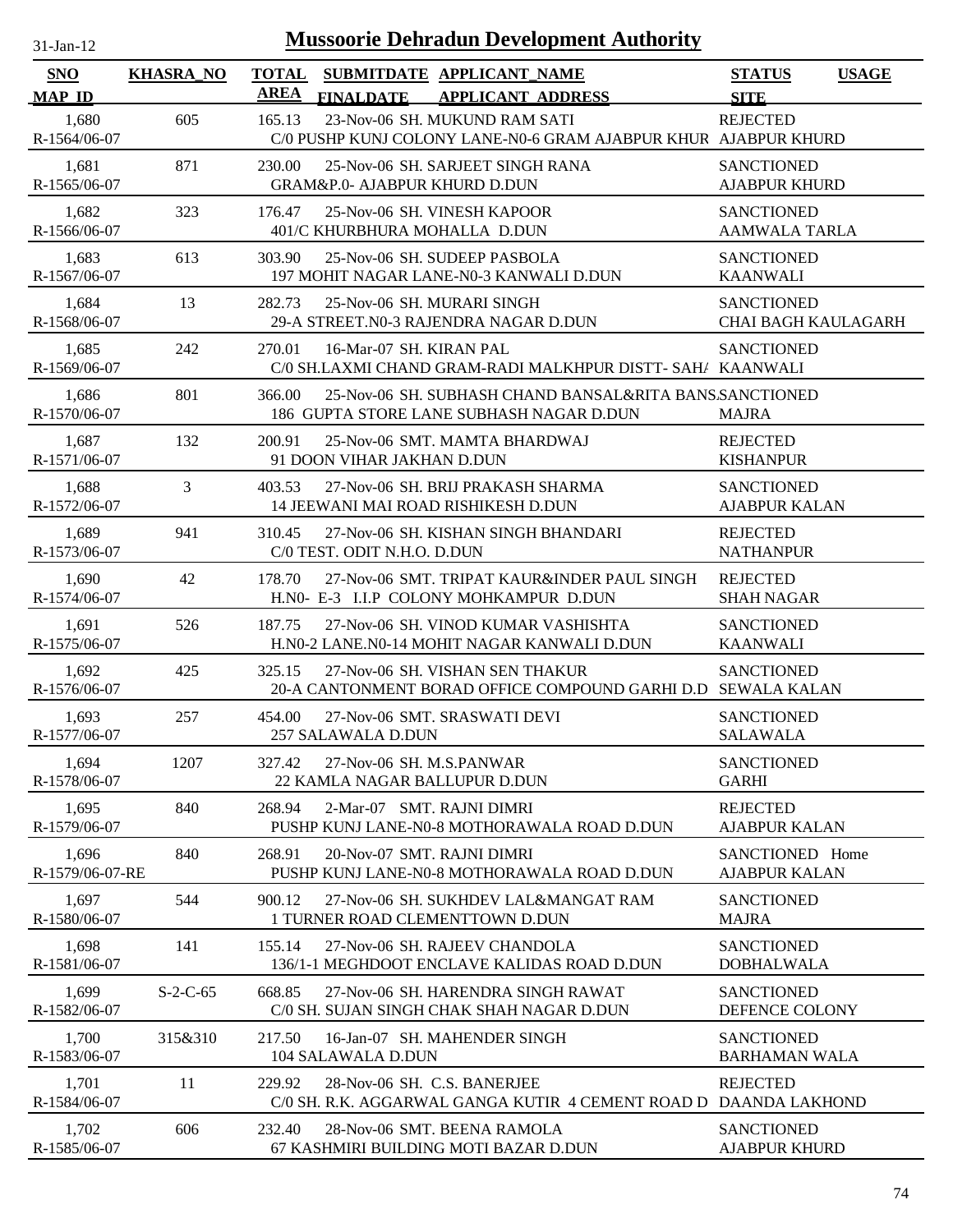| $31-Jan-12$                 |                  | <b>Mussoorie Dehradun Development Authority</b>                                                            |                                                      |              |
|-----------------------------|------------------|------------------------------------------------------------------------------------------------------------|------------------------------------------------------|--------------|
| <b>SNO</b><br><b>MAP ID</b> | <b>KHASRA_NO</b> | <b>TOTAL</b><br>SUBMITDATE APPLICANT_NAME<br><b>AREA</b><br><b>FINALDATE</b><br><b>APPLICANT ADDRESS</b>   | <b>STATUS</b><br><b>SITE</b>                         | <b>USAGE</b> |
| 1,703<br>R-1586/06-07       | 377/1            | 28-Nov-06 SMT. URMILA GUPTA<br>335.50<br>179-180 LANDOUR MUSSOORIE D.DUN                                   | <b>SANCTIONED</b><br><b>MAJRA</b>                    |              |
| 1,704<br>R-1587/06-07       | 1497             | 206.38<br>28-Nov-06 SH. SARVESHWAR SINGH<br>6-D DRON PURI G.M.S. ROAD KANWALI D.DUN                        | <b>REJECTED</b><br><b>KAANWALI</b>                   |              |
| 1,705<br>R-1588/06-07       | 729              | 28-Nov-06 SH. HARISH CHANDRA GUPTA<br>95.84<br>C/0 SH. TULIKA ASHWAL GRAM MAJRI MAFI P.0- MOHKAMF MAJRA    | <b>SANCTIONED</b>                                    |              |
| 1,706<br>R-1589/06-07       | 7&8              | 28-Nov-06 SH. AJAY SINGAL<br>470.33<br>C/0 SH. K.K. GHAI 9 E/3 KAULAGARH ROAD STREET-N0-2 RA BAKRAL PALTON | <b>SANCTIONED</b>                                    |              |
| 1,707<br>R-1590/06-07       | 405&406          | 165.00<br>28-Nov-06 M/S HUTCHISON ESSAR SOUTH LTD<br>296- MANGAL PANDEY NAGAR UNIVERSITY ROAD MEERU        | <b>REJECTED</b><br><b>AJABPUR KALAN</b>              |              |
| 1,708<br>R-1591/06-07       | 6                | 28-Nov-06 M/S HUTCHISON SOUTH LTD.<br>185.77<br>296 MANGAL PANDEY NAGAR UNIVERSITY ROAD MEERUT             | <b>SANCTIONED</b><br><b>SHAH NAGAR</b>               |              |
| 1.709<br>R-1592/06-07       | 423              | 28-Nov-06 M/S BHARTI AIRTEL LTD<br>136.50<br>D-185-C OKHLA PHASE-1 AIRTEL OFFICE NEW DELHI                 | <b>REJECTED</b><br><b>ADOIWALA</b>                   |              |
| 1,710<br>R-1593/06-07       | 914              | 3,540.00<br>28-Nov-06 NITI MANA GHATI KALYAN SAMITI<br><b>12 KUTCHERY ROAD D.DUN</b>                       | <b>REJECTED</b><br><b>AAMWALA TARLA</b>              | Trust        |
| 1,711<br>R-1594/06-07       | 46/35/35-C       | 618.30<br>29-Nov-06 SH. JAGDISH CHANDER CHADHA&OTHERS SANCTIONED Combo1<br>P.NO- 1 CHANDER NAGAR D.DUN     | <b>CHANDER NAGAR</b>                                 |              |
| 1.712<br>R-1595/06-07       | 70/2             | 29-Nov-06 SH. KULDEEP SINGH<br>300.37<br>70/2&152/125 GOBIND NAGAR-1 RACE COURSE D.DUN                     | SANCTIONED Residential<br><b>RACE COURSE</b>         |              |
| 1,713<br>R-1596/06-07       | 43               | 124.00<br>$7$ -Feb-07<br>SH. JASPREET BINDRA<br>90 SUBHASH ROAD D.DUN                                      | <b>SUBHASH ROAD</b>                                  |              |
| 1,714<br>R-1597/06-07       | 536/2            | 309.22<br>13-Feb-07 SMT. SAROJNI DEWEDI<br>C/0 TRIMURTI VIHAR TURNER ROAD CLEMENT TOWN D.DU MAJRA          | <b>SANCTIONED</b>                                    |              |
| 1,715<br>R-1598/06-07       | 703/1            | 369.50<br>29-Nov-06 SH. BHARAT BHUSHAN GUPTA<br><b>71 RAJPUR ROAD D.DUN</b>                                | <b>REJECTED</b><br><b>DEHRA KHAS</b>                 | Residential  |
| 1,716<br>R-1599/06-07       | 703/1            | 266.50<br>29-Nov-06 SMT. AMITA MITTAL<br>H.N0-4 VIJAY NAGAR MEERUT U.P.                                    | <b>REJECTED</b><br><b>DEHRA KHAS</b>                 | Residential  |
| 1,717<br>R-1600/06-07       | 172              | 29-Nov-06 DR. LAKSHMI KANT<br>127.78<br>R/0 SAHARANPUR ROAD FATEHPUR HERBERTPUR D.DUN                      | SANCTIONED Residential<br><b>KISHANPUR</b>           |              |
| 1,718<br>R-1601/06-07       | 172              | 127.78<br>29-Nov-06 MR. PRABHAT KUMAR RATNA<br>R/0 NORTH TO NAZIR FLAT SANAJAY CINEMA ROAD BRAH KISHANPUR  | SANCTIONED                                           | Residential  |
| 1,719<br>R-1602/06-07       | 172              | 29-Nov-06 SMT. ABHA SINHA<br>127.78<br>C/0 SH. PRAMOD KUMAR CHITRAKUT NAGAR BIBIGANJ MU KISHANPUR          | <b>REJECTED</b>                                      | Residential  |
| 1,720<br>R-1603/06-07       | 172              | 127.78<br>21-Jun-07 SH. SANTOSH KUMAR SINGH<br>C/0 SH.RAJDEEP SINGH SHRINA APPARTMENT SHIV WALLA KISHANPUR | <b>SANCTIONED</b>                                    |              |
| 1,721<br>R-1604/06-07       | 59/7             | 29-Nov-06 SH. VINOD SEKHRI<br>685.40<br>1-A RACE COURSE D.DUN                                              | <b>REJECTED</b><br><b>REST CAMP</b>                  | Combo1       |
| 1,722<br>R-1605/06-07       | 579              | 246.85<br>29-Nov-06 SH, O.P MALIK<br>22 SHIVALIK PURAM G.M.S. ROAD KANWALI D.DUN.                          | <b>SANCTIONED</b><br><b>KAANWALI</b>                 | Residential  |
| 1,723<br>R-1606/06-07       | 31               | 190.29<br>29-Nov-06 SH. SUNIL AHUJA<br>31 CHAIBAGH LANE-N0-2 RAJENDRA NAGAR D.DUN                          | SANCTIONED Residential<br><b>CHAI BAGH KAULAGARH</b> |              |
| 1,724<br>R-1607/06-07       | 1200             | 357.80<br>29-Nov-06 SH. SATISH KUMAR CHAUHAN<br>C/0 H.N0-98/11 PRAGATI VIHAR HARIDWAR ROAD D.DUN           | SANCTIONED Residential<br><b>KAANWALI</b>            |              |
| 1,725<br>R-1608/06-07       | 621              | 30-Nov-06 SMT. MAMTA SANGAL&RAJAT SANGAL<br>296.16<br>H.N0-8 HARIDWAR ROAD SACHDEVA COLONY D.DUN           | SANCTIONED Residential<br><b>MAJRA</b>               |              |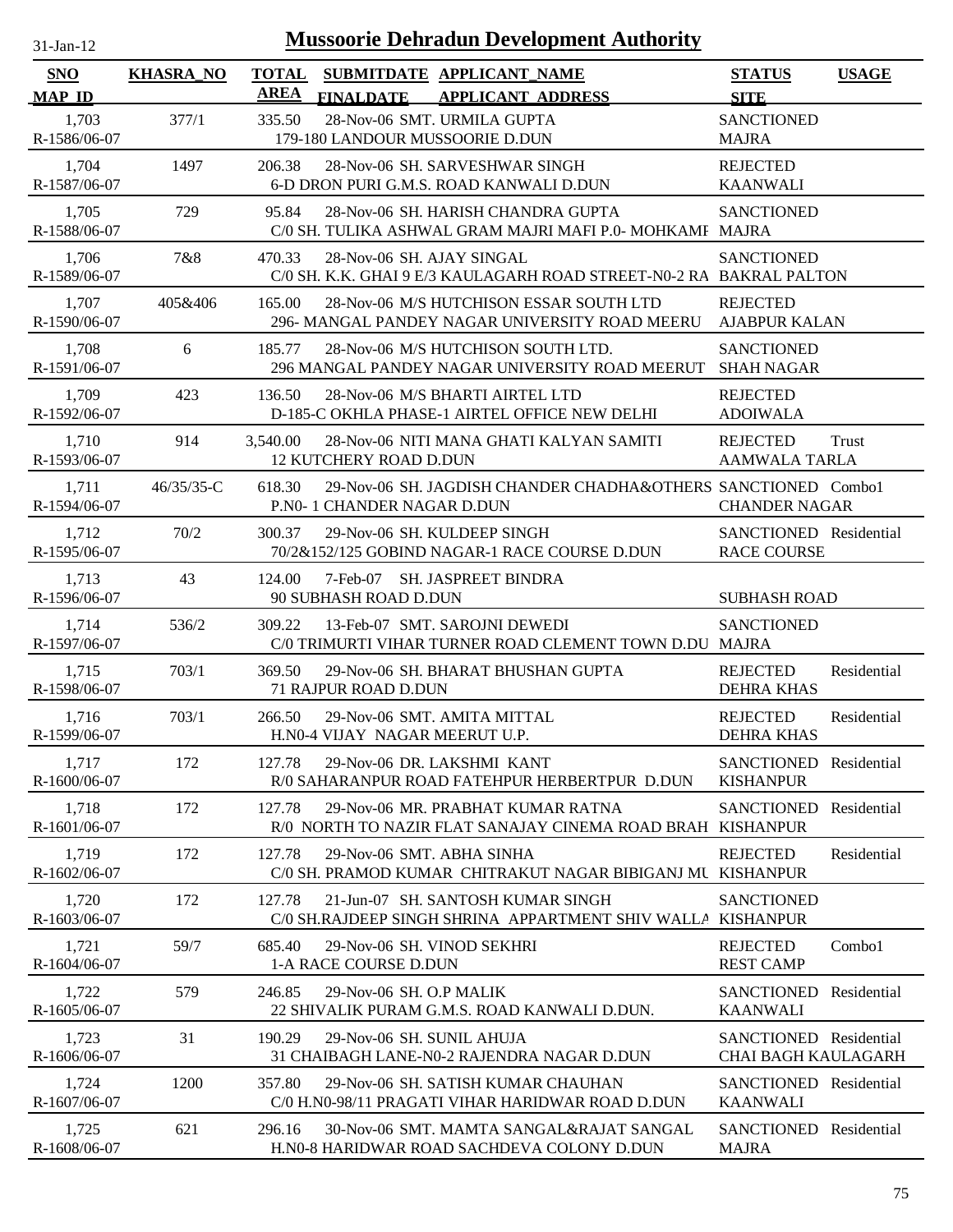| $31$ -Jan-12                |                      |                             | <b>Mussoorie Dehradun Development Authority</b>                                                                  |                                                  |               |
|-----------------------------|----------------------|-----------------------------|------------------------------------------------------------------------------------------------------------------|--------------------------------------------------|---------------|
| <b>SNO</b><br><b>MAP ID</b> | <b>KHASRA_NO</b>     | <b>TOTAL</b><br><b>AREA</b> | SUBMITDATE APPLICANT_NAME<br><b>FINALDATE</b><br><b>APPLICANT ADDRESS</b>                                        | <b>STATUS</b><br><b>SITE</b>                     | <b>USAGE</b>  |
| 1,726<br>R-1609/06-07       | 702/3                | 338.15                      | 30-Nov-06 SH. MAN MOHAN LAL<br>LANE-N0-C-5 TURNER ROAD ASHIMA VIHAR CLEMENT TO                                   | SANCTIONED Residential<br><b>MAJRA</b>           |               |
| 1,727<br>R-1610/06-07       | 6                    | 201.29                      | 30-Nov-06 SH. BALRAJ SURI& YOGESH SURI<br>194/355 OLD DALANWALA D.DUN                                            | SANCTIONED Combo1<br><b>NEGI ROAD</b>            |               |
| 1,728<br>R-1611/06-07       | 720                  | 133.55                      | 30-Nov-06 SH. MANOJ KUMAR GUPTA<br>C/0 SH. SURESH PAL GUPTA 3/1332 KAPIL VIHAR COLONY S BHARUWALA GRANT          | SANCTIONED Residential                           |               |
| 1,729<br>R-1612/06-07       | 322                  | 190.53                      | 30-Nov-06 SH. VINOD KUMAR BERRY<br>322 ADHOIWALA OPP-GURUNANAK ACADEMY RAIPUR RC ADOIWALA                        | SANCTIONED Residential                           |               |
| 1,730<br>R-1613/06-07       | 22&23&25&2726,158.00 |                             | 30-Nov-06 SH. R.P. EASWARAN<br><b>GRAM MALSI MUSSOORIE DIVERSION ROAD D.DUN</b>                                  | <b>REJECTED</b><br><b>JAMOLI WALA</b>            | Institutional |
| 1,731<br>R-1614/06-07       | 703                  | 202.29                      | 30-Nov-06 SMT. SUJATA CHAUHAN<br>C/0 BALLIWALA CHOWK G.M.S. ROAD KANWALI D.DUN                                   | SANCTIONED Residential<br><b>KAANWALI</b>        |               |
| 1,732<br>R-1615/06-07       | 570                  | 270.16                      | 30-Nov-06 SH. NAGENDERA SINGH NEGI<br>94/31 DHARAMPUR BEHIND ATTA CHAKKI REWATI NURSIN AJABPUR KALAN             | SANCTIONED Residential                           |               |
| 1,733<br>R-1616/06-07       | 361                  | 155.64                      | 1-Dec-06 SH.SHYAMENDRA KUMAR SAHU& SUNENAREJECTED<br>H.N0-65 BHAGAT SINGH COLONY OLD DALANWALA D.DUN ADOIWALA    |                                                  | Residential   |
| 1,734<br>R-1617/06-07       | 115&118              | 215.72                      | $2-Jul-07$<br><b>SH. VIJAY PRASAD JUYAL</b><br>558/1 VIJAY PARK KANWALI D.DUN                                    | <b>REJECTED</b><br><b>KAANWALI</b>               |               |
| 1,735<br>R-1618/06-07       | 3K&3/99              | 280.00                      | 1-Dec-06 SH. ANIL KUMAR<br>C/0 D-100 NEHRU COLONY D.DUN                                                          | <b>REJECTED</b><br>DANIYON-KA-DANDA              | Residential   |
| 1,736<br>R-1619/06-07       | 365                  | 50.00                       | 1-Dec-06 SH. NEERAJ JAIN<br>4/1 NEW PATEL NAGAR NIRANJANPUR D.DUN                                                | <b>REJECTED</b><br><b>DEHRA KHAS</b>             | Residential   |
| 1,737<br>R-1620/06-07       | 10                   | 282.44                      | 1-Dec-06 SH. VIJAY SINGH<br>134 ARYA NAGAR BLOCK-II D.DUN                                                        | SANCTIONED Residential<br><b>KHERI MANSINGH</b>  |               |
| 1,738<br>R-1621/06-07       | 728                  | 180.57                      | 1-Dec-06 SH. GIRISH GUPTA<br>56-21 CANAL ROAD JAKHAN D.DUN                                                       | SANCTIONED Residential<br><b>JAKHAN</b>          |               |
| 1,739<br>R-1622/06-07       | 204 M, 50-A          | 130.09                      | 5-Dec-06 NARENDRA LAL CHOPRA<br>50-A SUMANPURI ADJOINING CHARAN HOLY SCHOOL , ADH ADOIWALA                       | SANCTIONED Residential                           |               |
| 1,740<br>R-1623/06-07       | 834/1                | 143.12                      | 5-Dec-06 SH NELSON KUMAR ANDSMT DURGA ARORSANCTIONED Residential<br>BHARUWALA GRANT(NEAR SATYA NARAYANMANDIR), P | <b>BHARUWALA GRANT</b>                           |               |
| 1,741<br>R-1624/06-07       | $S-4,B-198$ , 168    | 393.12                      | 5-Dec-06 COL AJAYRAJ SINGH PANWAR<br>9 OLD SURVEY ROAD, DEHRADUN                                                 | SANCTIONED Residential<br>DEFENCE COLONY         |               |
| 1,742<br>R-1625/06-07       | 482,483              | 875.67                      | 5-Dec-06 SH. HARANDER AND OTHERS<br>223/166, DHARAPUR BLOCK -2, HARIDWAR ROADD.DUN                               | SANCTIONED Residential<br><b>DHARMPUR</b>        |               |
| 1,743<br>R-1626/06-07       | 120                  | 156.14                      | 5-Dec-06 MOHD. FARID<br>29 NALA PANI ROAD D.DUN                                                                  | SANCTIONED Residential<br><b>NALAPANI ROAD</b>   |               |
| 1,744<br>R-1627/06-07       | 18/4                 | 135.46                      | 6-Dec-06 SMT. ANJU CHAUHAN<br>158/17 KOCHAR COLONY RAJPUR ROAD D.DUN                                             | SANCTIONED Residential<br><b>OLD SURVEY ROAD</b> |               |
| 1,745<br>R-1628/06-07       | 911                  | 188.00                      | 6-Dec-06 SMT. BABITA JAIN<br>H.NO-8 SHIMLA CHOWK DEV LOK COLONY D.DUN                                            | SANCTIONED Residential<br><b>MAJRA</b>           |               |
| 1,746<br>R-1629/06-07       | 1436                 | 125.70                      | 6-Dec-06 SH. RAJESH VASUDEVA<br>9/1 E.C. ROAD D.DUN                                                              | <b>REJECTED</b><br><b>KAANWALI</b>               | Residential   |
| 1,747<br>R-1630/06-07       | 180/2                | 334.56                      | 6-Dec-06 SH. SANJAY SRIVASTAVA<br>4 OFFICERS COLONY VIDHAN SABHA HARIDWAR ROAD D.                                | <b>REJECTED</b><br><b>NATHANPUR</b>              | Residential   |
| 1,748<br>R-1631/06-07       | 911                  | 188.00                      | 6-Dec-06 SMT. DEEPA JAIN<br>H.N0-8 SHIMLA CHOWK DEV LOK COLONY SHIMLA ROAD I MAJRA                               | SANCTIONED Residential                           |               |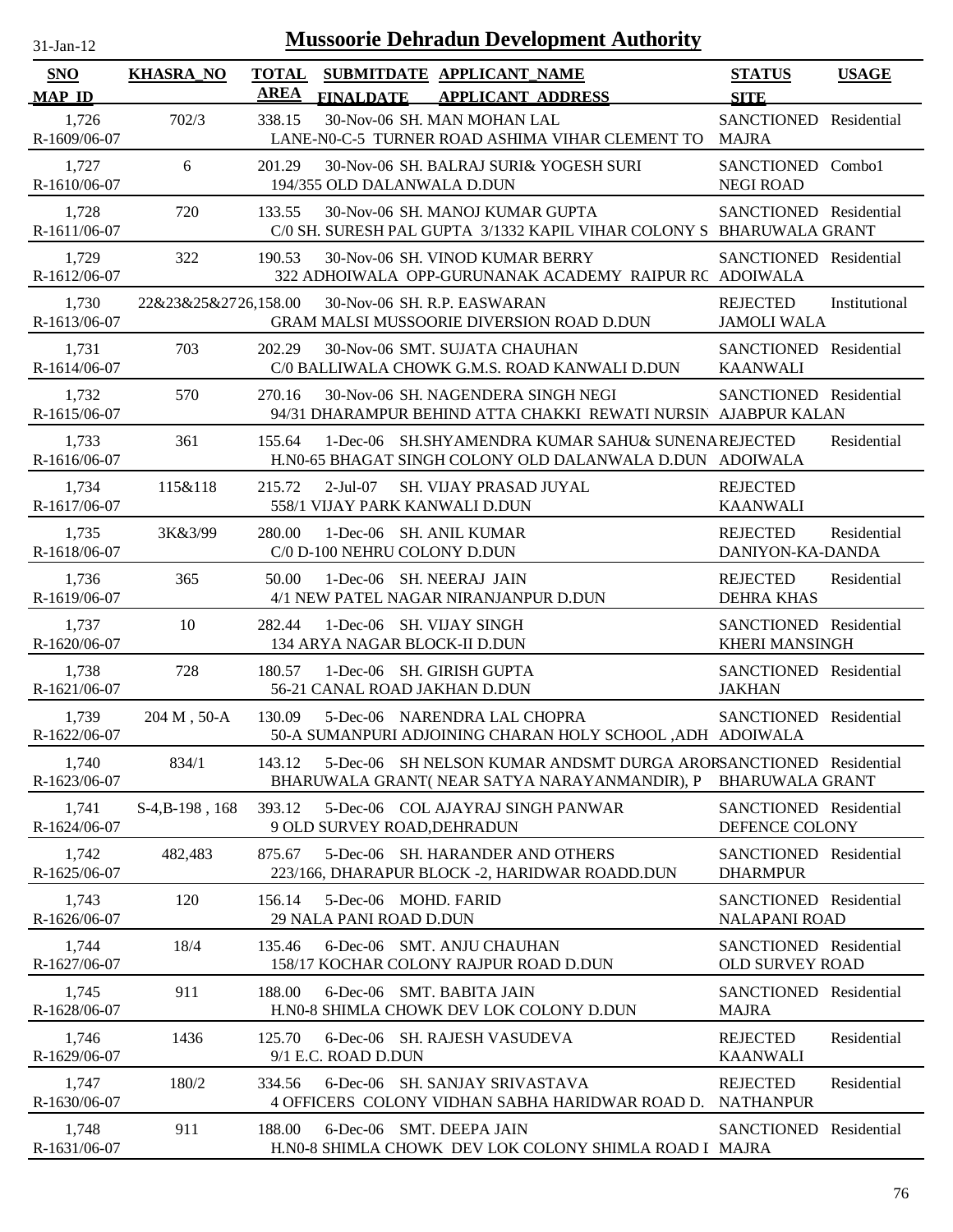| $31$ -Jan-12                |                  |                             | <b>Mussoorie Dehradun Development Authority</b>                                                                 |                                                   |              |
|-----------------------------|------------------|-----------------------------|-----------------------------------------------------------------------------------------------------------------|---------------------------------------------------|--------------|
| <b>SNO</b><br><b>MAP ID</b> | <b>KHASRA_NO</b> | <b>TOTAL</b><br><b>AREA</b> | SUBMITDATE APPLICANT_NAME<br><b>APPLICANT ADDRESS</b><br><b>FINALDATE</b>                                       | <b>STATUS</b><br><b>SITE</b>                      | <b>USAGE</b> |
| 1,749<br>R-1632/06-07       | 94/3             | 100.05                      | 6-Dec-06 SH. ANIL GUPTA<br>94/3 KHURBHURA MOHALLA D.DUN                                                         | <b>REJECTED</b><br>KHURBURA MOHALLA               | Residential  |
| 1,750<br>R-1633/06-07       | 392              | 340.42                      | 6-Dec-06 SH. SACHIN GERA<br>A-398 KALKA JI NEW DELHI                                                            | SANCTIONED Residential<br><b>JAKHAN</b>           |              |
| 1,751<br>R-1634/06-07       | 571              | 169.61                      | 6-Dec-06 SH. GULSHAN KUMAR SURI& ARVIND KUMREJECTED<br>239/1 GURUDWARA COLONY CLEMENT TOWN D.DUN                | <b>BHARUWALA GRANT</b>                            | Residential  |
| 1,752<br>R-1635/06-07       | 500              | 186.03                      | 6-Dec-06 SMT. SAROJ SACHDEVA<br>32 ANSARI MARG D.DUN                                                            | <b>REJECTED</b><br><b>DHORAN KHAS</b>             | Residential  |
| 1,753<br>R-1636/06-07       | $305-A$          | 211.81                      | 6-Dec-06 SH. BHUSHAN LAL KOHLI<br>305-A EAST PATEL NAGAR D.DUN                                                  | SANCTIONED Residential<br><b>EAST PATEL NAGER</b> |              |
| 1,754<br>R-1637/06-07       | 27&24            | 119.00                      | 6-Dec-06 SH. GHANSHYAM AGGARWAL<br>C/0 SH. SUNIL KUMAR TYAGI VILL- AJABPUR KALAN CHOW                           | SANCTIONED Residential<br><b>BADRIPUR</b>         |              |
| 1,755<br>R-1638/06-07       | 674              | 175.76                      | 6-Dec-06 SH. SATPAL SINGH&NAVPREET SINGH<br><b>86 GURU ROAD D.DUN</b>                                           | SANCTIONED Residential<br>NIRANJANPUR             |              |
| 1,756<br>R-1639/06-07       | 15               | 283.36                      | 6-Dec-06 DR. ATUL JAIN&PARUL JAIN<br>C/0 ASHOK VIHAR CANAL ROAD NEAR BALLUPUR CROSSIN GARHI                     | SANCTIONED Residential                            |              |
| 1,757<br>R-1640/06-07       | 87/67            | 53.93                       | 6-Dec-06 SH. KULVEER SINGH<br>H.N0-T-23/B RAILWAY COLONY SAHARANPUR ROAD D.DU GOVIND GARH                       | <b>REJECTED</b>                                   | Residential  |
| 1,758<br>R-1641/06-07       | 363/1            | 180.00                      | 6-Dec-06 M/S HUTCHISON ESSAR SOUTH LTD.<br>493/2 MANGAL PANDEY NAGAR MEERUT                                     | <b>REJECTED</b><br><b>KAULAGARH</b>               | Combo1       |
| 1,759<br>R-1642/06-07       | 56               | 107.34                      | 2-Mar-07 TATA TELESERVICES LTD.<br>501 MANGAL PANDEY NAGAR MEERUT                                               | <b>REJECTED</b><br><b>RAJ PUR ROAD</b>            |              |
| 1,760<br>R-1643/06-07       | 500 OLD 520      | 177.65                      | 7-Dec-06 SATBIR TYAGI<br>109 BUDELA VIKASPURI NEW DELHI-18                                                      | <b>REJECTED</b><br><b>DHORAN KHAS</b>             | Residential  |
| 1,761<br>R-1644/06-07       | 28               | 803.00                      | 7-Dec-06 SH. ABHINADAN JAIN<br>C/0 SH. J.P. JAIN 28-A GANDHI ROAD D.DUN                                         | SANCTIONED Residential<br><b>GANDHI ROAD</b>      |              |
| 1,762<br>R-1645/06-07       | 88               | 298.35                      | 7-Dec-06 SH. SUBHASH CHANDRA<br>102/70/3/1 KANWALI GRAM-I D.DUN                                                 | SANCTIONED Residential<br><b>KAANWALI</b>         |              |
| 1,763<br>R-1646/06-07       | 229/1            | 232.41                      | 7-Dec-06 SH. MAHIPAL SINGH NEGI<br>P-111/21 YAMUNA COLONY D.DUN                                                 | <b>REJECTED</b><br><b>AJABPUR KHURD</b>           | Residential  |
| 1,764<br>R-1647/06-07       | 99               | 169.37                      | 7-Dec-06 SH. RAJENDER SINGH MAKHALOGA<br>BAREK-N0-14/2 N.0-1 SELECTION BOARD CLEMENT TOWN                       | <b>REJECTED</b><br><b>AJABPUR KHURD</b>           | Residential  |
| 1,765<br>R-1648/06-07       | 986/1            | 130.98                      | 7-Dec-06 SMT. SHAHEEN KHAN<br><b>61 CHAKRATA ROAD D.DUN</b>                                                     | SANCTIONED Residential<br><b>GARHI</b>            |              |
| 1,766<br>R-1649/06-07       | 299/2            | 355.34                      | 7-Dec-06 SH, PRADEEP BANSAL&SMT, PRIYA BANSA SANCTIONED Residential<br>23 NATIONAL ROAD LAXMAN CHOWK D.DUN      | <b>KAANWALI</b>                                   |              |
| 1,767<br>R-1650/06-07       | 440&441          | 147.46                      | 7-Dec-06 SH. VARUN MOHAN MEHTA<br>15-D KEWAL VIHAR SAHASTRADHARA ROAD D.DUN                                     | SANCTIONED Residential<br><b>ADOIWALA</b>         |              |
| 1,768<br>R-1651/06-07       | 295              | 154.20                      | 7-Dec-06 SH, MADAN MOHAN MAITHANI&NATHI LA SANCTIONED Residential<br>LANE-N0-9 ADARSH VIHAR HARIDWAR ROAD D.DUN | <b>AJABPUR KALAN</b>                              |              |
| 1,769<br>R-1652/06-07       | 501              | 377.66                      | 16-Jan-07 SMT. KAMAL GUPTA&KAUSHAL GUPTA<br>151 LUNIA MOHALLA D.DUN                                             | <b>SANCTIONED</b><br><b>BHARUWALA GRANT</b>       |              |
| 1,770<br>R-1653/06-07       | 145/614          | 170.07                      | 7-Dec-06 SH. BHUVNESHWAR PRASAD THAPLIYAL<br>20-B AKTA VIHAR AJABPUR KHURD D.DUN                                | <b>REJECTED</b><br><b>AJABPUR KHURD</b>           | Residential  |
| 1,771<br>R-1654/06-07       | 368&369          | 302.80                      | 7-Dec-06 SMT. HARNANDI DEVI<br>C/0 SH.KAILASH CHAND GUPTA 140 NEW PATEL NAGAR AN DEHRA KHAS                     | <b>REJECTED</b>                                   | Residential  |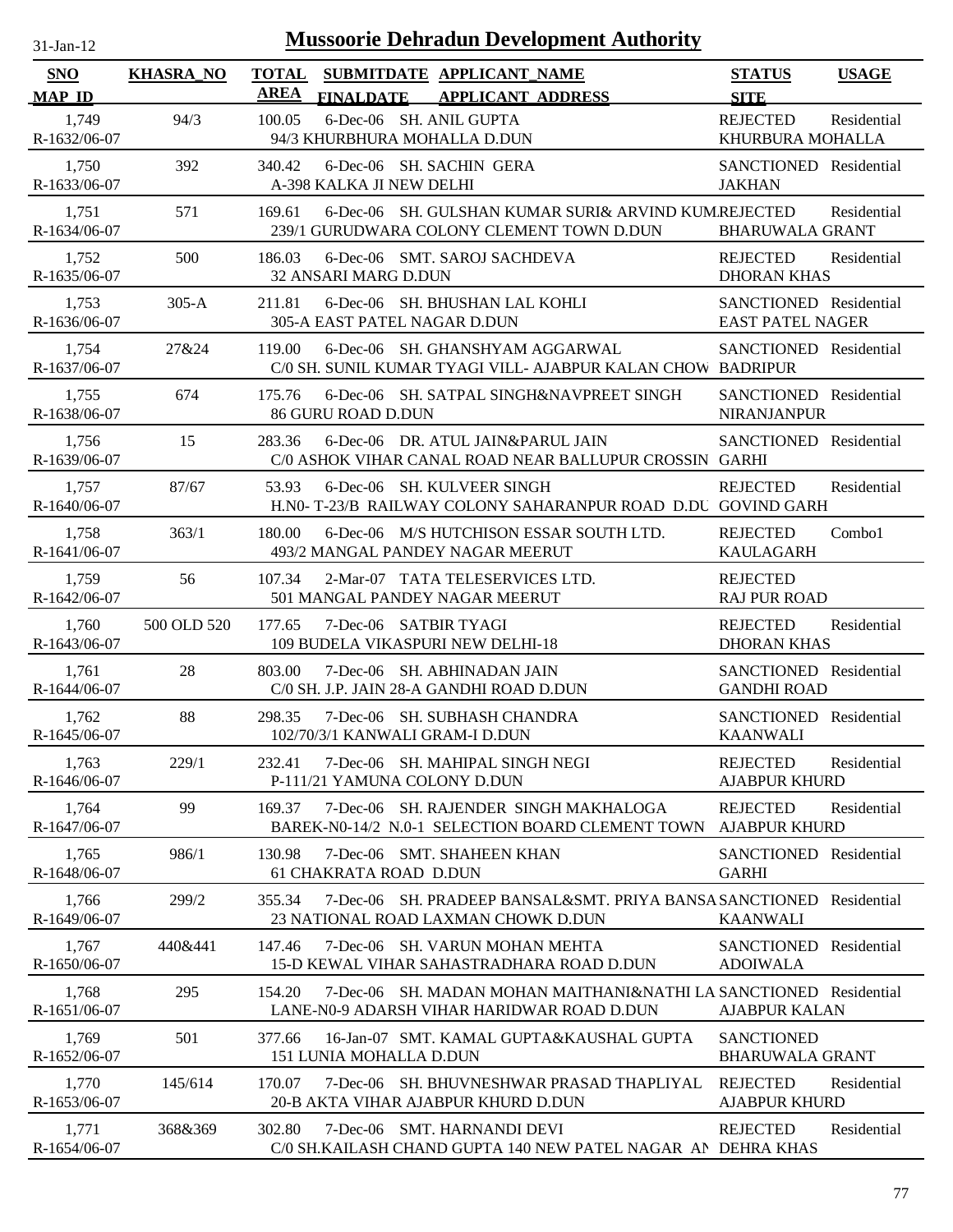| $31-Jan-12$           |                  |              | <b>Mussoorie Dehradun Development Authority</b>                                                      |                                                    |               |
|-----------------------|------------------|--------------|------------------------------------------------------------------------------------------------------|----------------------------------------------------|---------------|
| <b>SNO</b>            | <b>KHASRA_NO</b> | <b>TOTAL</b> | SUBMITDATE APPLICANT_NAME                                                                            | <b>STATUS</b>                                      | <b>USAGE</b>  |
| <b>MAP ID</b>         |                  | <b>AREA</b>  | <b>APPLICANT ADDRESS</b><br><b>FINALDATE</b>                                                         | <b>SITE</b>                                        |               |
| 1,772<br>R-1655/06-07 | 20               | 600.60       | 30-Mar-07 SH. ANIL RANYAL<br>20 PHASE-II VASANT VIHAR D.DUN                                          | <b>SANCTIONED</b><br><b>VASANT VIHAR</b>           |               |
| 1,773<br>R-1656/06-07 | 13               | 521.93       | 8-Dec-06 SH. HUKAM CHAND GUPTA&OTHERS<br>51-A L.I.C. BUILDING CHAKRATA ROAD CONNAUGHT PALA MAJRA     | SANCTIONED Residential                             |               |
| 1,774<br>R-1657/06-07 | 286              | 113.86       | 8-Dec-06 SH. JAGDISH PRASAD SHARMA&SUMAN SHREJECTED<br>182 KHURBHURA MOHALLA D.DUN                   | <b>KAANWALI</b>                                    | Residential   |
| 1,775<br>R-1658/06-07 | 18               | 115.80       | 8-Dec-06 SH. RAKESH CHAUHAN<br>B-24/1 ONGC COLONY BALLUPUR ROAD D.DUN                                | SANCTIONED Residential<br>KAULAGARH MAI CHAKBH(    |               |
| 1,776<br>R-1659/06-07 | 42               | 240.12       | 8-Dec-06 SMT. ANITA KANDPAL<br>W/0 SH. J.C. KANDPAL VILL&P.0- BHANOLI DISTT- ALMORA SHAH NAGAR       | <b>REJECTED</b>                                    | Residential   |
| 1,777<br>R-1660/06-07 | 385              | 477.98       | 8-Dec-06 SH. SHIV KUMAR GUPTA<br>62 GREEN PARK NIRANJANPUR D.DUN                                     | SANCTIONED Combo1<br><b>NIRANJANPUR</b>            |               |
| 1,778<br>R-1661/06-07 | 44               | 364.50       | 8-Dec-06 SH. SHIV RAJ CHHETRI<br>57 ANNARWALA P.0. GARHI CANTT D.DUN                                 | SANCTIONED Residential<br><b>VIJAYPUR GOPIWALA</b> |               |
| 1,779<br>R-1662/06-07 | 26/1             | 281.03       | 8-Dec-06 SH. VINOD SINGH RAWAT<br>33/11 K.V. ELECTRIC SUB- STATION SAHASTRADHARA ROA BRAHAMA WALA    | <b>REJECTED</b>                                    | Residential   |
| 1,780<br>R-1663/06-07 | 690              | 193.61       | 8-Dec-06 SH. RANJEET KUMAR GUPTA<br>H.N0-211 LANE-N0-5 MOHIT NAGAR G.M.S. ROAD KANWALI KAANWALI      | <b>REJECTED</b>                                    | Residential   |
| 1,781<br>R-1664/06-07 | 1091             | 286.06       | 11-Dec-06 SMT. RAJNISH BISHT<br>L-II/145 MDDA COLONY KEDARPURAM D.DUN                                | <b>REJECTED</b><br><b>AJABPUR KALAN</b>            | Residential   |
| 1,782<br>R-1665/06-07 | 97               | 211.49       | 11-Dec-06 SH. KISHAN SINGH RANA<br>106 NAYA GAON VIJAYPUR HATHIBARKALAN D.DUN                        | <b>REJECTED</b><br>VIJAYPUR HATHI BADKALA          | Residential   |
| 1,783<br>R-1666/06-07 | 533              | 93.65        | 11-Dec-06 SH. HARISH CHANDRA DWEDI<br>C/0 AMAR UJALA SHED-N0-2 PATEL NAGAR INDUSTERIAL A NIRANJANPUR | SANCTIONED Residential                             |               |
| 1,784<br>R-1667/06-07 | 30               | 219.60       | 11-Dec-06 SMT. SHELLY BHATT<br>12 NALA PANI ROAD CHUG COLONY D.DUN                                   | SANCTIONED Residential<br><b>ADOIWALA</b>          |               |
| 1,785<br>R-1668/06-07 | 33/21            | 249.07       | 11-Dec-06 SH. AJAY GUPTA<br>33/21 CHAKRATA ROAD D.DUN                                                | SANCTIONED Residential<br><b>CHAKRATA ROAD</b>     |               |
| 1,786<br>R-1669/06-07 | 593&594          | 493.85       | $6$ -Jan- $07$<br><b>SH. GOPI CHAND GUPTA</b><br>94/46/1 CHANDER NAGAR D.DUN                         | <b>SANCTIONED</b><br><b>CHANDER NAGAR</b>          |               |
| 1,787<br>R-1670/06-07 | 435              | 154.63       | 11-Dec-06 SH. NARESH KUMAR CHOPRA<br>72 INDIRA GANDHI MARG NIRANAJANPUR D.DUN                        | SANCTIONED Residential<br><b>NIRANJANPUR</b>       |               |
| 1,788<br>R-1671/06-07 | 20               | 231.21       | 11-Dec-06 SH. AMIT SINGHAL<br>47 DISPENSARY ROAD D.DUN                                               | SANCTIONED Residential<br>CHAI BAGH KAULAGARH      |               |
| 1,789<br>R-1672/06-07 | 85/2             | 152.74       | 11-Dec-06 SMT. MANJU AGGARWAL<br>P-II-129 YAMUNA COLONY D.DUN                                        | SANCTIONED Residential<br><b>KAANWALI</b>          |               |
| 1,790<br>R-1673/06-07 | 2059             | 194.21       | 11-Dec-06 SH. ANIL PRASAD BHATT<br>40 BRIJ LOK COLONY SALAWALA D.DUN                                 | <b>REJECTED</b><br><b>AJABPUR KALAN</b>            | Grounds Sport |
| 1,791<br>R-1674/06-07 | 344              | 118.43       | 12-Dec-06 SMT. GAGAN PREET<br>107 RACE COURSE ROAD D.DUN                                             | <b>REJECTED</b><br><b>KEDARPUR</b>                 | Residential   |
| 1,792<br>R-1675/06-07 | 57               | 57.13        | 12-Dec-06 SMT. SIMMI SRIVASTAVA<br>73/10 SHASHI VIHAR GOVIND GARH D.DUN                              | <b>REJECTED</b><br>KAULAGARH MAI CHAKBH(           | Residential   |
| 1,793<br>R-1676/06-07 | 1/3              | 186.00       | 12-Dec-06 SH. PIYUSH GUPTA<br>1/3 TILAK ROAD CHAKRATA ROAD D.DUN                                     | SANCTIONED Residential<br><b>TILAK ROAD</b>        |               |
| 1,794<br>R-1677/06-07 | 12               | 63,368.83    | 12-Dec-06 ST. JOSEPHS ACADEMY<br><b>12 RAJPUR ROAD D.DUN</b>                                         | SANCTIONED School/College<br><b>RAJ PUR ROAD</b>   |               |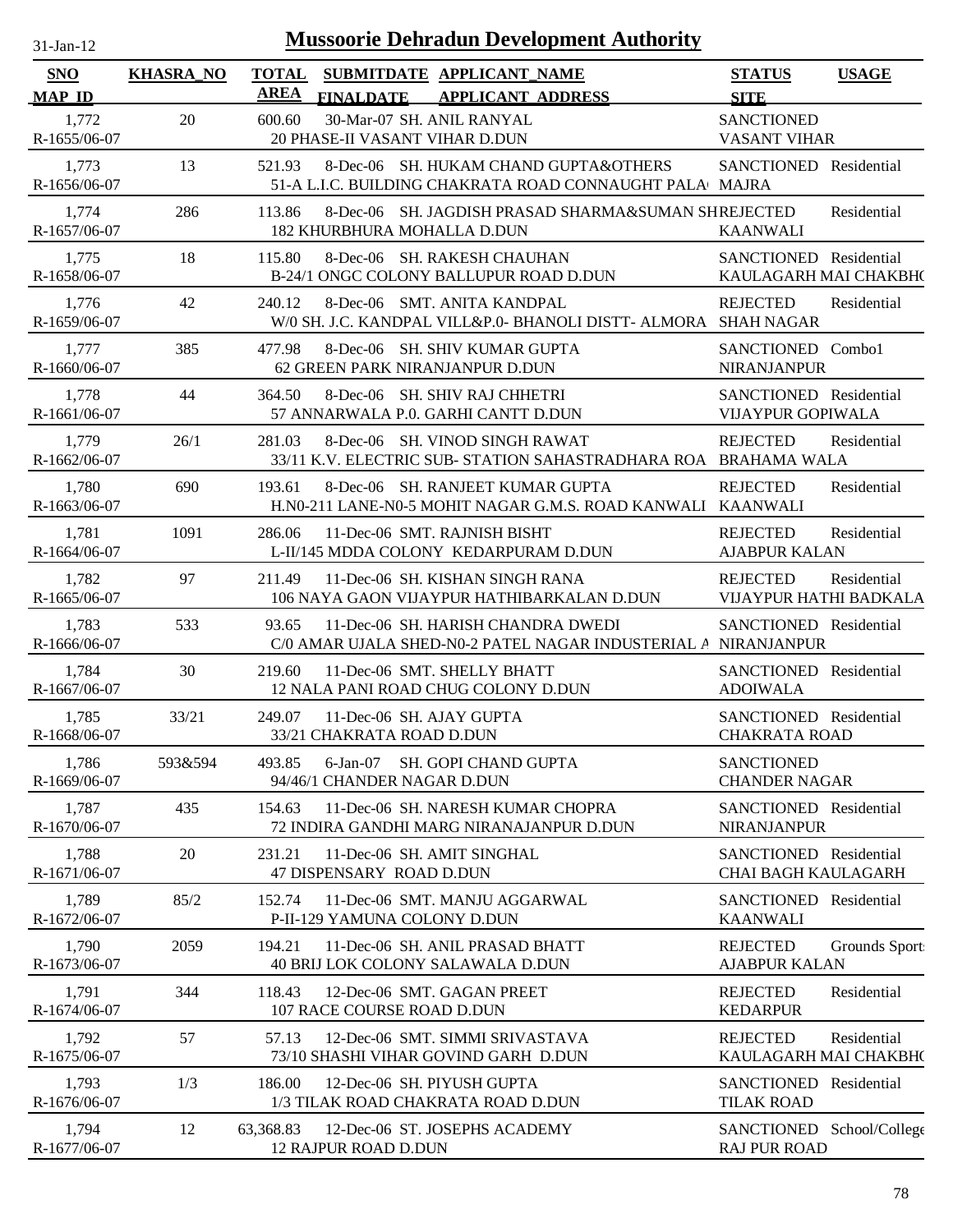| $31$ -Jan-12                |                  |                             | <b>Mussoorie Dehradun Development Authority</b>                                            |                                                  |              |
|-----------------------------|------------------|-----------------------------|--------------------------------------------------------------------------------------------|--------------------------------------------------|--------------|
| <b>SNO</b><br><b>MAP ID</b> | <b>KHASRA_NO</b> | <b>TOTAL</b><br><b>AREA</b> | SUBMITDATE APPLICANT_NAME<br><b>FINALDATE</b><br><b>APPLICANT ADDRESS</b>                  | <b>STATUS</b><br><b>SITE</b>                     | <b>USAGE</b> |
| 1,795<br>R-1677/06-07-RE    | 12               | 61,514.01                   | 12-Mar-09 ST. JOSEPHS ACADEMY<br><b>12 RAJPUR ROAD D.DUN</b>                               | <b>PENDING</b><br><b>RAJ PUR ROAD</b>            | Educational  |
| 1,796<br>R-1677/06-07-RE    | 12               | 61,514.01                   | 14-Oct-09 ST. JOSEPHS ACADEMY<br><b>12 RAJPUR ROAD D.DUN</b>                               | SANCTIONED Educational<br><b>RAJ PUR ROAD</b>    |              |
| 1,797<br>R-1678/06-07       | 526              | 187.75                      | 12-Dec-06 SH. HANS RAJ DORA<br>H.N0-3 LANE-N0-14 MOHIT NAGAR D.DUN                         | SANCTIONED Residential<br><b>KAANWALI</b>        |              |
| 1,798<br>R-1679/06-07       | 752/3            | 334.80                      | 12-Dec-06 SH. NEENU KUMARI&NEERAJ NATHOO<br>235 INDIRA NAGAR COLONY KANWALI D.DUN          | SANCTIONED Residential<br><b>KAANWALI</b>        |              |
| 1,799<br>R-1680/06-07       | 225/197          | 62.10                       | 12-Dec-06 SMT. HARNAM KAUR<br>225/197 DANDI PUR MOHALLA D.DUN                              | <b>REJECTED</b><br><b>DANDI PUR MOHLLA</b>       | Residential  |
| 1,800<br>R-1681/06-07       | 120              | 229.53                      | 12-Dec-06 SMT. RAJ RANI<br>31 KAULAGARH ROAD RAJENDRA NAGAR D.DUN                          | SANCTIONED Residential<br><b>KISHAN NAGAR</b>    |              |
| 1,801<br>R-1682/06-07       | 74/66            | 146.87                      | 12-Dec-06 SH. SAR VAJAYA GUPTA<br>MAIN BAZAR VIKAS NAGAR D.DUN                             | SANCTIONED Residential<br><b>BALBIR ROAD</b>     |              |
| 1,802<br>R-1683/06-07       | 128              | 170.28                      | 12-Dec-06 MR. ZAHOOR MOHAMMAD<br>C-3 TURNER ROAD CLEMENT TOWN D.DUN                        | <b>REJECTED</b><br><b>SEWALA KHURD</b>           | Residential  |
| 1,803<br>R-1684/06-07       | 115/116          | 138.94                      | 12-Dec-06 SH. VED PAL SINGH RAWAT<br>115 SAYYAD MOHALLA D.DUN                              | SANCTIONED Residential<br>SAIYAD MOHALLA         |              |
| 1,804<br>R-1685/06-07       | 11               | 188.19                      | 12-Dec-06 SH. JASWANT KUMAR SHARMA<br>53 BALBIR ROAD DALANWALA D.DUN                       | <b>REJECTED</b><br><b>LITTAN ROAD</b>            | Residential  |
| 1,805<br>R-1686/06-07       | 104/70           | 49.48                       | 12-Dec-06 SH. ANURAG JAIN<br>H.N0-104/70 KHURBHURA MOHALLA TILAK ROAD D.DUN                | SANCTIONED Residential<br>KHURBURA MOHALLA       |              |
| 1,806<br>R-1687/06-07       | 321A/350         | 368.50                      | 12-Dec-06 SH. RAKESH KUMAR MITTAL<br>321A/350 OLD &489/490 NEW CHUKKUWALA D.DUN            | SANCTIONED Residential<br>CHUKKHUWALA MAICHAK    |              |
| 1,807<br>R-1688/06-07       | 23               | 106.59                      | 12-Dec-06 SH, AJAY SINGH RANA<br>C/0 SAHARA T.V. 41 RISPANA RIVER D.DUN                    | SANCTIONED Residential<br><b>CEMENT ROAD</b>     |              |
| 1,808<br>R-1689/06-07       | 22               | 180.00                      | 12-Dec-06 M/S HUTCHISON ESSAR SOUTH LTD.<br>493- MANGAL PANDEY NAGAR UNIVERSITY ROAD MEERU | <b>REJECTED</b><br><b>KAULAGARH</b>              | Others       |
| 1,809<br>R-1690/06-07       | 1276             | 245.36                      | 12-Apr-07 SH. M.C.GUPTA<br>8 BALLUPUR ROAD D.DUN                                           | <b>REJECTED</b><br><b>BALLUPUR</b>               |              |
| 1,810<br>R-1690/06-07-RE    | 1276             | 225.36                      | 21-Jan-08 SH. M.C.GUPTA<br><b>8 BALLUPUR ROAD D.DUN</b>                                    | <b>REJECTED</b><br><b>BALLUPUR</b>               | Home         |
| 1,811<br>R-1691/06-07       | 143              | 148.64                      | 7-Mar-07 SH. PREM CHAND<br>504/3 VIJAY PARK EXT. STREET N0-3 BALLUPUR ROAD D.DU KAANWALI   | <b>SANCTIONED</b>                                |              |
| 1,812<br>R-1692/06-07       | 21               | 387.07                      | $9-Jan-07$<br>SH. S.K. SABHARWAL<br>21 E.C. ROAD D.DUN                                     | <b>REJECTED</b><br>E.C.ROAD                      |              |
| 1,813<br>R-1693/06-07       | 689&699          | 280.90                      | 13-Dec-06 SH. R.P. SHARMA<br>125 PRATAP ROAD SUBHASH NAGAR D.DUN                           | SANCTIONED Residential<br><b>BHARUWALA GRANT</b> |              |
| 1,814<br>R-1694/06-07       | 20/1             | 585.50                      | 13-Dec-06 SH. RAM CHANDRA HATWAL<br>313/1 STRET.N0-4 RAJENDRA NAGAR KAULAGARH D.DUN        | SANCTIONED Residential<br><b>KAULAGARH</b>       |              |
| 1,815<br>R-1695/06-07       | 7                | 180.00                      | 13-Dec-06 M/S HUTCHISON ESSAR SOUTH LTD.<br>493- MANGAL PANDEY NAGAR UNIVERSITY ROAD MEERU | <b>REJECTED</b><br><b>BHARUWALA GRANT</b>        | Residential  |
| 1,816<br>R-1696/06-07       | $26-B$           | 199.74                      | 30-Mar-07 SH. TARIQ ANEES KHAN<br>13 MOHINI ROAD D.DUN                                     | <b>SANCTIONED</b><br><b>MOHINI ROAD</b>          |              |
| 1,817<br>R-1697/06-07       | 701              | 139.40                      | 15-Dec-06 SH. RAJENDRA SINGH BARTHWAL<br>8/2 JAKHAN CANAL ROAD D.DUN                       | SANCTIONED Residential<br><b>JAKHAN</b>          |              |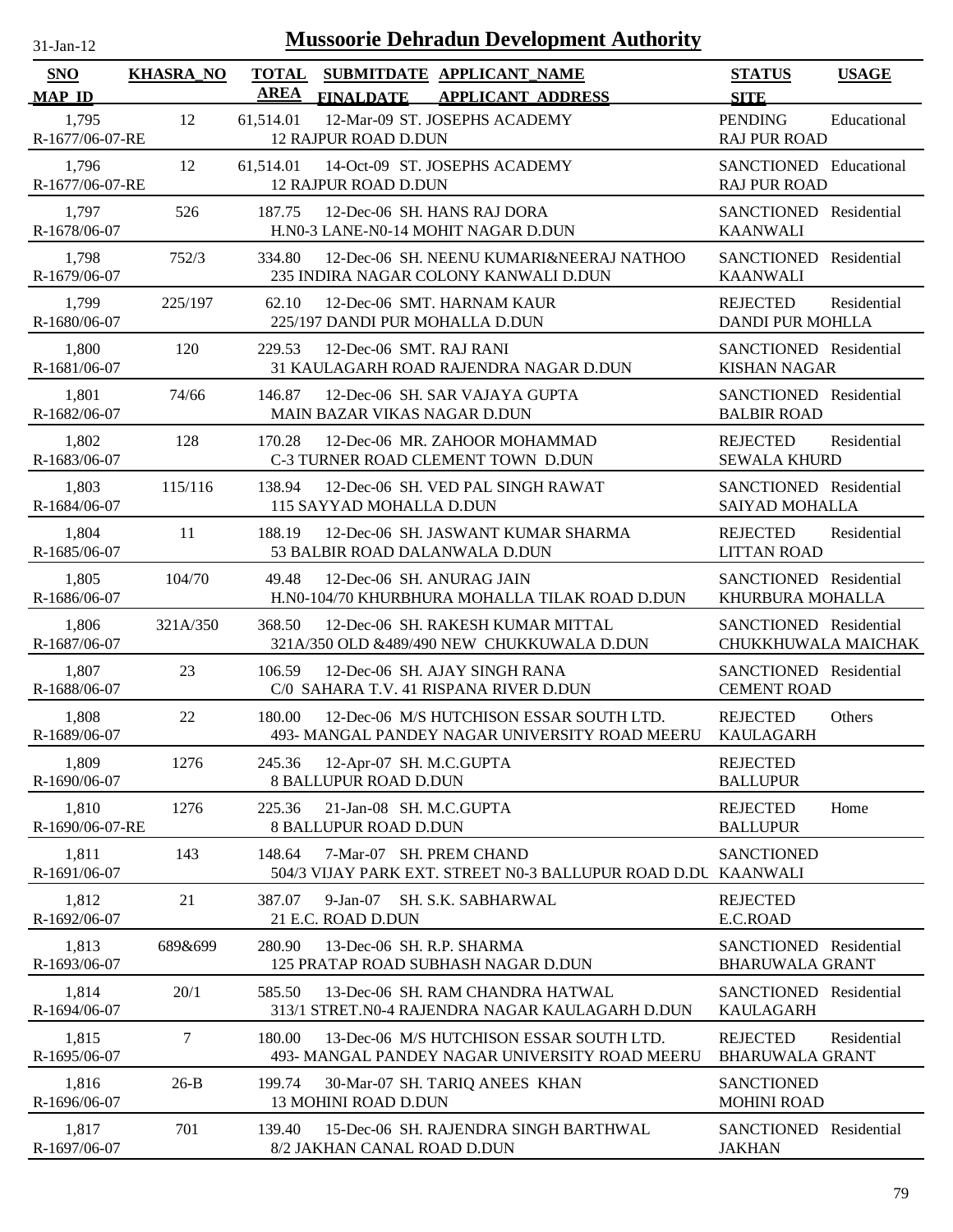| $31-Jan-12$                 |                  |                                                                       | <b>Mussoorie Dehradun Development Authority</b>                                                             |                                                     |              |
|-----------------------------|------------------|-----------------------------------------------------------------------|-------------------------------------------------------------------------------------------------------------|-----------------------------------------------------|--------------|
| <b>SNO</b><br><b>MAP ID</b> | <b>KHASRA_NO</b> | <b>TOTAL</b><br><b>AREA</b><br><b>FINALDATE</b>                       | SUBMITDATE APPLICANT_NAME<br><b>APPLICANT ADDRESS</b>                                                       | <b>STATUS</b><br><b>SITE</b>                        | <b>USAGE</b> |
| 1,818<br>R-1698/06-07       | 836              | 173.88                                                                | 15-Dec-06 SH. GUNA NAND SAKLANI<br>C/0 SH. MANOHAR LAL BHATT 134 PRAKASH VIHAR DHARA AJABPUR KALAN          | SANCTIONED Residential                              |              |
| 1,819<br>R-1699/06-07       | 1014             | 195.30                                                                | 15-Dec-06 SH. NAWAL KISHORE PANDEY<br>6/2 KALI MANDIR ENCLAVE G.M.S. ROAD KANWALI D.DUN                     | SANCTIONED Residential<br><b>KAANWALI</b>           |              |
| 1,820<br>R-1700/06-07       | 20               | 198.22<br><b>65-K RAJPUR ROAD D.DUN</b>                               | 15-Dec-06 SH. SUMIT ARORA                                                                                   | SANCTIONED Residential<br><b>JAKHAN</b>             |              |
| 1,821<br>R-1701/06-07       | 263              | 261.97                                                                | 15-Dec-06 COL. YASHPAL SINGH<br>1/32 ASHIRWAD ENCLAVE KANWALI D.DUN                                         | SANCTIONED Residential<br><b>SEWALA KALAN</b>       |              |
| 1,822<br>R-1702/06-07       | 194              | 150.48<br>4-SUMAN NAGAR DHARAMPUR D.DUN                               | 15-Dec-06 SMT. HUKAMDEI DEVI                                                                                | SANCTIONED Residential<br><b>DHARMPUR</b>           |              |
| 1,823<br>R-1703/06-07       | 142              | 105.26                                                                | 15-Dec-06 SH. MADAN MOHAN SHARMA<br>C/0 NEAR PIPAL CHOWK KAULAGARH D.DUN                                    | SANCTIONED Residential<br>KAULAGARH MAI CHAKBH(     |              |
| 1,824<br>R-1704/06-07       | 158              | 163.50                                                                | 15-Dec-06 SH. VIRENDRA SINGH ARORA&GURU DAYASANCTIONED Residential<br>429 INDIRA NAGAR COLONY KANWALI D.DUN | <b>NIRANJANPUR</b>                                  |              |
| 1,825<br>R-1705/06-07       | 2                | 252.00<br>H.N0-52 GANGA VIHAR RISHIKESH                               | 15-Dec-06 SH. NARENDRA JAIN                                                                                 | SANCTIONED Residential<br><b>KISHANPUR</b>          |              |
| 1,826<br>R-1706/06-07       | 54               | 262.50                                                                | 15-Dec-06 SH. KHACHERU MAL JAIN<br>R/0 NEHRU ROAD BARAUT DISTT-BAGPAT U.P.                                  | SANCTIONED Residential<br><b>KISHANPUR</b>          |              |
| 1,827<br>R-1707/06-07       | 20               | 275.00                                                                | 15-Dec-06 SMT. REKHA GOYAL<br>H.N0-52 RAMA COLONY NEHRU ROAD BARAUT DISTT-BAGI KISHANPUR                    | SANCTIONED Residential                              |              |
| 1,828<br>R-1708/06-07       | 152              | 99.00<br>57 SALAWALA D.DUN                                            | 26-Feb-07 SH. CHANDI PRASAD BANGWAL                                                                         | <b>SANCTIONED</b><br><b>SALAWALA</b>                |              |
| 1,829<br>R-1709/06-07       | 80               | 162.45                                                                | 15-Dec-06 M/S BHARTI AIRTEL LTD<br>D-185-C OKHLA PHASE-1 AIRTEL OFFICE NEW DELHI                            | <b>REJECTED</b><br><b>SEWALA KALAN</b>              | Others       |
| 1,830<br>R-1710/06-07       | 12/10            | 74.35                                                                 | 15-Dec-06 M/S BHARTI AIRTEL LTD<br>D-185-C OKHLA PHASE-I AIRTEL OFFICE NEW DELHI                            | <b>REJECTED</b><br><b>RACE COURSE</b>               | Others       |
| 1.831<br>R-1711/06-07       | 71               | 160.12                                                                | 15-Dec-06 SH. YADUVIR SINGH<br>13 CHAKKI TOLLA NIRANJANPUR P.0- KANWALI D.DUN                               | SANCTIONED Residential<br><b>NIRANJANPUR</b>        |              |
| 1,832<br>R-1712/06-07       | 439              | 159.26                                                                | 15-Dec-06 M/S BHARTI AIRTEL LTD.<br>D-185- OKHLA PHASE-1 AIRTEL OFFICE NEW DELHI                            | <b>REJECTED</b><br><b>DHORAN KHAS</b>               | Residential  |
| 1,833<br>R-1713/06-07       | $A-3$            | 240.00                                                                | 16-Dec-06 ASSI.GEN.MANAGER G.M.T.D.<br>A-3 HIG CHANDER ROAD MDDA COLONY DALANWALA D.D MDDA COLONY DALANWAI  | SANCTIONED Others                                   |              |
| 1,834<br>R-1714/06-07       | $1-A$            | 225.79<br>76 TILAK ROAD D.DUN                                         | 16-Dec-06 SMT. VIJAY MITTAL                                                                                 | SANCTIONED Combo1<br><b>NEMI ROAD</b>               |              |
| 1,835<br>R-1715/06-07       | 36               | 252.70                                                                | 16-Dec-06 SH. RAJAN ASWAL<br>H.NO-27 STREET.NO-1 SHASTRI NAGAR P.O- NEHRU GRAM D.                           | SANCTIONED Residential<br><b>CHAK AJABPUR KALAN</b> |              |
| 1,836<br>R-1716/06-07       | 490              | 138.01                                                                | 18-Dec-06 SH. SUGAN CHAND GOEL<br>C/0 GOEL BHAWAN BALAHISSAR MUSSOORIE D.DUN                                | SANCTIONED Residential<br><b>DAK PATTI</b>          |              |
| 1,837<br>R-1717/06-07       | 404/436          | 83.33<br>28-Feb-07 SH, AJIT SINGH<br>78 SHIV COLONY PATEL NAGAR D.DUN |                                                                                                             | <b>REJECTED</b><br><b>BARHAMAN WALA</b>             |              |
| 1,838<br>R-1718/06-07       | 194/147          | 91.64<br>194/147 DOBHAL WALA D.DUN                                    | 18-Dec-06 SH, MAHENDRA SINGH GUSAIN& MONIKA ISANCTIONED Residential                                         | <b>DOBHALWALA</b>                                   |              |
| 1,839<br>R-1719/06-07       | 221              | 349.49                                                                | 18-Dec-06 SH.BIRENDER DUTT BIJALWAN<br>C/0 SH. J.P. BHATT METRI VIHAR HARIDWAR BY PASS ROA                  | SANCTIONED Residential<br><b>BARHAMAN WALA</b>      |              |
| 1,840<br>R-1720/06-07       | 155/2            | 149.44                                                                | 18-Dec-06 SH. DALJEET SINGH&RANJANA BHATIA<br>215 DRON PURI G.M.S. ROAD KANWALI D.DUN                       | SANCTIONED Residential<br>PANDITWADI MAFI           |              |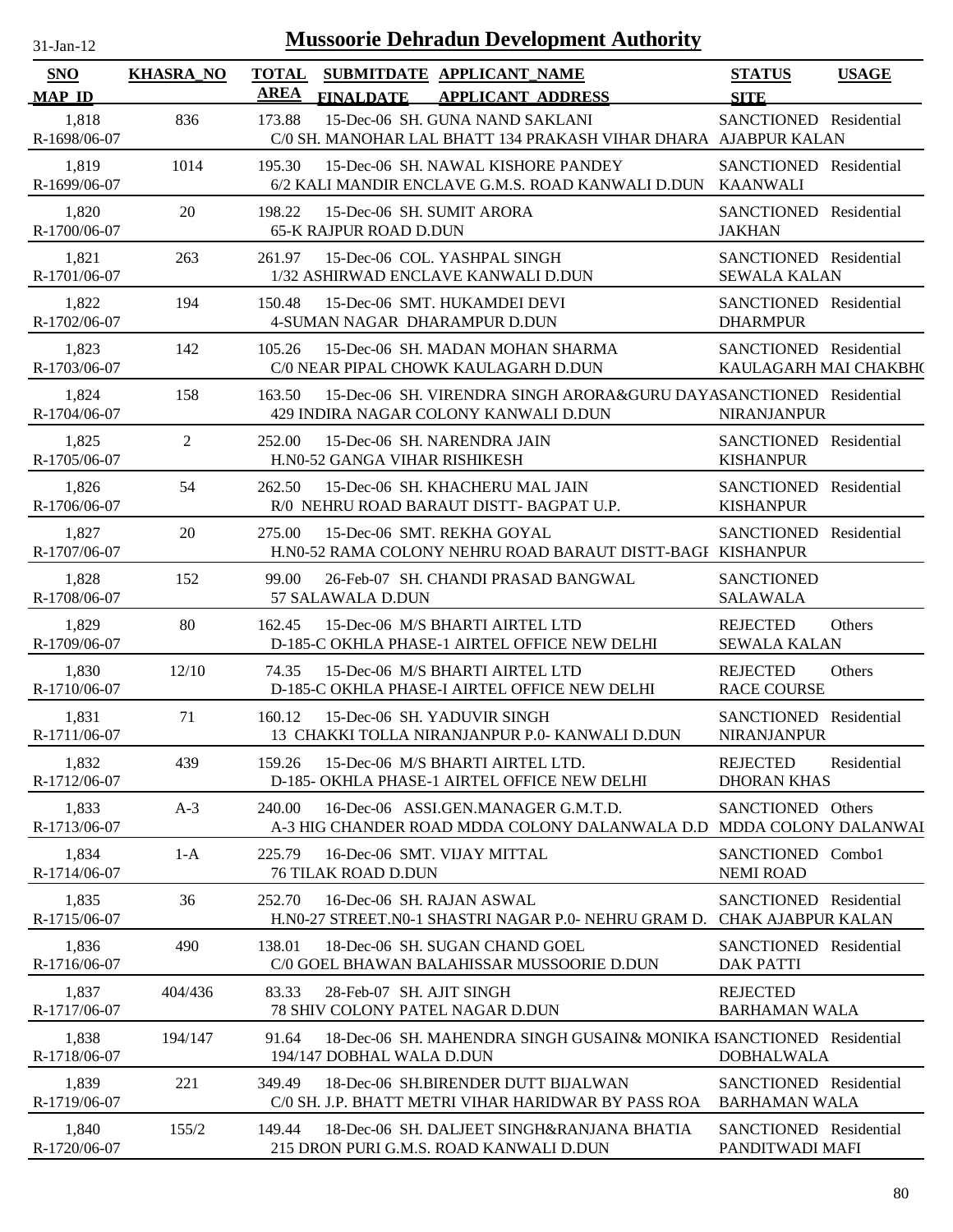| $-Jan-1$ |  |
|----------|--|
|          |  |

| <b>SNO</b>            | <b>KHASRA_NO</b> | <b>TOTAL</b> |                               | SUBMITDATE APPLICANT NAME                                                                               | <b>STATUS</b>                                      | <b>USAGE</b> |
|-----------------------|------------------|--------------|-------------------------------|---------------------------------------------------------------------------------------------------------|----------------------------------------------------|--------------|
| <b>MAP ID</b>         |                  | <b>AREA</b>  | <b>FINALDATE</b>              | <b>APPLICANT ADDRESS</b>                                                                                | <b>SITE</b>                                        |              |
| 1,841<br>R-1721/06-07 | 367              | 149.48       |                               | 18-Dec-06 SH. LOKESH NAWANI<br>H.NO- C-14 N.I.V.H. RAJPUR ROAD D.DUN                                    | <b>REJECTED</b><br><b>DHORAN KHAS</b>              | Residential  |
| 1,842<br>R-1722/06-07 | 946              | 86.30        |                               | 18-Dec-06 SH. AADESH KUKRETI&SUDESH KUKRETI SANCTIONED Residential<br>GRAM PREMPUR MAFI KAULAGARH D.DUN | <b>GARHI</b>                                       |              |
| 1,843<br>R-1723/06-07 | 514              | 118.58       | 315 PATEL NAGAR D.DUN         | 18-Dec-06 SMT. PARVINDER KAUR                                                                           | SANCTIONED Residential<br><b>NIRANJANPUR</b>       |              |
| 1,844<br>R-1724/06-07 | 514              | 127.96       | 315 EAST PATEL NAGAR D.DUN    | 18-Dec-06 SMT. NEELAM JEET KAUR                                                                         | SANCTIONED Residential<br><b>NIRANJANPUR</b>       |              |
| 1,845<br>R-1725/06-07 | 1554             | 204.42       |                               | 18-Dec-06 SH. JAGDISH CHANDRA PANDEY<br>633/1 HARI KUNJ VIJAY PARK KANWALI D.DUN                        | <b>REJECTED</b><br><b>KAANWALI</b>                 | Residential  |
| 1,846<br>R-1726/06-07 | 306              | 283.55       |                               | 18-Dec-06 SH. RAVINDRA SINGH RAWAT<br>H.N0-12 TAPOVAN ENCLAVE NALA PANI ROAD D.DUN                      | SANCTIONED Residential<br><b>AAMWALA TARLA</b>     |              |
| 1,847<br>R-1727/06-07 | 60               | 283.83       | H.N0-230-H NEHRU COLONY D.DUN | 19-Dec-06 SH. RAM PRASAD NAITHANI                                                                       | <b>REJECTED</b><br><b>AJABPUR KHURD</b>            | Residential  |
| 1,848<br>R-1728/06-07 | 532              | 217.03       |                               | 19-Dec-06 SH. RAJ KUMAR SOOD<br>H.N0-374 LANE.N0-13 MOHIT NAGAR KANWALI D.DUN                           | SANCTIONED Nursing Home<br><b>KAANWALI</b>         |              |
| 1,849<br>R-1729/06-07 | 44/47            | 354.51       | <b>28 ANAND CHOWK D.DUN</b>   | 19-Dec-06 SH. GULSHAN KUMAR&OTHERS                                                                      | <b>REJECTED</b><br>LUNIA MAHALLA                   | Residential  |
| 1,850<br>R-1730/06-07 | 50&51            | 161.57       | 16 E.C. ROAD D.DUN            | 19-Dec-06 SH. BRIJESH CHAND SHARMA                                                                      | SANCTIONED Residential<br><b>UDDIWALA KARANPUR</b> |              |
| 1,851<br>R-1731/06-07 | 811              | 225.49       |                               | 19-Dec-06 SH. RAMESH CHAND<br>GRAM BHARUWALA GRANT P.0-MOHHABAWALA D.DUN                                | SANCTIONED Residential<br><b>BHARUWALA GRANT</b>   |              |
| 1,852<br>R-1732/06-07 | 587              | 100.37       | 19-Dec-06 SH. RAJAN JAMES     | C/0 SOCIETY AREA CLEMENT TOWN D.DUN                                                                     | SANCTIONED Residential<br><b>BHARUWALA GRANT</b>   |              |
| 1,853<br>R-1733/06-07 | 118              | 1,462.08     | 19-Dec-06 COL. K.N. RAI       | 5 INDIRA NAGAR COLONY KANWALI D.DUN                                                                     | SANCTIONED Residential<br>DEFENCE COLONY           |              |
| 1,854<br>R-1734/06-07 | 79/1             | 169.14       |                               | 19-Dec-06 SH. KAMLA PRASAD BHATT<br>H.N0- 128 NAI BASTI CHUKKUWALA D.DUN                                | SANCTIONED Residential<br>CHUKKHUWALA              |              |
| 1,855<br>R-1735/06-07 | 476              | 278.54       |                               | 19-Dec-06 SH. MAN MOHAN SHARMA<br>5/6 ASHIRWAD ENCLAVE KANWALI D.DUN                                    | SANCTIONED Residential<br><b>KAANWALI</b>          |              |
| 1,856<br>R-1736/06-07 | 13               | 212.82       | 36 E.C. ROAD D.DUN            | 19-Dec-06 SH. HARMOHINDER SINGH                                                                         | SANCTIONED Residential<br><b>CURZAN ROAD</b>       |              |
| 1,857<br>R-1737/06-07 | 141              | 195.32       | 19-Dec-06 MOHD. QAMAR         | HIG/105 INDRA PURAM COLONY G.M.S. ROAD D.DUN                                                            | SANCTIONED Residential<br><b>SEWALA KALAN</b>      |              |
| 1,858<br>R-1738/06-07 | 73               | 97.91        |                               | 20-Dec-06 SH. SURESH CHANDRA SHARMA<br>CT-52 TONS COLONY DAKPATHER D.DUN                                | SANCTIONED Residential<br><b>PANDITWARI</b>        |              |
| 1,859<br>R-1739/06-07 | 442 263(OLD)     | 357.80       |                               | 20-Dec-06 SH HARMEET/TRILOCHAN/VIVEK/RAJNI SI SANCTIONED<br>158/28/1 DOON VIHAR JAKHAN DEHRADUN         | <b>JAKHAN</b>                                      | Residential  |
| 1,860<br>R-1740/06-07 | 1006             | 203.06       |                               | 20-Dec-06 SH. GAGAN DEEP SINGH<br>8- SHAKTI ENCLAVE G.M.S. ROAD KANWALI D.DUN                           | <b>SANCTIONED</b><br><b>KAANWALI</b>               | Residential  |
| 1,861<br>R-1741/06-07 | 294              | 158.30       | 87 ASHOK VIHAR SALAWALA D.DUN | 21-Dec-06 SH. BRIJESH PRADHAN                                                                           | <b>REJECTED</b><br><b>ADOIWALA</b>                 | Residential  |
| 1,862<br>R-1742/06-07 | 291              | 213.66       | 21-Dec-06 SH. RAJ KUMAR       | 17 GYATRI VIHAR VIJAY PARK EXT. KANWALI D.DUN                                                           | <b>SANCTIONED</b><br><b>KAANWALI</b>               | Residential  |
| 1,863<br>R-1743/06-07 | 138/58/2         | 110.40       | 4/7 DHAMAWALA D.DUN           | 21-Dec-06 SMT. REKHA SHARMA                                                                             | SANCTIONED<br><b>DHAMAWALA</b>                     | Residential  |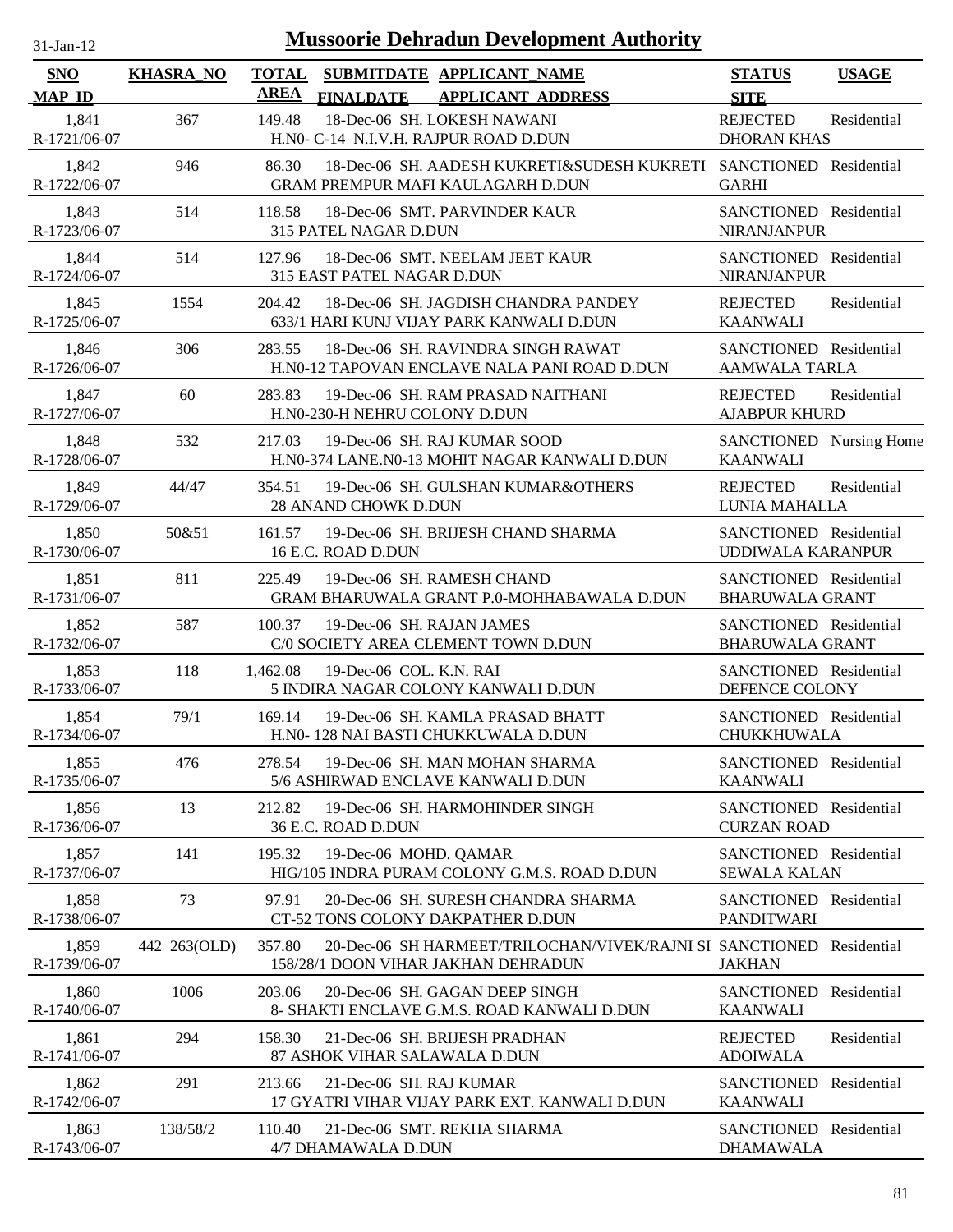| $31-Jan-12$                 |                  |                      | <b>Mussoorie Dehradun Development Authority</b>                                                                              |                                               |               |
|-----------------------------|------------------|----------------------|------------------------------------------------------------------------------------------------------------------------------|-----------------------------------------------|---------------|
| <b>SNO</b><br><b>MAP ID</b> | <b>KHASRA_NO</b> | <b>TOTAL</b><br>AREA | SUBMITDATE APPLICANT_NAME<br><b>FINALDATE</b><br><b>APPLICANT ADDRESS</b>                                                    | <b>STATUS</b><br><b>SITE</b>                  | <b>USAGE</b>  |
| 1,864<br>R-1744/06-07       | 145/614          | 208.09               | 21-Dec-06 SH. CHAKR DHAR THAPLIYAL<br>15 KALIDASS ROAD D.DUN                                                                 | <b>REJECTED</b><br><b>AJABPUR KHURD</b>       | Residential   |
| 1,865<br>R-1745/06-07       | 18               | 288.00               | 21-Dec-06 SH. SURESH GUPTA<br>C-7 DOON VIHAR COMPLEX JAKHAN D.DUN                                                            | SANCTIONED Residential<br><b>KISHANPUR</b>    |               |
| 1,866<br>R-1746/06-07       | 829/3            | 249.66               | 21-Dec-06 SH. VIJAY KUMAR KAWATRA<br>121 RAJESHWAR NAGAR PHASE-II SAHASTRADHARA ROAD                                         | <b>REJECTED</b><br><b>TARLA NAGAL</b>         | Residential   |
| 1,867<br>R-1747/06-07       | 129/120          | 79.00                | 21-Dec-06 M/S HUTCHISON ESSAR SOUTH LTD.<br>493- MANGAL PANDEY NAGAR UNIVERSITY ROAD MEERU                                   | <b>REJECTED</b><br><b>NALAPANI ROAD</b>       | Others        |
| 1,868<br>R-1748/06-07       | 81               | 232.25               | 21-Dec-06 M/S BHARTI AIRTEL LTD.<br>D-185 OKHLA PHASE-I AIRTEL OFFICE DELHI                                                  | <b>REJECTED</b><br><b>SUNDARWALA</b>          | Others        |
| 1,869<br>R-1749/06-07       | 383              | 225.00               | 21-Dec-06 HUTCHISON ESSAR SOUTH LTD<br>493- MANGAL PANDEY NAGAR UNIVERSITY ROAD MEERU                                        | <b>REJECTED</b><br><b>SUDHOWALA</b>           | Others        |
| 1,870<br>R-1750/06-07       | 82               | 162.45               | 21-Dec-06 M/S BHARTI AIRTEL LTD.<br>D-185-C OKHLA PHASE-I AIRTEL OFFICE NEW DELHI                                            | <b>REJECTED</b><br>DANIYON-KA-DANDA           | Others        |
| 1,871<br>R-1751/06-07       | 36               | 691.44               | 22-Dec-06 SH. S.M. GOEL<br>36 PHASE-I VASANT VIHAR KANWALI D.DUN                                                             | SANCTIONED Residential<br><b>VASANT VIHAR</b> |               |
| 1,872<br>R-1752/06-07       | 10               | 214.03               | 22-Dec-06 M/S BHARTI AIRTEL LTD<br>D-185-C OKHLA PHASE-I NEW DELHI                                                           | <b>REJECTED</b><br><b>KANDOLI</b>             | Others        |
| 1,873<br>R-1753/06-07       | 197/2            | 160.00               | 22-Dec-06 M/S BHARTI AIRTEL LTD.<br>D-185-C OKHLA PHASE-I NEW DELHI D.DUN                                                    | <b>REJECTED</b><br><b>NIRANJANPUR</b>         | Others        |
| 1,874<br>R-1754/06-07       | 99               | 129.95               | 22-Dec-06 M/S BHARTI AIRTEL LTD<br>D-185-C OKHLA PHASE-I NEW DELHI                                                           | <b>REJECTED</b><br><b>KUTHAL GAON</b>         | Others        |
| 1,875<br>R-1755/06-07       | 900              | 140.27               | 22-Dec-06 SH. BAL KRISHAN VERMA<br>46 HILL VIEW COLONY INDIRA NAGAR COLONY D.DUN                                             | SANCTIONED Residential<br><b>KAANWALI</b>     |               |
| 1,876<br>R-1756/06-07       | 122&125          | 17,697.04            | 23-Dec-06 M/S STEREO CONSTRUCTION PVT.LTD.<br>C/0 SH. J.K. MITTAL B.D.-23 VISHAKHA ENCLAVE PRITAM P DHORAN KHAS              | SANCTIONED Group Housing                      |               |
| 1,877<br>R-1757/06-07       | 1338             | 211.90               | 23-Dec-06 SH. LAXMI PRASAD DIMRI<br>GARHWAL COLONY NIRANJANPUR KANWALI D.DUN                                                 | SANCTIONED Residential<br><b>KAANWALI</b>     |               |
| 1,878<br>R-1758/06-07       | 1579             | 273.24               | 23-Dec-06 SMT. AMBIKA AGGARWAL&DEEPAK AGGASANCTIONED Residential<br>17/21 HANUMAN CHOWK D.DUN                                | <b>KAANWALI</b>                               |               |
| 1,879<br>R-1759/06-07       | 1249             | 111.52               | 23-Dec-06 SMT. MONIKA JAIN<br>133-A BALLUPUR ROAD CHAKRATA ROAD D.DUN                                                        | SANCTIONED Residential<br><b>KAANWALI</b>     |               |
| 1,880<br>R-1760/06-07       | 722              | 213.71               | 26-Dec-06 SMT. YOGENDRI SIROHI<br>C/0 SH. MANVIR SINGH 43 NEHRU ROAD SUBHASH NAGAR ( MAJRA                                   | <b>SANCTIONED</b>                             | Residential   |
| 1,881<br>R-1761/06-07       | 83               | 374.17               | 26-Dec-06 SMT. SAVITRI DEVI<br>H.NO-83 PATEL NAGAR SAHARANPUR ROAD D.DUN                                                     | <b>SANCTIONED</b><br><b>GURU ROAD</b>         | Residential   |
| 1,882<br>R-1762/06-07       | 9                | 3,417.00             | 26-Dec-06 SMT. MANJIT KAUR&OTHERS<br>S-25 JANTA MARKET RAJOURI GARDEN NEW DELHI                                              | <b>REJECTED</b><br><b>SINOLA</b>              | Group Housing |
| 1,883<br>R-1763/06-07       | 617/1            | 290.98               | 26-Dec-06 SH. SANJAY KUMAR GUPTA&MEETA GUPT SANCTIONED Residential<br>C/0 TURNER ROAD KIRPA RAM STORE CLEMENT TOWN D.D MAJRA |                                               |               |
| 1,884<br>R-1764/06-07       | 576              | 233.30               | 26-Dec-06 SMT. ANJANA KUKRETI&KAILASH CHAND REJECTED<br>92/28 MOHINI ROAD NEW DALANWALA D.DUN                                | DHARAMPUR DANDA                               | Residential   |
| 1,885<br>R-1765/06-07       | 20               | 275.00               | 26-Dec-06 SH. PRADEEP JAIN<br>151/40/5 KOCHAR COLONY RAJPUR ROAD D.DUN                                                       | SANCTIONED Residential<br><b>KISHANPUR</b>    |               |
| 1,886<br>R-1766/06-07       | 516              | 260.15               | 26-Dec-06 SH. V.K. MEHTA<br>11 SHIV VIHAR MAHARANI BAGH KANWALI D.DUN                                                        | SANCTIONED Residential<br><b>KAANWALI</b>     |               |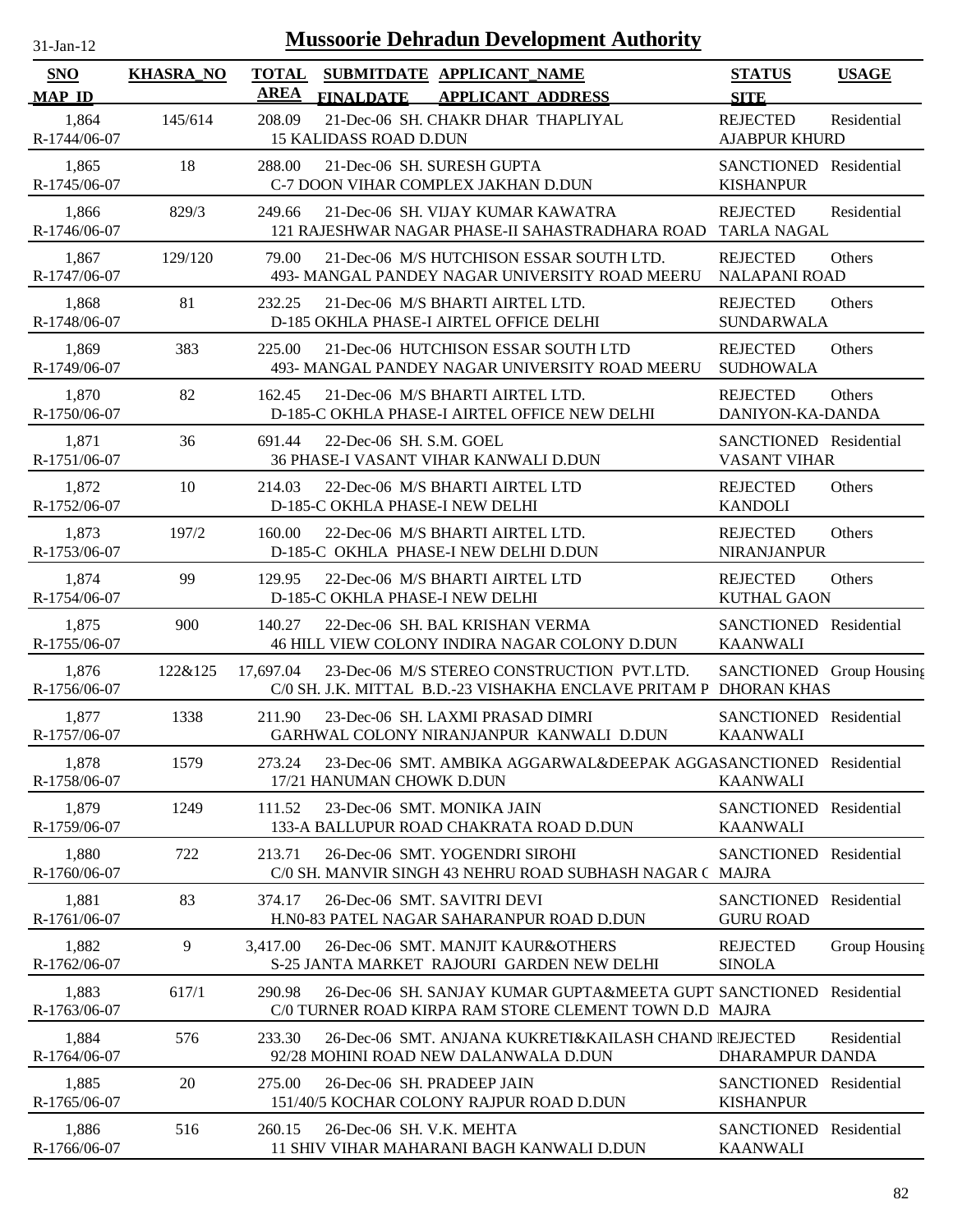| $31-Jan-12$                 | <b>Mussoorie Dehradun Development Authority</b> |                             |                                                      |                                                                                                 |                                                    |              |
|-----------------------------|-------------------------------------------------|-----------------------------|------------------------------------------------------|-------------------------------------------------------------------------------------------------|----------------------------------------------------|--------------|
| <b>SNO</b><br><b>MAP ID</b> | <b>KHASRA NO</b>                                | <b>TOTAL</b><br><b>AREA</b> | <b>FINALDATE</b>                                     | SUBMITDATE APPLICANT_NAME<br><b>APPLICANT ADDRESS</b>                                           | <b>STATUS</b><br><b>SITE</b>                       | <b>USAGE</b> |
| 1,887<br>R-1767/06-07       | 186                                             | 150.43                      |                                                      | 26-Dec-06 SMT. ALKA GUPTA&VED RANI<br>C/0 SH. DEPENDRA KAUSHIK PANDIT DEV DUTT MARG VIK. RAIPUR | SANCTIONED Residential                             |              |
| 1,888<br>R-1768/06-07       | 46                                              | 286.20                      | 25-May-07 SH. N.P.SINGH                              | <b>46 CHAMAN VIHAR NIRANJANPUR D.DUN</b>                                                        | <b>REJECTED</b><br><b>NIRANJANPUR</b>              |              |
| 1,889<br>R-1769/06-07       | 538                                             | 139.81                      | 72 GHOSI GALI D.DUN                                  | 27-Dec-06 SH. VIMAL BHARDWAJ&OTHERS                                                             | <b>SANCTIONED</b> Residential<br><b>DAK PATTI</b>  |              |
| 1,890<br>R-1770/06-07       | 77/73                                           | 139.35                      | 16-Mar-07 SH. ATEET SONKER                           | 34/1 CHUKKUWALA MOHALLA B-1 D.DUN                                                               | <b>SANCTIONED</b><br>LUNIA MAHALLA                 |              |
| 1,891<br>R-1771/06-07       | 265                                             | 111.52                      | <b>36 RACE COURSE D.DUN</b>                          | 27-Dec-06 SH. RAJENDER SINGH                                                                    | SANCTIONED Residential<br><b>AJABPUR KALAN</b>     |              |
| 1,892<br>R-1772/06-07       | 265                                             | 159.06                      | 27-Dec-06 SH, RAM SINGH<br><b>45 REST CAMP D.DUN</b> |                                                                                                 | SANCTIONED Residential<br><b>AJABPUR KALAN</b>     |              |
| 1,893<br>R-1773/06-07       | 1249                                            | 210.55                      |                                                      | 27-Dec-06 SH. RAJENDER KUMAR<br>10/2 ASHIRWAD ENCLAVE BALLUPUR ROAD D.DUN                       | SANCTIONED Residential<br><b>KAANWALI</b>          |              |
| 1,894<br>R-1774/06-07       | 1249                                            | 210.30                      |                                                      | 27-Dec-06 SH. CHANDRESH AHUJA<br>102 KALINDI ENCLAVE BALLIWALA CHOWK KANWALI D.D KAANWALI       | SANCTIONED Residential                             |              |
| 1,895<br>R-1775/06-07       | 918                                             | 174.38                      |                                                      | 27-Dec-06 SH. NARENDRA DUTT<br>H.N0-1 LANE-N0-1 VIKASH LOK SAHASTRADHARA ROAD D.                | SANCTIONED Residential<br><b>AAMWALA TARLA</b>     |              |
| 1,896<br>R-1776/06-07       | 157                                             | 360.00                      |                                                      | 27-Dec-06 SMT. KIRAN TANEJA<br>H.N0- 64 GOVIND NAGAR RISHIKESH D.DUN                            | SANCTIONED Residential<br><b>JAKHAN</b>            |              |
| 1,897<br>R-1777/06-07       | 604&599                                         | 302.76                      |                                                      | 27-Dec-06 SMT. MUNNI DEVI BIST<br>CROSS-7 TAPOVAN ENCLAVE NALAPANI ROAD D.DUN                   | SANCTIONED Residential<br><b>AAMWALA TARLA</b>     |              |
| 1,898<br>R-1778/06-07       | 647                                             | 66.85                       |                                                      | 27-Dec-06 SMT. SHAFEEKA BEGUM<br>C/0 AZAD NAGAR COLONY RAIPUR ROAD ADHOIWALA D.D ADOIWALA       | <b>REJECTED</b>                                    | Residential  |
| 1,899<br>R-1779/06-07       | 605                                             | 165.19                      |                                                      | 28-Dec-06 SH. MAHENDRA SINGH RAWAT<br>LANE-N0-6 PUSHP KUNJ MATHROWALA ROAD D.DUN                | SANCTIONED Residential<br><b>AJABPUR KHURD</b>     |              |
| 1,900<br>R-1780/06-07       | 72/1                                            | 182.83                      | 72/1 BHANDARI BAGH D.DUN                             | 28-Dec-06 SH, RAJENDER BADONI&JAGDISH PRASAD SANCTIONED Residential                             | <b>BHANDARI BAGH</b>                               |              |
| 1,901<br>R-1781/06-07       | 25/A&35/5                                       | 141.64                      | 32/5 SEWAK ASHRAM ROAD D.DUN                         | 28-Dec-06 SH. KIRAN KUMAR GULATI                                                                | SANCTIONED Residential<br><b>SEWAK ASHRAM ROAD</b> |              |
| 1,902<br>R-1782/06-07       | 415                                             | 305.80                      |                                                      | 28-Dec-06 SH. VINOD CHAND GHILDIYAL<br>C/0 CHARTON COLLEGE GROUND FLOOR MALLITAL NAINIT         | <b>REJECTED</b><br><b>BADRIPUR</b>                 | Residential  |
| 1,903<br>R-1783/06-07       | 107                                             | 344.46                      |                                                      | 29-Dec-06 SH.RANBIR SINGH TANEJA<br>67/15&107 AMBEDKAR MARG BLOCK-1 KARANPUR D.DUN              | SANCTIONED Residential<br>D.L.ROAD                 |              |
| 1,904<br>R-1784/06-07       | 90                                              | 162.23                      | 29-Dec-06 SMT. SUSHMA                                | 25 RAJ VIHAR CHAKRATA ROAD D.DUN                                                                | SANCTIONED Residential<br><b>KISHANPUR</b>         |              |
| 1,905<br>R-1785/06-07       | 571                                             | 148.60                      | 26-Apr-07 SMT. ARUNA BISHT                           | 204 BELL ROAD CLEMENT TOWN D.DUN                                                                | <b>SANCTIONED</b><br><b>BHARUWALA GRANT</b>        |              |
| 1,906<br>R-1786/06-07       | 490                                             | 196.25                      |                                                      | 29-Dec-06 SH. RAMESH POKHRIYAL<br>C/0 INDIRA GANDHI MARG KASHMIRI COLONY P.0- MAJRA T           | SANCTIONED Residential<br><b>NIRANJANPUR</b>       |              |
| 1,907<br>R-1787/06-07       | 12                                              | 168.45                      |                                                      | 25-Apr-07 SH. SUDHIR CHANDRA THAPLIYAL<br>49/2 NEW COLONY BALLUPUR KANWALI D.DUN                | <b>SANCTIONED</b><br><b>KAANWALI</b>               |              |
| 1,908<br>R-1788/06-07       | 6                                               | 211.87                      |                                                      | 20-Mar-07 SMT. ASHA BHANDARI<br>33/2 INDIRA COLONY CHUKKUWALA D.DUN                             | <b>SANCTIONED</b><br>NEW CANT ROAD                 |              |
| 1,909<br>R-1789/06-07       | 393                                             | 205.04                      | 24 KARANPUR D.DUN                                    | 29-Dec-06 SH. GURJEET SINGH&KARAM JEET SINGH                                                    | <b>REJECTED</b><br><b>NIRANJANPUR</b>              | Residential  |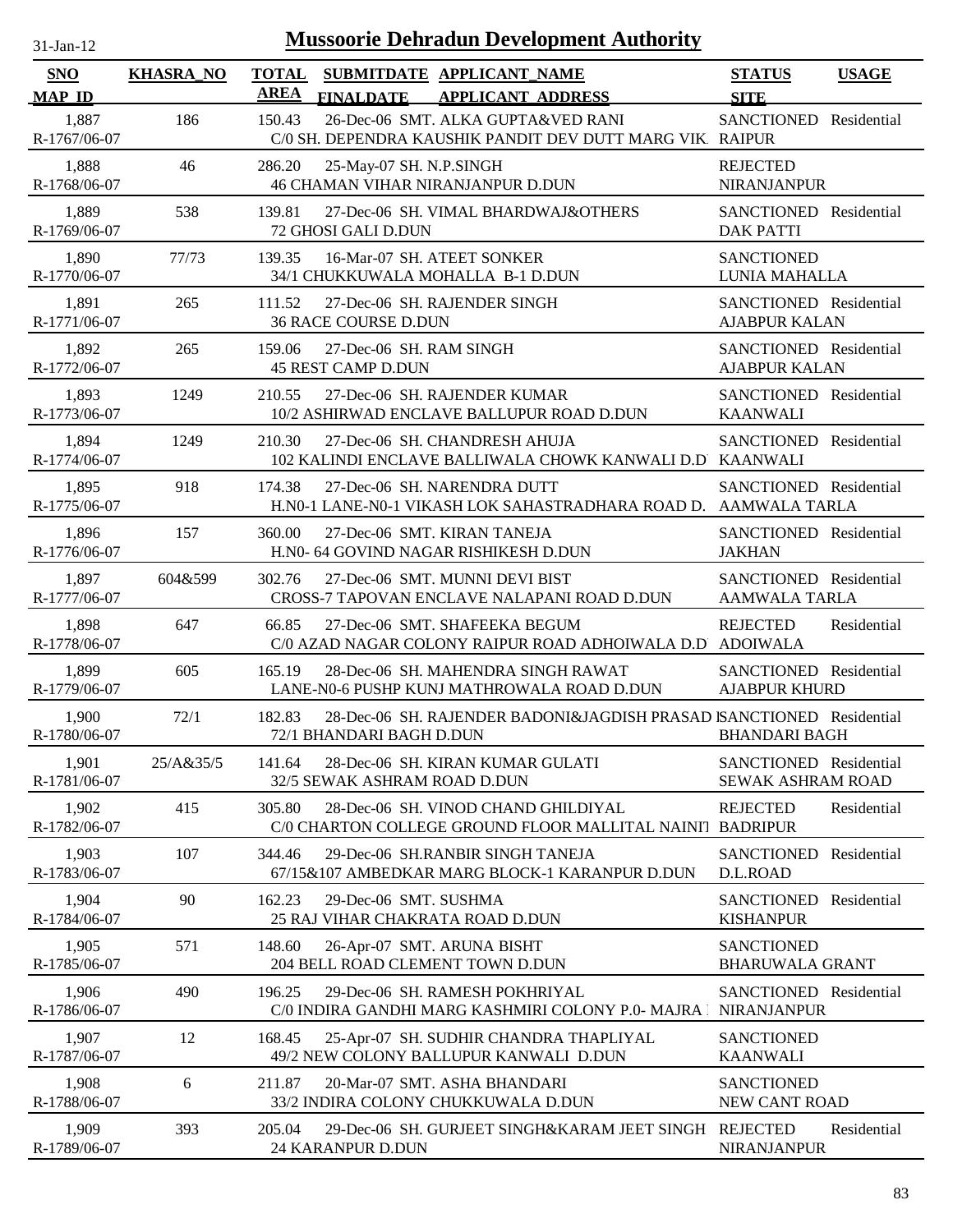| $31-Jan-12$                 |                  |                      |                                                  | <b>Mussoorie Dehradun Development Authority</b>                                                                   |                                                |                |
|-----------------------------|------------------|----------------------|--------------------------------------------------|-------------------------------------------------------------------------------------------------------------------|------------------------------------------------|----------------|
| <b>SNO</b><br><b>MAP ID</b> | <b>KHASRA_NO</b> | <b>TOTAL</b><br>AREA | <b>FINALDATE</b>                                 | SUBMITDATE APPLICANT_NAME<br><b>APPLICANT ADDRESS</b>                                                             | <b>STATUS</b><br><b>SITE</b>                   | <b>USAGE</b>   |
| 1,910<br>R-1790/06-07       | 1121             | 156.15               |                                                  | 29-Dec-06 SMT. KANIKA GANGULY &SAUMYAJIT GA SANCTIONED<br>87/1 STREET.NO-10 RAJENDRA NAGAR KAULAGARH ROAD I GARHI |                                                | Residential    |
| 1,911<br>R-1791/06-07       | 33               | 398.14               | 33 CURZAN ROAD D.DUN                             | 30-Dec-06 SH. VIDYA BHUSHAN BAKSHI                                                                                | <b>REJECTED</b><br><b>CURZAN ROAD</b>          | Residential    |
| 1,912<br>R-1792/06-07       | 370/7            | 2,804.19             |                                                  | 30-Dec-06 SH. GIRIRAJ SINGH RAWAT<br>111 RAJPUR ROAD INSIDE OSHO HOTEL D.DUN                                      | <b>REJECTED</b><br><b>RAIPUR</b>               | Relegious Plac |
| 1,913<br>R-1793/06-07       | 607              | 81.79                | $2-Jan-07$<br>53 DAKARA GARHI CANTT D.DUN        | <b>SH. VIJAY PAL</b>                                                                                              | <b>REJECTED</b><br><b>DEHRA KHAS</b>           | Residential    |
| 1,914<br>R-1794/06-07       | 385              | 164.89               | $2-Jan-07$                                       | <b>SMT. SAJANI KAPOOR</b><br>45/2 LANE-N0-4 TEG BAHADUR ROAD D.DUN                                                | SANCTIONED Residential<br><b>DHARMPUR</b>      |                |
| 1,915<br>R-1795/06-07       | 169              | 124.53               | $2-Jan-07$<br>49/1 RACE COURSE D.DUN             | <b>SH. SATNAM SINGH</b>                                                                                           | SANCTIONED Residential<br>NIRANJANPUR          |                |
| 1,916<br>R-1796/06-07       | 169              | 124.53               | $2-Jan-07$                                       | <b>SH. AJIT SINGH</b><br>9-A ADARSH NAGAR BALLUPUR ROAD D.DUN                                                     | SANCTIONED Residential<br>NIRANJANPUR          |                |
| 1,917<br>R-1797/06-07       | 433              | 206.31               | $2-Jan-07$                                       | SH. JAGAT SINGH RAWAT<br>C/0 SH. G.S. RAWAT 77 VIJAY COLONY HATHIBARKALAN D                                       | <b>REJECTED</b><br>HATHIBARKALA                | Residential    |
| 1,918<br>R-1798/06-07       | 24/1&24/2        | 378.00               | $2-Jan-07$<br>23 KARANPUR D.DUN                  | SMT. REENA JAGGI&ANIL JAGGI                                                                                       | SANCTIONED Residential<br><b>CIRCULAR ROAD</b> |                |
| 1,919<br>R-1799/06-07       | 71/1             | 207.94               | $3-Jan-07$                                       | SH. MOHAN LAL SAGU<br>39/3 TAGORE COLONY CHAKRATA ROAD D.DUN                                                      | SANCTIONED Residential<br>CHUKKHUWALA MAICHAK  |                |
| 1,920<br>R-1800/06-07       | 52               | 116.22               | $3-Jan-07$<br>H.N0-54 DISPENSARY ROAD D.DUN      | SH. MOHIT MITTAL                                                                                                  | SANCTIONED Residential<br><b>LITTAN ROAD</b>   |                |
| 1,921<br>R-1801/06-07       | 1219             | 349.00               | $3-Jan-07$                                       | <b>SH. RAKESH KUMAR RAJA</b><br>H.N0-44 LANE-N0-3 KESHU VIHAR KANWALI D.DUN                                       | SANCTIONED Residential<br><b>KAANWALI</b>      |                |
| 1,922<br>R-1802/06-07       | 209              | 113.34               | $3-Jan-07$                                       | SH. KANWAL KISHORE ARORA<br>168 POCKET- B DDA FLATES SUKHDEV VIHAR NEW DELHI                                      | SANCTIONED Residential<br><b>NIRANJANPUR</b>   |                |
| 1,923<br>R-1803/06-07       | 151/23           | 146.90               | $3-Jan-07$                                       | SH. RISHABH JAIN<br>268 THIRD FLOOR MASJID MOTH NEW DELHI-110049                                                  | SANCTIONED Residential<br><b>JAKHAN</b>        |                |
| 1,924<br>R-1804/06-07       | 81               | 148.94               | $3-Jan-07$                                       | <b>SH. ASHOK KUMAR GUPTA</b><br>81 SARASWATI SONI MARG LAXMAN CHOWK D.DUN                                         | SANCTIONED Residential<br><b>LAXMAN CHOWK</b>  |                |
| 1,925<br>R-1805/06-07       | 20               | 140.45               | $4-Jan-07$                                       | SH. ASHWANI AGARWAL&TEJ PRATAP SIN(SANCTIONED Residential<br>10-B RAGHUVANSH ENCLAVE ALIDAS ROAD D.DUN            | <b>KALI DAS ROAD</b>                           |                |
| 1,926<br>R-1806/06-07       | 155              | 209.77               | $4-Jan-07$                                       | SH. SURENDRA SINGH KALKHOLI<br>8 MDDA COLONY CHANDRA ROAD D.DUN                                                   | <b>REJECTED</b><br><b>AJABPUR KHURD</b>        | Residential    |
| 1,927<br>R-1807/06-07       | 152              | 293.59               | $4-Jan-07$                                       | <b>SH. KISHAN LAL</b><br>H.NO- F/2 NEHRU COLONY HARIDWAR ROAD D.DUN                                               | <b>REJECTED</b><br><b>AJABPUR DANDA</b>        | Residential    |
| 1,928<br>R-1808/06-07       | $54-B$           | 145.66               | $4-Jan-07$                                       | <b>SMT. SAFIKA BANU</b><br>H.N0-152/1 MITRA LOK COLONY BALLUPUR ROAD D.DUN                                        | SANCTIONED Residential<br><b>KAANWALI</b>      |                |
| 1,929<br>R-1809/06-07       | 74/6/3           | 209.11               | 28-Mar-07 SH. S.S. RANA<br>74/6/3 SALAWALA D.DUN |                                                                                                                   | <b>SANCTIONED</b><br><b>SALAWALA</b>           |                |
| 1,930<br>R-1810/06-07       | 94               | 162.57               |                                                  | 18-May-07 SH.ANOOP SINGH RAWAT<br>C/0 SH. OM PRAKASH SEC-II H.N0-A-81 DEFENCE COLONY I SHAH NAGAR                 | <b>REJECTED</b>                                |                |
| 1,931<br>R-1811/06-07       | 955/2            | 170.27               | 4-Jan-07                                         | SH. RAJESH KUKRETI<br>C/0 SH. AJAY KUKRETI GRAM KAULAGARH CHUNNA BHAT" KAULAGARH                                  | <b>SANCTIONED</b>                              | Residential    |
| 1,932<br>R-1812/06-07       | 476              | 191.09               | $4-Jan-07$                                       | <b>SMT. UMA BARTHWAL</b><br>C/0 SH. VINAY PANDEY H-6 MDDA COLONY KANWALI ROA AJABPUR KHURD                        | SANCTIONED Residential                         |                |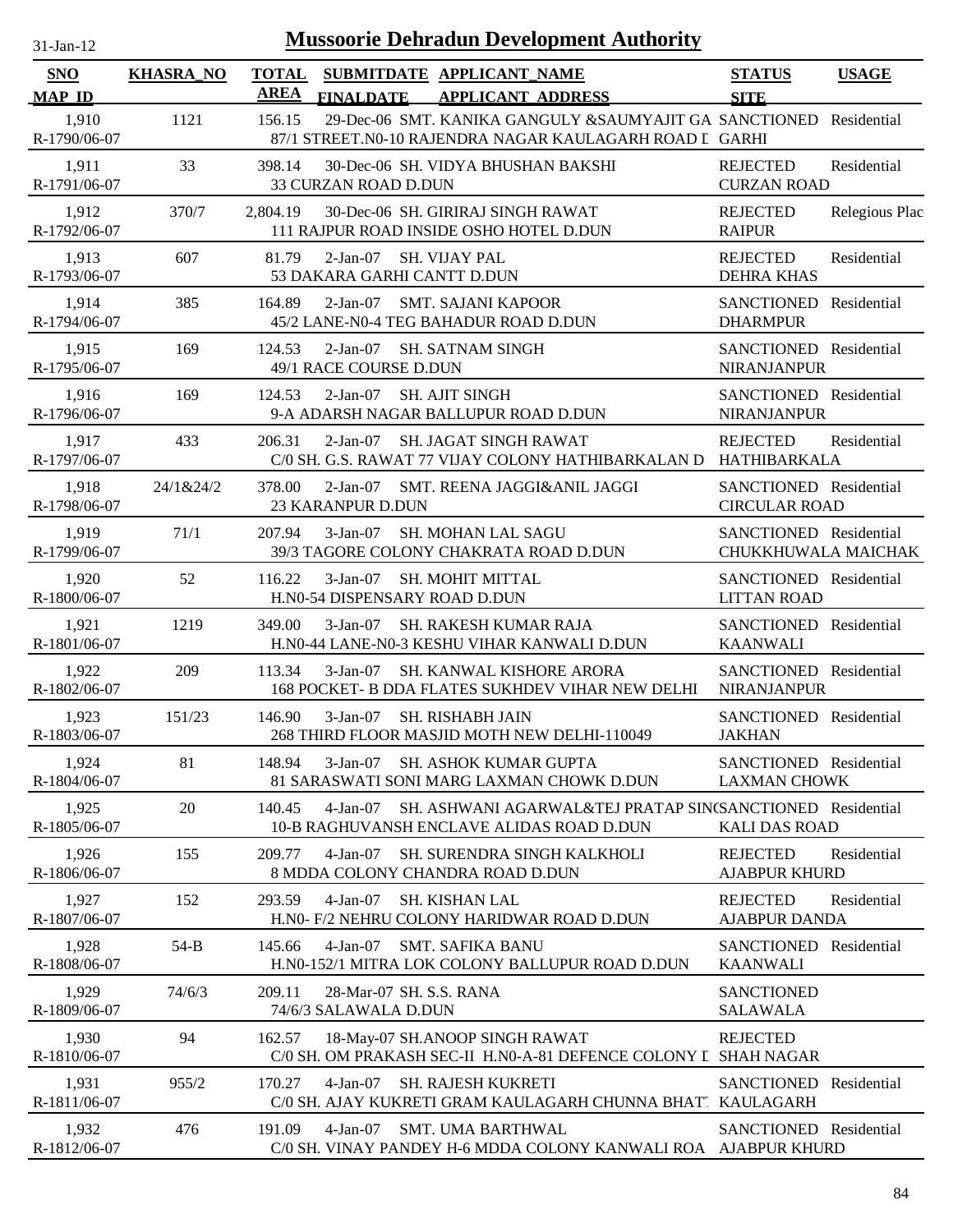| $31-Jan-12$                 |                  |                             | <b>Mussoorie Dehradun Development Authority</b>                                                                    |                                                |               |
|-----------------------------|------------------|-----------------------------|--------------------------------------------------------------------------------------------------------------------|------------------------------------------------|---------------|
| <b>SNO</b><br><b>MAP ID</b> | <b>KHASRA_NO</b> | <b>TOTAL</b><br><b>AREA</b> | SUBMITDATE APPLICANT_NAME<br><b>APPLICANT ADDRESS</b><br><b>FINALDATE</b>                                          | <b>STATUS</b><br><b>SITE</b>                   | <b>USAGE</b>  |
| 1,933<br>R-1813/06-07       | 74               | 332.42                      | $4-Jan-07$<br>SH. RAVINDRA PAL MEHTA<br>70 JHANDA MOHALLA D.DUN                                                    | SANCTIONED Residential<br><b>ARYA NAGAR</b>    |               |
| 1,934<br>R-1814/06-07       | 321              | 306.99                      | SH.CHIRANJEE LAL MEWAR&MAN MOHIT NSANCTIONED Residential<br>$4-Jan-07$<br>BLOCK-C SAKET COLONY AJABPUR KALAN D.DUN | <b>AJABPUR KALAN</b>                           |               |
| 1,935<br>R-1815/06-07       | 48               | 180.50                      | $6$ -Jan $-07$<br><b>SMT. PAVITRA CHAUDHARY</b><br>108 NESHVILLA ROAD D.DUN                                        | <b>REJECTED</b><br><b>RAIPUR</b>               | Residential   |
| 1,936<br>R-1816/06-07       | 240&241          | 156.87                      | $6$ -Jan $-07$<br><b>SMT. ARUNA SHARMA</b><br>9 TRUPATI KEWAL VIHAR SAHASTRA DHARA ROAD D.DUN                      | SANCTIONED Residential<br><b>ADOIWALA</b>      |               |
| 1,937<br>R-1817/06-07       | 178              | 168.54                      | $6$ -Jan $-07$<br>SH. CHANDAN SINGH CHAUHAN<br>GRAM DIRNARD P.O-KATHIYAN TUNI DISTT- D.DUN                         | <b>REJECTED</b><br><b>MAOWALA MAAFI</b>        | Residential   |
| 1,938<br>R-1818/06-07       | 303              | 191.91                      | $8-Jan-07$<br><b>SH. PRAMOD KUMAR MAURYA</b><br>C-1/9 NEW TYPE-III OFD STATE RAIPUR D.DUN                          | SANCTIONED Residential<br><b>AAMWALA TARLA</b> |               |
| 1,939<br>R-1819/06-07       | 899              | 354.59                      | $8 - Jan - 07$<br><b>SMT. KAMALA DEVI</b><br>37 BAHUGUNA COLONY AJABPUR KHURD D.DUN                                | SANCTIONED Residential<br><b>AJABPUR KALAN</b> |               |
| 1,940<br>R-1820/06-07       | 82               | 344.46                      | SH. BHAGAT SINGH CHAUHAN<br>$8-Jan-07$<br>H.N0-208 GRAM KANDOLI RAJPUR ROAD D.DUN                                  | <b>REJECTED</b><br><b>KANDOLI</b>              | Residential   |
| 1,941<br>R-1821/06-07       | 78               | 490.86                      | SH. T.N. SINGH<br>$8-Jan-07$<br>17/2 SUBHASH MARG DOON CANAL ROAD D.DUN                                            | SANCTIONED Residential<br><b>KIRSALI</b>       |               |
| 1,942<br>R-1822/06-07       | 38               | 493.97                      | $8-Jan-07$<br><b>SH. ANAND BARDHAN</b><br>D-19 TEHRI HOUSE RAJPUR ROAD D.DUN                                       | SANCTIONED Residential<br><b>KIRSALI</b>       |               |
| 1,943<br>R-1823/06-07       | 519&520          | 200.00                      | 8-Jan-07<br>SH. ANAND KUMAR NARAYAN<br>222 RAJPUR ROAD PLEASANT VALLEY D.DUN                                       | SANCTIONED Residential<br><b>DHAKPATTI</b>     |               |
| 1,944<br>R-1824/06-07       | 1558/1           | 201.20                      | 26-Feb-07 SH. MANIK<br>H.N0-744 STREET.N0-4 LANE-N0-3 RAJENDRA NAGAR KAUL KAANWALI                                 | <b>SANCTIONED</b>                              |               |
| 1,945<br>R-1825/06-07       | 55&38            | 211.43                      | <b>SMT. JYOTI KUMAR</b><br>$8-Jan-07$<br>34 RAIPUR ROAD D.DUN                                                      | SANCTIONED Residential<br><b>RAIPUR</b>        |               |
| 1,946<br>R-1826/06-07       | 51               | 190.48                      | 13-Feb-07 SH. PREM AVTAR SHARMA<br>64 AMAN VIHAR NIRANJANPUR D.DUN                                                 | <b>SANCTIONED</b><br><b>MAJRA</b>              |               |
| 1,947<br>R-1827/06-07       | 190              | 230.17                      | $8-Jan-07$<br>SH. OM PRAKASH SHARMA<br>LANE-N0-E/5 KEWAL VIHAR ADHOIWALA D.DUN                                     | SANCTIONED Residential<br><b>ADOIWALA</b>      |               |
| 1,948<br>R-1828/06-07       | 341              | 360.00                      | 8-Jan-07<br><b>SH. AJAY MEHTA</b><br>33 PATEL ROAD D.DUN                                                           | SANCTIONED Residential<br><b>JAKHAN</b>        |               |
| 1,949<br>R-1829/06-07       | $D-4-D$          | 37.13                       | 8-Jan-07<br><b>SMT. TANUJA SHARMA</b><br>53 BALBIR ROAD D.DUN                                                      | SANCTIONED Residential<br>MDDA COLONY DALANWAI |               |
| 1,950<br>R-1830/06-07       | $21-A$           | 473.78                      | 8-Jan-07<br>SH. PANKAJ MEHTA<br>15- RAJPUR ROAD D.DUN                                                              | SANCTIONED Residential<br>NEW CANT ROAD        |               |
| 1,951<br>R-1831/06-07       | 128              | 414.90                      | 23-Mar-07 SH. RAVI SAHA&SMT. SHALINI SAHA<br>C/0 SH. MAN SINGH DOBHALWALA NEAR DASTANA FACTO                       | <b>SANCTIONED</b><br><b>KAULAGARH</b>          |               |
| 1,952<br>R-1832/06-07       | 1353&1354        | 10,144.00                   | 29-Jun-07 SH.DHARMENDER SINGH&OTHERS<br>GRAM&P.0- AJABPUR KHURD D.DUN                                              | <b>RE-OPENED</b><br><b>AJABPUR KHURD</b>       | Group Housing |
| 1,953<br>R-1832/06-07-RE    | 1353-1356        | 10,140.00                   | 10-Aug-07 SH. DHARMENDER SINGH & OTHERS<br>VILLAGE AJABPUR KHURDP.O. AJABPUR KHURD                                 | <b>RE-OPENED</b><br><b>AJABPUR KHURD</b>       | Group Housing |
| 1,954<br>R-1832/06-07-RE    | 1353-1356        | 10,140.00                   | 1-Nov-07 SH. DHARMENDER SINGH & OTHERS<br>VILLAGE AJABPUR KHURDP.O. AJABPUR KHURDDEHARA L AJABPUR KHURD            | <b>REJECTED</b>                                | Group Housing |
| 1,955<br>R-1833/06-07       | 677/1&683/1      | 188.66                      | $9-Jan-07$<br><b>SMT. BABITA DEVI</b><br>C/0 NEAR DAYAL ENCLAVE KRISHNA MARKET SUBHASH N MAJRA                     | SANCTIONED Residential                         |               |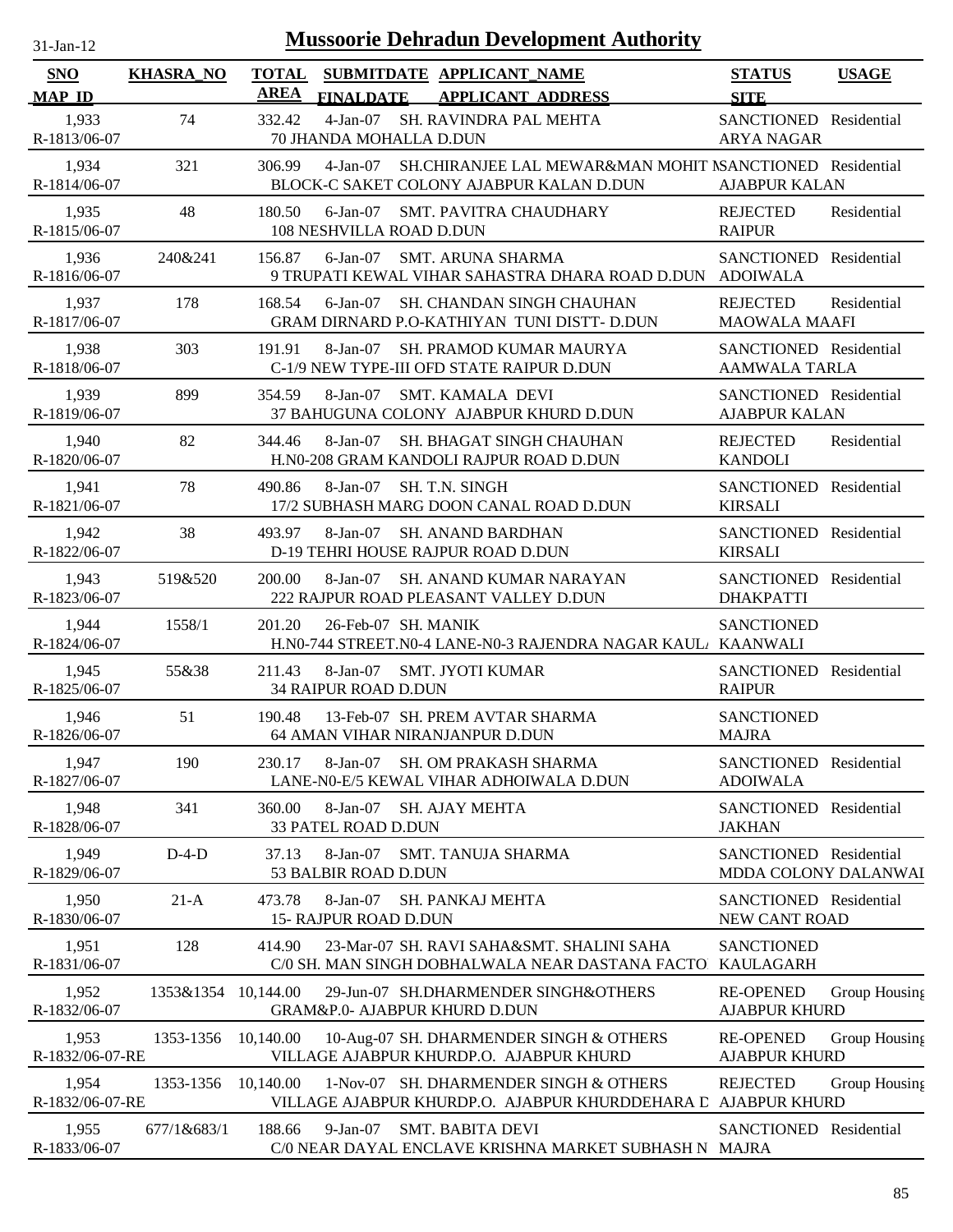| 31-Jan-12                    |                       |                             |                              |                                                                                                                   | <b>Mussoorie Dehradun Development Authority</b>  |              |  |  |  |
|------------------------------|-----------------------|-----------------------------|------------------------------|-------------------------------------------------------------------------------------------------------------------|--------------------------------------------------|--------------|--|--|--|
| <b>SNO</b><br><b>MAP ID</b>  | <b>KHASRA_NO</b>      | <b>TOTAL</b><br><b>AREA</b> | <b>FINALDATE</b>             | SUBMITDATE APPLICANT_NAME<br><b>APPLICANT ADDRESS</b>                                                             | <b>STATUS</b><br><b>SITE</b>                     | <b>USAGE</b> |  |  |  |
| 1,956<br>R-1834/06-07 53&154 | 125&104&93&1 5,060.38 |                             |                              | 12-Mar-07 M/S STEEL BIRD DEVELOPERS LTD<br>C/0 SH. SUBHASH KAPUR A-3/28 JANAK PURI NEW DELHI                      | SANCTIONED Group Housing<br><b>JAKHAN</b>        |              |  |  |  |
| 1,957<br>R-1835/06-07        | 172                   | 127.78                      |                              | 3-Apr-07 SMT. ABHA SINHA<br>C/0 SH.PRAMOD KUMAR CHITRAKUT NAGAR BIBIGANJ MUZ KISHANPUR                            | <b>PENDING</b>                                   |              |  |  |  |
| 1,958<br>R-1836/06-07        | 125                   | 242.00                      | $9-Jan-07$                   | <b>SMT. SUKRITA DEVI</b><br>H.N0-151/30 HATHI BARKALA D.DUN                                                       | SANCTIONED Residential<br>KAULAGARH MAI CHAKBH(  |              |  |  |  |
| 1,959<br>R-1837/06-07        | 25                    | 303.77                      | $9-Jan-07$                   | SH. GURVINDER SINGH<br>83/1 SHIVAM VIHAR JAKHAN D.DUN                                                             | SANCTIONED Residential<br><b>KISHANPUR</b>       |              |  |  |  |
| 1,960<br>R-1838/06-07        | 405                   | 208.00                      | $9-Jan-07$                   | SH. VIJAY PAL SHARMA&OTHERS<br>177 PRATAP VISHWA KARMA NAGAR SHAHDRA DELHI-95                                     | SANCTIONED Residential<br><b>JAKHAN</b>          |              |  |  |  |
| 1,961<br>R-1839/06-07        | 98                    | 144.10                      | $9-Jan-07$                   | SH. C.M BHARTI<br>71/44 CHAUDHARY BIHARI MARG BLOCK-I D.DUN                                                       | SANCTIONED Residential<br>CHOUDHARY BIHARI LAL M |              |  |  |  |
| 1,962<br>R-1840/06-07        | 397                   | 130.49                      | $9-Jan-07$                   | SH. SOM PRAKASH MONGA<br>H.N0-320 KAULAGARH ROAD D.DUN                                                            | SANCTIONED Residential<br><b>KAULAGARH</b>       |              |  |  |  |
| 1,963<br>R-1841/06-07        | 370/1248              | 166.66                      | $9-Jan-07$                   | <b>S. SARABJEET SINGH</b><br>72 SUBHASH ROAD CHETAN PALACE D.DUN                                                  | SANCTIONED Residential<br><b>AJABPUR KALAN</b>   |              |  |  |  |
| 1,964<br>R-1842/06-07        | $S-4-B-205$           | 388.78                      | $9-Jan-07$                   | <b>SH. LAXMAN SINGH BISHT</b><br>550-C TAPKESHWAR COLONY GARHI CANTT D.DUN                                        | SANCTIONED Residential<br>DEFENCE COLONY         |              |  |  |  |
| 1,965<br>R-1843/06-07        | 593                   | 132.20                      |                              | 15-Mar-07 SH. ARVIND KUMAR MANDARWAL<br>C/0 167/1 RACE COURSE NEAR POLICE LINE D.DUN                              | <b>REJECTED</b><br><b>SEWALA KALAN</b>           |              |  |  |  |
| 1,966<br>R-1844/06-07        | 699                   | 243.00                      | $9-Jan-07$                   | <b>SH. BHANU PRAKASH</b><br>65 RITHA MANDI SAHARANPUR ROAD D.DUN                                                  | SANCTIONED Residential<br><b>DEHRA KHAS</b>      |              |  |  |  |
| 1,967<br>R-1845/06-07        | 1505/1/1/4            | 273.33                      |                              | 10-Jan-07 SH. NAVEEN CHANDRA PANDEY<br>H.N0-29 LANE-N0-7 KALI MANDIR ENCLAVE G.M.S.ROAD K/                        | SANCTIONED Residential<br><b>KAANWALI</b>        |              |  |  |  |
| 1,968<br>R-1846/06-07        | 261                   | 190.00                      |                              | 10-Jan-07 SH. GAURAV SINGH CHAUHAN<br>11 ASHOK VIHAR SALAWALA D.DUN                                               | SANCTIONED Residential<br>HATHIBARKALA           |              |  |  |  |
| 1,969<br>R-1847/06-07        | 55                    | 176.33                      |                              | 10-Jan-07 SH. KULBEER SINGH SAJWAN<br>C/0 SH. A.S. RAWAT H.N0-235 SALAWALA D.DUN                                  | <b>REJECTED</b><br><b>KANDOLI</b>                | Residential  |  |  |  |
| 1,970<br>R-1848/06-07        | 793/1                 | 93.55                       | H.N0-260 CHUKKUWALA D.DUN    | 10-Jan-07 SH. VIJAY KUMAR                                                                                         | <b>REJECTED</b><br><b>BHARUWALA GRANT</b>        | Residential  |  |  |  |
| 1,971<br>R-1849/06-07        | 226                   | 92.15                       |                              | 10-Jan-07 SH. ANIL KUMAR SRIVASTAVA&SMT SHIKI-SANCTIONED Residential<br>26 PHASE-II PRAKASH LOK SHIMLA ROAD D.DUN | <b>SEWALA KALAN</b>                              |              |  |  |  |
| 1,972<br>R-1850/06-07        | 54                    | 150.00                      | 21 INDIRA NAGAR D.DUN        | 11-Jan-07 SMT. PRATIBHA MISHRA                                                                                    | SANCTIONED Residential<br><b>KISHANPUR</b>       |              |  |  |  |
| 1,973<br>R-1851/06-07        | 59                    | 392.56                      |                              | 11-Jan-07 SH. SOHAN SINGH<br>C-54 JAWAHAR COLONY BALLUPUR ROAD D.DUN                                              | SANCTIONED Residential<br><b>AJABPUR KHURD</b>   |              |  |  |  |
| 1,974<br>R-1852/06-07        | 11/18&11/3            | 439.66                      |                              | 11-Jan-07 SH. ANIL KUMAR SONDHI<br>H.N0-258/170 BLOCK- I CHUKKUWALA D.DUN                                         | <b>REJECTED</b><br><b>AAMWALA TARLA</b>          | Residential  |  |  |  |
| 1,975<br>R-1853/06-07        | 151                   | 319.46                      | H.N0-183 AJABPUR KALAN D.DUN | 11-Jan-07 SMT. KAMLESH                                                                                            | <b>REJECTED</b><br><b>AJABPUR KHURD</b>          | Residential  |  |  |  |
| 1,976<br>R-1854/06-07        | 359                   | 448.14                      | 183- RAJPUR ROAD D.DUN       | 10-May-07 SH. ARUN KUMAR PANDEY                                                                                   | <b>REJECTED</b><br><b>DAK PATTI</b>              |              |  |  |  |
| 1,977<br>R-1855/06-07        | 530/483               | 655.49                      | 94-B DHARAMPUR D.DUN         | 11-Jan-07 SH. BACHAN SINGH                                                                                        | SANCTIONED Residential<br><b>AJABPUR KALAN</b>   |              |  |  |  |
| 1,978<br>R-1856/06-07        | 385                   | 254.49                      | 69/5 CHANDER NAGAR D.DUN     | 11-Jan-07 SH. AGAM DUTT NAUTIYAL                                                                                  | SANCTIONED Residential<br><b>DHARMPUR</b>        |              |  |  |  |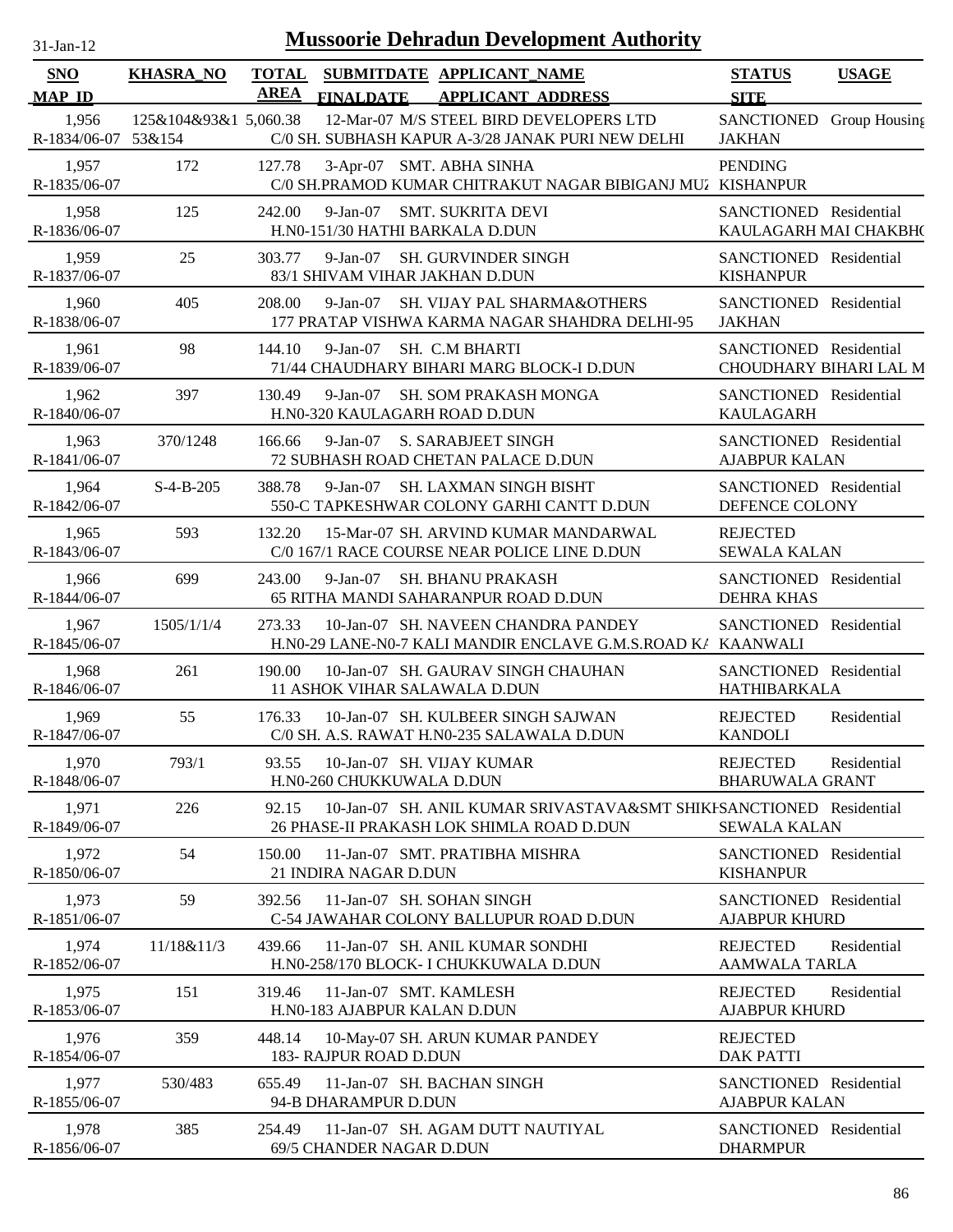| $31 - Jan - 12$ |  |
|-----------------|--|
|                 |  |

| <b>SNO</b><br><b>MAP ID</b> | <b>KHASRA_NO</b> | <b>TOTAL</b><br><b>AREA</b> | <b>FINALDATE</b>                                          | SUBMITDATE APPLICANT_NAME<br><b>APPLICANT ADDRESS</b>                                                                      | <b>STATUS</b><br><b>SITE</b>                         | <b>USAGE</b> |
|-----------------------------|------------------|-----------------------------|-----------------------------------------------------------|----------------------------------------------------------------------------------------------------------------------------|------------------------------------------------------|--------------|
| 1,979<br>R-1857/06-07       | 206&207          | 265.88                      |                                                           | 11-Jan-07 SH. RAJENDRA SINGH RAWAT<br>GATE-N0-1 MOHKAMPUR IIP HARIDWAR ROAD D.DUN                                          | SANCTIONED Residential<br>MOHKAMPUR KHURD            |              |
| 1,980<br>R-1858/06-07       | 288&315          | 498.13                      |                                                           | 11-Jan-07 SH.BISHAN SINGH RANA<br>H.N0-288 SONDHIWALI KANDOLI D.DUN                                                        | <b>REJECTED</b><br><b>DHORAN KHAS</b>                | Residential  |
| 1,981<br>R-1859/06-07       | 145/614          | 208.27                      |                                                           | 11-Jan-07 SH. GIRISH CHANDRA THAPLIYAL<br>C/0 SH.B.P. THAPLIYAL 1/28 AJABPUR KHURD D.DUN                                   | <b>REJECTED</b><br><b>AJABPUR KHURD</b>              | Residential  |
| 1,982<br>R-1860/06-07       | 397/677          | 316.00                      |                                                           | 12-Jan-07 SH. ANKIT KUMAR JAIN&OTHERS<br>9-A GREEN PARK BALLUPUR CHOWK D.DUN                                               | SANCTIONED Residential<br><b>RAJ PUR ROAD</b>        |              |
| 1,983<br>R-1861/06-07       | 899              | 200.74                      |                                                           | 28-Feb-07 SH. RAJENDRA SINGH NEGI<br>C/0 SH. RAMESH BISHT SARA DEV PUBLIC SCHOOL DEEP N/ AJABPUR KALAN                     | <b>SANCTIONED</b>                                    |              |
| 1,984<br>R-1862/06-07       | 76               | 146.15                      | 168 RAJPUR ROAD JOHRI ROAD D.DUN                          | 12-Jan-07 SH. SANDEEP GUPTA                                                                                                | <b>REJECTED</b><br><b>JAKHAN</b>                     | Residential  |
| 1,985<br>R-1863/06-07       | $S-4-B/204$      | 401.76                      | 12-Jan-07 SH. KIRTI DHAR                                  | C/0 SH. D.P. NATHANI GRAM&P.0-MOHKAMPUR D.DUN                                                                              | SANCTIONED Residential<br>DEFENCE COLONY             |              |
| 1,986<br>R-1864/06-07       | 6                | 2.760.00                    |                                                           | 12-Jan-07 M/S DATT INFRASTRUCTURE &SERVICES L SANCTIONED Group Housing<br>C/0 SH. RAKESH CHANDER AGGARWAL 12- D RACE COURS | <b>BRAHAMA WALA</b>                                  |              |
| 1,987<br>R-1865/06-07       | 381              | 129.89                      |                                                           | 12-Jan-07 M/S BHARTI AIRTEL LTD.<br>D-185- OKHLA PHSE-I AIIRTEL OFFICE NEW DELHI                                           | SANCTIONED Others<br><b>SEWALA KALAN</b>             |              |
| 1,988<br>R-1866/06-07       | 258/1            | 69.70                       |                                                           | 12-Jan-07 M/S BHARTI AIRTEL LTD.<br>D-185-OKHLA PHASE-I AIRTEL OFFICE NEW DELHI                                            | <b>REJECTED</b><br>NESHVILLA ROAD                    | Others       |
| 1,989<br>R-1867/06-07       | 217&218          | 15,096.10                   |                                                           | 15-Jan-07 SH. RAJESH NEGI&OTHERS<br>H.N0-9 CURZON ROAD DALANWALA D.DUN                                                     | SANCTIONED Group Housing<br><b>TARLA NAGAL</b>       |              |
| 1,990<br>R-1868/06-07       | 48&49            | 263.00                      | GRAM&P.0- ANARWALA D.DUN                                  | 15-Jan-07 SH. LALIT PRASHAD                                                                                                | <b>REJECTED</b><br><b>VIJAYPUR GOPIWALA</b>          | Residential  |
| 1,991<br>R-1869/06-07       | 899              | 431.66                      |                                                           | 15-Jan-07 SH. SHASHI PRASAD GAIROLA<br>B-22 JAL NIGAM COLONY INDIRA NAGAR SEEMA DWAR KA AJABPUR KALAN                      | SANCTIONED Residential                               |              |
| 1,992<br>R-1870/06-07       | 526              | 176.51                      | 5/14 MOHIT NAGAR KANWALI D.DUN                            | 15-Jan-07 SH. KRISHAN KUMAR KHATRI& SHOBHA K SANCTIONED Residential                                                        | <b>KAANWALI</b>                                      |              |
| 1,993<br>R-1871/06-07       | 178              | 229.51                      |                                                           | 15-Jan-07 SH. RAJENDRA KUMAR SINGH<br>C/0 H.N0-10 PHASE-II VASANT VIHAR KANWALI D.DUN                                      | SANCTIONED Residential<br>PANDITWADI MAFI            |              |
| 1,994<br>R-1872/06-07       | 161              | 418.21                      |                                                           | 15-Jan-07 COL. RAJESH KUMAR PANT<br>2 CD-ITM LANDOUR CANTT MUSSOORIE-248179                                                | SANCTIONED Residential<br><b>SHAH NAGAR</b>          |              |
| 1,995<br>R-1873/06-07       | 1184             | 104.30                      |                                                           | 15-Jan-07 SH. MUKESH GUPTA&UPASANA GUPTA<br>1- VAN VIHAR CANAL ROAD BALLUPUR D.DUN                                         | SANCTIONED Residential<br><b>GARHI</b>               |              |
| 1,996<br>R-1874/06-07       | 69/1             | 198.39                      | 15-Jan-07 SH. C.D. SEMWAL                                 | H.N0-69/1 SHASTRI NAGAR HARIDWAR ROAD D.DUN                                                                                | SANCTIONED Residential<br><b>CHAK AJABPUR KALAN</b>  |              |
| 1,997<br>R-1875/06-07       | 474/1            | 227.60                      | 15-Jan-07 SH. G.N. UNIYAL                                 | 474/1 ANAND VIHAR DHARAMPUR D.DUN                                                                                          | SANCTIONED Residential<br><b>DHARMPUR</b>            |              |
| 1,998<br>R-1876/06-07       | 351              | 190.29                      |                                                           | 15-Jan-07 SHEKH IQBAL HASSAN<br>OPP- PANCHAYAT GHAR SEWLA KALAN ROAD NIRANJANP                                             | SANCTIONED Residential<br><b>SEWALA KALAN</b>        |              |
| 1,999<br>R-1877/06-07       | 20/1             | 312.63                      |                                                           | 15-Jan-07 SH. JAGDISH PRASAD KOHLI<br>H.NO-691 STREET-NO-4 LANE-NO-5 RAJENDER NAGAR KAULA                                  | SANCTIONED Residential<br><b>CHAI BAGH KAULAGARH</b> |              |
| 2,000<br>R-1878/06-07       | 820              | 131.88                      | 15-Jan-07 SH. ABDUL JAHID<br>14- DHAMA WALA MOHALLA D.DUN |                                                                                                                            | <b>REJECTED</b><br><b>DEHRA KHAS</b>                 | Residential  |
| 2,001<br>R-1879/06-07       | 104&105          | 549.03                      | 188/1 KALIDAS ROAD D.DUN                                  | 16-Jan-07 SH. RAJESH KUMAR TIWARI&JEANETTE KI SANCTIONED Residential                                                       | <b>KISHANPUR</b>                                     |              |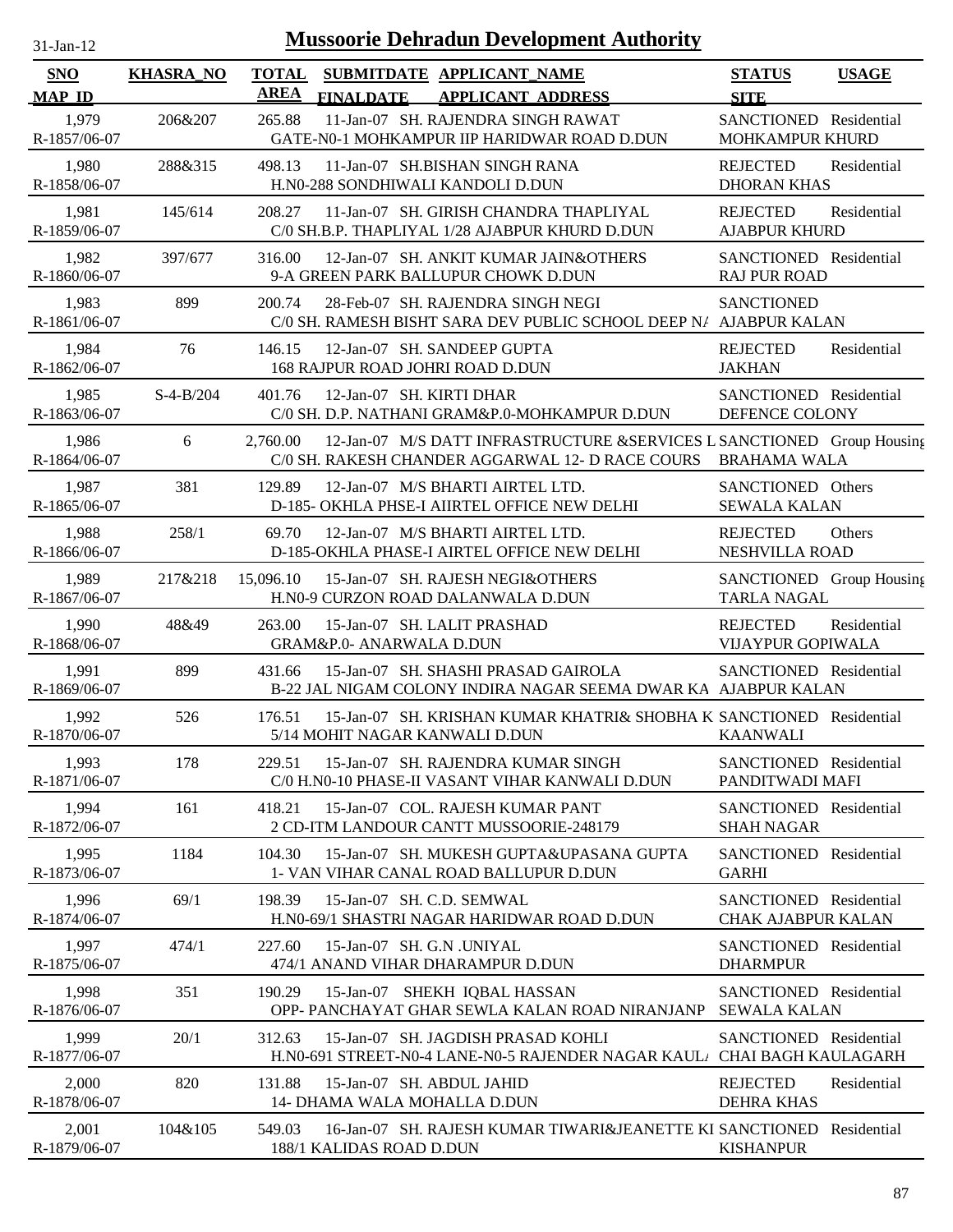| $31$ -Jan-12 |
|--------------|
|              |

| <b>SNO</b><br><b>MAP ID</b> | <b>KHASRA_NO</b> | <b>TOTAL</b><br><b>AREA</b> | SUBMITDATE APPLICANT_NAME<br><b>APPLICANT ADDRESS</b><br><b>FINALDATE</b>                           | <b>STATUS</b><br><b>SITE</b>                        | <b>USAGE</b> |
|-----------------------------|------------------|-----------------------------|-----------------------------------------------------------------------------------------------------|-----------------------------------------------------|--------------|
| 2,002<br>R-1880/06-07       | 260/199          | 188.49                      | 16-Jan-07 SH. VIRENDRA KUMAR PALI<br>260/199 OLD DALANWALA D.DUN                                    | SANCTIONED Residential<br><b>OLD DALANWALA</b>      |              |
| 2,003<br>R-1881/06-07       | 899              | 167.28                      | 16-Jan-07 SH. VIJAY SINGH BISHT<br>315/5 INDRA VIHAR STREET.NO-9 RAJENDRA NAGAR KAULA AJABPUR KALAN | SANCTIONED Residential                              |              |
| 2,004<br>R-1882/06-07       | 415/350          | 74.35                       | 16-Jan-07 SMT. JANKI DEVI<br>415/350 BALLUPUR CHAKRATA ROAD D.DUN                                   | SANCTIONED Residential<br><b>BALLUPUR</b>           |              |
| 2,005<br>R-1883/06-07       | 247              | 113.81                      | 1-Mar-07 SMT. KAMNA MALIK<br>116 KRISHAN NAGAR EXT. D.DUN                                           | <b>SANCTIONED</b><br><b>KISHANPUR</b>               |              |
| 2,006<br>R-1884/06-07       | 121              | 209.60                      | 16-Jan-07 SMT. SUMAN SHAH<br>121 RAJPUR ROAD JAKHAN D.DUN                                           | <b>REJECTED</b><br><b>JAKHAN</b>                    | Residential  |
| 2,007<br>R-1885/06-07       | 608              | 345.79                      | 16-Jan-07 SH. NARAYAN SINGH KHOLIA<br>C/0 SH. S.S. WALBIA UNDER SECRETARY SECRETARIET D. MAJRA      | SANCTIONED Residential                              |              |
| 2,008<br>R-1886/06-07       | 185              | 170.07                      | 18-Jun-07 SMT. KUSUM RAWAT<br>C/0 SH. MADAN SINGH SURIYAL ASHOK VIHAR LANE-N0-2 / AJABPUR KHURD     | <b>REJECTED</b>                                     |              |
| 2,009<br>R-1887/06-07       | 1406             | 328.31                      | 17-Jan-07 SH. RAMESH KUMAR AGGARWAL<br>29 RAJA ROAD LAXMI PARK D.DUN                                | <b>SANCTIONED</b> Residential<br><b>KAANWALI</b>    |              |
| 2,010<br>R-1888/06-07       | 122/5/1          | 555.94                      | 17-Jan-07 SH, SUNIL KUMAR PATHAK&OTHERS<br>122/6 RAJENDER NAGAR STREET-N0-4 LANE-N0-9 D.DUN         | <b>REJECTED</b><br><b>KAULAGARH ROAD</b>            | Residential  |
| 2,011<br>R-1889/06-07       | 533              | 360.56                      | 17-Jan-07 SMT. AMEETA SINGHAL<br>51 PIPAL MANDI D.DUN                                               | SANCTIONED Residential<br><b>NIRANJANPUR</b>        |              |
| 2,012<br>R-1890/06-07       | 172              | 139.40                      | 17-Jan-07 SH. GOKUL KUMAR<br>10/6/5 OLD MUSSOORIE ROAD D.DUN                                        | SANCTIONED Residential<br><b>KISHANPUR</b>          |              |
| 2,013<br>R-1891/06-07       | 22/17            | 47.81                       | 17-Jan-07 SH. BIJENDRA KUMAR JAIN<br>22/17 RAJA ROAD JAIN COLONY D.DUN                              | <b>REJECTED</b><br><b>RAJA ROAD</b>                 | Residential  |
| 2,014<br>R-1892/06-07       | 5&11             | 475.77                      | 17-Jan-07 SH. V.K. PURI&OTHERS<br>H.N0-323 PATEL NAGAR NAI MANDI MUZAFFAR NAGAR                     | SANCTIONED Residential<br><b>REST CAMP</b>          |              |
| 2,015<br>R-1893/06-07       | 309/1            | 249.94                      | 17-Jan-07 SH.S.P.S RAWAT<br>19-B BALBIR ROAD DALANWALA D.DUN                                        | SANCTIONED Residential<br><b>DHARMPUR</b>           |              |
| 2,016<br>R-1894/06-07       | 739              | 181.02                      | 17-Jan-07 SH. SATENDRA KUMAR<br>116 N.I.V.H RAJPUR ROAD D.DUN                                       | SANCTIONED Residential<br><b>JAKHAN</b>             |              |
| 2,017<br>R-1895/06-07       | 345              | 131.09                      | 17-Jan-07 SH. BIR SINGH KHAROLA&OTHERS<br>108/2 VIJAY COLONY HATHI BARKLAN D.DUN                    | SANCTIONED Residential<br>HATHIBARKALA              |              |
| 2,018<br>R-1896/06-07       | 84               | 78.99                       | 17-Jan-07 HUTCHISON ESSAR SOUTH LTD<br>493 MANGAL PANDEY NAGAR UNIVERSITY ROAD MERRUT               | <b>REJECTED</b><br>NESHVILLA ROAD                   | Others       |
| 2,019<br>R-1897/06-07       | 235              | 113.63                      | 17-Jan-07 M/S BHARTI AIRTEL LTD<br>D-185-C OKHLA PHASE-I AIRTEL OFFICE NEW DELHI                    | <b>REJECTED</b><br><b>AJABPUR KHURD</b>             | Others       |
| 2,020<br>R-1898/06-07       | 84               | 146.14                      | 17-Jan-07 M/S BHARTI AIRTEL LTD.<br>D-185-C OKHLA PHASE-I AIRTEL OFFICE NEW DELHI                   | <b>REJECTED</b><br><b>SHAH NAGAR</b>                | Others       |
| 2,021<br>R-1899/06-07       | 288/1            | 78.13                       | 18-Jan-07 SH. SHARDA DEVI<br>H.N0-288/1 OLD DALANWALA D.DUN                                         | SANCTIONED Residential<br><b>OLD DALANWALA</b>      |              |
| 2,022<br>R-1900/06-07       | 157              | 227.16                      | 18-Jan-07 SH. SURENDER SINGH&PRITAM KAUR<br><b>D-90 RACE COURSE D.DUN</b>                           | SANCTIONED Residential<br><b>CHAK AJABPUR KALAN</b> |              |
| 2,023<br>R-1901/06-07       | 140&141          | 130.90                      | 18-Jan-07 SMT. SAMPURNA SHARMA<br>T-9 SHIVALIK APPARTMENT CANAL ROAD JAKHAN D.DUN                   | SANCTIONED Residential<br><b>JAKHAN</b>             |              |
| 2,024<br>R-1902/06-07       | 23               | 253.00                      | 18-Jan-07 SMT. KAMANA AGGARWAL<br>23 CIRCULAR ROAD DALANWALA D.DUN                                  | DC SANCTION Residential<br><b>CIRCULAR ROAD</b>     |              |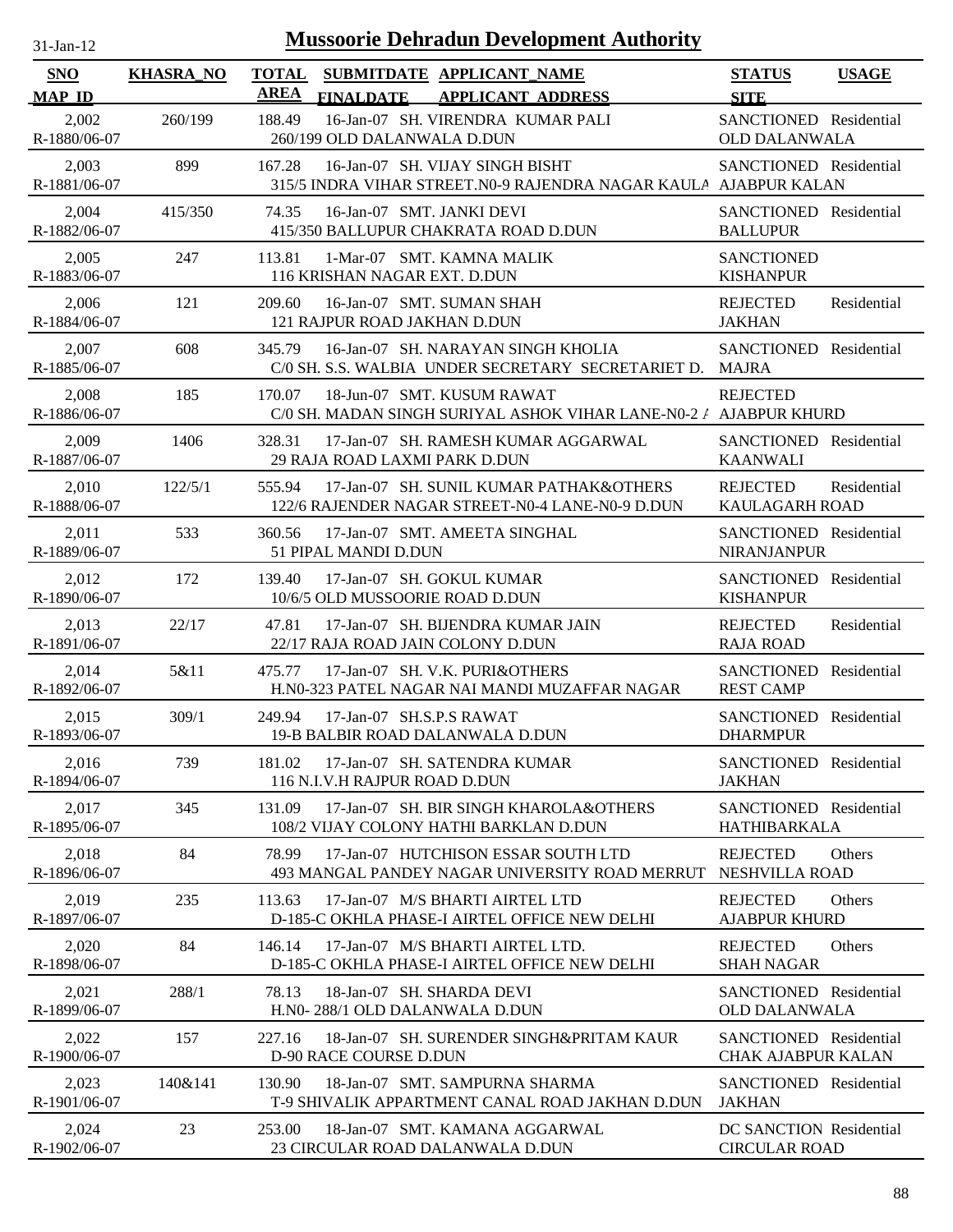| <b>Mussoorie Dehradun Development Authority</b><br>$31$ -Jan- $12$ |                  |                             |                                                                                                |                                                  |               |
|--------------------------------------------------------------------|------------------|-----------------------------|------------------------------------------------------------------------------------------------|--------------------------------------------------|---------------|
| <b>SNO</b><br><b>MAP ID</b>                                        | <b>KHASRA_NO</b> | <b>TOTAL</b><br><b>AREA</b> | SUBMITDATE APPLICANT_NAME<br><b>FINALDATE</b><br><b>APPLICANT ADDRESS</b>                      | <b>STATUS</b><br><b>SITE</b>                     | <b>USAGE</b>  |
| 2,025<br>R-1903/06-07                                              | 214              | 378.60                      | 18-Jan-07 SH. GHANSHYAM DASS TANEJA<br>C/0 KEWAL VIHAR COLONY SAHASTRADHARA ROAD ADHC ADOIWALA | SANCTIONED Residential                           |               |
| 2,026<br>R-1904/06-07                                              | 33/17            | 427.79                      | 26-Apr-07 SH. ANIL GOYAL<br>33/17 CIRCULAR ROAD DALANWALA D.DUN                                | <b>REJECTED</b><br><b>CIRCULAR ROAD</b>          |               |
| 2,027<br>R-1905/06-07                                              | 225              | 234.00                      | 18-Jan-07 SH. AMIT GARG<br>25 MIG INDRAPURAM MDDA COLONY G.M.S. ROAD D.DUN                     | SANCTIONED Residential<br><b>DHORAN KHAS</b>     |               |
| 2,028<br>R-1906/06-07                                              | 146&147          | 362.18                      | 18-Jan-07 SH. DEEWAN SINGH BADHWAL<br>C/0 DHYANI GENRAL STORE CHANDERBADNI ROAD SEWL           | SANCTIONED Residential<br><b>SEWALA KALAN</b>    |               |
| 2,029<br>R-1907/06-07                                              | 11               | 146.32                      | 18-Jan-07 SH. R.W. NARANG<br>H.N0-11 ALKAPURI CHAKRATA ROAD D.DUN                              | SANCTIONED Residential<br><b>GARHI</b>           |               |
| 2,030<br>R-1908/06-07                                              | 208              | 244.65                      | 18-Jan-07 SH. ASHOK KUMAR<br>H.N0-82 GALI-N0-11-A VIJAY PARK EXT. D.DUN                        | SANCTIONED Residential<br><b>KAANWALI</b>        |               |
| 2,031<br>R-1909/06-07                                              | 5 TO 9           | 430.81                      | 19-Jan-07 SH. AJAY KUMAR GARG<br>90/57 GROUND FLOOR MALVIYA NAGAR NEW DELHI                    | SANCTIONED Residential<br><b>KHERI MANSINGH</b>  |               |
| 2,032<br>R-1910/06-07                                              | 5 TO 9           | 406.77                      | 19-Jan-07 SH. ASHISH AGARWAL<br>24 DOON VIHAR JAKHAN D.DUN                                     | SANCTIONED Residential<br><b>KHERI MANSINGH</b>  |               |
| 2,033<br>R-1911/06-07                                              | 79/54            | 76.32                       | 20-Mar-07 SH. MOHAN LAL&OTHERS<br>103/79/54 KARANPUR BLOCK-I D.DUN                             | <b>SANCTIONED</b><br><b>KARANPUR</b>             |               |
| 2,034<br>R-1912/06-07                                              | 225              | 214.05                      | 19-Jan-07 SH. MEHMOOD S. KHAN<br><b>44 GANDHI ROAD D.DUN</b>                                   | SANCTIONED Residential<br><b>DHORAN KHAS</b>     |               |
| 2,035<br>R-1913/06-07                                              | 117/1            | 260.12                      | 19-Jan-07 SHRI KANT THAKUR<br>62/9 & 11 RAJENDER NAGAR D.DUN                                   | SANCTIONED Residential<br><b>KAANWALI</b>        |               |
| 2,036<br>R-1914/06-07                                              | 520.09           | 520.09                      | 19-Jan-07 SH. NARAYAN SINGH<br>H.NO-39 GRAM NAYA GAON P.O- ANARWALA D.DUN                      | SANCTIONED Residential<br>VIJAYPUR HATHI BADKALA |               |
| 2,037<br>R-1915/06-07                                              | 74               | 288.00                      | 19-Jan-07 SH, SUBHASH CHANDRA AHUJA<br>8 SHAKTI ENCLAVE G.M.S. ROAD KANWALI D.DUN              | SANCTIONED Residential<br><b>CHIDOWALI</b>       |               |
| 2.038<br>R-1916/06-07                                              | 325/6            | 379.54                      | 19-Jan-07 SH. PREM KUMAR<br>137 KHURBHURA MOHALLA D.DUN                                        | SANCTIONED Residential<br><b>RACE COURSE</b>     |               |
| 2,039<br>R-1917/06-07                                              | 1408             | 321.85                      | 19-Jan-07 SH. AJIT KUMAR<br>2/IV SANCHAR VIHAR INDRA NAGAR COLONY KANWALI D. KAANWALI          | SANCTIONED Residential                           |               |
| 2,040<br>R-1918/06-07                                              | 179              | 457.64                      | 20-Jan-07 SH.HARVINDER SINGH&ASHOK BHALLA<br>C/0 19-C SUBHASH ROAD D.DUN                       | <b>REJECTED</b><br>MOHABBEWALA (PART)            | Residential   |
| 2,041<br>R-1919/06-07                                              | 67/32            | 104.65                      | 20-Jan-07 SH. RAJEEV GURUNG<br>67/32 TYAGI ROAD D.DUN                                          | SANCTIONED Residential<br><b>TYAGI ROAD</b>      |               |
| 2,042<br>R-1920/06-07                                              | 945              | 239.22                      | 22-Jan-07 SH. SANJEEV CHAWLA&OTHERS<br>86 KHURBHURA MOHALLA TILAK ROAD D.DUN                   | SANCTIONED Residential<br><b>GARHI</b>           |               |
| 2,043<br>R-1921/06-07                                              | 68               | 418.21                      | 22-Jan-07 SH. M.R. AGGARWAL<br>68 E.C. ROAD D.DUN                                              | SANCTIONED Residential<br>E.C.ROAD               |               |
| 2,044<br>R-1922/06-07                                              | 689/1&689/2      | 4,540.93                    | 22-Jan-07 M/S SOLITAIRE RESORTS PVT.LTD.<br>R/0 SI-69 SHASTRI NAGAR GHAZIABAD U.P.             | <b>REJECTED</b><br><b>DAK PATTI</b>              | Group Housing |
| 2,045<br>R-1922/06-07-RE                                           | 689/1&689/2      | 4,540.93                    | 19-Dec-07 M/S SOLITAIRE RESORTS PVT.LTD.<br>R/0 SI-69 SHASTRI NAGAR GHAZIABAD U.P.             | <b>RE-OPENED</b><br><b>DAK PATTI</b>             | Group Housing |
| 2,046<br>R-1922/06-07-RE                                           | 689/1&689/2      | 4,540.93                    | 24-May-08 M/S SOLITAIRE RESORTS PVT.LTD.<br>R/0 SI-69 SHASTRI NAGAR GHAZIABAD U.P.             | SANCTIONED Group Housing<br><b>DAK PATTI</b>     |               |
| 2,047<br>R-1923/06-07                                              | 262              | 278.81                      | 22-Jan-07 SH. OMPAL SINGH<br>H.N0-18/1 HYDEL COLONY 18 E.C.ROAD D.DUN                          | SANCTIONED Residential<br><b>SEWALA KHURD</b>    |               |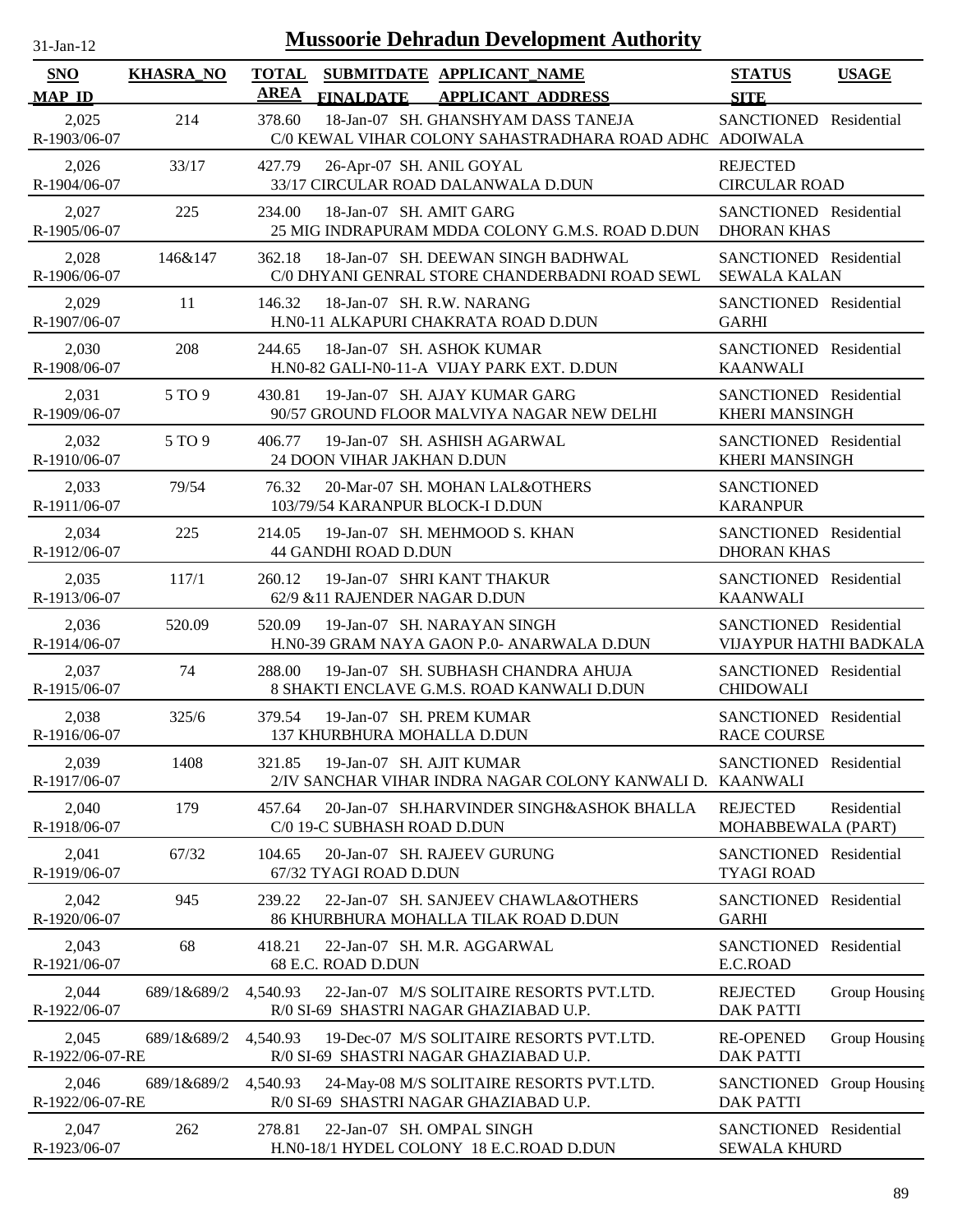| 1-Jan-1<br>n. |  |
|---------------|--|
|               |  |

| <b>SNO</b><br><b>MAP ID</b> | <b>KHASRA_NO</b> | <b>TOTAL</b><br>SUBMITDATE APPLICANT NAME<br><b>AREA</b><br><b>APPLICANT ADDRESS</b><br><b>FINALDATE</b>     | <b>STATUS</b><br><b>USAGE</b><br><b>SITE</b>           |
|-----------------------------|------------------|--------------------------------------------------------------------------------------------------------------|--------------------------------------------------------|
| 2,048<br>R-1924/06-07       | 206              | 221.90<br>16-Apr-07 SH. ANAND MANI JOSHI&MADHU JOSHI<br>97/6 ANAND VIHAR DHARAMPUR D.DUN                     | <b>REJECTED</b><br><b>AJABPUR KALAN</b>                |
| 2,049<br>R-1925/06-07       | 138              | 400.99<br>13-Feb-07 SH. IQBAL HUSAIN&SAYRA BANO<br>C/0 224 INGINEERS ENCLAVE G.M.S. ROAD KANWALI D.DU        | <b>REJECTED</b><br><b>SEWALA KALAN</b>                 |
| 2,050<br>R-1926/06-07       | 138&243          | 82.03<br>24-Jan-07 SMT. FARZANA<br>C/0 SH.MEHTAB ALAM SIDDIQUI GRAM&P.0- MOHABBEWAI MOHABBEWALA (PART)       | SANCTIONED Residential                                 |
| 2,051<br>R-1927/06-07       | 18/3             | 600.00<br>24-Jan-07 SH. COL. P.B. THAPA<br>VILL&P.0- BADRIPUR D.DUN                                          | SANCTIONED Residential<br><b>BADRIPUR</b>              |
| 2,052<br>R-1928/06-07       | 182/2            | 180.49<br>24-Jan-07 SH. NAVEEN CHANDRA JOSHI<br>H.N0-12 KANAN KUNJ SAHASTRADHARA ROAD D.DUN                  | SANCTIONED Residential<br><b>ADOIWALA</b>              |
| 2,053<br>R-1928/06-07-RE    | 182/2            | 180.49<br>27-Mar-08 SH. NAVEEN CHANDRA JOSHI<br>H.N0-12 KANAN KUNJ SAHASTRADHARA ROAD D.DUN                  | SANCTIONED Home<br><b>ADOIWALA</b>                     |
| 2,054<br>R-1929/06-07       | 268/618          | 24-Jan-07 SH. SANJAY KUMAR GARG&RITU GARG<br>245.79<br><b>18 TILAK ROAD D.DUN</b>                            | SANCTIONED Residential<br><b>RAJ PUR ROAD</b>          |
| 2,055<br>R-1930/06-07       | 170              | 160.75<br>24-Jan-07 SH. SUDHIR SAXENA<br>D-47 SHIV LOK COLONY RAIPUR ROAD D.DUN                              | SANCTIONED Residential<br><b>CHAK RAIPUR</b>           |
| 2,056<br>R-1931/06-07       | $A-46$           | 24-Jan-07 SH. RAJIV GUPTA<br>237.26<br>24/4 E.C.ROAD BEHIND S.K. MEMORIAL HOSPITAL D.DUN                     | SANCTIONED Residential<br>MDDA COLONY DALANWAI         |
| 2,057<br>R-1932/06-07       | 98/62            | 24-Jan-07 SH. RAJEEV JAIN<br>310.16<br>60 ANSARI MARG D.DUN                                                  | SANCTIONED Residential<br><b>ANSARI MARG</b>           |
| 2,058<br>R-1933/06-07       | 1213             | 25-Jan-07 SH. ROMESH CHANDRA<br>339.99<br>C/0 SH. G.D. GUPTA BHARAT HARDWARE&ENGG. TRADERS                   | SANCTIONED Residential<br><b>KAANWALI</b>              |
| 2,059<br>R-1934/06-07       | 469              | 190.31<br>25-Jan-07 SH. NEERAJ BHATNAGAR<br>474-C KHURBHURA MOHALLA D.DUN                                    | SANCTIONED Residential<br>KHURBURA MOHALLA             |
| 2,060<br>R-1935/06-07       | 134              | 25-Jan-07 SH. AVTAR SINGH AHUJA<br>248.10<br>C/0 SH. SUNIL BANGIA 1 TURNER ROAD SAHARANPUR ROA ARCADIA GRANT | SANCTIONED Residential                                 |
| 2,061<br>R-1936/06-07       | 2183             | 182.34<br>25-Jan-07 SH.RAJESH KUMAR<br>1327 NEW SHASTRI NAGAR SEEMADWAR KANWALI D.DUN                        | <b>REJECTED</b><br>Residential<br><b>ARCADIA GRANT</b> |
| 2,062<br>R-1937/06-07       | 1021             | 790.14<br>25-Jan-07 SH. HARISH SURI<br>181 RAJPUR ROAD D.DUN                                                 | SANCTIONED Residential<br><b>AJABPUR KALAN</b>         |
| 2,063<br>R-1938/06-07       | 242/230          | 25-Jan-07 SMT. PREM KUMARI JOSHI<br>328.75<br>242/230 CHUKKUWALA D.DUN                                       | SANCTIONED Residential<br>CHUKKHUWALA                  |
| 2,064<br>R-1939/06-07       | 518              | 25-Jan-07 SH. GAJENDRA SINGH<br>375.46<br>LANE-N0-8 MOHIT NAGAR KANWALI D.DUN                                | SANCTIONED Residential<br><b>KAANWALI</b>              |
| 2,065<br>R-1940/06-07       | 565/2            | 189.52<br>25-Jan-07 SH. ANIRUDHA PANDEY<br>H.NO-18 LANE-NO-10 EXT. MOHIT NAGAR KANWALI D.DUN                 | SANCTIONED Residential<br><b>KAANWALI</b>              |
| 2,066<br>R-1941/06-07       | 443/4            | 275.00<br>25-Jan-07 SH, RAJEEV KHEMKA& RENU KHEMKA<br>C/0 UJAL BHAWAN G.M.S. ROAD KANWALI D.DUN              | SANCTIONED Residential<br><b>KAANWALI</b>              |
| 2,067<br>R-1942/06-07       | 375&376          | 222.30<br>25-Jan-07 SMT. GURJEET KAUR&HARBANS SINGH<br>90 OLD NEHRU COLONY D.DUN                             | SANCTIONED Residential<br><b>AJABPUR KALAN</b>         |
| 2,068<br>R-1943/06-07       | 1276             | 278.70<br>25-Jan-07 SH. RAJEEV SONI<br>H.NO-15 DEEP LOK COLONY BALLUPUR ROAD D.DUN                           | SANCTIONED Combo1<br><b>GARHI</b>                      |
| 2,069<br>R-1944/06-07       | 443              | 25-Jan-07 SH. RAM GOPAL VERMA<br>81.52<br>H.N0-443-B KHURBHURA MOHALLA D.DUN                                 | SANCTIONED Residential<br>KHURBURA MOHALLA             |
| 2,070<br>R-1945/06-07       | 345              | 173.12<br>12-Mar-07 SMT, SATESHWARI RAWAT<br>C/0 JOGINDER KAUR 4-B BALLUPUR ROAD D.DUN                       | <b>SANCTIONED</b><br><b>AJABPUR KHURD</b>              |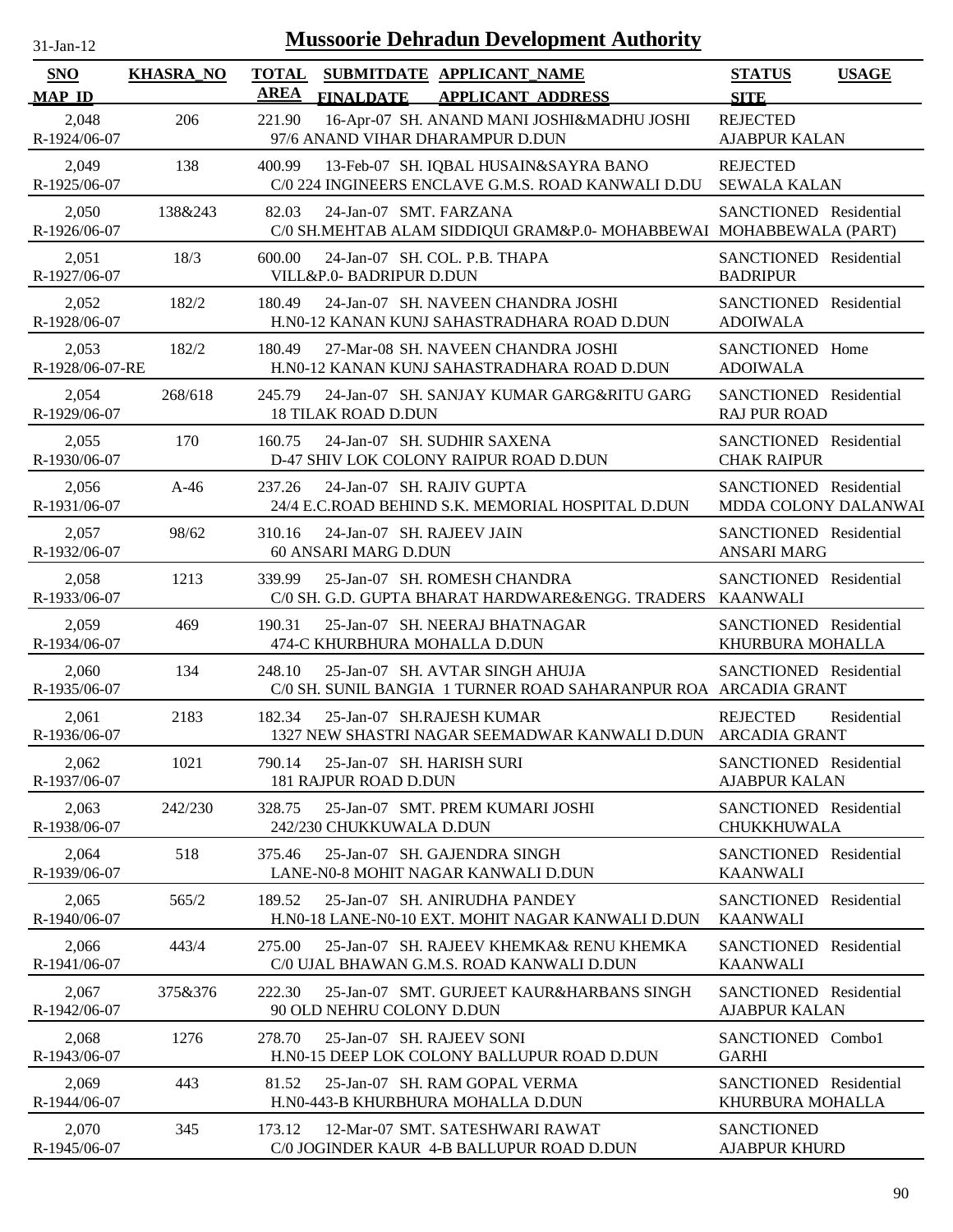| $31$ -Jan-12 |
|--------------|
|              |

| SNO                   | <b>KHASRA_NO</b> | <b>TOTAL</b><br>SUBMITDATE APPLICANT NAME                                                                          | <b>STATUS</b><br><b>USAGE</b>                          |
|-----------------------|------------------|--------------------------------------------------------------------------------------------------------------------|--------------------------------------------------------|
| <b>MAP ID</b>         |                  | <b>AREA</b><br><b>FINALDATE</b><br><b>APPLICANT ADDRESS</b>                                                        | <b>SITE</b>                                            |
| 2,071<br>R-1946/06-07 | 1513             | 208.00<br>29-Jan-07 SH. KRISHAN KUMAR MADAN<br>481-B KHURBHURA MOHALLA D.DUN                                       | SANCTIONED Residential<br><b>KAANWALI</b>              |
| 2,072<br>R-1947/06-07 | 400              | 29-Jan-07 SMT. KAMLA NEGI<br>380.00<br>54/1-1 VIJAY COLONY HATHIBARKALA D.DUN                                      | SANCTIONED Residential<br>HATHIBARKALA                 |
| 2,073<br>R-1948/06-07 | 145/614          | 273.11<br>29-Jan-07 SH. TIKA RAM SHARMA<br>C/0 SH. A.R. JOSHI B-BLOCK SARASWATI VIHAR NEAR SHI                     | <b>REJECTED</b><br>Residential<br><b>AJABPUR KHURD</b> |
| 2,074<br>R-1949/06-07 | 308              | 29-Jan-07 SH. CHET SINGH DABOLA<br>110.60<br>C/0 WINDLASS BIOTECH LTD. 40/1 MOHABBEWALA IND. AR MOHABBEWALA (PART) | <b>REJECTED</b><br>Residential                         |
| 2,075<br>R-1950/06-07 | 720              | 29-Jan-07 SH. ASHISH GUPTA<br>133.54<br>H.N0-2 KAULAGARH ROAD D.DUN                                                | SANCTIONED Residential<br><b>BHARUWALA GRANT</b>       |
| 2,076<br>R-1951/06-07 | 1506             | 29-Jan-07 SH. JAYANTA BHATTACHER JEE<br>210.40<br>H.N0-2 PHASE-1 MAHARANI BAGH KANWALI D.DUN                       | SANCTIONED Residential<br><b>KAANWALI</b>              |
| 2,077<br>R-1952/06-07 | 259              | 160.25<br>29-Jan-07 SH, RAGUVEER SINGH BISHT<br>77 ARAGHAR DHARAMPUR D.DUN                                         | <b>REJECTED</b><br>Residential<br><b>DHARMPUR</b>      |
| 2,078<br>R-1953/06-07 | 608              | 124.73<br>29-Jan-07 SH. VIKRAM PRASHAD<br>H.NO-B-8/2 DLF PHASE-1 GURGAON HARYANA                                   | <b>REJECTED</b><br>Residential<br><b>JAKHAN</b>        |
| 2,079<br>R-1954/06-07 | 295              | 29-Jan-07 SMT. PREETI GULATI<br>158.74<br>27-A VAN VIHAR CANAL ROAD BALLUPUR D.DUN                                 | <b>SANCTIONED</b><br>Residential<br><b>KAANWALI</b>    |
| 2,080<br>R-1955/06-07 | 470              | 270.03<br>16-Mar-07 SH. R.K. KOTHIYAL<br>12 NIRANJANPUR TEA ESTATE P.0- MAJRA D.DUN                                | <b>SANCTIONED</b><br><b>NIRANJANPUR</b>                |
| 2,081<br>R-1956/06-07 | 19/2             | 255.57<br>31-Jan-07 SMT. MANJU SINGH<br>188/6 DOBHALWALA D.DUN                                                     | Combo1<br><b>REJECTED</b><br><b>CHAK DANDA LAKHOND</b> |
| 2,082<br>R-1957/06-07 | 278              | 31-Jan-07 SH. NARENDRA SINGH OBEROI<br>220.00<br>144 DOON ENCLAVE SEWLA KALAN D.DUN                                | SANCTIONED Residential<br><b>PITTHUWALA</b>            |
| 2,083<br>R-1958/06-07 | 1401/2           | <b>SMT. SARITA AGGARWAL</b><br>109.14<br>$4-Jul-07$<br>HIG-8-A INDIRA PURAM G.M.S. ROAD KANWALI D.DUN              | DC SANCTION<br><b>KAANWALI</b>                         |
| 2,084<br>R-1959/06-07 | 162              | 92.01<br>27-Feb-07 SH, SHER SINGH KATARIA<br><b>4-B NESHVILLA ROAD D.DUN</b>                                       | <b>SANCTIONED</b><br><b>ADOIWALA</b>                   |
| 2,085<br>R-1960/06-07 | 227              | 31-Jan-07 M/S HUTCHISON ESSAR SOUTH LTD.<br>168.00<br>493- MANGAL PANDEY NAGAR UNIVERSITY ROAD MEERU               | <b>REJECTED</b><br>Others<br><b>SEWALA KALAN</b>       |
| 2,086<br>R-1961/06-07 | 76               | 282.53<br>1-Feb-07 SMT. DAMYANTI PHARSWAN<br>C/0 53 BALBIR ROAD DALANWALA D.DUN                                    | SANCTIONED Residential<br>CHUKKHUWALA MAICHAK          |
| 2,087<br>R-1962/06-07 | 748              | 280.55<br>1-Feb-07<br>SH. SANTOSH VIJAY SHARMA<br>10 UTSAV VIHAR KANWALI ROAD D.DUN                                | SANCTIONED Residential<br><b>KAANWALI</b>              |
| 2,088<br>R-1963/06-07 | 349              | <b>SH. RAJESH KUMAR TARIYAL</b><br>249.72<br>1-Feb-07<br>490 ADRESH VIHAR DHARAMPUR D.DUN                          | <b>REJECTED</b><br>Residential<br><b>AJABPUR KALAN</b> |
| 2,089<br>R-1964/06-07 | 93               | 194.26<br>17-May-07 SMT. NAZIMA KHAN<br>10 NAYA NAGAR OPP DOON HOSPITAL D.DUN                                      | <b>KANDOLI</b>                                         |
| 2,090<br>R-1965/06-07 | 156              | 256.72<br>1-Feb-07 DR. KARMVIR RAJ SINGH<br>28-A SHIV LOK COLONY RAIPUR ROAD D.DUN                                 | <b>SANCTIONED</b><br>Residential<br><b>CHAK RAIPUR</b> |
| 2,091<br>R-1966/06-07 | 166              | 668.88<br>1-Feb-07 SH. BHUWAN CHANDRA<br>166 VASANT VIHAR PHASE-II KANWALI D.DUN                                   | <b>REJECTED</b><br>Residential<br><b>VASANT VIHAR</b>  |
| 2,092<br>R-1967/06-07 | 355              | 203.65<br>1-Feb-07 SH. ANIL TARAMBAKRAO KULKARNI<br>1-HIMACHAL AVAS GOVT. QRTS. L.B.S.A.A. MUSSOORIE D.            | Residential<br><b>REJECTED</b><br><b>JAKHAN</b>        |
| 2,093<br>R-1968/06-07 | 599              | 1-Feb-07 SH. RAJENDERA SINGH SHARMA<br>226.50<br>13/2 REST CAMP EAST-II D.DUN                                      | Residential<br><b>SANCTIONED</b><br><b>REST CAMP</b>   |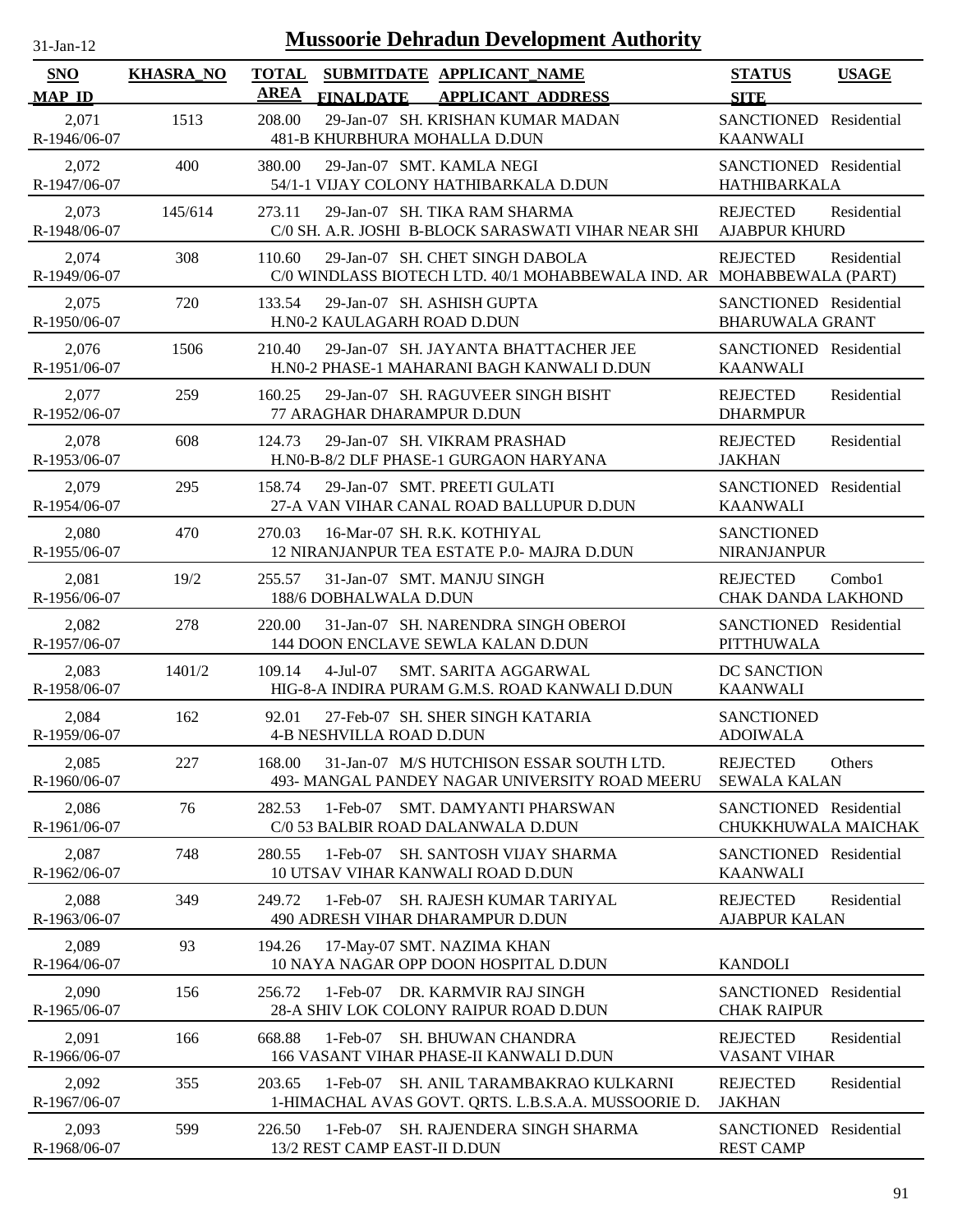| $31$ -Jan-12 |  |
|--------------|--|
|              |  |

| <b>SNO</b><br><b>MAP ID</b> | <b>KHASRA_NO</b>      | <b>TOTAL</b><br><b>AREA</b> | <b>FINALDATE</b>                        | SUBMITDATE APPLICANT_NAME<br><b>APPLICANT ADDRESS</b>                                   | <b>STATUS</b><br><b>SITE</b>                         | <b>USAGE</b>  |
|-----------------------------|-----------------------|-----------------------------|-----------------------------------------|-----------------------------------------------------------------------------------------|------------------------------------------------------|---------------|
| 2,094<br>R-1969/06-07       | 454                   | 4,855.00                    |                                         | 5-Apr-07 M/S DEV BHOOMI DEVLOPERS<br>R/0 37 JEEWANI MAI MARG RISHIKESH                  | SANCTIONED Group Housing<br><b>AJABPUR KHURD</b>     |               |
| 2,095<br>R-1970/06-07       | 231&232&233 11,380.00 |                             |                                         | 1-Feb-07 M/S BRIDGE VIEW ESTATE<br>C/0 SH. VIJAY KHANNA 12 E.C. ROAD D.DUN              | SANCTIONED Group Housing<br><b>KANDOLI</b>           |               |
| 2,096<br>R-1971/06-07       | 230                   | 288.55                      | $1-Feb-07$                              | SH. ANAND SINGH BISHT<br>94/2 ADRESH NAGAR NEAR REWATI NURSHING HOME DHAI AJABPUR KALAN | SANCTIONED Residential                               |               |
| 2,097<br>R-1972/06-07       | 126/1                 | 209.35                      | $1-Feb-07$                              | <b>SH. OM PRAKASH SINGH</b><br>29 NADI RISPANA BLOCK-2 NAI BASTI D.DUN                  | SANCTIONED Residential<br><b>ADOIWALA</b>            |               |
| 2,098<br>R-1973/06-07       | 13/4                  | 748.85                      | $1-Feb-07$                              | SMT. KAMLESH SINHA<br>13/4 KISHANPUR GAON RAJPUR ROAD D.DUN                             | SANCTIONED Residential<br><b>KISHANPUR</b>           |               |
| 2,099<br>R-1974/06-07       | 1563                  | 73.21                       |                                         | 5-Apr-07 SH. RAJENDRA KUMAR<br>37/72 DANDI PUR MOHALLA D.DUN                            | <b>SANCTIONED</b><br><b>KAANWALI</b>                 |               |
| 2,100<br>R-1975/06-07       | 307                   | 171.77                      | $2$ -Feb-07                             | SH. DINESH KUMAR MITTAL<br>OPP- DEAL OFFICE RAIPUR ROAD D.DUN                           | <b>SANCTIONED</b><br><b>ADOIWALA</b>                 | Residential   |
| 2,101<br>R-1976/06-07       | 533                   | 208.94                      | $2$ -Feb-07                             | <b>M/S BHARTI AIRTEL LTD</b><br>D-185-C OKHLA PHASE-1 NEW DELHI                         | <b>REJECTED</b><br><b>KAANWALI</b>                   | Others        |
| 2,102<br>R-1977/06-07       | 417                   | 74.35                       | $2$ -Feb-07                             | M/S BHARTI AIRTEL LTD.<br>D-185-C OKHLA PHASE-1 AIRTEL OFFICE NEW DELHI                 | <b>REJECTED</b><br><b>KAANWALI</b>                   | Others        |
| 2,103<br>R-1978/06-07       | 20/1                  | 247.00                      | $2$ -Feb-07                             | SH. SACHIDA NAND BADOLA<br>121/4 STREET.N0-4 RAJENDRA NAGAR D.DUN                       | SANCTIONED Residential<br><b>CHAI BAGH KAULAGARH</b> |               |
| 2,104<br>R-1979/06-07       | 56                    | 131.50                      | 2-Feb-07<br>8 OLD SURVEY ROAD D.DUN     | <b>SH. SANJAY BAJAJ&amp;OTHERS</b>                                                      | SANCTIONED Residential<br><b>RAJ PUR ROAD</b>        |               |
| 2,105<br>R-1980/06-07       | $23-a$                | 260.00                      | $3-Feb-07$<br>92/8 RACE COURSE D.DUN    | <b>SH. VED PARKASH</b>                                                                  | SANCTIONED Residential<br><b>RACE COURSE</b>         |               |
| 2,106<br>R-1981/06-07       | 52                    | 193.70                      | $3-Feb-07$<br>54 DISPENSARY ROAD D.DUN  | <b>SH. RAJ KUMAR MITAL</b>                                                              | <b>REJECTED</b><br><b>LITTAN ROAD</b>                | Residential   |
| 2,107<br>R-1982/06-07       | 21/1                  | 288.49                      | $3-Feb-07$                              | SMT. GEETA UNIYAL&AMAR DEV<br>71 DEEP LOK COLONY CHAKRATA ROAD D.DUN                    | SANCTIONED Residential<br>MAL ROAD.                  |               |
| 2,108<br>R-1983/06-07       | 145/2                 | 372.00                      | $3-Feb-07$<br>166/1, D.L.ROAD D.DUN     | SH. TALSHA MANWAL                                                                       | SANCTIONED Residential<br><b>DOON ENCLAVE</b>        |               |
| 2,109<br>R-1984/06-07       | 49GA, 56              | 162.58                      | $3-Feb-07$                              | TATA TELE SERVICES LTD.<br>501, MANGAL PANDEY NAGAR MEERUT                              | SANCTIONED Others<br><b>KARGI ROAD</b>               |               |
| 2,110<br>R-1985/06-07       | 1253&1257             | 4,761.25                    | 5-Feb-07                                | M/S RIVERO BUILDTECH(P) LTD.<br>120 VASANT VIHAR PHASE-II KANWALI D.DUN                 | <b>REJECTED</b><br><b>KAANWALI</b>                   | Group Housing |
| 2,111<br>R-1986/06-07       | 203                   | 72.09                       | 5-Feb-07<br>73/1 TYAGI ROAD D.DUN       | <b>SMT. ANITA SINGH</b>                                                                 | <b>REJECTED</b><br><b>AJABPUR KALAN</b>              | Residential   |
| 2,112<br>R-1987/06-07       | 247                   | 452.37                      | 5-Feb-07                                | SH. JAG MOHAN SINGH BHANDARI<br>12 ROHINI ENCLAVE SHIMLA ROAD P.0- MAJRA D.DUN          | SANCTIONED Residential<br><b>SEWALA KALAN</b>        |               |
| 2,113<br>R-1988/06-07       | 59                    | 186.73                      | 5-Feb-07                                | <b>SH. GURMEET SINGH</b><br>H.N0-12 E AKASH DEEP COLONY D.DUN                           | SANCTIONED Residential<br><b>KAANWALI</b>            |               |
| 2,114<br>R-1989/06-07       | 213                   | 204.72                      | 5-Feb-07                                | SH. MADHU SUDAN CHANDOLA<br>EX. EN URJA BHAWAN KANWALI ROAD D.DUN                       | SANCTIONED Residential<br><b>AJABPUR KALAN</b>       |               |
| 2,115<br>R-1990/06-07       | 189                   | 277.36                      | 5-Feb-07                                | <b>SH. VIPIN SHRIVASTAVA</b><br>LANE-F-34 KEWAL VIHAR ADHOIWALA D.DUN                   | SANCTIONED Residential<br><b>ADOIWALA</b>            |               |
| 2,116<br>R-1991/06-07       | 352/304               | 188.19                      | 5-Feb-07<br>134/304 OLD DALANWALA D.DUN | SMT. RAJ KUMARI TANEJA                                                                  | SANCTIONED Residential<br>OLD SURVEY ROAD            |               |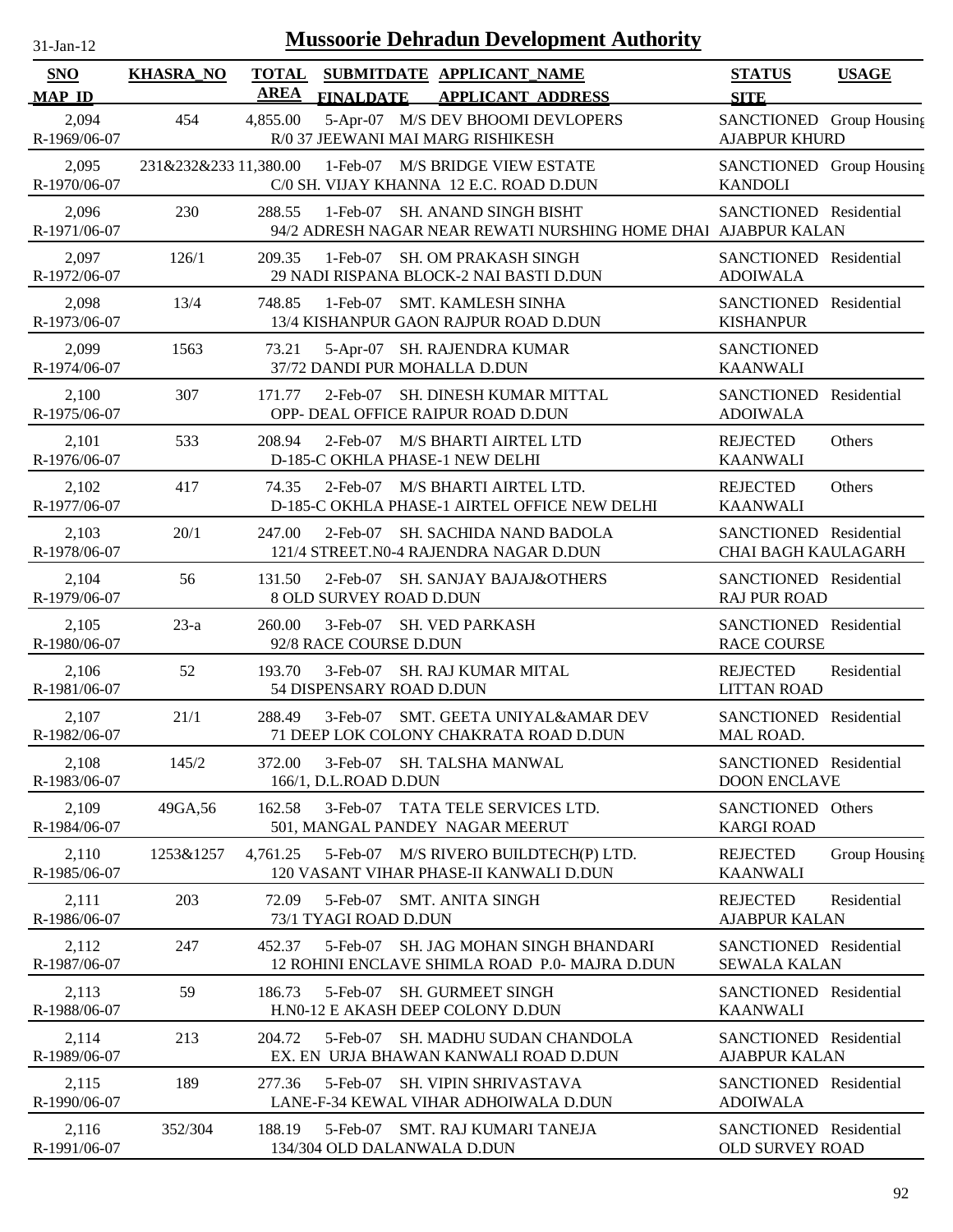| $31$ -Jan-12                |                  |                             | <b>Mussoorie Dehradun Development Authority</b>                                                  |                                                      |              |
|-----------------------------|------------------|-----------------------------|--------------------------------------------------------------------------------------------------|------------------------------------------------------|--------------|
| <b>SNO</b><br><b>MAP ID</b> | <b>KHASRA_NO</b> | <b>TOTAL</b><br><b>AREA</b> | SUBMITDATE APPLICANT_NAME<br><b>FINALDATE</b><br><b>APPLICANT ADDRESS</b>                        | <b>STATUS</b><br><b>SITE</b>                         | <b>USAGE</b> |
| 2,117<br>R-1992/06-07       | 158              | 163.50                      | 5-Feb-07 SH. SHAILENDRA KUMAR MATTA<br>54 SAHARANPUR ROAD D.DUN                                  | SANCTIONED Residential<br><b>NIRANJANPUR</b>         |              |
| 2,118<br>R-1993/06-07       | 487              | 394.98                      | 5-Feb-07<br>SH. RAMESH CHANDRA CHHETRI<br>14 KISHAN PUR RAJPUR ROAD D.DUN                        | SANCTIONED Residential<br><b>KAANWALI</b>            |              |
| 2,119<br>R-1994/06-07       | 584              | 157.92                      | SH. RAMESH CHANDRA DOBHAL<br>$6$ -Feb-07<br>48-B NEW COLONY BALLUPUR D.DUN                       | <b>REJECTED</b><br><b>BHARUWALA GRANT</b>            | Residential  |
| 2,120<br>R-1995/06-07       | 180              | 106.58                      | SH. DEVENDER SINGH&HARJIT SINGH<br>$6$ -Feb-07<br>C/0 SH. AVINASH KAPOOR 12/3 JAKHAN D.DUN       | <b>REJECTED</b><br><b>KAANWALI</b>                   | Residential  |
| 2,121<br>R-1996/06-07       | 303/5            | 307.21                      | $6$ -Feb-07<br><b>SH. GULJARI LAL</b><br>325/6 UDDIWALA RACE COURSE D.DUN                        | SANCTIONED Residential<br><b>RACE COURSE</b>         |              |
| 2,122<br>R-1997/06-07       | 46/2             | 157.34                      | SMT. KAUSHALYA DEVI<br>$6$ -Feb-07<br>177/176-A KHURBHURA MOHALLA D.DUN                          | SANCTIONED Residential<br>KHURBURA MOHALLA           |              |
| 2,123<br>R-1998/06-07       | 123              | 1,597.79                    | 29-May-07 SMT. KALYANI RAI<br>C/0 SOCIETY FOR ADVANCEMENT OF EDUCATION B-3 ROAl SHEVLA KHURD     | <b>REJECTED</b>                                      |              |
| 2,124<br>R-1998/06-07-RE    | 123              | 1,609.87                    | 17-Jul-07 SMT. KALYANI RAI<br>C/0 SOCIETY FOR ADVANCEMENT OF EDUCATION B-3 ROAL SEWALA KHURD     | SANCTIONED Educational                               |              |
| 2,125<br>R-1999/06-07       | 13               | 653.85                      | 26-Apr-07 SH. DEVENDRA SINGH RAWAT<br>GRAM MAZRI MAFI P.0- MOKHAMPUR D.DUN                       | <b>SANCTIONED</b><br><b>SHAH NAGAR</b>               |              |
| 2,126<br>R-2000/06-07       | 231/1/1          | 170.93                      | 6-Feb-07<br>SH. NEERAJ NAGALIA<br>23/2 MOHINI ROAD D.DUN                                         | SANCTIONED Residential<br><b>KAANWALI</b>            |              |
| 2,127<br>R-2001/06-07       | 231/1/1          | 235.28                      | $6$ -Feb-07<br>MISS. SHIRIN<br>D/0 SH. M.M. ANAND 23/2 MOHINI ROAD DALANWALA D.DU KAANWALI       | SANCTIONED Residential                               |              |
| 2,128<br>R-2002/06-07       | 137              | 200.00                      | <b>SH. THAKUR DUTT GOSAIN</b><br>$6$ -Feb-07<br>32 MOHIT VIHAR G.M.S. ROAD KANWALI D.DUN         | SANCTIONED Residential<br><b>INDIRA PURAM COLONY</b> |              |
| 2,129<br>R-2003/06-07       | 457              | 1,486.17                    | 6-Feb-07 SH. RAKESH KUMAR&NEERA SHARMA<br>C/0 55 HARIDWAR ROAD D.DUN                             | <b>REJECTED</b><br><b>ADOIWALA</b>                   | Residential  |
| 2,130<br>R-2004/06-07       | 642              | 126.86                      | 6-Feb-07 SMT. NIDHI GUPTA<br>H.N0-10 KHADRI MOHALLA D.DUN                                        | <b>REJECTED</b><br><b>DEHRA KHAS</b>                 | Residential  |
| 2,131<br>R-2004/06-07-RE    | 642              | 124.73                      | 20-Dec-07 SMT. NIDHI GUPTA<br>H.N0-10 KHADRI MOHALLA D.DUN                                       | <b>REJECTED</b><br><b>DEHRA KHAS</b>                 | Home         |
| 2,132<br>R-2005/06-07       | 1171&1172        | 77.08                       | $6$ -Feb-07<br><b>SH. AMRISH TOMAR</b><br>H.N0- D-39-C RAILWAY COLONY D.DUN                      | <b>SANCTIONED</b><br><b>DEHRA KHAS</b>               | Residential  |
| 2,133<br>R-2006/06-07       | 20               | 1,845.58                    | 3-Apr-07 SH. RAKESH BATTA&OTHERS<br>H.N0- 9 MEHANT ROAD LAXMAN CHOWK D.DUN                       | <b>SANCTIONED</b><br>MUNCIPAL ROAD                   |              |
| 2,134<br>R-2007/06-07       | 130              | 137.20                      | 25-Apr-07 SH. KRISHAN GOPAL GANDHI<br>P-III/57 YAMUNA COLONY D.DUN                               | <b>SANCTIONED</b><br><b>KAANWALI</b>                 |              |
| 2,135<br>R-2008/06-07       | 19               | 415.47                      | 7-Feb-07 SH. AYUSH RAWAT<br>LANE-N0-1 A-3 SHASTRI NAGAR CHAK AJABPUR KALAN L CHAK AJABPUR KALAN  | SANCTIONED Residential                               |              |
| 2,136<br>R-2008/06-07-RE    | 19               | 360.71                      | 29-May-08 SH. AYUSH RAWAT<br>LANE-N0-1 A-3 SHASTRI NAGAR CHAK AJABPUR KALAN L CHAK AJABPUR KALAN | SANCTIONED Home                                      |              |
| 2,137<br>R-2009/06-07       | 489              | 126.45                      | 7-Feb-07<br>SH. RATTAN LAL NAGPAL<br>44 DEEP KUNJ SAYYAD MOHALLA CHAKRATA ROAD D.DU              | SANCTIONED Residential<br><b>SEWALA KALAN</b>        |              |
| 2,138<br>R-2010/06-07       | 172/1            | 190.19                      | 7-Feb-07 DR. ANIL KUMAR SHARMA<br>4 DUTTA ENCLAVE BALLIWALA CHOWK KANWALI D.DUN                  | SANCTIONED Residential<br><b>NIRANJANPUR</b>         |              |
| 2,139<br>R-2011/06-07       | 423              | 160.53                      | 7-Feb-07 SH. BHARAT BHUSHAN BATTA<br>207 INDIRA NAGAR COLONY ANWALI D.DUN                        | SANCTIONED Residential<br><b>SEWALA KALAN</b>        |              |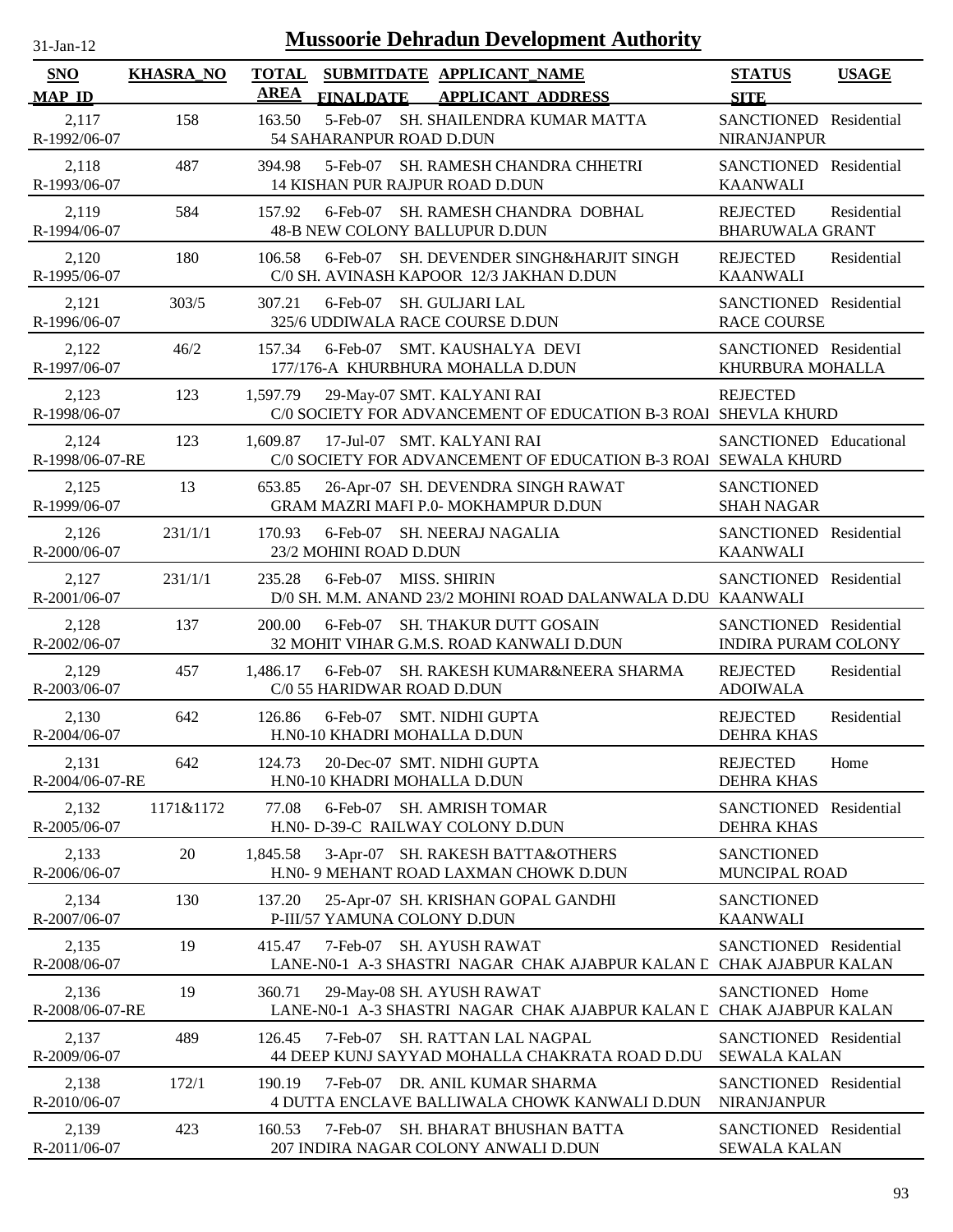| 31-Jan-12                   |                      |                             |                                                 | <b>Mussoorie Dehradun Development Authority</b>                                                        |                                                  |              |
|-----------------------------|----------------------|-----------------------------|-------------------------------------------------|--------------------------------------------------------------------------------------------------------|--------------------------------------------------|--------------|
| <b>SNO</b><br><b>MAP ID</b> | <b>KHASRA_NO</b>     | <b>TOTAL</b><br><b>AREA</b> | <b>FINALDATE</b>                                | SUBMITDATE APPLICANT_NAME<br><b>APPLICANT ADDRESS</b>                                                  | <b>STATUS</b><br><b>SITE</b>                     | <b>USAGE</b> |
| 2,140<br>R-2012/06-07       | 423                  | 160.53                      | 7-Feb-07<br>43/1 TYAGI ROAD D.DUN               | <b>SMT. SIMMI ARORA</b>                                                                                | SANCTIONED Residential<br><b>SEWALA KALAN</b>    |              |
| 2,141<br>R-2013/06-07       | 172                  | 139.40                      | 7-Feb-07                                        | M/S NIRVANA NEST BUILDCON PVT.LTD.<br>268 III FLOOR MASJID MOTH NEW DELHI-110049                       | SANCTIONED Residential<br><b>KISHANPUR</b>       |              |
| 2,142<br>R-2014/06-07       | 664                  | 327.47                      | 7-Feb-07                                        | <b>SH. RAKESH SHARMA</b><br>H.NO-44 TILAK BAZAR ROAD SUBHASH NAGAR D.DUN                               | SANCTIONED Residential<br><b>BHARUWALA GRANT</b> |              |
| 2,143<br>R-2015/06-07       | 114&115              | 968.88                      | 7-Feb-07<br>A-209 NEHRU COLONY D.DUN            | <b>SMT. ASHA RANI RAWAT</b>                                                                            | <b>REJECTED</b><br><b>THANI GAON</b>             | Residential  |
| 2,144<br>R-2015/06-07-RE    | 114&115              | 968.88                      | A-209 NEHRU COLONY D.DUN                        | 23-Aug-07 SMT. ASHA RANI RAWAT                                                                         | <b>REJECTED</b><br><b>THANI GAON</b>             | Home         |
| 2,145<br>R-2016/06-07       | 52/5&52/6            | 89.00                       | 58 MOTI BAZAR D.DUN                             | 7-Feb-07 SH. JAGDISH PRASAD                                                                            | SANCTIONED Residential<br><b>GHOSHI GALI</b>     |              |
| 2,146<br>R-2017/06-07       | 541                  | 167.89                      | 137/2 KALIDAS ROAD D.DUN                        | 11-Jun-07 KM. DURGA SHARMA& PREM LATA SHARMSANCTIONED                                                  | HATHIBARKALA                                     |              |
| 2,147<br>R-2018/06-07       | $11-D$               | 168.14                      | 8-Feb-07<br><b>12 CIRCULAR ROAD D.DUN</b>       | <b>SMT. SAROJ BHATIA</b>                                                                               | SANCTIONED Residential<br><b>CIRCULAR ROAD</b>   |              |
| 2,148<br>R-2019/06-07       | 371                  | 1,618.84                    |                                                 | 8-Feb-07 M/S CITY HEART&MEDICAL CENTRE<br>13 TEG BAHADUR ROAD LANE-N0-4 D.DUN                          | <b>REJECTED</b><br><b>ADOIWALA</b>               | Residential  |
| 2,149<br>R-2020/06-07       | 78                   | 149.42                      | 8-Feb-07                                        | SH. J.C. LOHANI&KAMLA LOHANI<br>H.N0-78 BRAHMAN WALA SAHARANPUR ROAD D.DUN                             | SANCTIONED Residential<br><b>BARHAMAN WALA</b>   |              |
| 2,150<br>R-2021/06-07       | 162/1                | 183.83                      | 8-Feb-07                                        | SH. CHANDER PAL SINGH TOMAR<br>C/6 SHIVLOK COLONY P.0-RAIPUR D.DUN                                     | SANCTIONED Residential<br><b>CHAK RAIPUR</b>     |              |
| 2,151<br>R-2022/06-07       | 272&273&274 7,683.00 |                             | 8-Feb-07                                        | SH. RAKESH BATTA&SHOBIKA BATTA<br>H.N0-19 MAHANT ROAD LAXMAN CHOWK D.DUN                               | SANCTIONED Group Housing<br><b>SEWALA KALAN</b>  |              |
| 2,152<br>R-2023/06-07       | 374                  | 382.52                      | 8-Feb-07<br>214 CHUKKUWALA B-II D.DUN           | SH. V.S. ASWAL                                                                                         | <b>REJECTED</b><br><b>DHORAN KHAS</b>            | Residential  |
| 2,153<br>R-2024/06-07       | 414                  | 956.50                      | $9$ -Feb-07                                     | <b>SH. G.W. MAYER&amp;ALICIA MAYER</b><br>R/0 WEST CANAL ROAD SEWLA KALAN HILTON SCHOOL D SEWALA KALAN | SANCTIONED Residential                           |              |
| 2,154<br>R-2025/06-07       | $S-2-A/8$            | 216.00                      | $9$ -Feb-07<br>C/0 D-156 NEHRU COLONY D.DUN     | <b>SMT. SARLA DEVI</b>                                                                                 | SANCTIONED Residential<br>DEFENCE COLONY         |              |
| 2,155<br>R-2026/06-07       | 89                   | 391.44                      | $9$ -Feb- $07$<br><b>G-14 RACE COURSE D.DUN</b> | <b>SMT. BALVINDER KAUR MAKKAR</b>                                                                      | SANCTIONED Residential<br><b>RACE COURSE</b>     |              |
| 2,156<br>R-2027/06-07       | 1154                 | 86.55                       | $9$ -Feb-07                                     | <b>SH. INDERJEET SINGH HORA</b><br>C/0 VYOM PRESTH GRAM KANWALI D.DUN                                  | SANCTIONED Residential<br><b>KAANWALI</b>        |              |
| 2,157<br>R-2028/06-07       | 86                   | 134.11                      | 9-Feb-07                                        | <b>SH. VED PRAKASH BHATT</b><br>C/0 DURGA MANDIR NEW SABJI MANDI NIRANJAN PUR D.D'                     | SANCTIONED Residential<br>PITHUWALA              |              |
| 2,158<br>R-2029/06-07       | 108                  | 111.58                      | 9-Feb-07                                        | <b>SH. SANJEEV DUA</b><br>D-15 KEWAL VIHAR ADHOIWALA D.DUN                                             | SANCTIONED Residential<br><b>ADOIWALA</b>        |              |
| 2,159<br>R-2030/06-07       | 108                  | 111.58                      | 9-Feb-07                                        | <b>SMT. TEENA DUA</b><br>D-15 KEWAL VIHAR ADHOIWALA D.DUN                                              | SANCTIONED Residential<br><b>ADOIWALA</b>        |              |
| 2,160<br>R-2031/06-07       | 86/3                 | 129.20                      | 9-Feb-07<br>105 CHANDER NAGAR D.DUN             | <b>SH. CHAIT SINGH RAMOLA</b>                                                                          | SANCTIONED Residential<br><b>CHANDER NAGAR</b>   |              |
| 2,161<br>R-2032/06-07       | 158M                 | 74.35                       |                                                 | 12-Feb-07 M/s. BHARTI AIRTEL LTD.<br>D-185, OKHALA P-I, AIRTEL OFFICE NEW DELHI                        | <b>REJECTED</b><br><b>NATHANPUR</b>              | Others       |
| 2,162<br>R-2033/06-07       | 75                   | 49.12                       | D-185, OKHALA P-I, NEW DELHI                    | 12-Feb-07 M/s, BHARTI AIRTEL LTD.                                                                      | <b>REJECTED</b><br>CHUKKHUWALA                   | Others       |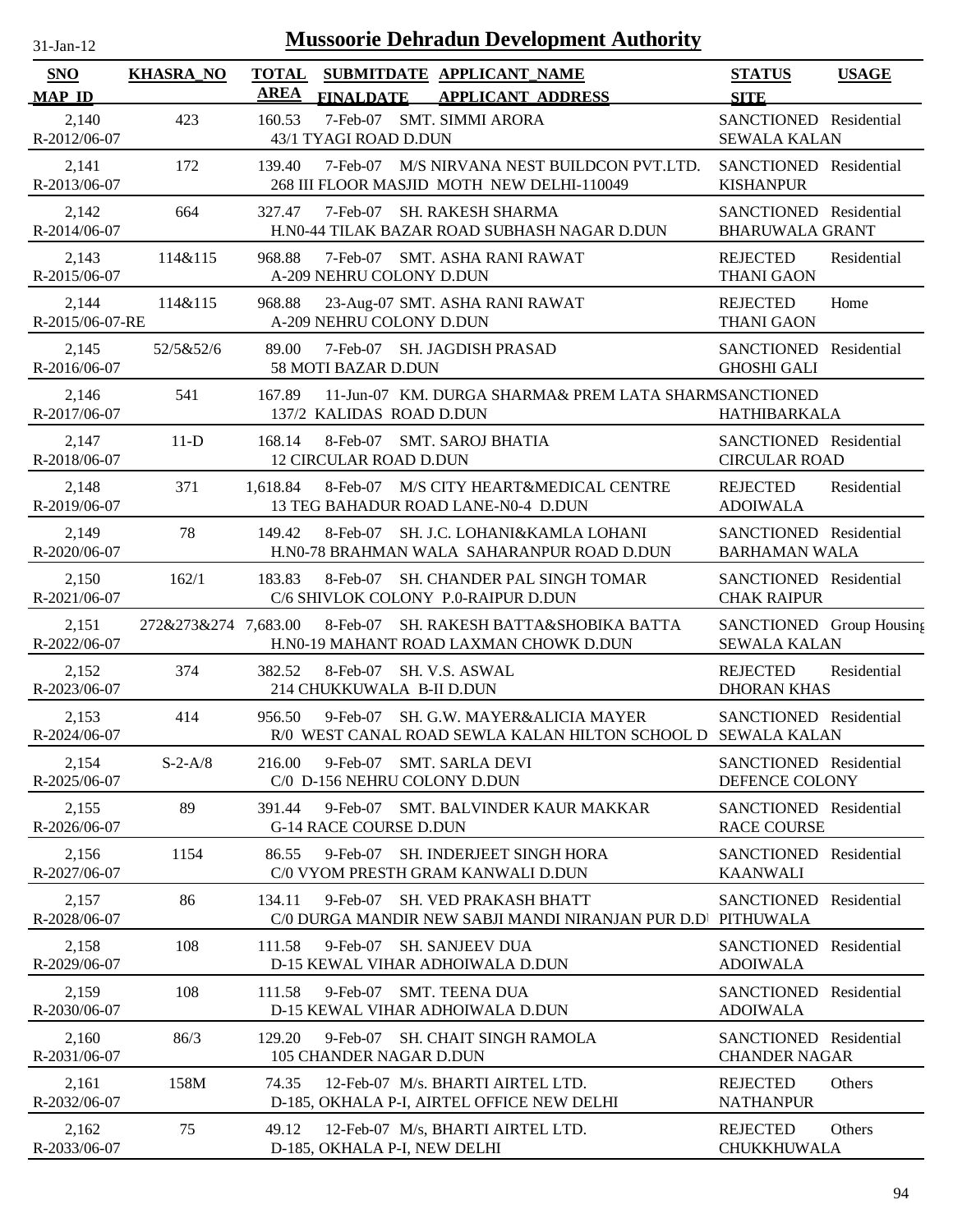| 31-Jan-12                   |                  |                             | <b>Mussoorie Dehradun Development Authority</b>                                                           |                                                  |               |
|-----------------------------|------------------|-----------------------------|-----------------------------------------------------------------------------------------------------------|--------------------------------------------------|---------------|
| <b>SNO</b><br><b>MAP ID</b> | <b>KHASRA_NO</b> | <b>TOTAL</b><br><b>AREA</b> | SUBMITDATE APPLICANT_NAME<br><b>APPLICANT ADDRESS</b><br><b>FINALDATE</b>                                 | <b>STATUS</b><br><b>SITE</b>                     | <b>USAGE</b>  |
| 2,163<br>R-2034/06-07       | 681              | 297.39                      | 12-Feb-07 SH. SAKLANAND KAVATIYAL<br>H.NO47, VIDHYA VIHAR KARGI D.DUN                                     | <b>REJECTED</b><br><b>DEHRA KHAS</b>             | Combo1        |
| 2,164<br>R-2035/06-07       | $B-146-C$        | 84.62                       | 13-Feb-07 SH. NAND KUMAR GUPTA<br>81- EWS MDDA COLONY CHANDER ROAD DALANWALA D.C MDDA COLONY DALANWAI     | SANCTIONED Residential                           |               |
| 2,165<br>R-2036/06-07       | 114              | 150.00                      | 24-Apr-07 SMT. KAUSHALYA DEVI<br>114 PARK ROAD LAXMAN CHOWK D.DUN                                         | <b>SANCTIONED</b><br><b>PARK ROAD</b>            |               |
| 2,166<br>R-2037/06-07       | 142              | 348.56                      | 13-Feb-07 SH. LAXMAN PRASAD SUYAL&SUSHILA D SANCTIONED Residential<br>H.N0-1 PWD COLONY RACE COURSE D.DUN | <b>AJABPUR KALAN</b>                             |               |
| 2,167<br>R-2038/06-07       | 409              | 325.92                      | 13-Feb-07 SH. VINEET JAIN&OTHERS<br>16-A ANAND CHOWK D.DUN                                                | SANCTIONED Residential<br><b>SEWALA KALAN</b>    |               |
| 2,168<br>R-2039/06-07       | 69/65            | 223.00                      | 13-Feb-07 SH. HARISH KAKKAR<br>69/65 IDGAH PRAKASH NAGAR D.DUN                                            | <b>REJECTED</b><br><b>IDGAH</b>                  | Residential   |
| 2,169<br>R-2039/06-07-RE    | 69/65            | 0.00                        | 18-Feb-09 SH. HARISH KAKKAR<br>69/65 IDGAH PRAKASH NAGAR D.DUN                                            | SANCTIONED Home<br><b>IDGAH</b>                  |               |
| 2,170<br>R-2040/06-07       | 1                | 264.59                      | 13-Feb-07 DR. PREM SINGH&PREETI SINGH<br>D-12 SHIV LOK COLONY LADPUR RAIPUR D.DUN                         | SANCTIONED Residential<br><b>UGGAR ROAD</b>      |               |
| 2,171<br>R-2041/06-07       | 127&118          | 136.62                      | 13-Feb-07 SH. PHOOL SINGH<br>H.N0- 309 KHURBHURA MOHALLA D.DUN                                            | SANCTIONED Residential<br><b>SEWALA KALAN</b>    |               |
| 2,172<br>R-2042/06-07       | 131              | 9,621.23                    | 13-Feb-07 M/S MINIATURE BULB INDIA PVT.LTD.<br>131 KANWALI ROAD D.DUN                                     | <b>REJECTED</b><br><b>KANWALI ROAD</b>           | Group Housing |
| 2,173<br>R-2043/06-07       | 549              | 209.03                      | 13-Feb-07 SH. SAGIR KHAN<br>9- TRIPATI KEWAL VIHAR ADHOIWALA D.DUN                                        | SANCTIONED Residential<br><b>ADOIWALA</b>        |               |
| 2,174<br>R-2044/06-07       | 167/167          | 185.50                      | 14-Feb-07 SH. INDER JEET LAMBA<br>167/167 CHAUDHARY BEHARI LAL MARG D.DUN                                 | SANCTIONED Residential<br>CHOUDHARY BIHARI LAL M |               |
| 2,175<br>R-2045/06-07       | 512              | 297.28                      | 4-Apr-07 SH. RAKESH KUMAR GUPTA&MANJU GUPT REJECTED<br>352/12 CHANDER NAGAR D.DUN                         | <b>AJABPUR KALAN</b>                             |               |
| 2,176<br>R-2046/06-07       | 225              | 200.62                      | 14-Feb-07 SH. SUDHIR KHATTAR<br>135/2 JAKHAN RAJPUR ROAD D.DUN                                            | SANCTIONED Residential<br><b>DHORAN KHAS</b>     |               |
| 2,177<br>R-2047/06-07       | 206              | 214.43                      | 14-Feb-07 SH. S.K.PATHAK<br>C/0 SH. C.D. PASBOLA 918- INDIRA NAGAR COLONY NEAR I                          | <b>REJECTED</b><br><b>DHORAN KHAS</b>            | Residential   |
| 2,178<br>R-2048/06-07       | 201              | 349.02                      | 14-Feb-07 SMT, SUSHMA BHANDARI<br>W/0 SH. KUWAR SINGH BHANDARI E-BLOCK SARASWATI V                        | SANCTIONED Residential<br><b>AJABPUR KHURD</b>   |               |
| 2,179<br>R-2049/06-07       | 232              | 154.00                      | 14-Feb-07 SH. VINOD ASWAL&SHOBHNI ASWAL<br>F-5 K.P. AREA ATHURWALA VIA DOIWALA D.DUN                      | <b>REJECTED</b><br><b>NATHANPUR</b>              | Residential   |
| 2,180<br>R-2050/06-07       | 527              | 255.76                      | 15-Feb-07 SMT. TRIPTA DEVI<br>C/0 SOCIETY AREA NEAR ST. MARYS SCHOOL CLEMENT TC BHARUWALA GRANT           | SANCTIONED Residential                           |               |
| 2,181<br>R-2051/06-07       | 419              | 169.00                      | 15-Feb-07 HUTCHISON ESSAR SOUTH LTD.<br>493- MANGAL PANDEY NAGAR UNIVERSITY ROAD MEERU                    | <b>REJECTED</b><br>PATEL NAGAR                   | Others        |
| 2,182<br>R-2052/06-07       | 179              | 277.77                      | 15-Feb-07 SH. MOHAN SINGH GUSAIN<br>H.NO-87 BLOCK-A SARASWATI VIHAR AJABPUR KHURD D.D                     | <b>REJECTED</b><br><b>AJABPUR KHURD</b>          | Residential   |
| 2,183<br>R-2053/06-07       | 489              | 168.27                      | 15-Feb-07 SH. AMIT NARULA<br>22 SARASWATI SONI MARG LAXMAN CHOWK D.DUN                                    | SANCTIONED Residential<br><b>SEWALA KALAN</b>    |               |
| 2,184<br>R-2054/06-07       | 125              | 148.97                      | 15-Feb-07 SMT. HEM PRABHA<br>1/3 -B ONGC COLONY KAULAGARH ROAD D.DUN                                      | SANCTIONED Residential<br>KAULAGARH MAI CHAKBH(  |               |
| 2,185<br>R-2055/06-07       | 408              | 259.02                      | 15-Feb-07 M/S KAVI CONSTRUCTIONS PVT.LTD.<br><b>30 RAJPUR ROAD D.DUN</b>                                  | SANCTIONED Residential<br>HATHIBARKALA           |               |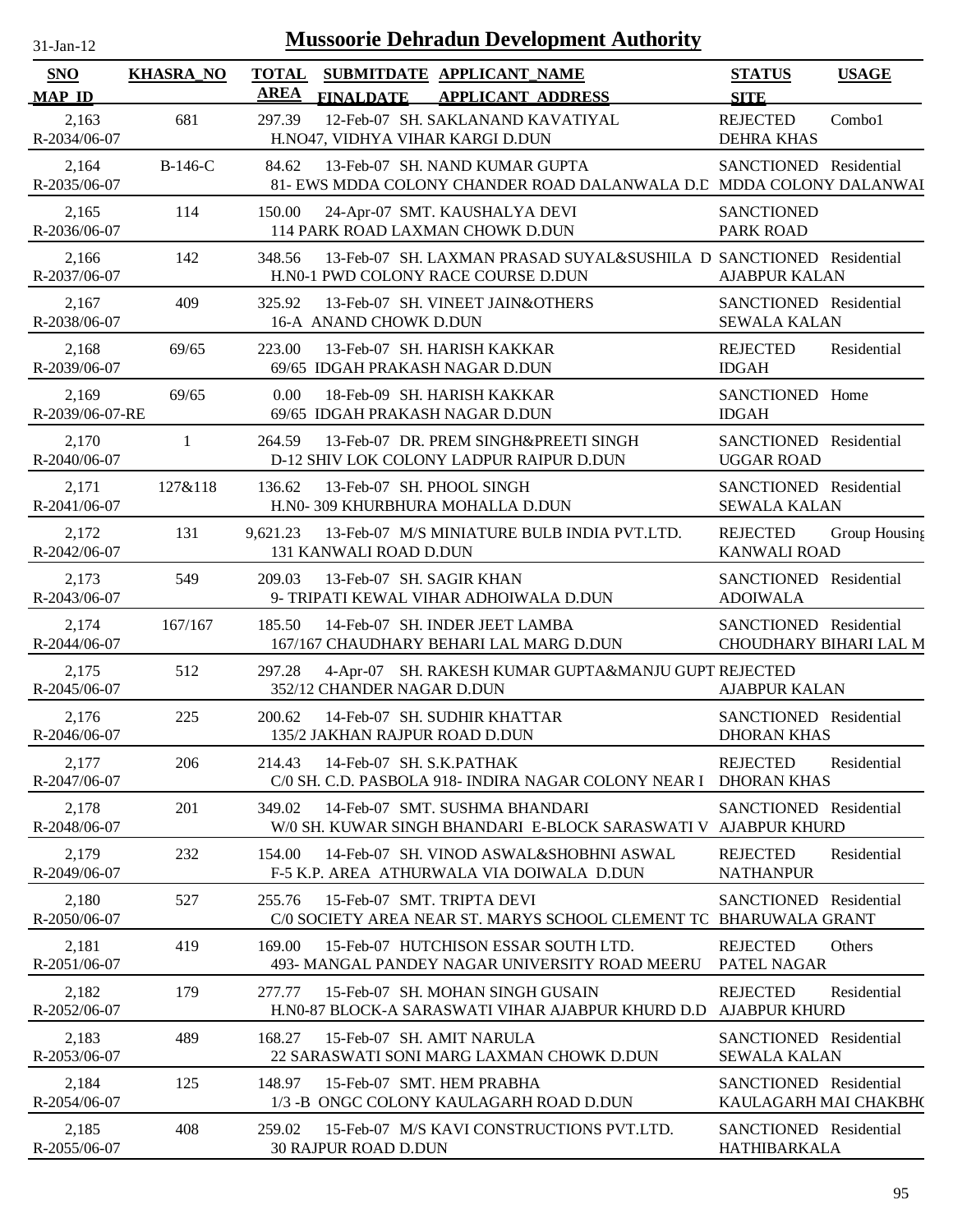| $31-Jan-12$                 |                       |                             | <b>Mussoorie Dehradun Development Authority</b>                                                            |                                               |               |
|-----------------------------|-----------------------|-----------------------------|------------------------------------------------------------------------------------------------------------|-----------------------------------------------|---------------|
| <b>SNO</b><br><b>MAP ID</b> | <b>KHASRA_NO</b>      | <b>TOTAL</b><br><b>AREA</b> | SUBMITDATE APPLICANT_NAME<br><b>FINALDATE</b><br><b>APPLICANT ADDRESS</b>                                  | <b>STATUS</b><br><b>SITE</b>                  | <b>USAGE</b>  |
| 2,186<br>R-2056/06-07       | 272&103&216 10,396.45 |                             | 15-Feb-07 ERICA DEVELOPMENT ESTATE PVT.LTD<br>25 VAKHARIA INDUSTRIAL ESTATE RAM MANDIR ROAD GC TARLA NAGAL | <b>REJECTED</b>                               | Group Housing |
| 2,187<br>R-2057/06-07       | 200/2                 | 227.39                      | 5-Apr-07 SH. SATISH KUMAR GUPTA<br>C-43 NEHRU COLONY D.DUN                                                 | <b>REJECTED</b><br><b>AJABPUR KALAN</b>       |               |
| 2,188<br>R-2058/06-07       | 47/2                  | 245.36                      | 17-Feb-07 SH. SHAMMI VOHRA<br>C/0 53 BALBIR ROAD DALANWALA D.UN                                            | SANCTIONED Residential<br><b>CHUKKHUWALA</b>  |               |
| 2,189<br>R-2059/06-07       | 1129                  | 178.74                      | 17-Feb-07 SH. HARPAL SINGH<br>C/0 JOSHI BOOK DEPO SUBHASH NAGAR D.DUN                                      | SANCTIONED Residential<br><b>MAJRA</b>        |               |
| 2,190<br>R-2060/06-07       | 81/1                  | 1,505.57                    | 17-Feb-07 SH. MAYA RAM PANT<br>81/1 PANDITWARI D.DUN                                                       | <b>REJECTED</b><br><b>PANDITWARI</b>          | Residential   |
| 2,191<br>R-2061/06-07       | 32                    | 350.00                      | 19-Feb-07 SH, G.R. JOSHI<br>32 E.C. ROAD D.DUN                                                             | SANCTIONED Residential<br>E.C.ROAD            |               |
| 2,192<br>R-2062/06-07       | 105                   | 200.00                      | 19-Feb-07 MOHD, HASAN<br><b>GRAM BHUDDI SHIMLA ROAD D.DUN</b>                                              | SANCTIONED Residential<br><b>MAJRA</b>        |               |
| 2,193<br>R-2063/06-07       | 480                   | 116.27                      | 19-Feb-07 SMT. SANGEETA KOTHARI<br>R/0 VASUNDHARA VIHAR BRAHAMAN WALA P.O. MAJRA D. NIRANJANPUR            | <b>REJECTED</b>                               | Residential   |
| 2,194<br>R-2064/06-07       | 147                   | 120.32                      | 19-Feb-07 SMT. MEERA DEVI<br>47- NEEBU WALA GARHI CANTT D.DUN                                              | SANCTIONED Residential<br>PREMPUR MAFI (PART) |               |
| 2,195<br>R-2065/06-07       | 21                    | 111.71                      | 19-Feb-07 SH. RAMESH KUMAR MADAN<br>2/7 REST CAMP TYAGI ROAD SUBHASH PARK D.DUN                            | SANCTIONED Residential<br><b>REST CAMP</b>    |               |
| 2,196<br>R-2066/06-07       | 534                   | 159.07                      | 20-Feb-07 SH. PRABHU DUTT PANULI<br>C/0 SH. RAJENDER PRASAD PANULI BADRISH COLONY DHA AJABPUR KALAN        | SANCTIONED Residential                        |               |
| 2,197<br>R-2067/06-07       | 914                   | 232.25                      | 20-Feb-07 M/S BHARTI AIRTEL LTD.<br>D-185-C OKHALA PHASE-I AIRTEL OFFICE NEW DELHI                         | <b>REJECTED</b><br><b>KAANWALI</b>            | Others        |
| 2,198<br>R-2068/06-07       | 14                    | 102.00                      | 20-Feb-07 M/S BHARTI AIRTEL LTD.<br>D-185-C OKHALA PHASE-I AIRTEL OFFICE NEW DELHI                         | <b>REJECTED</b><br>PIPAL MANDI                | Others        |
| 2,199<br>R-2069/06-07       | 17                    | 100.00                      | 20-Feb-07 M/S BHARTI AIRTEL LTD.<br>D-185-C OKHALA PHASE-I AIRTEL OFFICE NEW DELHI                         | <b>REJECTED</b><br>NEW SURVEY ROAD            | Others        |
| 2,200<br>R-2070/06-07       | 4                     | 100.00                      | 20-Feb-07 M/S BHARTI AIRTEL LTD.<br>D-185-C OKHALA PHASE-I AIRTEL OFFICE NEW DELHI                         | <b>REJECTED</b><br><b>CEMENT ROAD</b>         | Others        |
| 2,201<br>R-2071/06-07       | 64                    | 267.11                      | 20-Feb-07 SH. LAL SINGH VERMA<br>C/0 SHAKTI KUNJ OPP- VIKAS LOK LANE-N0-1 ADHOI WAL AAMWALA TARLA          | <b>REJECTED</b>                               | Residential   |
| 2,202<br>R-2072/06-07       | 231/1                 | 284.44                      | 22-Feb-07 SH. SHAILENDRA PRASAD UNIYAL<br>H-287 NEHRU COLONY P.0- ARAGHAR D.DUN                            | <b>REJECTED</b><br><b>AJABPUR KHURD</b>       | Residential   |
| 2,203<br>R-2073/06-07       | 1510                  | 222.81                      | 22-Feb-07 SH. K.K SAXENA<br>48 DRONPURI G.M.S. ROAD KANWALI D.DUN                                          | SANCTIONED Residential<br><b>KAANWALI</b>     |               |
| 2,204<br>R-2074/06-07       | $S-4-B/266$           | 418.05                      | 22-Feb-07 CAPT. SUDHANSU KUKRETI<br>21/19 E.C. ROAD D.DUN                                                  | SANCTIONED Residential<br>DEFENCE COLONY      |               |
| 2,205<br>R-2074/06-07-RE    | $S-4-B/266$           | 418.05                      | 19-Jul-07 CAPT. SUDHANSU KUKRETI<br>21/19 E.C. ROAD D.DUN                                                  | SANCTIONED Home<br>DEFENCE COLONY             |               |
| 2,206<br>R-2075/06-07       | 145/2                 | 185.80                      | 22-Feb-07 SMT. SAROJNI NEGI<br>281 SHANTI VIHAR KAULAGARH D.DUN                                            | SANCTIONED Residential<br><b>SEWALA KALAN</b> |               |
| 2,207<br>R-2076/06-07       | 815                   | 223.05                      | 22-Feb-07 SH. H.S. BARTWAL<br>CAMP WELL HOUSE BHARUWALA CLEMENT TOWAN D.D                                  | <b>REJECTED</b><br><b>AJABPUR KALAN</b>       | Residential   |
| 2,208<br>R-2077/06-07       | 527                   | 218.33                      | 22-Feb-07 SMT. BEENA SINGH<br>H.N0-8 ARNAY VIHAR KAULAGARH D.DUN                                           | SANCTIONED Residential<br><b>KAULAGARH</b>    |               |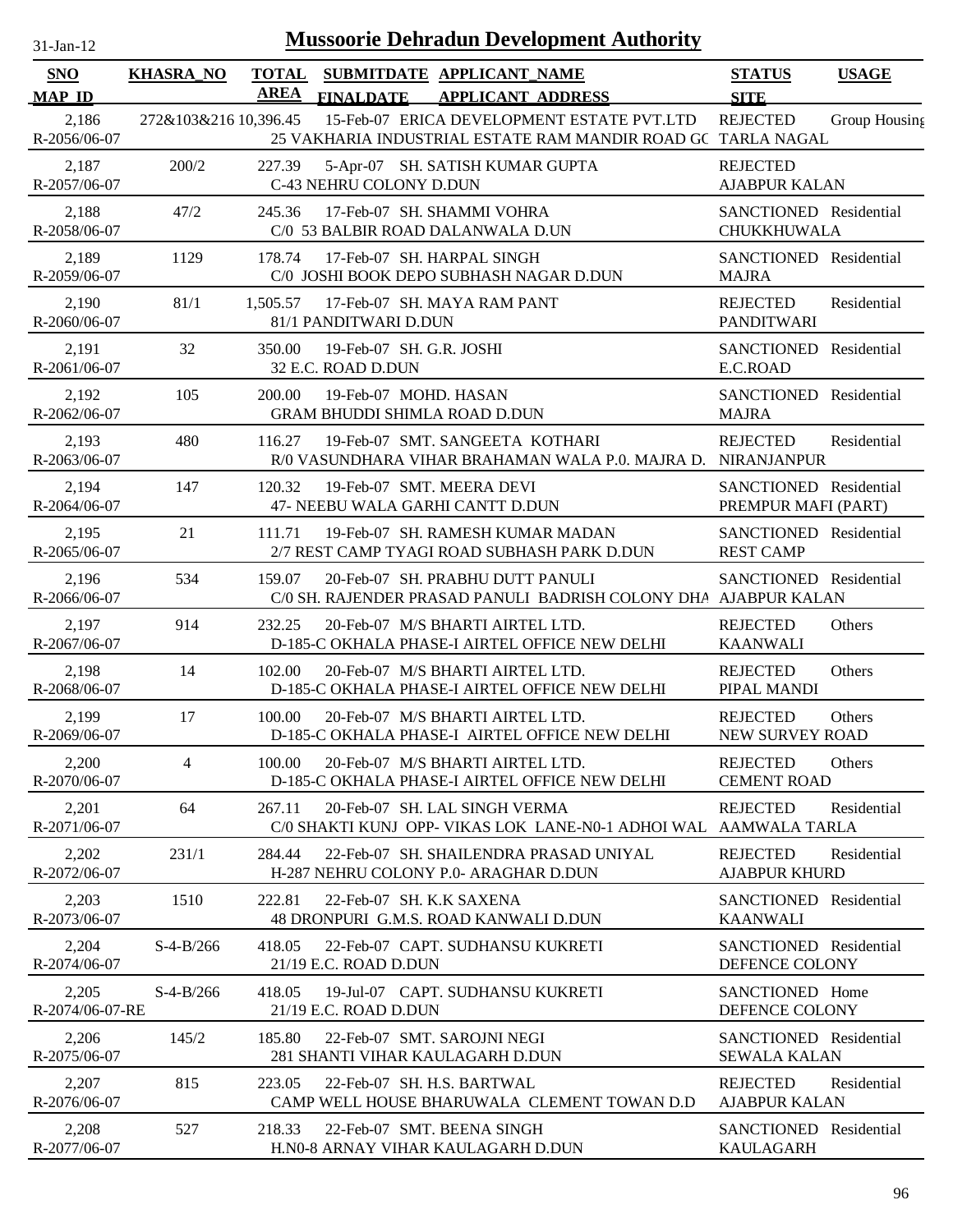| 31-Jan-12                   |                  |                             | <b>Mussoorie Dehradun Development Authority</b>                                                     |                                                |              |
|-----------------------------|------------------|-----------------------------|-----------------------------------------------------------------------------------------------------|------------------------------------------------|--------------|
| <b>SNO</b><br><b>MAP ID</b> | <b>KHASRA_NO</b> | <b>TOTAL</b><br><b>AREA</b> | SUBMITDATE APPLICANT_NAME<br><b>FINALDATE</b><br><b>APPLICANT ADDRESS</b>                           | <b>STATUS</b><br><b>SITE</b>                   | <b>USAGE</b> |
| 2,209<br>R-2078/06-07       | 188-A            | 735.79                      | 22-Feb-07 SMT. SAROJ JOSHI<br>H.N0-188-A PHASE-II VASANT VIHAR D.DUN                                | <b>REJECTED</b><br><b>VASANT VIHAR</b>         | Residential  |
| 2,210<br>R-2079/06-07       | 95/7             | 198.07                      | 22-Feb-07 SH. SULTAN SINGH TOMAR<br>H.NO-30/3 LANE-NO-4 VIJAY PARK EXT. KANWALI D.DUN               | SANCTIONED Residential<br><b>KAANWALI</b>      |              |
| 2,211<br>R-2080/06-07       | 50               | 200.00                      | 22-Feb-07 SH. G.C. GHILDIYAL&OTHERS<br>R/0 J-12 MDDA COLONY INDIRA PURAM G.M.S. ROAD D.DU CHIDOWALI | SANCTIONED Residential                         |              |
| 2,212<br>R-2081/06-07       | 275/1            | 102.41                      | 22-Feb-07 SH. BAL KRISHAN BADOLA<br>H.N0-138 NIRANJANPUR G.M.S. ROAD D.DUN                          | SANCTIONED Residential<br><b>NIRANJANPUR</b>   |              |
| 2,213<br>R-2082/06-07       | 732              | 234.34                      | 23-Feb-07 SH. RATAN LAL SONI<br>435 SURYA KUTI SUBHASH NAGAR D.DUN                                  | SANCTIONED Residential<br><b>MAJRA</b>         |              |
| 2,214<br>R-2083/06-07       | $15-B$           | 200.05                      | 23-Feb-07 MOHD. IKRAM KHAN &NASREEN<br>G-184 NEHRU COLONY D.DUN                                     | SANCTIONED Residential<br><b>MOHINI ROAD</b>   |              |
| 2,215<br>R-2084/06-07       | 358              | 254.65                      | 23-Feb-07 SMT. POONAM SINGH<br>C/0 SH. O.P. NIRMAL VED SADAN PRAGATI VIHAR TARLA / AAMWALA TARLA    | SANCTIONED Residential                         |              |
| 2,216<br>R-2085/06-07       | 183              | 225.83                      | 23-Feb-07 SMT. KIRAN GILL<br>183 RAJPUR ROAD D.DUN                                                  | SANCTIONED Residential<br><b>RAJ PUR ROAD</b>  |              |
| 2,217<br>R-2086/06-07       | 88               | 206.02                      | 23-Feb-07 SH. BABU RAM KANNOJIA&SMT. BEENA<br>48-B NEW COLONY BALLUPUR D.DUN                        | SANCTIONED Industry<br><b>CHIDOWALI</b>        |              |
| 2,218<br>R-2087/06-07       | 180/3            | 279.74                      | 23-Feb-07 SMT. MAYA DEVI<br>471-B STREET.N0-13 VIJAY PARK EXT. KANWALI D.DUN                        | SANCTIONED Residential<br><b>KAANWALI</b>      |              |
| 2,219<br>R-2088/06-07       | 438/503/01       | 295.21                      | 23-Feb-07 SH. GULAB SINGH BISHT<br>229 GAUTAM VIHAR SEWLA KALAN D.DUN                               | <b>REJECTED</b><br><b>SEWALA KALAN</b>         | Residential  |
| 2,220<br>R-2089/06-07       | 69               | 188.89                      | 23-Feb-07 SH. PITAMBER DUTT RATURI<br>57/2&69 NALA PANI ROAD D.DUN                                  | SANCTIONED Residential<br><b>NALAPANI ROAD</b> |              |
| 2,221<br>R-2090/06-07       | 541              | 309.43                      | 23-Feb-07 MISS. SUNITA BANSAL<br>C/0 SH. S.K. DATTA 158/11 RAJPUR ROAD D.DUN                        | SANCTIONED Residential<br><b>DAK PATTI</b>     |              |
| 2,222<br>R-2091/06-07       | 89/1             | 229.64                      | 23-Feb-07 SH. VED PRAKASH&OTHERS<br>26/1 INDER ROAD DALANWALA D.DUN                                 | SANCTIONED Residential<br><b>INDER ROAD</b>    |              |
| 2,223<br>R-2092/06-07       | 34               | 283.10                      | 23-Feb-07 SMT. KISHORI PANDEY<br>16/B OLD MUSSOORIE ROAD D.DUN                                      | SANCTIONED Residential<br><b>RAJPUR MAFI</b>   |              |
| 2,224<br>R-2093/06-07       | 1015             | 103.12                      | 24-Feb-07 SMT. MADHU AGGARWAL<br>20 KALI MANDIR ENCLAVE G.M.S. ROAD D.DUN                           | SANCTIONED Residential<br><b>KAANWALI</b>      |              |
| 2,225<br>R-2094/06-07       | 148/96           | 1,865.47                    | 24-Feb-07 SMT. LATTA DUGGAL&OTHERS<br>5/8 TEG BAHADUR ROAD D.DUN                                    | SANCTIONED Group Housing<br>OLD SURVEY ROAD    |              |
| 2,226<br>R-2095/06-07       | 573&574          | 1,114.13                    | 24-Feb-07 SH. DIGPAL SINGH&OTHERS<br>430 INDIRA NAGAR VASANT VIHAR D.DUN                            | SANCTIONED Group Housing<br><b>MAJRA</b>       |              |
| 2,227<br>R-2096/06-07       | 705              | 203.93                      | 24-Feb-07 DR. RAGHU NANDAN SHARMA& OTHERS<br>G-4 NEHRU COLONY D.DUN                                 | <b>REJECTED</b><br><b>KAANWALI</b>             | Residential  |
| 2,228<br>R-2097/06-07       | 153              | 161.05                      | 24-Feb-07 SH. VED PRAKASH<br>1- TURNER ROAD D.DUN                                                   | SANCTIONED Residential<br><b>MAJRA</b>         |              |
| 2,229<br>R-2098/06-07       | 78/76            | 139.81                      | 24-Feb-07 SH. BHAGIRATH KURANA<br>11-A/78/76 GURUDWARA ROAD KARANPUR D.DUN                          | SANCTIONED Residential<br><b>KARANPUR</b>      |              |
| 2,230<br>R-2099/06-07       | 79               | 189.50                      | 26-Feb-07 SH. NAVNEET PANDAY<br>UPPER RAJIV NAGAR NEHRU GARAM D.DUN                                 | <b>REJECTED</b><br><b>AAMWALA TARLA</b>        | Residential  |
| 2,231                       | 10/9             | 249.00                      | 27-Feb-07 SH. NEERAJ NAYAN KUMAR&ALKA ANUPASANCTIONED Residential                                   |                                                |              |

10/9 P.N.B. ENCLAVE SEWLA KALAN D.DUN

R-2100/06-07

SEWALA KALAN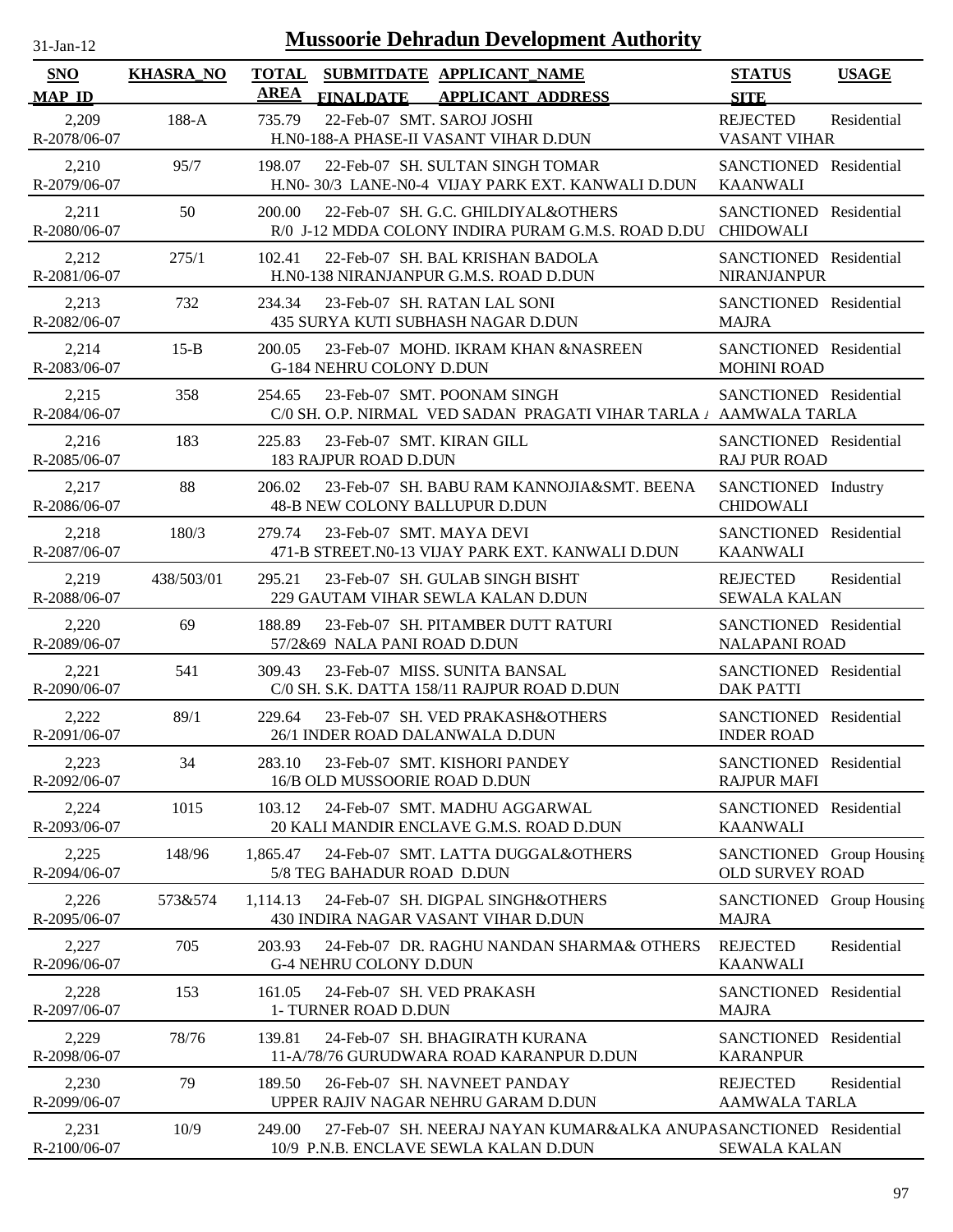| $31$ -Jan-12 |  |
|--------------|--|
|              |  |

| <b>SNO</b>               | <b>KHASRA_NO</b> | <b>TOTAL</b> | SUBMITDATE APPLICANT_NAME                                                                               | <b>STATUS</b>                                    | <b>USAGE</b> |
|--------------------------|------------------|--------------|---------------------------------------------------------------------------------------------------------|--------------------------------------------------|--------------|
| <b>MAP ID</b>            |                  | <b>AREA</b>  | <b>FINALDATE</b><br><b>APPLICANT ADDRESS</b>                                                            | <b>SITE</b>                                      |              |
| 2,232<br>R-2101/06-07    | 692              | 209.10       | 16-May-07 SH. NISHANT ARORA<br>129 SUBHASH NAGAR CLEMENT TOWN D.DUN                                     | <b>SANCTIONED</b><br><b>BHARUWALA GRANT</b>      |              |
| 2,233<br>R-2102/06-07    | 132/2&134        | 484.34       | 27-Feb-07 SH. AJAY KUMAR CHAUDHARY<br>445/1 RACE COURSE D.DUN                                           | SANCTIONED Residential<br><b>RACE COURSE</b>     |              |
| 2,234<br>R-2103/06-07    | 210              | 113.36       | 27-Feb-07 SH. R.K. THAKKAR<br>C/0 AHUJA 57/17 GANDHI ROAD PRINCE CHOWK D.DUN                            | SANCTIONED Residential<br>NIRANJANPUR            |              |
| 2,235<br>R-2104/06-07    | 115              | 208.40       | 9-Apr-07 SH. KESHWA NAND JUGRAN<br>B-4/5 ONGC COLONY KAULAGARH ROAD D.DUN                               | <b>PENDING</b><br><b>AJABPUR DANDA</b>           |              |
| 2,236<br>R-2105/06-07    | 173/1            | 152.35       | 27-Feb-07 SH. SANDEEP KUMAR SETH<br>173/1 CHUKKHU WALA D.DUN                                            | SANCTIONED Residential<br>CHUKKHUWALA            |              |
| 2,237<br>R-2106/06-07    | 20               | 334.57       | 27-Feb-07 SMT. SEEMA GULATI<br>282/1 RAJENDER NAGAR KAULAGARH D.DUN                                     | SANCTIONED Residential<br><b>KAULAGARH</b>       |              |
| 2,238<br>R-2106/06-07-RE | 20               | 334.57       | 11-Dec-07 SH. SEEMA GULATHI<br>282/1 RAJENDER NAGAR DEHARA DUN                                          | <b>PENDING</b><br><b>RAJENDAR NAGAR</b>          | Home         |
| 2,239<br>R-2107/06-07    | 56               | 415.54       | 27-Feb-07 SH. RAJAN AGGARWAL<br>31 MOHIT VIHAR G.M.S. ROAD KANWALI D.DUN                                | SANCTIONED Residential<br><b>JAKHAN</b>          |              |
| 2,240<br>R-2108/06-07    | 557              | 271.48       | 27-Feb-07 SH. KAMAL ARORA<br>44 PRAKASH LOK SHIMLA ROAD D.DUN                                           | SANCTIONED Residential<br><b>MAJRA</b>           |              |
| 2,241<br>R-2109/06-07    | 11               | 172.42       | 27-Feb-07 SH. SHURVEER SINGH RAWAT<br>G-173 NEHRU COLONY D.DUN                                          | SANCTIONED Residential<br><b>AJABPUR KHURD</b>   |              |
| 2,242<br>R-2110/06-07    | 736              | 107.91       | 27-Feb-07 SMT. POONAM RATHORE<br>283 DOON VIHAR JAKHAN D.DUN                                            | SANCTIONED Residential<br><b>JAKHAN</b>          |              |
| 2,243<br>R-2111/06-07    | 225/165/1        | 356.87       | 27-Feb-07 SMT. MEENU RAJVANSHI& MANISH RAJVA SANCTIONED Residential<br>165/1 D.L. ROAD D.DUN            | <b>AMBEDKAR MARG</b>                             |              |
| 2,244<br>R-2112/06-07    | 85/5             | 148.15       | 27-Feb-07 SH. SUSHIL KUMAR AGGARWAL<br>C/0 PRIYA LOK COLONY SEWLA KALAN D.DUN                           | SANCTIONED Residential<br><b>SEWALA KALAN</b>    |              |
| 2,245<br>R-2113/06-07    | 140/1            | 216.31       | 19-Apr-07 SMT. ASHA DEVI<br>140/1 DOBHAL WALA D.DUN                                                     | <b>SANCTIONED</b><br><b>DOBHALWALA</b>           |              |
| 2,246<br>R-2114/06-07    | 535              | 202.73       | 27-Feb-07 SMT. ANUSUYA DEVI CHANDOLA<br>26 E.C. ROAD GIRLS I.T.I. CAMPUS SURVEY CHOWK D.DUN             | <b>REJECTED</b><br><b>DHORAN KHAS</b>            | Residential  |
| 2,247<br>R-2115/06-07    | 1241             | 202.51       | 27-Feb-07 SH. JAI SINGH<br>50 VYUOM PRASTH KANWALI G.M.S. ROAD D.DUN                                    | SANCTIONED Residential<br><b>KAANWALI</b>        |              |
| 2,248<br>R-2116/06-07    | 571              | 125.65       | 28-Feb-07 SH. PAWAN KUMAR AGGARWAL<br>262/210 ARY. SAMAJ ROAD SUBHASH NAGAR CLEMENT TO                  | SANCTIONED Residential<br><b>BHARUWALA GRANT</b> |              |
| 2,249<br>R-2117/06-07    | 1092             | 184.00       | 28-Feb-07 SH. RADHEY SHYAM &MEHAK MANCHANDSANCTIONED Residential<br>13/4 ASHIRWAD ENCLAVE KANWALI D.DUN | <b>KAANWALI</b>                                  |              |
| 2,250<br>R-2118/06-07    | 171              | 290.68       | 28-Feb-07 SMT. KANTA DEVI<br>171 KANWALI NEAR ANURAG NURSARY D.DUN                                      | <b>KAANWALI</b>                                  | Residential  |
| 2,251<br>R-2119/06-07    | 47               | 371.93       | 28-Feb-07 KM. VIMLA<br>47 ARVIND MARG D.L. ROAD D.DUN                                                   | SANCTIONED Residential<br><b>ARVIND MARG</b>     |              |
| 2,252<br>R-2120/06-07    | 665              | 215.33       | 28-Feb-07 SMT. SAROJ MEHAN&NEELIMA MEHAN<br>193 KHURBHURA MOHALLA D.DUN                                 | SANCTIONED Residential<br><b>DAK PATTI</b>       |              |
| 2,253<br>R-2121/06-07    | 41               | 112.02       | 28-Feb-07 SMT. REETA GUPTA<br>85/39 SUBHASH ROAD D.DUN                                                  | <b>REJECTED</b><br><b>SUBHASH ROAD</b>           | Residential  |
| 2,254<br>R-2121/06-07-RE | 41               | 112.02       | 29-Aug-07 SMT. REETA GUPTA<br>85/39 SUBHASH ROAD D.DUN                                                  | SANCTIONED Home<br><b>SUBHASH ROAD</b>           |              |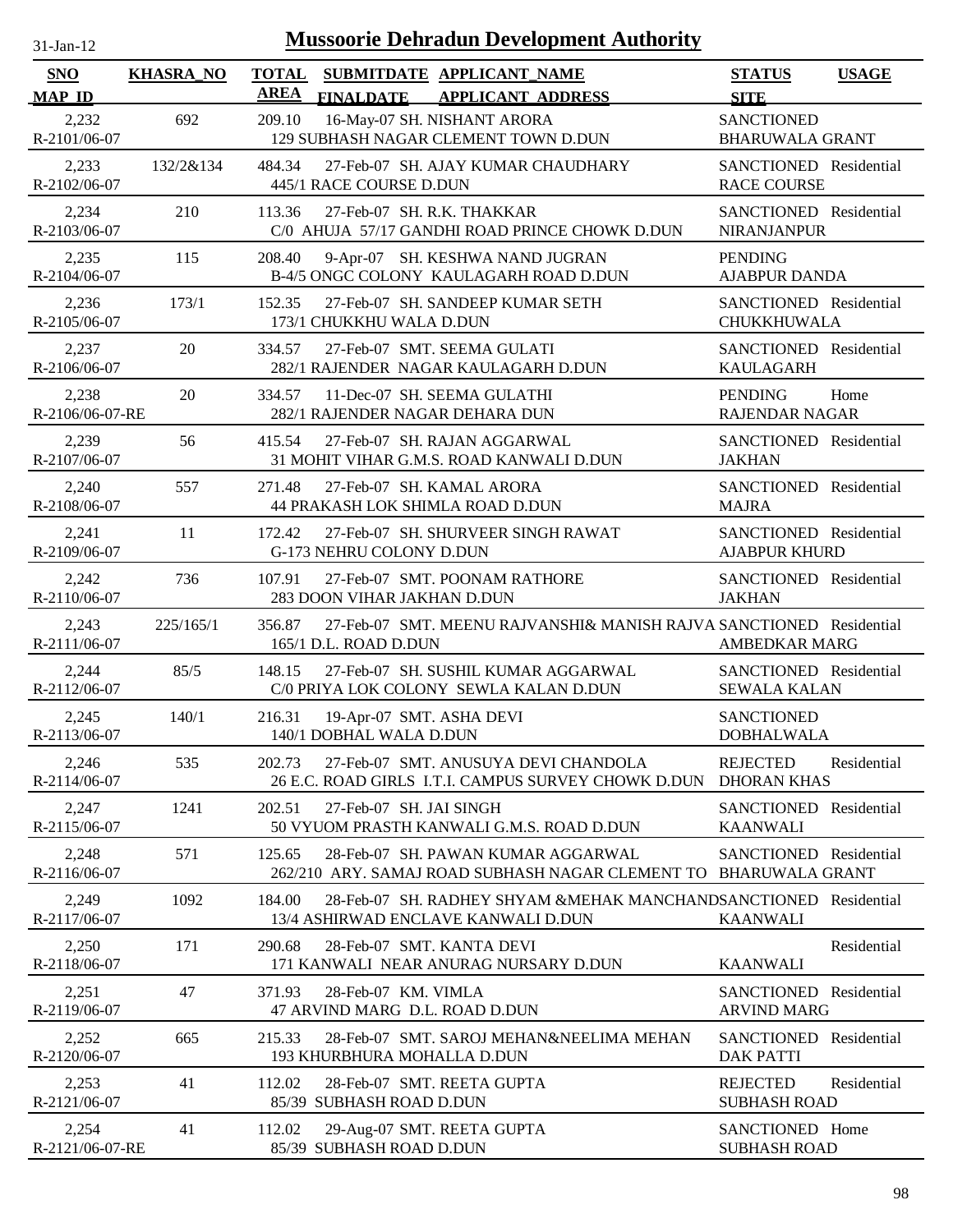| $31-Ian-12$                 |                  |                             |                             | <b>Mussoorie Dehradun Development Authority</b>                                                                    |                                                      |              |
|-----------------------------|------------------|-----------------------------|-----------------------------|--------------------------------------------------------------------------------------------------------------------|------------------------------------------------------|--------------|
| <b>SNO</b><br><b>MAP ID</b> | <b>KHASRA_NO</b> | <b>TOTAL</b><br><b>AREA</b> | <b>FINALDATE</b>            | SUBMITDATE APPLICANT_NAME<br><b>APPLICANT ADDRESS</b>                                                              | <b>STATUS</b><br><b>SITE</b>                         | <b>USAGE</b> |
| 2,255<br>R-2122/06-07       | 818              | 260.51                      | 71/17 NESHVILLA ROAD D.DUN  | 1-Mar-07 SH. SHIV DAYAL SINGH BHANDARI                                                                             | SANCTIONED Residential<br><b>AJABPUR KALAN</b>       |              |
| 2,256<br>R-2123/06-07       | 1227             | 150.55                      |                             | 1-Mar-07 SH. TILAK SINGH<br>391/2 STREET-N0-3 RAJENDRA NAGAR KAULAGARH D.DUN                                       | SANCTIONED Residential<br><b>GARHI</b>               |              |
| 2,257<br>R-2124/06-07       | 151              | 181.00                      |                             | 1-Mar-07 SH, DALJEET SINGH&GURU CHARAN SING SANCTIONED Residential<br>48 SAI LOK PHASE-1 G.M.S. ROAD KANWALI D.DUN | <b>AJABPUR KALAN</b>                                 |              |
| 2,258<br>R-2125/06-07       | 35               | 110.38                      | 354 KISHAN NAGAR EXT. D.DUN | 1-Mar-07 SH. ANIL KAKKAR                                                                                           | SANCTIONED Residential<br><b>CHAI BAGH KAULAGARH</b> |              |
| 2,259<br>R-2126/06-07       | 2049             | 206.98                      |                             | 1-Mar-07 SH. SURAJ MANI RANAKOTI<br>198 NEW POLICE LINE RACE COURSE D.DUN                                          | <b>REJECTED</b><br><b>AJABPUR KALAN</b>              | Residential  |
| 2,260<br>R-2127/06-07       | 1338             | 258.36                      |                             | 1-Mar-07 SH. RAJ KUMAR<br>C/0 SH. RADHAY SHYAM 7/107 KESHAV VIHAR G.M.S. ROA                                       | SANCTIONED Residential<br><b>KAANWALI</b>            |              |
| 2,261<br>R-2128/06-07       | 57&58            | 151.02                      | R/0 37 LAKIBAGH D.DUN       | 1-Mar-07 SH. PRAKASH KANSAL&SANJEEV KANSAL SANCTIONED Residential                                                  | CHUKKHUWALA                                          |              |
| 2,262<br>R-2129/06-07       | 1181             | 313.54                      |                             | 1-Mar-07 SH. RAJEEV KUMAR<br>21 VANASTHALI BALLUPUR ROAD D.DUN                                                     | SANCTIONED Residential<br><b>GARHI</b>               |              |
| 2,263<br>R-2129/06-07-RE    | 1181             | 313.54                      |                             | 1-Nov-07 SH. RAJEEV KUMAR<br>21 VANASTHALI BALLUPUR ROAD D.DUNDEHARA DUNDEH BALLUPUR                               | <b>REJECTED</b>                                      | Home         |
| 2,264<br>R-2130/06-07       | 249              | 330.00                      |                             | 1-Mar-07 COL. P.S. TAMHAN<br>R/0 9-CROSS TAPOVAN ENCLAVE NALA PANI ROAD D.DU                                       | <b>REJECTED</b><br><b>AAMWALA TARLA</b>              | Residential  |
| 2,265<br>R-2130/06-07-RE    | 249              | 330.00                      |                             | 10-Aug-07 COL. P.S. TAMHAN<br>R/0 9-CROSS TAPOVAN ENCLAVE NALA PANI ROAD D.DU                                      | <b>REJECTED</b><br><b>AAMWALA TARLA</b>              | Home         |
| 2,266<br>R-2131/06-07       | 987              | 331.30                      | 34 MALIYAN MOHALLA D.DUN    | 2-Mar-07 SMT. RAJNI AGGARWAL                                                                                       | SANCTIONED Residential<br><b>KAANWALI</b>            |              |
| 2,267<br>R-2132/06-07       | 449              | 11,550.00                   | 34 MALIYAN MOHALLA D.DUN    | 2-Mar-07 SMT. RAJNI AGGARWAL&SUNITA AGGARWSANCTIONED Group Housing                                                 | <b>GUJRADA MANSINGH</b>                              |              |
| 2,268<br>R-2133/06-07       | 343/1352         | 10,890.00                   |                             | 2-Mar-07 SH. VIPIN NAGLIA&OTHERS<br>8 GURU ROAD LAXMAN CHOWK D.DUN                                                 | SANCTIONED Group Housing<br><b>AJABPUR KHURD</b>     |              |
| 2,269<br>R-2134/06-07       | 32               | 143.00                      |                             | 2-Mar-07 MOHD. ANWAR<br>27, AHMED NAGAR DODHOPUR ALIGARH                                                           | SANCTIONED Residential<br><b>KISHANPUR</b>           |              |
| 2,270<br>R-2135/06-07       | 117/2            | 178.71                      | 2-Mar-07 SH. PREM           | 123/1 GANGA VIHAR HARIDWAR ROAD D.DUN                                                                              | SANCTIONED Residential<br>UDDIWALA KARANPUR          |              |
| 2,271<br>R-2136/06-07       | 173              | 260.00                      |                             | 2-Mar-07 SH. NEERAJ AGGARWAL<br>22 KESHAV ROAD LAXMAN CHOWK D.DUN                                                  | <b>REJECTED</b><br><b>SHEVLA KHURD</b>               | Residential  |
| 2,272<br>R-2137/06-07       | 254              | 164.43                      |                             | 2-Mar-07 SH. RAVI CHHABRA & RAJESH GUNSOLA<br>179 PANDITWARI PREM NAGAR D.DUN                                      | SANCTIONED Residential<br><b>JAKHAN</b>              |              |
| 2,273<br>R-2138/06-07       | 255              | 208.55                      | R/0 5/61 VAISHALI GAZIABAD  | 2-Mar-07 SH. SHIV PAL&KUSUM                                                                                        | SANCTIONED Residential<br><b>JAKHAN</b>              |              |
| 2,274<br>R-2139/06-07       | 847              | 152.56                      | G-36 RACE COURSE D.DUN      | 2-Mar-07 SMT. JASVINDER KAUR                                                                                       | SANCTIONED Residential<br><b>AJABPUR KALAN</b>       |              |
| 2,275<br>R-2140/06-07       | 2049             | 170.77                      |                             | 2-Mar-07 SH. LAKH PAT SINGH LINGWAL<br>C/0 NEW BUILDING P.W.D. OFFICERS COLONY RACE COURS AJABPUR KALAN            | <b>REJECTED</b>                                      | Residential  |
| 2,276<br>R-2141/06-07       | 29/1/7           | 186.77                      |                             | 2-Mar-07 SH. SURESH CHAND CHAUDHARY<br>241 RISHI NAGAR UPPER ADHOIWALA SAHASTHRADHARA 1 ADOIWALA                   | SANCTIONED Residential                               |              |
| 2,277<br>R-2142/06-07       | 11&78            | 1,938.06                    | H.N0-11 KALIDAS ROAD D.DUN  | 5-Mar-07 SMT. RANI DURGAPAL&JYOTSANA PARASHSANCTIONED Residential                                                  | <b>KALI DAS ROAD</b>                                 |              |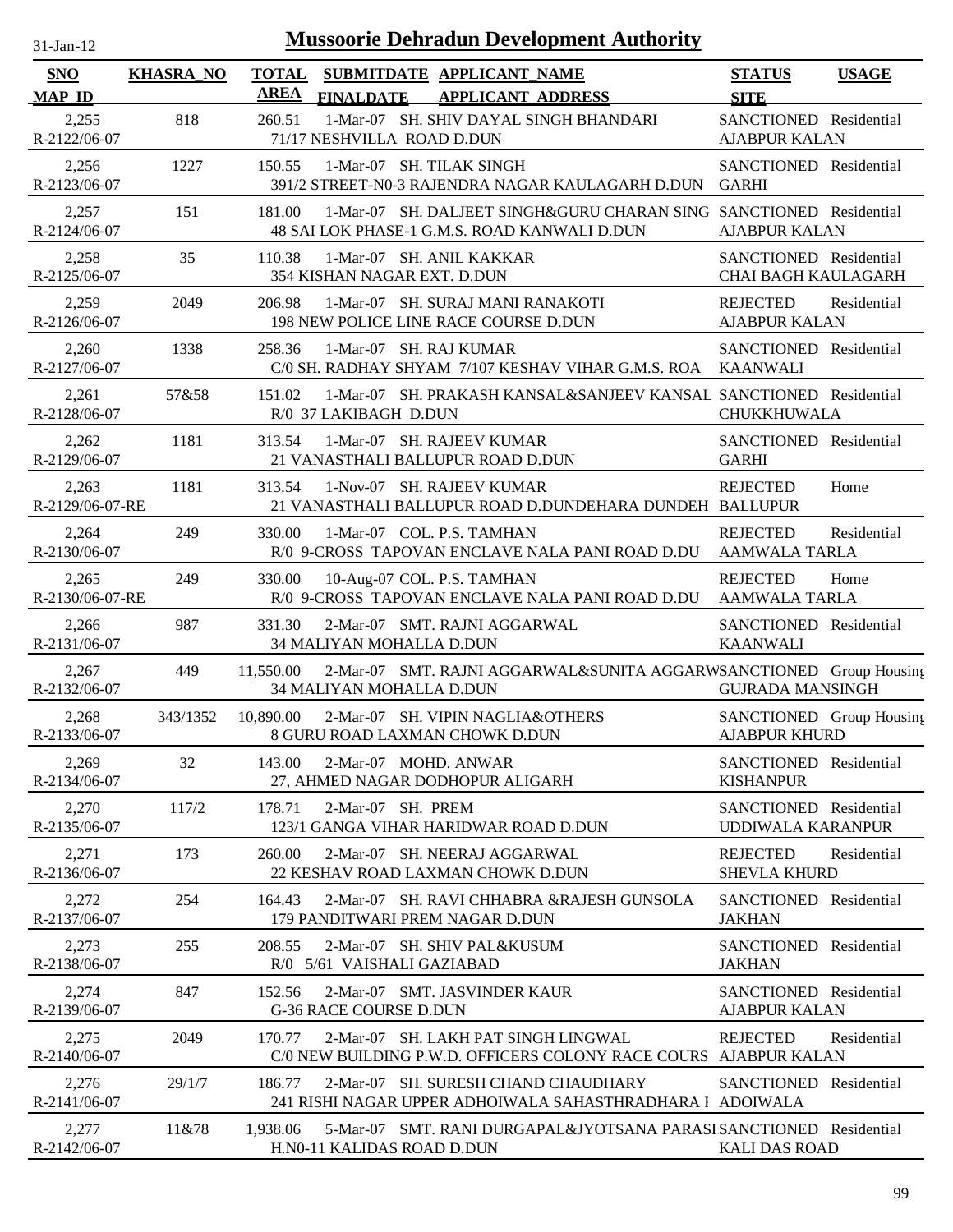| $31$ -Jan-12                |                  |                             | <b>Mussoorie Dehradun Development Authority</b>                                                              |                                                  |              |
|-----------------------------|------------------|-----------------------------|--------------------------------------------------------------------------------------------------------------|--------------------------------------------------|--------------|
| <b>SNO</b><br><b>MAP ID</b> | <b>KHASRA_NO</b> | <b>TOTAL</b><br><b>AREA</b> | SUBMITDATE APPLICANT_NAME<br><b>FINALDATE</b><br><b>APPLICANT ADDRESS</b>                                    | <b>STATUS</b><br><b>SITE</b>                     | <b>USAGE</b> |
| 2,278<br>R-2143/06-07       | 91               | 656.52                      | 5-Mar-07 SH. VINOD KUMAR<br>44 VASANT VIHAR PHASE-1 CHAKRATA ROAD D.DUN                                      | SANCTIONED Residential<br><b>VASANT VIHAR</b>    |              |
| 2,279<br>R-2144/06-07       | 91/71            | 119.28                      | 5-Mar-07 SH. JAGDISH CHANDRA<br>43/40 ARAGHAR D.DUN                                                          | SANCTIONED Residential<br><b>AARAGARH</b>        |              |
| 2,280<br>R-2145/06-07       | 607              | 130.30                      | 5-Mar-07 SH. RAMESH KUMAR ANAND & PREM KUMASANCTIONED Residential<br>19 SHIMLA ENCLAVE WEST CANAL ROAD D.DUN | <b>MAJRA</b>                                     |              |
| 2,281<br>R-2146/06-07       | 124&125          | 354.24                      | 5-Mar-07 LT.COL. ROHIT DURGA<br>1/6 IDGAH PRAKASH NAGAR D.DUN                                                | SANCTIONED Residential<br><b>JAKHAN</b>          |              |
| 2,282<br>R-2147/06-07       | 3111             | 180.00                      | 5-Mar-07 BHARTI AIRTEL LTD.<br>D-185, C-OKHLA P-I, AIRTEL OFF. NEW DELHI                                     | <b>REJECTED</b><br><b>BALAWALA</b>               | Others       |
| 2,283<br>R-2148/06-07       | 315              | 116.94                      | 5-Mar-07 BHARTI AIRTEL LTE<br>D-185, C-OKHLA P-I, AIRTEL OFF. NEW DELHI                                      | <b>REJECTED</b><br>MOHUWALA MAFI                 | Others       |
| 2,284<br>R-2149/06-07       | 992,993,995      | 150.00                      | 5-Mar-07 BHARTI ARITEL LTD.<br>D-185, C-OKHLA P-I, AIRTEL OFF. NEW DELHI                                     | <b>REJECTED</b><br><b>RAIPUR</b>                 | Others       |
| 2,285<br>R-2150/06-07       | 520              | 188.23                      | 5-Mar-07 BHARTI AIRTEL LTD.<br>D-185, C-OKHLA P-I, AIRTEL OFF. NEW DELHI                                     | <b>REJECTED</b><br><b>NATHANPUR</b>              | Others       |
| 2,286<br>R-2151/06-07       | 55               | 171.56                      | 17-May-07 SH. GURU PAL SINGH<br>120/98 ARAGHAR HARIDWAR ROAD D.DUN                                           | <b>REJECTED</b><br><b>AARAGARH</b>               |              |
| 2,287<br>R-2152/06-07       | $A-79$           | 240.00                      | 13-Apr-07 SMT. SWADESH KHATRI<br><b>B-18 OFFICERS COLONY RACE COURSE D.DUN</b>                               | <b>SANCTIONED</b><br>MDDA COLONY DALANWAI        |              |
| 2,288<br>R-2153/06-07       | 232              | 412.48                      | 6-Mar-07 SMT. VIDHYA WATI KAMBOJ<br>97/15 ANAND VIHAR DHARAMPUR OPP- LIC OFFICE D.DUN                        | SANCTIONED Residential<br><b>AJABPUR KALAN</b>   |              |
| 2,289<br>R-2154/06-07       | 1170             | 2,074.62                    | 6-Mar-07 INNOVATIVE INDIA BUILD WELL CO.PVT.<br>C-107 NEHRU COLONY DHARAMPUR D.DUN                           | SANCTIONED Group Housing<br><b>MAJRA</b>         |              |
| 2,290<br>R-2155/06-07       | 185              | 245.15                      | 6-Mar-07 SMT. REETA JAIN<br>16/A KHADRI MOHALLA D.DUN                                                        | SANCTIONED Residential<br><b>NIRANJANPUR</b>     |              |
| 2,291<br>R-2156/06-07       | 365              | 323.42                      | 6-Mar-07 SMT. SANTOSH KAK<br>18/D RAJ VIHAR CHAKRATA ROAD D.DUN                                              | SANCTIONED Residential<br><b>KAANWALI</b>        |              |
| 2,292<br>R-2157/06-07       | 854              | 136.67                      | 6-Mar-07 SH. S.F.H.RIZVI, J.ALAM,S.M.AHMED<br>14 DHAMAWALA MOHALLA D.DUN                                     | SANCTIONED Residential<br><b>MAJRA</b>           |              |
| 2,293<br>R-2158/06-07       | 854              | 112.68                      | 6-Mar-07 MR. JUBAIR ALAM&SYED MUKHTAR AHMEREJECTED<br>35/62 MUSLIM COLONY LAKHI BAGH D.DUN                   | <b>MAJRA</b>                                     | Residential  |
| 2,294<br>R-2159/06-07       | 877              | 226.69                      | 6-Mar-07 SH, SHANKAR LAL<br>R/0 AJABPUR KALAN BANK COLONY NEAR RAILWAY GAT                                   | SANCTIONED Residential<br><b>AJABPUR KALAN</b>   |              |
| 2,295<br>R-2160/06-07       | 141              | 321.67                      | 6-Mar-07 SMT. KUSUM LATA<br>C/0 SH. J. S. SAJWAN CROSS-2 SAJWAN KEHRA AAM WALA                               | SANCTIONED Residential<br><b>DOBHALWALA</b>      |              |
| 2,296<br>R-2161/06-07       | 306              | 197.93                      | 6-Mar-07 SH, RAVI KHANNA<br>C/0 BANK COLONY ADHOIWALA RAIPUR ROAD D.DUN                                      | SANCTIONED Residential<br><b>ADOIWALA</b>        |              |
| 2,297<br>R-2162/06-07       | 10               | 311.15                      | 6-Mar-07 SH. B.M. PANDEY<br>10 OLD SURVEY ROAD D.DUN                                                         | SANCTIONED Residential<br><b>OLD SURVEY ROAD</b> |              |
| 2,298<br>R-2163/06-07       | 1338             | 247.21                      | 7-Mar-07 SH. RADHEY SHYAM<br>7/107 KASHAV VIHAR KANWALI D.DUN                                                | SANCTIONED Residential<br><b>KAANWALI</b>        |              |
| 2,299<br>R-2164/06-07       | 81&86            | 526.23                      | 7-Mar-07 SH. DEVENDRA SINGH BISHT&OTHERS<br>C/0 TUILKA ASWAL MAJRI MAFI MOHKAMPUR D.DUN                      | <b>REJECTED</b><br><b>KARGI GRANT</b>            | Residential  |
| 2,300<br>R-2165/06-07       | 47               | 368.88                      | 7-Mar-07 SMT. VIKRAMA DEVI<br>P.N0- 50 SALAWALA D.DUN                                                        | SANCTIONED Residential<br><b>SALAWALA</b>        |              |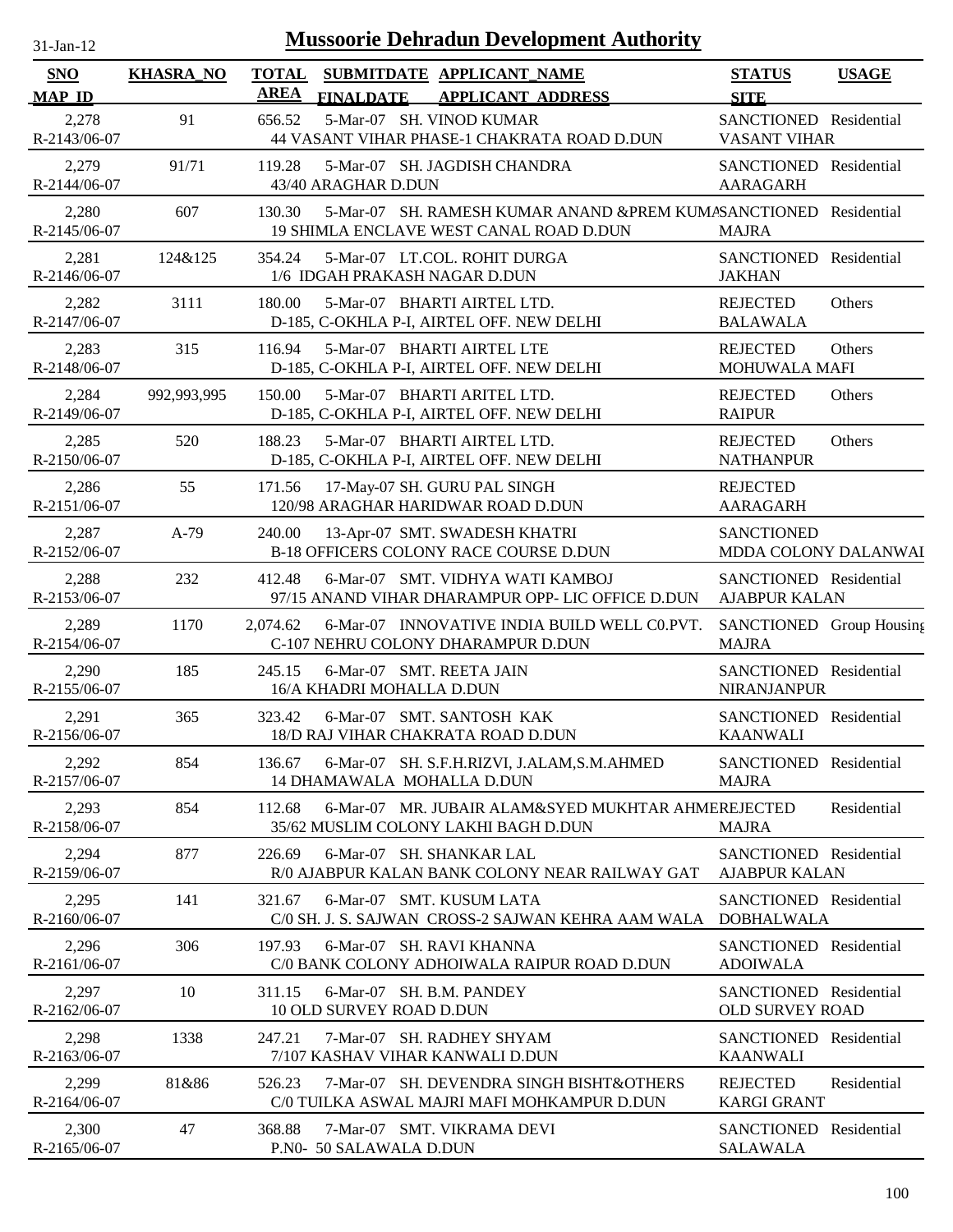| $31$ -Jan-12                |                  |                             | <b>Mussoorie Dehradun Development Authority</b>                                      |                                                      |               |
|-----------------------------|------------------|-----------------------------|--------------------------------------------------------------------------------------|------------------------------------------------------|---------------|
| <b>SNO</b><br><b>MAP ID</b> | <b>KHASRA_NO</b> | <b>TOTAL</b><br><b>AREA</b> | SUBMITDATE APPLICANT_NAME<br><b>FINALDATE</b><br><b>APPLICANT ADDRESS</b>            | <b>STATUS</b><br><b>SITE</b>                         | <b>USAGE</b>  |
| 2,301<br>R-2166/06-07       | 416              | 187.04                      | 7-Mar-07 SH. GURPREET SINGH&INDERJIT SINGH<br><b>45 REST CAMP D.DUN</b>              | SANCTIONED Residential<br><b>AJABPUR KALAN</b>       |               |
| 2,302<br>R-2167/06-07       | 20/1             | 302.00                      | 7-Mar-07 SH. CHETAN KHANNA<br>115 RAJENDRA NAGAR STREET.N0-4 KAULAGARH ROAD D.       | SANCTIONED Residential<br><b>CHAI BAGH KAULAGARH</b> |               |
| 2,303<br>R-2168/06-07       | 104/1/1          | 129.00                      | 7-Mar-07 SMT. RADHA NEGI<br>24 GANDHI NAGAR BALLUPUR ROAD D.DUN                      | SANCTIONED Residential<br><b>KAANWALI</b>            |               |
| 2,304<br>R-2169/06-07       | 202              | 118.09                      | 7-Mar-07 SH. INDERJIT SINGH&GURPREET SINGH<br><b>G-36 RACE COURSE D.DUN</b>          | SANCTIONED Residential<br><b>KAANWALI</b>            |               |
| 2,305<br>R-2170/06-07       | 63/32            | 92.90                       | 7-Mar-07 SMT. SUNITA AGGARWAL<br>63/32 OLD DALANWALA D.DUN.                          | <b>REJECTED</b><br><b>OLD DALANWALA</b>              | Residential0  |
| 2,306<br>R-2171/06-07       | 130              | 208.06                      | 7-Mar-07 SMT. URMILA DEVI KHALI<br>C/0 VISHAL AGGARWAL WEST CANAL ROAD D.DUN         | <b>REJECTED</b><br><b>BANJARAWALA</b>                | Residential   |
| 2,307<br>R-2172/06-07       | 42/2             | 341.11                      | 8-Jun-07<br><b>SH. SHANTANU BANSAL</b><br>26 MALVIYA ROAD LAXMAN CHOWK D.DUN         | <b>SANCTIONED</b><br><b>MALVIAYA ROAD</b>            |               |
| 2,308<br>R-2173/06-07       | 20               | 237.73                      | 7-Mar-07 SH. PRAKASH CHAND DANDRIYAL<br>H.N0- JC 1/1 DEAL COLONY RAIPUR ROAD D.DUN   | SANCTIONED Residential<br><b>CHAK RAIPUR</b>         |               |
| 2,309<br>R-2174/06-07       | 211              | 420.63                      | 7-Mar-07 SH. JAI BHAGWAN&INDER SAIN<br>C/0 VIVEK AGGARWAL 9 SARNIMAL BAZAR D.DUN     | SANCTIONED Residential<br><b>LAKHI BAGH</b>          |               |
| 2,310<br>R-2175/06-07       | 824              | 174.55                      | 7-Mar-07 SMT. BELA WATI<br>58 MOTI BAZAR D.DUN                                       | <b>REJECTED</b><br><b>BHANDARI BAGH</b>              | Residential   |
| 2,311<br>R-2176/06-07       | 225              | 214.05                      | 24-Apr-07 SH. YOGESH GUPTA<br>135/2 JAKHAN RAJPUR ROAD D.DUN                         | <b>REJECTED</b><br><b>DHORAN KHAS</b>                |               |
| 2,312<br>R-2177/06-07       | 20               | 124.26                      | 7-Mar-07 SH. RAMESH KHERA<br>H.N0-2 ANSARI MARG D.DUN                                | SANCTIONED Residential<br><b>KAULAGARH</b>           |               |
| 2,313<br>R-2178/06-07       | 155&156          | 4,136.00                    | 7-Mar-07 M/S TRIPTI BUILDERS<br>4- BALBIR ROAD DALANWALA D.DUN                       | SANCTIONED Group Housing<br>NIRANJANPUR              |               |
| 2,314<br>R-2179/06-07       | 914              | 170.18                      | 8-Mar-07 SMT. SUSHILA BIST<br>53 BALBIR ROAD DALANWALA D.DUN                         | SANCTIONED Residential<br>AAMWALA TARLA              |               |
| 2,315<br>R-2180/06-07       | 366              | 316.67                      | 8-Mar-07 SMT. SUDHA JAIN<br><b>46 SHAKTI VIHAR MAJRA D.DUN</b>                       | <b>REJECTED</b><br><b>MAJRA</b>                      | Residential   |
| 2,316<br>R-2181/06-07       | 20               | 111.48                      | 8-Mar-07 SH. SARDAR AHAMAD<br>101 CHANDRA LOK COLONY RAJPUR ROAD D.DUN               | SANCTIONED Residential<br><b>CHAI BAGH KAULAGARH</b> |               |
| 2,317<br>R-2182/06-07       | 43               | 131.37                      | 8-Mar-07 SMT. PREM LATA&SAMPURNA SHARMA<br>T-8 SHIVALIK APPARTMENT CANAL ROAD D.DUN  | SANCTIONED Residential<br><b>CHIDOWALI</b>           |               |
| 2,318<br>R-2183/06-07       | 376              | 132.72                      | 8-Mar-07 SH. RAKESH CHANDRA RATURI<br><b>GRAM- MISSER WALA DOIWALA D.DUN</b>         | <b>REJECTED</b><br><b>SEWALA KALAN</b>               | Residential   |
| 2,319<br>R-2184/06-07       | 728              | 202.29                      | 8-Mar-07 SMT. INDU BISHT<br>219 INDU NIWAS SUBHASH NAGAR CLEMENT TOWN D.DU           | SANCTIONED Residential<br><b>MAJRA</b>               |               |
| 2,320<br>R-2185/06-07       | 20/1             | 164.64                      | 8-Mar-07 SMT. KAMLESH BHOJ<br>C/0 ANKIT VIHAR PREM PUR MAFI KAULAGARH D.DUN          | SANCTIONED Residential<br>PREMPUR MAFI (PART)        |               |
| 2,321<br>R-2186/06-07       | 58               | 249.15                      | 8-Mar-07 SH. JAYENDAR PRASAD NAUTIYAL<br>167 PREM PUR MAFI KAULAGARH D.DUN           | <b>REJECTED</b><br>AAMWALA TARLA                     | Residential   |
| 2,322<br>R-2187/06-07       | 26               | 374.64                      | 8-Mar-07 SH. JAYWANT PRATAP SINGH<br>193/1 RAJPUR ROAD KATH BANGLA RAJPUR ROAD D.DUN | SANCTIONED Residential<br><b>DUNGAL GAON</b>         |               |
| 2,323<br>R-2188/06-07       | 42&46&54         | 7,775.66                    | 8-Mar-07 SH.B.B. JOSHI & SUDHA JINDAL<br>32/5 CHANDER ROAD DALANWALA D.DUN           | <b>REJECTED</b><br><b>DHORAN KHAS</b>                | Group Housing |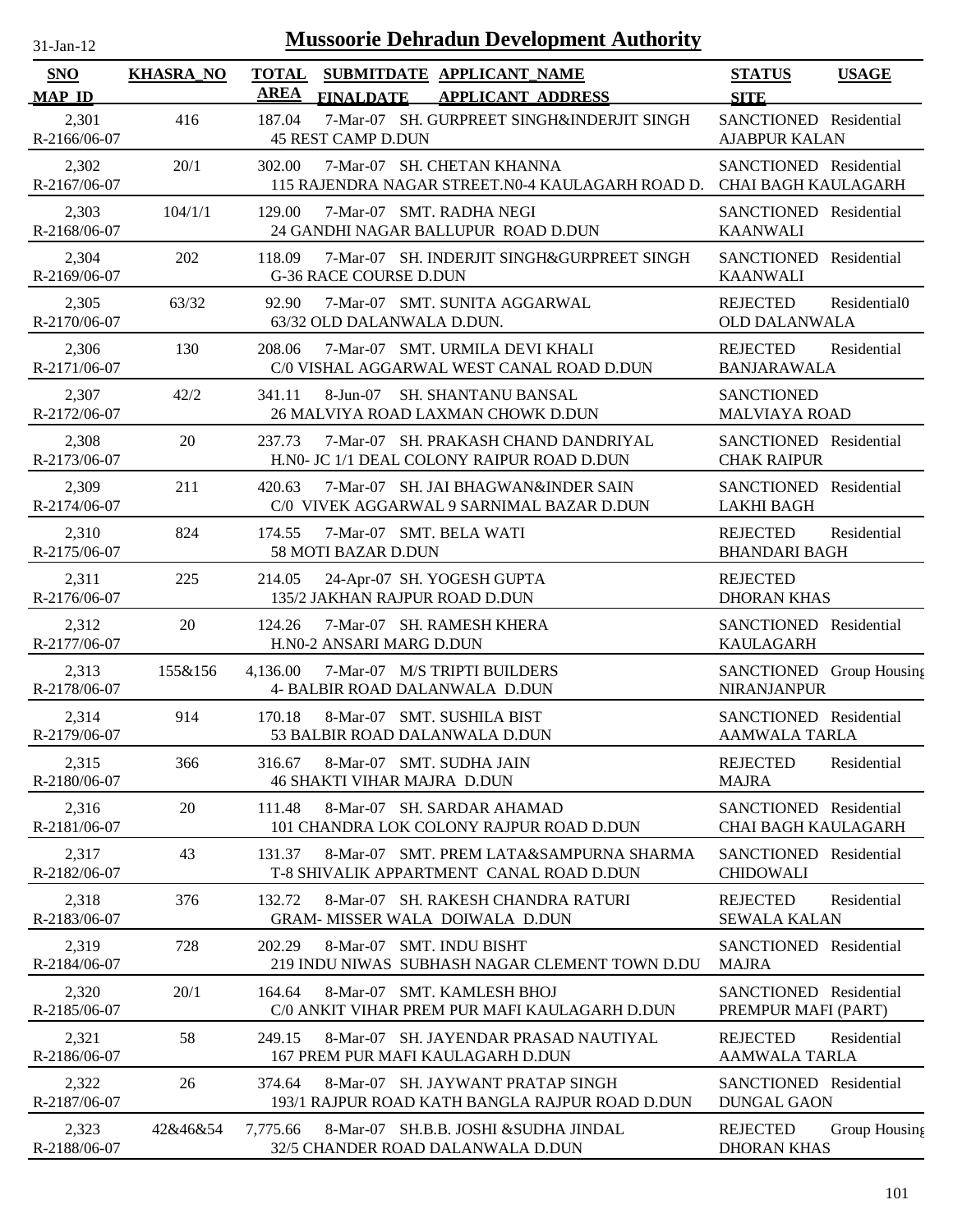| 31-Jan-12 |  |
|-----------|--|

| <b>SNO</b><br><b>MAP ID</b> | <b>KHASRA_NO</b>     | <b>TOTAL</b><br><b>AREA</b> | <b>FINALDATE</b>                | SUBMITDATE APPLICANT_NAME<br><b>APPLICANT ADDRESS</b>                                                          | <b>STATUS</b><br><b>SITE</b>                   | <b>USAGE</b>  |
|-----------------------------|----------------------|-----------------------------|---------------------------------|----------------------------------------------------------------------------------------------------------------|------------------------------------------------|---------------|
| 2,324<br>R-2189/06-07       | 53                   | 158.75                      |                                 | 12-Mar-07 DR. JAI DEV SINGH RANA<br>186 MODEL COLONY DHARAMPUR D.DUN                                           | SANCTIONED Residential<br><b>CHIDOWALI</b>     |               |
| 2,325<br>R-2190/06-07       | 88/23                | 368.80                      |                                 | 12-Mar-07 SH. OM PRAKASH GUPTA<br>88/23 IDGAH-II PRAKASH NAGAR D.DUN                                           | <b>REJECTED</b><br><b>IDGAH</b>                | Residential   |
| 2,326<br>R-2191/06-07       | 34/73/5A             | 191.95                      | 12-Mar-07 SH. BABU RAM          | 34/73/54 D.L. ROAD KARANPUR D.DUN                                                                              | SANCTIONED Residential<br>D.L.ROAD             |               |
| 2,327<br>R-2192/06-07       | 175                  | 344.93                      | 199-A PHASE-II PANDITWARI D.DUN | 12-Mar-07 SH. SARBESHWAR PRASAD                                                                                | SANCTIONED Residential<br><b>PANDITWARI</b>    |               |
| 2,328<br>R-2193/06-07       | 286                  | 290.00                      | <b>18 NEW SURVEY ROAD D.DUN</b> | 12-Mar-07 SH. SHIV SHANKAR JOSHI                                                                               | SANCTIONED Residential<br><b>AAMWALA TARLA</b> |               |
| 2,329<br>R-2194/06-07       | 877                  | 127.16                      |                                 | 12-Mar-07 SMT. GURVINDER KAUR<br>46 CHAUHAN MARKET HARIDWAR ROAD D.DUN                                         | SANCTIONED Residential<br><b>DEHRA KHAS</b>    |               |
| 2,330<br>R-2195/06-07       | 167                  | 140.52                      |                                 | 12-Mar-07 SH. AMIT KUMAR GARG& SARVAN KUMAR SANCTIONED Residential<br>109/2 ADHOIWALA SAHASTRADHARA ROAD D.DUN | D.L.ROAD                                       |               |
| 2,331<br>R-2196/06-07       | 143                  | 256.51                      |                                 | 12-Mar-07 SMT. MITHILESH NEGI<br>C/0 NEELAM NEGI D-71/4 NEHRU COLONY D.DUN                                     | SANCTIONED Residential<br><b>AJABPUR KHURD</b> |               |
| 2,332<br>R-2197/06-07       | 25/2                 | 159.97                      |                                 | 12-Mar-07 SH. MOTI RAM PANDEY<br>25/2 MITRA LOK COLONY BALLUPUR ROAD D.DUN                                     | <b>REJECTED</b><br>MITRALOK COLONY             | Residential   |
| 2,333<br>R-2198/06-07       | 552                  | 262.05                      |                                 | 12-Mar-07 SMT. VATSALA BADONI<br>150 MAHENDRA VIHAR BALLUPUR ROAD D.DUN                                        | SANCTIONED Residential<br><b>KAANWALI</b>      |               |
| 2,334<br>R-2199/06-07       | 1015                 | 103.12                      | 22 ARHAT BAZAR D.DUN            | 12-Mar-07 SMT. PRATIBHA AGGARWAL                                                                               | SANCTIONED Residential<br><b>KAANWALI</b>      |               |
| 2,335<br>R-2200/06-07       | 572                  | 147.40                      |                                 | 12-Mar-07 SMT. LAXMI CHOPRA<br>72 INDIRA GANDHI MARG NIRANJANPUR D.DUN                                         | SANCTIONED Residential<br><b>NIRANJANPUR</b>   |               |
| 2,336<br>R-2201/06-07       | 828                  | 443.52                      |                                 | 12-Mar-07 SH. MADAN SINGH RAWAT<br>3 ASHOKA ENCLAVE INDIRA GANDHI MARG NIRANJANPU                              | SANCTIONED Residential<br><b>AJABPUR KALAN</b> |               |
| 2,337<br>R-2202/06-07       | 42&43&44&4513,302.00 |                             | 14 KISHANPUR P.0- RAJPUR D.DUN  | 12-Mar-07 SH. BIKRAM SINGH CHHETTRI&OTHERS                                                                     | SANCTIONED Group Housing<br><b>KANDOLI</b>     |               |
| 2,338<br>R-2203/06-07       | 337&339              | 252.69                      | 13-Mar-07 SH. N.K. VERMA        | 41/II P.W.D. COLONY RACE COURSE D.DUN                                                                          | SANCTIONED Residential<br>NIRANJANPUR          |               |
| 2,339<br>R-2204/06-07       | 204&205              | 413.86                      |                                 | 13-Mar-07 SH. HARSH LAL SHAH<br>C/0 SH. VIJAY NAUTIYAL 80 JAKHAN RAJPUR ROAD D.DUN                             | SANCTIONED Residential<br><b>AJABPUR KHURD</b> |               |
| 2,340<br>R-2205/06-07       | 1440/2               | 151.20                      |                                 | 29-Mar-07 KUMARI MONIKA SHARMA<br>116 KAMLA NIWAS MANDIR LANE BALLUPUR D.DUN                                   | <b>REJECTED</b><br><b>KAANWALI</b>             |               |
| 2,341<br>R-2206/06-07       | 610                  | 297.60                      |                                 | 13-Mar-07 SMT, SHAKAMBARI BHANDARI<br>C/0 GANDHI NAGAR DANDA DHARAMPUR P.0-NEHRU GRA DHARAMPUR DANDA           | <b>REJECTED</b>                                | Residential   |
| 2,342<br>R-2207/06-07       | 608                  | 647.76                      | 125/6-2 KAULAGARH ROAD D.DUN    | 13-Mar-07 SMT. KANTA BHATIA                                                                                    | <b>REJECTED</b><br><b>CHAI BAGH KAULAGARH</b>  | Residential   |
| 2,343<br>R-2208/06-07       | 311                  | 217.50                      |                                 | 13-Mar-07 SMT. GEETA SAYAL<br>216 INDIRA COLONY CHUKKUWALA D.DUN                                               | SANCTIONED Residential<br><b>BARHAMAN WALA</b> |               |
| 2,344<br>R-2209/06-07       | 379                  | 2,070.00                    |                                 | 13-Mar-07 M/S NATIONAL INSTI. OF AERO. ENGG. SHIKREJECTED<br>1/2 CANAL ROAD NEAR ONGC CHOWK KAULAGARH D.DU     | <b>KOHLUPANI</b>                               | Educational   |
| 2,345<br>R-2210/06-07       | 48&49                | 6,030.00                    |                                 | 14-Mar-07 M/S PRIYANKAS HOUSING CONSULTANTS FRE-OPENED<br>H.NO- B-4/200 SAFDARGANJ ENCLAVE NEW DELHI -29       | <b>KANDOLI</b>                                 | Group Housing |
| 2,346<br>R-2210/06-07-RE    | 48&49                | 5,917.50                    |                                 | 26-Jun-09 M/S PRIYANKAS HOUSING CONSULTANTS FREJECTED<br>H.NO- B-4/200 SAFDARGANJ ENCLAVE NEW DELHI -29        | <b>KANDOLI</b>                                 | Group Housing |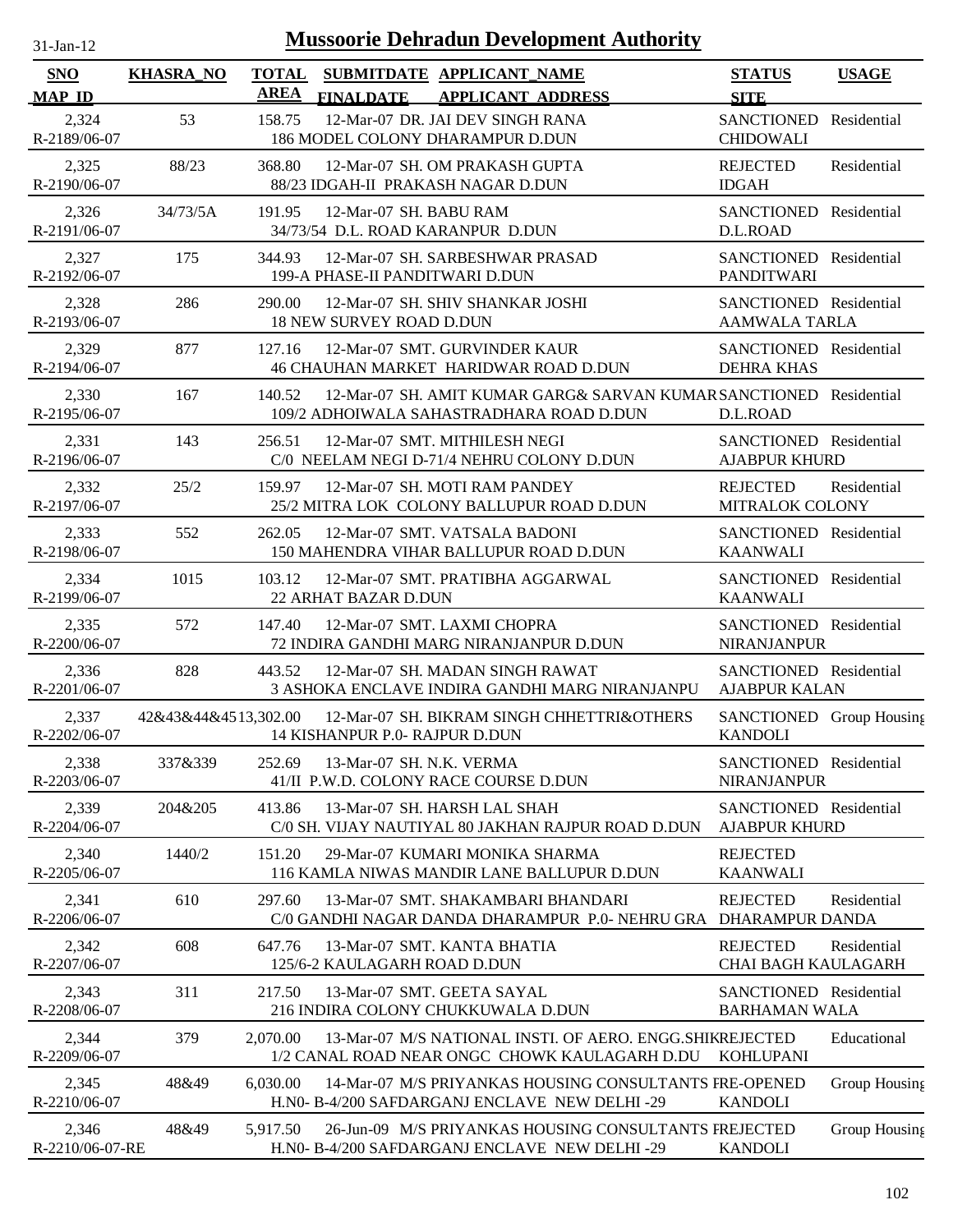| 31-Jan-12 |  |
|-----------|--|

| <b>SNO</b><br><b>MAP ID</b> | <b>KHASRA_NO</b> | <b>TOTAL</b><br><b>AREA</b> | <b>FINALDATE</b>                  | SUBMITDATE APPLICANT_NAME<br><b>APPLICANT ADDRESS</b>                                            | <b>STATUS</b><br><b>SITE</b>                       | <b>USAGE</b>  |
|-----------------------------|------------------|-----------------------------|-----------------------------------|--------------------------------------------------------------------------------------------------|----------------------------------------------------|---------------|
| 2,347<br>R-2211/06-07       | 45&46            | 6,385.00                    |                                   | 14-Mar-07 SH. SAURABH SEHGAL&OTHERS<br>H.N0- A-1/142 SECOND FLOOR JANAK PURI NEW DELHI           | <b>RE-OPENED</b><br><b>KANDOLI</b>                 | Group Housing |
| 2,348<br>R-2211/06-07-RE    | 45&46            | 6,378.00                    |                                   | 26-Jul-07 SH. SAURABH SEHGAL&OTHERS<br>H.N0- A-1/142 SECOND FLOOR JANAK PURI NEW DELHI           | <b>SANCTIONED</b><br><b>KANDOLI</b>                | Group Housing |
| 2,349<br>R-2212/06-07       | 108              | 206.41                      |                                   | 14-Mar-07 SH. SUNDAR MANI SEMWAL<br>C/0 SARASWATI VIHAR BLOCK-C AJABPUR KHURD D.DUN              | SANCTIONED Residential<br><b>AJABPUR KHURD</b>     |               |
| 2,350<br>R-2213/06-07       | 1143             | 811.54                      |                                   | 15-Mar-07 SH, ARVIND KUMAR KUKRETI<br>123 YUOM PRESTH G.M.S. ROAD KANWALI D.DUN                  | SANCTIONED Residential<br><b>KAANWALI</b>          |               |
| 2,351<br>R-2214/06-07       | 1143&1148        | 811.54                      |                                   | 15-Mar-07 SH. VINOD KUMAR KUKRETI<br>124 VYUOM PRESTH G.M.S. ROAD KANWALI D.DUN                  | <b>SANCTIONED</b><br><b>KAANWALI</b>               | Residential   |
| 2,352<br>R-2215/06-07       | 233&234          | 427.70                      |                                   | 15-Mar-07 SH. DEVA PRIYA LAHERI&INDRANI LAHER REJECTED<br>5 CIRCULAR ROAD DALAN WALA D.DUN       | <b>TARLA NAGAL</b>                                 | Residential   |
| 2,353<br>R-2216/06-07       | 5/5              | 73.30                       | 57/6 RAJPUR ROAD D.DUN            | 15-Mar-07 SHAMSHAD AHMED                                                                         | <b>REJECTED</b><br><b>NADI RISPANA</b>             | Residential   |
| 2,354<br>R-2217/06-07       | 604              | 159.15                      | 89-A DHARAMPUR D.DUN              | 15-Mar-07 SMT. MEERA SAPPAL                                                                      | <b>REJECTED</b><br><b>BANJAREWALA MAFI</b>         | Residential   |
| 2,355<br>R-2217/06-07-RE    | 604              | 0.00                        | 89-A DHARAMPUR D.DUN              | 19-Jan-09 SMT. MEERA SAPPAL                                                                      | SANCTIONED Home<br><b>BANJAREWALA MAFI</b>         |               |
| 2,356<br>R-2218/06-07       | 322              | 284.40                      |                                   | 15-Mar-07 SH. MUKLESH KUMAR BHATNAGAR<br>C/0 TAPOWAN ENCLAVE AMMWALA TARLA D.DUN                 | SANCTIONED Residential<br><b>AAMWALA TARLA</b>     |               |
| 2,357<br>R-2219/06-07       | 464              | 139.35                      | D-185-C OKHLA PHASE-1 NEW DELHI   | 15-Mar-07 M/S BHARTI AIRTEL LTD.                                                                 | <b>REJECTED</b><br><b>HARRAWALA</b>                | Residential   |
| 2,358<br>R-2220/06-07       | 197              | 251.00                      |                                   | 15-Mar-07 SMT. SHANTI JOSHI<br>58 SUMAN PURI SAHASTRADHARA ROAD D.DUN                            | <b>REJECTED</b><br><b>KANDOLI</b>                  | Residential   |
| 2,359<br>R-2221/06-07       | 16/12            | 117.08                      | 39/2 DHAMAWALA D.DUN              | 15-Mar-07 SMT. RAKSHA MITTAL&OTHERS                                                              | <b>SANCTIONED</b><br><b>GURU ROAD</b>              | Residential   |
| 2,360<br>R-2222/06-07       | 481              | 76.10                       |                                   | 15-Mar-07 SH. NAVALDEEP EKAA<br>C/0 ST. MARYS SCHOOL SOCIETY AREA CLEMENT TOWN D                 | <b>REJECTED</b><br><b>BHARUWALA GRANT</b>          | Residential   |
| 2,361<br>R-2223/06-07       | 271              | 167.22                      | 9 GHOSI GALI D.DUN                | 15-Mar-07 SH. MANISH ROHILA                                                                      | SANCTIONED Residential<br><b>SEWALA KALAN</b>      |               |
| 2,362<br>R-2224/06-07       | 169/105          | 186.89                      | 169/105 OLD SURVEY ROAD D.DUN     | 15-Mar-07 SH. KULDEEP SINGH NEGI                                                                 | SANCTIONED Residential<br>OLD SURVEY ROAD          |               |
| 2,363<br>R-2225/06-07       | 210              | 124.28                      |                                   | 15-Mar-07 SH, KAWAL KISHORE ARORA<br>C/0 SH. C.P. AHUJA 57/17 GANDHI ROAD PRINCE CHOWK D.        | SANCTIONED Residential<br><b>NIRANJANPUR</b>       |               |
| 2,364<br>R-2226/06-07       | 340/262          | 153.28                      | 340/262 RACE COURSE D.DUN         | 15-Mar-07 SH. AMAR DEEP SINGH                                                                    | SANCTIONED Residential<br><b>RACE COURSE</b>       |               |
| 2,365<br>R-2227/06-07       | 90               | 151.73                      | 16/2 ARYA NAGAR BLOCK-II D.DUN    | 15-Mar-07 SMT. SANTOSH MUKAND                                                                    | SANCTIONED Residential<br><b>ARYA NAGAR</b>        |               |
| 2,366<br>R-2228/06-07       | 12&17            | 100.77                      |                                   | 3-May-07 SMT. SHAKUNTLA GUPTA<br>C/0 SH. SURESH CHAND GUPTA 4/5 NETAJI MOHALLA D.DU LAXMAN CHOWK | <b>SANCTIONED</b>                                  |               |
| 2,367<br>R-2229/06-07       | 87&89            | 557.49                      |                                   | 15-Mar-07 SMT. BISHNU KUMARI LIMBU<br>92/84 R.N.T. MARG SHAKTI COLONY HATHIBARKALA D.DU          | SANCTIONED Residential<br><b>VIJAYPUR GOPIWALA</b> |               |
| 2,368<br>R-2230/06-07       | 242              | 219.18                      | 94/54 DHARAMPUR D.DUN             | 15-Mar-07 SH. HARI GOPAL SINGH BISHT                                                             | SANCTIONED Residential<br><b>AJABPUR KALAN</b>     |               |
| 2,369<br>R-2231/06-07       | 764              | 125.51                      | <b>GRAM TARLA ADHOIWALA D.DUN</b> | 29-May-07 SH. KULDEEP TYAGI                                                                      | <b>ADOIWALA</b>                                    |               |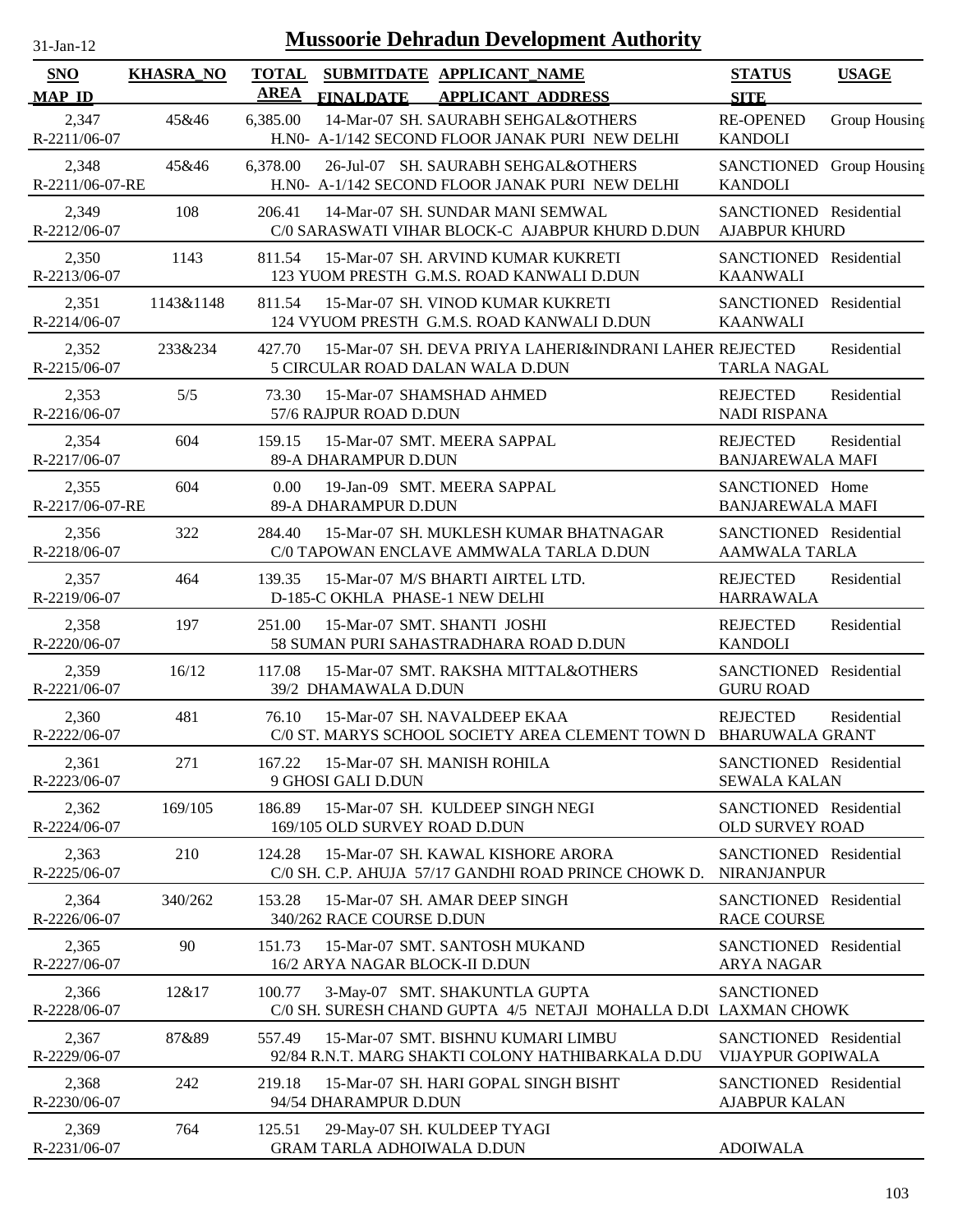| $31-Jan-12$                 |                       |                             | <b>Mussoorie Dehradun Development Authority</b>                                                                    |                                               |              |
|-----------------------------|-----------------------|-----------------------------|--------------------------------------------------------------------------------------------------------------------|-----------------------------------------------|--------------|
| <b>SNO</b><br><b>MAP ID</b> | <b>KHASRA NO</b>      | <b>TOTAL</b><br><b>AREA</b> | SUBMITDATE APPLICANT_NAME<br><b>FINALDATE</b><br><b>APPLICANT ADDRESS</b>                                          | <b>STATUS</b><br><b>SITE</b>                  | <b>USAGE</b> |
| 2,370<br>R-2232/06-07       | $\mathbf{1}$          | 128.95                      | 15-Mar-07 SMT. SARITA AGARWAL<br>13 MALVIYA ROAD LAXMAN CHOWK D.DUN                                                | SANCTIONED Residential<br><b>LAXMAN CHOWK</b> |              |
| 2,371<br>R-2233/06-07       | $D-43$                | 1,014.59                    | 16-Mar-07 SMT. SHUSHILA HOODA<br>D-43 SECTOR -4 DEFENCE COLONY D.DUN                                               | SANCTIONED Residential<br>DEFENCE COLONY      |              |
| 2,372<br>R-2234/06-07       | 23                    | 4,494.89                    | 16-Mar-07 SISTER GERMAINE<br>23 CURZAN ROAD PREM DHAM HOME D.DUN                                                   | SANCTIONED Residential<br><b>CURZAN ROAD</b>  |              |
| 2,373<br>R-2234/06-07-RE    | 23                    | 4,494.89                    | 27-Dec-07 SISTER GERMAINE<br>23 CURZAN ROAD PREM DHAM HOME D.DUN                                                   | SANCTIONED Home<br><b>CURZAN ROAD</b>         |              |
| 2,374<br>R-2235/06-07       | 1010                  | 131.43                      | 16-Mar-07 SH. AMIT KHURMI&ASHISH KHURMI<br>LANE-N0-5 H.N0-7 KALI MANDIR G.M.S ROAD KANWALI D.                      | SANCTIONED Residential<br><b>GARHI</b>        |              |
| 2,375<br>R-2236/06-07       | 899                   | 160.31                      | 16-Mar-07 SH. SANJAY SINGH<br>12 AWHO JASWANT NAGAR INDIRA NAGAR COLONY D.DU                                       | SANCTIONED Residential<br><b>KAANWALI</b>     |              |
| 2,376<br>R-2237/06-07       | 33                    | 152.35                      | 18-Jun-07 SH. SANJAY UPADHAYA&GAYATRI UPADH.REJECTED<br>GRAM VIJAY PUR HATHIBARKALA NAYA GAON D.DUN                | VIJAYPUR HATHI BADKALA                        |              |
| 2,377<br>R-2238/06-07       | 18                    | 160.82                      | 16-Mar-07 SH. SHYAM SINGH<br>26-A MITRA LOK COLONY BALLUPUR ROAD D.DUN                                             | SANCTIONED Residential<br><b>CHUKKHUWALA</b>  |              |
| 2,378<br>R-2239/06-07       | 100&121&122           | 332.77                      | 16-Mar-07 SH. SURENDER PAL SINGH&SH. MAHENDR REJECTED<br>C/0 SOHAN SWEETS AJABPUR CHOWK D.DUN                      | MOHKAMPUR KHURD                               | Residential  |
| 2,379<br>R-2240/06-07       | 432/1                 | 171.74                      | 16-Mar-07 SMT. MEENAKSHI KARWAN<br>R/0 GANGOTRI ENCLAVE GRAM NIRANJANPUR D.DUN                                     | SANCTIONED Residential<br>NIRANJANPUR         |              |
| 2,380<br>R-2241/06-07       | 116                   | 376.22                      | 16-Mar-07 SMT, SEEMA KARKI<br>H.N0-28/III/I B.H.E.L. RANIPUR HARIDWAR                                              | <b>REJECTED</b><br><b>KANDOLI</b>             | Residential  |
| 2,381<br>R-2242/06-07 1     | 1259&1260&1267,683.00 |                             | 25-May-07 MISS. DEVIKA BATTA&VIJAY DHIR<br>7 SAHARANPUR ROAD D.DUN                                                 | SANCTIONED Group Housing<br><b>KAANWALI</b>   |              |
| 2,382<br>R-2243/06-07       | $S-4-B/264-A$         | 452.37                      | 17-Mar-07 SH. SARAN SINGH NEGI<br>S-4-B/264-A DEFENCE COLONY D.DUN                                                 | SANCTIONED Residential<br>DEFENCE COLONY      |              |
| 2,383<br>R-2244/06-07       | 54                    | 117.81                      | 17-Mar-07 SMT. SUMITRA DEVI<br>C/0 SH. ARUN KUMAR H.N0-32 JANKI DASS BUILDING PAND PANDITWARI                      | SANCTIONED Residential                        |              |
| 2,384<br>R-2245/06-07       | 6                     | 154.00                      | 10-Jul-07 SH. VINOD KUMAR JAIN<br><b>162 RAJPUR ROAD D.DUN</b>                                                     | <b>REJECTED</b><br><b>OLD SURVEY ROAD</b>     |              |
| 2,385<br>R-2245/06-07-RE    | 6                     | 154.00                      | 31-Oct-07 SH. VINOD KUMAR JAIN<br>162 RAJPUR ROAD D.DUNDEHARA DUNDEHARA DUN                                        | SANCTIONED Home<br><b>OLD SURVEY ROAD</b>     |              |
| 2,386<br>R-2246/06-07       | 2/3                   | 406.89                      | 17-Mar-07 SH. PRAVEEN SINGH&SADHNA SINGH<br>2/3 INDER ROAD DALANWALA D.DUN                                         | SANCTIONED Residential<br><b>INDER ROAD</b>   |              |
| 2,387<br>R-2247/06-07       | 26/1                  | 304.71                      | 17-Mar-07 SH. KRISHAN KANT KHEMKA&OTHERS<br>I-64 DILSHAD GARDEN SHAHDARA DELHI-92                                  | <b>REJECTED</b><br><b>INDER ROAD</b>          | Residential  |
| 2,388<br>R-2248/06-07       | $23-A$                | 190.63                      | 17-Mar-07 SH. TRILOCHAN SINGH<br>23-A NEW CANTT ROAD D.DUN                                                         | <b>REJECTED</b><br>HATHIBARKALA               | Residential  |
| 2,389<br>R-2248/06-07-RE    | $23-A$                | 190.63                      | 29-Aug-07 SH. TRILOCHAN SINGH<br>23-A NEW CANTT ROAD D.DUN                                                         | <b>REJECTED</b><br>HATHIBARKALA               | Home         |
| 2,390<br>R-2249/06-07       | 1338                  | 236.06                      | 17-Mar-07 SH. CHARANJEET SINGH<br>7/107 KASEV VIHAR G.M.S. ROAD KANWALI D.DUN.                                     | SANCTIONED Residential<br><b>KAANWALI</b>     |              |
| 2,391<br>R-2250/06-07       | 571                   | 167.28                      | 17-Mar-07 SH. GULSHAN KUMAR SURI&ARVIND KUMASANCTIONED Residential<br>239/1 GURUDWARA COLONY CLEMENT TOWN D.DUN    | <b>BHARUWALA GRANT</b>                        |              |
| 2,392<br>R-2251/06-07       | 155/2                 | 141.87                      | 20-Mar-07 SH. RAJESH KUMAR NAGPAL&RAJENDRA KSANCTIONED Residential<br>H.N0-111 DRON PURI G.M.S. ROAD KANWALI D.DUN | PANDITWADI MAFI                               |              |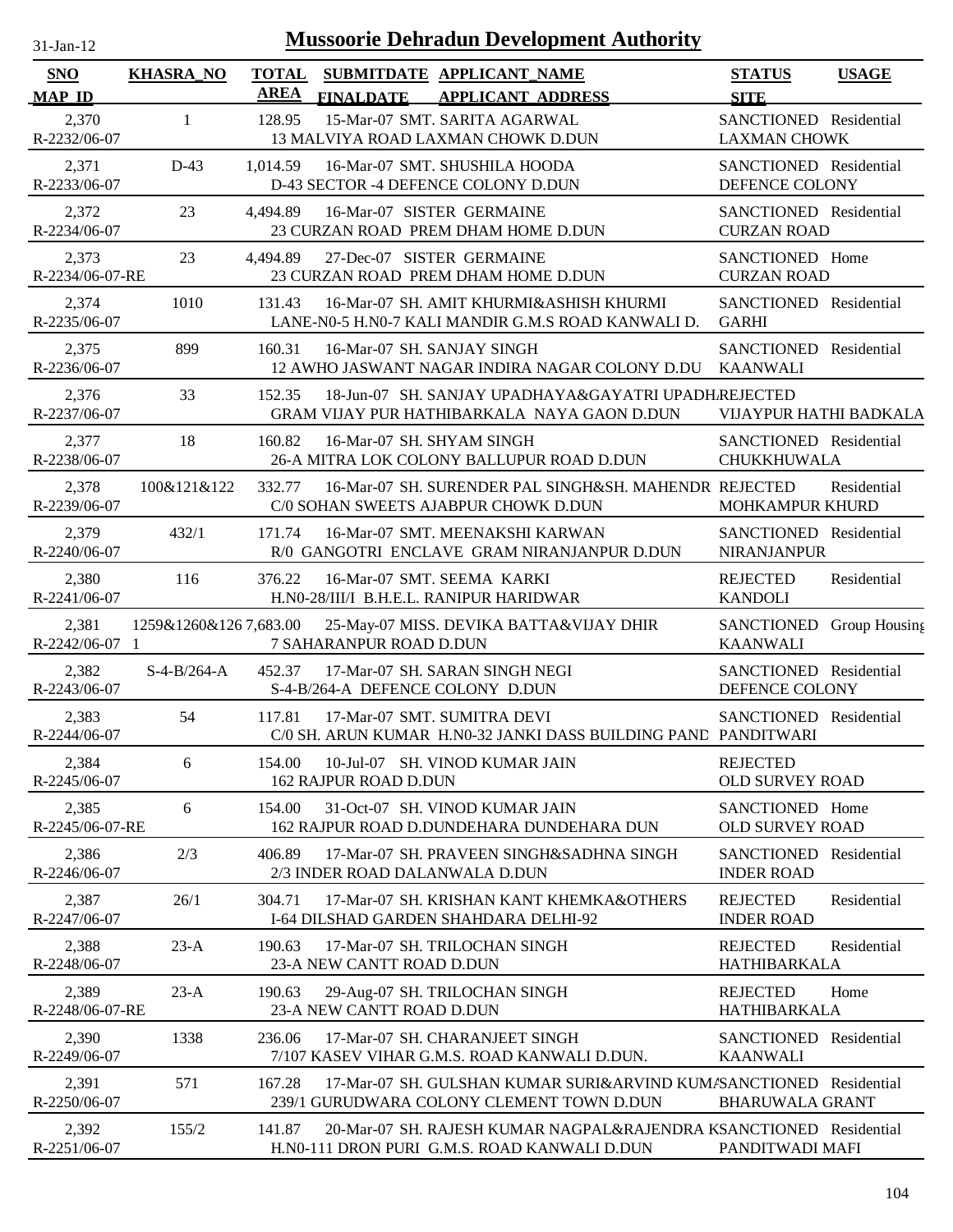| 1-Jan-1<br>n. |  |
|---------------|--|
|               |  |

| <b>SNO</b><br><b>MAP ID</b> | <b>KHASRA_NO</b>       | <b>TOTAL</b><br><b>AREA</b> | <b>FINALDATE</b>                                             | SUBMITDATE APPLICANT_NAME<br><b>APPLICANT ADDRESS</b>                                                      | <b>STATUS</b><br><b>SITE</b>                     | <b>USAGE</b>   |
|-----------------------------|------------------------|-----------------------------|--------------------------------------------------------------|------------------------------------------------------------------------------------------------------------|--------------------------------------------------|----------------|
| 2,393<br>R-2252/06-07       | 25/1                   | 204.15                      | 20-Mar-07 SMT. VIJAYA JOSHI                                  | B-19/6 ONGC COLONY KAULAGARH ROAD D.DUN                                                                    | <b>REJECTED</b><br><b>KANDOLI</b>                | Residential    |
| 2,394<br>R-2253/06-07       | 389                    | 330.90                      |                                                              | 20-Mar-07 SH. DHARMA NAND DIMRI<br>117-B PUSHP VIHAR AJABPUR KALAN D.DUN                                   | SANCTIONED Residential<br><b>AJABPUR KALAN</b>   |                |
| 2,395<br>R-2254/06-07       | 551                    | 228.25                      | 33 ARHAT BAZAR D.DUN                                         | 20-Mar-07 SMT. SANTOSH RANI&PURAN CHAND GUP SANCTIONED Residential                                         | NIRANJANPUR                                      |                |
| 2,396<br>R-2255/06-07       | 30                     | 231.12                      | 30-C MOHINI ROAD D.DUN                                       | 20-Mar-07 SH. ADITYA NASHIER & K.S. SHUKLA                                                                 | SANCTIONED Residential<br><b>MOHINI ROAD</b>     |                |
| 2,397<br>R-2256/06-07       | 167                    | 418.21                      | <b>16-C MOHINI ROAD DALANWALA</b>                            | 20-Mar-07 SH. PUSHKAR SINGH NEGI                                                                           | SANCTIONED Residential<br><b>SHAH NAGAR</b>      |                |
| 2,398<br>R-2257/06-07       | 7/1/719                | 184.22                      | 25/8 E.C. ROAD D.DUN                                         | 20-Mar-07 SH. DARSHAN PAL SINGH&SUKHBIR SINGH SANCTIONED Residential                                       | <b>CURZAN ROAD</b>                               |                |
| 2,399<br>R-2258/06-07       | 1267                   | 4,280.46                    |                                                              | 20-Mar-07 SHRI GURU RAM RAI COLLAGE<br>PRINCIPAL POST GRADUATE COLLAGE DEHRA KHAS D.DU DEHRA KHAS          | <b>REJECTED</b>                                  | School/College |
| 2,400<br>R-2258/06-07-RE    | 1267                   | 4,280.46                    |                                                              | 28-Jan-08 SHRI GURU RAM RAI COLLAGE<br>PRINCIPAL POST GRADUATE COLLAGE DEHRA KHAS D.DU DEHRA KHAS          | <b>REJECTED</b>                                  | Hostel         |
| 2,401<br>R-2259/06-07       | 500                    | 5,736.69                    |                                                              | 20-Mar-07 THE. INST. OF THE FRANCISCAN CLARIST SREJECTED<br>SR. KARUNA ST. MARYS CONVENT CLEMENT TOWN D.DU | <b>BHARUWALA GRANT</b>                           | Hospital       |
| 2,402<br>R-2259/06-07-RE    | 500                    | 5,736.69                    |                                                              | 22-Aug-07 THE. INST. OF THE FRANCISCAN CLARIST SREJECTED<br>SR. KARUNA ST. MARYS CONVENT CLEMENT TOWN D.DU | <b>BHARUWALA GRANT</b>                           | Hospital       |
| 2,403<br>R-2260/06-07       | 749&751                | 208.17                      | 6 RAM BAGH KANWALI ROAD D.DUN                                | 20-Mar-07 DR. DHIRAJ GOYAL &ALKA GOYAL                                                                     | SANCTIONED Residential<br><b>KAANWALI</b>        |                |
| 2,404<br>R-2261/06-07       | 275                    | 976.59                      | 20-Mar-07 SH. UPKAR SINGH<br>8A/14 MOHIT NAGAR KANWALI D.DUN |                                                                                                            | SANCTIONED Residential<br><b>VASANT VIHAR</b>    |                |
| 2,405<br>R-2262/06-07       | 363                    | 157.20                      | 20-Mar-07 SMT. PUSHPA VED                                    | 177 VIJAY COLONY HATHIBARKALA D.DUN                                                                        | SANCTIONED Residential<br><b>HATHIBARKALA</b>    |                |
| 2,406<br>R-2263/06-07       | 284                    | 142.28                      |                                                              | 20-Mar-07 SH. MAHAVIR PRASAD TYAGI<br>97 SHRI RAM PURAM COLONY KANWALI D.DUN                               | SANCTIONED Residential<br><b>SEWALA KALAN</b>    |                |
| 2,407<br>R-2264/06-07       | B-183-S-4              | 641.30                      | 20-Mar-07 SH. VED PRAKASH                                    | C/0 LT. COL. DHANPAT RAI C-173 SECTOR-3 DEFENCE COL( DEFENCE COLONY                                        | SANCTIONED Residential                           |                |
| 2,408<br>R-2265/06-07       | 481                    | 490.70                      |                                                              | 20-Mar-07 M/S ASTRON INNS PVT.LTD.<br>R/0 SH. ASHOK MADHUKAR S-170 G.K-2 NEW DELHI                         | SANCTIONED Residential<br><b>DHAKPATTI</b>       |                |
| 2,409<br>R-2266/06-07       | 819/2                  | 231.41                      | 1-A RACE COURSE D.DUN                                        | 20-Mar-07 SH. VINOD SEKHARI                                                                                | SANCTIONED Residential<br><b>AJABPUR KALAN</b>   |                |
| 2,410<br>R-2267/06-07       | 16                     | 221.79                      |                                                              | 21-Mar-07 SH. A.K.M.R. DEY& IONA DEY<br>145 VANSATHALI- SOUTH MANDIR MARG BALLUPUR D.DU                    | SANCTIONED Residential<br>KAULAGARH MAI CHAKBH(  |                |
| 2,411<br>R-2268/06-07       | 113&114K 23,735.46     |                             | 21-Mar-07 SH. B.R. VIRMANI<br>21 KALIDAS ROAD D.DUN          |                                                                                                            | <b>RE-OPENED</b><br><b>CHAK DANDA LAKHOND</b>    | Group Housing  |
| 2,412<br>R-2268/06-07-RE    | 113,173K,167 23,684.37 |                             | 28-May-08 SH. B.R.VIRMANI<br>21, KALIDAS ROAD                |                                                                                                            | SANCTIONED Group Housing<br>SAHASTRADHARA ROAD   |                |
| 2,413<br>R-2269/06-07       | 330                    | 126.64                      | 220/214 KARANPUR D.L. ROAD D.DUN                             | 21-Mar-07 SH. DHARMENDRA KUMAR                                                                             | SANCTIONED Residential<br><b>OLD DALANWALA</b>   |                |
| 2,414<br>R-2270/06-07       | 132                    | 121.40                      |                                                              | 21-Mar-07 SMT. SAVITA BISHT<br>C/0 CHANDOLA NIWAS 90- SHAKTI COLONY NEW CANT RO                            | <b>REJECTED</b><br><b>CHIDOWALI</b>              | Residential    |
| 2,415<br>R-2271/06-07       | 688                    | 253.83                      |                                                              | 21-Mar-07 SH. PRITAM SINGH RANA<br>H.N0-229 SUBHASH NAGAR CLEMENT TOWN D.DUN                               | SANCTIONED Residential<br><b>BHARUWALA GRANT</b> |                |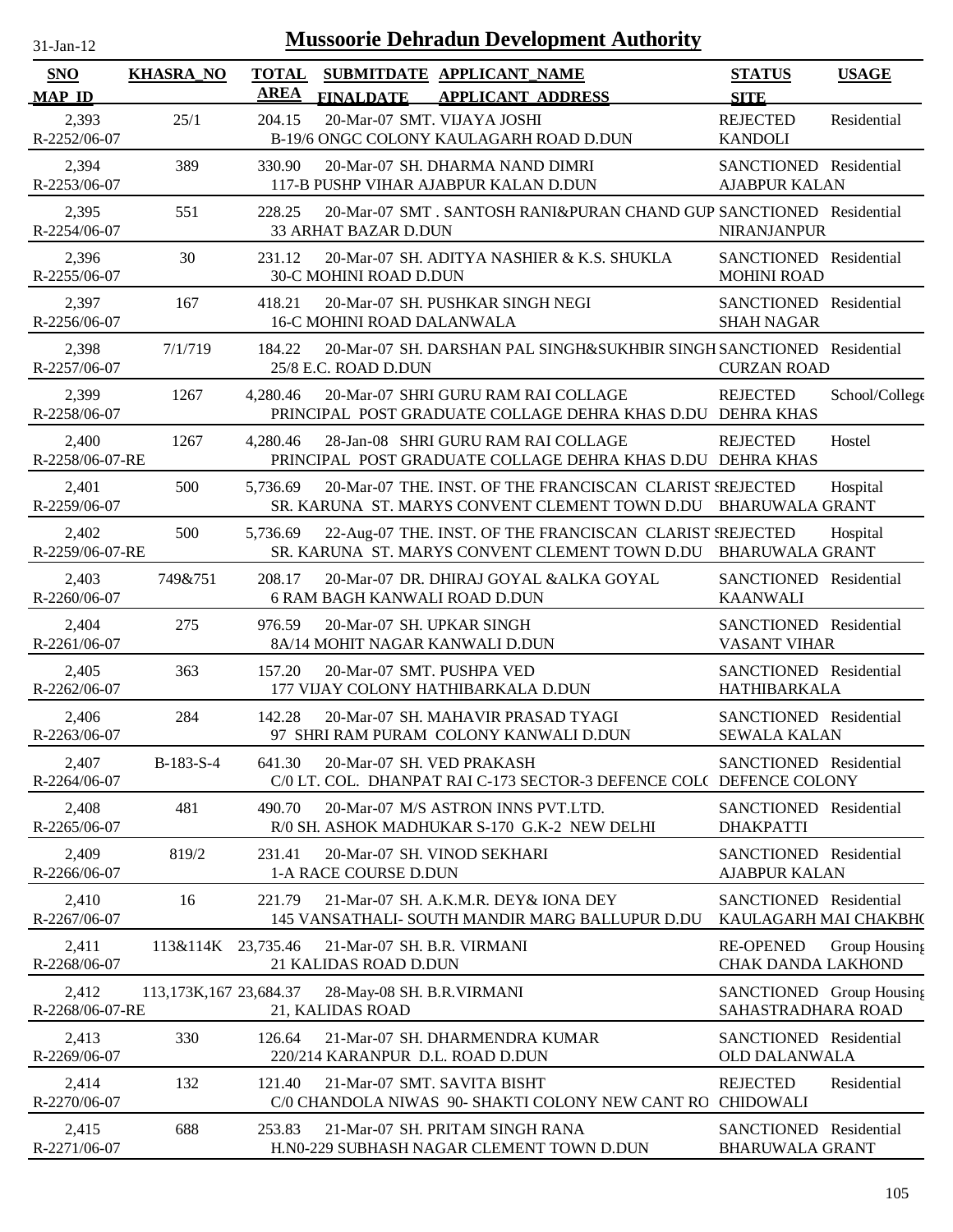| $31$ -Jan-12                |                  |                             |                                                                                                            |                                                 | <b>Mussoorie Dehradun Development Authority</b> |  |  |  |  |  |  |  |
|-----------------------------|------------------|-----------------------------|------------------------------------------------------------------------------------------------------------|-------------------------------------------------|-------------------------------------------------|--|--|--|--|--|--|--|
| <b>SNO</b><br><b>MAP ID</b> | <b>KHASRA_NO</b> | <b>TOTAL</b><br><b>AREA</b> | SUBMITDATE APPLICANT_NAME<br><b>FINALDATE</b><br><b>APPLICANT ADDRESS</b>                                  | <b>STATUS</b><br><b>SITE</b>                    | <b>USAGE</b>                                    |  |  |  |  |  |  |  |
| 2,416<br>R-2272/06-07       | 92/1             | 517.76                      | 21-Mar-07 SMT. PUSHPA DEVI<br>H.N0-232 TAPKESHWAR ROAD D.DUN                                               | SANCTIONED Residential<br>KAULAGARH MAI CHAKBH( |                                                 |  |  |  |  |  |  |  |
| 2,417<br>R-2273/06-07       | 186              | 204.71                      | 21-Mar-07 SH. PREM LAL CHAMOLI<br>C/0 DR. G.P. CHAMOLI SARASWATI VIHAR BLOCK-A AJABF AJABPUR KHURD         | <b>REJECTED</b>                                 | Residential                                     |  |  |  |  |  |  |  |
| 2,418<br>R-2274/06-07       | 85/1             | 134.69                      | 21-Mar-07 SH VIRENDRA KUMAR&BABITA<br>115 KHURBHURA MOHALLA D.DUN                                          | SANCTIONED Residential<br><b>NIRANJANPUR</b>    |                                                 |  |  |  |  |  |  |  |
| 2,419<br>R-2275/06-07       | 645/1            | 87.32                       | 21-Mar-07 SH. MOHINDER PAL<br>56 G.M.S. ROAD NEAR ANN MERY SCHOOL BALLIWALA CH(KAANWALI                    | SANCTIONED Residential                          |                                                 |  |  |  |  |  |  |  |
| 2,420<br>R-2276/06-07       | 520              | 375.16                      | 21-Mar-07 MISS, VANMALA WADHWA<br>H.N0-406 LANE N0-13 MOHIT NAGAR KANWALI D.DUN                            | SANCTIONED Residential<br><b>KAANWALI</b>       |                                                 |  |  |  |  |  |  |  |
| 2,421<br>R-2277/06-07       | 434              | 486.78                      | 21-Mar-07 SH, NIRAJ KUMAR SHARMA<br>R/0 NAI COLONY SHIV LAL PUR RAM NAGAR NANITAL                          | SANCTIONED Residential<br><b>KAANWALI</b>       |                                                 |  |  |  |  |  |  |  |
| 2,422<br>R-2278/06-07       | 351/119          | 222.96                      | 21-Mar-07 SMT. POONAM CHADDA&PRADEEP CHADDREJECTED<br>111 MOTI BAZAR D.DUN                                 | <b>MOTI BAZAR</b>                               | Residential                                     |  |  |  |  |  |  |  |
| 2,423<br>R-2279/06-07       | 270              | 252.69                      | 21-Mar-07 SH. PRAVEEN KUMAR KOHLI<br>36 MOHIT VIHAR KANWALI D.DUN                                          | SANCTIONED Residential<br><b>NIRANJANPUR</b>    |                                                 |  |  |  |  |  |  |  |
| 2,424<br>R-2280/06-07       | 825              | 321.01                      | 22-Mar-07 SH. AVINASH CHANDER<br><b>GRAM JAKHAN RAJPUR ROAD D.DUN</b>                                      | SANCTIONED Residential<br><b>JAKHAN</b>         |                                                 |  |  |  |  |  |  |  |
| 2,425<br>R-2281/06-07       | 125              | 288.24                      | 22-Mar-07 SH. CHETAN DAS<br>20-A NEW CANTT ROAD D.DUN                                                      | <b>REJECTED</b><br><b>KANDOLI</b>               | Residential                                     |  |  |  |  |  |  |  |
| 2,426<br>R-2282/06-07       | 138              | 239.13                      | 22-Mar-07 SH. GOVIND RAM<br>138 SALAWALA HATHIBARKALA D.DUN                                                | SANCTIONED Residential<br><b>SALAWALA</b>       |                                                 |  |  |  |  |  |  |  |
| 2,427<br>R-2283/06-07       | 297              | 671.25                      | 22-Mar-07 SMT, SAROJ RAWAT<br>H.NO-94/13 LANE NO-9 ADRASH NAGAR REWATI NURSING R AJABPUR KALAN             | SANCTIONED Residential                          |                                                 |  |  |  |  |  |  |  |
| 2,428<br>R-2284/06-07       | 225              | 381.27                      | 22-Mar-07 SMT. POONAM SAINI&PAWAN SAINI<br>258 DOON VIHAR JAKHAN D.DUN                                     | SANCTIONED Residential<br><b>DHORAN KHAS</b>    |                                                 |  |  |  |  |  |  |  |
| 2,429<br>R-2285/06-07       | 287              | 336.80                      | 22-Mar-07 SH. SUDESH KUMAR<br>19 ARYA NAGAR BLOCK-II D.DUN                                                 | SANCTIONED Residential<br><b>AAMWALA TARLA</b>  |                                                 |  |  |  |  |  |  |  |
| 2,430<br>R-2286/06-07       | 951              | 248.75                      | 22-Mar-07 SH. HARDAYAL SINGH&MANJIT KAUR<br>WING N0-7 BARRAK N0-18/1 PREM NAGAR D.DUN                      | SANCTIONED Residential<br>DEHRA KHAS            |                                                 |  |  |  |  |  |  |  |
| 2,431<br>R-2287/06-07       | 42               | 211.85                      | 22-Mar-07 SH. DHARAM SONKAR&OTHERS<br>83 KALINDI ENCLAVE BALLIWALA CHOWK KANWALI D.DU CHUKKHUWALA          | SANCTIONED Residential                          |                                                 |  |  |  |  |  |  |  |
| 2,432<br>R-2288/06-07       | 614              | 604.32                      | 22-Mar-07 SMT. SUSHMA<br>48/1 LANE-N0-4 TEG BAHADUR ROAD DALANWALA D.DUN                                   | SANCTIONED Residential<br><b>DHARMPUR</b>       |                                                 |  |  |  |  |  |  |  |
| 2,433<br>R-2289/06-07       | $16-A$           | 85.00                       | 23-Mar-07 M/S IDEA MOBILE COMMUNICATION LTD. REJECTED<br>A-30 MOHAN CO- OPERATIVE INDUSTRIAL ESTATE MATHU. | <b>SUBHASH ROAD</b>                             | Others                                          |  |  |  |  |  |  |  |
| 2,434<br>R-2290/06-07       | 720              | 133.58                      | 23-Mar-07 SH. SUDHIR KUMAR<br>C/0 SMT. PHARBHU JEET KAUR OPP- PANCHAYTI MANDIR S BHARUWALA GRANT           | SANCTIONED Residential                          |                                                 |  |  |  |  |  |  |  |
| 2,435<br>R-2291/06-07       | 444&457/2        | 414.04                      | 23-Mar-07 SMT. BASANTI BHATT<br>C/0 SH. M.M. PANT 452 BALLIWALA G.M.S. ROAD KANWALI                        | SANCTIONED Residential<br><b>KAANWALI</b>       |                                                 |  |  |  |  |  |  |  |
| 2,436<br>R-2292/06-07       | 66/23            | 331.73                      | 19-Jun-07 SMT. GURJEET SURI<br>65-C & 65/23 RAJPUR ROAD D.DUN                                              | <b>REJECTED</b><br><b>RAJ PUR ROAD</b>          |                                                 |  |  |  |  |  |  |  |
| 2,437<br>R-2293/06-07       | 13&14&15         | 9,282.90                    | 23-Mar-07 ERIC DEVELOPMENT&LEASING PVT.LTD<br>SIPOINT CTS 40&44 S.V. ROAD GOREGAON (W) MUMBAI-4            | <b>REJECTED</b><br><b>TARLA NAGAL</b>           | Group Housing                                   |  |  |  |  |  |  |  |
| 2,438<br>R-2294/06-07       | 449              | 132.62                      | 23-Mar-07 SH. S.K. BISHWAS<br>GRAM KAULAGARH CHARKI GATE D.DUN                                             | SANCTIONED<br><b>KAULAGARH</b>                  | Residential                                     |  |  |  |  |  |  |  |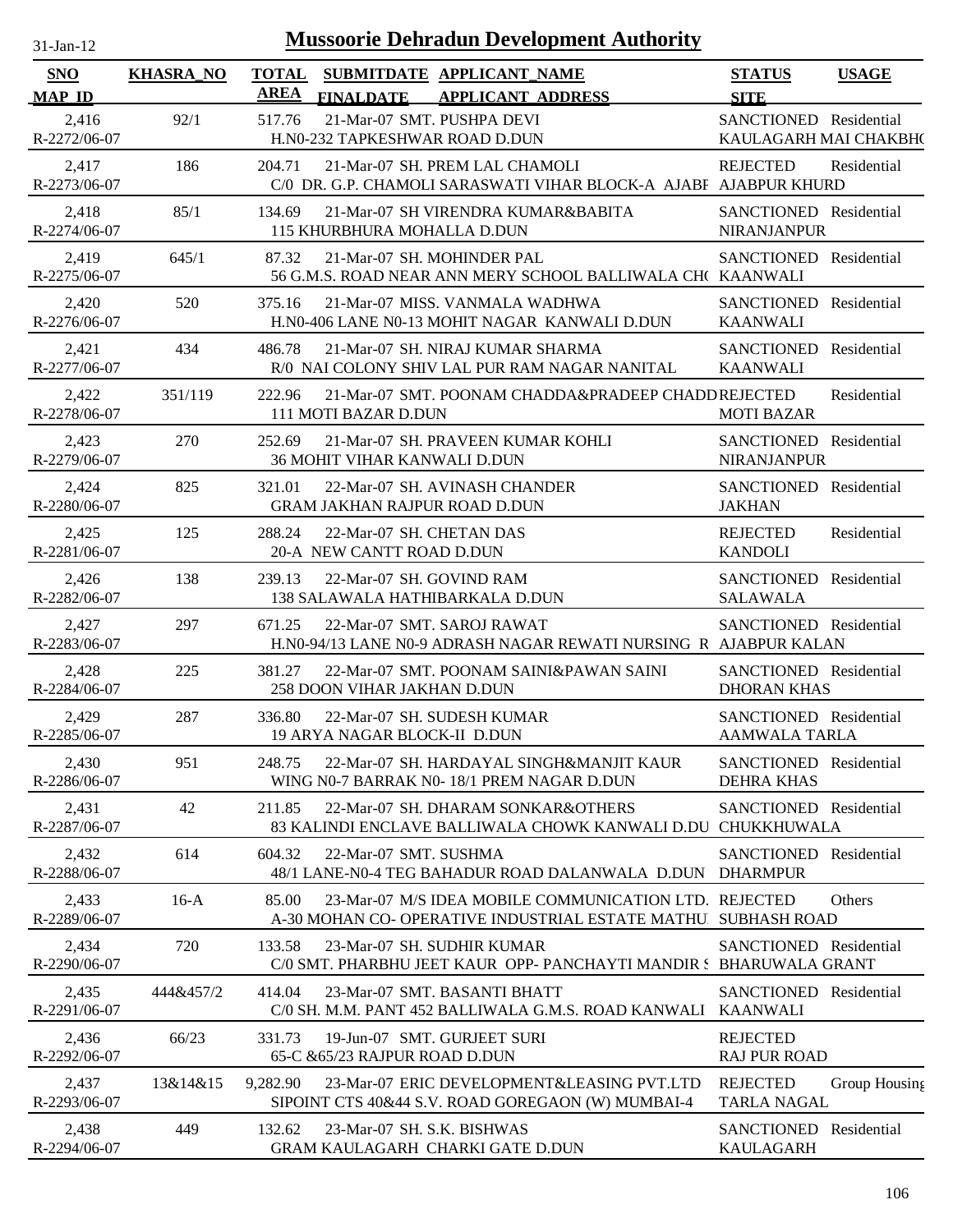| $31$ -Jan-12                |                  | <b>Mussoorie Dehradun Development Authority</b>                                                                                 |                                                       |              |
|-----------------------------|------------------|---------------------------------------------------------------------------------------------------------------------------------|-------------------------------------------------------|--------------|
| <b>SNO</b><br><b>MAP ID</b> | <b>KHASRA_NO</b> | <b>TOTAL</b><br>SUBMITDATE APPLICANT_NAME<br><b>AREA</b><br><b>FINALDATE</b><br><b>APPLICANT ADDRESS</b>                        | <b>STATUS</b><br><b>SITE</b>                          | <b>USAGE</b> |
| 2,439<br>R-2295/06-07       | 263              | 23-Mar-07 SH. NASEEM AHMED&SABNAM<br>111.90<br>H.N0-10 LANE-N0-4 JOHRI ROAD JAKHAN D.DUN                                        | <b>REJECTED</b><br><b>JAKHAN</b>                      | Residential  |
| 2,440<br>R-2296/06-07       | $\overline{2}$   | 376.24<br>23-Mar-07 SH. S.K.V. DILAWAR<br>51/11 GREEN VALLEY RAJPUR ROAD D.DUN                                                  | SANCTIONED Residential<br><b>RAJ PUR ROAD</b>         |              |
| 2,441<br>R-2297/06-07       | 1552/1           | 23-Mar-07 SMT. USHA ARORA<br>161.61<br>19 RAJA ROAD D.DUN                                                                       | <b>REJECTED</b><br><b>KAANWALI</b>                    | Residential  |
| 2,442<br>R-2298/06-07       | 634              | 107.29<br>23-Mar-07 SH. RAJ KUMAR JAISWAL<br>29-B SALAWALA HATHIBARKALA D.DUN                                                   | SANCTIONED Residential<br>HATHIBARKALA                |              |
| 2,443<br>R-2299/06-07       | 634              | 23-Mar-07 SH. RAJ KUMAR JAISWAL<br>118.43<br>29-B SALAWALA HATHIBARKALA D.DUN                                                   | SANCTIONED Residential<br>HATHIBARKALA                |              |
| 2,444<br>R-2300/06-07       | 113&114          | 23-Mar-07 SH. SURESH KUMAR BISHT<br>109.39<br>GRAM KANDOLI PARGANA PARWA DOON D.DUN                                             | SANCTIONED Residential<br><b>KANDOLI</b>              |              |
| 2,445<br>R-2301/06-07       | $\mathbf{1}$     | 100.00<br>23-Mar-07 M/S BHARTI AIRTEL LTD.<br>D-185-C OKHLA PHASE-1 AIRTEL OFFICE NEW DELHI                                     | <b>REJECTED</b><br><b>CURZAN ROAD</b>                 | Others       |
| 2,446<br>R-2302/06-07       | 222/1            | 24-Mar-07 SH. RAMESH CHAND PAYAL<br>401.50<br>13 PRAGTI VIHAR SAHASTRADHARA ROAD D.DUN                                          | SANCTIONED Residential<br><b>ADOIWALA</b>             |              |
| 2,447<br>R-2303/06-07       | 41&438           | 108.96<br>24-Mar-07 SH. SATISH BARTHWAL<br>10 SUMAN PURI ADHOIWALA SAHASTRADHARA ROAD D.D AJABPUR KHURD                         | SANCTIONED Residential                                |              |
| 2,448<br>R-2304/06-07       | 316              | 255.50<br>24-Mar-07 SMT, SANGEETA RATHORE<br>417 VYUM PRASTH G.M.S. ROAD KANWALI D.DUN                                          | SANCTIONED Residential<br><b>SEWALA KALAN</b>         |              |
| 2,449<br>R-2305/06-07       | 73               | 100.00<br>26-Mar-07 M/S BHARTI AIRTEL LTD.<br>D-185-C OKHLA PHASE-I AIRTEL OFFICE NEW DELHI                                     | <b>REJECTED</b><br><b>HARIPUR</b>                     | Others       |
| 2,450<br>R-2306/06-07       | 207/163          | 99.39<br>26-Mar-07 SH. MADAN BADOLA&MALTI BADOLA<br>74/1&207/163 ARAGHAR DHARAMPUR D.DUN                                        | <b>REJECTED</b><br><b>AARAGARH</b>                    | Residential  |
| 2,451<br>R-2306/06-07-RE    | 207/163          | 105.33<br>29-Nov-07 SH. MADAN BADOLA&MALTI BADOLA<br>74/1&207/163 ARAGHAR DHARAMPUR D.DUN                                       | <b>REJECTED</b><br>AARAGARH                           | Home         |
| 2.452<br>R-2307/06-07       | 1091             | 222.86<br>$4-Jun-07$<br><b>SMT. RAMA DEVI</b><br>TYPE-III C-10/9 O.F.D. ESTATE RAIPUR D.DUN                                     | <b>REJECTED</b><br><b>AJABPUR KHURD</b>               |              |
| 2,453<br>R-2307/06-07-RE    | 1091             | 8-Oct-07 SMT. RAMA DEVI<br>222.86<br>TYPE-III C-10/9 O.F.D. ESTATE RAIPUR D.DUN                                                 | <b>REJECTED</b><br><b>AJABPUR KHURD</b>               | Home         |
| 2,454<br>R-2308/06-07       | 599              | 276.35<br>26-Mar-07 SH. SANJAY SHARMA<br>57-D REST CAMP SANT VINOBA BHAVE MARG RACE COURS REST CAMP                             | SANCTIONED Residential                                |              |
| 2,455<br>R-2309/06-07       | 341              | 301.00<br>26-Mar-07 SH. DHIR SINGH<br>C/0 SH. KULDEEP SINGH PUNDIR 412/1 SHANTI VIHAR GOVII MAJRA                               | <b>REJECTED</b>                                       | Residential  |
| 2,456<br>R-2310/06-07       | 1345/1           | 692.32<br>26-Mar-07 SH. SURAT SINGH SAJWAN<br><b>GRAM &amp;P.0- KANWALI D.DUN</b>                                               | SANCTIONED Residential<br><b>KAANWALI</b>             |              |
| 2,457<br>R-2311/06-07       | 233&235          | 26-Mar-07 SH. KAMAL KISHORE SHARMA & KAPIL GERSANCTIONED Residential<br>414.00<br>310 MASJID MOTH. SOUTH EXT. PART-II NEW DELHI | <b>JAKHAN</b>                                         |              |
| 2,458<br>R-2312/06-07       | 10               | 180.47<br>26-Mar-07 SH. ARVIND OBEROI<br><b>18- SHIVALIK ENCLAVE RACE COURSE D.DUN</b>                                          | SANCTIONED Residential<br><b>BANGALI LIBRARI ROAD</b> |              |
| 2,459<br>R-2313/06-07       | 180              | 166.50<br>26-Mar-07 SMT. MADHU GUPTA<br>C/0 BABY DAY OUT SHOP MEEDO PLAZA RAJPUR ROAD D.                                        | SANCTIONED Residential<br>JAKHAN                      |              |
| 2,460<br>R-2314/06-07       | 280              | 175.42<br>26-Mar-07 MOHMMAD SHAHAB ALI&NIKHAT PRAV<br>151/18 JAKHAN RAJPUR ROAD D.DUN                                           | SANCTIONED Residential<br><b>JAKHAN</b>               |              |
| 2,461<br>R-2315/06-07       | 837              | 160.00<br>26-Mar-07 HUTCHISON ESSAR SOUTH LTD.<br>493- MANGAL PANDEY NAGAR MEERUT                                               | <b>REJECTED</b><br><b>BHARUWALA GRANT</b>             | Others       |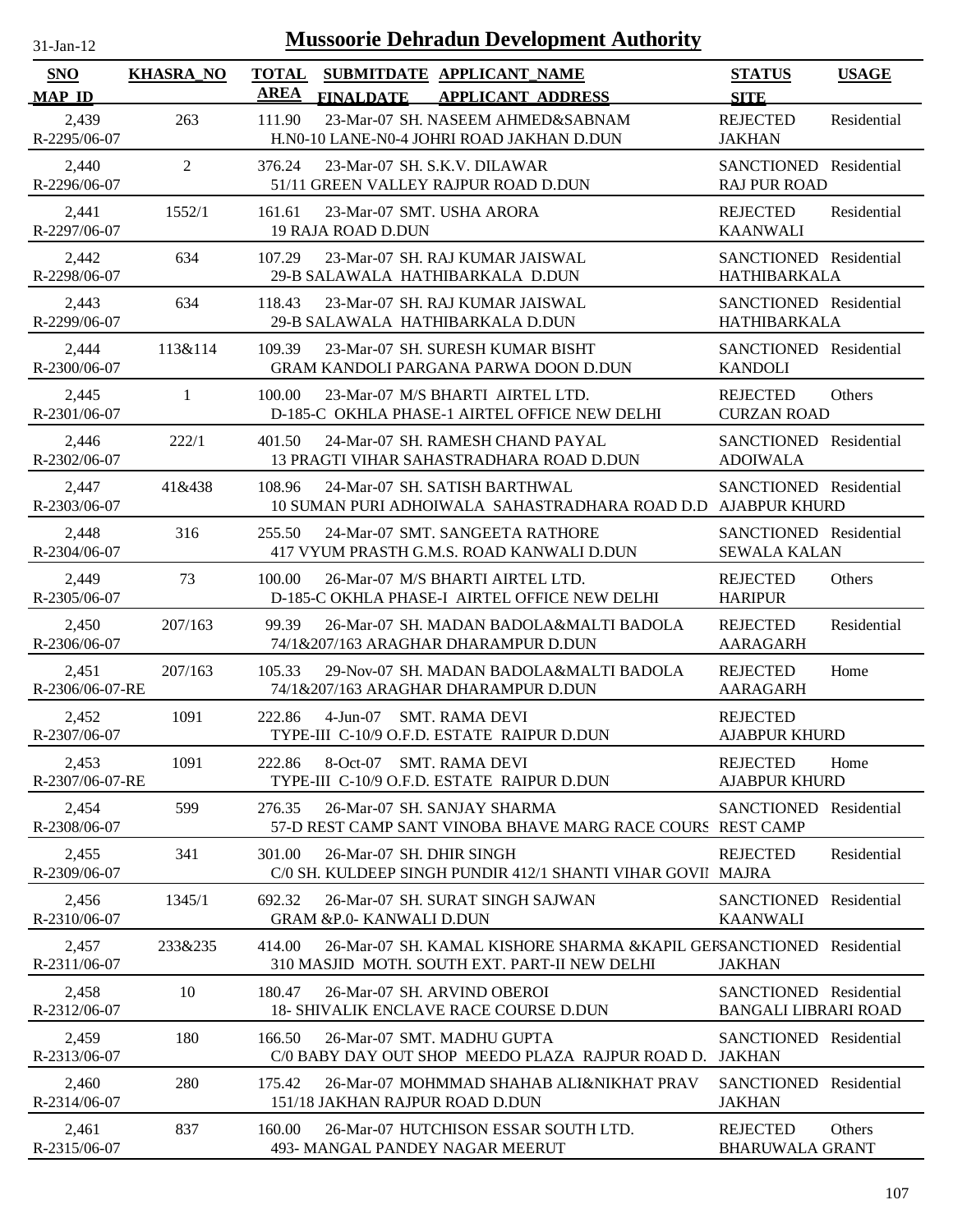| $31$ -Jan-12                |                  |                             |                                                                        | <b>Mussoorie Dehradun Development Authority</b>                                                     |                                                |               |
|-----------------------------|------------------|-----------------------------|------------------------------------------------------------------------|-----------------------------------------------------------------------------------------------------|------------------------------------------------|---------------|
| <b>SNO</b><br><b>MAP ID</b> | <b>KHASRA_NO</b> | <b>TOTAL</b><br><b>AREA</b> | SUBMITDATE APPLICANT_NAME<br><b>FINALDATE</b>                          | <b>APPLICANT ADDRESS</b>                                                                            | <b>STATUS</b><br><b>SITE</b>                   | <b>USAGE</b>  |
| 2,462<br>R-2316/06-07       | 155              | 422.39                      |                                                                        | 28-Mar-07 CAPT. JAI VIJAY SINGH RAWAT<br>GRAM MOTHROWALA P.0-MOTHROWALA DANDI D.DUN                 | SANCTIONED Residential<br>DEFENCE COLONY       |               |
| 2,463<br>R-2317/06-07       | 521              | 225.28                      | 28-Mar-07 SH. CHANDAN SINGH<br>78 INDIRA NAGAR COLONY KANWALI D.DUN    |                                                                                                     | SANCTIONED Residential<br><b>KAANWALI</b>      |               |
| 2,464<br>R-2318/06-07       | 97               | 174.40                      | <b>GRAM &amp;P.0- NIRANJANPUR D.DUN</b>                                | 28-Mar-07 SH. BUDHI PRASHAD KIMOTHI                                                                 | SANCTIONED Residential<br><b>NIRANJANPUR</b>   |               |
| 2,465<br>R-2319/06-07       | 193              | 233.57                      | 22 OLD DALANWALA D.DUN                                                 | 28-Mar-07 SH. RAJESH KARANWAL&MUKESH KARANVSANCTIONED Residential                                   | <b>ADOIWALA</b>                                |               |
| 2,466<br>R-2320/06-07       | 152              | 197.40                      | <b>75 DHARAMPUR D.DUN</b>                                              | 28-Mar-07 SH. RAVINDRA KUMAR&KALAWATI                                                               | SANCTIONED Residential<br><b>DHARMPUR</b>      |               |
| 2,467<br>R-2321/06-07       | 14/1             | 208.41                      | 28-Mar-07 SH. SHOBHIT GOYAL<br>14 GANDHI ROAD D.DUN                    |                                                                                                     | SANCTIONED Residential<br><b>NEW ROAD</b>      |               |
| 2,468<br>R-2322/06-07       | 263              | 319.59                      | 28-Mar-07 SH. NITYA NAND BHATT                                         | 44/1 VIVEK VIHAR POCKET-II G.M.S. ROAD KANWALI D.DU KAANWALI                                        | SANCTIONED Residential                         |               |
| 2,469<br>R-2323/06-07       | 222              | 4,180.12                    | 2 GURU ROAD LAXMAN CHOWK D.DUN                                         | 28-Mar-07 SH. YOGENDRA KUMAR GUPTA&RAJESH G REJECTED                                                | <b>SHEVLA KALAM</b>                            | Group Housing |
| 2,470<br>R-2324/06-07       | 721              | 193.18                      | 28-Mar-07 SH. ASHOK KUMAR                                              | C/0 SH. RAJENDER KUMAR 5 INDIRA GANDHI MARG NIRANJ MAJRA                                            | SANCTIONED Residential                         |               |
| 2,471<br>R-2325/06-07       | 73/50            | 244.12                      | 28-Mar-07 SH. DURGA PRASAD GOYAL<br>49 MALVIYA ROAD LAXMAN CHOWK D.DUN |                                                                                                     | SANCTIONED Residential<br><b>MALVIAYA ROAD</b> |               |
| 2,472<br>R-2326/06-07       | 1001&1002        | 180.00                      | 28-Mar-07 TATA TELE SERVICES LTD                                       | 501-POOJA BUILDING MANGAL PANDEY NAGAR MAIN UNI' RAIPUR                                             | SANCTIONED Others                              |               |
| 2,473<br>R-2327/06-07       | 1                | 156.96                      | 3-A OLD DALANWALA D.DUN                                                | 29-Mar-07 SMT. NISHA GOYAL&PRAMOD KUMAR                                                             | SANCTIONED Residential<br>OLD DALANWALA        |               |
| 2,474<br>R-2328/06-07       | 1524             | 195.91                      | 29-Mar-07 SMT. MADHU DHINGRA                                           | 73/4 KALI MANDIR ENCLAVE LANE-N0-7 G.M.S. ROAD KANV KAANWALI                                        | SANCTIONED Residential                         |               |
| 2,475<br>R-2329/06-07       | 27               | 167.40                      | 29-Mar-07 SH, NAVIN CHAUHAN<br>27 RAIPUR ROAD D.DUN                    |                                                                                                     | SANCTIONED Residential<br><b>RAIPUR ROAD</b>   |               |
| 2,476<br>R-2330/06-07       | 625              | 180.30                      | 29-Mar-07 SMT. SASHI RAWAT<br>107/4 CHAKKI TOLA NIRANJANPUR D.DUN      |                                                                                                     | SANCTIONED Residential<br><b>NIRANJANPUR</b>   |               |
| 2,477<br>R-2331/06-07-RE    | 1839             | 717.11                      | 39 PANKAJ VIHAR PITHUWALA D.DUN                                        | 3-Nov-09 SH. RANJEET SINGH&SMT.SUNITA                                                               | SANCTIONED Home<br><b>AJABPUR KALAN</b>        |               |
| 2,478<br>R-2332/06-07       | 487              | 193.35                      |                                                                        | 29-Mar-07 SH. JAL SINGH CHAUHAN&VAHDOOD ALI<br>C/0 SH. SANJEEV BHALLA LANE-N0-3 TURNER ROAD D.DU    | SANCTIONED Residential<br><b>SEWALA KALAN</b>  |               |
| 2,479<br>R-2333/06-07       | 14               | 165.57                      | 11-May-07 SH. K.L. SHARMA<br><b>GRAM KEDARPUR 6 MOTHRO WALA D.DUN</b>  |                                                                                                     | <b>REJECTED</b><br><b>KEDARPUR</b>             |               |
| 2,480<br>R-2334/06-07       | 5                | 360.00                      | 29-Mar-07 SH. SHOBHIT BHATIA<br>7 MOHINI ROAD DALANWALA D.DUN          |                                                                                                     | SANCTIONED Residential<br><b>KANDOLI</b>       |               |
| 2,481<br>R-2335/06-07       | 93&94&96&102     | 315.86                      | 17-May-07 SMT. JYOTSNA SAXENA<br>9-B CURZAN ROAD DALANWALA D.DUN       |                                                                                                     | <b>SANCTIONED</b><br><b>KARANPUR KHAS</b>      |               |
| 2,482<br>R-2336/06-07       | 68/58            | 278.69                      | 209 LUNIA MOHALLA D.DUN                                                | 29-Mar-07 SH. ATUL GUPTA&KUNAL GUPTA                                                                | SANCTIONED Residential<br>DEEP LOK COLONY      |               |
| 2,483<br>R-2337/06-07       | 560              | 35.80                       | 29-Mar-07 SH. YUNUS LAL SINGH<br>GRAM RANJHAWALA DHANG RAIPUR D.DUN    |                                                                                                     | <b>REJECTED</b><br><b>RAIPUR</b>               | Residential   |
| 2,484<br>R-2338/06-07       | 228              | 247.00                      |                                                                        | 29-Mar-07 SH. SANJAY KUMAR&ATUL KUMAR<br>R/0 RAGHUNATH NIWAS ATUL TRADERS NARIANPURI SAH BAAMANWALA | SANCTIONED Residential                         |               |